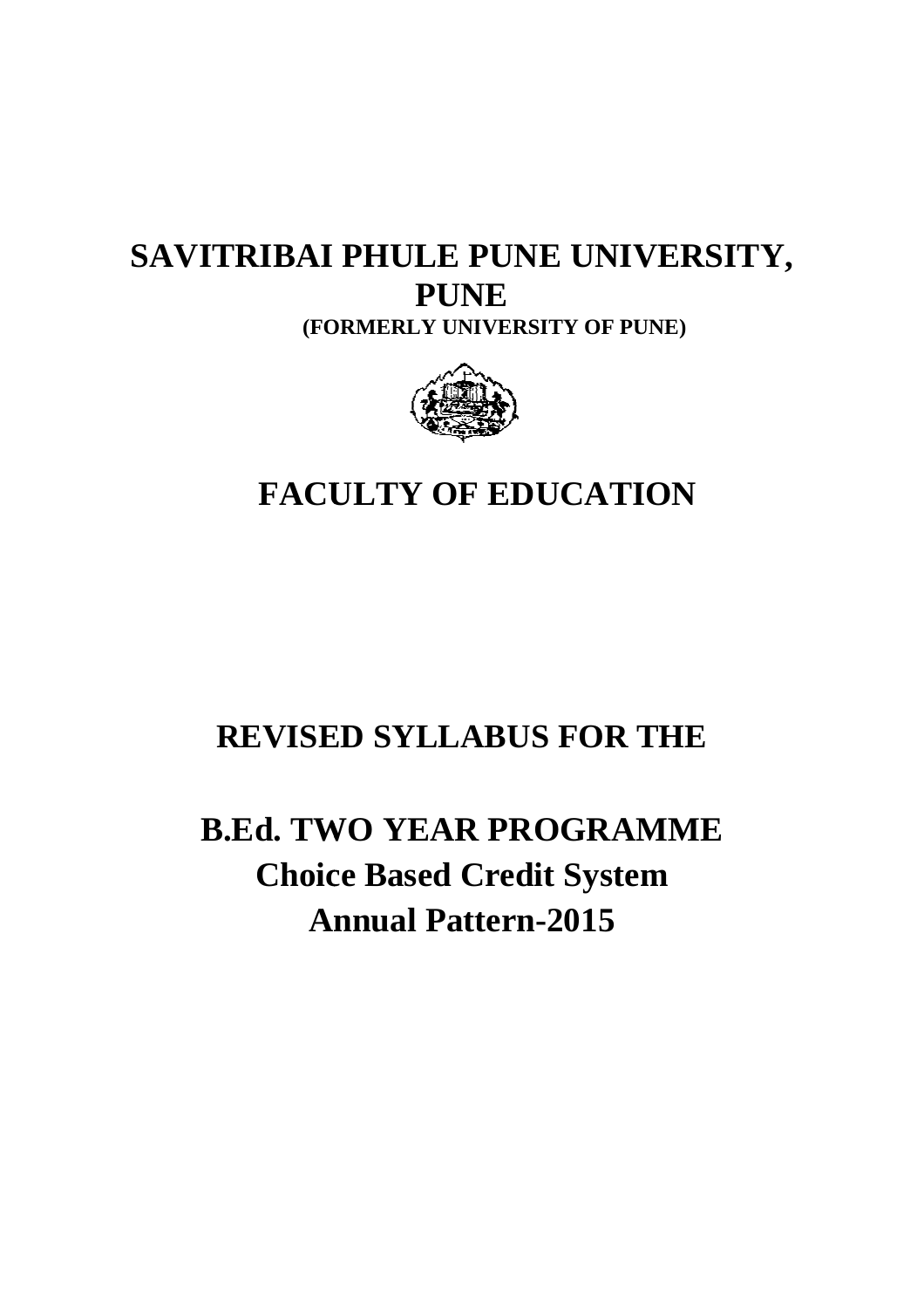# **SAVITRIBAI PHULE PUNE UNIVERSITY, PUNE (FORMERLY UNIVERSITY OF PUNE)**

# **B.ED. TWO YEAR PROGRAMME**

# **Choice Based Credit System**

# **Annual Pattern-2015**

# **Preamble**

The **Bachelor of Education** Programme (B.Ed.) is a professional course that prepares teachers for upper primary (Classes VI-VIII), secondary level (classes IX-X) and Higher secondary level (classes XI-XII).

#### **1. Eligibility for Admission**

**(a)** A candidate should have passed the Bachelor's Degree/Master Degree in Sciences, Social Sciences/Humanities/Commerceof Savitribai Phule Pune University or of any other recognized university with at least 50 % marks. Or Bachelor in Engineering / Technology with specialization in Science and Mathematics of any recognized university with at least 55 % marks.

S/he should have offered at least one school subject at the first and/or second degree level as a principal or subsidiary or allied or optional subject. (School subject means the subject included in the syllabus of Secondary/Higher secondary level of State/ Central Education Board in India**)**

### **For Foreign students the Maharashtra State Government rules will be applicable.**

**(b)**The reservation and relaxation of 5 % marks will be given to the candidates belonging to S.C./ S.T./ V.J.N.T./ O.B.C./P.W.D. and other notified categories asper the Maharashtra State Government Rules.

#### **2. Admission procedure**

Admission to the eligible candidates shall be made on merit on the basis of marks obtained in the qualifying examination and/or in the entrance examination or as per the selection procedurelaid down by the State Government of Maharashtra and Pravesh Niyantran Samiti, Mumbai from time to time.

#### **3. Eligibility Norms for appearing B.Ed. examination**

Student teacher should have kept two terms with at least 80 % attendance in the sessions (for both the years) conductedin the college in which s/he has taken admission. S/he should have completed all the practicaland other work expected in the syllabus to the satisfactionof the Principal. S/he should have obtained such a certificate for both the years from the Principal of the college. Unless and until s/he obtains such a certificate, s/he will not be allowed to appear for University examination.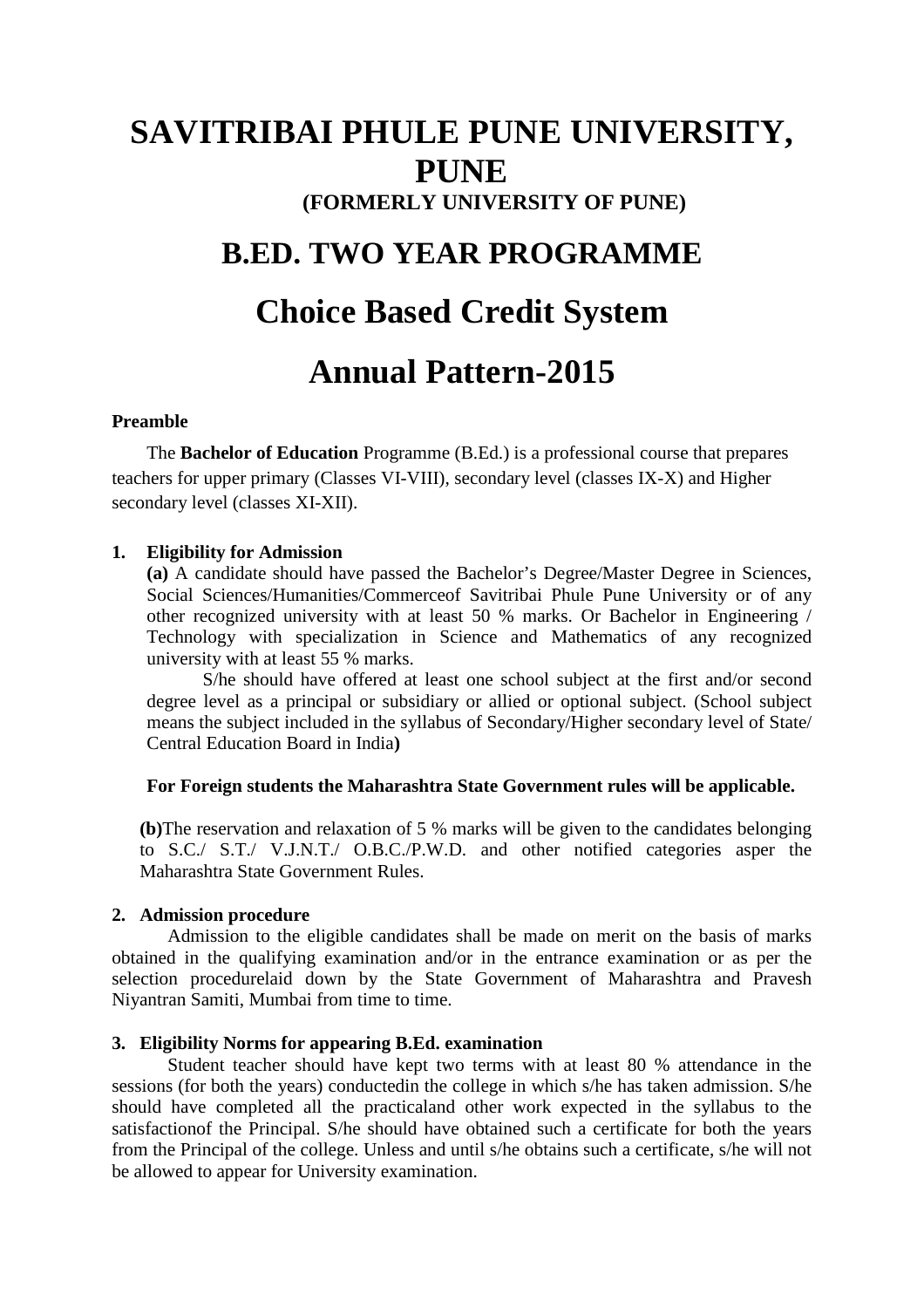# **4. Medium of Instruction**

Medium of Instruction at the B.Ed. course will be Marathi or English.

# **5. Medium of Answer**

The candidate appearing for the B .Ed. examination will have the option of answering all papers either in English or Marathi. This option can be exercised course wise and not section wise or question wise.

The medium of answering the paperfor course in 'Understanding disciplines andschool subjects' and 'Pedagogy of school subjects' (language course) will be in the concerned language / English/ Marathi.

# **6. General objectives of the B. Ed. Programme**

To enable the student teacher:

- 1. to integrate the study of subject knowledge, human development, pedagogical knowledge and communication skill in student teachers.
- 2. to promote capabilities for inculcating national values and goals as mentioned in the Constitution of India.
- 3. to act as agents of modernization and social change.
- 4. to promote social cohesion, international understanding and protection of human rights and rights of the child.
- 5. to become competent and committed professionals willing to perform the identified tasks.
- 6. to use competencies and skills needed for becoming an effective teacherin a normal setup and in an inclusive setup.
- 7. to understand, develop and apply various evaluation procedures in education.
- 8. to be sensitive student teacher about emerging issues such as environment, population, gender equality, legal literacy, critical understanding of ICT, yoga education, etc.
- 9. to inculcate rational thinking and scientific temper among the students.
- 10. to develop critical awareness about the social realities among the students.
- 11. to use managerial and organizational skills.
- 12. to enrich himself/herself by actual engagement in the field.
- 13. to enable him/her to become aware about the day to day problems in the field and develop the capacity to solve them through research.
- 14. to develop an understanding of the interdisciplinary perspectives in education
- 15. to develop the habit of reflective teaching among the student teachers.
- 16. to enhance professional capacities like reading and reflecting on texts, understanding of self, understanding the use of drama and art in education, etc.

17.

# **7. Curricular Areas of the Teacher Training Programme**

The programme structure offers a comprehensive coverage of themes and rigorous field engagement with the child, school and community. It comprises of three broad inter related curricular areas:-

- I. Perspectives in education
- II. Curriculum and Pedagogic studies
- III. Engagement with the field.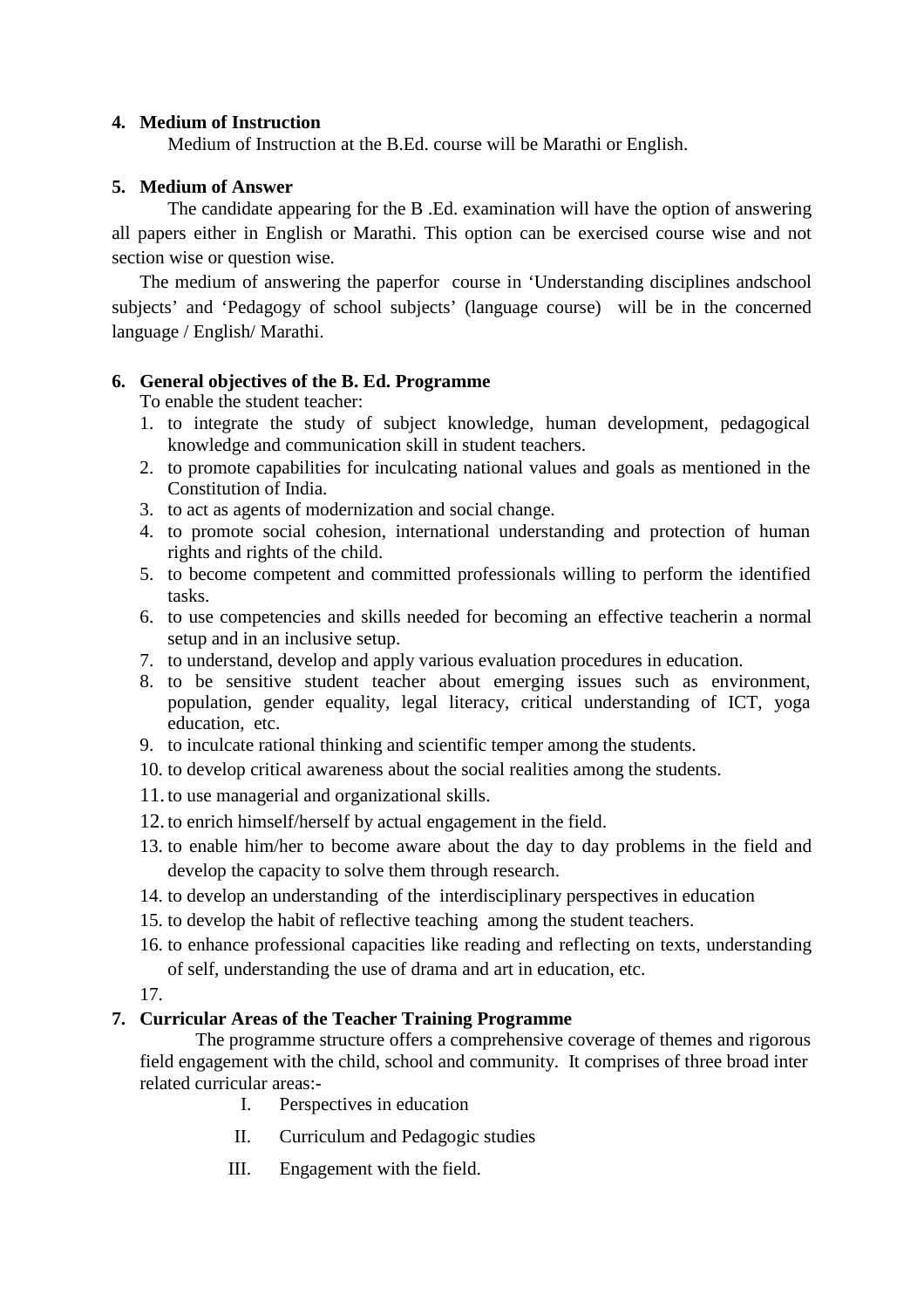All the curricular areas include theoretical inputs along with the practical work from an interdisciplinary perspective.

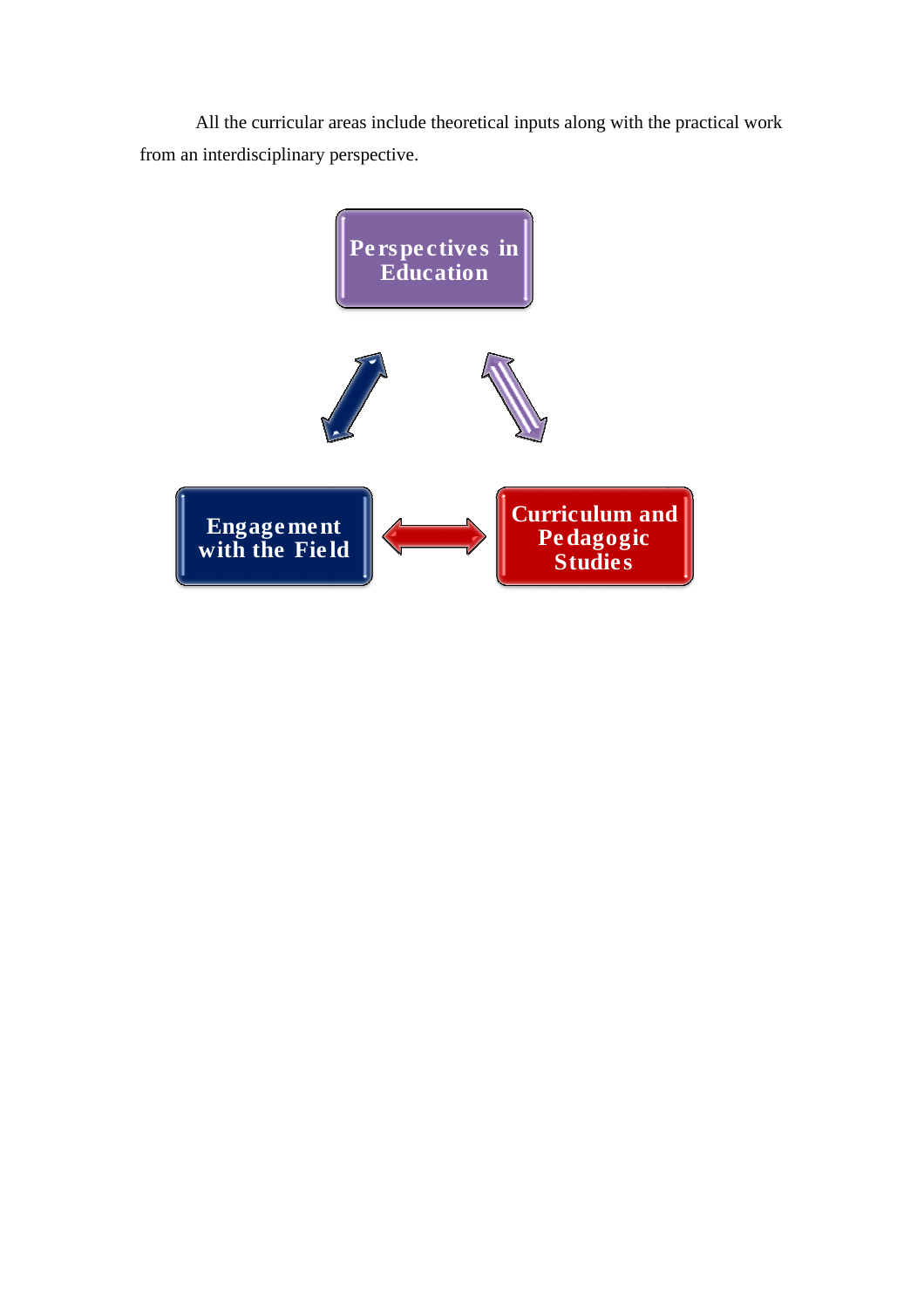# **B. Ed. SYLLABUS FRAMEWORK 2015 (Based on NCTE Regulations 2014)**

# **B.Ed. FIRST YEAR**

| Course                                   | <b>Title of the Course</b><br><b>Credits</b>               |                | <b>Hours</b> | <b>Marks</b>         |
|------------------------------------------|------------------------------------------------------------|----------------|--------------|----------------------|
| Code                                     |                                                            |                |              | (External +Internal) |
|                                          | PERSPECTIVES OF EDUCATION - CORE COURSES                   |                |              |                      |
| <b>BED101</b>                            | Childhood and Growing up                                   | $\overline{4}$ | 64           | $80 + 20$            |
| <b>BED102</b>                            | Education,<br>Indian<br>Contemporary<br>Gender and Society | $\overline{4}$ | 64           | $80 + 20$            |
| <b>BED103</b>                            | Learning and Teaching                                      | $\overline{4}$ | 64           | $80 + 20$            |
| <b>BED104</b>                            | Evaluation<br>Assessment<br>and<br>for<br>Learning         | $\overline{4}$ | 64           | $80 + 20$            |
| <b>BED105</b>                            | Advanced Pedagogy and Application<br>of ICT                | $\overline{4}$ | 64           | $80 + 20$            |
|                                          | SPECIALIZED COURSES- OPTIONAL COURSES                      |                |              |                      |
| <b>BED106</b>                            | Understanding disciplines and school                       | $\overline{4}$ | 64           | $40 + 10$            |
| 01 to 11                                 | subjects (any two from the list No. 1)                     | $(2+2)$        | $(32+32)$    | $40 + 10$            |
| <b>BED107</b>                            | Pedagogy of school subjects                                | 4              | 64           | $40 + 10$            |
| 01 to 11                                 | (any two from the list No. 2)                              | $(2+2)$        | $(32+32)$    | $40 + 10$            |
|                                          | PRACTICING FOR CONSTRUCTIVIST TEACHING LEARNING            |                |              |                      |
| <b>BED108</b>                            | <b>Teaching Competency I</b>                               | $\overline{2}$ | 32           | 50                   |
|                                          | (a)Micro Teaching                                          |                |              |                      |
|                                          | (b)Integration Lessons and Simulation                      |                |              |                      |
|                                          | Lessons                                                    |                |              |                      |
| <b>BED109</b>                            | <b>Teaching Competency II</b>                              | $\overline{2}$ | 32           | 50                   |
|                                          | (a) Technology based teaching                              |                |              |                      |
|                                          | (b) Team teaching                                          |                |              |                      |
|                                          | (c)Lessons using Models of teaching                        |                |              |                      |
| <b>BED110</b>                            | <b>Teaching Competency III</b>                             | 4              | 64           | 100                  |
|                                          | (a)Practice Lessons                                        |                |              |                      |
|                                          | (b) Introduction to Internship                             |                |              |                      |
|                                          |                                                            |                |              |                      |
| <b>ENHANCING PROFESSIONAL CAPACITIES</b> |                                                            |                |              |                      |
| <b>BED 111</b>                           | A) Critical understanding of $ICT$ –                       | 2              | 32           | 50                   |
|                                          | Practical                                                  | $(1+1)$        | $(16+16)$    | $(25+25)$            |
|                                          | B) Co curricular Activities and social                     |                |              |                      |
|                                          | service                                                    |                |              |                      |
| <b>BED 112</b>                           | Health and Yoga                                            | $\overline{2}$ | 32           | 50                   |
|                                          | <b>TOTAL</b>                                               | 40             | 640          | 1000                 |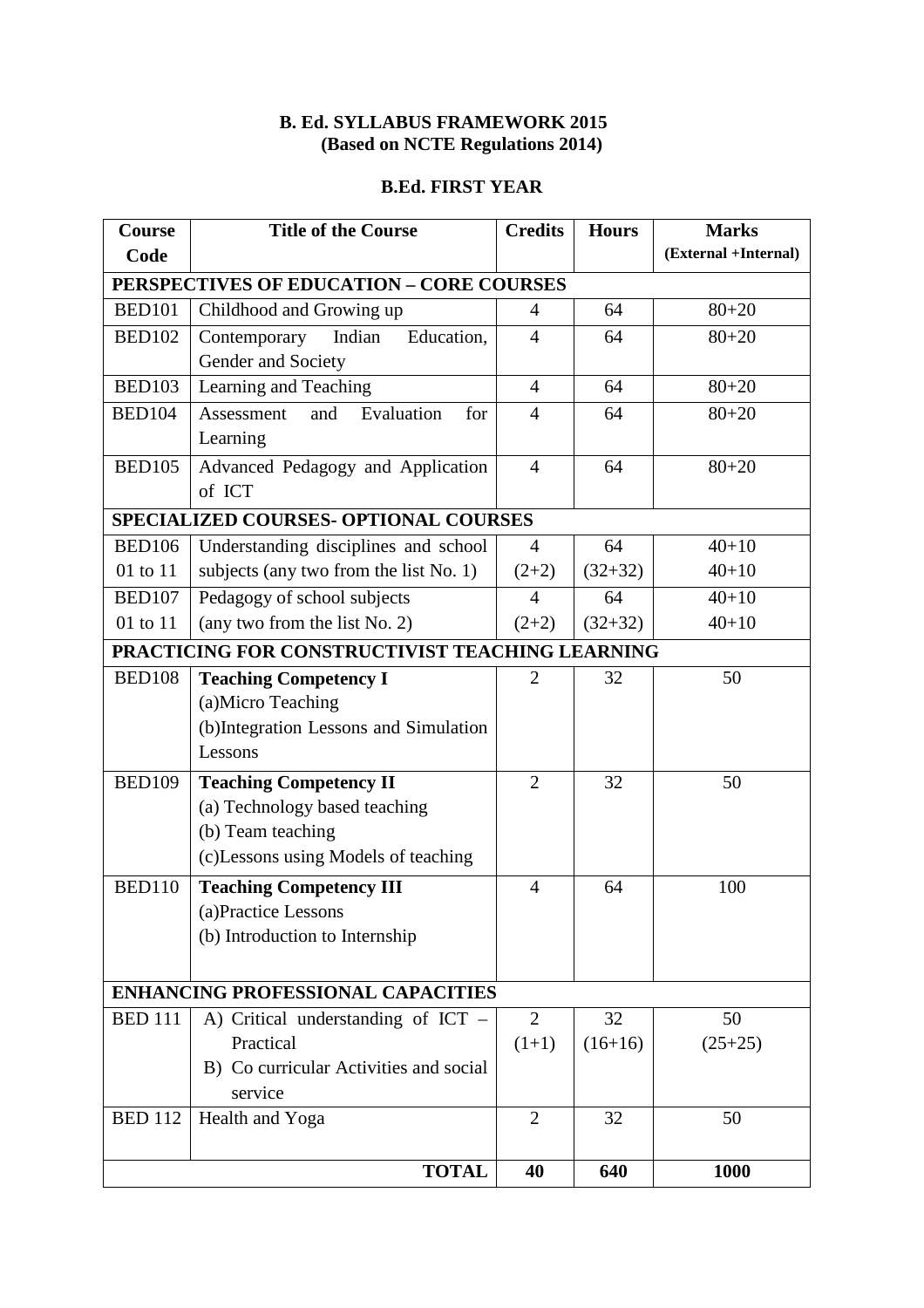# **B.Ed. SECOND YEAR**

| Course         | <b>Title of the Course</b>                      | <b>Credits</b><br><b>Hours</b> |           | <b>Marks</b>         |
|----------------|-------------------------------------------------|--------------------------------|-----------|----------------------|
| Code           |                                                 |                                |           | (External +Internal) |
|                | PERSPECTIVES OF EDUCATION - CORE COURSES        |                                |           |                      |
| <b>BED 201</b> | Quality and Management of School                | 4                              | 64        | $80 + 20$            |
|                | Education                                       |                                |           |                      |
| <b>BED 202</b> | Knowledge and curriculum, Language              | $\overline{4}$                 | 64        | $80 + 20$            |
|                | across curriculum                               |                                |           |                      |
| <b>BED 203</b> | School and Inclusive School                     | $\overline{4}$                 | 64        | $80 + 20$            |
|                |                                                 |                                |           |                      |
|                | SPECIALIZED COURSES- OPTIONAL COURSES           |                                |           |                      |
| <b>BED 204</b> | Elective                                        | $\overline{4}$                 | 64        | $80 + 20$            |
|                | (any one from the list No. 3)                   |                                |           |                      |
| <b>BED 205</b> | Additional<br>Pedagogy<br>Course                | $\overline{4}$                 | 64        | $40 + 10$            |
| 01 to 28       | Understanding<br>disciplines<br>and             | $(2+2)$                        | $(32+32)$ |                      |
|                | Pedagogy of schoolsubject                       |                                |           | $40 + 10$            |
|                | (any one from the list No. 4)                   |                                |           |                      |
|                | PRACTICING FOR CONSTRUCTIVIST TEACHING LEARNING |                                |           |                      |
| <b>BED 206</b> | <b>Teaching Competency IV:</b>                  | $\mathcal{D}_{\mathcal{L}}$    | 32        | 50                   |
|                | <b>Practice Lessons</b>                         |                                |           |                      |
| <b>BED 207</b> | <b>Teaching Competency V:</b>                   | 8                              | 128       | 200                  |
|                | Internship                                      |                                |           |                      |
|                | <b>ENHANCING PROFESSIONAL CAPACITIES</b>        |                                |           |                      |
| <b>BED 208</b> | Reading and Reflecting on Texts                 | $\overline{2}$                 | 32        | 50                   |
|                |                                                 |                                |           |                      |
| <b>BED 209</b> | Understanding of Self                           | $\overline{2}$                 | 32        | 50                   |
|                |                                                 |                                |           |                      |
| <b>BED 210</b> | <b>Basics of Research</b>                       | $\overline{2}$                 | 32        | 50                   |
|                |                                                 |                                |           |                      |
| <b>BED 211</b> | Drama and Art in Education                      | $\overline{2}$                 | 32        | 50                   |
|                |                                                 |                                |           |                      |
| <b>BED 212</b> | Open Course or                                  | $\overline{2}$                 | 32        | 50                   |
|                | <b>Entrepreneurship Development</b>             |                                |           |                      |
|                | <b>TOTAL</b>                                    | 40                             | 640       | 1000                 |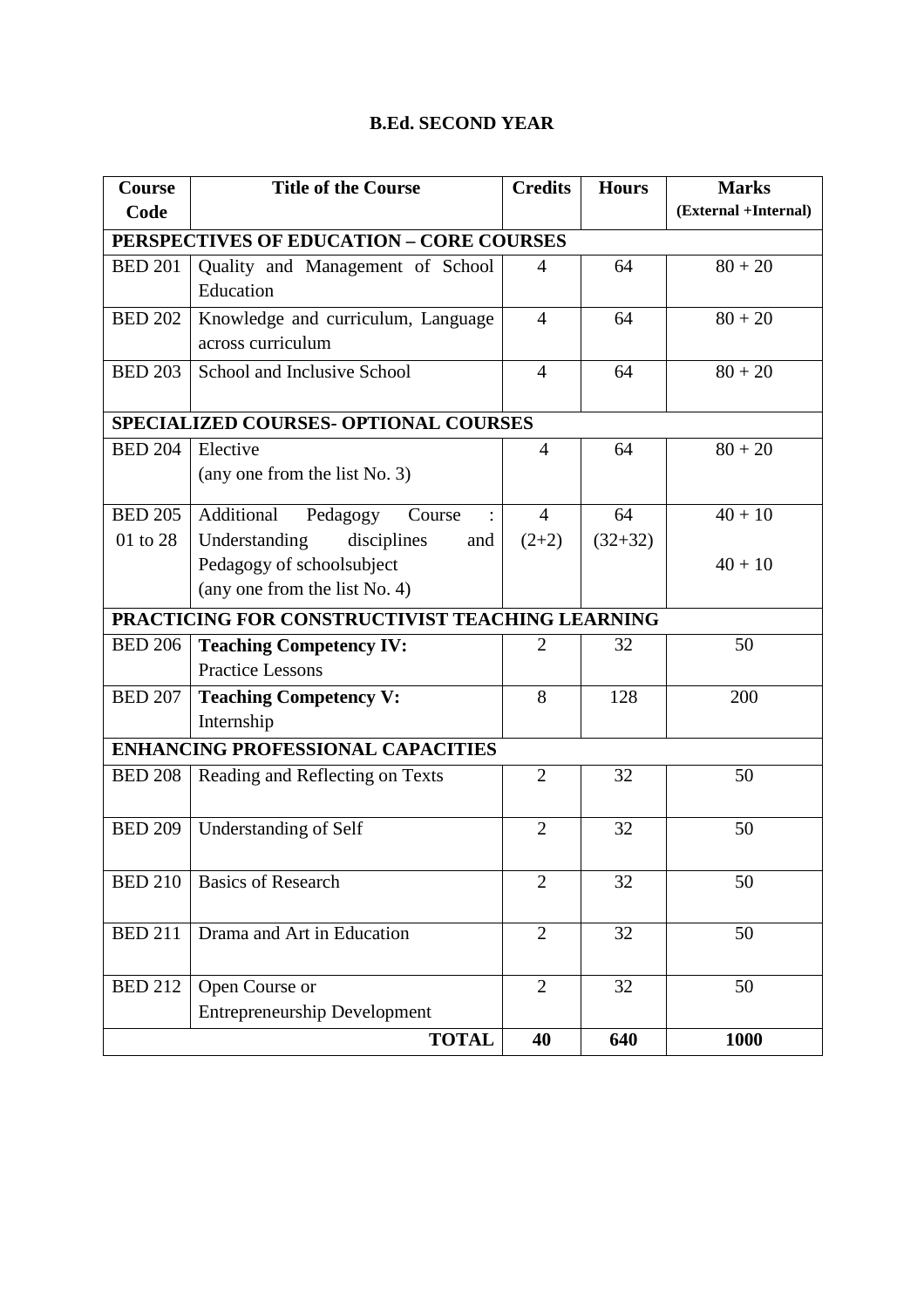# **B.Ed. FIRST YEAR**

- Courses **BED 101 to BED 105** are common for all student teachers.
- For course **BED 106 Understanding disciplines and school subjects,** student teacher will select any two subjects from the following list. Out of these, two subjects one subject must be the subject in which admission is given.

| <b>BED 106-01</b> | Marathi  | <b>BED 106-07</b> | Geography              |
|-------------------|----------|-------------------|------------------------|
| <b>BED 106-02</b> | Hindi    | <b>BED 106-08</b> | <b>General Science</b> |
| <b>BED 106-03</b> | English  | <b>BED 106-09</b> | Mathematics            |
| <b>BED 106-04</b> | Sanskrit | <b>BED 106-10</b> | Economics              |
| <b>BED 106-05</b> | Urdu     | <b>BED 106-11</b> | <b>ICT</b>             |
| <b>BED 106-06</b> | History  |                   |                        |

**List No. 1: List of school subjects for BED 106** 

**The scope of BED 106 Understanding disciplines and School subject is the syllabus of that subject up to the secondary level.** 

• For course **BED 107 – Pedagogy of School subjects** the student teacher will selecttwo subjects from the following list.Student should select the same two subjects s/he has offered for course **BED 106.**

| <b>BED 107-01</b> | Marathi  | <b>BED 107-07</b> | Geography              |
|-------------------|----------|-------------------|------------------------|
| <b>BED 107-02</b> | Hindi    | <b>BED 107-08</b> | <b>General Science</b> |
| <b>BED 107-03</b> | English  | <b>BED 107-09</b> | <b>Mathematics</b>     |
| <b>BED 107-04</b> | Sanskrit | <b>BED 107-10</b> | Economics              |
| <b>BED 107-05</b> | Urdu     | <b>BED 107-11</b> | <b>ICT</b>             |
| <b>BED 107-06</b> | History  |                   |                        |

**List No. 2: List of school subjects for BED 107**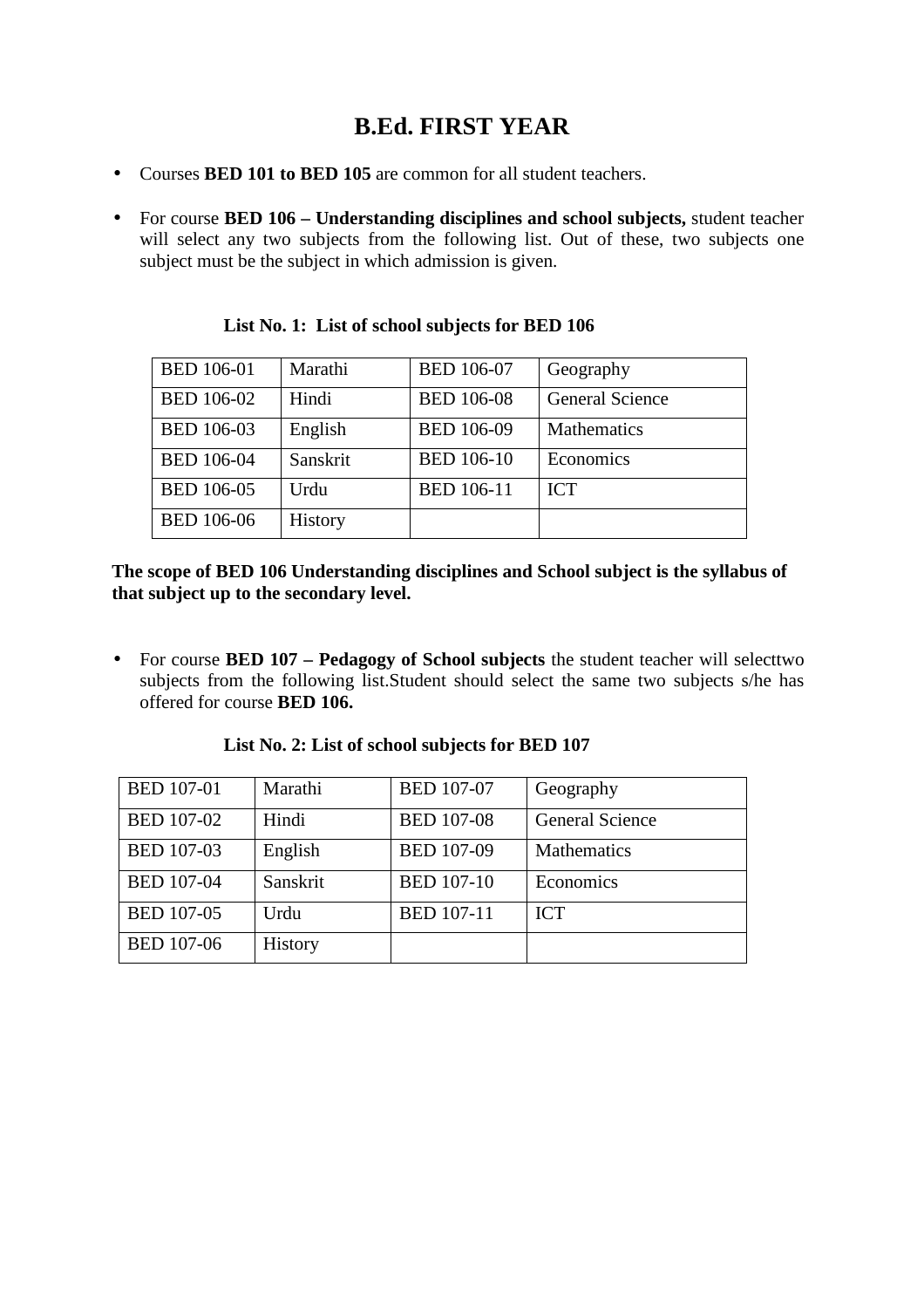#### **BED 108:Teaching Competency I: 2 credits (50 marks)**

#### **(a) Micro teaching (6 skills -12 lessons) (1 credit) – 25 marks**

Student teachers will give 12 micro-lessons. For these lessons, they will select any six teaching skills from the list given below. They will complete the cycle of two lessons i.e. 'teach-reteach' for each skill. Marks calculated out of 25 are to be given for the micro teaching lessons.

#### **List of Teaching Skills**

| Set Induction             | Demonstration           |
|---------------------------|-------------------------|
| <b>Stimulus Variation</b> | Reinforcement           |
| Narration                 | <b>Black Board Work</b> |
| Questioning               | Closure                 |
| Illustration              | Reading                 |
|                           |                         |

#### **(b) Integration (6 lessons) and Simulation lessons (2 lessons) (1 credit) – 25 marks**

After practicing 6 skills in micro-teaching, student teacher will give six lessons of minimum 20 minutes duration to integrate the skills which they have practiced. Marks calculated out of 25 are to be given for the integration lessons.

Each student teacher will conduct two simulation lessons of minimum 30 minutes duration. Marks calculated out of 25 are to be given for simulation Lessons. Any type of lessons excluding traditional lessons.

The total marks for integration and simulation lessons are to be calculated out of 25. **The total marks for the course BED 108 shall be calculated out of 50.**

#### **BED 109: Teaching Competency II: 2 credits (50 marks)**

# **(a) Technology based teaching: (2 lessons) – 50 marks**

Student teacher will conduct two lessons using technology on the peer group. Marks calculated out of 50 are to be given.

#### **(b) Team teaching (2 lessons) – 50 marks**

Student teacher will conduct two lessons based on concept of team teaching. Marks calculated out of 50 are to be given for lessons based on team teaching.

#### **(c) Lessons using Models of Teaching (2 lessons) – 50 marks**

Student teacher will conduct two lessons based on any two models of teaching suitable for the course BED 107- Pedagogy of school subjects which s/he has chosen. Marks calculated out of 50 are to be given for lessons based on models of teaching. **The total marks for the course BED 109 shall be calculated out of 50.**

### **BED 110: Teaching Competency III: Practice lessons and Introduction to Internship: 4 credits – 100 marks**

### **(a) Practice lessons (6 lessons) (2 credits) – 50 marks**

Each student teacher will give 6 class-room lessons as far as possible equally distributed in the two school subjects but not less than 2 lessons per school subject. These lessons are to be given in the secondary school i.e. Std VI to X. However those who want to specialize for higher secondary classes may give not more than three lessons at the higher secondary level.

**Marks calculated out of 50 are to be given to these practice lessons.**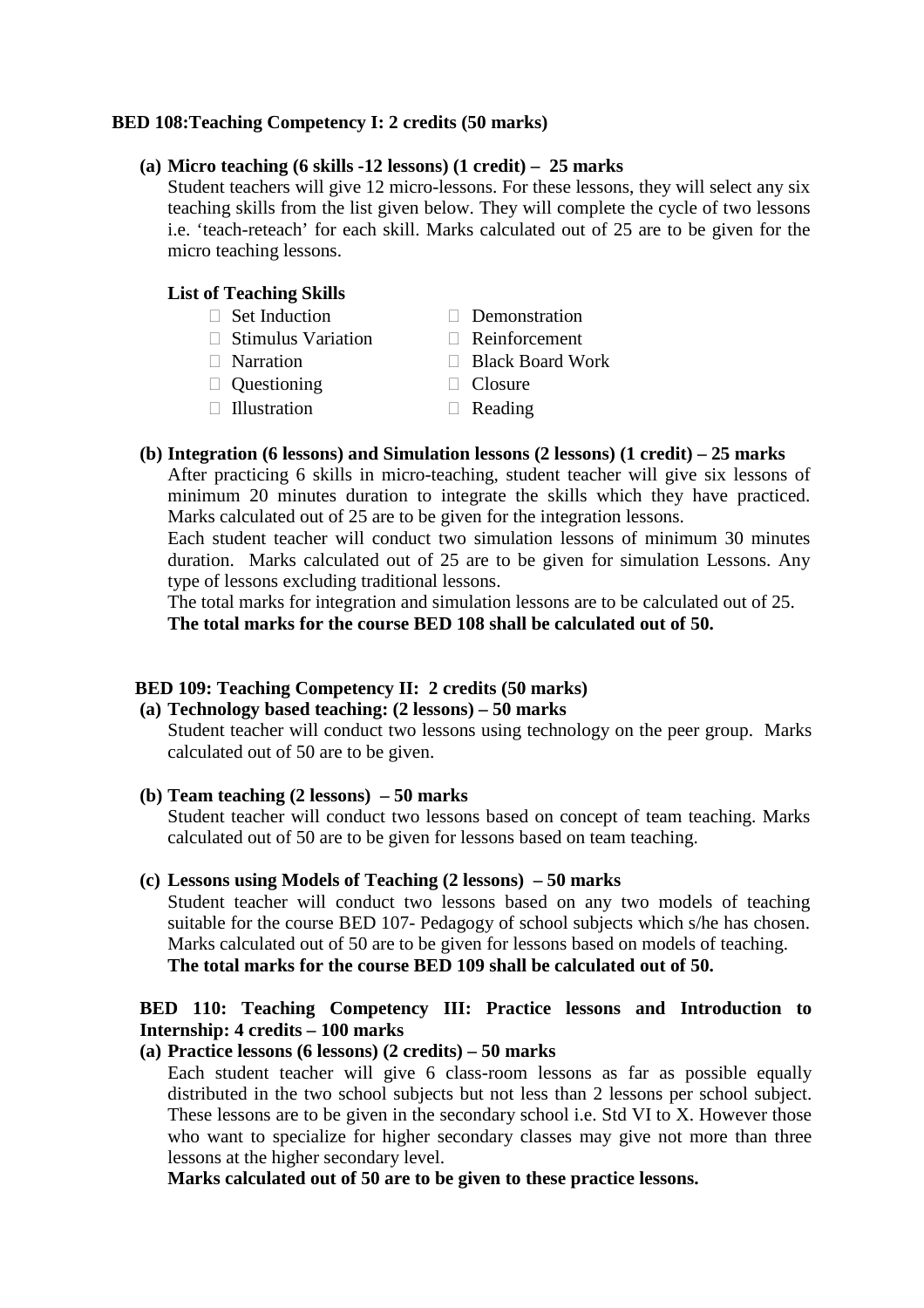**Non -credit activity:** Each Student teacher should observe all type of lesson from BED 108 to 110 and record it in observation book. This will be non -credit activity

# **(b) Introduction to Internship: Duration: 4 Weeks (2 credits) – 50 marks**

This course focuses on student teachers Engagement with the field. The aim is to develop in the students perspectives about education, professional capacities, teacher sensibilities and skills. It also will help student teachers realize the necessity to cater to the diverse needs of the learner.

Objectives of the introduction to the internship are to enable the student teacher:

- i. to get an opportunity to observe the teaching of experienced school teachers.
- ii. to develop lesson plans under the guidance of the school teacher.
- iii. to observe the co-curricular and extracurricular activities organized in the school.
- iv. to assist the school teacher in her/his day to day work.
- v. to conduct lessons in the field.

# **In the introduction to the Internship the student teacher will complete the following activities:**

- Observation of 4 lessons of experienced school teachers preferably two of each school subject.
- Develop 4 lesson plans**to cater to the diverse needs of the students** preferably two of each school subject under the guidance of the school teacher.
- Writing a report of the observed co curricular and extracurricular activities organized in the school.
- Writing an essay reflecting on the activities in which the student teacher has assisted the school teacher in his/her work.
- Conduct of 2 lessons in the school classroom.

# **Marks calculated out of 50 are to be given to the Introduction to the Internship.**

# **The total marks for the course BED 110 shall be calculated out of 100.**

**Note**: Detailed planning of BED 110 will be done by concerned Teacher Education Institute.

# **BED 111: A) Critical Understanding of ICT- Practical (1 credit) – 25 marks**

The student teachers will work alone or in pairs for the practical. S/He will complete the modules as enlisted in the INTEL programme approved by the Savitribai Phule Pune University. The student teacher will keep a hard and soft copy of his/her practical work.

# **B) Co curricular Activates and social sevices (1 credit) 25 marks**

Co- curricular Activites: The student teacher will organize and participate in cocurricular activities and extracurricular activities arranged regularly throughout the year in the college.

Social Service (Working with the community) :-Student teacher will select and participate in any one activity from the list of the activities given below:

Adult education programme, School Health services,

Cultural activities, Sports activities, City /Village development programme, Family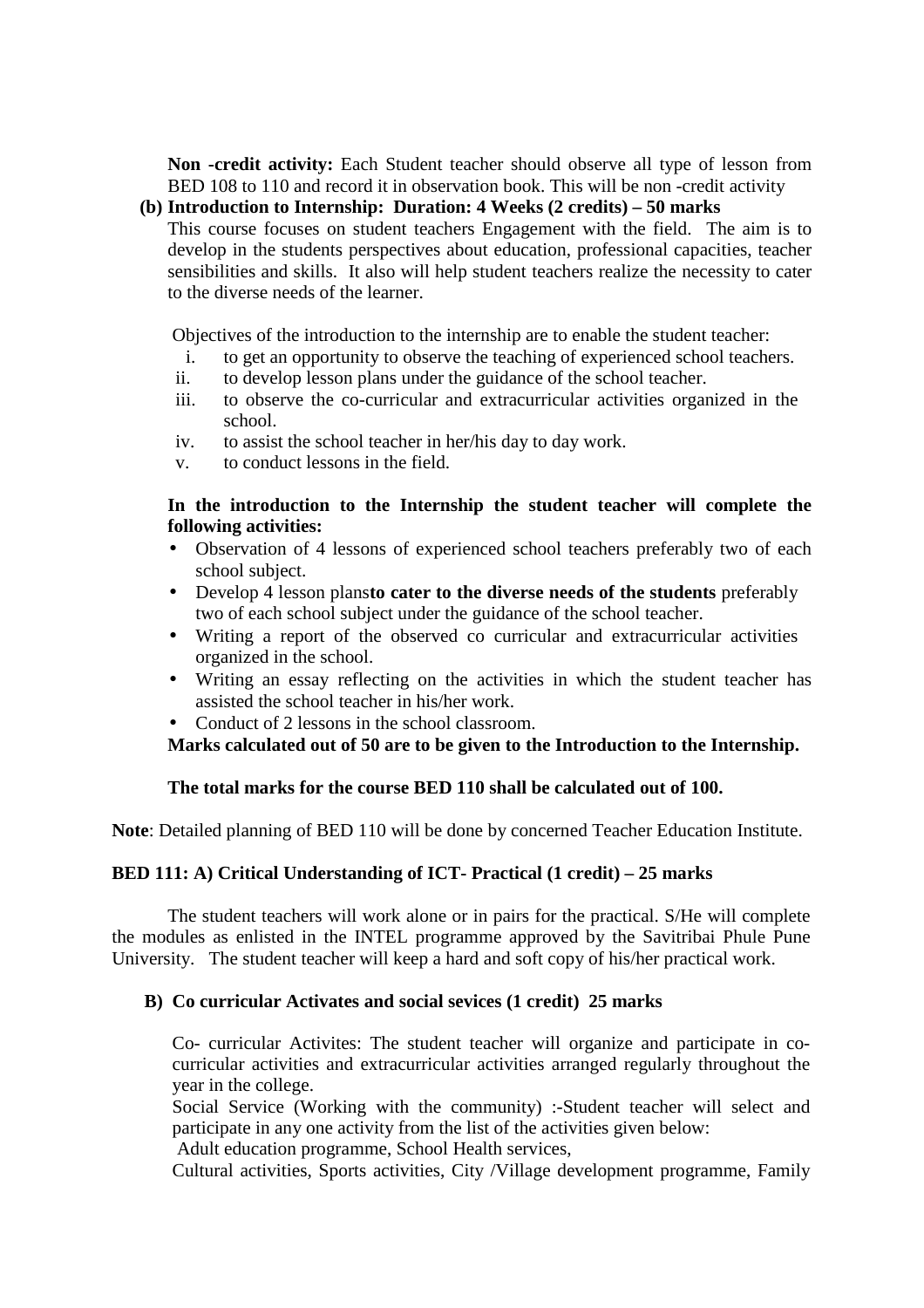planning programme, Civil Defence, Rally on different social issues.

The college can modify the above list according to the local needs and availability of resources and resource persons. However a prior permission from the University of Pune will be necessary.

### **Marks out of 50 shall be given for BED 111**

### **BED 112: Health and Yoga (2 credits) – 50 marks**

For this programme at least two periods per week will be assigned in the college time table. In these periods some physical exercises, games, special programmes on yoga and suryanamaskar, sports activities, lectures on physical and mental health, awareness lectures, etc will be organized for the student teachers under the guidance of the teacher educator. Student teacher should maintain a report of the activities.

**Marks calculated out of 50 are to be given for the same.** 

# **B.Ed. SECOND YEAR**

• Course **BED 201 to BED 203**are common for all.

**BED 204:**Student teacher will select **any one** course from the given list under course **BED 204 as Elective subject.** 

# **List No. 3 : List of elective subjects for BED 204**

| BED 204-01 Guidance and Counseling                                         |
|----------------------------------------------------------------------------|
| BED 204 -02 Education for Human Rights and Peace Education                 |
| BED 204 -03 Women Education                                                |
| BED 204 -04 Life Long Education                                            |
| BED 204-05 Population Education and Family Life Education                  |
| BED 204-06 Education for Sustainable Development and Environment Education |
| BED 204 -07 Disaster Management                                            |
| BED 204 -08 Inclusive Education                                            |
| BED 204-09 Introduction to Educational Research                            |
| BED204 -10 Water, Air and Energy Education                                 |

### • **Course BED 205 Additional Pedagogy Course: Understanding disciplines**

### **and Pedagogy of School subject.**

Student teacher has to select any one from the following list excluding the subjects selected as BED 106 and BED 107.

### **List No. 4: List of school subjects for BED 205**

| <b>BED 205-01</b> | Marathi  | <b>BED 205-15</b> | Physics        |
|-------------------|----------|-------------------|----------------|
| <b>BED 205-02</b> | Hindi    | <b>BED 205-16</b> | Chemistry      |
| <b>BED 205-03</b> | English  | <b>BED 205-17</b> | <b>Biology</b> |
| <b>BED 205-04</b> | Sanskrit | <b>BED 205-18</b> | Home Science   |
| <b>BED 205-05</b> | Urdu     | <b>BED 205-19</b> | Commerce       |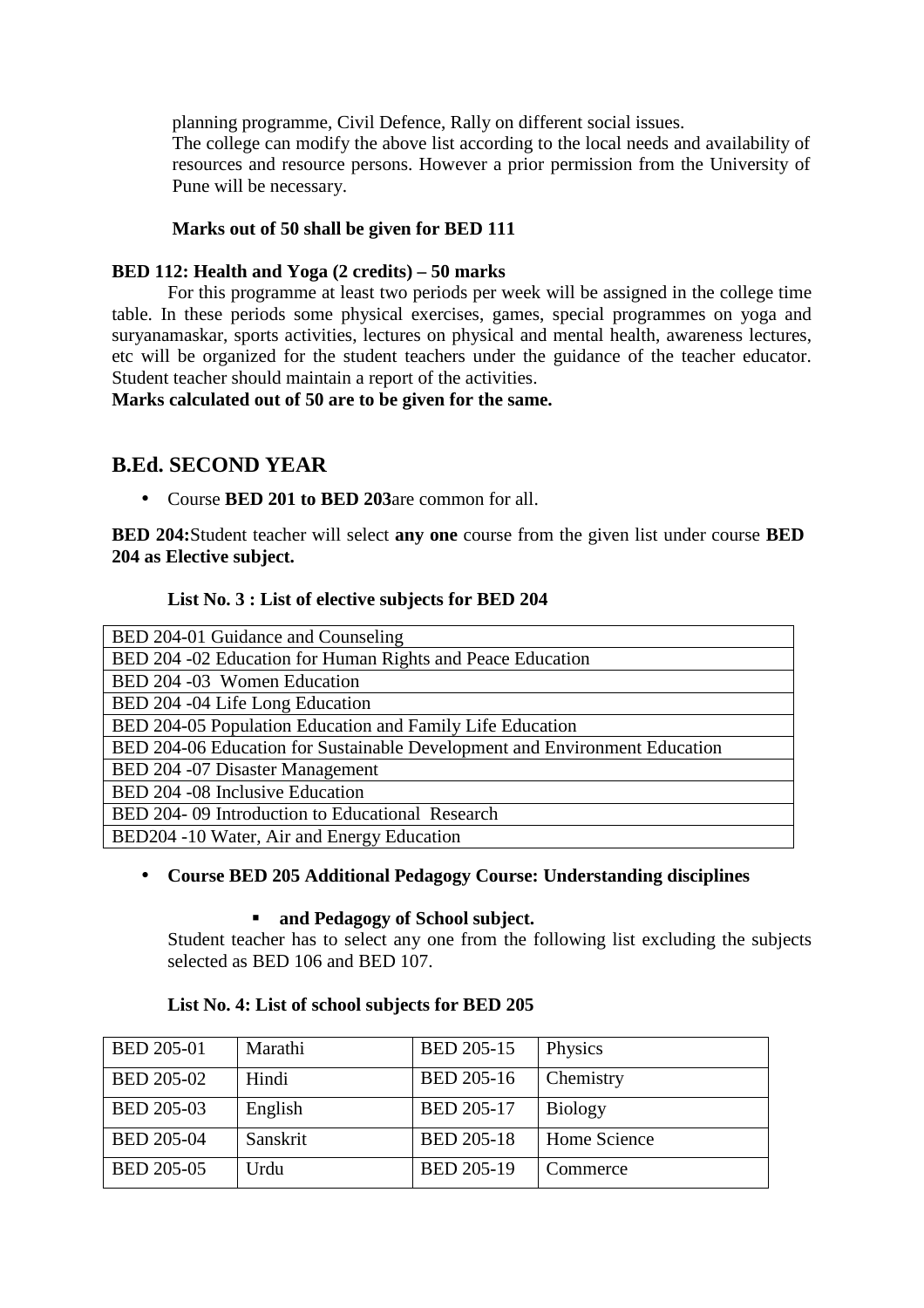| <b>BED 205-06</b> | History                | <b>BED 205-20</b> | Psychology                |
|-------------------|------------------------|-------------------|---------------------------|
| <b>BED 205-07</b> | Geography              | <b>BED 205-21</b> | Philosophy                |
| <b>BED 205-08</b> | <b>General Science</b> | <b>BED 205-22</b> | Sociology                 |
| <b>BED 205-09</b> | Mathematics            | <b>BED 205-23</b> | <b>Political Science</b>  |
| <b>BED 205-10</b> | Economics              | <b>BED 205-24</b> | Logic                     |
| <b>BED 205-11</b> | <b>ICT</b>             | <b>BED 205-25</b> | <b>Physical Education</b> |
| <b>BED 205-12</b> | German                 | <b>BED 205-26</b> | <b>Yoga</b> Education     |
| <b>BED 205-13</b> | French                 | <b>BED 205-27</b> | Music and Art Education   |
| <b>BED 205-14</b> | Japanese               | <b>BED 205-28</b> | <b>Value Education</b>    |

**The scope of BED 205Understanding disciplines and School subject is the syllabus of that subject up to the higher secondary level** 

#### • **Course BED 206: Teaching Competencies IV:**

#### **Practice Lessons : 2credits (50 marks)**

Each student teacher will conduct 6 classroom lessons as far as possible equally distributed in the three subjects selected under Course BED 107 and Course BED 205. These lessons shall be engaged preferably at upper primary, secondary and higher secondary level.

**Marks are calculated out of 50.** 

#### • **Course BED 207: Teaching Competencies IV:**

#### **Internship: 8 credits (16 weeks) 200 marks**

It is expected that student teachers are exposed to a variety of approaches for teaching, observation of children in multiple socio-cultural environment and involve themselves in reflective thinking. It is also expected that student teachers engage themselves in CCE through planning of formative and summative evaluation. The activities should be planned in such a way so as to facilitate mentoring, supervising and assessing the student teachers mutually by the teacher educators and school teachers**.** 

**Objectives of the Internship**:- To enable the student teacher :-

- a. to develop lesson plans and conduct lessons.
- b. to develop a plan of evaluation for the unit taught.
- c. to know the various types of records are prepared and maintained in the school.
- d. to organize co-curricular and extracurricular activities in the school.
- e. to observe, give feedback and reflect on the lessons given by peers.
- f. to get a feel of total experience of teaching in the school.

#### **In the Internship the student teacher will complete the following activities:**

#### **(a) Lessons (6 lessons) : 3 credits (75 marks)**

The student teacher will select one unit from the school subject in consultation with the school teacher and faculty.S/he will prepare the lesson plan for that unit. S/he will teach that unit for at least three periods under the guidance and observation of the school teacher /teacher educator. The same shall be repeated for other school subject.**These lessons shall be engaged preferably at upper primary, secondary or higher secondary level.**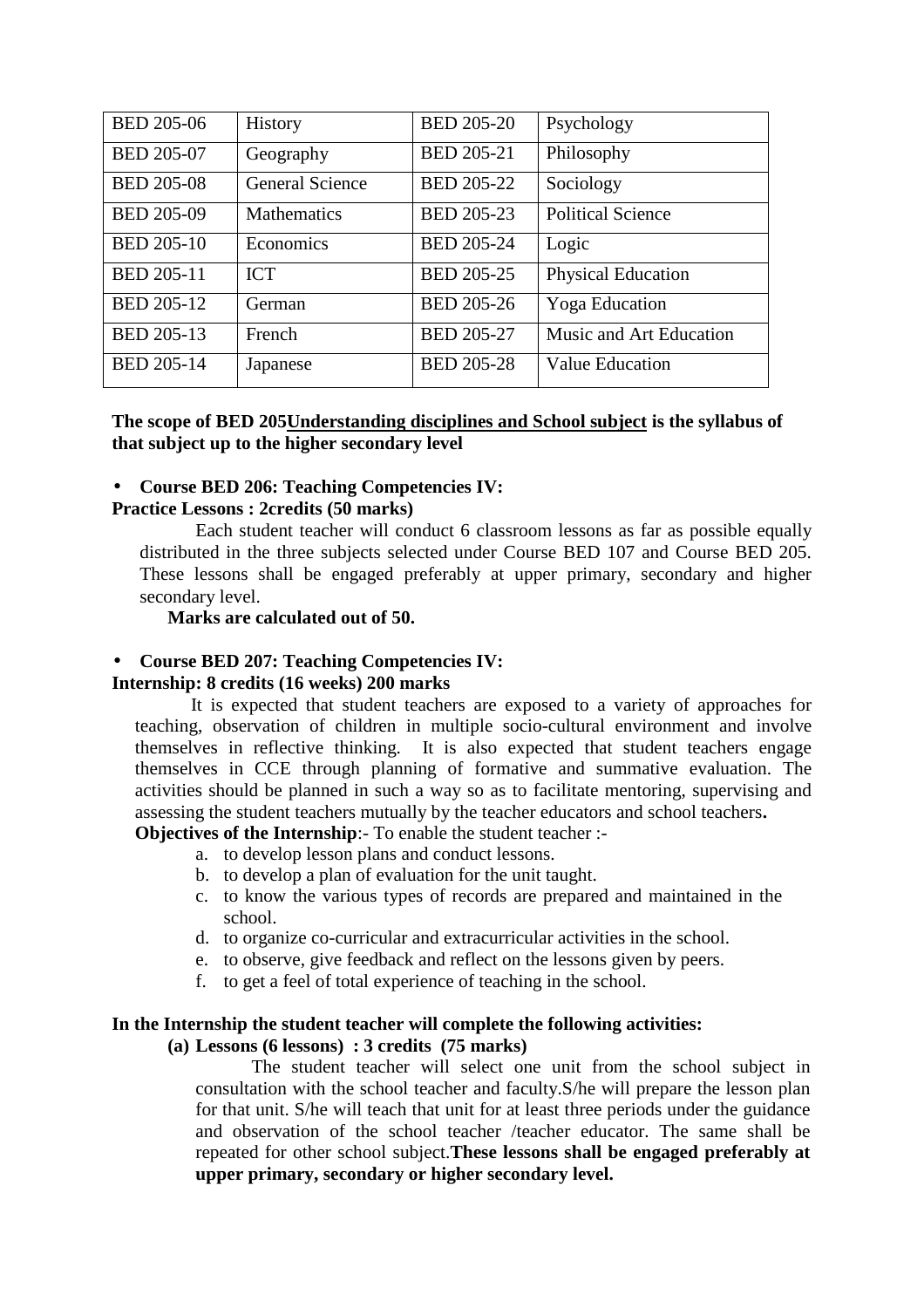#### **Marks calculated out of 75 are to be given for the conduct of six lessons.**

#### **(b) Plan of evaluation :1 credit ( 25 marks)**

The student teacher will prepare a Unit Plan providing formative (for each lesson plan) and summative evaluation (unit test after completion of the unit) for both the above selected units. S/he will develop and conduct a unit test. S/he will also prepare a blue print and model answer and marking scheme for the developed unit test. The same shall be repeated for other school subject.

### **Marks calculated out of 25 are to be given for the plan of evaluation.**

#### **(c) Study of the records maintained by the school: 1 credit – 25 marks**

This activity is to enable the student teacher to understand the administrative aspects of school life. It will help him/her to realize the need of maintaining the records and their importance in the smooth functioning of the school. The student teacher shall write a report on any 4 records prepared and maintained by the school.

#### **Marks calculated out of 25 are to be given for the report.**

#### **(d) Organization of co curricular/extracurricular activities: 1 credit – 25 marks**

To enhance the organizational and managerial skills the student teacher will participate in the organization of the co-curricular and extracurricular activities arranged regularly during the internship period in the school. S/he has to maintain a detailed record of the same. It is expected that s/he shall reflect and write about these experiences. It will help her/him in understanding and addressing her/his professional identity as a teacher.

**Marks calculated out of 25 are to be given for the write up.** 

#### **(e) Observation of peers:1 credit(25 marks)**

Peer learning is an important and integral part of learning process of an individual. It will assist in boosting the confidence of the student teachers. In this activity the student teacher shall observe, reflect and give feedback to her/his peers on the lessons conducted. (6 lessons)

### **Marks calculated out of 25 are to be given for observations notebook.**

#### **(f) Other School Activities/Programmes : 1 credit (25 marks)**

To get a feel of the working of the school, the student teacher shall complete any one activity from those given below. S/he shall write a report and enlist the process outcomes of the same.

- Develop an academic calendar for the various activities to be organized in the school under the guidance of the school teacher.
- Information regarding Parent teacher association.
- **Professional organization of teachers**
- **Practices of inclusion.**
- **Provision for slow learners.**
- Activities for gifted students.
- **Community related work.**
- **Exercise** Activities for professional growth of teaching and nonteaching staff.
- **Example 1** Any other innovative/special practices adopted by the school.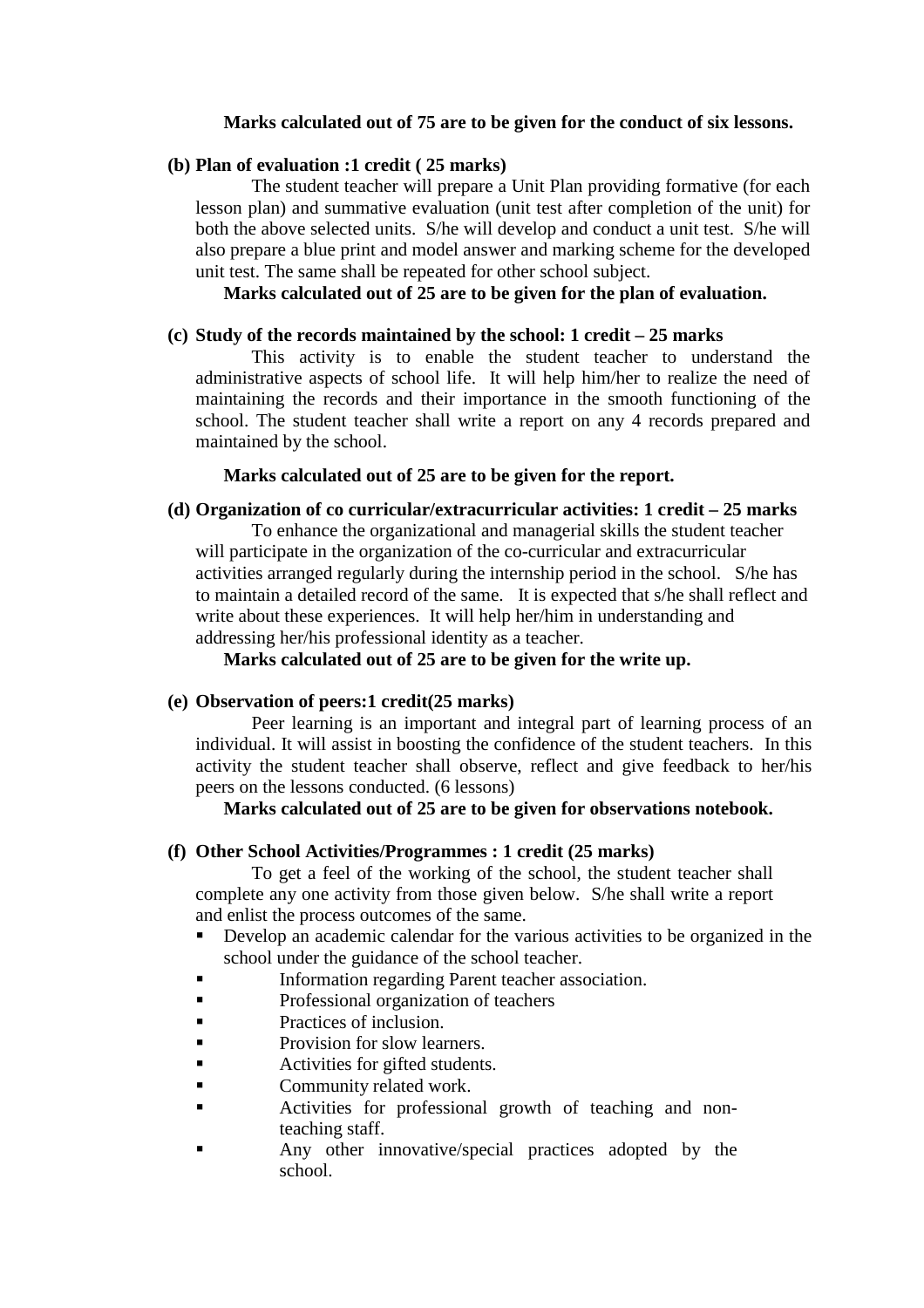#### **Marks out of 50 are to be given for the same.**

#### **The total marks for the course BED 207 shall be calculated out of 200.**

#### **Course BED 208:- Reading and reflecting on texts: 2 credits (50 marks)**  OBJECTIVES OF THE COURSE: - To enable the student teacher to:-

- 1. get exposure to a wide variety of texts/e-texts
- 2. engage with these texts/e-texts interactively individually as well as in small groups
- 3. enhance their capacities as readers and writers.
- 4. read, reflect and reproduce in writing in the form of conjectures, justifications, interpretations, arguments for or against, etc. on the read text/e-texts

The course should be conducted in the following manner:-

#### A:- Orientation and Activities

- Orientation Session for a theoretical background: It can be in the form of symposium or lectures or panel discussion. Following topics can be covered: - (The following list is only suggestive and not exhaustive. The college can modify the list according to the local needs and availability of resources and resource persons. However a prior permission from the Savitribai Phule Pune University will be necessary.)
	- $\checkmark$  Types of texts (like school texts, newspapers, policy documents, research articles, project reports, autobiographies, reference books, etc.)
	- $\checkmark$  Features of these texts.
	- $\checkmark$ Reading and reflecting on the texts.
	- $\checkmark$ Reproducing the read text in writing in their own words.
- Activities Session for reading, reflecting and reproducing the text: Workshop can be conducted on the basis of the following activities: - (The following list is only suggestive and not exhaustive. The college can modify the list according to the local needs and availability of resources and resource persons. However a prior permission from the Savitribai Phule Pune University will be necessary.)
	- $\checkmark$ Activities for reading different types of texts/e-texts.
	- $\checkmark$  Activities for writing the read texts in the form of: predictions, notes, questions and answer, critiques, summarization, retelling in the form of a story, dialogue, monologue, drama or play, etc., prepare concept maps,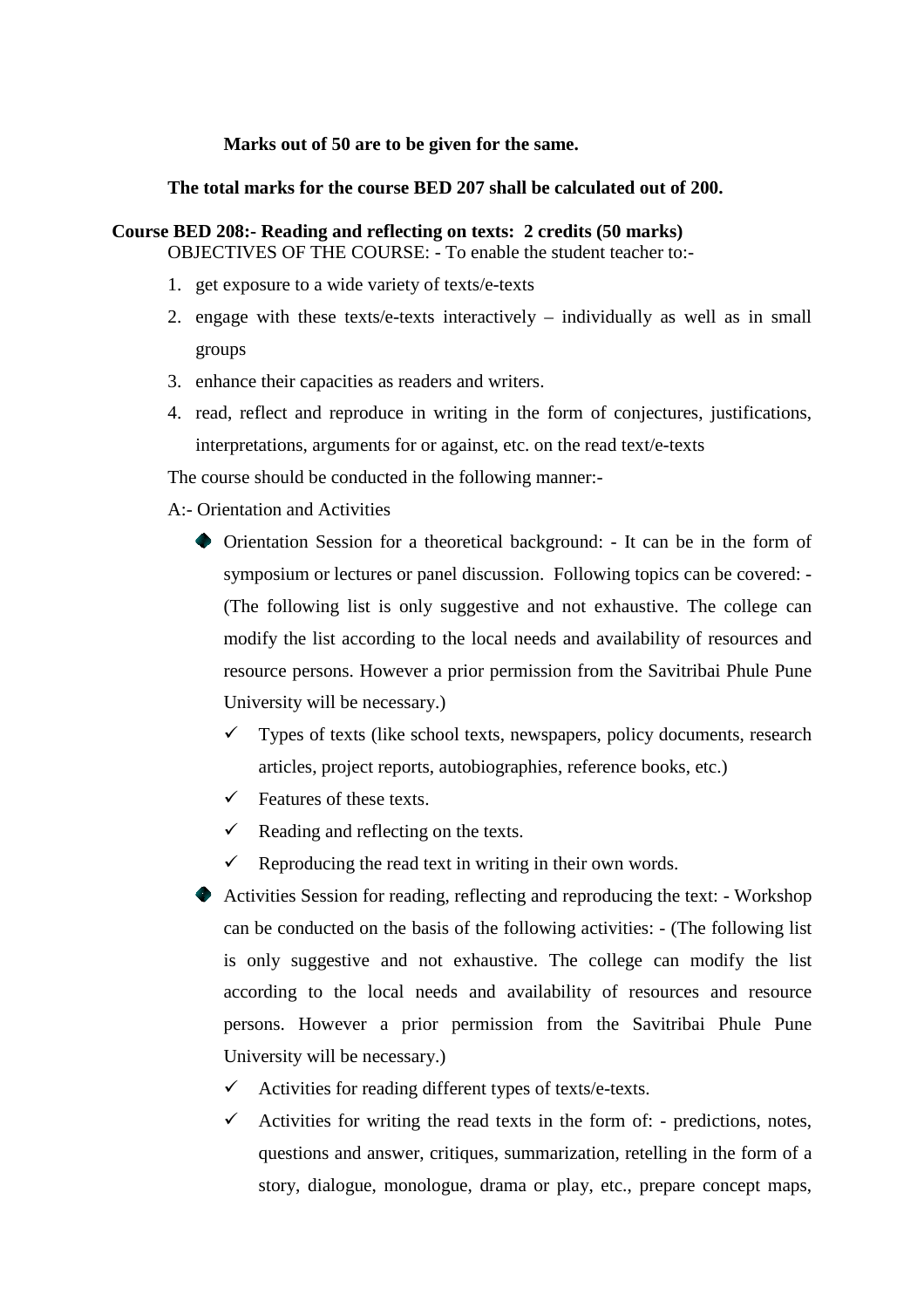mind maps, flowcharts, etc.

It is necessary that students work in groups of about 5-6 during the activity sessions. Encouragement should be given to the students to discuss among themselves and share their views on the content read and how it can be reproduced. The main purpose of the course is to develop in them the reading with understanding skill and reproduce it in a variety of ways effectively.

B:- Reporting

- $\bullet$  Report of the orientation session as well as the activities session. (25 marks)
- Reading, reflecting and reproducing in writing any one text. (This is to be done individually on text other than the one used in the activities session)(25 marks)

The total marks for the entire course shall be calculated out of 50.

#### **Course BED 209:- Understanding of self: 2 credits (50 marks)**

Objectives of The Course: - To enable the student teacher to:-

- 1. develop an understanding of self as a person
- 2. develop an understanding of self as a teacher
- 3. engage himself/herself in continuous self-reflection
- 4. get a holistic understanding about himself/herself
- 5. become an integrated personality

The course should be conducted in the following manner:-

A:- Orientation and Activities

- Orientation Session for a theoretical background: It can be in the form of symposium or lectures or panel discussion. A few topics are suggested below for conducting these orientation sessions: - (The following list is only suggestive and not exhaustive. The college can modify the list according to the local needs and availability of resources and resource persons. However a prior permission from the Savitribai Phule Pune University will be necessary.)
- Self-concept and self esteem
- Life skills
- Personality
- Knowing oneself
- Writing ones resume, bio-data and CV
- Activities Session for self understanding:- Workshop can be conducted on the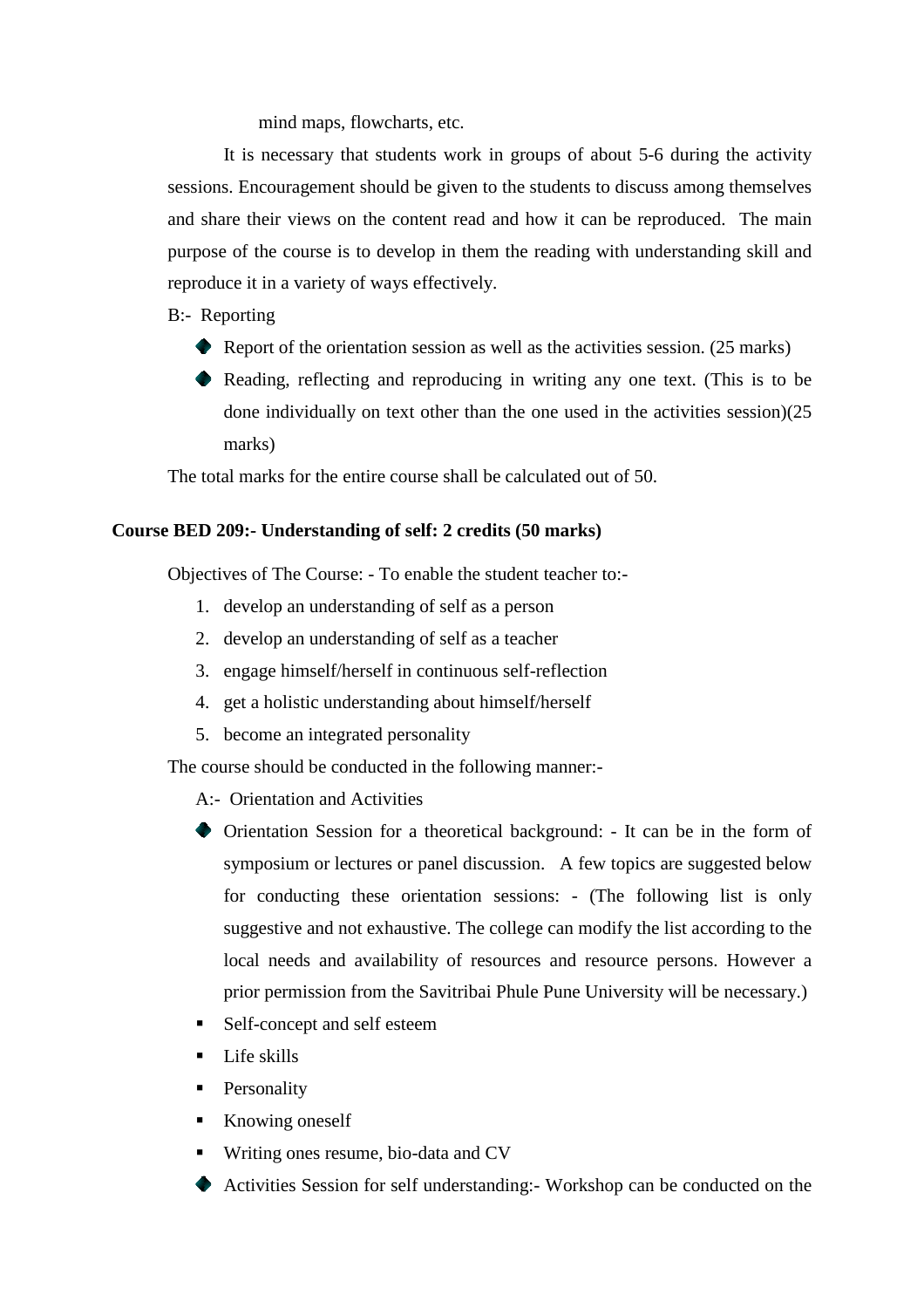basis of the following activities:- (at least 4 activities have to be organized) (The following list is only suggestive and not exhaustive. The college can modify the list according to the local needs and availability of resources and resource persons. However a prior permission from the Savitribai Phule Pune University will be necessary.)

- Personality development
- Life skills
- Making SWOT analysis
- Facing an interview.
- Group discussions.
- **Debate**
- Sharing case studies
- Skits
- Songs and speeches
- Life stories
- Films and videos
- Painting and drawing and craft

It is necessary that students work in groups of about 15-20 during the activity sessions. Encouragement should be given to the students to discuss among themselves and share their personal experiences. The main purpose of the course is to make them realize themselves.

B:- Reporting

- Report of the orientation session as well as the activities session.
- Writing of a diary for reflection on how the course has helped in understanding of self as a person and as a teacher.

A format is given below for writing the report and reflective diary. (The following format is only suggestive and not exhaustive. The college can modify it according to their needs. However a prior permission from the Savitribai Phule Pune University will be necessary.)

Title of the session: - Orientation Session (Marks out of 25)

| Item                                            | Description |
|-------------------------------------------------|-------------|
| Report section:-                                |             |
| Details of the session (resource persons, date, |             |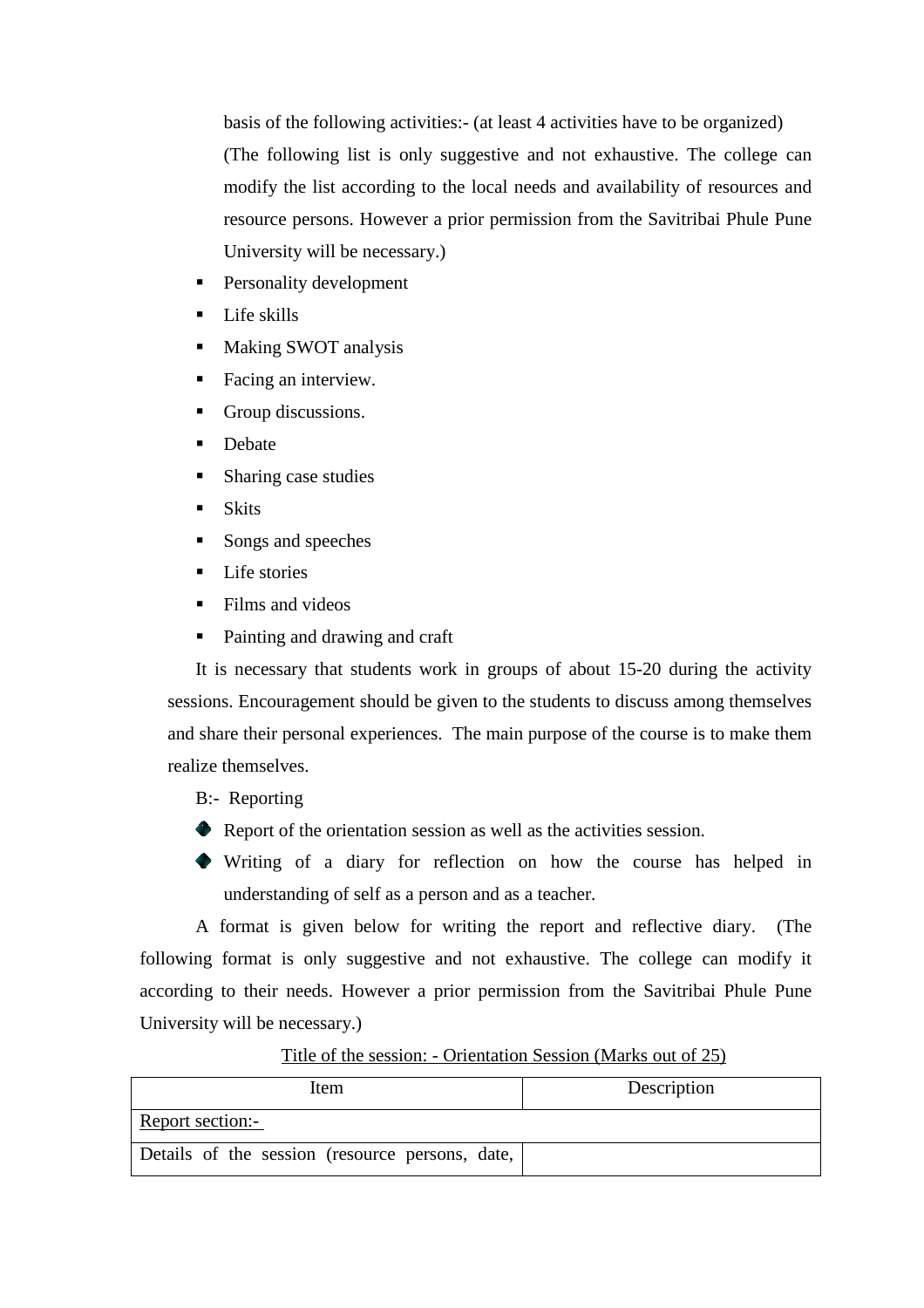| time, etc.)                                     |  |
|-------------------------------------------------|--|
| Description of the session                      |  |
| Reflection section:-                            |  |
| What did I learn from the session?              |  |
| Reflection on how it has helped me as a person  |  |
| Reflection on how it has helped me as a teacher |  |

Title of the session: - Activities Session (Marks out of 25)

| Item                                            | Description |
|-------------------------------------------------|-------------|
| Report section:-                                |             |
| Details of the session (resource persons, date, |             |
| time, etc.)                                     |             |
| Description of the session                      |             |
| Reflection section:-                            |             |
| What did I learn from the session?              |             |
| Reflection on how it has helped me as a person  |             |
| Reflection on how it has helped me as a teacher |             |

The total marks for the entire course shall be calculated out of 50.

# **Course BED 210:- Basics of Research: 2 credits (50 marks)**

This course will enable the student teacher to know the basic research methodology, to identify the school based research problem and to solve them scientifically. In the course student teacher will do the research and write the report using the following points:-

- Identification of an educational problem.
- Formulation of various solutions.
- Selection of the most probable solution
- Developing a tool for data collection
- Data collection
- Data analysis
- Reporting findings

**The report shall be evaluated for 50 marks.** 

### **Course BED 211:- Drama and Art in Education: 2 credits (50 marks)**

Real education implies reflection, introspection and action, with a deep relationship between the Head, Heart and Hand. Drama and art helps the student teacher to understand the self and to realize it as a form of self expression and for enhancing creativity.

Following activities can be organized under the course: (any two)

- Script writing
- Street play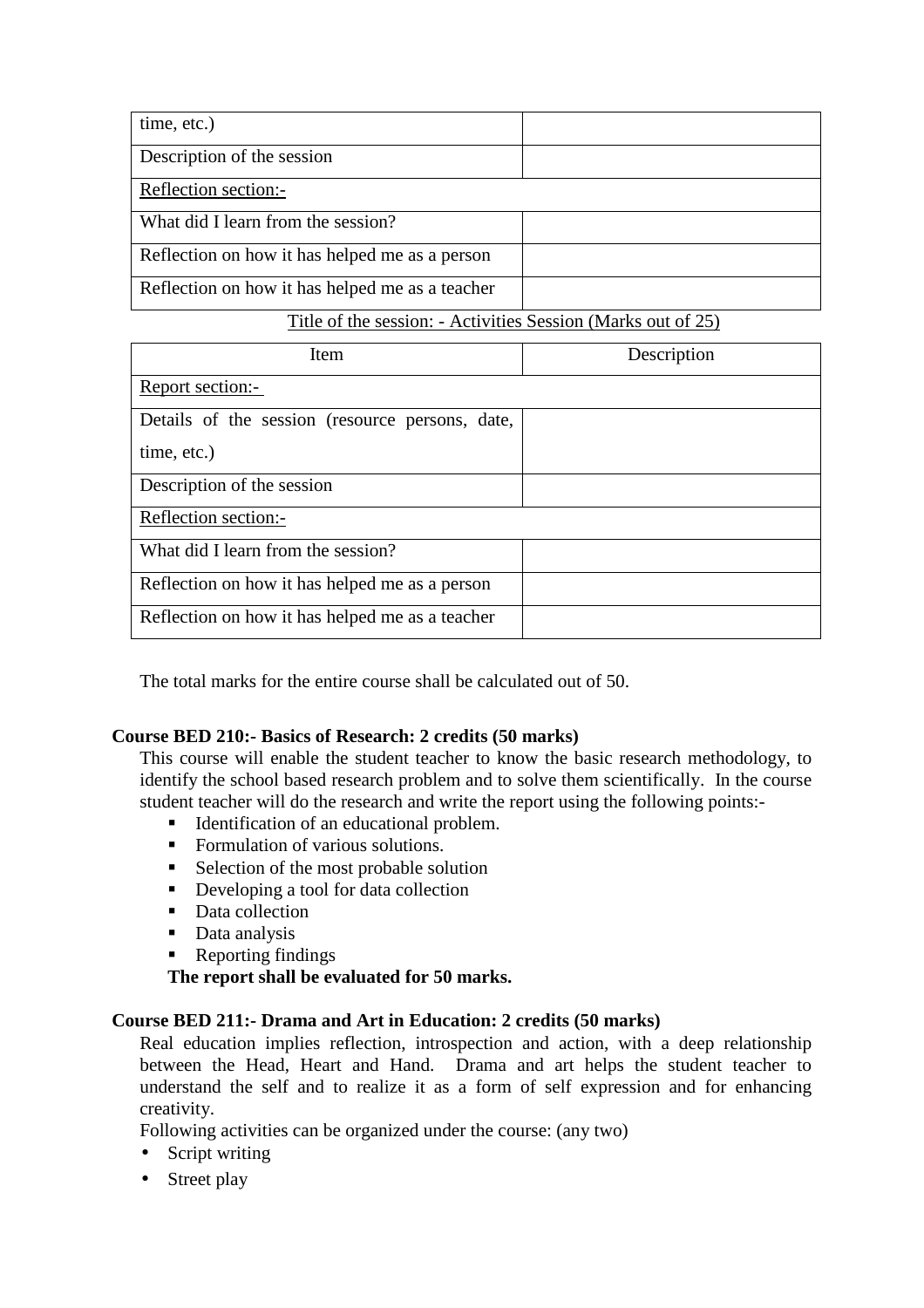- Visit to an art gallery
- Visiting/Organizing exhibitions
- Visiting/Organizing cultural fests
- Report on the folk life
- Interview with experts from the field like artists, actors, singers, writers, poets, painters, musicians, dancer, etc
- Appreciation of a film/drama/novel/folk drama, etc.
- Use of Music/ Arts in Education

**The student teacher has to write a report of the activities organized under the course and marks shall be given out of 50.** 

# **Course BED 212:- Open Course/Entrepreneurship Development: 2 credits (50 marks)**

The student teacher is expected to complete any one from the following courses i.e Open course or Entrepreneurship course.

# **Open Course: (2 credits) – 50 marks**

The student teacher will complete **any one**skill/ activity under the course. The following list is only suggestive and not exhaustive. The college can modify the above list according to the local needs and availability of resources and resource persons. However a prior permission from the Savitribai Phule Pune University will be necessary. The student teacher will make a report based on the activities organized under this course.

| Sr.             | <b>Course Title</b>    | Sr. | <b>Course Title</b>                  |
|-----------------|------------------------|-----|--------------------------------------|
| N <sub>0</sub>  |                        | No. |                                      |
|                 | Presentation skills    | 11  | <b>Communication skills</b>          |
| 2               | Decision making skills | 12  | Event management skills              |
| 3               | Life skills            | 13  | Creative writing skills              |
| $\overline{4}$  | Interpersonal skills   | 14  | Team building skills                 |
| $5\overline{)}$ | Managerial skills      | 15  | Problem solving skills               |
| 6               | Research skills        | 16  | Stress management skills             |
| $\tau$          | Analytical skills      | 17  | Self-awareness skills                |
| 8               | Time management skills | 18  | Developing learning resources skills |
| 9               | Leadership skills      | 19  | Social awareness skills              |
| 10              | Soft skills            | 20  | Spoken English skills                |

|  |  |  |  |  | List No. 5: List of skills under Open course |
|--|--|--|--|--|----------------------------------------------|
|--|--|--|--|--|----------------------------------------------|

The student teacher will write a report of the various programmes organized under the course. Marks out of 50 shall be given for the same.

#### **OR**

# **Entrepreneurship development: 2 credits (50 marks)**

Education system plays a critical role in the economic advancement of nation, since it is the primary developer of human resource. Entrepreneurship education and training is about the development of professional skills and qualities of the student teachers so that they can gain knowledge and understand the ways in which the economy works.This evolves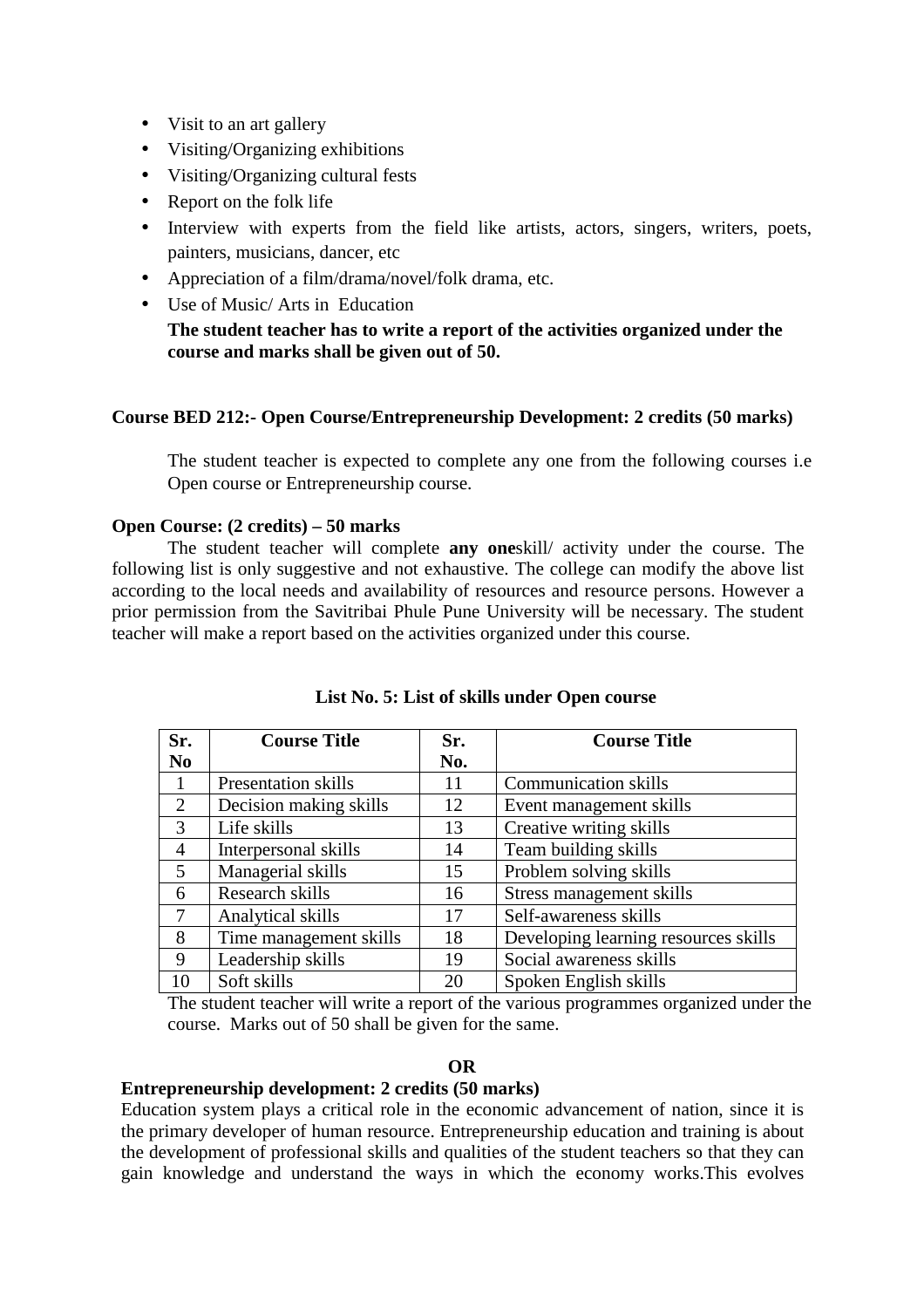approaches to the development of creativity, problem solving, decision making, team working, leadership and other individual skills. It also identifies the role of the entrepreneur in the society and various requirements of self-employment.

# **Objectives of the course:**

- 1) To make education as a tool to empower teacher.
- 2) To build self awareness among the novice teacher about the professional opportunities.
- 3) To provide dynamic platform to the novice teacher to explore the professional strengths in the field of education.
- 4) To promote the professional competencies of the novice teachers.

# **Following activities shall be organized under the course: (any 1) –1 credit – 25 marks**

# **Development of a product:**-

- Computer based product
- Multimedia product
- Learning material /resource
- Educational blog/website
- Newsletter/Brochure/Pamphlet / Printed material, etc.

### **Following activities shall be organized under the course: (any 1) –1 credit – 25 marks Field work:-**

- Educational Market Survey for needs analysis
- Interview of Educational Book Publisher/Entrepreneurs
- Visit to Vocational Institute
- Survey of the usability of an existing /self developed educational product
- Write an essay on 'Entrepreneurship'

**The total marks for the course shall be calculated out of 50.** 

# **Choice Based Credit System**

### **Learning load per credit** = 30 Clock hours

(16 Clock hours Classroom Interactions +

14 Clock hours for Assignment and self-study)

### **Marks per credit** = 25 marks

The total hours for BED programme are 1200 for each year. Out of which 640 hoursare for

face to face interactions in the classroom and 560 hours are for **preparatory work .**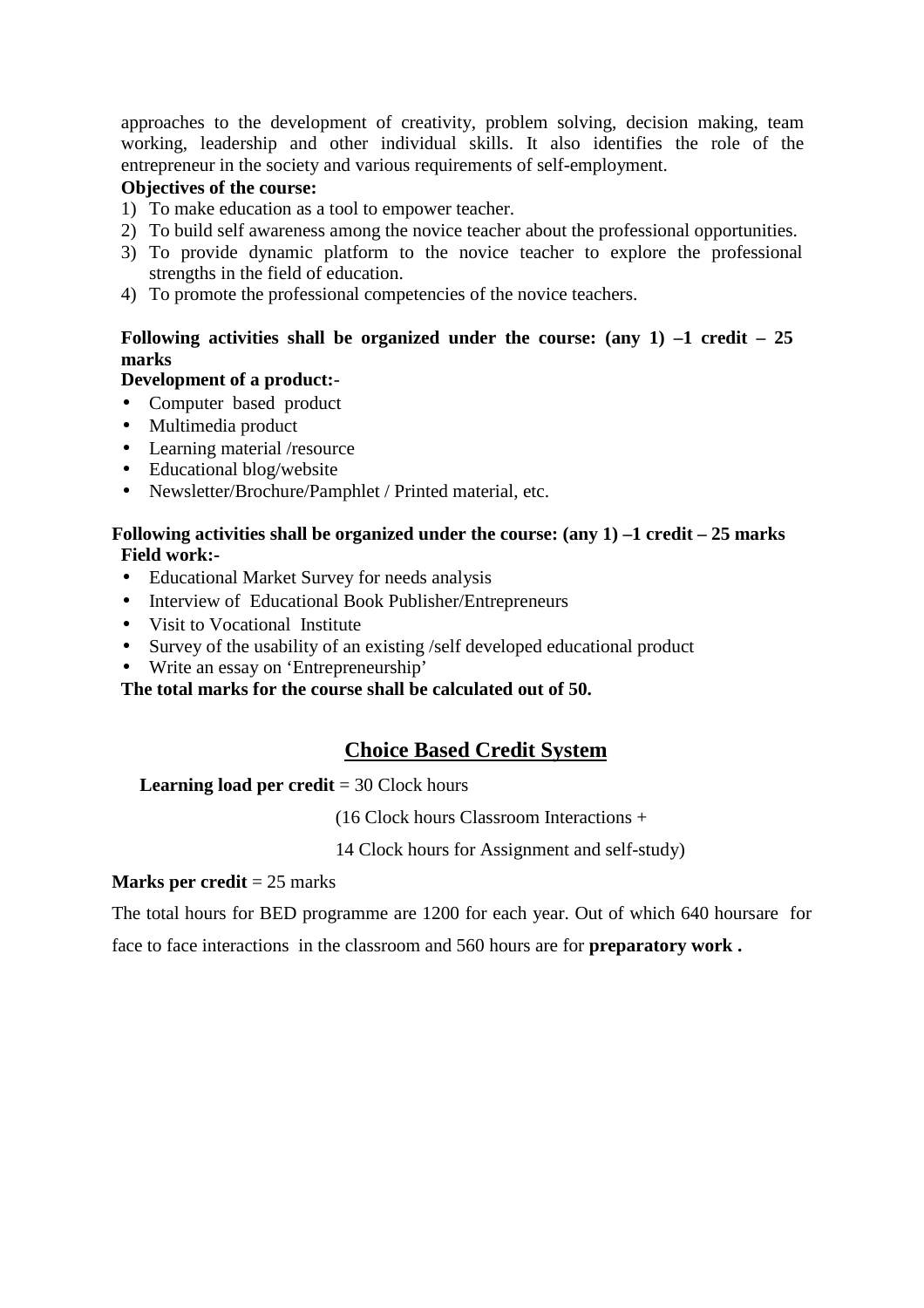# **EVALUATION OF B.Ed. COURSE**

| Year                 | <b>BED</b>                                 | <b>External</b>          |                          |                | <b>Internal Evaluation</b> | <b>Total</b> |
|----------------------|--------------------------------------------|--------------------------|--------------------------|----------------|----------------------------|--------------|
|                      | Course                                     | <b>Evaluation</b>        |                          |                |                            | <b>Marks</b> |
|                      |                                            | <b>Marks</b>             | <b>Total</b>             | <b>Marks</b>   | <b>Total</b>               |              |
|                      |                                            | Per                      |                          | Per            | <b>Marks</b>               |              |
|                      |                                            | Course                   |                          | Course         |                            |              |
|                      | $101$ to                                   | 80                       | 400                      | 20             | 100                        |              |
|                      | 105                                        |                          |                          |                |                            |              |
|                      | 106 &                                      | 80                       | 160                      | 20             | 40                         |              |
|                      | 107                                        | $(40+40)$                |                          | $(10+10)$      |                            |              |
| <b>First Year</b>    | 108                                        |                          | $\qquad \qquad -$        | 50             | 50                         |              |
|                      | 109                                        |                          | $\overline{\phantom{0}}$ | 50             | 50                         |              |
|                      | 110                                        |                          |                          | 100            | 100                        |              |
|                      | 111                                        | $\overline{\phantom{0}}$ | $\overline{\phantom{a}}$ | 50             | 50                         |              |
|                      | 112                                        |                          |                          | 50             | 50                         |              |
| <b>Total Marks</b>   |                                            |                          | 560                      |                | 440                        | 1000         |
| <b>Credits</b>       |                                            |                          | 22                       |                | 18                         | 40           |
|                      | $201$ to                                   | 80                       | 320                      | 20             | 80                         |              |
|                      | 204                                        |                          |                          |                |                            |              |
|                      | 205                                        | 80                       | 80                       | 20             | 20                         |              |
|                      |                                            | $(40+40)$                |                          | $(10+10)$      |                            |              |
|                      | 206                                        |                          | $\overline{\phantom{a}}$ | 50             | 50                         |              |
| <b>Second Year</b>   | 207                                        |                          | $\overline{\phantom{0}}$ | 200            | 200                        |              |
|                      | 208                                        |                          | $\overline{\phantom{0}}$ | 50             | 50                         |              |
|                      | 209                                        |                          |                          | 50             | 50                         |              |
|                      | 210                                        |                          |                          | 50             | 50                         |              |
|                      | 211                                        |                          | $\overline{\phantom{a}}$ | 50             | 50                         |              |
|                      | 212                                        |                          |                          | 50             | 50                         |              |
| <b>Total Marks</b>   |                                            |                          | 400                      | $\blacksquare$ | 600                        | 1000         |
| <b>Credits</b>       |                                            |                          | 16                       |                | 24                         | 40           |
|                      | <b>Total Marks of the Two Years Course</b> |                          |                          | $\blacksquare$ | 1040                       | 2000         |
| <b>Total Credits</b> |                                            |                          | 38                       |                | 42                         | 80           |
| Weightage            |                                            |                          | 48%                      | $\blacksquare$ | 52%                        | 100%         |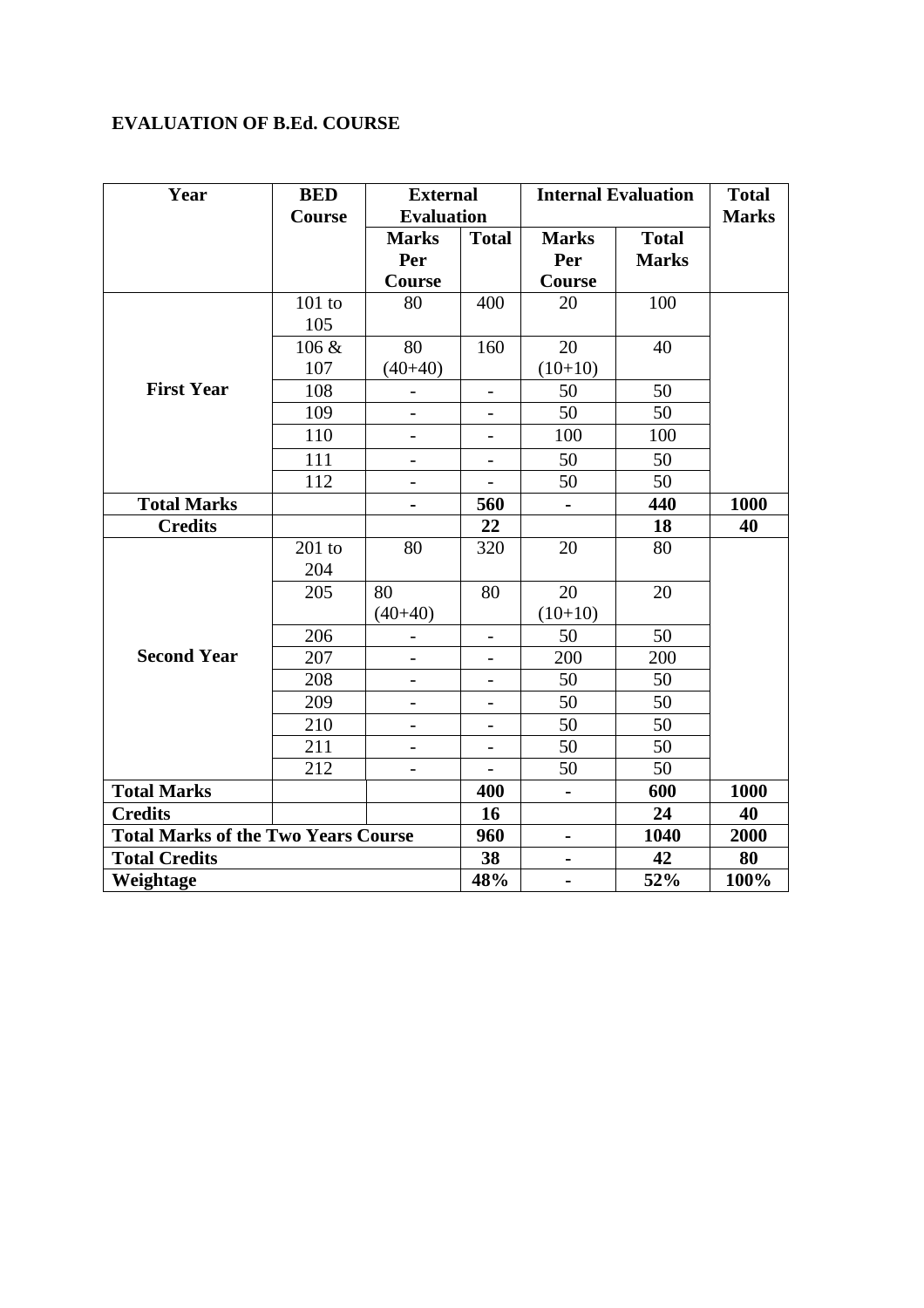# **Activities for Internal Evaluation**

# **First Year**

**BED 101 to BED 107:** For Continuous Assessment, three activities should be organized during the year for the Courses BED 101 to BED 105.Out of the three activities one activity should be the **Practical work** given under each course, one another compulsory activity will be **written examination** and student can select any one activity from the following list:

- 1. Multiple Choice Questions
- 2. Quiz
- 3. Presentations
- 4. Field Visits
- 5. Projects
- 6. Seminars
- 7. Group Discussion/ Panel Discussion
- 8. Tutorials
- 9. Assignment

For the Courses BED 106& BED 107, Practical Work given under each course and Written Examination will be the activities for internal evaluation.

**BED 108 to BED 112:** The prescribed activities for courses BED 108 to BED 112 are compulsory as per syllabus.

# **Second Year**

For Continuous Assessment, three activities should be organized during the year for the Courses BED 201 to BED 204. Out of the three activities one activity should be the **Practical work** given under each course, one another compulsory activity will be **written examination** and student can select any one activity from the following list:

- 1. Multiple Choice Questions
- 2. Quiz
- 3. Presentations
- 4. Field Visits
- 5. Projects
- 6. Seminars
- 7. Group Discussion/ Panel Discussion
- 8. Tutorials
- 9. Assignment

For the Course BED 205, Practical Work given under each course and Written Examination will be the activities for internal evaluation.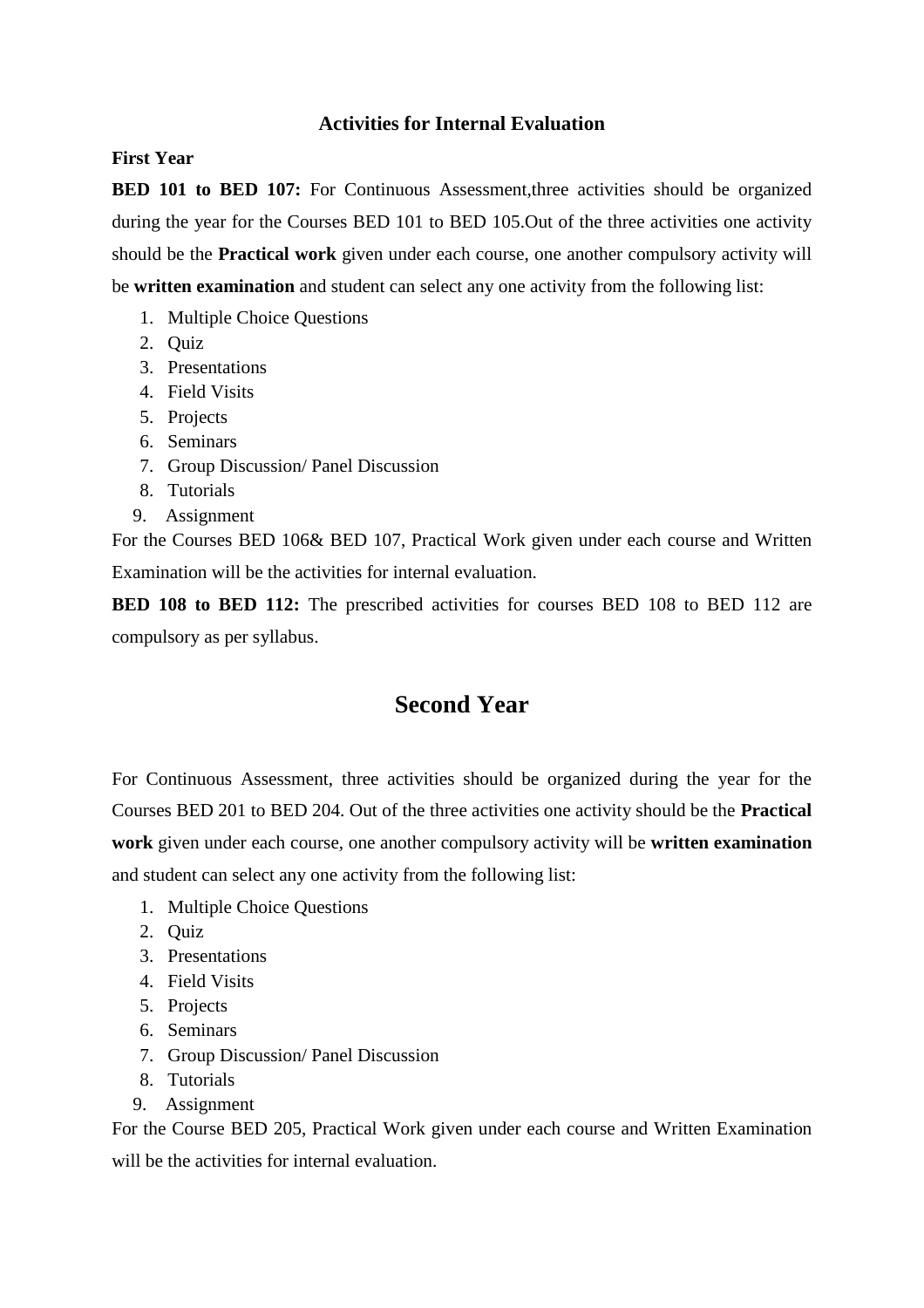**BED 206 to BED 212:** The prescribed activities for courses BED 206 to BED 212 are compulsory as per syllabus.

The College will do internal assessment. The University will provide tool for internal assessment. The college should follow the same criteria. If any college wants to use different criteria, the same should approved by the University. For the assessment the college will give marks and will submit it to the University. The University will convert these marks into the grades so obtained will be shown on the mark sheet of the converted grades also at the bottom of the mark sheet.

| <b>Marks</b> | Grade                    | <b>Grade Point</b> |
|--------------|--------------------------|--------------------|
| 80-100       | $O:$ Outstanding         | 10                 |
| 70-79        | $A+$ : Excellent         |                    |
| 60-69        | A : Very Good            |                    |
| 55-59        | $B+$ : Good              |                    |
| 50-54        | <b>B</b> : Above Average |                    |
| $0-49$       | F<br>: Fail              |                    |

#### **GRADING SYSTEM**

For the rationalization of internal marks the University will appoint a moderation committee. The Committee will take review of the entire internal work done by the student teacher and internal marks given by the college and submit the report based on these observations to the University. The copy of the same will be made available to the college also. The committee will give the 'No Objection Certificate' to the college. The college shall submit the same along with the internal marks to the University.This Procedure shall be followed for both the years.

# • **B.Ed. Examination Rules :**

1 Assessment shall consist of Continuous Assessment (CA) and Year End Examination (YEE) with 20% and 80% weightage respectively for BED 101 to BED 107 and BED 201 to BED 205.

2 Assessment shall consist of Continuous Assessment (CA) of complete weightage i.e. 100% for practical courses i.e. BED 108 to BED 112 and BED 206 to BED 212.

3 The concerned teacher is responsible for conduct and evaluation towards CA and shall announce at the beginning of the course about the mechanisms under which CA would take place. However, the YEE shall cover the entire syllabus prescribed for that course.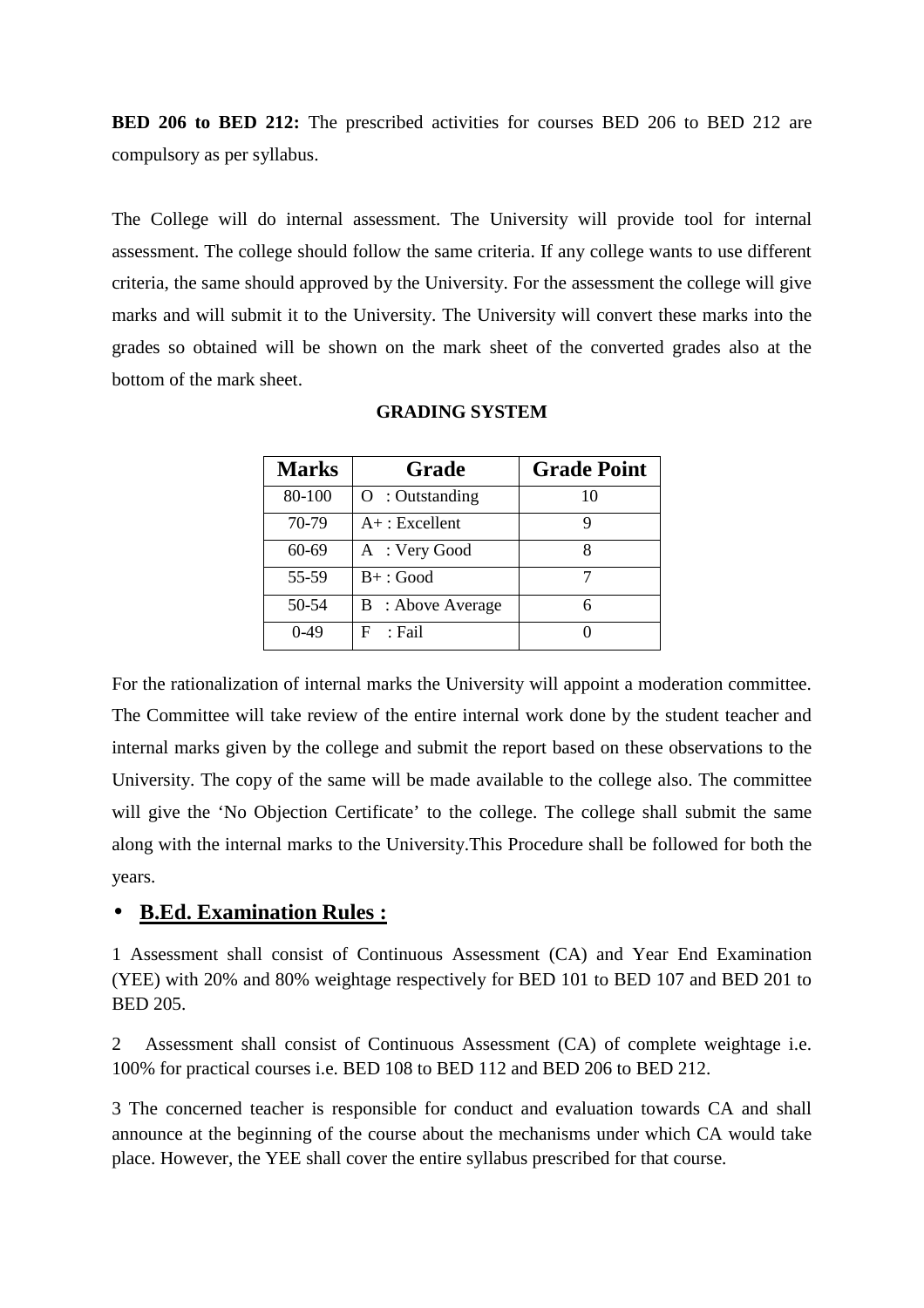4 The CA towards 20% marks will be a continuous activity and at least one written testmust be conducted in addition to at least two other CA activities.

A teacher may devise a mechanism other than written test in addition to above in order to flourish the course contents.

a) It is mandatory for a teacher to hand over the assessed C.A. answer sheets to the respective students will before the commencements of the YEE.

b) It is also mandatory to declare the score gained by all the students in a course towards CA on the notice board duly signed by the concerned teacher of the course and the Principal.

5YEE for the remaining 80% marks will be conducted by SPPU for BED 101 to BED 107 and BED 201 to BED 205.

6 A student has to obtain 50% marks taken together of CA and YEE with a minimum of 50% in each of these separately.

7 A student will have to obtain a minimum aggregate of 50% marks in each course to be counted for the minimum number of credits required for the completion of the program.

8 If a student misses an internal assessment examination he/she will have a second chance with the endorsement of the Principal in consultation with the concerned teacher. Such a second chance shall not be the right of the student.

9 a) If student is declared as "Pass" in a course (Grade other than F), then he/she cannot choose/reappear that course unless appearing under "CLASS/GRADE IMPROVEMENT" for YEE only.

CA is not available for a course in which the student has been declared as "PASS".

9b) If student is declared as "FAIL" (Grade F) in a course, then the student is allowed to choose such a course, with CA and YEE both, only in a year in which the course is conducted, irrespective of the previous score in CA.

Otherwise, the student may appear only for YEE in that course in any of the following/forthcoming year, provided that the student has scored at least 50% of the total 100% in CA.

9c) In case of 9 (b), the maximum duration available to register/reappear for a course will be as follows.

# 2 years B.Ed. Program – Up to 4 (four) years (i.e. if a student is registered/admitted for first year in 2015-16, then the student is allowed to register/reappear up to year 2018-19)

9d) In the case of 9 (b), the number of attempts (excluding registered for first time) available to register/reappear for the course would be 3(three) only, subject to 9 (c).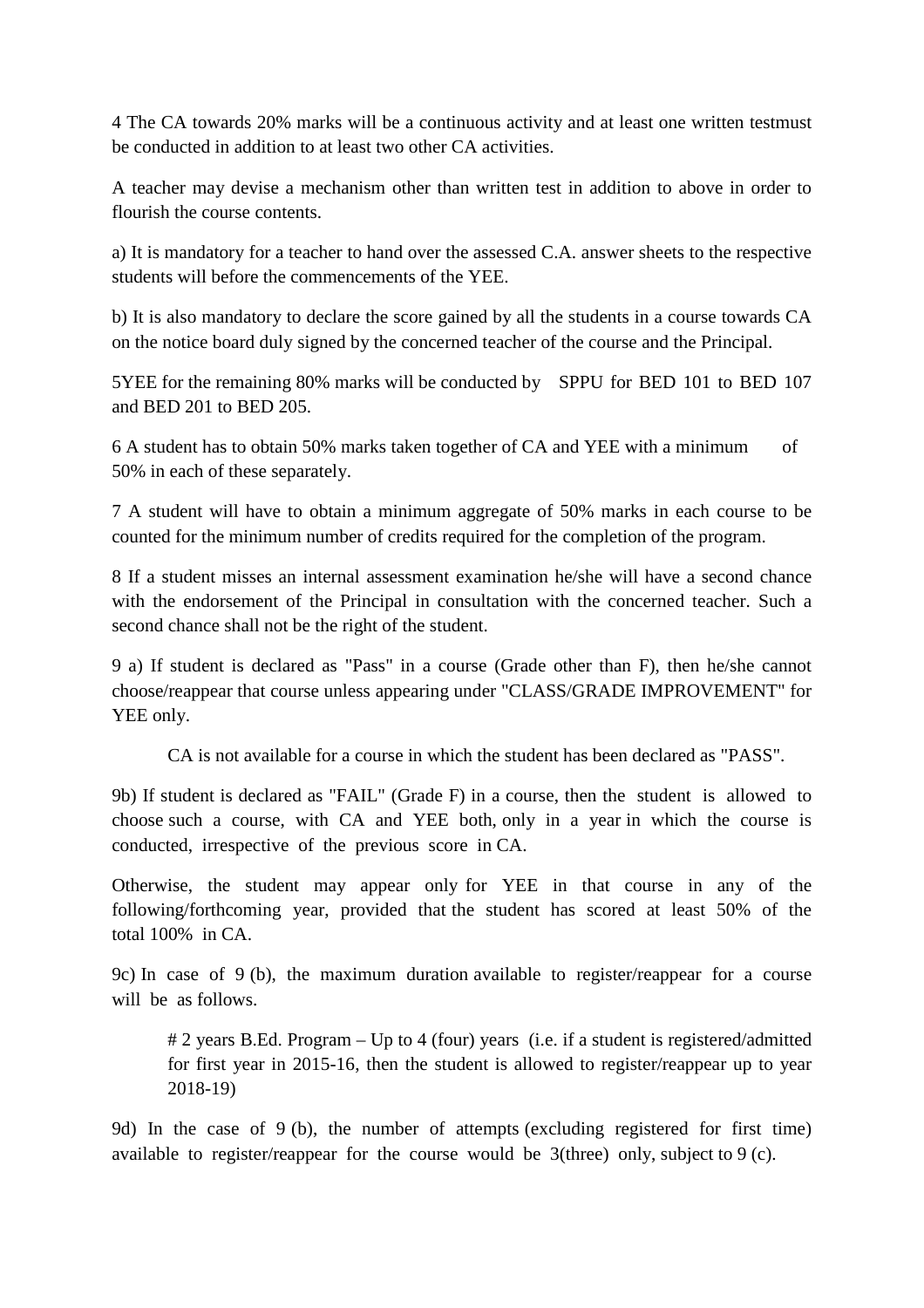9e) In an exceptional case, if there are sufficient number of students who wish to register for a course for CA and YEE both in which they have failed, then such a course can be conducted in the immediate following term only, in addition to the courses conducted in that term. However, there cannot be more than two such courses at a time in that year.

10 The student will be finally declared as failed if the minimum numbers of credits are not earned within a total period of Four years from the time of admission,after which, such a student will have to seek fresh admission as per the admission rules prevailing at that time.

11 A student cannot register for second year, if she/he fails to complete 50% credits of the total credits expected to be ordinarily completed within One year.

12 There shall be a revaluation of the answer scripts of YEE as per Ordinance No.134 A & B, but not of CA.

13While marks will be given for all examinations, they will be converted into grades. The year end Grade sheets will be generated by using marks and grades and the final grade sheets and transcripts shall have grade points average and total percentage of marks (up to two decimal points). The final grade sheet will also indicate the name of College/ Teacher Education Institute to which the student is registered.

# • **Assessment and Grade Point Average**

1.**The system of evaluation will be as follows**: Each CA and YEE will be evaluated in terms of marks. The marks for CA and YEE will be added to convert into a grade and later a grade point average. There is no grade independentlyfor CA or YEE.

2. Result of a student will be declared for each year after the YEE only.

3. The student will get a Grade Sheet with total grades earned and a Grade Point Average, after earning the minimum number of credits towards the completion of the B.Ed. program (subject to 9).

| <b>Marks</b> | Grade                   | <b>Grade Point</b> |
|--------------|-------------------------|--------------------|
| 80-100       | O: Outstanding          | 10                 |
| 70-79        | $A$ +: Excellent        | 9                  |
| 60-69        | A: Very Good            |                    |
| 55-59        | $B+$ : Good             |                    |
| 50-54        | <b>B:</b> Above Average | 6                  |
| $0-49$       | C: Average F-Fail       | $\theta$           |

4. Marks/Grade/Grade Point w.e.f. AY 2015-16 (10 Point Scale):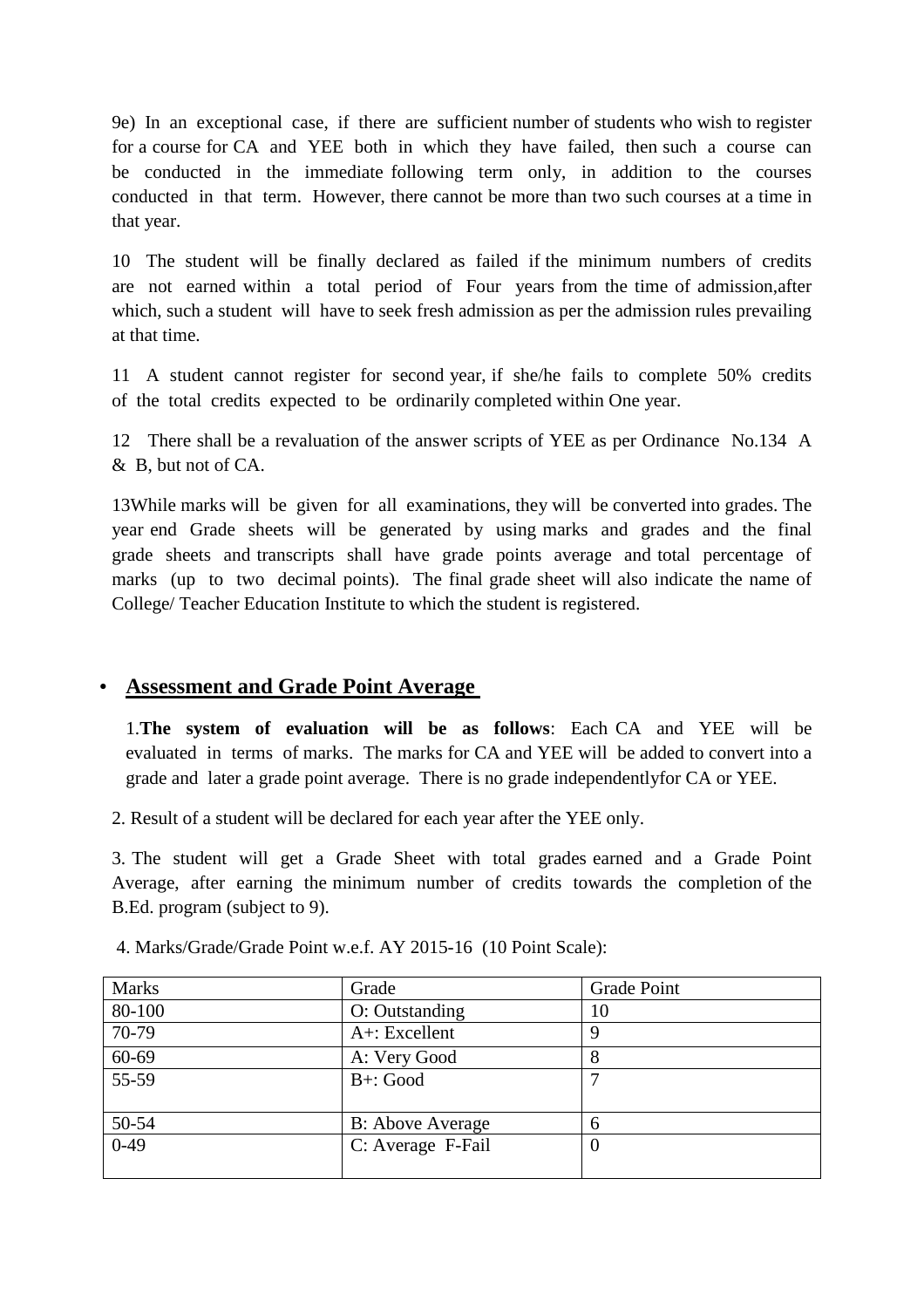Remarks : There will be no grade point below 6 as pass standard is 50%.

| <b>Grade Point</b> | Grade |
|--------------------|-------|
| Average            |       |
|                    |       |
| $09.00 - 10.00$    |       |
| $08.50 - 08.99$    | $A+$  |
| $07.50 - 08.49$    | A     |
| $06.50 - 07.49$    | $B+$  |
| $06.00 - 06.49$    | B     |
| 00.00-05.99        | F     |

5. Final Grade w.e.f. the AY 2015-16 (10 Point Scale):

# **Formula :**

# **WeightedGPA** = The sum of (units of credits  $X$  grade points)

# **Total number of credits of the course**

Remark: a) B+ is equivalent to 55% marks and B is equivalent to 50% marks.

b) There will be no grade below B (other than F) as passing standard is 50% or

GPA 6.00 and above.

6. If the GPA is higher than the indicated upper limit in the three decimal digit, then higher final grade will be awarded (e.g. a student getting GPA of 7.492 may be awarded 'A' grade). (Applicable for grades other than F)

7. There will be only final compilation and moderation at GPA (Final) level done at the University. While declaring the result, the existing relevant ordinances are applicable. There is also a provisionfor verification and revaluation, subject to the rulesapplicable at thattime.

8. For grade improvement for two year program, student will have to reappear for YEE only in the courses comprising a minimum of 20 credits. These courses will be from the parent college only in which the student has earned the credits. A student can opt for the Grade Improvement Program only after the declaration of earning minimum number of credits and completion of the B.Ed.Program (subject toB.Ed. Exam Rules 9) within the period of two years from the completion of program.

 9. The formula for GPA will be based on Weighted Average. The finalGPA will not be printed unless a student earns a minimumnumbers of credits out of the total 80 credits.

10. The description for the grades is as follows:

**O: Outstanding:** Excellent analysis of the topic, (80% and above)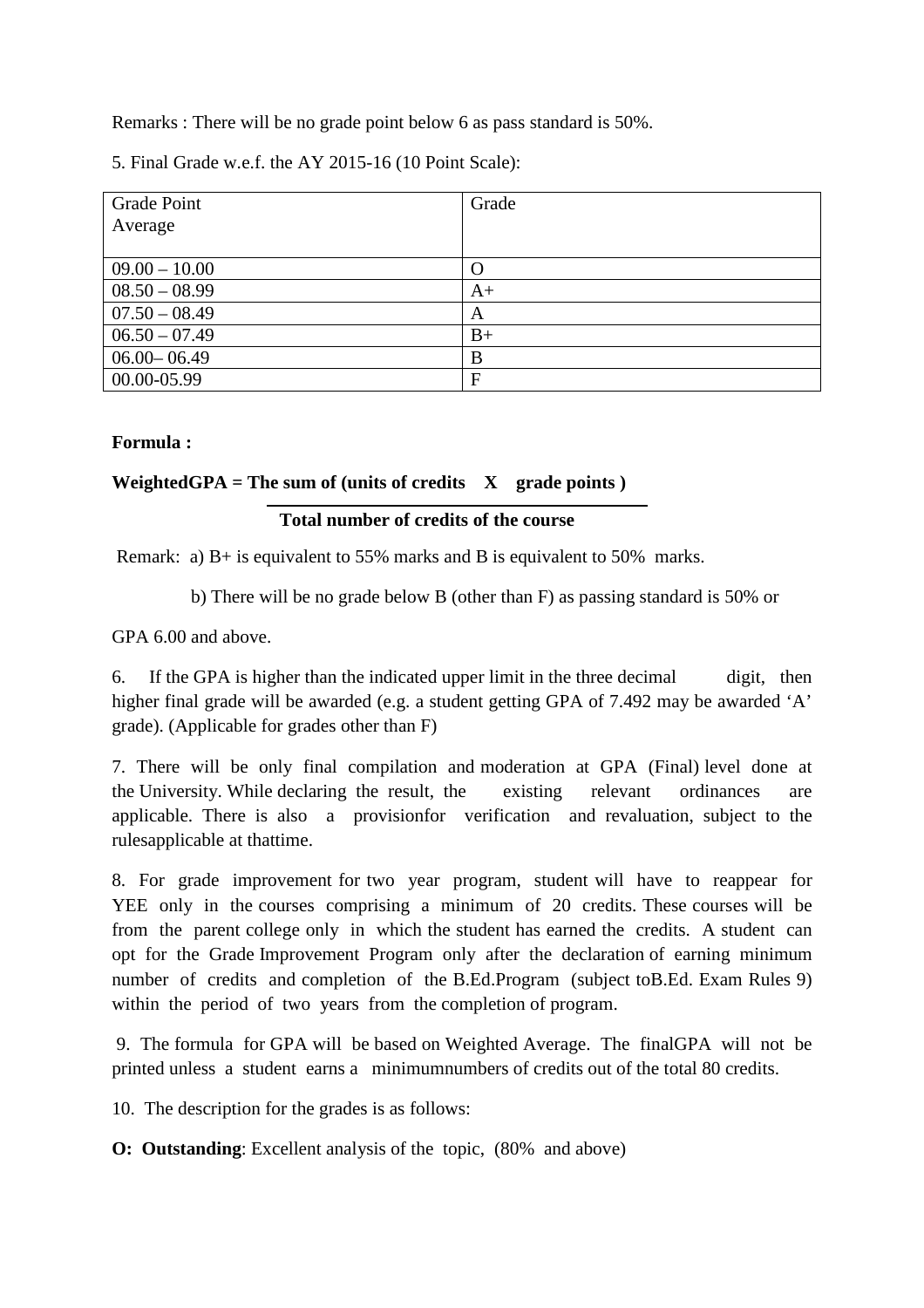Accurate knowledge of the primary material, wide range of reading, logical development of ideas, originality in approaching the subject, Neat and systematic organization of content, elegant and lucid style;

**A+:Excellent**:Excellent analysis of the topic (70 to 79%)

Accurate knowledge of the primary material, acquaintance with seminal publications, logical development of ideas, Neat and systematic organization of content, effective and clear expression;

**A: Very Good**: Good analysis and treatment of the topic (60 to 69%)

Almost accurate knowledge of the primary material, acquaintance with seminal publications, logical development of ideas, Fair and systematic organization of content, effective and clear expression;

 **B+: Good**: Good analysis and treatment of the topic (55 to 59%)

Basic knowledge of the primary material, logical development of ideas, Neat and systematic organization of content, effective and clear expression;

**B: Pass**: Some important points covered (50 to 54%)

Basic knowledge of the primary material, logical development of ideas, Neat and systematic organization of content, good language or expression;

**F: Fail: None of the above** (0 to 49%)

11. One credit is equivalent to 25 marks for evaluation purpose.

# **Modus Operandi of Evaluation under Credit System- 2 years programs**

1. Each regular student will normally appear for all the 100% i.e. 40 credits in a year out of the minimum number of credits required to obtain a degree.

2.A student who wishes to register to the second year should have gained at least 50% credits out of the total number of credits offered in the first year.

3.Evaluation of each credit will be in two parts, namely CA and YEE.

4. A course may be of 1 or 2 or 3 or 4 or 5 credits.

5.The evaluation of a course means the evaluation of total number of credits of that course. As such, all the credits taken together of a particular course will be evaluated in two parts CA and YEE.

6. Weightage for CA would be 48% and for YEE would be 52%.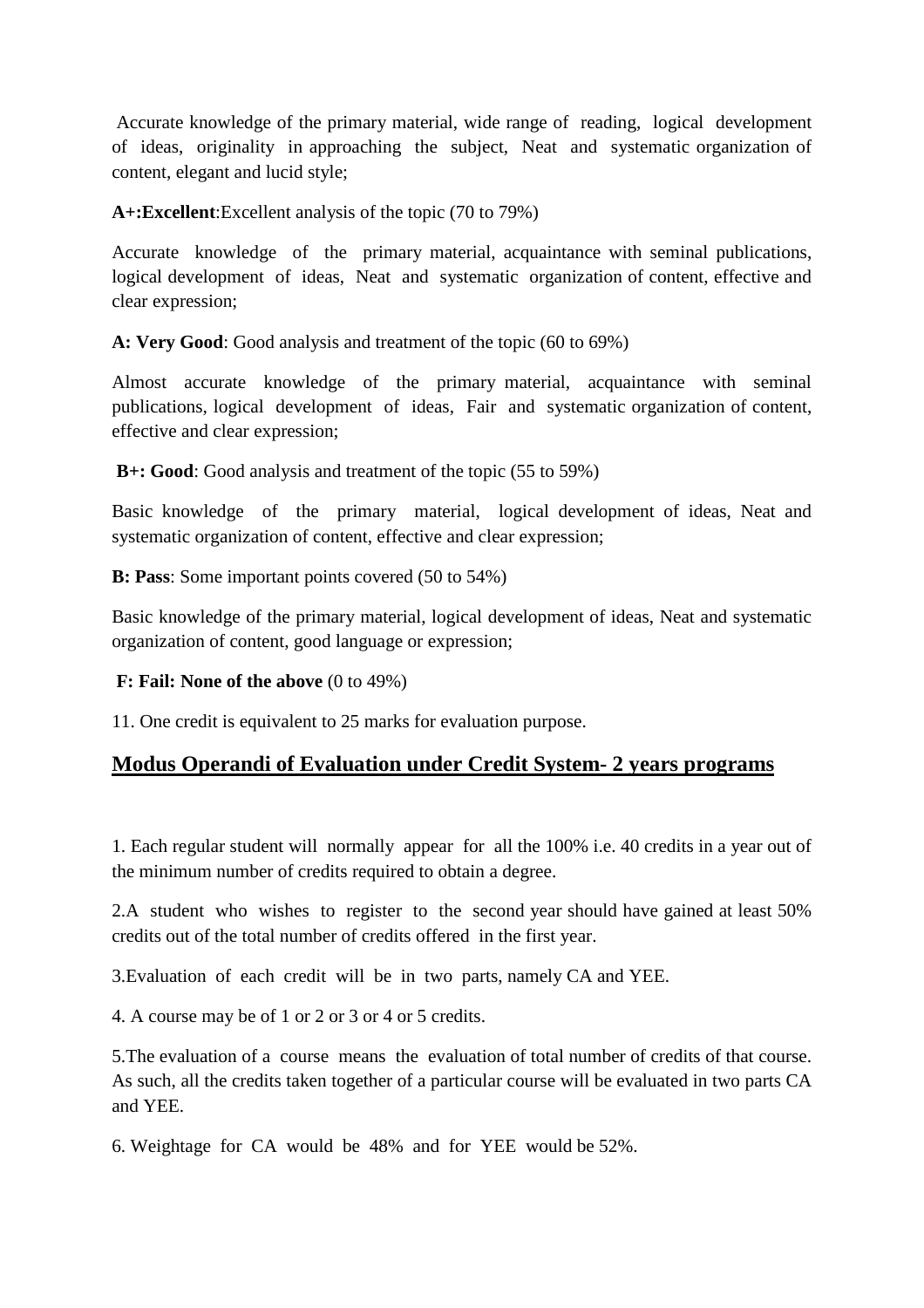7. A course will be evaluated in the form of 20 marks for CA and 80 marks for YEE.

8. A student will gain all the credits of a course after having obtained minimum 50 marks from CA and YEE (minimum 40 out of 80) taken together and will get the respective grade and grade points in the respective course. Otherwise, a student will get grade F (Fail) in that respective course and will not gain any credits or grade points towards that course.

**9. CA:** The teacher would evaluate a student towards a course through interaction throughout the year which would include one or more (but not less than 3 including compulsory written test/s) out of the mechanisms given in this structure with their maximum weightage out of 20 marks. This essentially enables the teacher to get positive feedback about a student's overall understanding/ability and in nutshell enhances the teaching-learning process.

 • A teacher may propose any other mean towards CA (other than written test) that may suit for a particular course and implement only after the approval of Internal Evaluation Committee of the College.

10. If a student could not attend the CA written test due to some unavoidable reasons then the teacher may consider a request for retest in writing with furnishing the reason of absence.

11. If a student fails to gain the credits of any course (declared F grade in that course) then the student can reattempt the course with CA (if the course is conducted in that year) and YEE both or with YEE only (if one has scored 25 in CA) in the subsequent YEEs (maximum two such attempts) within a period of 4 years from the date of admission to the programme.(subject to Examination Rules 9)

12.In case a student fails to earn the minimum number of credits required for obtaining a degree within the stipulated period of 4 years then such a student will be considered to have made an 'INCOMPLETE EXIT'and in such a case the student can seek a fresh admission as per the admission rules prevailing at that time.

13. The policies and procedures determined by the SPPU from time to time will be followed for the conduct of examinations and declaration of the result of a candidate.

**14.YEE**: Each credit will be evaluated for a maximum period of 45 minutes. The following would be an outline for setting the question paper for YEE.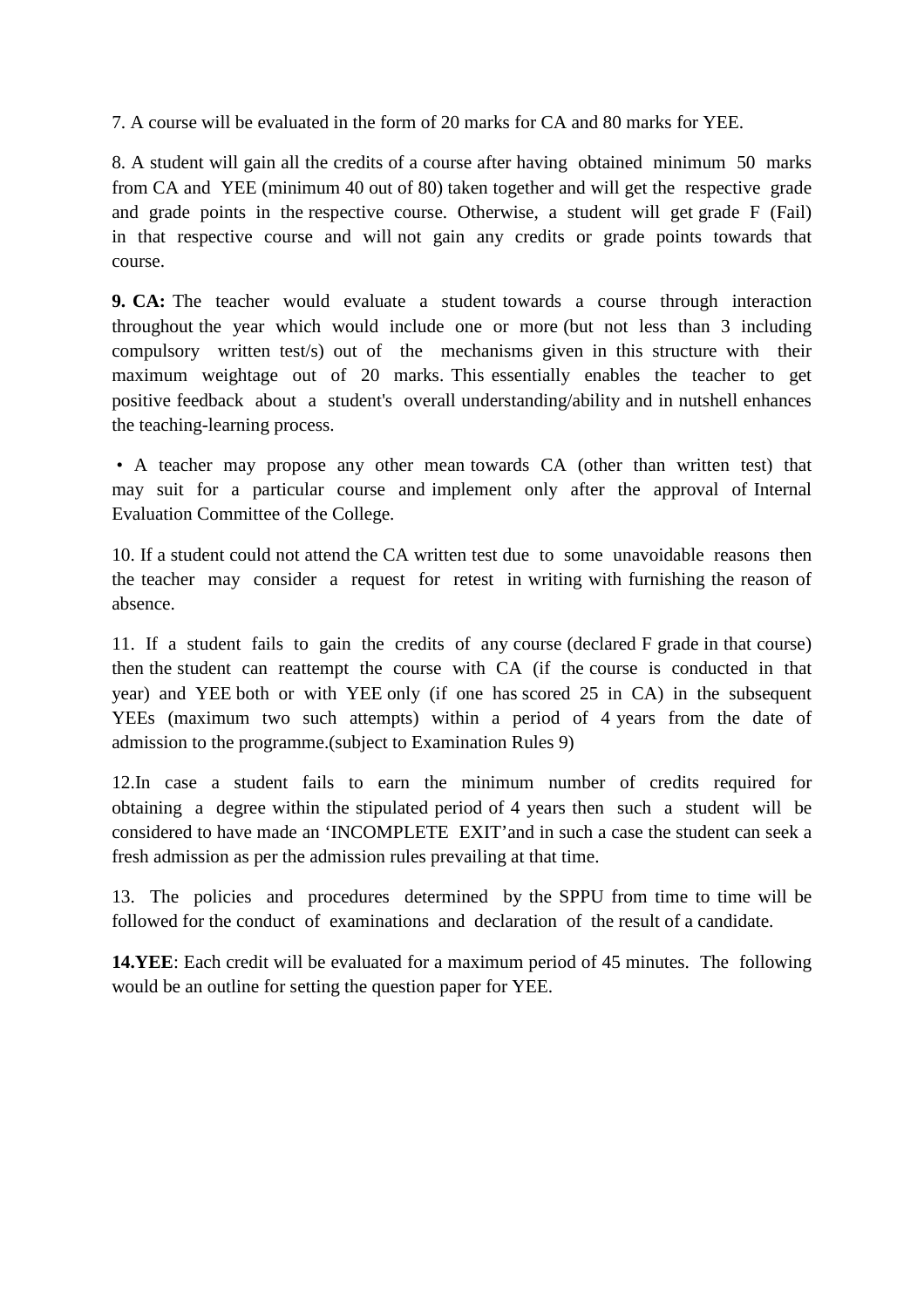| <b>Credits</b> | <b>Duration</b> | <b>Questions to be</b> | Number of            | <b>Marks</b> for |
|----------------|-----------------|------------------------|----------------------|------------------|
|                |                 | attempted              | <b>Sub</b> questions | sub questions    |
|                |                 |                        |                      |                  |
| 1              | 45 min          | 1 out of 2             | 3                    | $4+3+3$ or       |
|                |                 |                        | (for 2 questions)    | $5+3+2$ or       |
|                |                 |                        |                      | $4 + 4 + 2$      |
| $\overline{2}$ | 90 min          | 3 out of 5             | 3                    | $4+3+3$ or       |
|                |                 |                        | (for 3 questions)    | $5+3+2$ or       |
|                |                 |                        |                      | $4 + 4 + 2$      |
|                |                 |                        | $\overline{2}$       | $5 + 5$          |
|                |                 |                        | (for 2 questions)    |                  |
| 3              | 150 min         | 4 out of 6             | 2                    | $4+3+3$ or       |
|                |                 |                        | (for 4 questions)    | $5+3+2$ or       |
|                |                 |                        |                      | $4 + 4 + 2$      |
|                |                 |                        | $\overline{2}$       | $5 + 5$          |
|                |                 |                        | (for 2 questions)    |                  |
| 4/5            | 180 min         | 5 out of 8             | 3                    | $4+3+3$ or       |
|                |                 |                        | (for 6 questions)    | $5+3+2$ or       |
|                |                 |                        |                      | $4 + 4 + 2$      |
|                |                 |                        | $\overline{2}$       | $5 + 5$          |
|                |                 |                        | (for 2 questions)    |                  |

Note: A question paper for course of theB.Ed. program of 3/4/5 credits under any Faculty other than Science, Engineering, Technology, Management and Pharmacy may contain a question of 10 marks(1 out of 2) without a subquestion.

15. If a student obtains grade F in a course then such a course will not be taken into account for calculating GPA and overall grade. In fact, all the courses in which a student has passed will be taken into account for calculating the GPA and overall grade.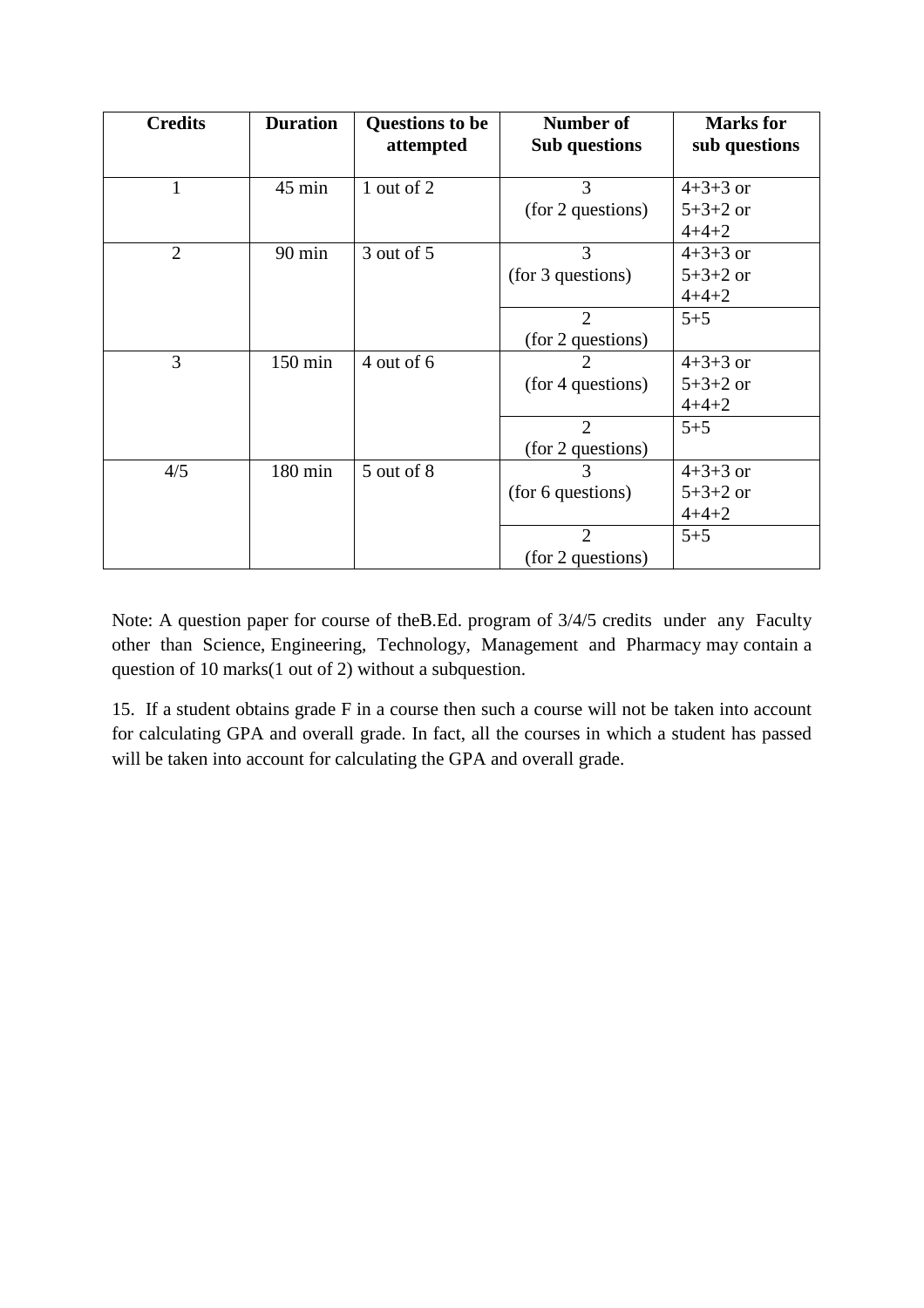# **B.Ed. FIRST YEAR**

# **BED 101: CHILDHOOD AND GROWING UP**

#### **Objectives: To enable the student teacher to:**

- 1. understand the growth and development of the learner and its importance in the teaching learning process with special reference to adolescent stage.
- 2. become aware regarding the individual differences among learners
- 3. Identify the educational needs of diverse learners.
- 4. Get acquainted with the new (contemporary) theories of learning.
- 5. Understand Political, Social and Cultural dimensions along with their implications on childhood and growing up.
- 6. Become familiar with the impact of mass communication media on childhood and growing up.

# **UNIT 1: UNDERSTANDING THE GROWTH AND DEVELOPMENT OF THE LEARNER: - 1 CREDIT**

1.1 **Heredity and environment; social heredity** - meaning, nature, importance in teaching learning process

### **1.2 Growth, Maturation and Development of the learner:**

- a) Differences between growth and development
- b) Principles of growth and development
- c) Relationship between development and learning
- d) Stages of Growth and Development
- e) Adolescence stage: (Physical, mental, emotional, moral and social aspects)

1.3 **Facilitating holistic development:** Implications for education (school, teacher, parents) w.r.t. to adolescence stage.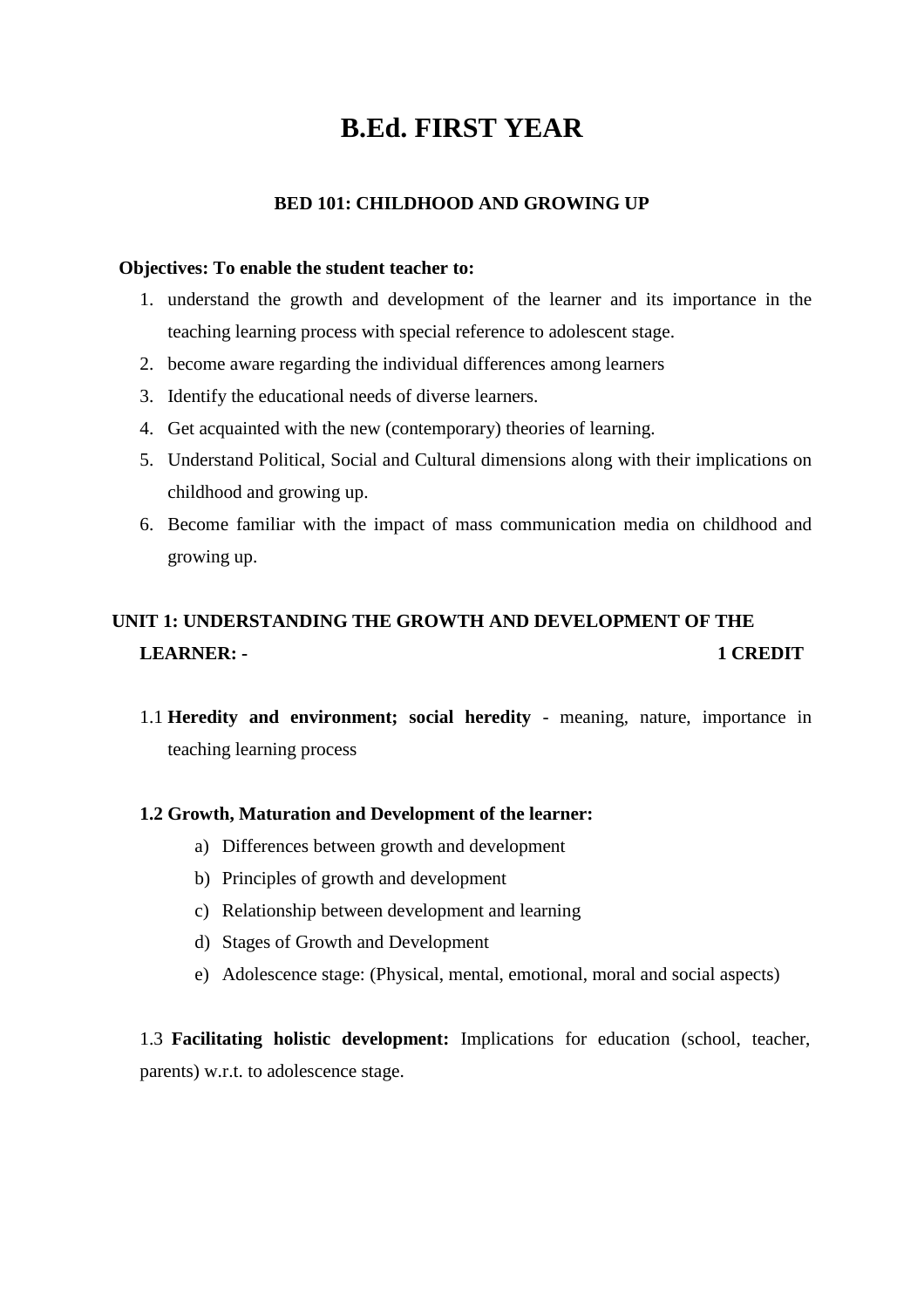### **UNIT 2: EDUCATON AND INDIVIDUAL DIFFERENCES: - 1 CREDIT**

2.1 **Individual differences:** (age, sex, intelligence, multiple intelligences, emotional intelligence, socio economic background, interests, introvert and extrovert.), implications for learning to facilitate holistic development.

### **2.2 Concept of Inclusive Education and Children with Special Needs:**

a) InclusiveEducation: concept and need

b) Children with Special Needs: Characteristics of visually impaired (challenged), hearing impaired (challenged), learning disabled, slow learners, gifted, creative, mentally retarded and physically challenged.

c) Teacher's role in educating them in general classrooms**.**

### **UNIT 3: EDUCATION AND LEARNER DIVERSITY IN CLASSROOM: -**

### **1 CREDIT**

# **3.1 Diversity in learning styles:**

- a) Meaning and concept of learning styles
- b) Types of learning styles (Visual, Auditory and Kinesthetic)
- c) Implications for learning

### **3.2 Diversity due to multiculturalism:**

- a) Meaning and concept of multiculturalism,
- b) Differences in learners arising due to multiculturalism
- c) Role of the teacher in a multicultural classroom

# **UNIT 4: POLITICAL, SOCIAL AND CULTURAL DIMENSION OF CHILDHOOD AND GROWING UP: - 1 CREDIT**

# **4.1 Meaning and Implications of Political Dimensions on childhood and growing**

# **up:**

 a) Political Dimensions: Democratic, Dictatorship, Communism and Socialism – features of the governments and its general policies on education/

b) Government Policies in India for the education of children, women, minority and backward classes and their implications on development.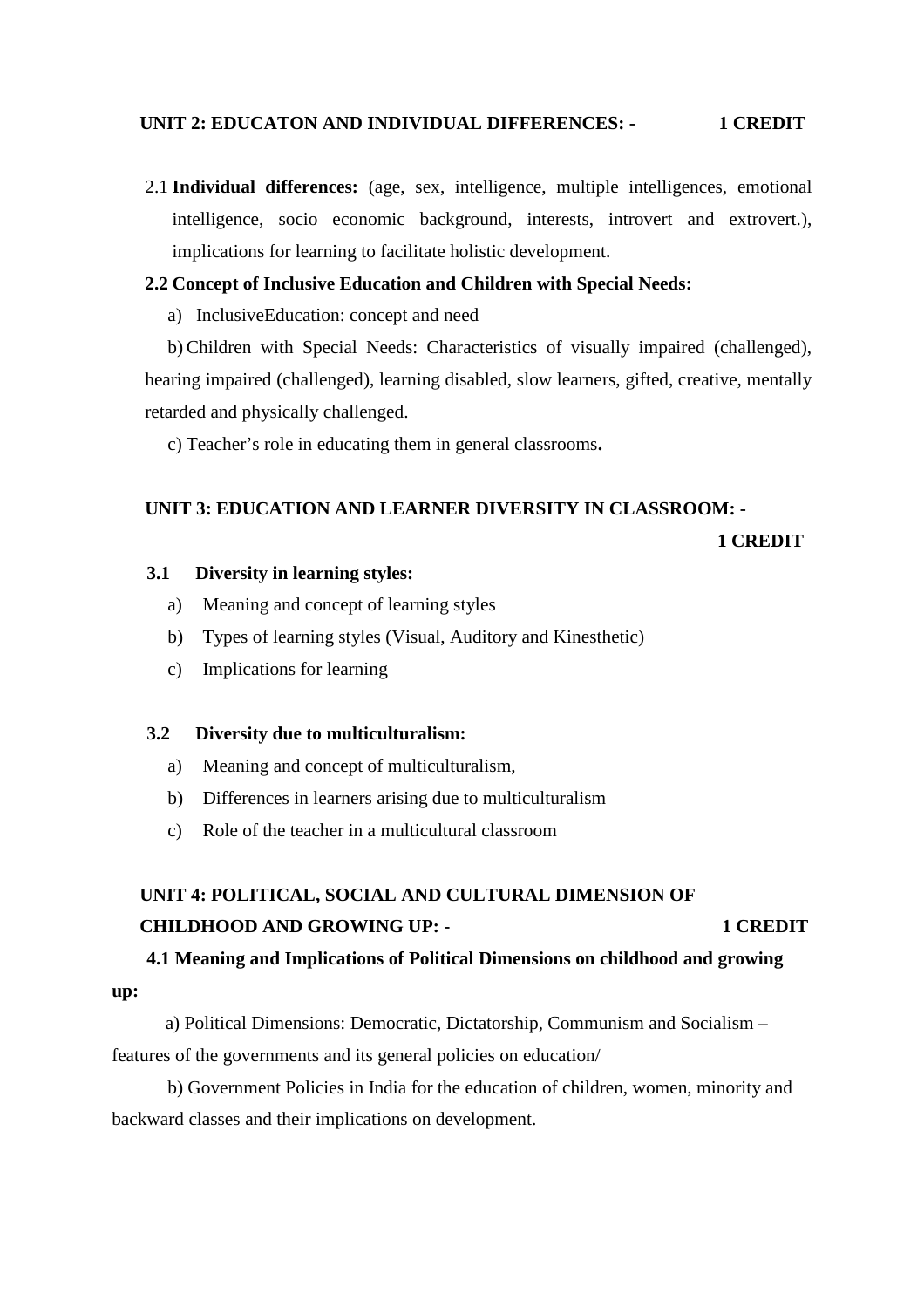# **4.2 Meaning and Implications of Social Dimensions on childhood and growing up:**

- a) Social dimensions: Family, neighbourhood , friends and society
- b) Implications of the social dimensions on childhood and growing up.

# **4.3 Meaning and Implications of Culture Dimensions on childhood and growing up:**

- a) Cultural dimensions: Social values, customs, traditions, cultural institutions
- b) Implications of cultural dimensions on childhood and growing up.

### **4.4 Impact of Media on childhood and growing up:**

- a) Types of Mass Media: Print, Electronic and Social Medium.
	- b) Implications of Mass Media on childhood and growing up.

# *Practical: (any one from the given list)*

- 1. Case study of an adolescent learner
- 2. Plan and implementation of one lesson catering to any of the diverse needs of students (individual difference/ special need/learning styles/ multiculturalism)
- 3. Review and write a report on a biography/ story/ children's diary etc. to understand the lived realities of children grown up in different political, social and cultural settings.
- 4. Conduct a study on 'Impact of Media on growing up of children.'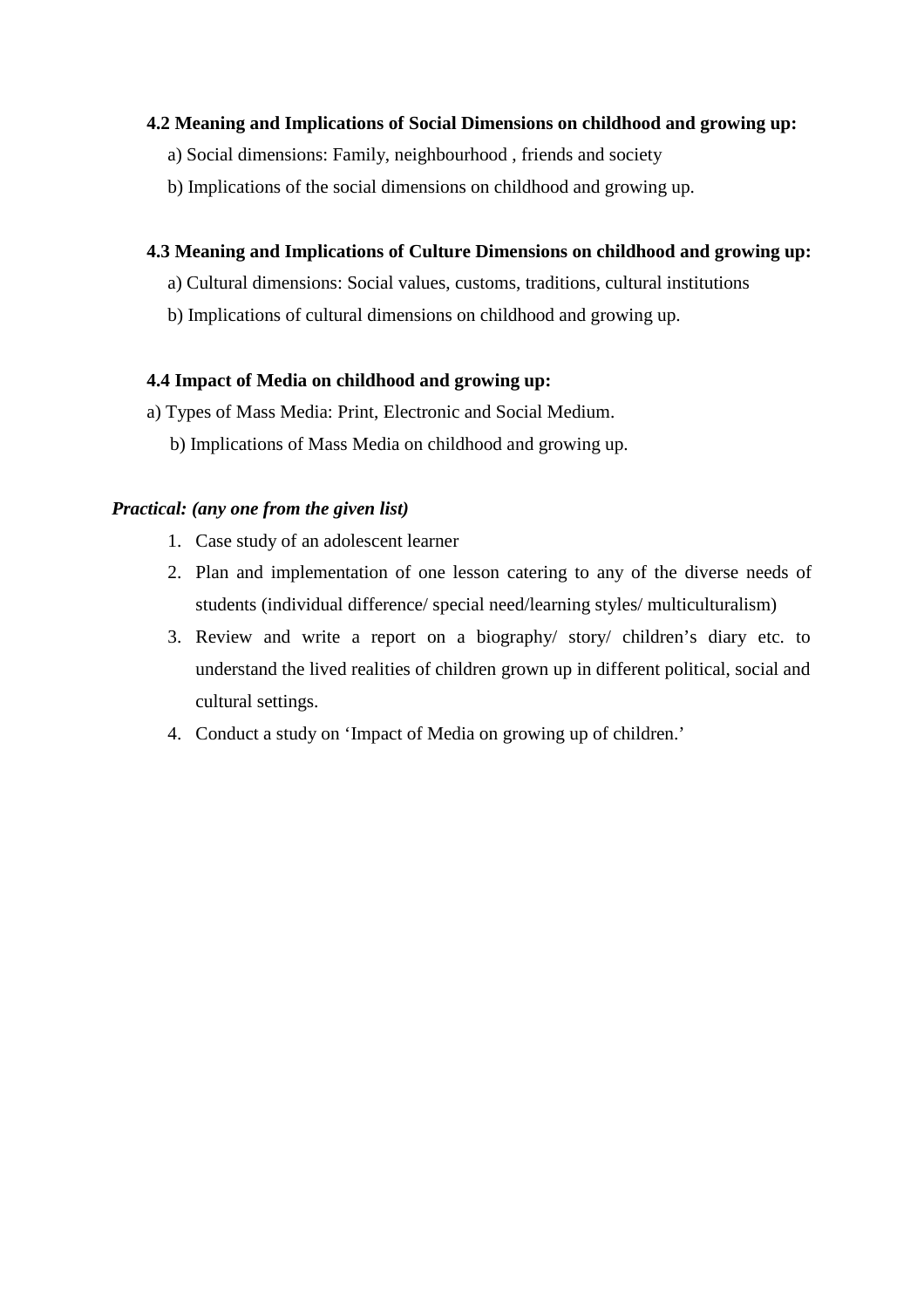#### **References:**

- 1. Hans Raj Bhatia A Textbook of Educational Psychology , Macmillan Ltd.
- 2. S.B. Kakkarand Mahesh Bhargava In Education and Psychology, H.P. Bhargaba Books House.
- 3. Ram Nath Sharma and Ruchana Sharma Experimenta l Psychology Atlantic, Delhi
- 4. A.R. Rather Psychology of learning and Development Discovery publishing House, New Delhi
- 5. Shamshad Hussain- Human behaviour, H.P. Bhargava Book House,Agra.
- 6. Tara Chand Modern child Psychology, Anmol Publications, New Delhi.
- 7. Tara Chand Educational Psychology, Anmol Publication, New Delhi
- 8. Aparna Chattopadhaya What's your Emotional I.Q., PustakMahal Delhi
- 9. S.P. Chaube Educational Psychology and Educational Statistics, Lakshmi NarainAgarwal, Agra.
- 10. Alice Rajkumani, Rita SugunaSundari, Digumarti Bhaskara Rao Educational Psychology, Discovery Publishing house New Delhi.
- 11. W.N. Dandekar Experimental Psychology, Anmol Prakashan, Pune.
- 12. K.K. Bhatia and Trinath Purohit Educational Psychology and Technique of Teaching , Kalyani Publishers Ludhiana.
- 13. S.K. Mangal Educational Psychology, Tandon Publications, Ludiana.
- 14. D. Bhatia, D.K. Walia, J.C. Mangaland T.C. Datt., Educational Psychology Doaba House , Delhi.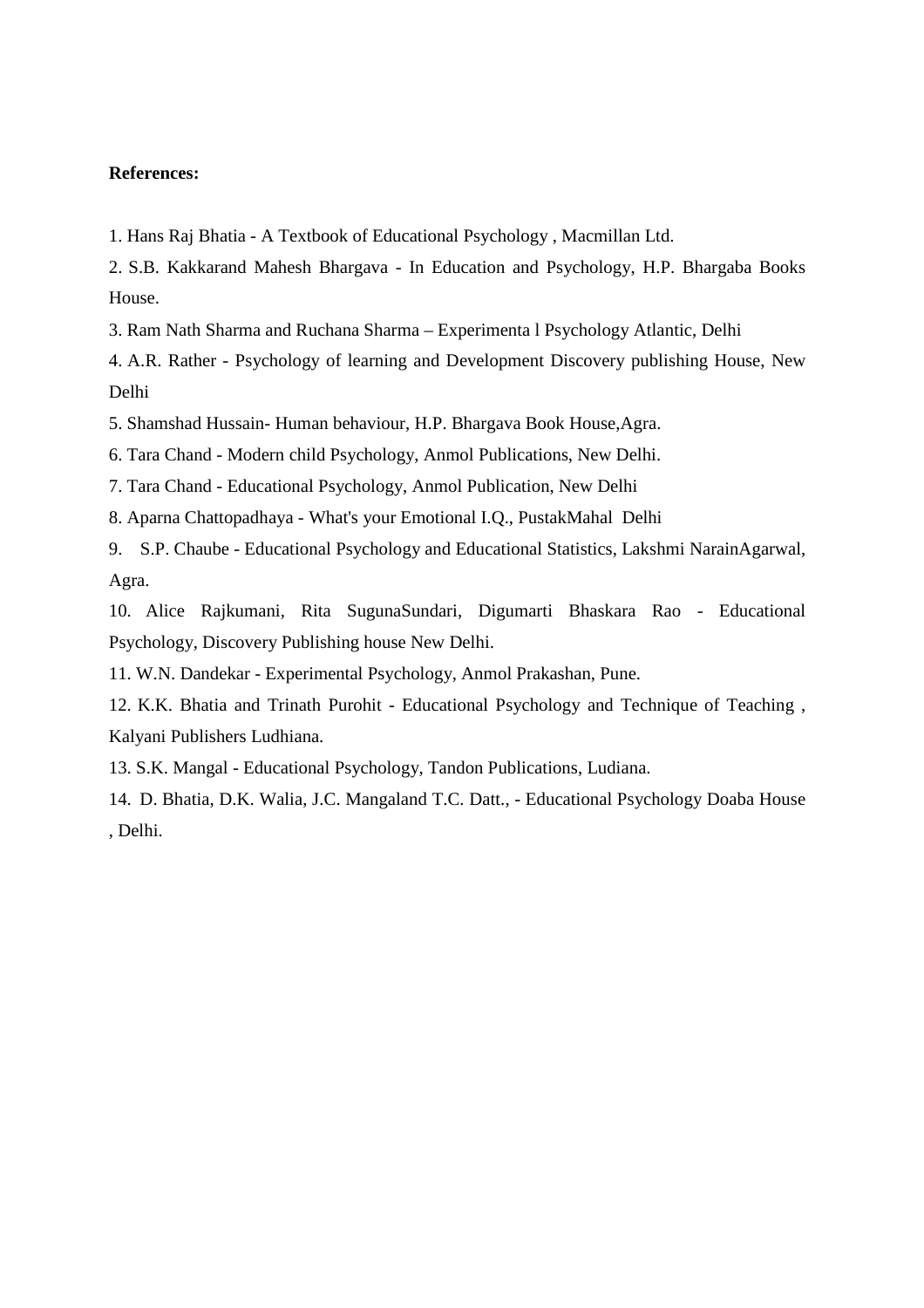#### **B.ED 102: CONTEMPORARY INDIAN EDUCATION, GENDER & SOCIETY**

**Objectives :**To enable the student teacher to:-

- 1. understand the concept and aims of education.
- 2. learn the concept of social change and process of social change.
- 3. develop gender sensibility amongst student teacher.
- 4. make student understand about the gender issues faced in school.
- 5. make them aware about constitutional provision regarding gender education.
- 6. identify the contemporary issues in education.
- 7. make them aware about the contribution of thinkers in education.

# **UNIT: 1 EDUCATION IN CONTEMPORARY INDIAN SOCIETY 1 CREDIT**

1.1.Concept of Education: - Meaning, Definition, Aims of Education in contemporary Indian society

- a. Types :- Formal , Non formal and informal
- b. Agencies of Education : Family , school , community, State, Peer group, reference group, NGO
- 1.2. Role of Education in Contemporary Issues

### **UNIT: 2 EDUCATION AND SOCIAL CHANGE 1 CREDIT**

- 2.1 Concept of social change : Meaning , Definition, Factor , Types
- 2.2 Process of social change
- 2.3 Obstacles in social change
- 2.4 Role and limitation s of education in social change

#### **UNIT 3 GENDER AND EDUCATION 1 CREDIT**

- 3.1 Gender : Meaning , Definition , Difference between Gender and Sex
- 3.2 Gender and school: Issues related to gender in school, gender bias in School

enrollments, dropouts and household responsibilities, socialattitudes, sexual abuse

- 3.3 Role of Education :
	- a. Challenging gender inequalities
	- b. Reinforcing gander parity
	- c. Teaching strategies to develop sensitivity.

#### Provision regarding gender equality

i) Constitutional provisions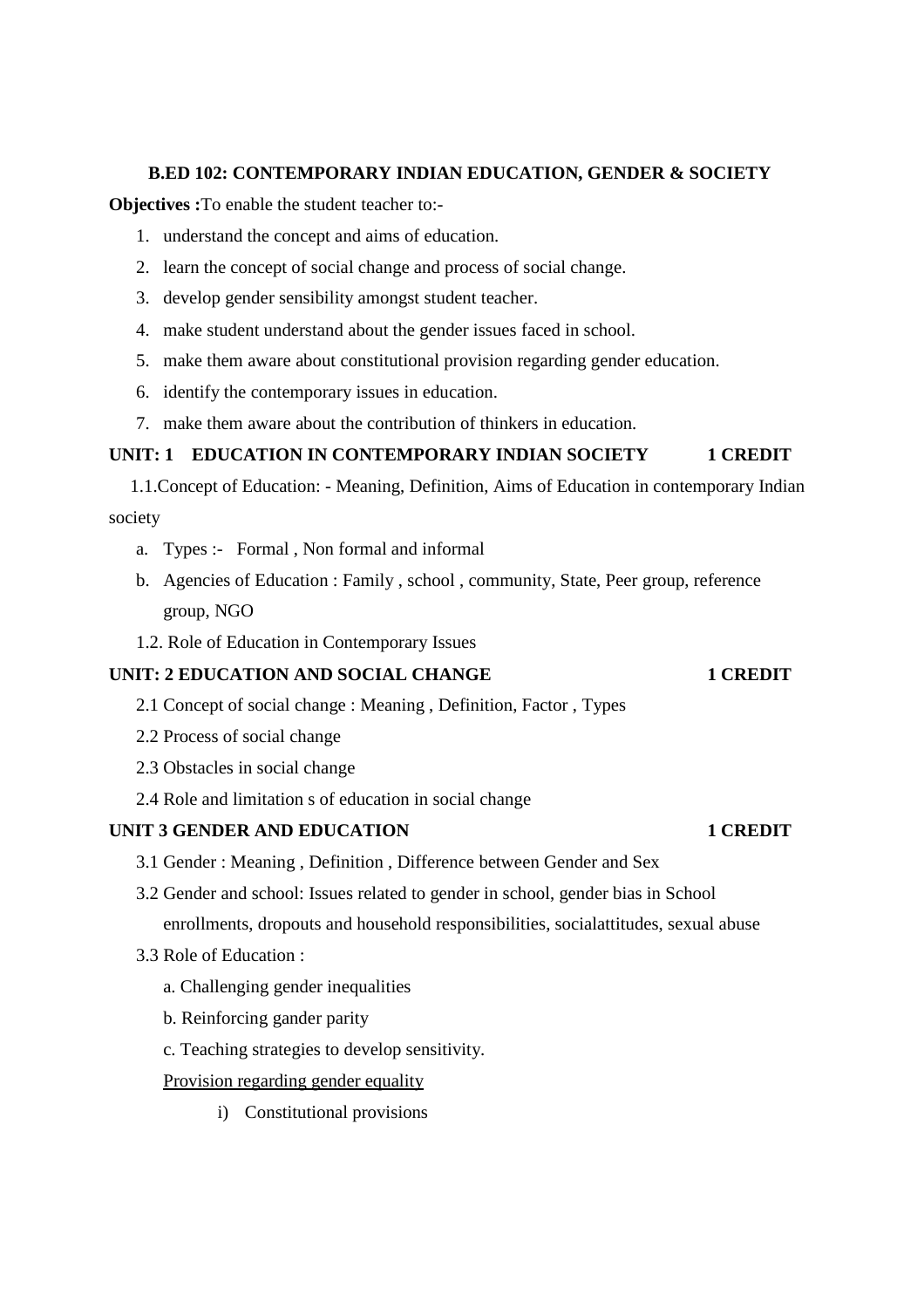ii) Laws and Rights

#### **UNIT 4 ISSUES, POLICIES AND THINKERS**  1 **CREDIT**

4.1 Issues :

- a. Equalization of Educational opportunities
- b. Sustainable Development
- c. Liberalization, Privatization and Globalization.
- 4.2 Policies:
	- a. National policy on Education 1986, 1992
- b. Right to Education Act- 2009: concept , Feature
- c. Rashtriya Ucchatar Shiksha Abhiyaan.
- 4.3 Thinkers: Swami Vivekanand , Dr.Ravindranath Tagore,Dr. Babasaheb Ambedkar ,
- J.P Naik, Mahatma Phule and Savitribai Phule.

**Mode of Transaction:**Lecture, Discussion, Assignment, Film show, Street Play

Role Play, Project, Field Visit, Survey, Seminar and Interview

# **Practical Work***(any one from the given list)***:**

1. Study of any one Contemporary issue of Education (Identification, causes, impact and role of teacher)

2. Study of any one thinker (Which is not included in syllabus

 3. Identification about various schemes and scholarships available for deprivedSections of society and prepare a Report.

#### 4. Planning and implementation of Activities

- a) Visit to the NGO
- b) Creating awareness Programmes on Social Problems
- c) Seminar
- d) PPT / Poster Presentation
	- e) Conducting survey
	- f) Group Discussion
	- g) Interview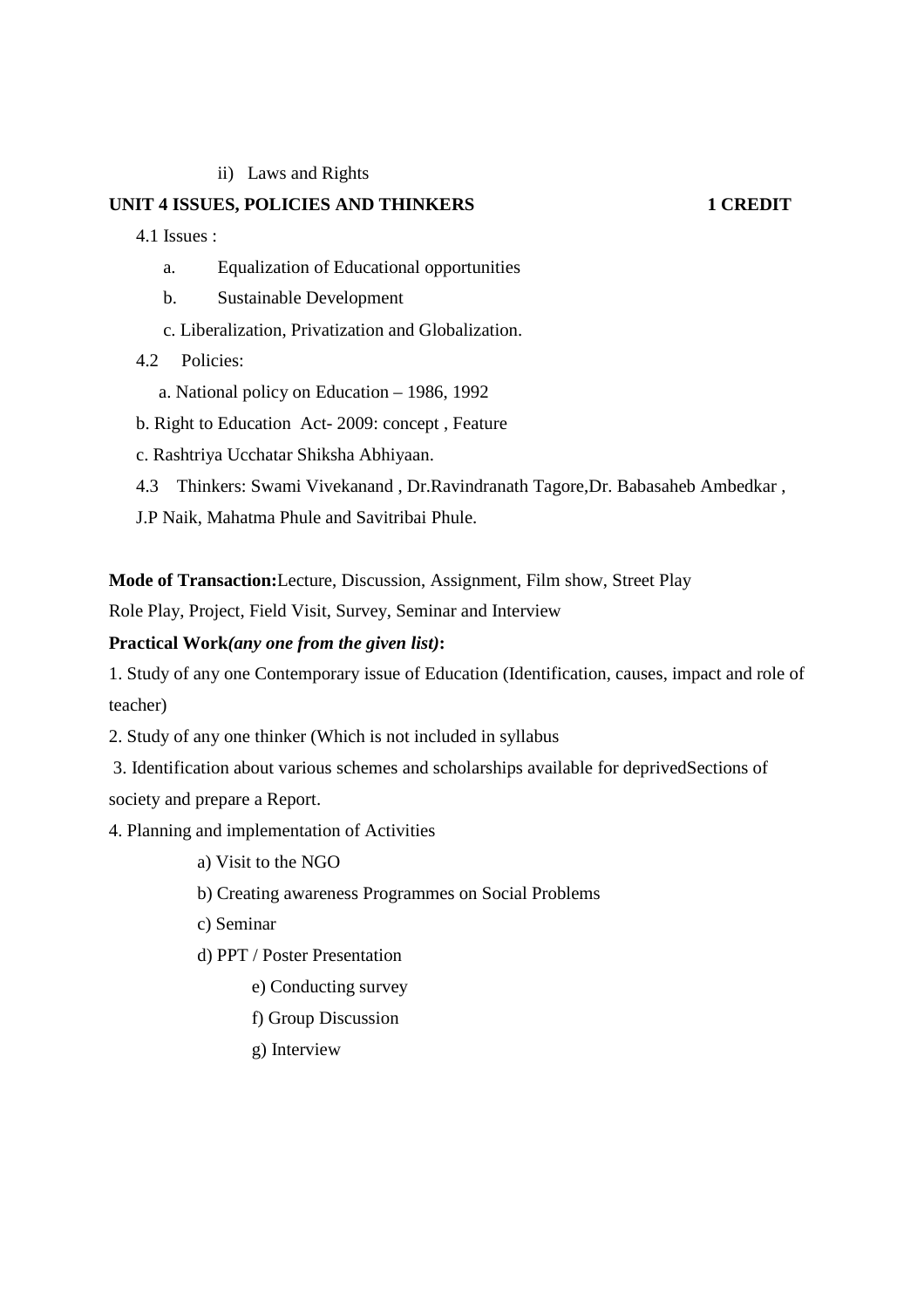#### **References:**

१. पासरनीस न.रा. - शिक्षणाची तात्विक व समाजशास्त्रीय भूमिका

- २. बोकील वि. पा. शिक्षणाचे तत्वज्ञान
- ३. कुंडले म. बा. शैक्षणिक तत्वज्ञान व शैक्षणिक समाजशास्त्र
- $\times$ . करंदीकर डॉ. सुरेश भारतीय समाजातील शिक्षण
- ५. मराठे रा. म. शिक्षणाची मूलतत्वे
- ६. कुलकर्णी विश्वंभर व काळदातेसुधा उदयोन्मुख भारतीय समाज, संस्कृती आणि शिक्षण
- ७. विरकर प्र. कृ. व डॉ. प्रतिभा विरकर उदयोन्मुख भारतीय समाजाचे शिक्षण व शिक्षक
- $\epsilon$ . जाधव के. के. आधुनिक काळाचे शिक्षणाचेसमाजशास्त्र
- ९ भंदारी प**ूब** शैक्षणिक समाजशास्त्र

10. Walia J.S. Principal and methods of Education Rai B.C – Theory of Education - Sociological and Philosophical bases of Education.

11. Chobhe Dr. S. P. and Akhilesh - Philosophical and Sociological foundation of Education.

12. Bhatia Kamala and Bhatia - Baldev - The Philosophical and Sociological foundation of Education.

- 13. Gaind D.N. and Sharma R. P. Education Theories and Modern Trends.
- 14. Rai B.C Theory of Education Philosophical and Sociological bases of Education.
- 15. S.S. Mathur A Sociological approach to Indian Education.
- 16. NCERT The Teacher and Education in Emerging Indian Society
- 17.TofflerAlwin The future shock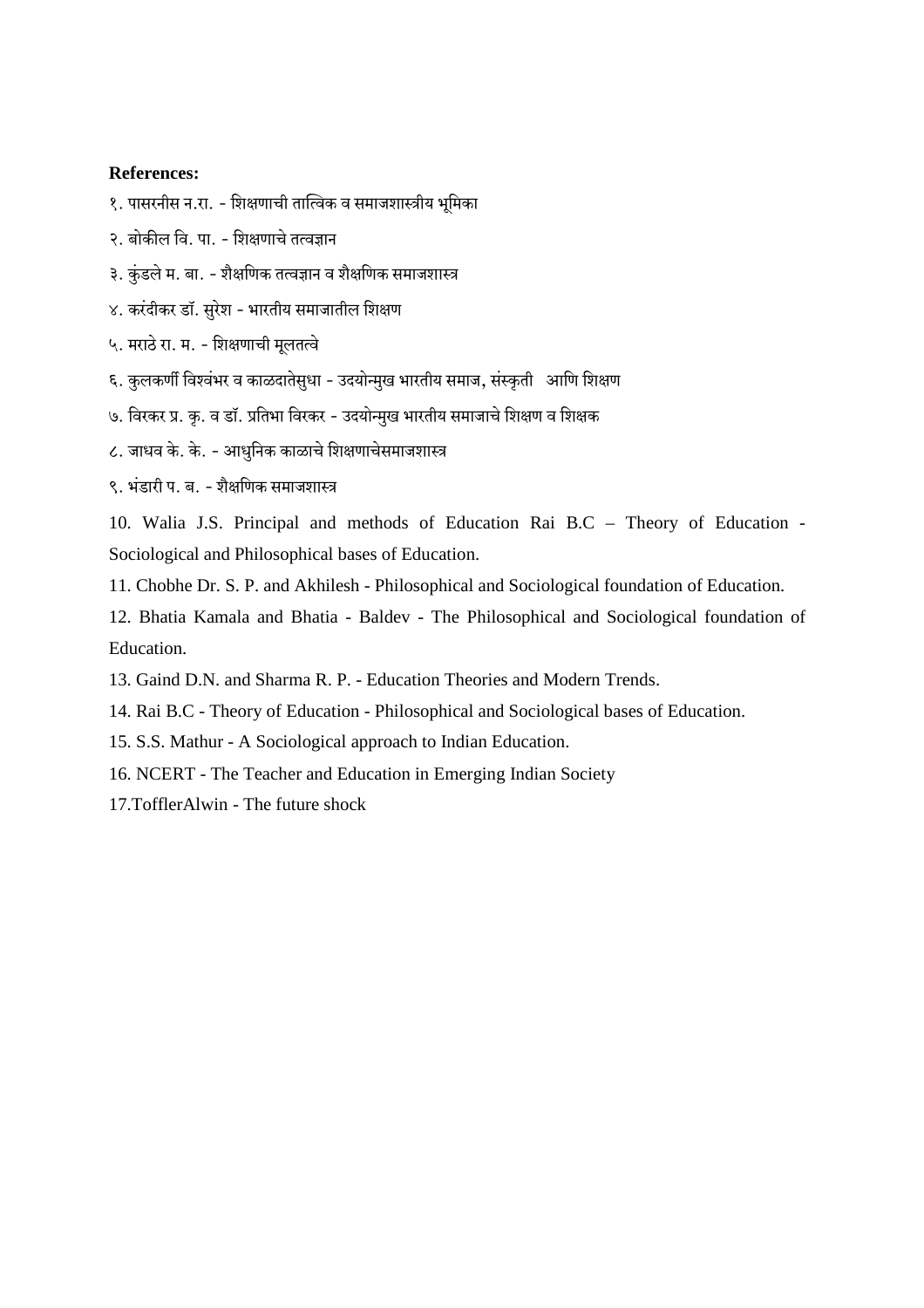#### **BED 103: LEARNING AND TEACHING**

#### **OBJECTIVES :- To enable the student teacher to:-**

- 1. understand the concept of learning
- 2. comprehend the theories of learning
- 3. appreciate the idea of learning as construction of knowledge
- 4. realize the connection between learning in school and learning outside school
- 5. recognize the relationship between teaching and learning
- 6. analyze the complex process of teaching
- 7. acquaint themselves with different approaches of teaching that support learning
- 8. value the relevance of reflection in the teaching learning process
- 9. realize the significance of the context in which the teaching learning process occurs
- 10. acknowledge that teaching is a profession

# **UNIT 1: LEARNING THEORIES AND INSTRUCTIONAL STRATEGIES: -1 CREDIT**

#### **1.1 Concept of Learning –**

- a) Definition of learning, Meaning of formal, informal and non-formal learning
- b) Process of learning- the learning curve.
- c) Learning through observation and imitation
- d) Factors affecting learning (Individual and Environmental: Maturation, Motivation, Intelligence, Interest, Attention, Fatigue)
- e) Transfer of learning: concept and types.
- f) Implications for teaching

#### **1.2 Traditional Theories of Learning by:**

- a) Thorndike,
- b) Pavlov
- c) Skinner
- d) Kohler
- e) Implications for teaching of the above theories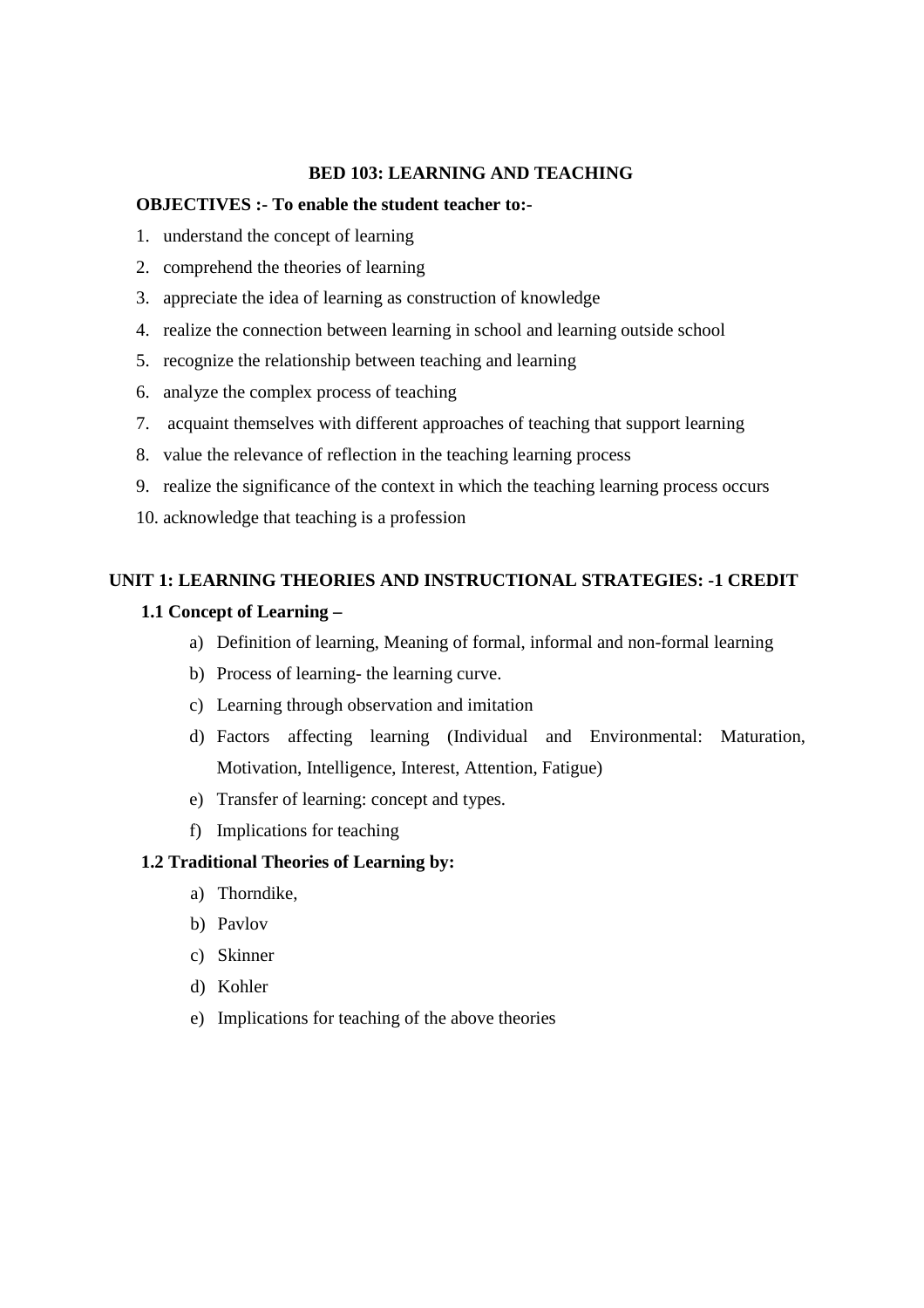# **UNIT 2: ACTIVE ENGAGEMENT IN LEARNING:- 1 CREDIT**

# **2.1 Theory by:**

- a) Pavio Dual coding theory
- b) Implications of the theory for learning: Relevance in learning, Role of teacher and Role of learner.

# **2.2 Theory of Constructivism:**

- a) Cognitive constructivism(concept and features)
- b) Social Constructivism (concept and features)
- c) Concept mapping and Mind mapping
- d) Characteristics of a Constructivist classroom
- **2.3 Implications of Constructivism for teaching**
- **2.4 Brain based learning: Principles and Educational Implications.**

# UNIT 3: ASPECTS OF TEACHING:- **1 CREDIT**

# **3.1 Concept of teaching:-**

a)Definitions of teaching

b) Levels of teaching

c) Teaching for diversity in the classrooms: Lecture Method, Seminars, Pair work and Group work, Project work, Flipped Classroom and Technology based teaching

d) Pedagogy and Andragogy – Concept and implications for teaching

- **3.2 Functions of teaching**
- **3.3 Micro teaching and teaching skills, 21st century teaching skills**
- **3.4 Diagnostic testing and Remedial Teaching**
- **3.5 Need and importance of :-** (i) Annual Plan

(ii)Unit Plan

### **UNIT 4: PLANNING FOR EFFECTIVE TEACHING 1 CREDIT**

- 4.1 Parameters of effective teaching
- 4.2 Maxims of teaching
- 4.3. Principles of teaching
- 4.4 Models of teaching Concept, Features, Families and implications for classroom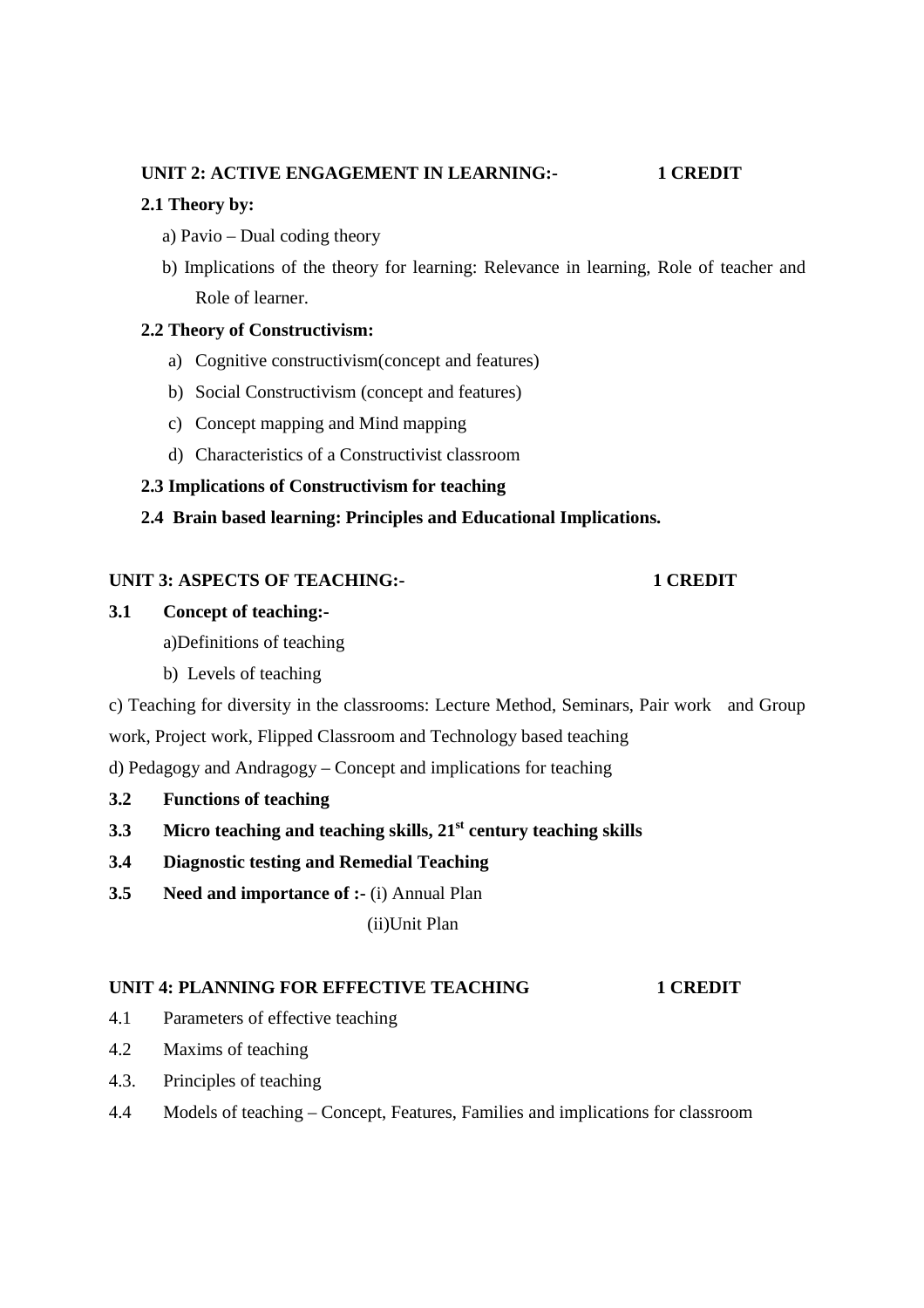- a. Advance Organizer Model
- b. Concept Attainment Model
- c. Inquiry Training Model
- d. Jurisprudential Inquiry Model
- 4.5 Team teaching Concept and implications for teaching
- 4.6 Reflective teaching Concept and implications for the teaching
- 4.7 Teaching as a profession

**Mode of Transaction:**Lecture, Discussion, Assignment, Group work,Project, Field Visit, Poster Presentation, Seminar and Interview

## **PRACTICAL** *(any one from the given list)*

- 1. Construct and develop a concept map or a mind map on any unit or topic from the course.
- 2. Experiment on (any 2)
	- a. Learning,
	- b. Attention or
	- c. Fatigue.
- 3. Develop an Annual Plan and Unit Plan (one school subject).
- 4. Plan and implementation of one lesson using Models of Teaching.

References:-

- 1. Dandekar, W.N. and Makhija, Sanyoglata (2002). Psychological Foundations of Education. New Delhi: MacMilan India Ltd.
- 2. Siddiqui, Mujibul Hasan (2008). Educational Psychology. New Delhi: APH Publishing Corporation.
- 3. Chaube, S.P. (2003). Developmental Psychology. New Delhi : Neelkamal Publications.
- 4. Mangal S.K. (2005). Advanced Educational Psychology. New Delhi: Prentice-Hall of India.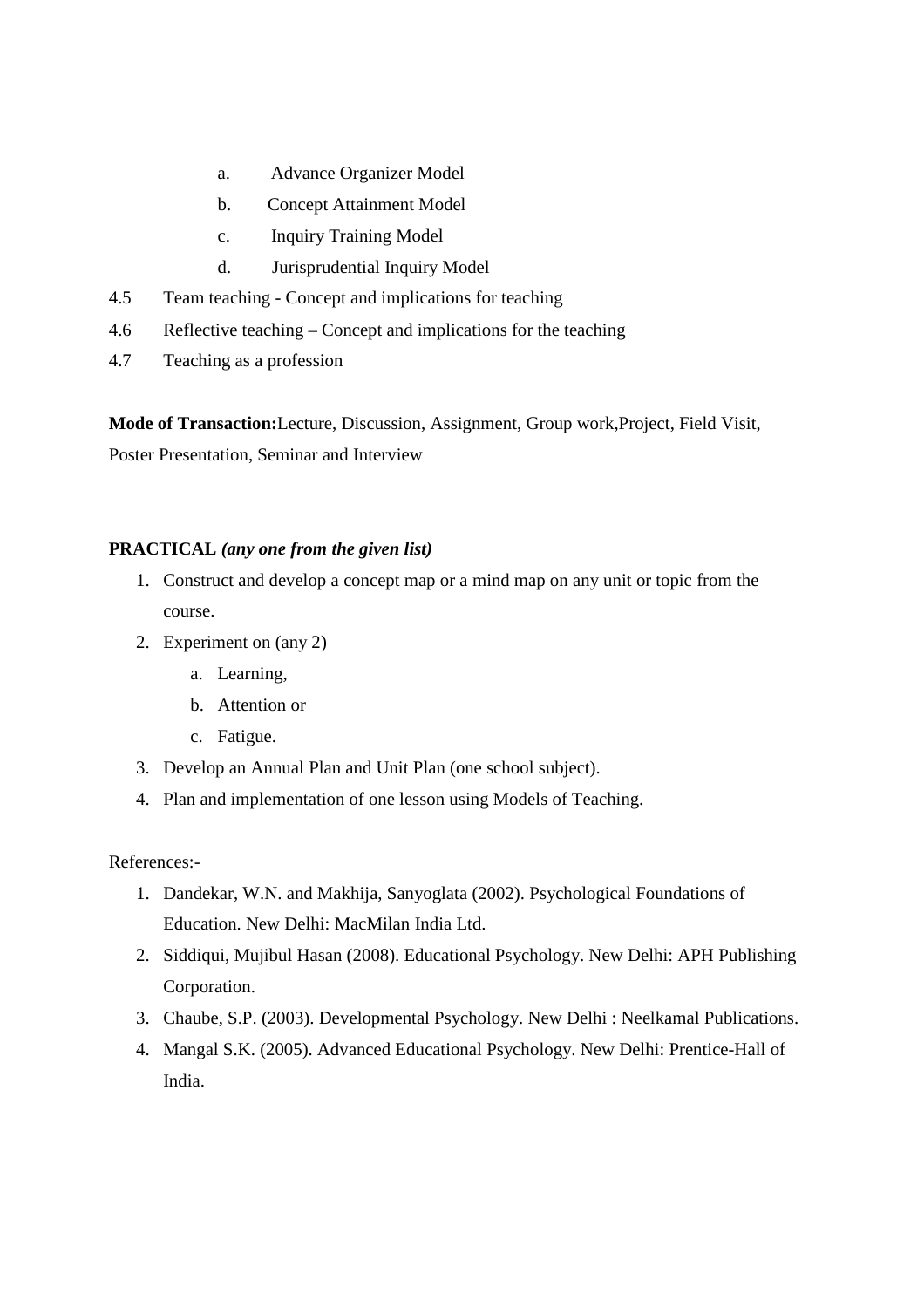- 5. Mangal, S.K. and Mangal, Uma (2010). Learner, Learning and Cognition. Ludhiana: Tondon Publications.
- 6. Sharma, Promila (2005). Educational Psychology. New Delhi : A.P.H. Publishing Corporation.
- 7. Welton, J. (2010).The Psychology of Educaton. Delhi : Surjeet Publications.
- 8. Kundu, C.L. and Tutoo, D.N. (1998). Educational Psychology.0 New Delhi: Sterling Publishers Pvt. Ltd.
- 9. Borich, Gary (1996). Effective Teaching Methods -3<sup>rd</sup> Ed. New Jersey: Prentice-Hall.
- 10. Sindhu, I.S. (2013). Educational Psychology. Noida: Dorling Kindersley (India) Pvt. Ltd.
- 11. Joyce, Bruce, Well, Marsha and Calhoun, Emily (2011). Models of Teaching 8<sup>th</sup> Ed. New Delhi: PHI Learning Pvt. Ltd.
- 12. Wragg, E.C. (1974).Teaching Teaching. London: David and Charles.
- *13- yk sa< s] xkSre] rkidhj] nRrk=s; vkf.k rkidhj] fueZyk ¼2011½- v/;;u&v/;kiu i zfd z;k- iq.k s % निलकं*त प्रकाशन
- १४. कुंडले, म.बा. (१९९४). अध्यापन शास्त्र आणि पध्दती. पुणे: व्हीनस प्रकाशन.
- १५. जगताप, ह.ना. (१९९७). अध्ययन उपपत्ती व अध्यापन. पुणे : नूतन प्रकाशन
- *16- djanhdj] lqjs'k ¼2009½- v/;;u v/;kiukps ekul'kkL=- dk sYgkiwj % QMd s i zdk'ku*
- १७. दांडेकर, वा.ना. (२०००). शैक्षणिक व प्रायोगिक मानसशास्त्र. पणे : श्रीविद्या प्रकाशन
- १८. कुलकर्णी, के.वि. (१९९६). शैक्षणिक मानसशास्त्र. पुणे : श्रीविद्या प्रकाशन
- १९. जगताप, ह.ना. (२००५). शैक्षणिक व प्रायोगिक मानसशास्त्र. पुणे : नूतन प्रकाशन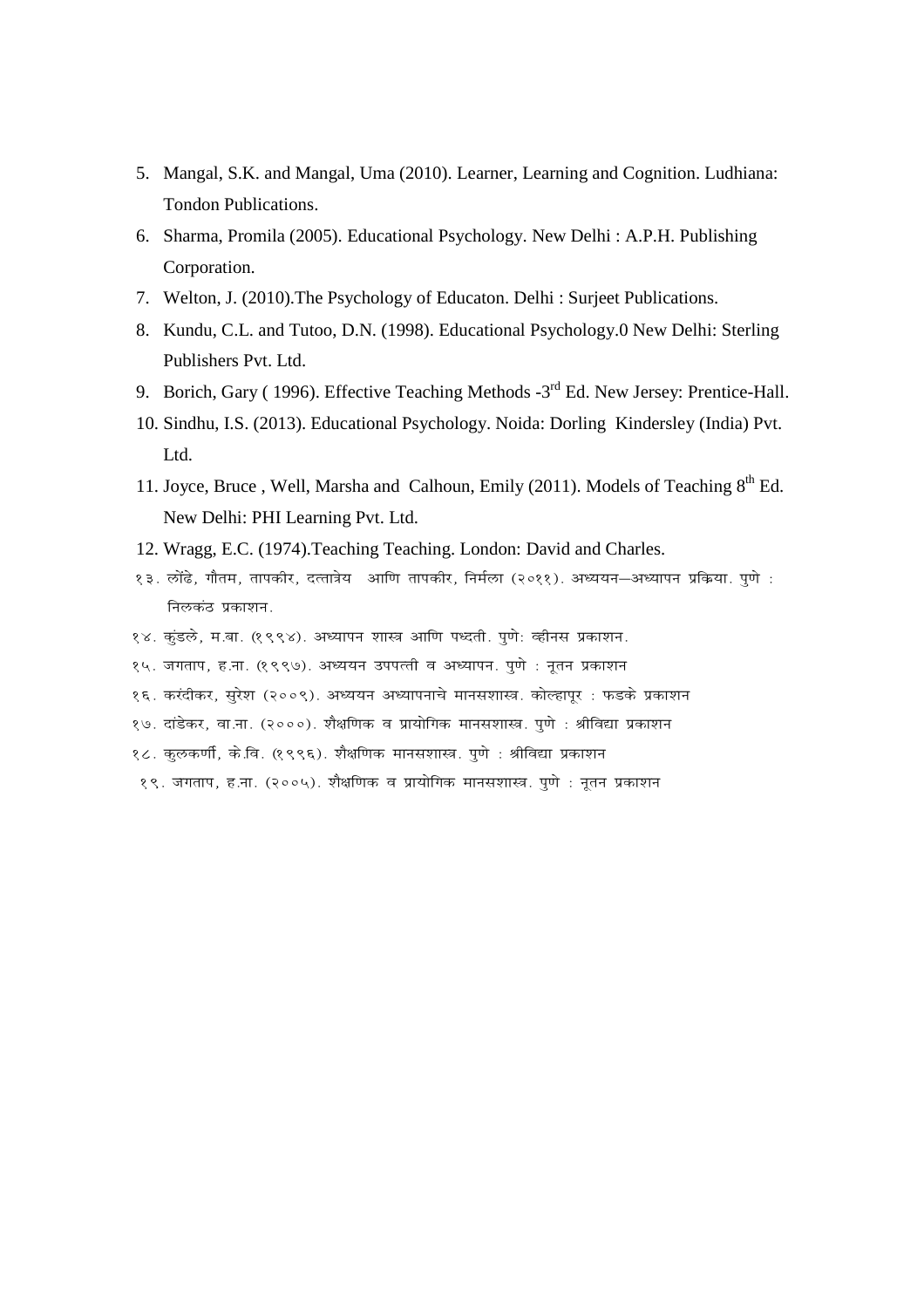#### **BED 104: ASSESSMENT AND EVALUATION FOR LEARNING**

#### **OBJECTIVES: To enable the student to:-**

- understand the process of evaluation.
- develop the skill in preparing, administering and interpreting the achievement test.
- understand and use different techniques and tools of evaluation for learning.
- comprehend the process of assessment for learning
- develop skills necessary to compute basic statistical measures to assess the learning.

## **UNIT 1 – PROCESS OF EVALUATION (1 CREDIT)**

- 1.1 Measurement, Assessment and Evaluation in Education Concept & Relationship
- 1.2 Taxonomy of instructional objectives (Revised Blooms Taxonomy and R.H.Dave) and its importance
- 1.3 Principles of Evaluation
- 1.4 Educational objectivesand learning outcomes
- 1.5 Criteria for selection of a good learning experiences and Types
- 1.6 Relationship between educational objectives, learning experiences, content and evaluation.

### **UNIT 2 -TOOLS AND TECHNIQUES OF EVALUATION (1 CREDIT)**

2.1 Characteristics of measuring tools: Validity, Reliability, Objectivity,

Usability, Adequacy and Discrimination Power (Concepts and Factors

Affecting them)

- 2.2 Evaluation Techniques and Tools:
	- (a) Observation Technique: Rating Scale and Check List
	- (b) Self Reporting Technique: Interview and Questionnaire
	- (c) Projective Technique: Thematic Apperception Test (TAT) and Sentence Completion Test
	- (d) Sociometric Technique: Sociogram and Guess Who?
- 2.3 Quantitative Tools of Evaluation
- (a) Construction of achievement test with special reference to Content area,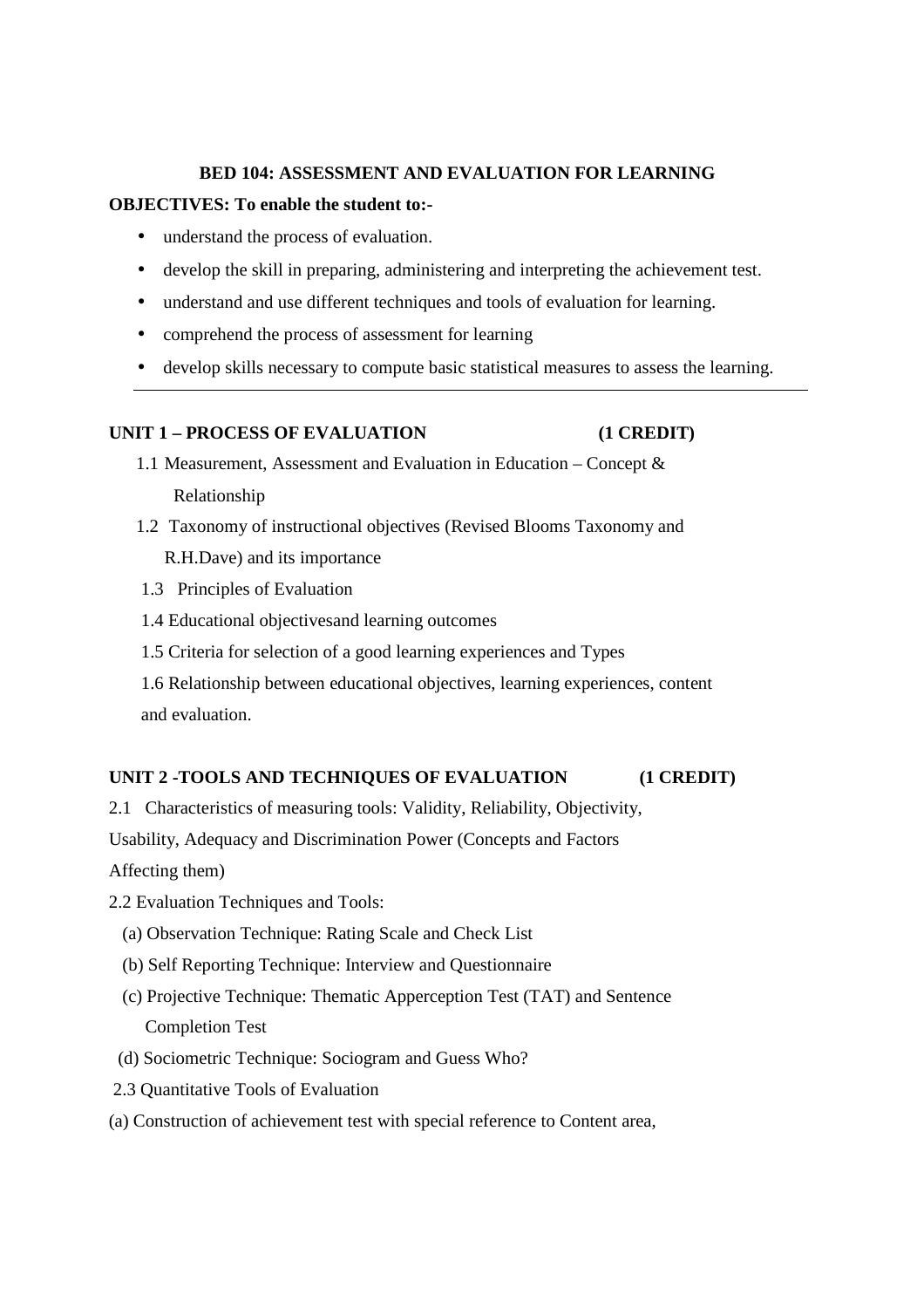Objectives and Types of Questions (Blue Print)

- (b) Diagnostic Test
- (c) Performance Test: Jigsaw and Puzzle
- (d) Oral Test and Practical Test

#### **UNIT 3 -ASSESSMENT FOR LEARNING** (**1 CREDIT)**

- 3.1 Significance of assessment for learning
- 3.2 Self assessment and peer assessment
- 3.3Records used in Assessment:
	- a) Profiles: Meaning, Steps involved and criteria for developing and maintaining a comprehensive learner profile.
	- b) Evaluation rubric: Meaning , Construction and Uses
	- c) Cumulative records : Meaning, Significance
- 3.4 Ethical Principles of Assessment
- 3.5Examination Reforms
- a. Continuous and Comprehensive Evaluation (CCE)
- b. Choice Based Credit System (CBCS)
- c. Open Book Examination
- 3.6Feedback in Assessment
	- a) Importance of Feedback in learning
	- b) Types of Feedback : Constructive feedback, Oral and Written, Individual & Group

#### **UNIT 4 INTERPRETING TEST SCORES (1 CREDIT)**

Statistical measures to interpret the test scores (Meaning, Characteristics, and Uses)

- 4.1 Measures of Central Tendency : Mean, Median, Mode
- 4.2 Measures of Variability : Quartile Deviation, Standard Deviation
- 4.3 Percentile and Percentile Rank
- 4.4 Co-efficient of correlation by Spearman's Rank Difference method
- 4.5 Standard Scores: Z and T (Concept Only)
- 4.6 Graphical representation of data : Histogram, Frequency polygon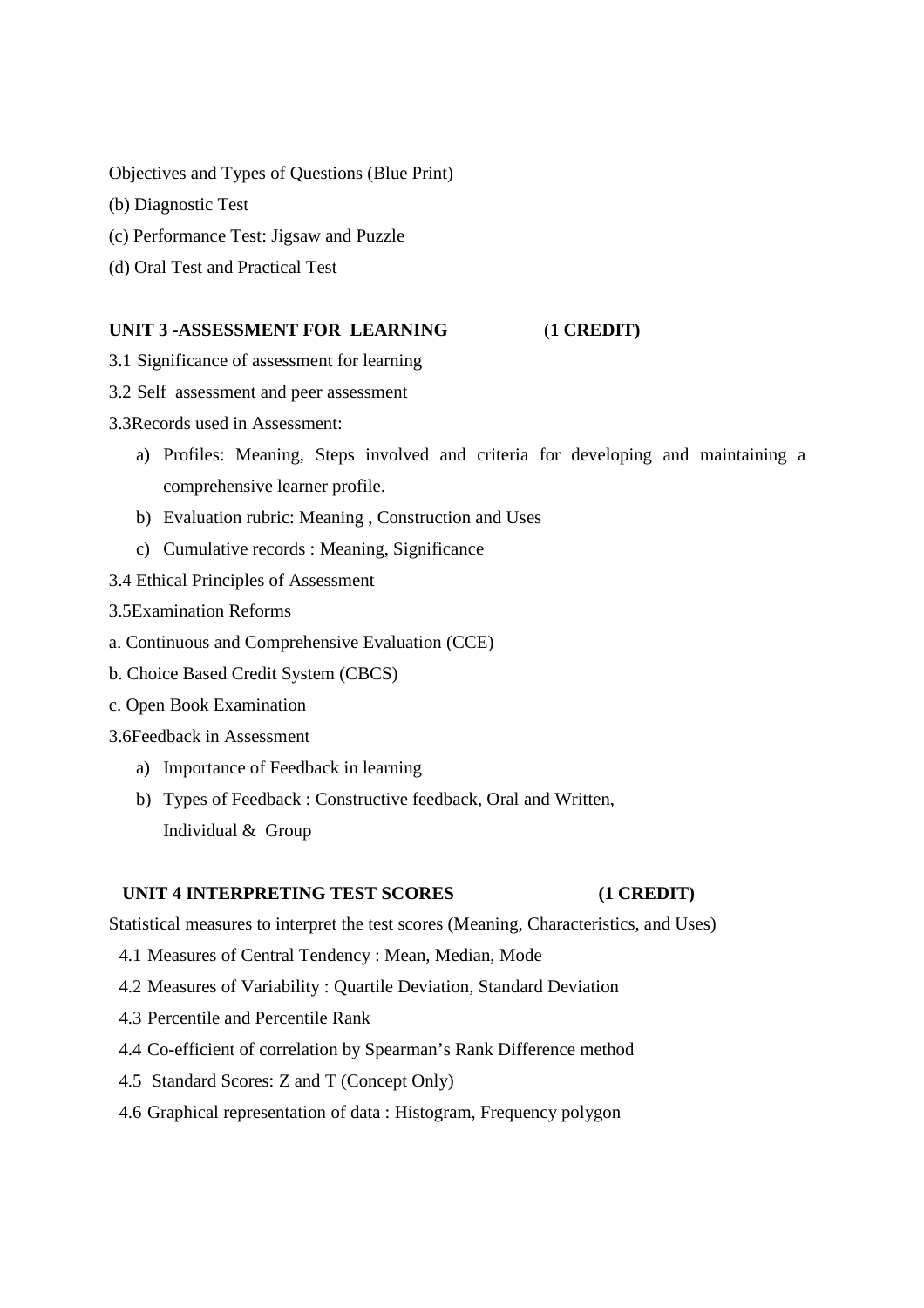- 4.7 Normal Probability Curve : Properties, Uses
- 4.8 Skewness and Kurtosis

#### **Mode of Transaction:**

- Lecture cum Discussion
- Group Discussion
- Cooperative Learning
- Student Presentation (PPT)
- Assignments
- School Visit
- Seminar
- Quiz

#### **PRACTICALS (Any One):**

- 1. Developing an achievement test with its Blue Print, Answer Key and Marks Distribution.
- 2. Developing a Portfolio / Profile / Evaluation Rubric
- 3. Evaluation of available Unit test and reformation of the same.
- 4. Designing Questionnaire / Interview Schedule on a given topic
- 5. Preparing any four evaluation tools for Formative Assessment.

#### **REFERENCES:**

Dandekar, W.N. (2007).*Evaluation in Schools.*Pune:ShreeVidyaPrakashan.

Ebel, R.L. &Fresbie, D.A. (2009).*Essentials of Educational Measurement*. New Delhi: PHI Learning PVT. LTD.

Gupta, S. K. (1994). *Applied Statistics for Education*.Mittal Publications.

Garrett, H.E. (2008). *Statistics in Psychology and Education*. Delhi: Surjeet Publication.

Mrunalini, T. (2013).*Educational Evaluation.* Hyderabad: Neelkamal Publications Pvt. Ltd.

Patel, R.N. (2011). *Educational Evaluation Theory and Practice.* Mumbai: Himalaya Publishing House Pvt. Ltd.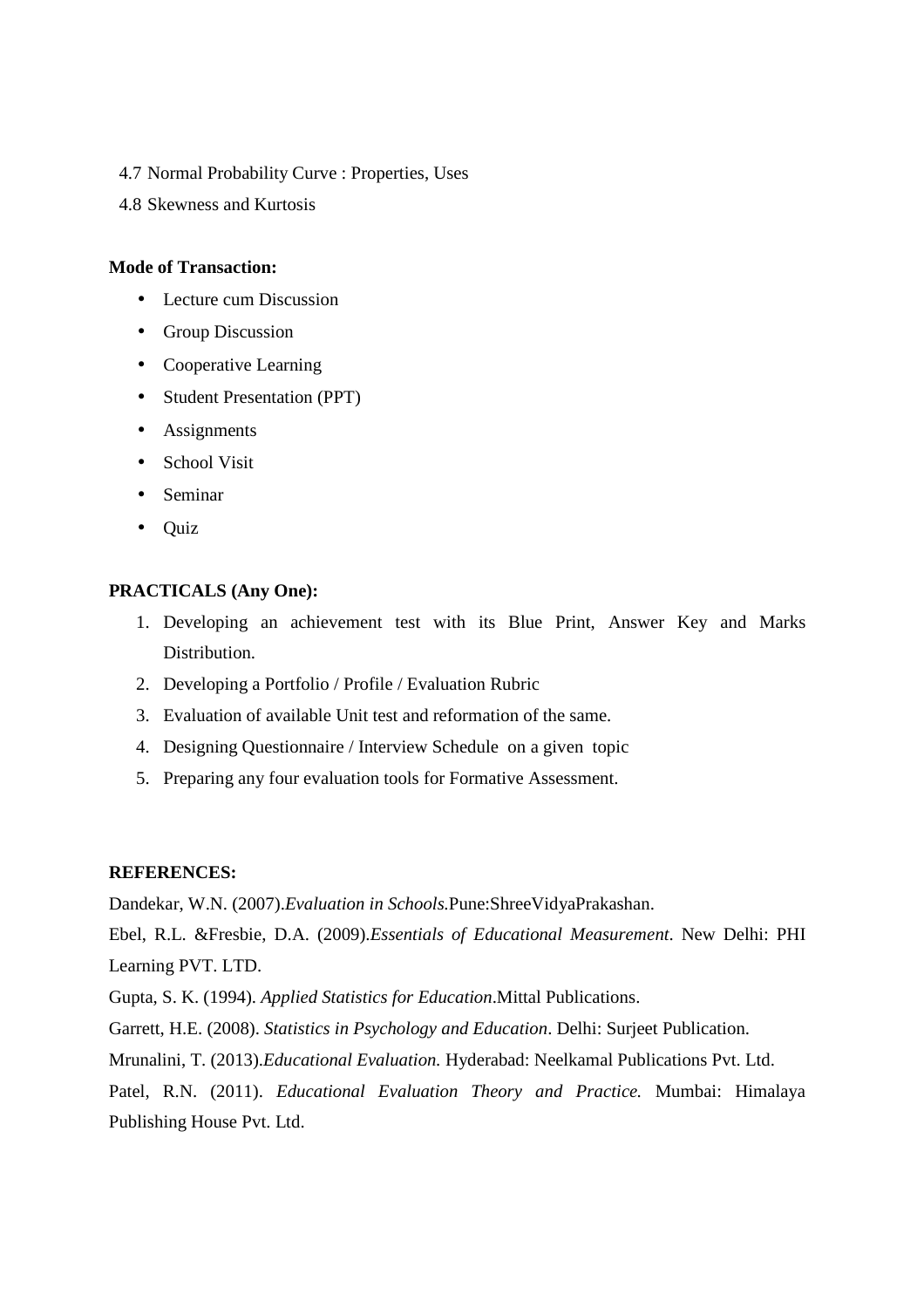Rani, P. (2004).*Educational Measurement and Evaluation*. New Delhi: Discovery Publishers.

Rawat, D. S. (1970).*Measurement, Evaluation and Statistics in Education*. , New Delhi: New Raj Book Depot.

Reynolds, C.R., Livingston, R.B., and Willson, V. (2011).*Measurement and Assessment in Education.* New Delhi: PHI Learning PVT. LTD.

Siddiqui, M.H. (2010). *Educational Evaluation.* New Delhi: A.P.H. Publishing Corporation.

Sidhu, K.S. (2009). *New Approaches to Measurement and Evaluation.*New Delhi: Sterling Publishers Pvt. Ltd.

Ten Brink, T. D. (1974). *Evaluation - A Practical Guide for Teachers.* New York: McGraw Hill Book Co.

Thorndike, R.M. (2010). *Measurement and Evaluation in Psychology and Education*. New Delhi: PHI Learning PVT. LTD.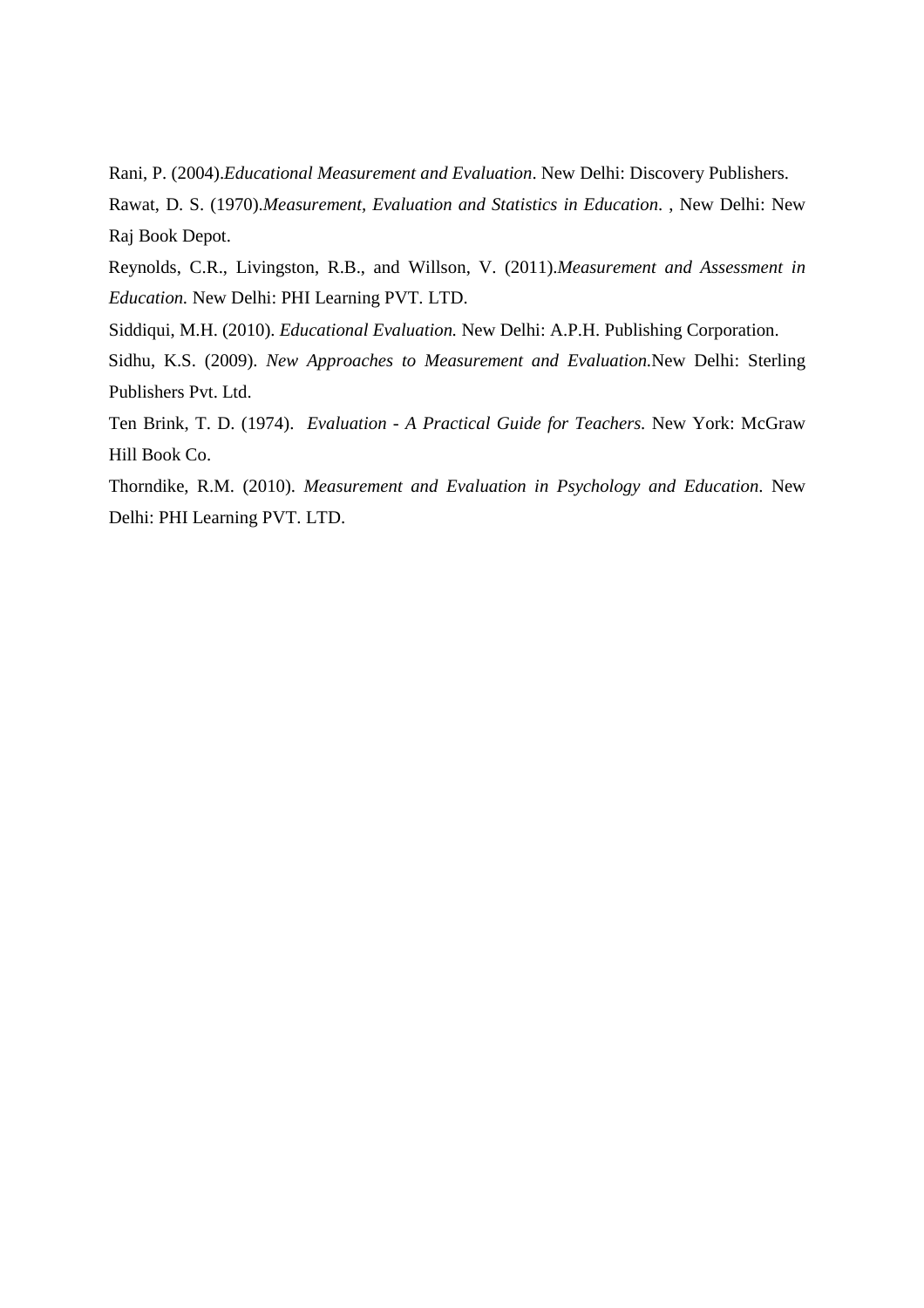#### **BED 105: Advanced Pedagogy and Application of ICT**

## **Objectives: To enable the student teacher to**

- 1. understand the concept of Advanced Pedagogy and its implementation in classroom
- 2. use of Pedagogical methods to meet the needs of diverse learners.
- 3. understand the concept, need and importance of ICT and its application in education
- 4. understand ICT based teaching-learning strategies & resources.
- 5. create awareness about appropriate use of ICT
- 6. develop educational material using advanced pedagogical strategies and ICT tools.

# **UNIT: 1 Introduction to Advanced Pedagogy (CREDIT 1)**

1.1 Concept, Need and Significance of Advanced Pedagogy.

- 1.2 Principles of Advanced Pedagogy
- 1.3 Philip Jackson Model- Pre-active phase

Interactive Phase

Post-active phase

Teacher's role in these phases

1.4 Use of Various Pedagogies-

a) Student Voice b) Differentiation

- c) Critical Pedagogy d) Engagement student in Teaching Learning Process
- 1.5 Application of Advanced Pedagogy for Development of e-content

#### **UNIT: 2 Advanced Pedagogical Approaches (CREDIT 1)**

- 2.1 Blended Learning
- 2.2 Experiential Learning
- 2.3 Problem based learning
- 2.4 Scenario based learning
- 2.5 System Approach in Teaching

## **UNIT: 3 ICT in Education** (**CREDIT 1**)

3.1 ICT in Education: Concept, Need and Importance

3.2 Application of ICT in Education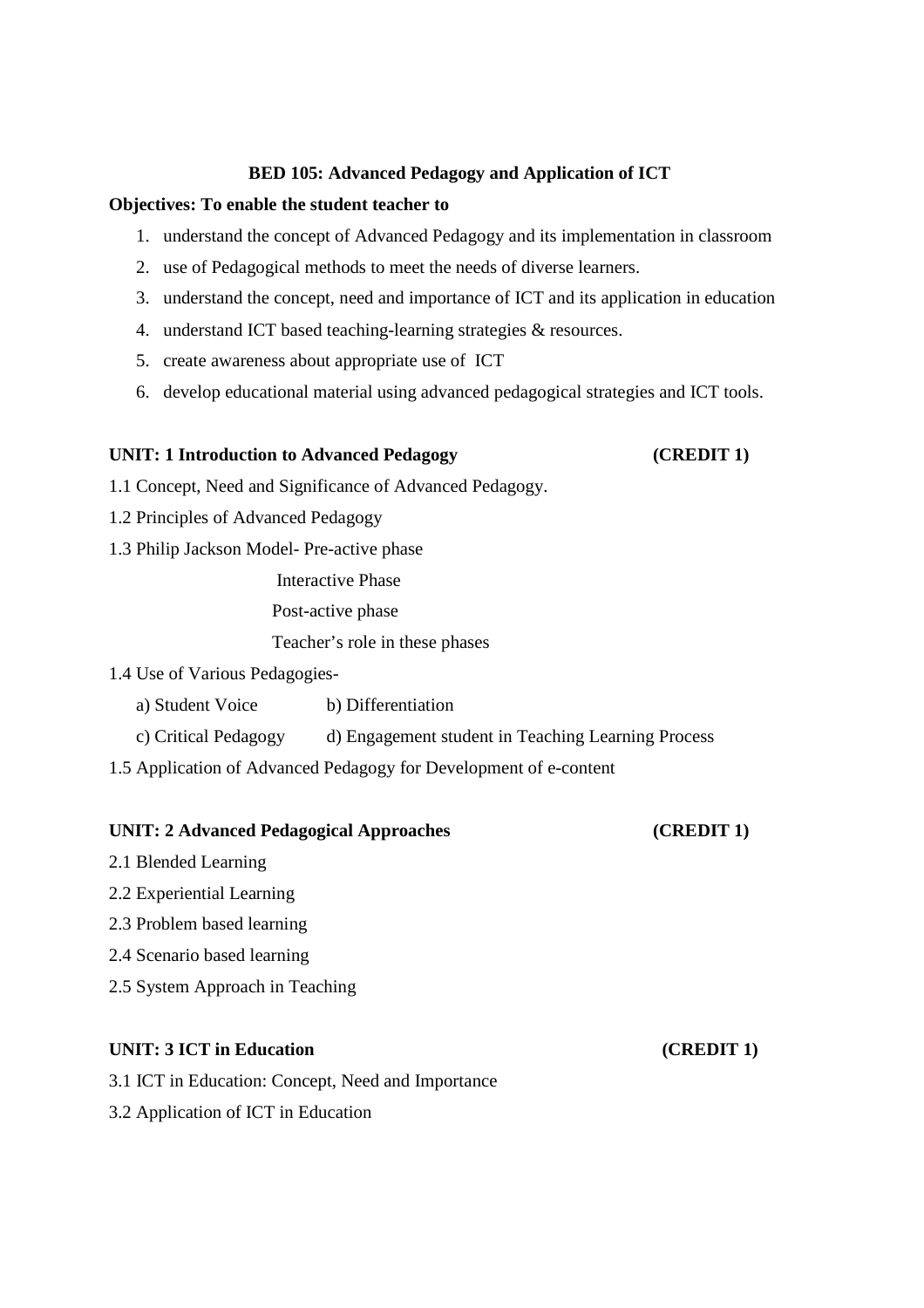a) Teaching – Learning b) Research c) Publication d) Administration e) Evaluation

3.3 Challenges and barriers to integration of ICT in Indian Schools

3.4 ICT Teacher- Skills and Qualities

3.5 Safe use of ICT-Net safety, Netiquettes, Copy Right, Plagiarism

## **UNIT: 4 ICT Supported Advanced Teaching Learning Strategies (CREDIT 1)**

4.1 Advanced ICT Supported teaching strategies concept, need, features, principles and importance.

4.2 ICT & Teaching –learning Strategies

- a) Web based learning
- b) M-Learning
- c) Co-operative learning
- d) Collaborative Learning
- e) C A I

4.3 Smart Classroom-Nature, Features, Advantages

4.4 On-Line Learning resources- e-library, Video Conferencing, Webinars

- 4.5 Social networking for learning with special reference to facebook & WhatsApp tool.
- 4.6 Agencies using ICT for Education- Open Schools & universities, intel, MOOC, MCKL

### **Modes of Transaction:**

- a) Lecture cum discussion
- b) Presentations
- c) Seminars
- d) Demonstrations
- e) Activity based teaching methods
- f) Project method
- g) Group discussion
- h) E-communication tools
- i) Assignments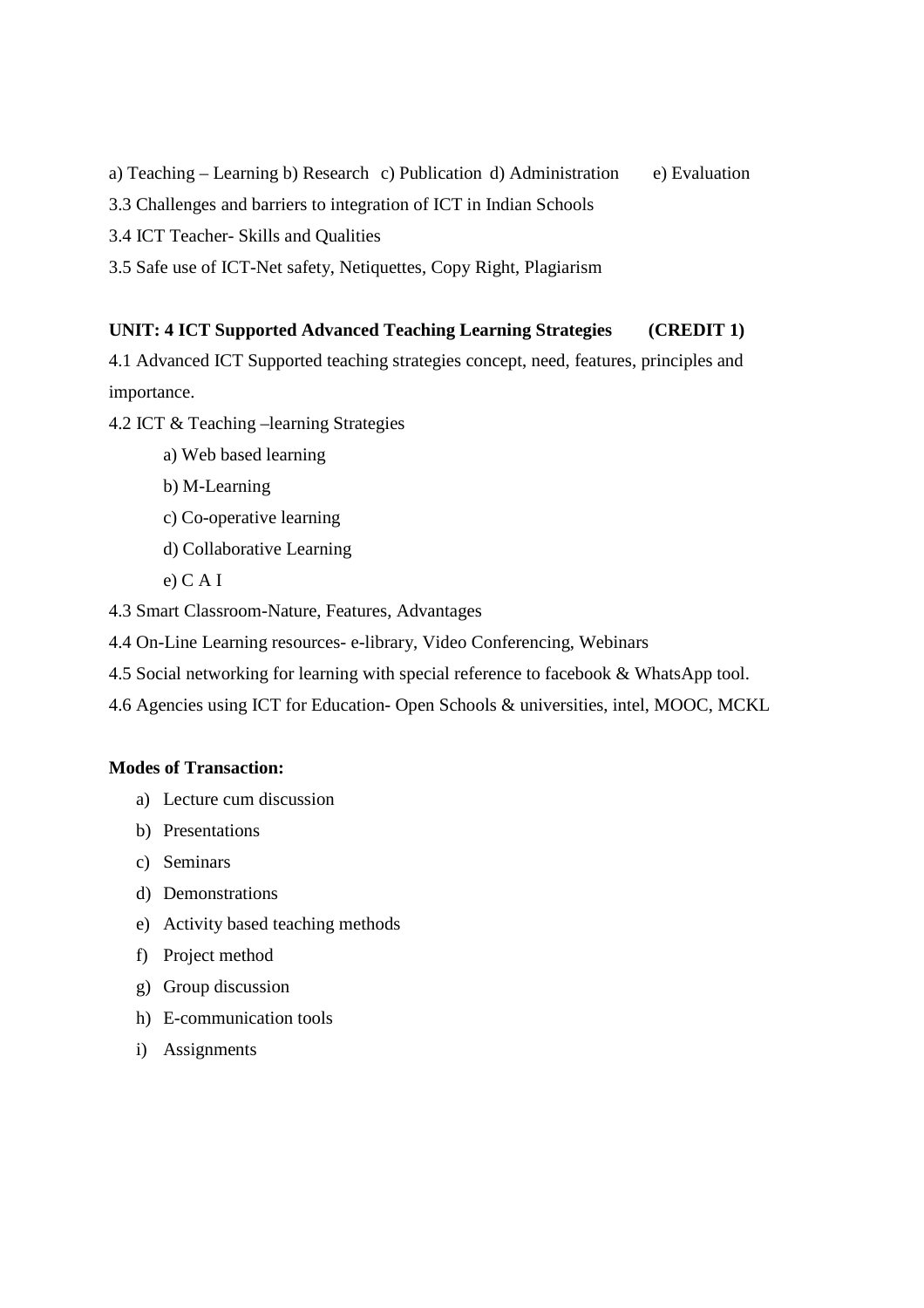#### **Practical Work** *(any one from the given list)***:**

- 1. Design a teaching plan for any unit of school subject by using methods of advanced pedagogy
- 2. Develop a CAI Programme on any one unit of your teaching method
- 3. Review an educational mobile app and write a report.
- 4. Develop e-content material for any one unit of School subject by using advanced pedagogical strategies.

#### References:

- 1.Application of ICT in Education- by Dr. S. Arulsamy, Dr. P. Sivakumar Neelkamal Publication.
- 2. Essentials of Educational Technology and School Management by K.K. Bhatia & Jaswant Singh, Tandon Publication.
- 3. Teaching and Learning through information and communication technology by I-Sunder, Sarup Book Publishers Pvt. Ltd.
- 4. Educational Technology by Anil Kumar Srivastava, Kunal books, Delhi.
- 5. Project based learning using information technology by David Moirsund.
- 6. Challaegnes of Educational Technology Trends Globalization by Hemlata Talesra, Maneesh Shukul, Umashankar Sharma, Authors Press.
- 7. Application of ICT in Education, by Dr. S. Arulsamy, Dr. P. Sivakumar, Neelkamal.
- 8. Internet Technology by S.K. Bansal, APH Publication.
- 9. A Textbook of Educational Technology by B.C. Dash, Wisdom Press.
- 10. Net based education- Ramesh Chandra, Kalpaz Publication.
- 11. Information and Communication Technology, by V.P. Pandey, Isha Publication.
- 12. ICT in teaching learning by Jahitha Begum, A.K. Natesan, G. Sampath, PAH Publication.
- 13. ICT in distance education by Dr. K. Anandan, APH Publication.
- 14. ICT in teacher development by Dr. Manoj Kumar Dash, Neelkamal.
- 15. Educational Technology-by S.K. Mangal, Tandon Publication.
- 16. Advanced Educational Technology by Ram Nath Sharma & S.S. Chandra, Atlantic Publication.
- 17. Modern Trends in Educational Technology-by Prof. Jagannath Mohanty, Neelkamal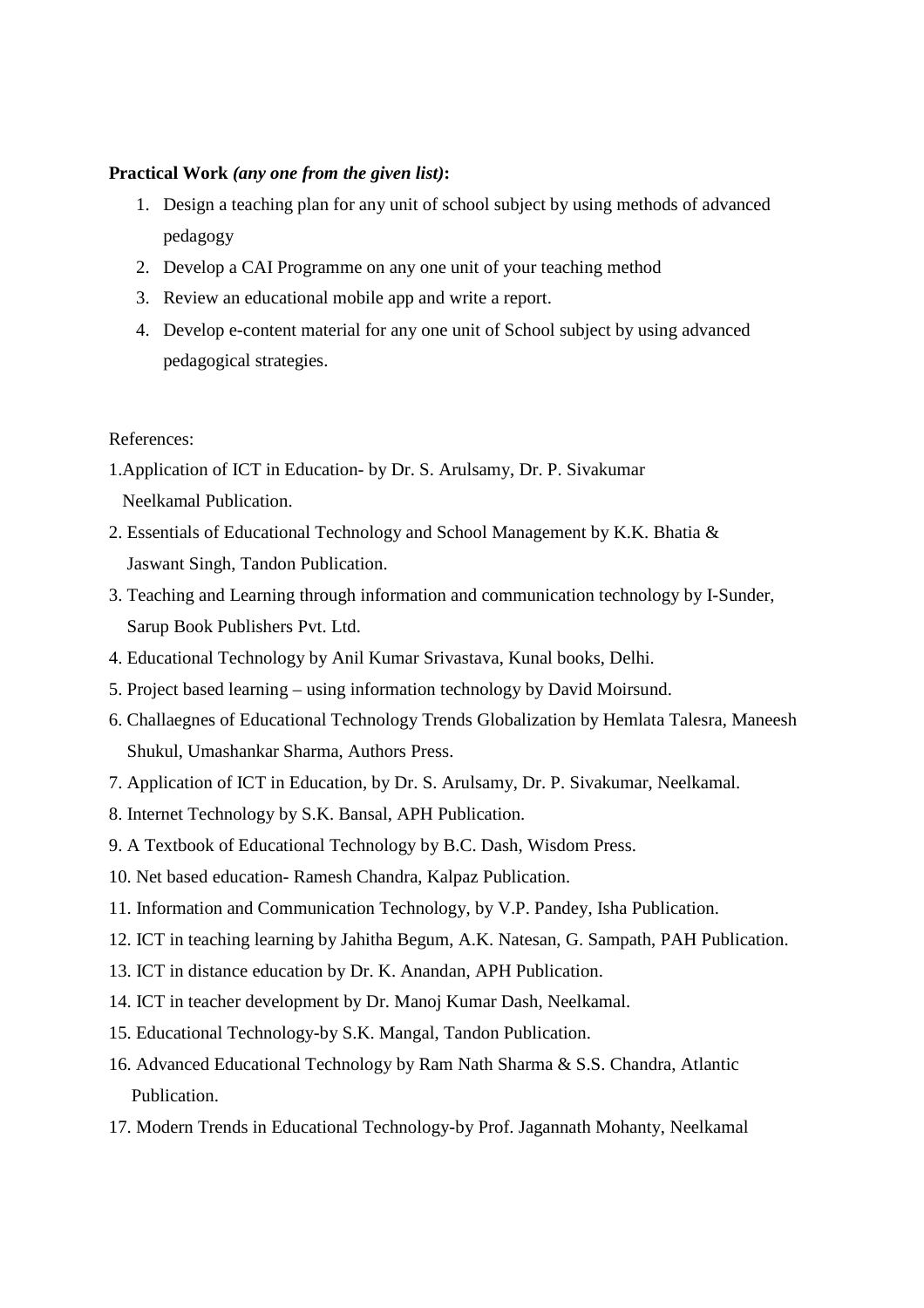Publication.

- 18. Educational Technology by N. Venkataih, APH Publication.
- 19. Essential of Instructional Technology by Dr. R.A. Sharma, Surya Publication.
- 20. Instructional Technology by Rao, APH publication.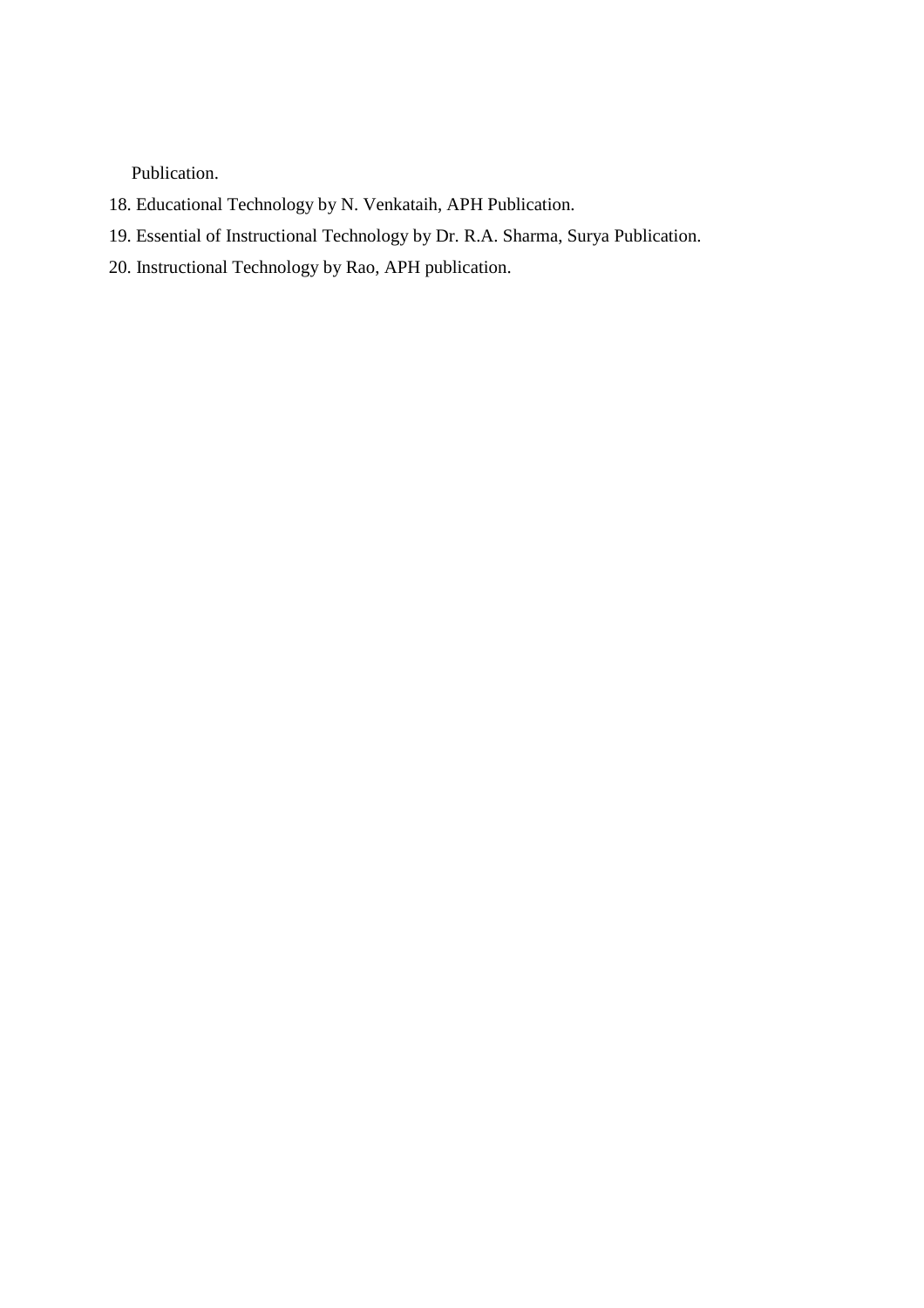#### **BED-106-01- UNDERSTANDING DISCIPLINES AND SCHOOL SUBJECTS**

#### मराठी

उद्दिष्ट्ये :

- १) व्यक्ती विकास व समाज विकास यातील मातृभाषेचे महत्व समजून घेण्यास विद्यार्थी शिक्षकास मदत करणे.
- २) मातृभाषेचा विकास विद्यार्थी शिक्षकात घडवून आणणे.
- ३) मातृभाषेचे लेखन, भाषण यांच्याद्वारा समर्थपणे अभ्व्यिक्ती कौशल्य संपादन करण्यास प्रवृत्त करणे.
- ४) मातृभाष`चे व्याकरण व त्याची उपांगे यांचे सखोल अध्ययन करणे.
- ५) मातृभाषेसंबंधी योग्य अभिवृत्ती विकसित करणे.
- ६) मराठीतील वाङमय प्रकारांचा स्थुलमानाने परिचय करुन देणे.
- ७) मराठीचे अध्यापन कौशल्ये अवगत करणे.
- ८) इ. ५ची ते १२वी पर्यंतचा मराठी विषयाचा अभ्यासकम समजून घेणे.
- ९) उपयोजित मराठी भाषेची कौशल्ये अवगत करणे.

घटक क १ अ— अ) वर्णविचार — वर्णमाला (सुधारित वर्णमाला, महाराष्ट्र शासन, मसाप, पुणे)

 $(1$  Credit)

ब) शब्दविचार – शब्दांच्या जाती, विभक्ती व कारकार्य

क) वाक्यविचार- १) वाक्याचे प्रकार अर्थानुरोधाने, कियापदाच्या रुपावरून,

वाक्यातील विधानानुसार

२) काळ व त्याचे प्रकार

३) वाक्याचे प्रयोग व प्रकार

घटक क १ ब- शब्दसिद्धी - १) सिद्ध व साधित शब्द

२) उपसर्ग घटित शब्द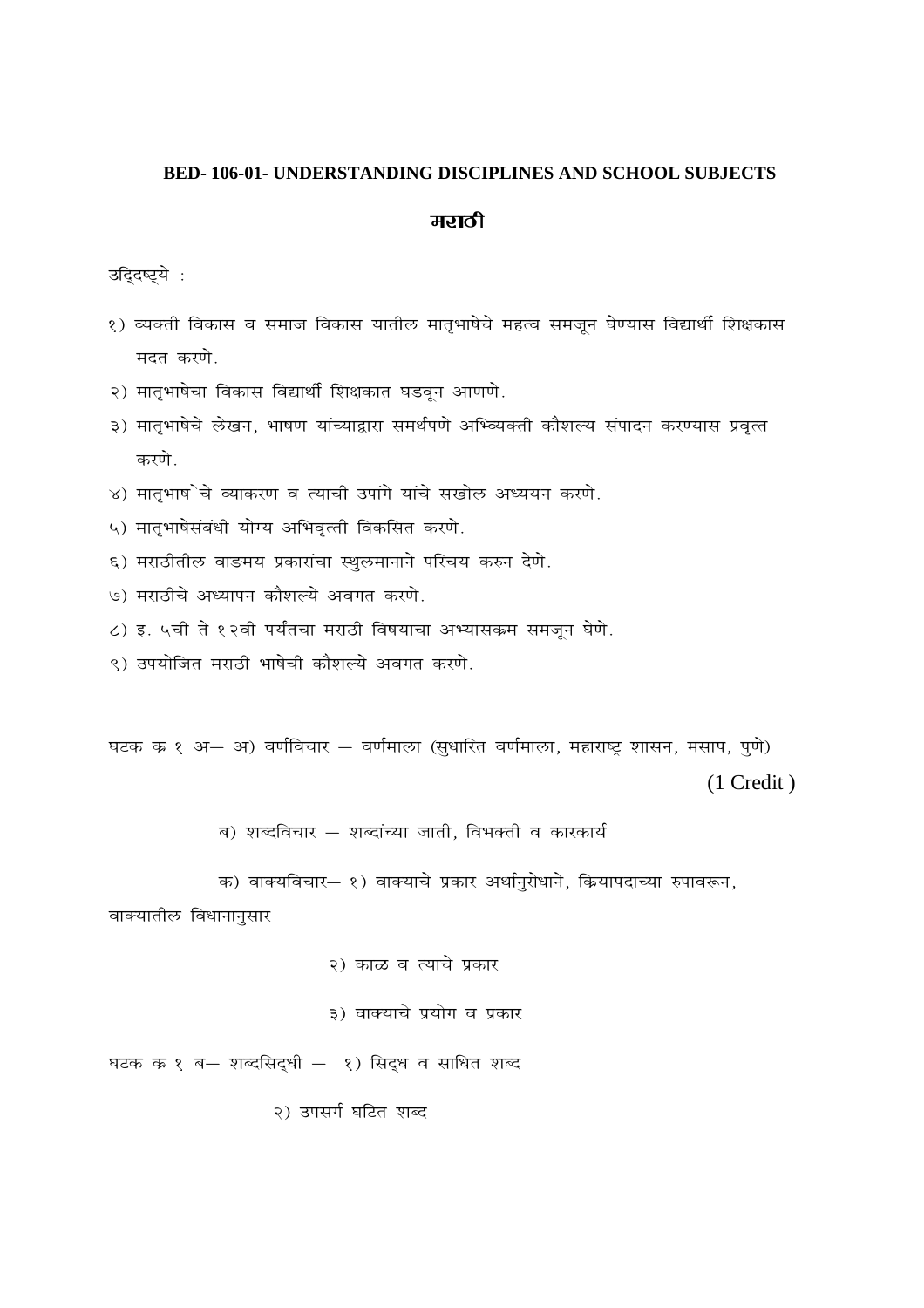- ३) प्रत्यय घटित शब्द
- ४) संधी व प्रकार नियम
- ५) समास व त्याचे प्रकार

```
घटक क २ अ) – रस, वृत्त, कालंकार
```
#### $(1 **C read t**)$

- अ) रस व्याख्या व प्रकार
- ब) वृत्त वृत्तांचे प्रकार

अक्षरवृत्ते — इंद्रवजा, उपेंद्रवजा, भुजंगप्रयात, शिखरिणी, वसंततिलका, मालिनी, पृथ्वी, मंदाकांता, मंदारमाला, शार्दुतविकीडीत.

मात्रावृत्ते — पादालुतल, दिंडी, आर्या, नववधु.

छंद प्रकार - १) ओवी- ज्ञानेश्वरी, मुक्तेश्वरी, एकनाथ.

२) अभंग— लहान, मोठा

ड) मुक्तछंद —

इ) अलंकार — महत्व, प्रकार — यमक), अनुप्रास, शढेष, उपमा, उत्प्रेक्षा, व्यतिरिक्त, अपन्हुती, अतिशयोक्ती, चेतनगुणोक्ती, अन्योक्ती, अर्थान्तरन्यास, दुष्टांत, विरोधाभास (लक्षणे व उदाहरणे)

**घटक क २ ब**) - १) शुद्धलेखन विषयक युधारित नियम व उपयोग.

२) व्यावहारीक व उपयोजित प्रकार – औपराचिक पत्र, आकलन, सारांश लेखन, भाषांतर, वृत्तलेखन, जाहिरात क्षेत्र, अभिप्राय लेखन आणि बोलीभाषांचा परिचय, सुत्रसंचालन, सादरीकरण, कोषवाडमय, पटकथा लेखन

अभ्यासकमाचे वर्गातील संप्रेषण – १)व्याख्यान २) संमिनार, प्रकल्प, क्षेत्रभेट, पॉवर पॉईंट सादरीकरण, चित्र सादरीकरण

प्रात्यक्षिक कार्य – १) कोणत्याही एका साहित्यिकाच्या साहित्य प्रकारावर पोस्टर सादर करा किंवा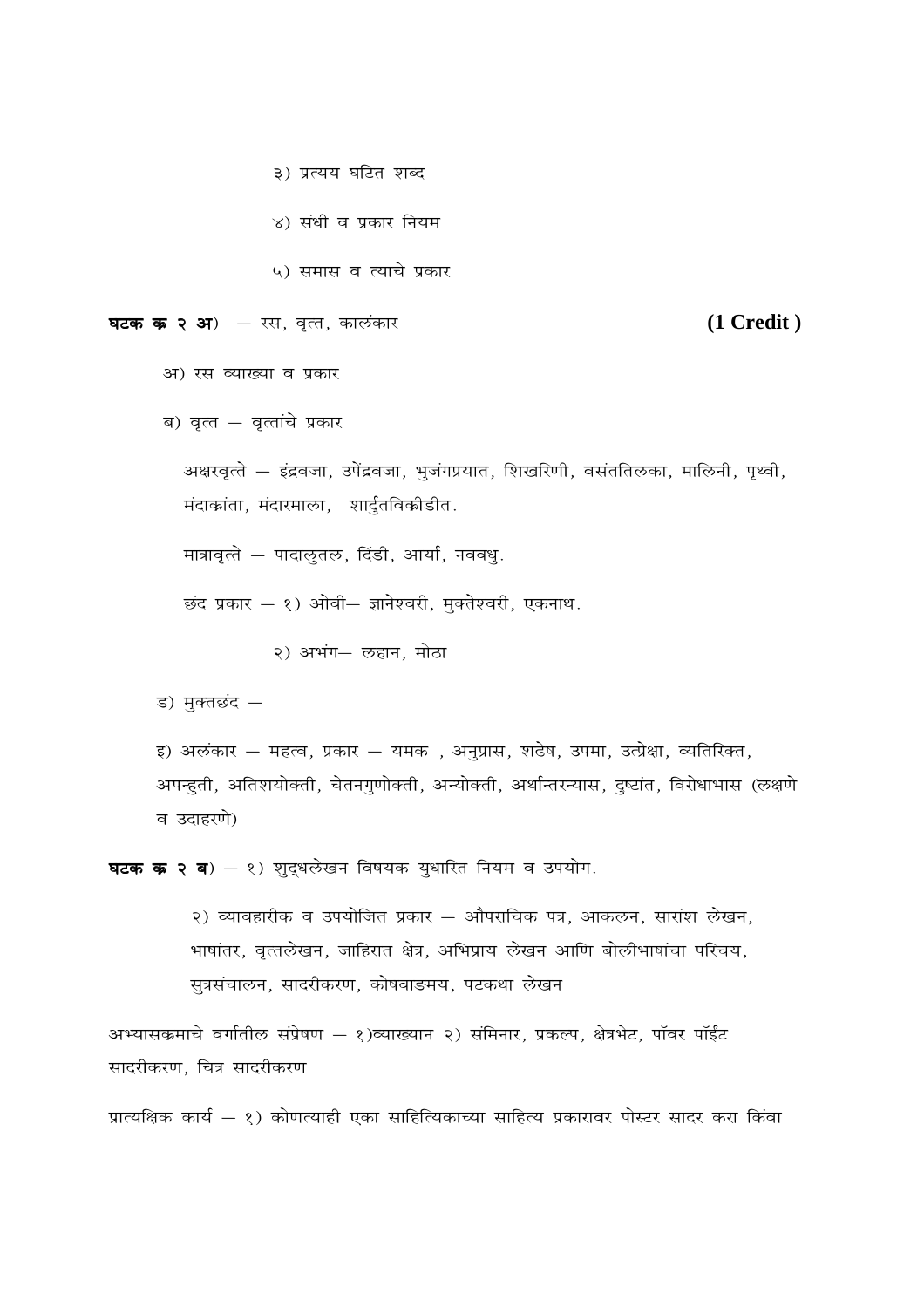२) व्याकरणाच्या कोणत्याही एका घटकावर पोस्टर सादर करा किंवा

३) तुमच्या आवडीच्या साहित्य प्रकारातील एका साहित्य प्रकाराविषयी तुमचे लिखित मत व्यक्त करा. (प्रकार, वैशिष्ट्ये, सामाजिक दृष्ट्या महत्व)

संदर्भपुस्तिका— १) सुगम मराठी व्याकरण — मो. रा. वाळिंबे

२) मराठी व्याकरणाची मुलतत्वे - ग.त. केळकर

३) वृत्ते आणि अलंकार – प्र.न. जोशी

- ४) मराठी व्याकरण- प्रा. मुरकुटे, नाशिक
- ५) मराठी व्याकरण- प्रा. डॉ. के. पी. शहा, अजब पब्लिकेशन, कोल्हापूर
- ६) साहित्य साधना मा. का. देशपांडे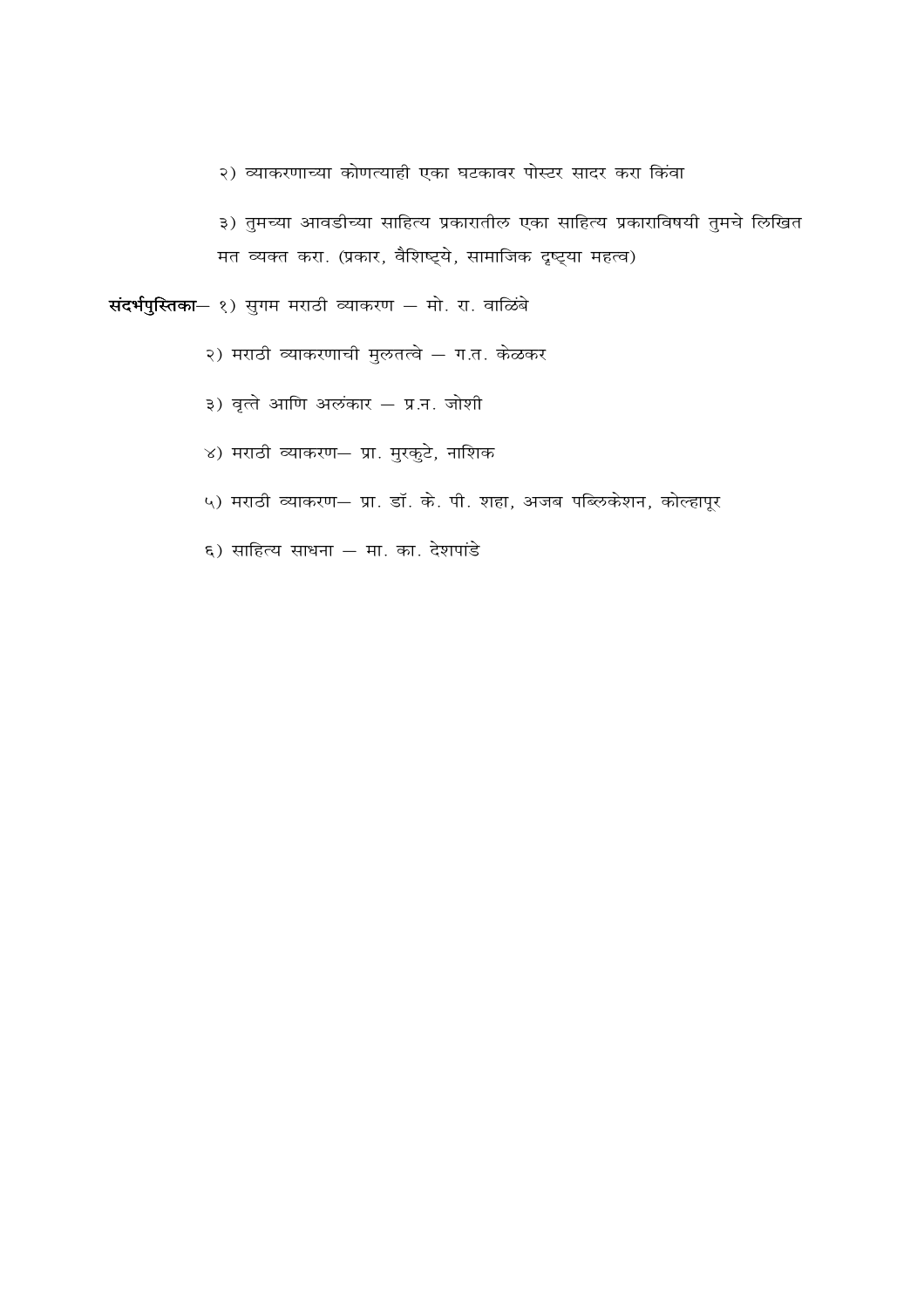#### **BED 106-02: UNDERSTANDING DISCIPLINES AND SCHOOL SUBJECTS**

## **हिन्दी**

## उद्देश्य:

छात्र अध्यापक को हिन्दी बोलने, लिखने और पढने में अपनी क्षमता विकसित करनेमें सहायता करना

हिन्दी भाषा का गठन एंव विकास संबंधी जानकारी प्राप्त करने हेतू छात्र अध्यापक की सहायता करना.

छात्र अध्यापक को हिन्दी भाषा तथा व्याकरण के अंगोपांगो का सुक्ष्म अध्ययन करने के लिये प्ररित करना.

माध्यमिक तथा उच्च माध्यमिक शिक्षास्तरों के लिए निर्धारित पाठ्यक्रम एवं पाठ्यपुस्तकों का सूक्ष्म अध्ययन करने में छात्र अध्यापक को प्रेरित करना.

छात्र अध्यापक को हिन्दी साहित्य के इतिहास को अध्ययन करने प्रोत्साहित करना.

छात्र अध्यापक को हिन्दी की साहित्य विधाओं तथा सुविख्यात साहित्यकारों से परिचित कराना.

#### घटक क १ अ- व्याकरण

## $(1 **C read i**)$

- १) वर्ण विचार, शब्द विचार, वाक्य विचार, क्रिया
- २) उपसर्ग, प्रत्यय, समान, संधि
- ३) शब्द समानार्थ, विपरीत, भरमानेवाले शब्द. शब्द समूह के लिए एक शब्द.
- ४) मुहावरे एवं कहावते

## घटक क १ ब- रचना

- १) पत्रलेखन
- २) निबंध
- ३) कथा लेखन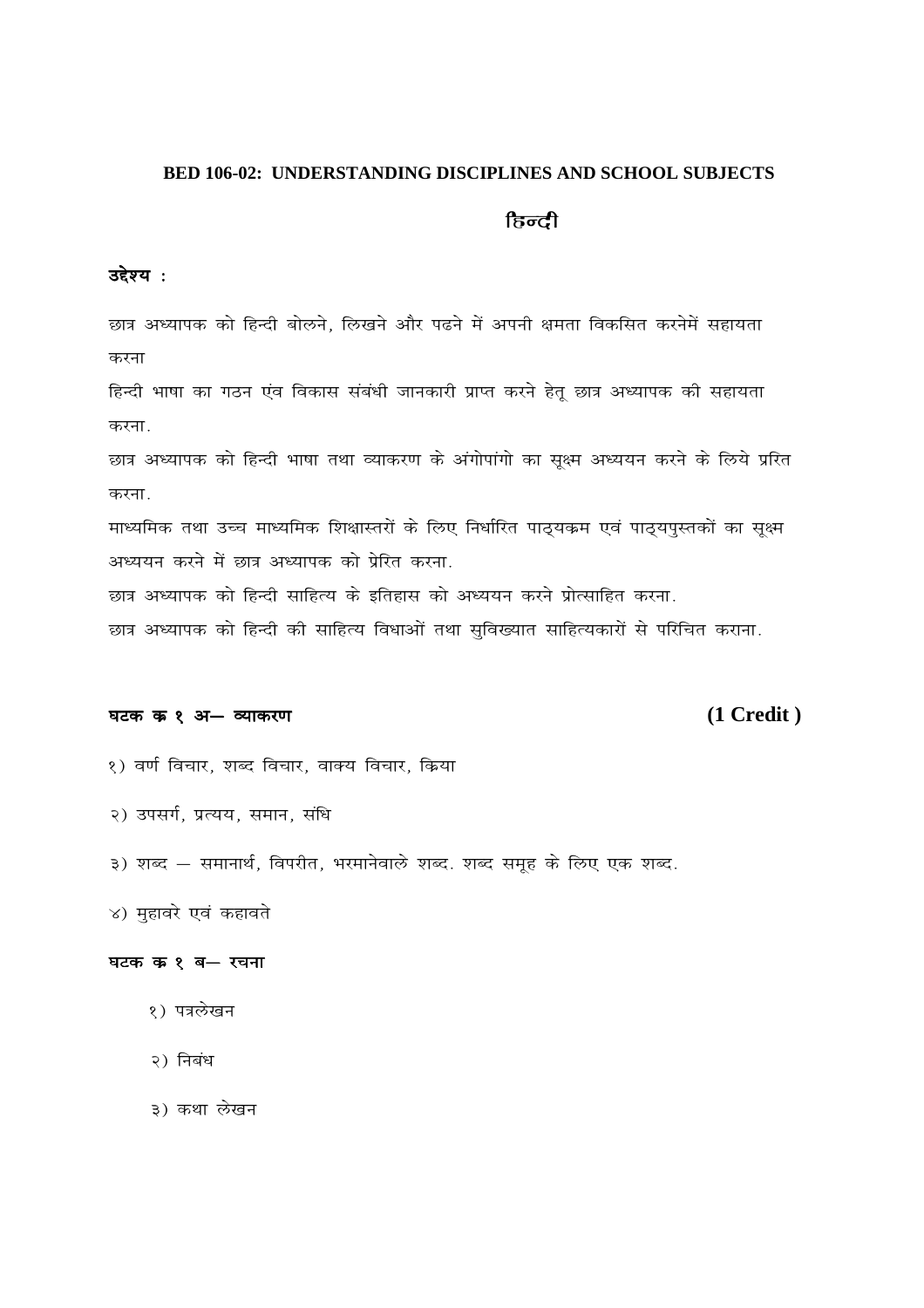- ४) कल्पना विस्तार
- ५) गद्खंड पद्यखंड अर्थग्रहण
- ६)सार लेखन
- ७) वृत्तांत लेखन
- ८) भाषण स्वागत, बिदाई, धन्यवाद, परिचयात्मक

#### घटक क २ अ) – हिन्दी साहित्य का इतिहास

#### $(1 **C read i**)$

- १) आदिकाय
- २) मध्यकाय
- ३) आधुनिक काल

**घटक क २ ब**) — साहित्यिकोंका परिचय : कक्षा ६ से १० वीं तक की प्रचालित पाठ्यपुस्तकोंमें जिनकी रचनाऐंहै उन साहित्यिकोंका सामान्य परिचय तथा विशेषताऐं

अधिनियम गतिविधियाँ -

१) व्याख्यान २) चर्चा ३) सेमिनार ४) क्षेत्र भेंट ५) पॉवर पॉईंट प्रेझेंटेशन ६) वादविवाद

स्पर्धाओंका आयोजन

प्रात्यक्षिक कार्य —

१) व्याकरण पर आधारित अध्ययन सामग्री तैयार करना

२) विधा के अनुसार साहिम्यिकों का वर्गीकरण किजीये

३) किसी एक काल का विस्तृत अध्ययन कर रिपोर्ट तैयार करना (हिन्दी साहित्य के इतिहास के काल)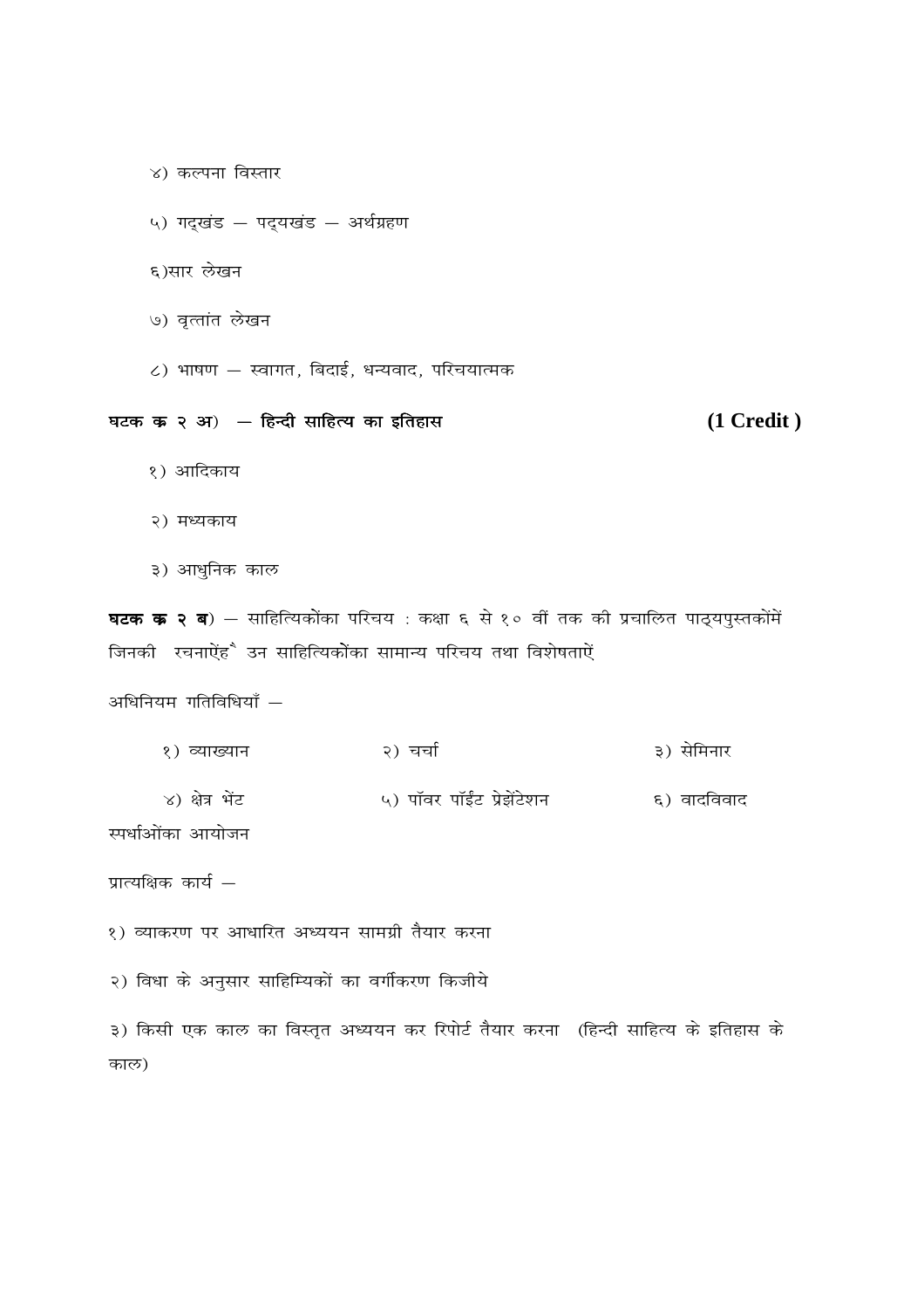# संदर्भ ग्रंथ-

- १) संक्षिप्त हिन्दी व्याकरण कामताप्रसाद गुरु
- २) आधुनिक हिन्दी व्याकरण और रचना डॉ. वासुदेवनंदन प्रसाद
- ३) हिन्दी साहित्य का इतिहास आ. शुक्ल
- ४) साहित्य विवेचन क्षेमचंद्र सुमन
- ५) हिन्दी साहित्य का इतिहास डॉ. राजनाथ शर्मा
- ६) हिन्दी भाषा विज्ञान डॉ. भोलानाथ तिवारी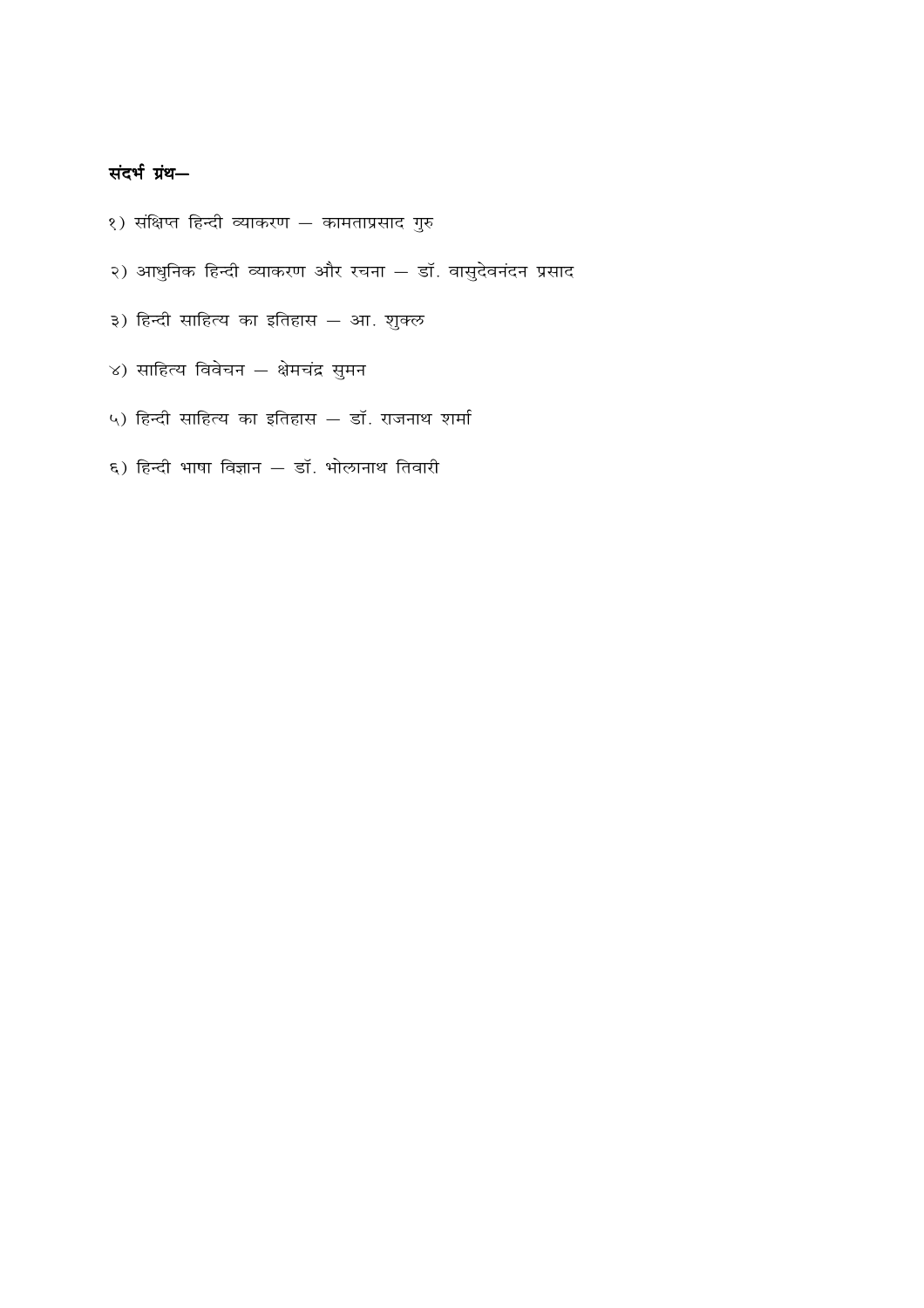#### **BED 106-03: UNDERSTANDING DISCIPLINES AND SCHOOL SUBJECTS**

### **ENGLISH**

#### **Objectives: To enable the students to:-**

- 1. acquire proficiencies in listening, speaking, reading, writing and communication skills.
- 2. acquaint with essential aspects of English Grammar and composition.
- 3. understand the scope of syllabi in English.
- 4. develop interest and attitude towards English as foreign language.

# **UNIT – 1** ( **1CREDIT** )

## **A) Phonetics**

- 1. Phonemes, syllabus and words
- 2. Vowels , Diphthongs and consonants
- 3. Semantics
- 4. Intonation Stress , accent , Intonation pattern

### **B) Grammar:**

- 1. Parts of speech
- 2. Punctuation
- 3. Kinds of sentences
- 4. Tense
- 5. Transformation of sentences
- \* Direct and indirect speech.
- 

\* Voice \* As soon as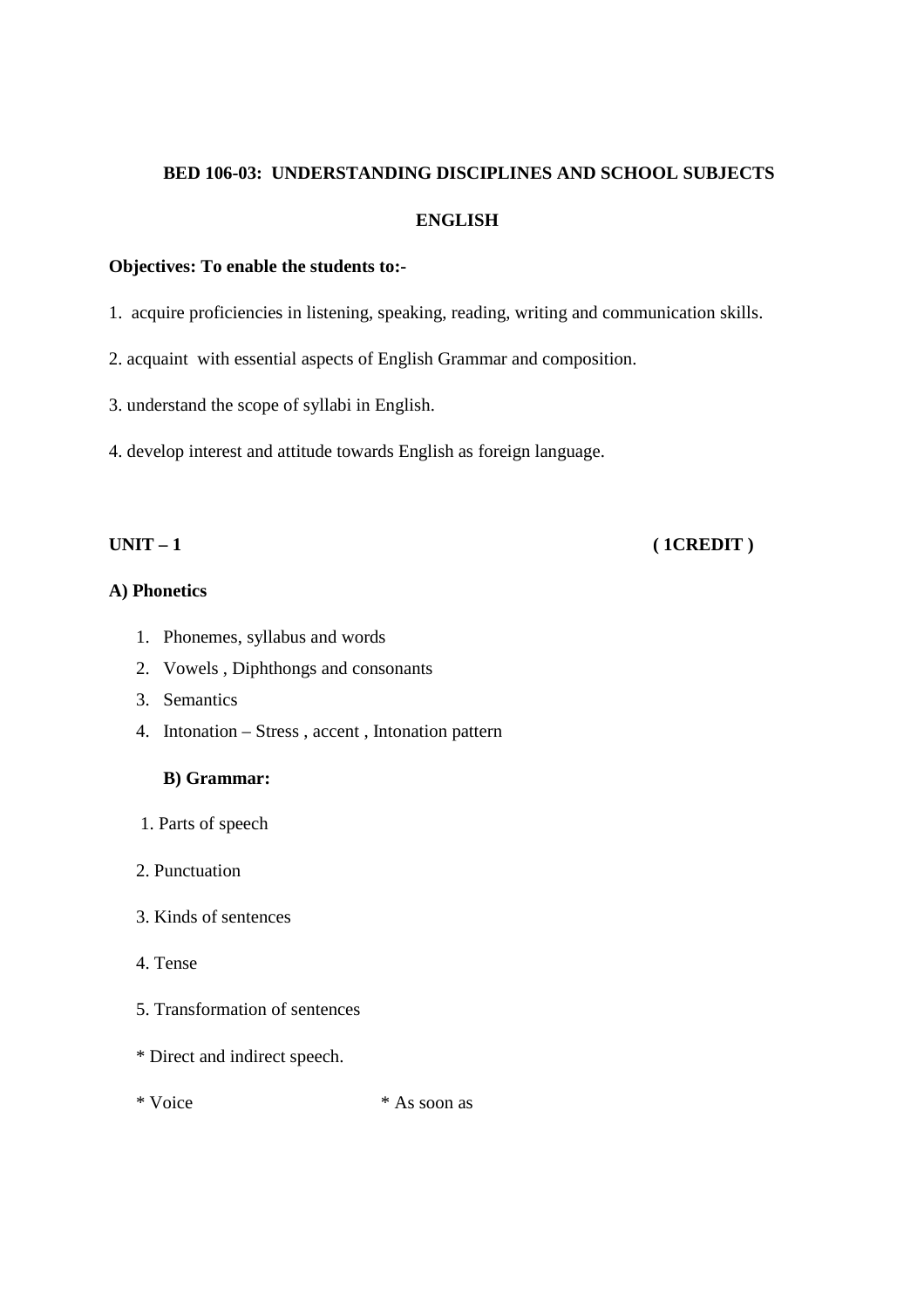| * Degree | * Not only but also |  |
|----------|---------------------|--|
|----------|---------------------|--|

\* Remove 'Too' \* Question tag

Other transformation of sentences from the prescribed Text Books of Std V to X

# **UNIT - 2** ( 1CREDIT )

## **A) Application of language**

- 1. Letters Formal and Informal
- 2. Report Writing
- 3. Dialogue Writing
- 4. Essay Writing
- 5. Story Writing

## **B) Functional English**

- 1. Note making and note taking
- 2. Writing summary
- 3. Preparation of tree diagram, web diagram and pie chart
- 4. Preparation of Advertisement

### **Mode of Transaction:**

- $\triangleright$  Lecture
- $\triangleright$  Discussion
- $\triangleright$  Seminar
- $\triangleright$  Project
- Poster Presentation
- $\triangleright$  Use of Technology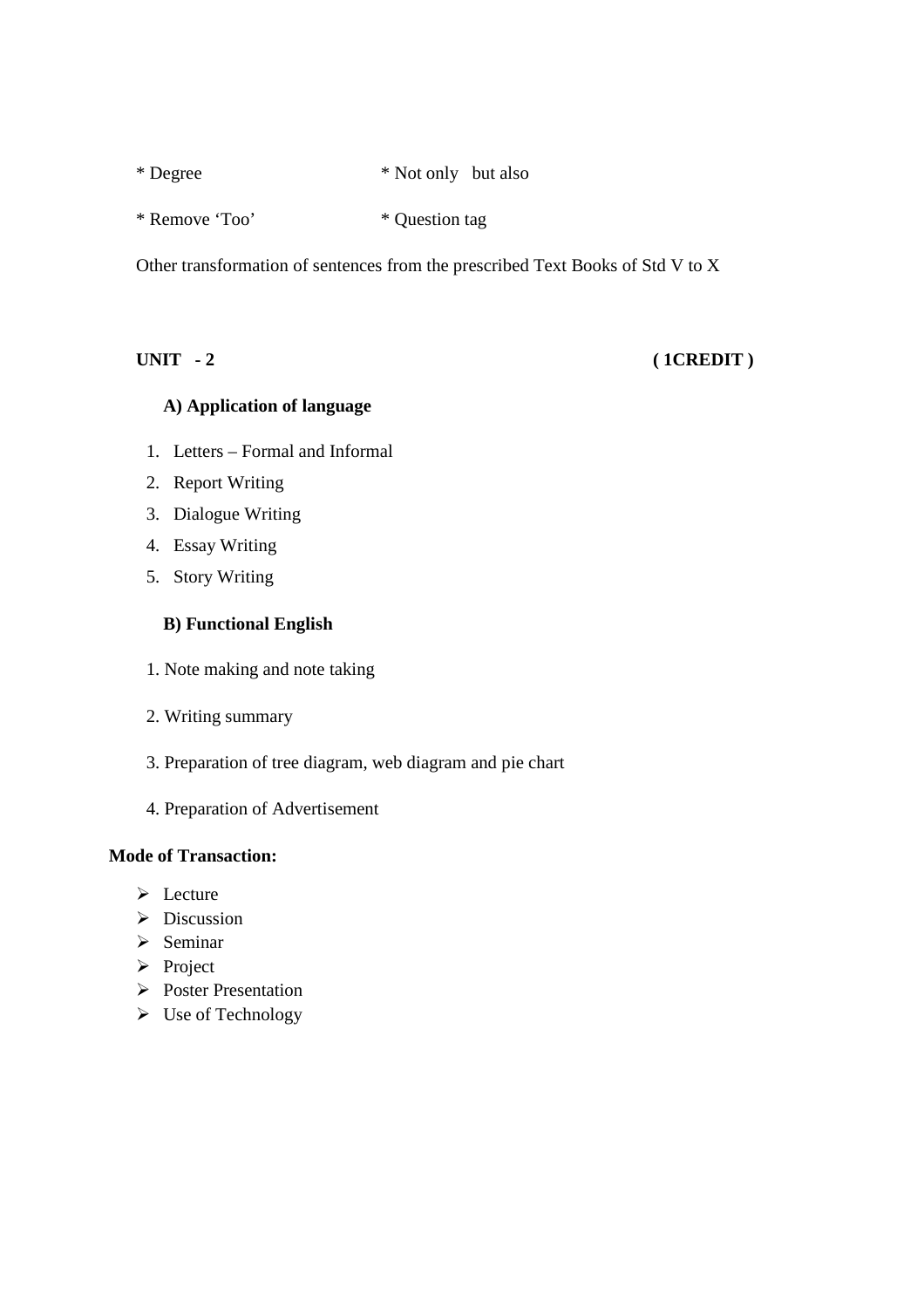#### **Practical (Any 1 from the following)**

- 1. Project report on any topic related to English Language.
- 2. Develop one short story
- 3. Prepare three diagram / web diagram / pie charts based on any five units / lessons.

#### **4. References:**

- 5. 1. Teaching of English P.K. Gupta, Anil Gandhi, and S.S. Bhatnagar
- 6. 2. Teaching of English A Modern Approach, Bose F.L
- 7. 3. The technique of Language teaching, Bose F.L
- 8. 4. Teaching of English as second Language Allen H.B.
- 9. 5. Language Testing Labo Robert
- 10. 6. The essentials of English Teaching R.K. Jain
- 11. 7. Teaching of English G.L. Gadre
- 12. 8. Structural Approach to Teaching of English B.D. Shrivastav
- 13. 9. English Language Teaching in India Kudchedkar S.
- 14. 10. Content Cum Methodology of English Dr. C.H. Surywanshi
- 15. 11. Content Cum Methodology of English Patil and Vaze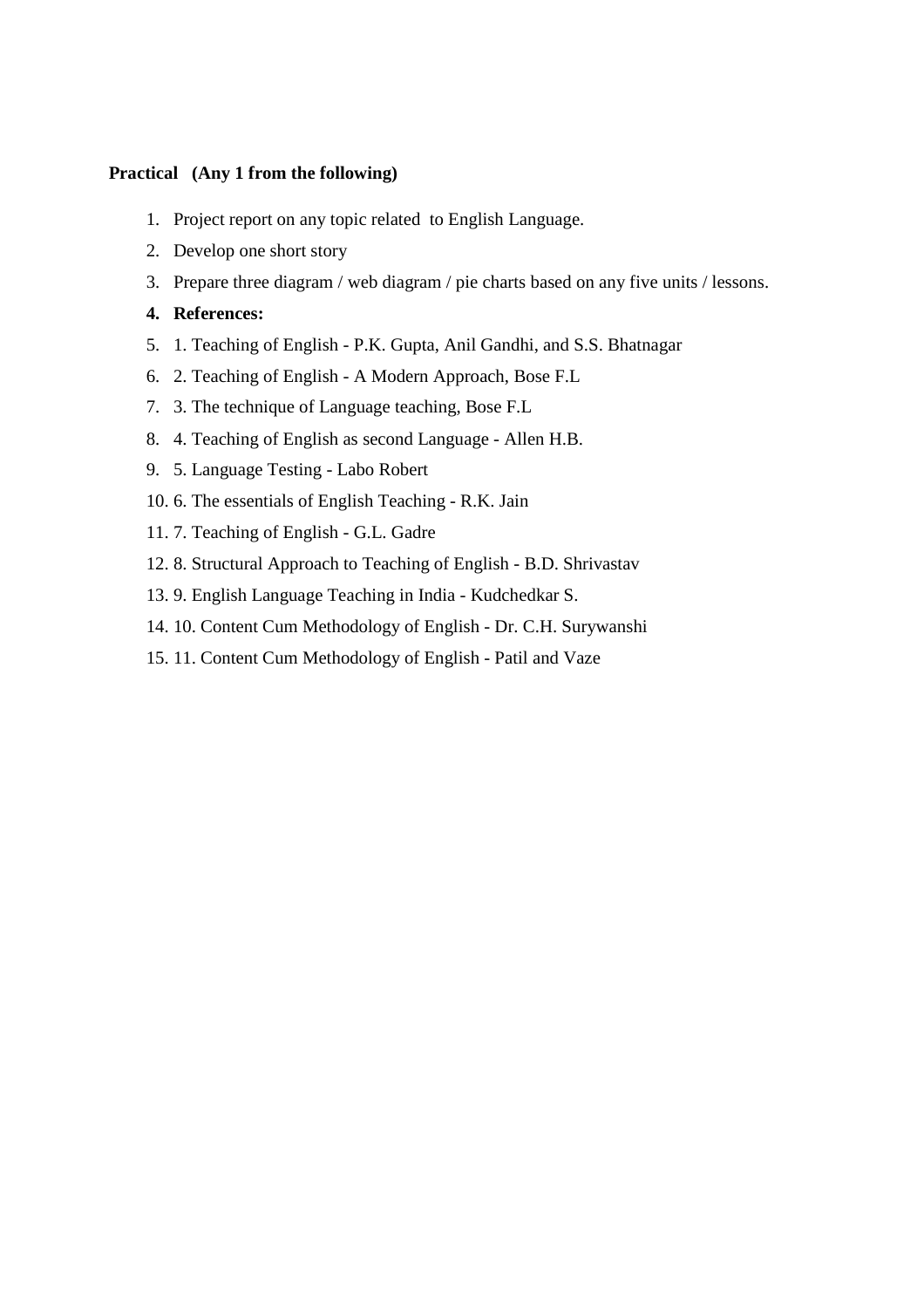#### **BED 106-04: UNDERSTANDING DISCIPLINES AND SCHOOL SUBJECTS**

# **I** idr

# mfl "Vî s %

- विद्यार्थी शिक्षकांना संस्कृतलेखन व वाचन कौशल्यावर प्रभुत्व मिळविण्यास सक्षम करणे
- विद्यार्थी शिक्षकांना संस्कृत मधून विचार व्यक्त करण्यास सक्षम करणे
- विद्यार्थी शिक्षकांना संस्कृत व्याकरण समजावून घेण्यास सहाय्य करणे
- विद्यार्थी शिक्षकांना संस्कृत व्याकरणाचे उपयोजन करण्यास सक्षम करणे

# $?kVd$  dz 1  $V\&o.kl$  o 'kCnfopkj

# $(1 **C read t**)$

अ)वर्णांची ओळख

ब)संस्कतलेखन व वाचननियम

क) शब्दरूपे-(स्वरान्त शब्द), व्यंजनान्त शब्द व सर्वनाम), विभक्तिप्रत्ययान्त शब्दस्वरूप व कारकार्थ,

ड)क्रियापद रूपे (परस्मैपदाचे व आत्मनेपदाचे वर्तमानकाळ, भूतकाळ व भविष्यकाळी , आज्ञार्थ व विध्यर्थप्रत्यय), गुणांचा पहिलागट व दुसरागट

ड)विशेषणे–गुणवाचक, तर–तमभाववाचक, संख्यावाचक, क्रमवाचक

# $?kVd$  dz 1 cokD; fopkj

अ)वाक्य प्रयोग, वाक्य परिवर्तन–कर्तरि, कर्मणि व भावेप्रयोग, सतिसप्तमी, प्रयोजकरचना

ब)कारकविचार

क)वृत्तविचार

ड) शृध्दाषृध्दीविवेक

# $?kVd$  dz 2 v)  $\mathsf{I}$  akh o  $\mathsf{I}$  ekl

अ)स्वरसंधी, व्यंजन संधी व विसर्ग संधी

ब)समास-अव्ययीभाव, तत्पुरूष, द्वंद्व व बहुव्रिही(प्रकारासह)

क)तध्दित (अपत्यार्थक प्रत्यय, तत्र जातः, तत्र भवः या अर्थाचेप्रत्यय, मत्वर्थीय प्रत्यय, इतच प्रत्ययान्त, दाप्रत्यय, तरप् -तमप् प्रत्यय)व कृदन्त (धातुसाधितनामे, अव्यये व विशेषणे)

# (1 Credit)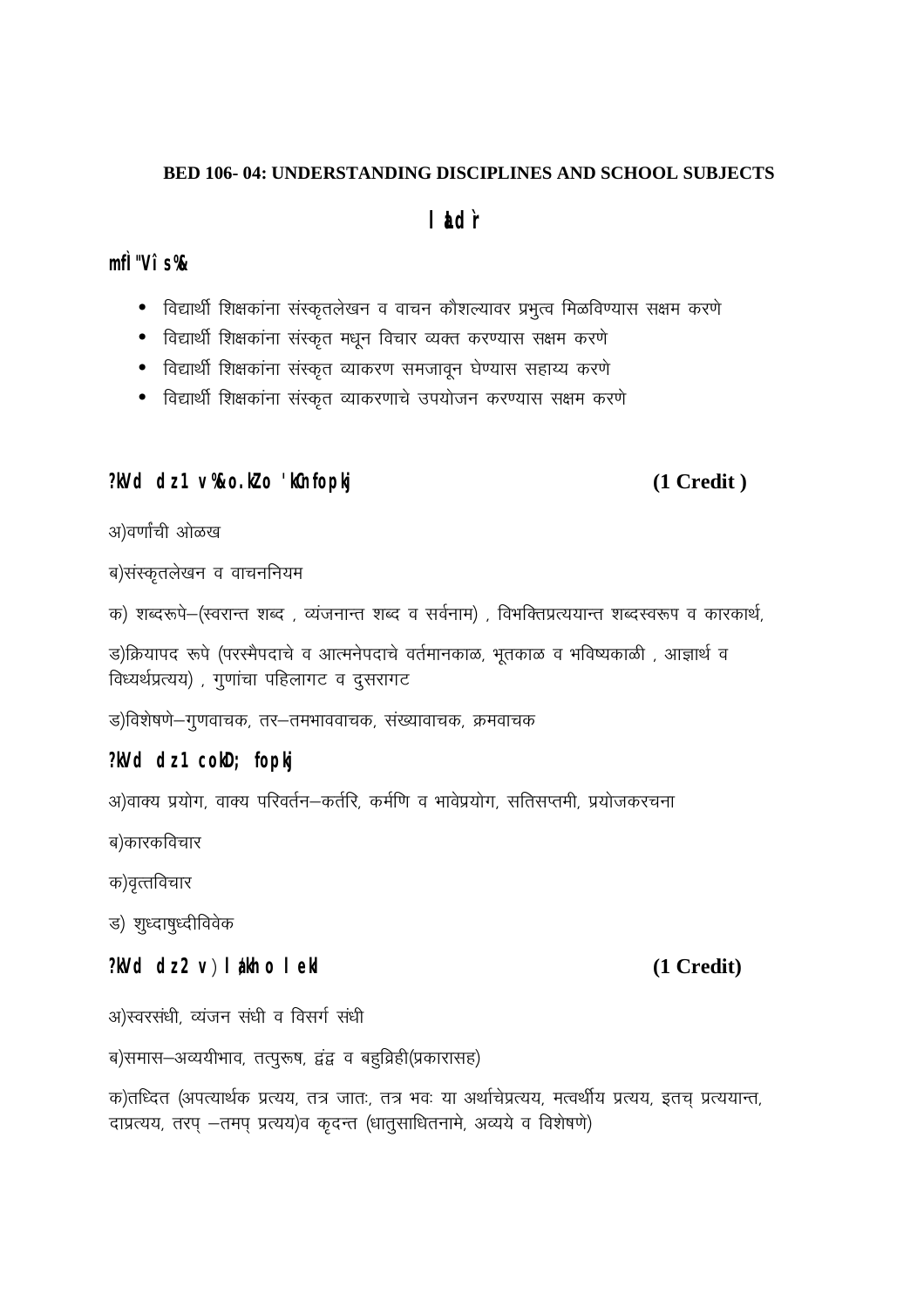$?KVd$  dz 2 c)

अ)पत्र लेखन

ब)निबंध लेखन

क)संस्कृत साहित्याची तोंडओळख

ड)कथा / उतारेपूर्णकरणे

इ) गद्य व पद्य भाषांतर

## **Mode of Transaction:**

- $\triangleright$  Lecture
- $\triangleright$  Discussion
- $\triangleright$  Seminar
- $\triangleright$  Project
- $\triangleright$  Poster Presentation
- $\triangleright$  Use of Technology

# $i$  kR;  $f$ {kd dk;  $R$

- संस्कृतमधील एका नव साहित्याकाची माहिती संकलित करणे
- व्याकरणाच्या कोणत्याही एका घटकावर पॉवरपॉइंटप्रेझेंटेशन
- सज्जनप्रशंसा, विद्याप्रशंसा, कूट श्लोक, अन्योक्ति, योगमहात्म्य, उद्यमप्रशंसा, अर्थमहात्म्य या विषयांवर आधारित प्रत्येकी 5 संस्कृत श्लोक संकलित करणे व त्यांचा अर्थ लिहिणे

संदर्भ :-

- नवीन अनुवाद चन्द्रिका, चौखम्बाप्रकाषन, –अर्चनाकुलकर्णी
- शालेय संस्कृत व्याकरण–विद्याबाम
- सुगम संस्कृत व्याकरण-प्र.शं. जोषी
- अभ्यास पुस्तकम्–संस्कृतभारती, बेंगलुरू
- इ. 8वी ते इ. 12 संस्कृत–पाठ्यपुस्तक निर्मिती मंडळ, पुणे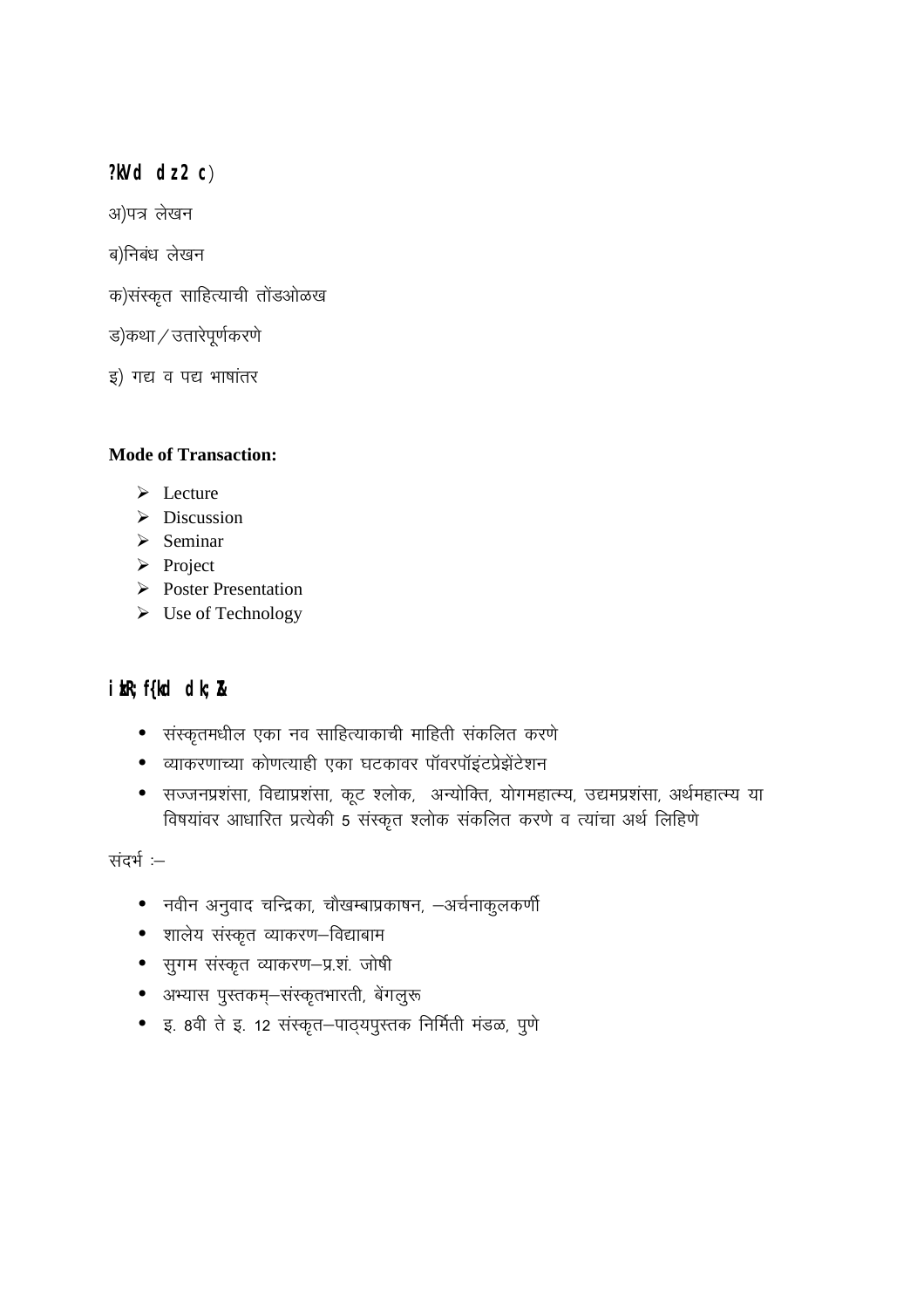# **BED 106- 05: UNDERSTANDING DISCIPLINES AND SCHOOL SUBJECTS URDU**

## **Objectives:**

- 1. To help student teachers to acquire skills in speaking, reading and writing Urdu.
- 2. To help student teachers to acquire linguistic skills.
- 3. To acquaint student teachers with different trends in Urdu content & grammar.
- 4. To help student teachers understand the scope of the syllabus in Urdu prescribed for std  $6^{\text{th}}$  To  $12^{\text{th}}$ .
- 5. To acquaint student teacher about different form of literature included in the text book.
- 6. To make student teacher aware about the famous writers & poet of Urdu prescribed in  $6<sup>th</sup>$  to  $12<sup>th</sup>$  text book.

#### **Unit I A) Grammar (1 Credit)**

- 1.1 Lectures of alphabet, vowels formation of words, idioms.
- 1.2 Kinds of nouns, adjectives, adverbs, pronouns, number, case, gender, tense.
- 1.3 Kinds of sentences figures of speech.
- 1.4 Kinds of sentences according to the classes.
- 1.5 Figures of speech, simple perfect parameters.

#### **Unit I B) Practice in composition**

- 2.1 Essay writing
- 2.2 Letter writing
- 2.3 Story telling
- 2.4 Precise writing
- 2.5 paraphrase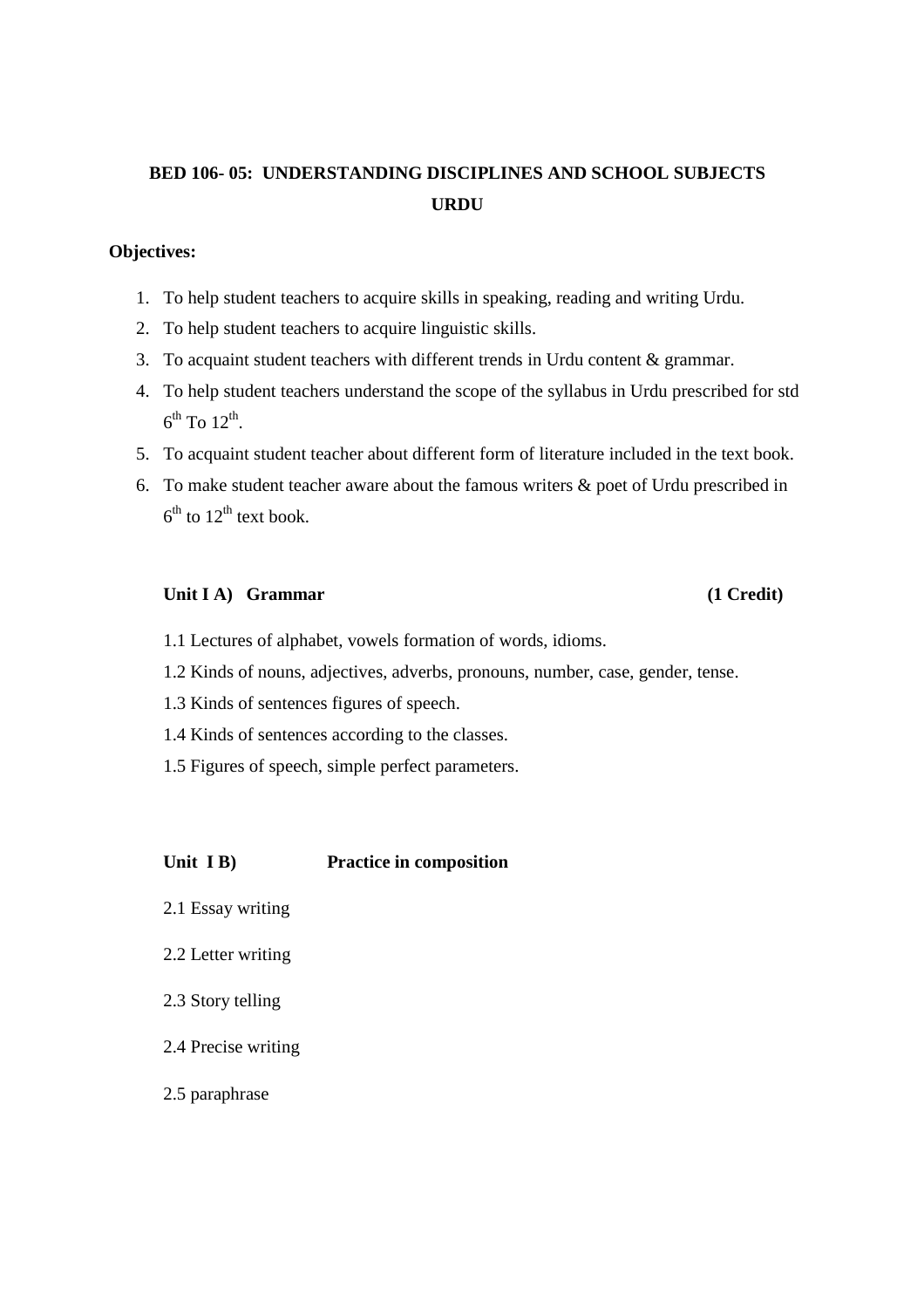## Unit II (1 Credit)

# **A) History of Urdu literature**

- 3.1 Ancient
- 3.2 Medieval
- 3.3 Modern

# **B) Elementary knowledge of forms of literature and writers.**

Prose, poetry ( prescribed in the text book  $6^{th}$  to  $12^{th}$ )

## **Mode of transaction**

- 1. Lecture
- 2. Discussion
- 3. Seminar
- 4. Field Visit
- 5. Power point presentation
- 6. Debate
- 7. Poster presentation

## **Practical work**

- 1. Prepare a learning material based on grammar
- 2. Study and prepare a report of any one poet / writer prescribed in  $6<sup>th</sup>$  to  $12<sup>th</sup>$  text book.
- 3. Collect the information and categorize the adeeb cwnter / shair (Poet) on the bases of Zamana ( Periods)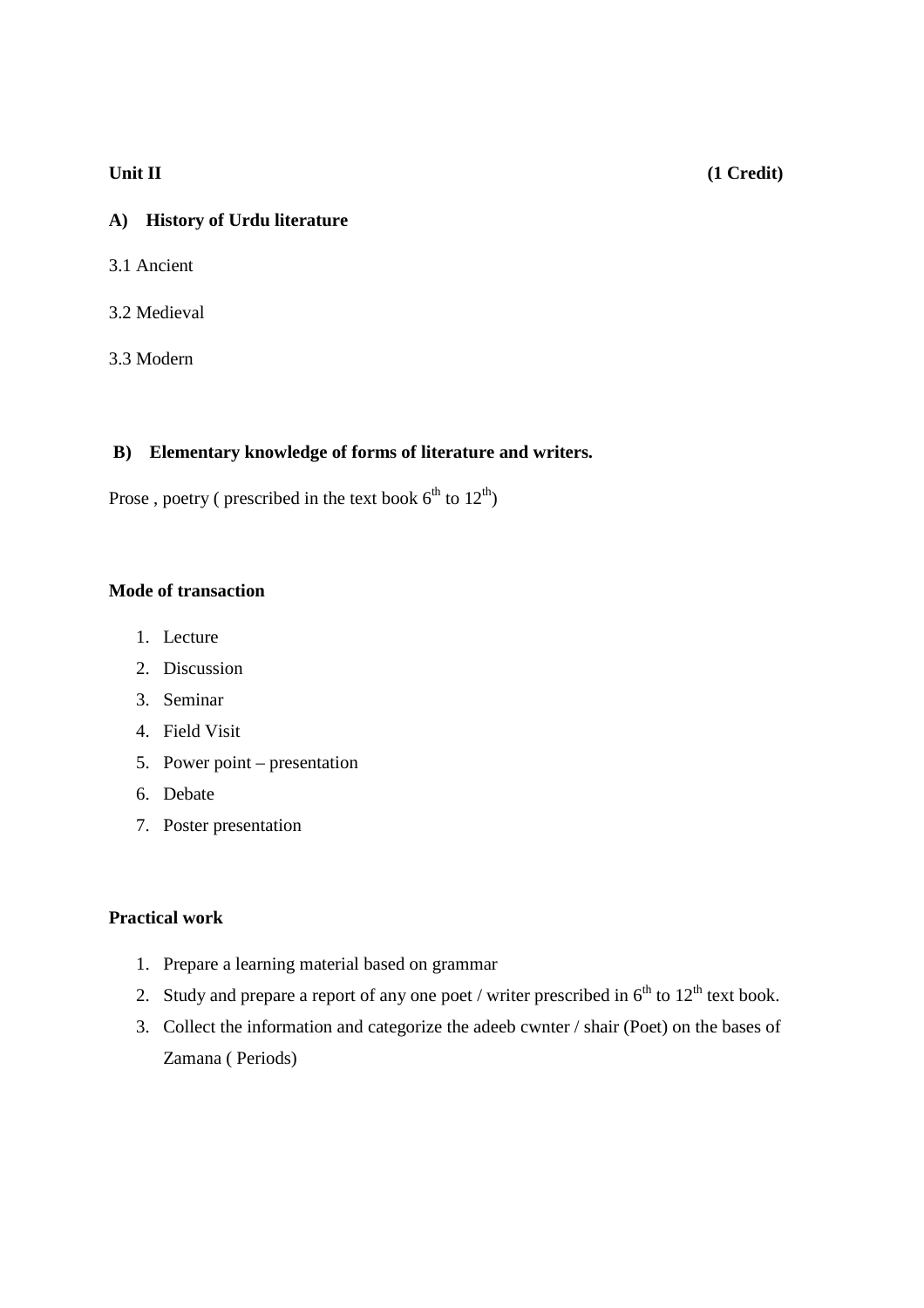REFERENCES:

- 1. Tadress-e-Urdu- Akhtar Sheerani
- 2. Tadress-e- Urdu-NCPUL (National Council for Promotion of Urdu Language.
- 3. Tadress-e- Urdu- Moinuddin
- 4. Tadress-e-Urdu- Najmus-Sehar.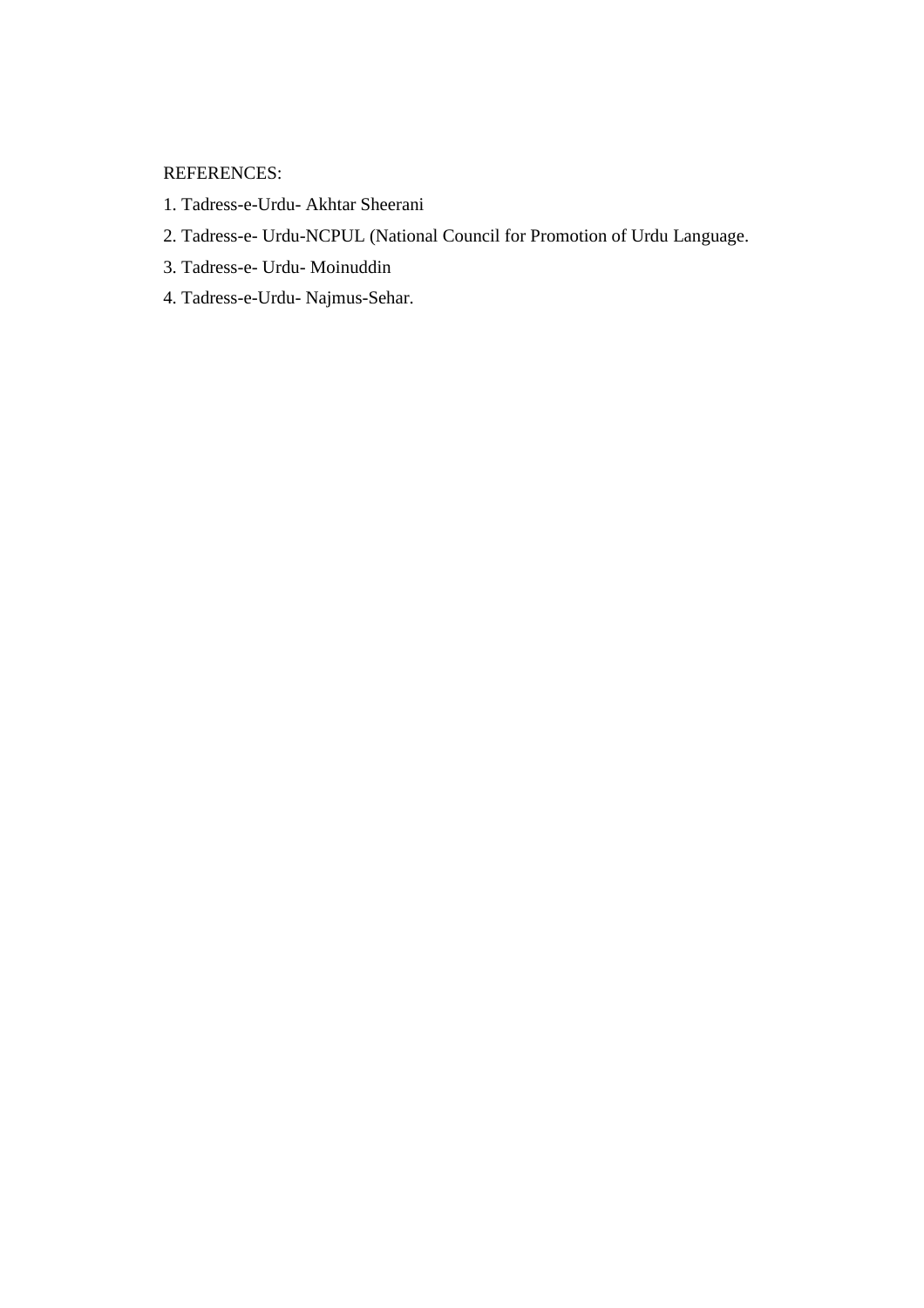#### **BED 106- 06: UNDERSTANDING DISCIPLINES AND SCHOOL SUBJECTS**

### **HISTORY**

#### **Objectives:-**

## **To enable the student teacher to-**

- 1. Understand the Indian Culture and World.
- 2. Realize the concept of Election Process.
- 3. Take interest in the study of Fundamental Rights & Human Rights.
- 4. Appreciate the significance and the role of Political Parties, Government Bodies.
- 5. Realize the Importance of the contribution of Shivaji Maharaj in History.
- 6. Realize the importance of Movements for Freedom.
- 7. Comprehend the concept of democracy and different religious diversity of India.

**Unit I** ( 1 Credit )

### **A)– India's culture & A People's King**

- 1. India : Cultural.
- 2. Ancient India and the World.
- 3. Maharashtra before the times of Shivaji Maharaj.
- 4. A People's King.

### **B) – Movements, Democracy and Diversity**

- 1. The Revolutionary Movement.
- 2. The quit India Movement.
- 3. International co-operation and Development.
- 4. Democracy and Diversity
	- A) Caste and Democracy
	- B) Religion and Democracy.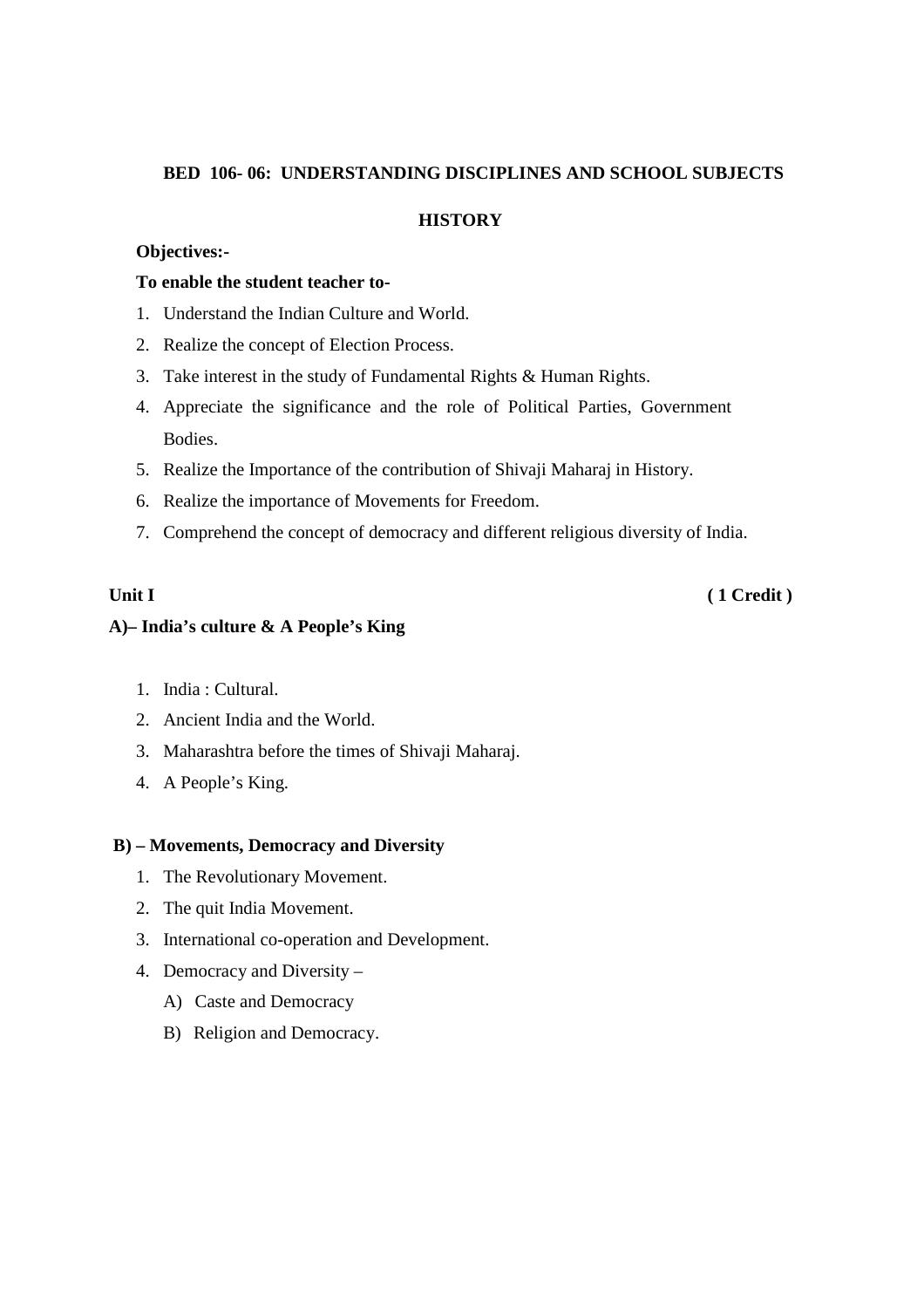## **Unit II** ( 1Credit )

# **A) – Progress of India**

- 1. Renaissance & Feudalism –
- A) Medieval Feudalism
- B) Renaissance.
- 2. Election Process
	- A) Voter
	- B) Political Party
	- C) Direct & Indirect Election.
	- 3. Fundamental Rights and Duties-
		- A) Fundamental Rights and Duties mentioned in Indian Constitution
		- B) Human Rights.
		- 4. Progress in Science and Technology

### **B) – Government Bodies, United Nations**

- 1. Local Government Bodies
	- A) The Zilla Parishad
	- B) The Municipal Corporation
- 2. Union Government The Legislature and The Judiciary
- 3. The Functions of the United Nations.

### **Mode of transaction**

- 1. Lecture
- 2. Discussion
- 3. Seminar
- 4. Field Visit
- 5. Power point presentation
- 6. Debate
- 7. Poster presentation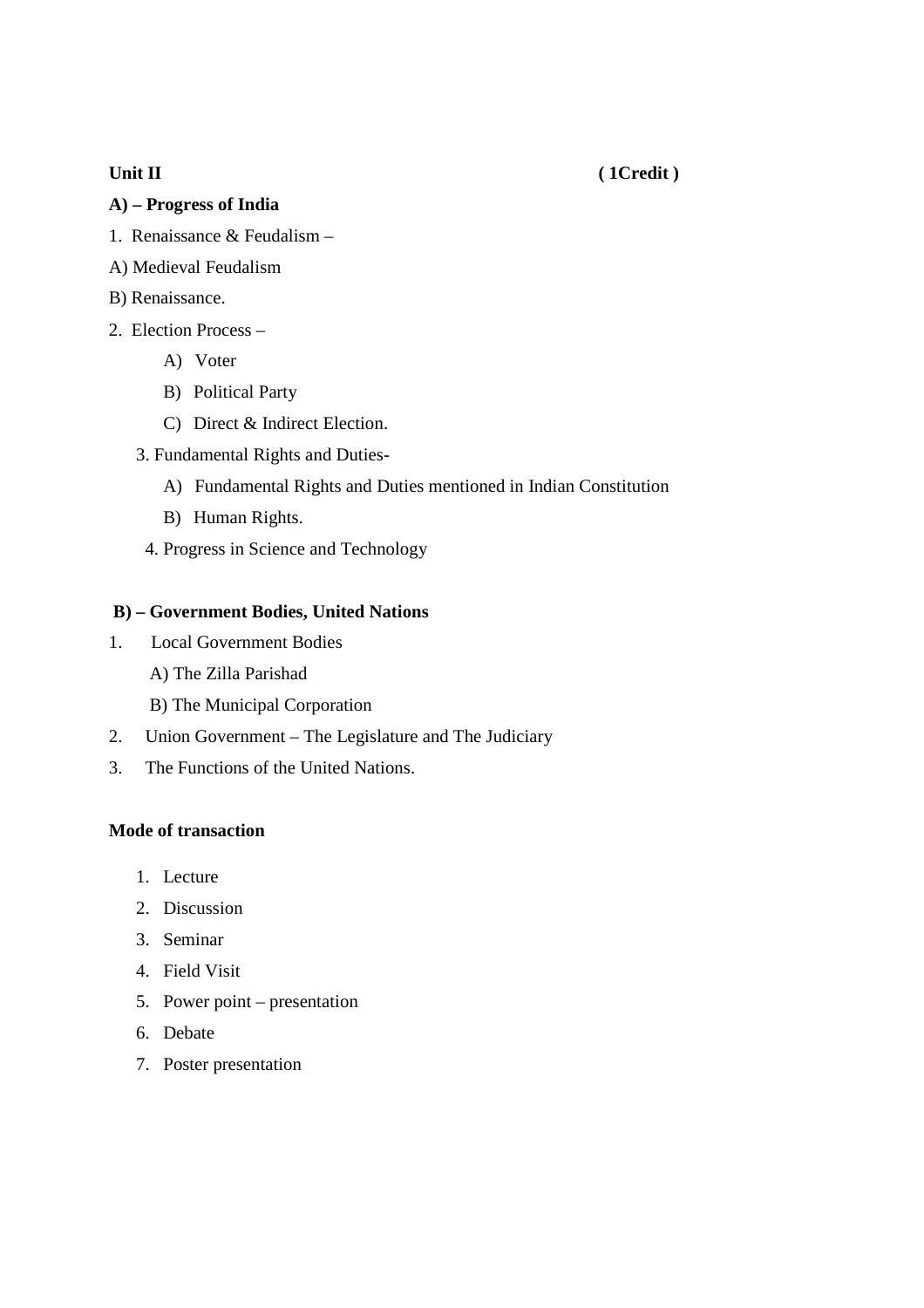### **Practical :**

- 1. Prepare a report of Indian Constitution with reference to Fundamental Rights and Duties.
- 2. Write a report any one Government Bodies from following
- a) The Panchayat Samiti.
- b) The Municipal Council.
- c) Municipal Corporation.
- 3. Prepare report of Indian Democracy and Diversity related to Caste or Religion.

## **References –**

The text books and the reference books which are prescribed by the Maharashtra State Board of Secondary & Higher Secondary Education are recommended for study.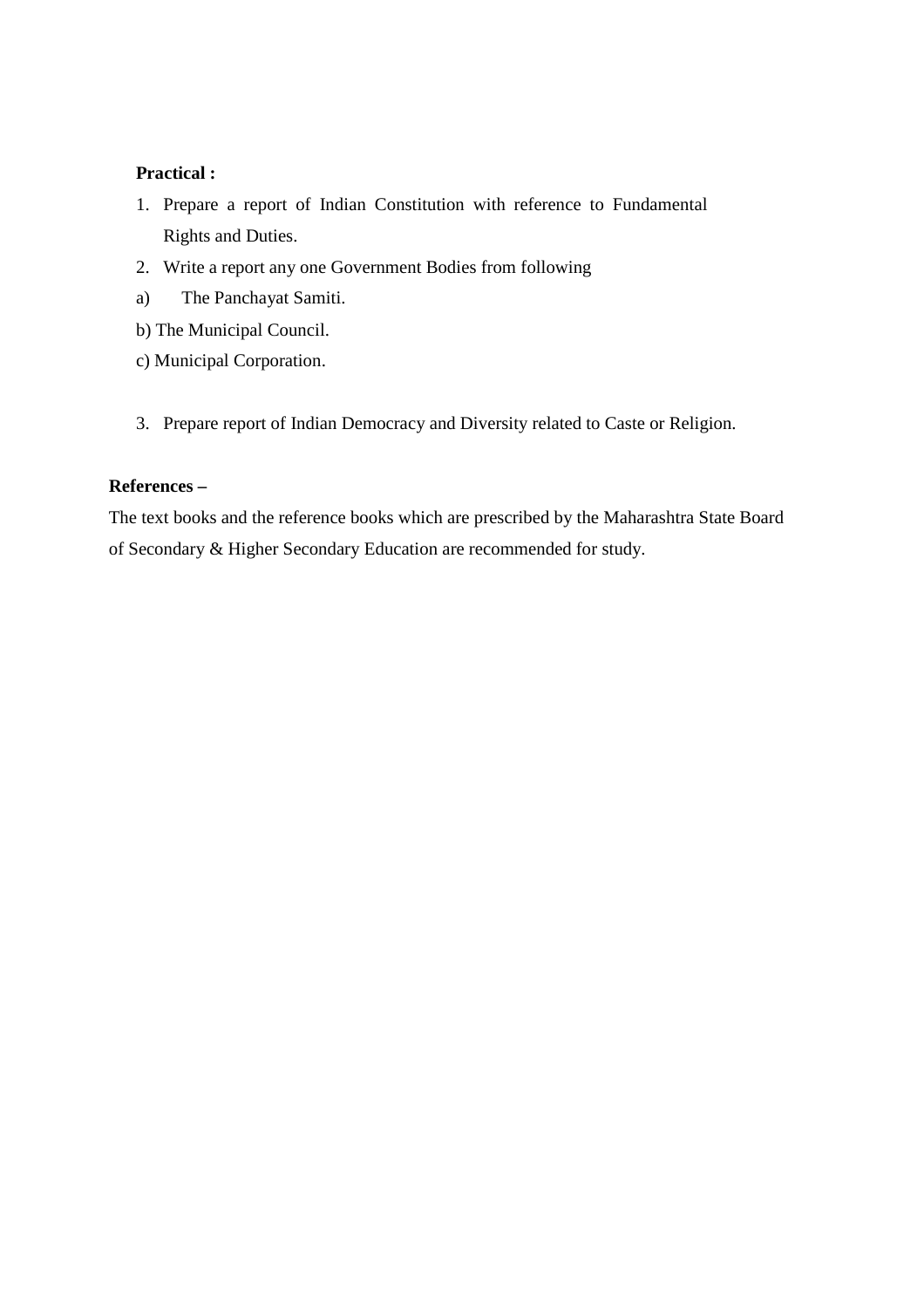# **BED 106-07: UNDERSTANDING DISCIPLINES AND SCHOOL SUBJECTS**

# **GEOGRAPHY**

## **Objectives**

1. To enable student teachers to revise the knowledge of all Branches of Geography subject at a school level.

2. To enable the student teachers to understand the interdependence and interrelationship among the various concepts and processes in Geography Subject.

3. To enable student teachers to acquire the skills related to map and instruments in Geography.

4. To develop a technique of observation and reporting of Geographical phenomenon among student teacher.

5. To create interest of Geography subject among student teachers.

### **Unit I: The Earth and Physical Geography (1 Credit)**

# **A. The Earth**

**A.1.** Universe

**A2.** Solar System & Motion of earth

**A3.**Eclipses : Solar and Lunar : subtypes, effects, prejudices and scientific importance

**A4.**Graticule : Latitude and Longitude

**A5.** Interior of earth

## **B. Physical Geography**

### **B1. Atmosphere-**

*B1.1.* Structure of atmosphere

*B1.2.* Weather and Climate

*B1.3.* Factors affecting climate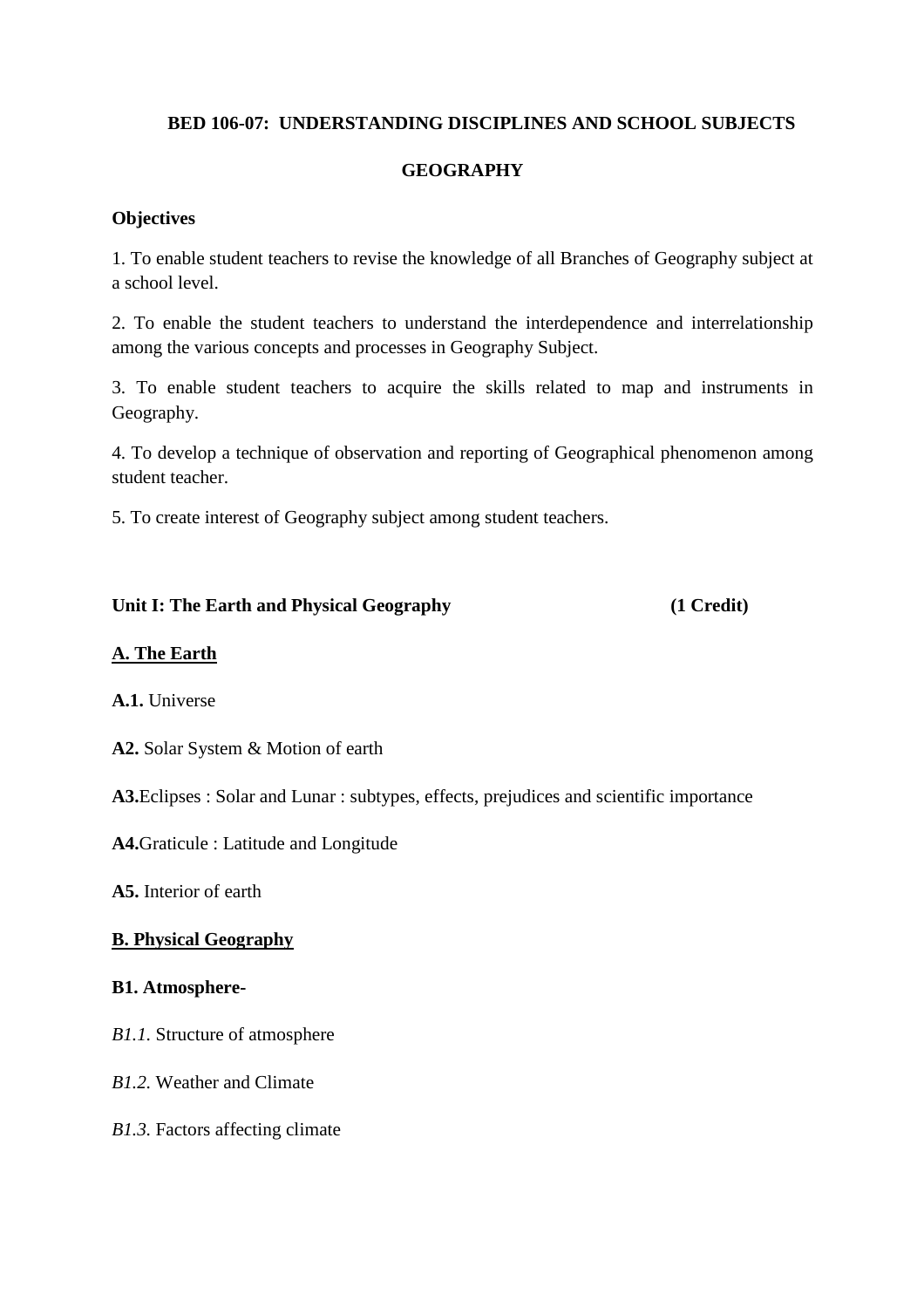## **B2. Elements of Air –**

*B2.1.* Air Temperature: Definition, Factors affecting temperature and temperature zone on earth

*B2.2.* Air Pressure: Definition, Factors affecting air pressure and pressure belt on earth

*B2.3.*Wind : Definition, Types of wind-Global and Local

*B2.4.* Rainfall: meaning, forms of rainfall, types of rainfall- convectional, orographic and cyclonic, factors affecting distribution of rainfall.

## **B3. Lithosphere –**

*B3.1.* Meaning of Lithosphere

*B3.2.* Movements of earth crust  $- i$ ) Rapid Movements – Earthquake & Volcano – Causes, effects and zones

ii) Slow movements – Fold and fault – meaning and examples

## **B4. Landforms** –

*B4.1.*Mountain, plateau and plain : definitions and types

*B4.2*Rocks

*B4.2.1.* Meaning and types of rock

*B4.2.2.* Agents of erosion – running water, wind, sea waves and glacier : work and landforms created by these agents

## **B5.Hydrosphere**

**B5.1**. Types of waterbodies - Ocean, sea, bay, gulf, strait, creek, river and lake – concept and examples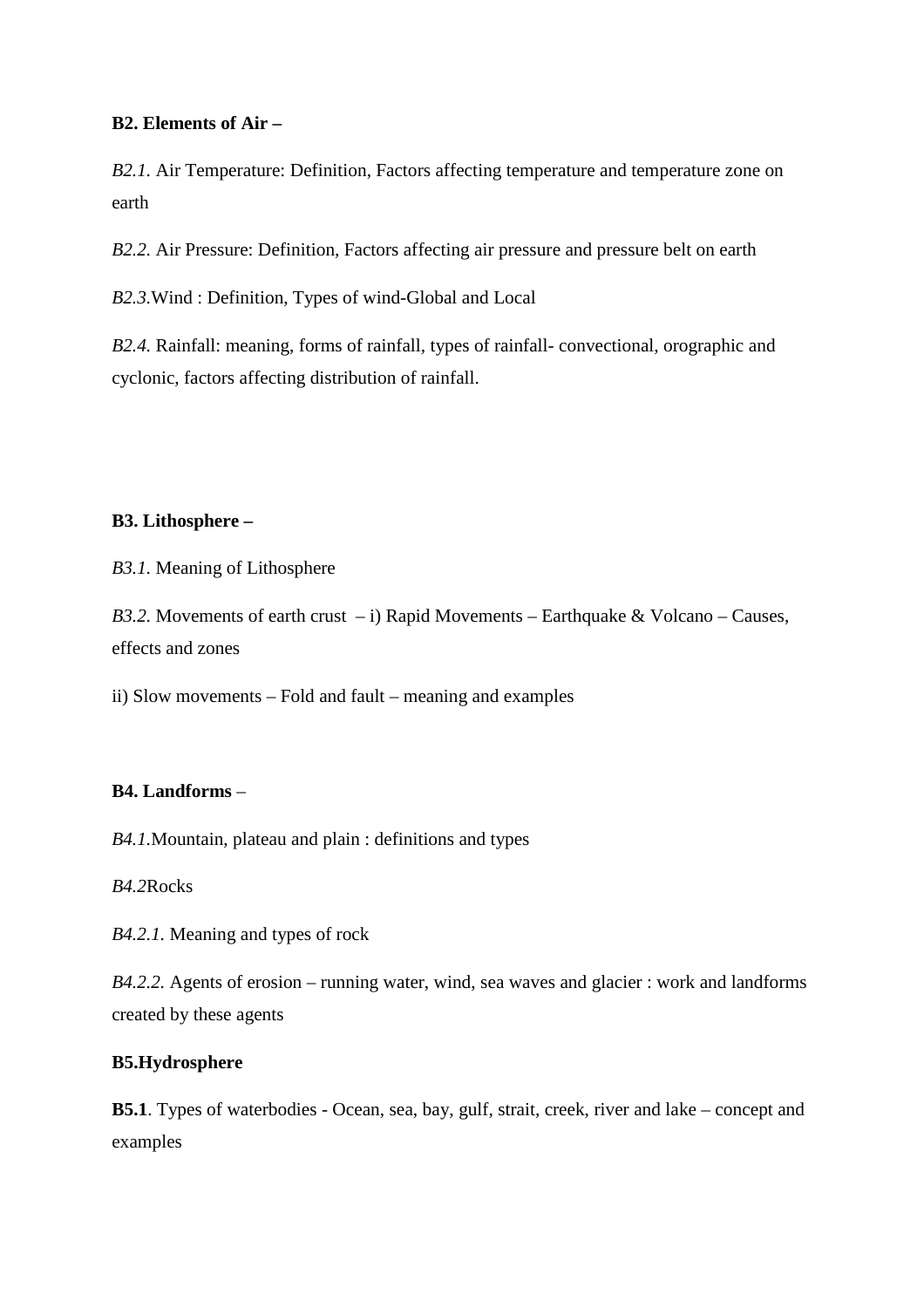**B5.2.** Ocean Currents – Concept, types and its effects

**B5.3**. Tides – Meaning, causes and effects

**B5.4.** Salinity – Definition, factors affecting salinity

# **Unit II. Human, Regional and Practical Geography (1 Credit)**

## **C. Human Geography**

**C1 Human Settlement –** concept, types-rural & urban, factors affecting settlement

**C2.Population** – Meaning of population, birthrate and death rate, causes and effects of population explosion, factors affecting density of population.

**C3.Occupation –** Meaning and classification of occupation- primary, secondary, tertiary and quaternary

**C4.Biosphere -** Concept and composition of biosphere, meaning and structure of food chain, concept of eco system.

**C5. Pollution** – Meaning, types, causes, effects and pollution controlling measures.

### **D. Regional Geography :**

**D1**. Introduction to the continents

**D2**. Introduction to natural regions

**D3**. India : Location, Physiographic features, Climate, natural resources and Human life.

**D4**. Maharashtra: Location, Physiographic features, Climate, natural resources and Human life.

## **E. Practical Geography :**

**E1.** Map – Definition of Cartography and map, elements of map, types of map

**E2.**Graph – Definition and types of graph

**E3**. Field visit and Report writing – meaning and importance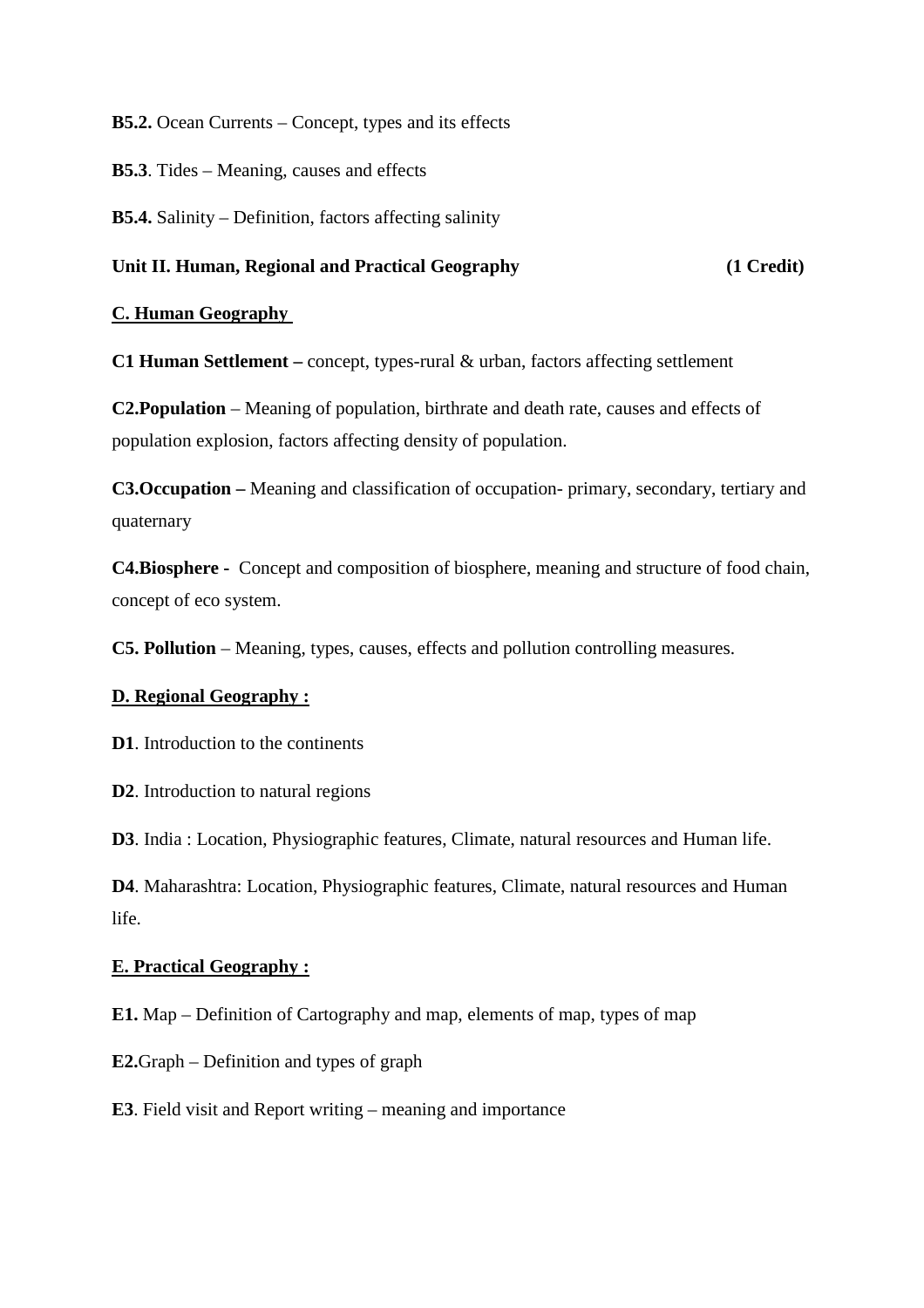**E4.** Geographical Instruments – Thermometer, Wind vane, Barometer, Rain gauge and seismograph: diagram and functions

## **Mode of Transaction:**

- 1. Discussion cum Lecture
- 2. Demonstration
- 3. Seminar
- 4. Supervised Study
- 5.Project based approach
- 6. Field visit
- 7. Technology based interaction
- 8. Blended approach
- 9. Observation technique
- 10.Heuristic method

### **Practical**

- 1. To prepare a geographical instrument or model.
- 2. A visit to geographical place and writing a report.

3. To prepare a technology based program on any geographical concept i.e. presentation, CAI, e-content, video, blog, animation etc.

## **References :**

1. Std.6<sup>th</sup> to Std. 12<sup>th</sup> Geography/Social Science text books of State boards of Maharashtra and CBSE Board.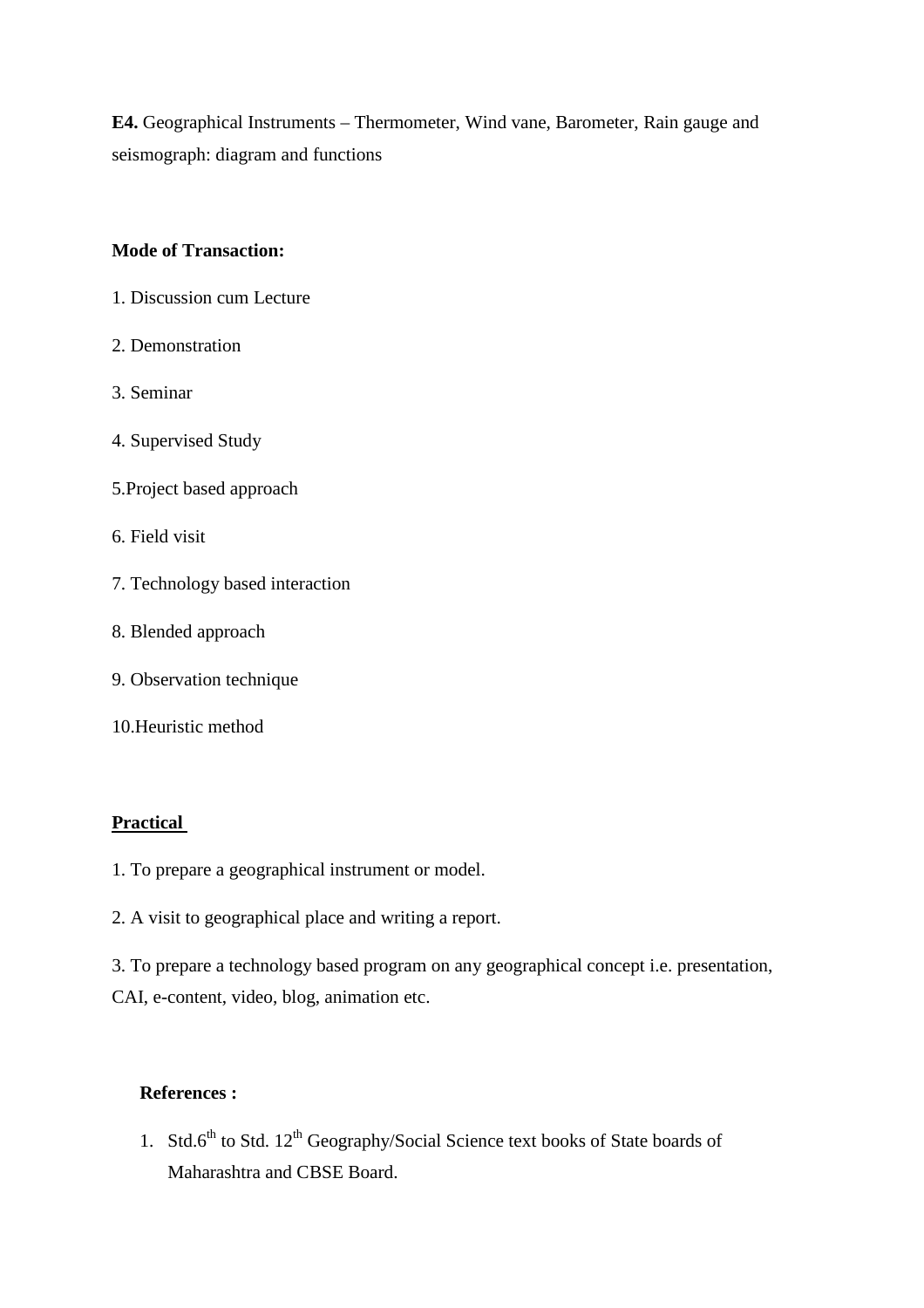- 2. Chandan and Puri, Regional Development
- 3. Doniwal Hemant Kumar , Population of Geography, Authors Press
- 4. Frederick K.Lutgens, Edward J.Tarbuck & Dennis Tasa,The atmosphere: an introduction to meteorology
- 5. Joshi and Kaji, Principles of General Geography
- 6. K. Siddharth, Ecology and Environment, Kisalaya Publication
- 7. Majid Husain, Geography of India, McGraw Hill Education series
- 8. Majid Husain, Human Geography, Rawat Publication, New Delhi
- 9. Majjid Husain, Models in Geography,Rawat Publication, New Delhi
- 10. Oxford Publication, Dictionary of Geography
- 11. Sawadi A.B., Physical Geography
- 12. Singh Savindar, Physical geography, Prayag Pustak Bhawan
- 13. Singh Savindra, Geomorphology
- 14. Roger Minshull, Regional Geography: Theory and Practice, Aldine Transaction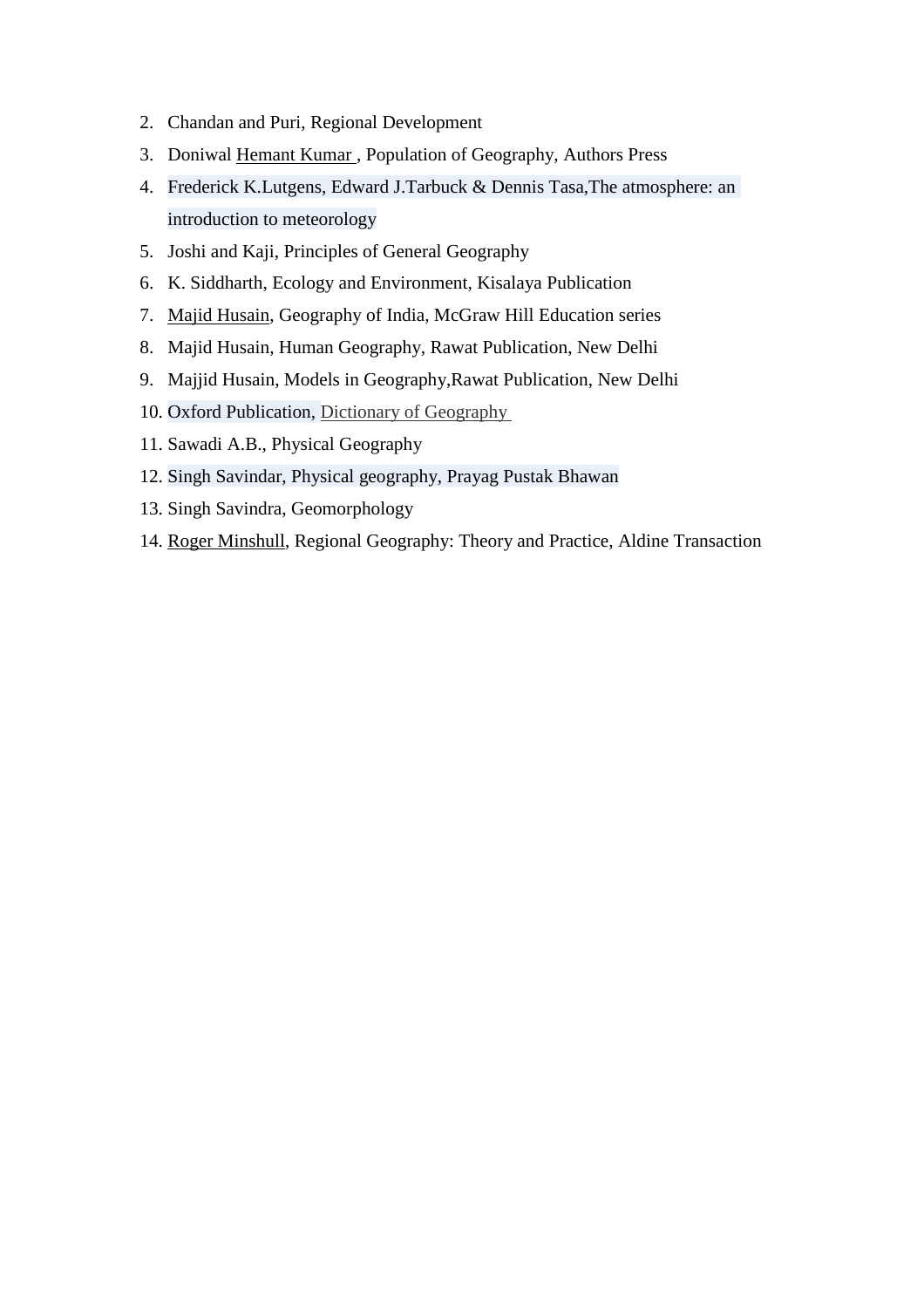## **BED 106-08: UNDERSTANDING DISCIPLINES AND SCHOOL SUBJECTS**

## **GENERAL SCIENCE**

**Objectives**: To enable student teacher to

- 1) understand nature, scope & importance of general science at secondary level.
- 2) analyze the textbook& content of general science at secondary level.
- 3) Understand life on the earth.
- 4) Understand the basic concepts of different branches of chemistry.
- 5) Understand concepts in Physics.
- 6) familiarizefacts, terms, concepts , laws & principles in general science.

**Unit – I (1 Credit)** 

# **A) Life on Earth**

- 1. Cell: The Unit of Life
- 2. Genetic Basis of inheritance
- 3. Plant and Animal Life
- 4. Organ System (only humans)

## **B) Concepts of Chemistry**

- 1. Chemistry of Carbon Compounds Hydrocarbons
- 2.Metals and Non-metals
- 3.Chemical Reactions and Chemical Equations

### **A) Concepts in Physics**

- 1.Motion, Energy and Force
- 2. Heat and Light
- 3. Electric Current and Magnetism
- 4. Sound and Wave

## **B) Environmental Science**

- 1. Biodiversity and Ecosystem
- 2. Microorganism
- 3. Striving for a better environment Waste Management, Vermicompost pit

## **Unit – II (1 Credit)**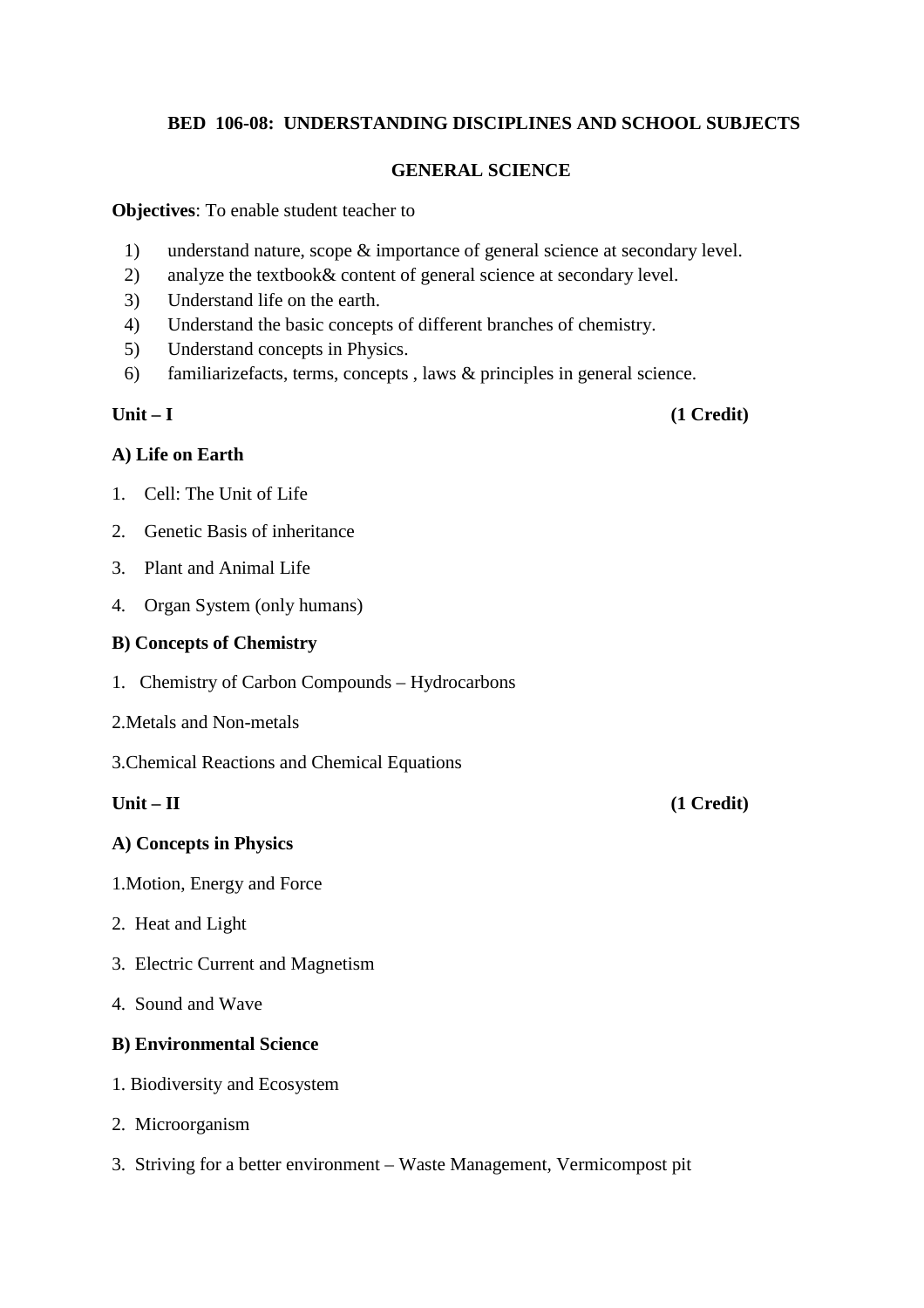4. Conservation of Resources

## **Mode of Transaction:**

- o Discussion cum Lecture
- o Demonstration
- o Seminar
- o Project based approach
- o Field visit
- o Technology based interaction

# **Practical (Any one of the following):**

- 1. Textbook Analysis (General Science)
- 2. Visit of a Science Laboratory
- 3. Investigatory Project/ Model

## **List of Books Recommended:**

The text books and the reference books which are prescribed by the Maharashtra State Board of Secondary and Higher Secondary Education are recommended for study.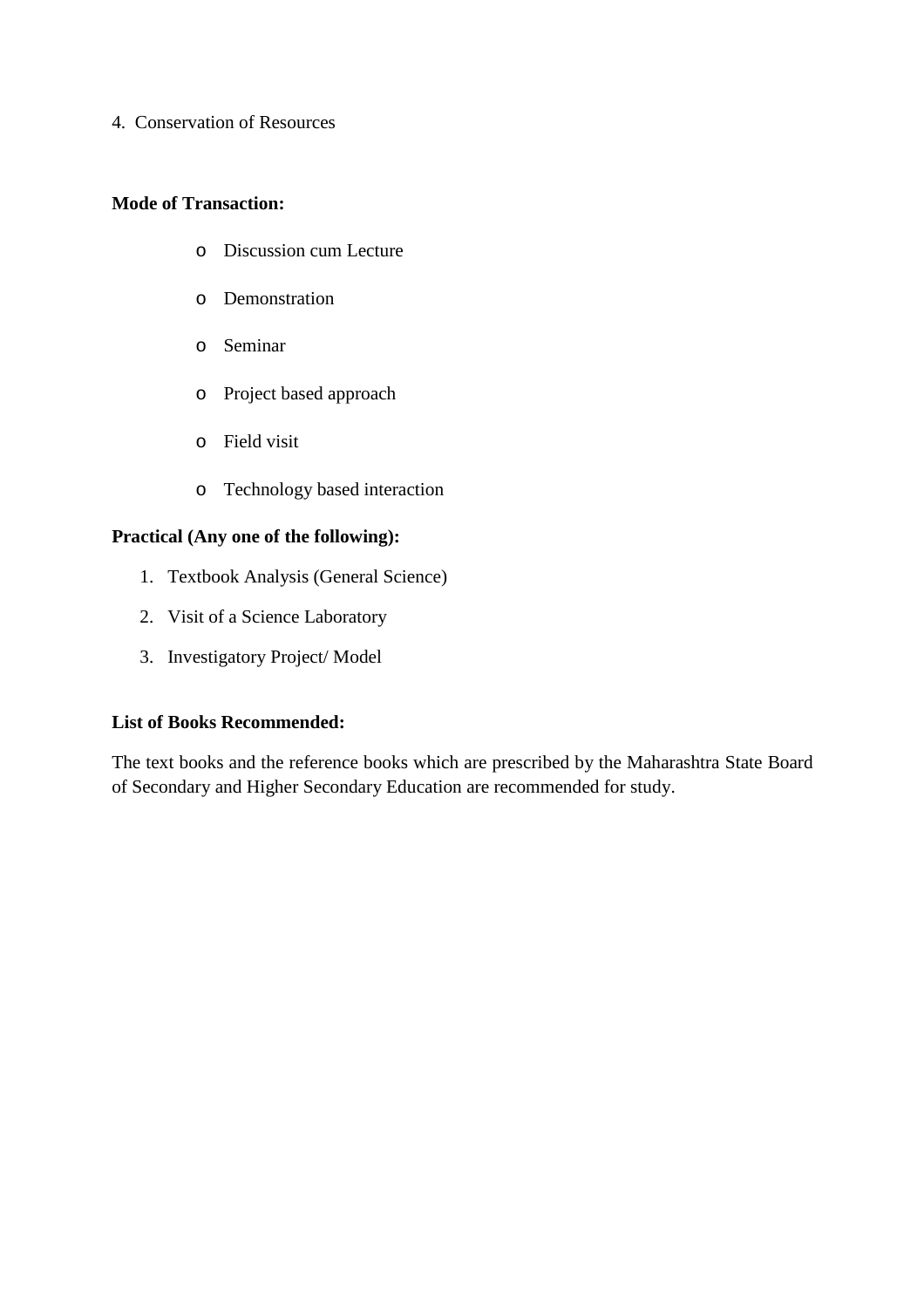## **BED 106-09: UNDERSTANDING DISCIPLINES AND SCHOOL SUBJECTS**

## **MATHEMATICS**

**Objectives**: To enable student teacher to

- 1) understand nature, scope & importance of Mathematics at secondary level.
- 2) analyze the textbook& content of Mathematics at secondary level.
- 3) Understand basic concepts in Arithmatic, algebra, and Geometry.
- 4) familiarizefacts, terms, concepts , laws & principles in Mathematics.
- 5) Apply basic concepts of Mathematics in daily life.

# Unit 1 : (1 Credit)

## **A. Arithmetic**

- 1. Numbers
	- a) Natural, whole, integers, rational, irrational, real numbers
	- b) Operations on numbers: addition, subtraction, multiplication and division
	- c) Use of brackets
	- d) Indices, squares, square roots, cube, cube roots.
- 2. Unitary method, variation- direct and inverse
- 3. Ratio and proportion

## **B. Algebra**

- 1. Basics of Algebra
- 2. Use of letters in place of numbers.
- 3. Algebraic expressions, addition, subtraction, multiplication and division of algebraic expressions.
- 4. Polynomials: factors and multiples.
- 5. Identities.
- 6. Equations: equations with one variable, linear equations in two variables, quadratic equations.

## **A. Geometry**

- 1. Basics of Geometry
	- i. Basic concepts
	- ii. Angles, pairs of angles, triangles and quadrilaterals types &properties.
	- iii. Triangles- congruence and similarity.
- 2. Circle basic concepts, circumference, area, theorems.
- 3. Quadrilaterals properties of different quadrilaterals, theorems.
- 4. Geometric construction

# Unit 2 : (1 Credit)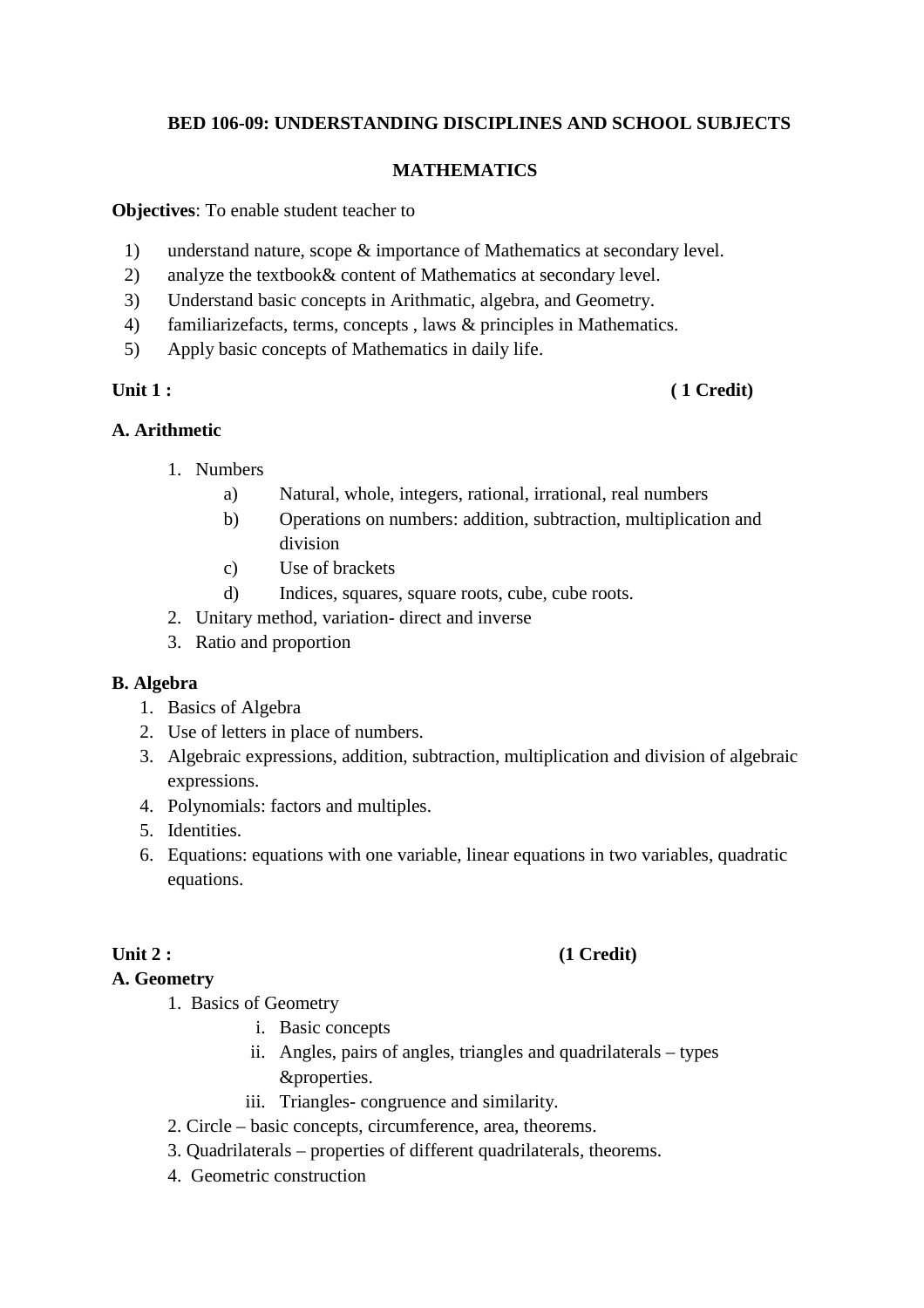## **B. Applied Mathematics**

- 1. Mathematics in day to day life
	- i. Profit and loss.
	- ii. Percentages
	- iii. Simple and compound interest
	- iv. Discount and commission
- 2. Statistics measures of central tendency and variability, Graphs.
- 3. Mensuration Area and volumes of different geometrical figures.
- 4. Co- ordinate geometry.

## **Mode of transaction:**

- 1. Lecture
- 2. Deductive
- 3. Analytic and synthetic
- 4. Discussion
- 5. Seminars
- 6. Presentation
- 7. Projects

## **List of Practical (Any one of the following):**

- 1. Investigatory Project/ Model
- 2. Visiting a Mathematics Institute
- 3. Contribution of Indian Mathematicians

**References:** Text books published by Maharashtra State Bureau of Textbook production and curriculum research, Pune and Maharashtra state board of secondary and higher secondary education , Pune.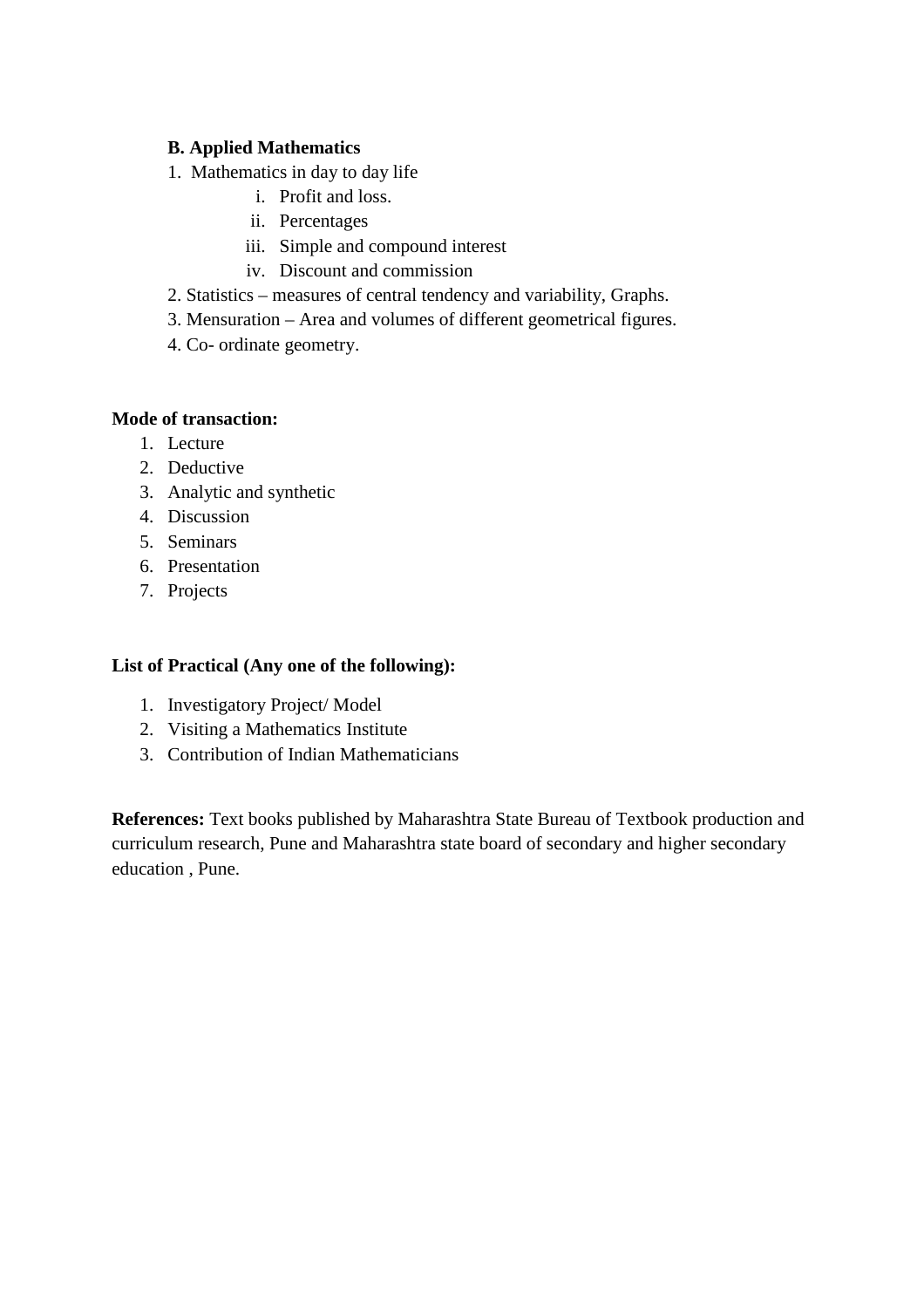## **BED 106-10: UNDERSTANDING DISCIPLINES AND SCHOOL SUBJECTS**

## **ECONOMICS**

### Objectives :-**To enable the student teacher to:**

- 1. understand the meaning, nature, scope & importance of Economics Subject & basic concepts of Economics.
- 2. understand varies sources of Income & Concept Types & Importance of Budget.
- 3. understand meaning, features, types & basic problems of economy
- 4. understand concept, causes & effects of inflation & measures to control it.
- 5. know about P.D.S. & Consumer Protection.
- 6. understand concept of Economic Growth , Economic Development & Quality of Human life & their importance.
- 7. be aware about the major challenges before Indian Economy & their economic effects.
- 8. know about economic reforms in India.
- 9. understand the concepts of Micro & Macro Economics & their importance.
- 10. know the meaning, scope & importance of Statistics in Economics.

## **Unit : I** (1 Credit)

## **A) Economics as a subject**

A-1 Economics – Meaning, Definition, Nature , Scope , Need & Importance of the

study of Economics.

A-2 – Basic concepts of Economics

- a) Human Wants Meaning , features and classification
- b) Resources Meaning , Scarcity
- c) Utility Meaning , Types & Characteristics
- d) Value Meaning , Examples
- e) Price Meaning & Examples
- f) Demand  $&$  Supply Meaning and Definition

## **B) Sources of Income**

B-1 Personal Income – Meaning and sources of personal Inocme.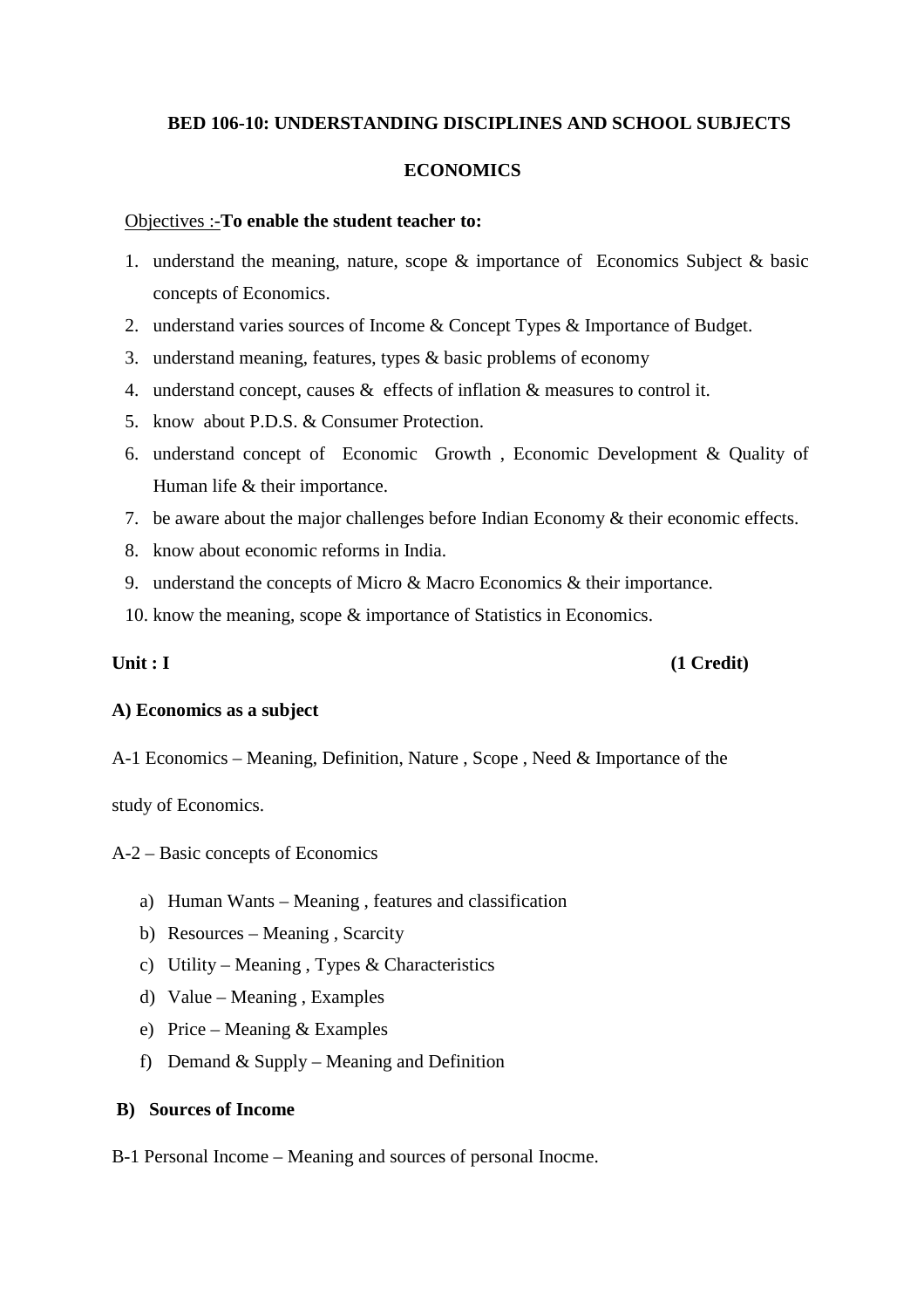B-2 Baluta System – Meaning , Nature , Merits & Demerits of Baluta System

B-3 Agro – based industries

B-4 Trade – concept of trade

B-5 – Modern sources of Income

B-6 Budget – concept  $\&$  importance of Budget, types and components of Budget, concept  $\&$ merits offamily Budget.

**Unit 2** (1 Credit)

# **A) Introduction of Economy**

- A-1 Meaning & definition of Economy
- A-2- Features and types of Economy
- A-3- Basic problems of Economics & their solution.
- B) Global Economic concept
- B-1 Inflation Concept, causes , effects of Inflation , measures to control Inflation.

B-2- Public Distribution system (P.D.S)& consumer protection

- a) Meaning & objectives of P.D.S
- b) Progress of P.D.S
- c) Drawbacks o P.D.S
- d) Remedial Measures
- e) Consumer protection Rights & duties of a consumer.

## **Mode of Transaction:**

- 1. Discussion cum Lecture
- 2. Seminar
- 3. .Project based approach
- 4. Field visit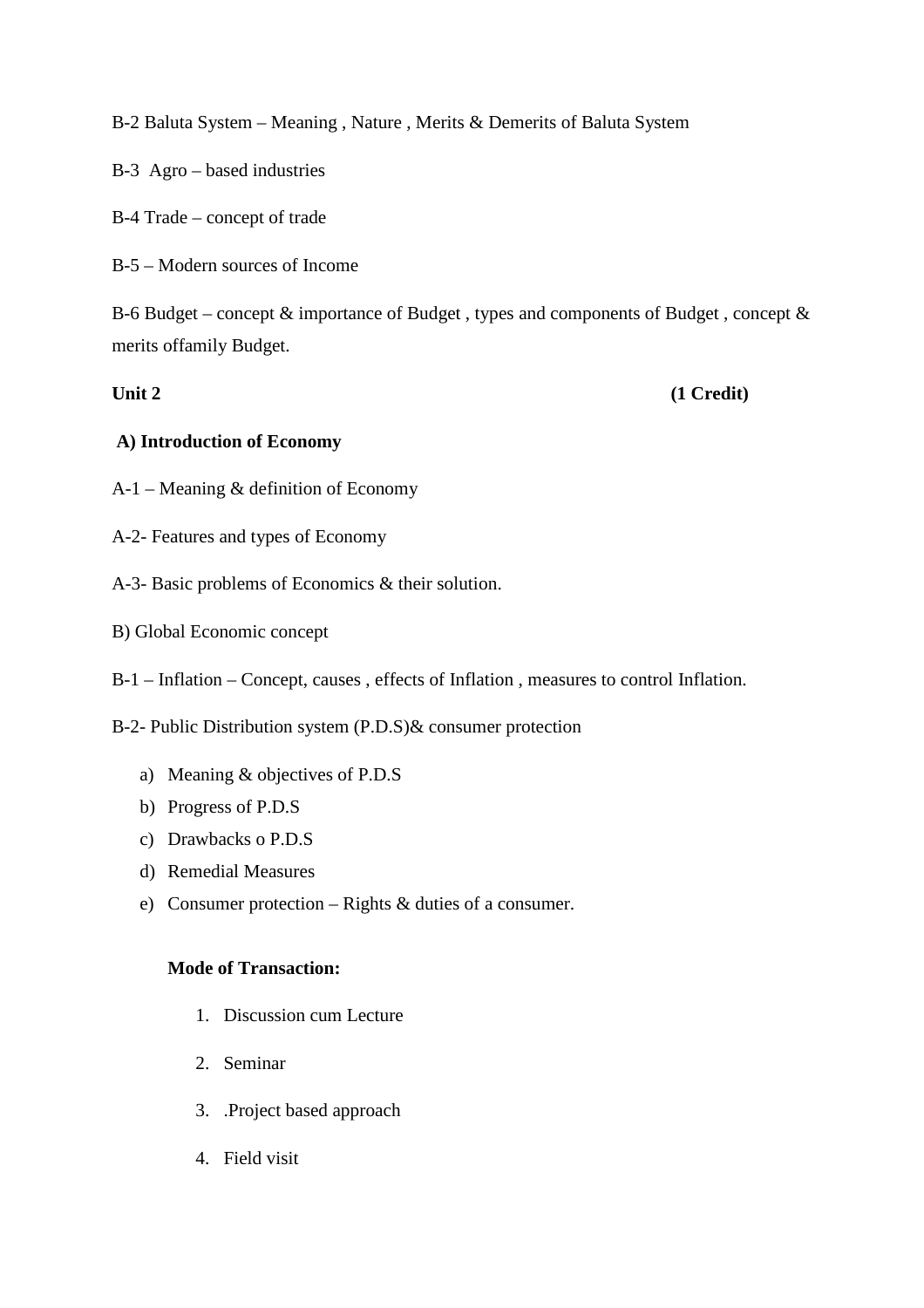- 5. Technology based interaction
- 6. Blended approach

## **Practical Work;-**

## **Any one of the Following.**

- 1. To prepare any type of self learning material (Booklet) / Model related to any unit of Economics & write a report.
- 2. To prepare a ppt or poster for presentation on any unit of Economics. ( Presentation and report writing)
- 3. Field visit and report writing. ( any cottage or small scale industry)

## **References :-**

- 1. Text books of Economics from  $9<sup>th</sup>$  to  $12<sup>th</sup>$ std.
- 2. Elementary Economic Theory by Dewett.
- 3. अर्थशास्त्र परिचय –रा.म. गोखले.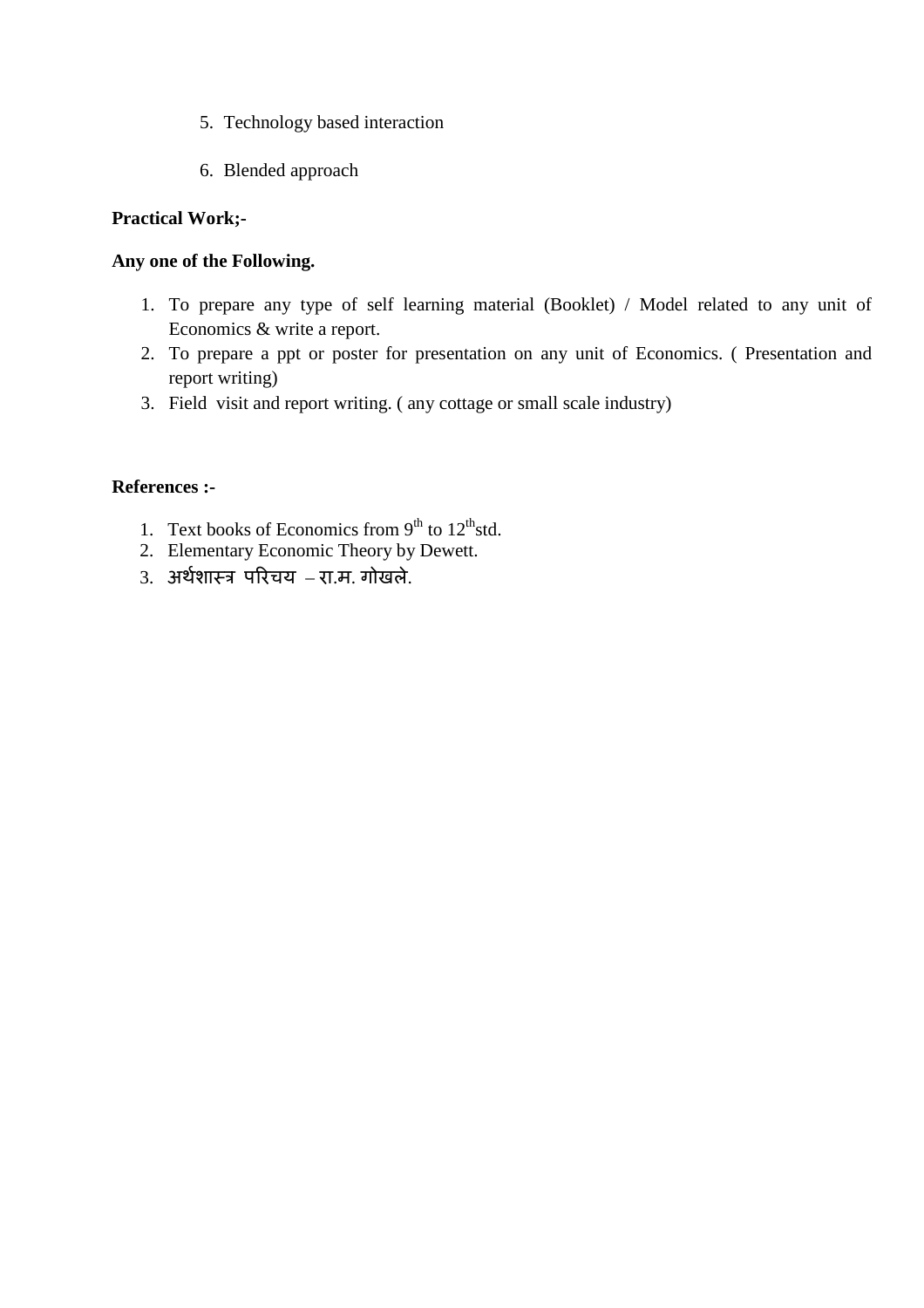# **BED 106-11: UNDERSTANDING DISCIPLINES AND SCHOOL SUBJECTS**

# **INFORMATION AND COMMUNICATION TECHNOLOGY (ICT)**

## **Objectives**

The student teachers should be able to-

- 1. Acquire basic knowledge of Computers.
- 2. Study the ICT tools.
- 3. Make effective use of information and communication technology.
- 4. Understand the concepts in Multimedia.
- 5. Develop capabilities to access Information using Internet.
- 6. Learn the basic concepts of Computer Networking.
- 7. Acquire skills for creation of Basic Web Pages.
- 8. Acquaint with basic techniques and knowledge required for computing applications.
- 9. Be aware of cyber laws and ethics.

## Unit I: Introduction to Computer (1 Credit)

- 1. Introduction to Computers : Definition, Structure, Types
- 2. Hardware- Concept and classification CPU & Peripherals- Input, output and storage
- 3. Generations of computer
- 4. Software- Concept and types
- 5. Operating system Concepts, type and functions
- 6. Application Software Concepts, type
	- 6.1 Word processors
	- 6.2 Applied art
	- 6.3 Multimedia
	- 6.4 Spreadsheets
	- 6.5 Presentations
	- 6.6 LOGO
- 7. Animation
- 8. Introduction to basic programming
- 9. Generation of Programming Language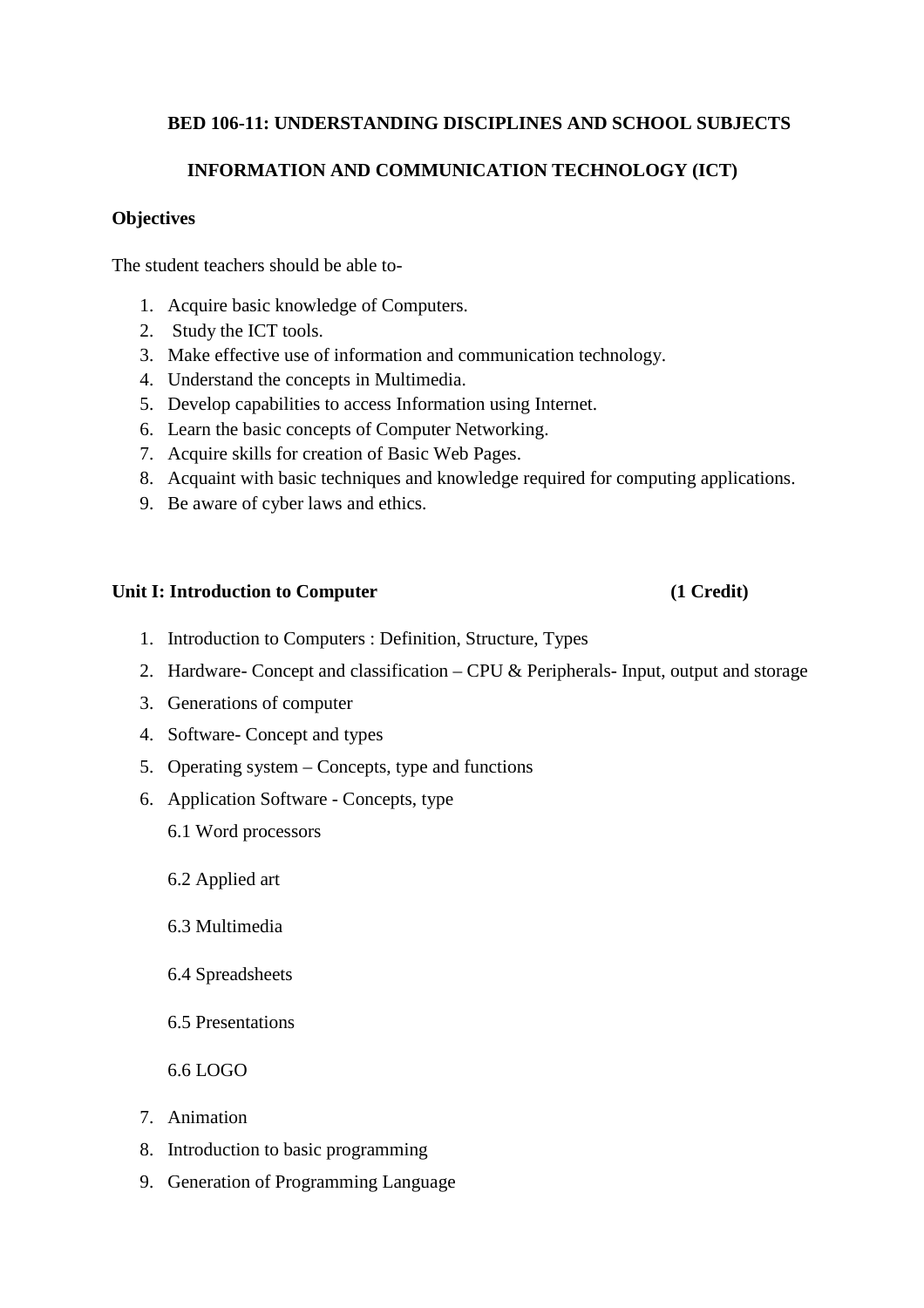- 10. Unicode
- 11. Binary number system
- 12. Introduction to C programming

## Unit II: Introduction to Networking (1 Credit)

- 1 Concepts of ICT, Necessity of ICT
- 2 ICT Tools
- 2.1. Computer
- 2.2 Cellular phones
- 2.2 Radio and TV
- 2.3 Internet
- 3. Introductions to Network :
- 3.1. Definition and types of Network LAN to WAN
- a. World Wide Web
- b. e-mail
- c. Instant Messaging and Chat
- d. Blog
- e. VoIP
- f. e-maps

4.Uses of ICT in Languages, Social Sciences and Arts

- 5. Morals and Ethics
- 6. Computer Lab : Concept, requirement and lab management
- 7. ICT in day-to-day life in personal, social and professional life

## **Mode of Transaction:**

- o Discussion cum Lecture
- o Demonstration
- o Seminar
- o Project based approach
- o Technology based interaction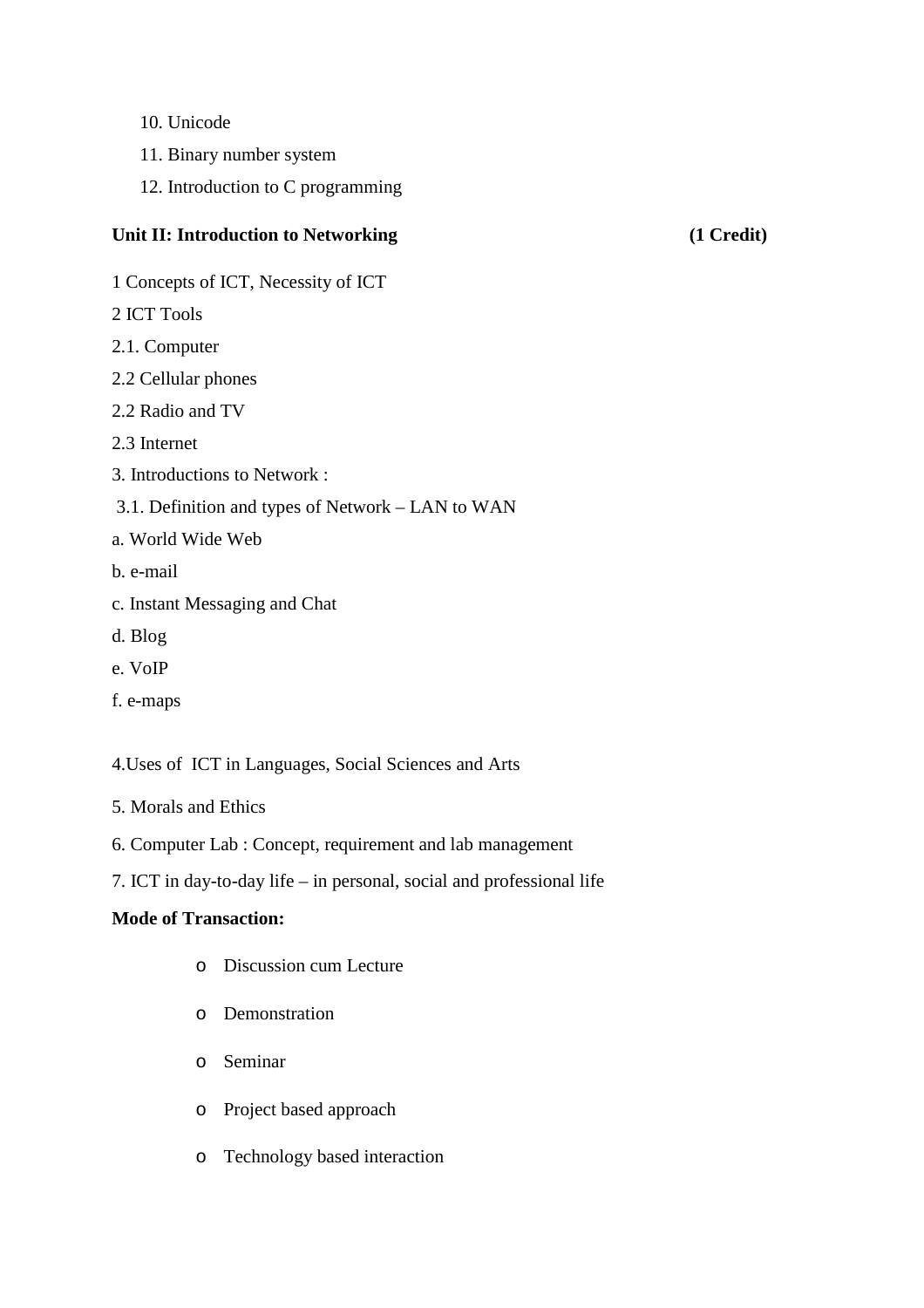# **Practical (Any one of the following) :**

1.Creation of short audiovisual content (not exceeding 5 minutes; using webcam or digital camera with video recording facility. Copying and viewing the same on a PC.

2. Prepare a Multimedia Presentation on ICT unit

3. Prepare a poster on ICT useful to display in lab by using any software.

# **Reference :**

Text books of ICT subject of std VIII to X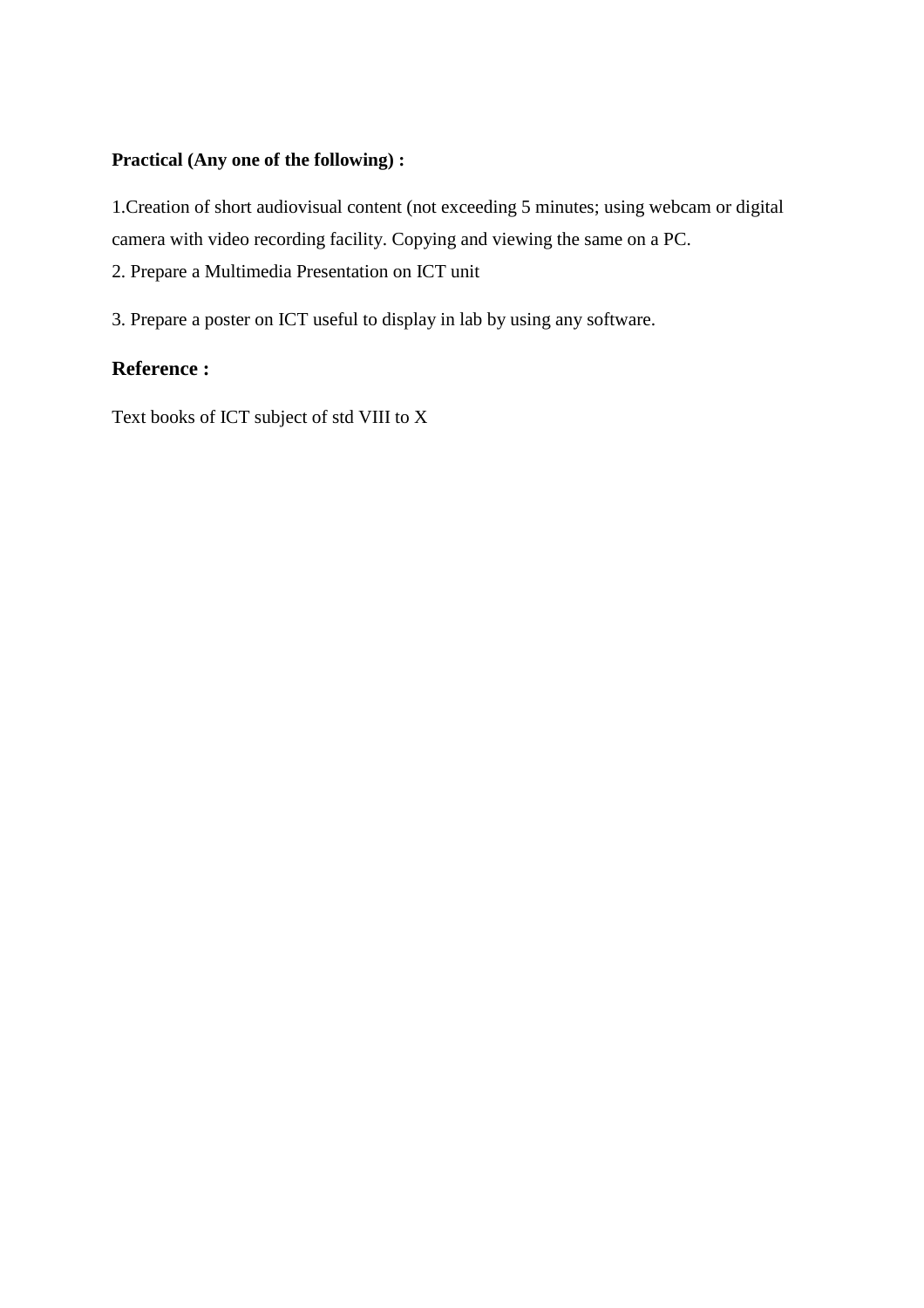# **BED 107-01: PEDAGOGY OF THE SCHOOL SUBJECT**

# **MARATHI**

**Objectives:**After studying this course the student-teacher will be able to-

- 1. Understand the nature, scope and importance of the subject.
- 2. State the co-relation of the subject with other subjects.
- 3. State the objectives of teaching of the subject at secondary and higher secondary level.
- 4. Explain and use the different methods, approaches and techniques of teaching learning of subject.
- 5. Explain and understand the structure of subject.
- 6. Explain importance and use of core elements, life skills and values.
- 7. Analyze the textbook and content.
- 8. Explain the concept and types of curriculum and syllabus.
- 9. Analyze the various resources in teaching learning of subject.
- 10. Understand role and qualities of a good teacher.

### **UNIT-1 (1 Credit)**

#### **A) Introduction of Marathi Education**

- 1. Nature and Scope of the subject- Marathi
- 2. Place of Marathi in the school curriculum
- 3. Objectives of Teaching Marathi at secondary level.
- 4. Relation of the subject Marathi with other school subjects
- 5. Problems related to Marathi Education

## **B) Pedagogical Approaches for the subject Marathi**

- 1. Methods of Prose Teaching
- 2. Methods of Poetry teaching
- 3. Methods of Grammar Teaching
- 4. Methods of composition teaching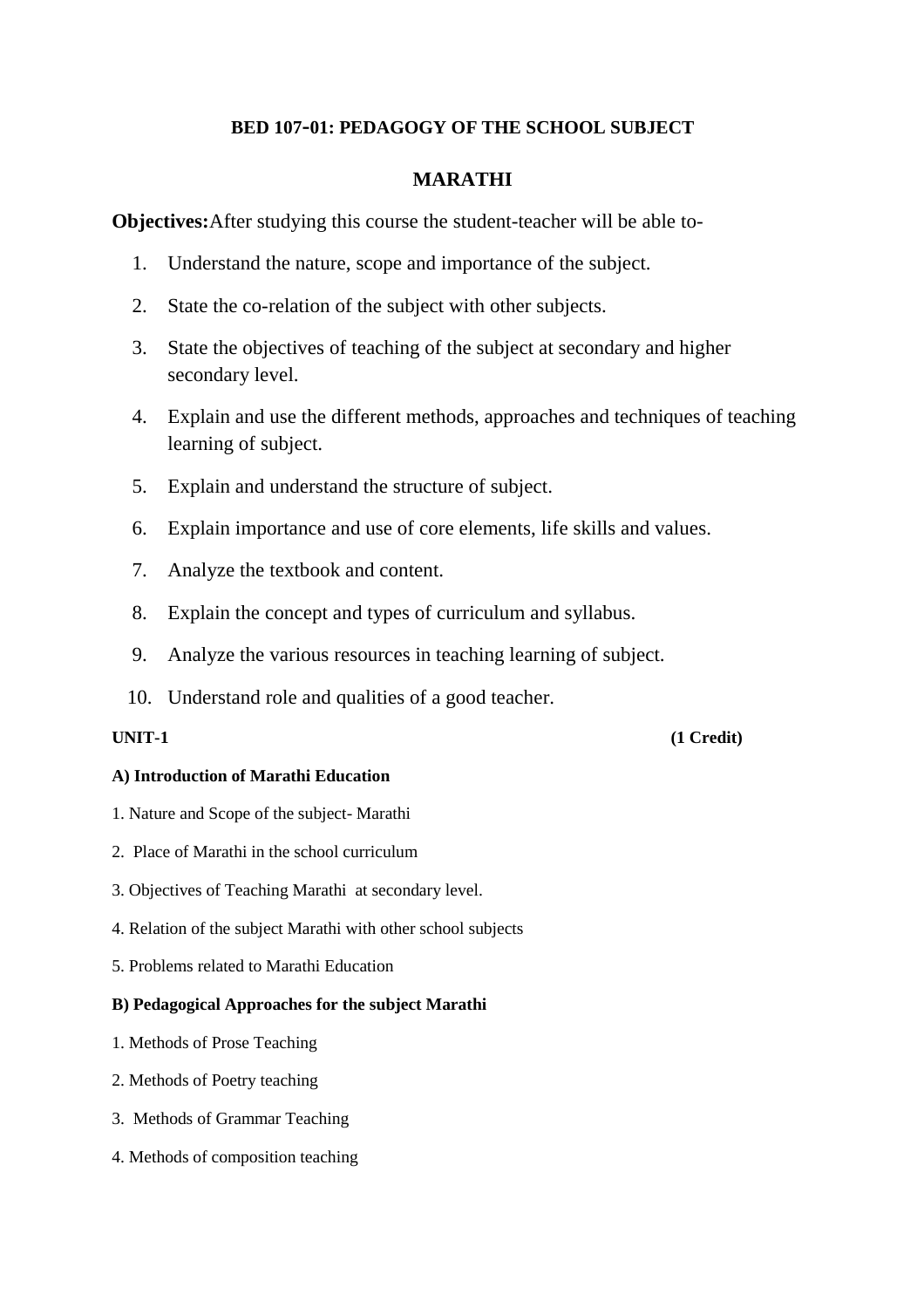### UNIT-2

#### A) Analysis of the subject Marathi

- 1. Structure of the subject Marathi
- 2. Curriculum and syllabus
- 3. Core elements, values and life skills
- 4. Text Book Analysis
- 5. Content Analysis

### **UNIT-2 B)** Learning Resources and subject Teacher

- 1. Concept, need and importance of learning resources
- 2. Traditional learning resources
- 3. Technology based learning resources
- 4. Qualities of good Marathi teacher
- 5. Role and Responsibilities of Marathi Teacher

### **Modes of Transaction**

- a) Lecture
- b)Discussion
- c) Seminar
- d) Poster Presentation
- e) Power Point Presentation

## **Practical Work (Any One of the following)**

- a) Text Book analysis
- b) Preparation of Teaching Aids/Poster
- c) Power Point Presentation
- d) Field Visits
- e) Group Discussion.

## संदर्भ सूची

- १. राष्ट्रभाषा की शिक्षा डॉ. श्री. ना. मुखर्जी
- २. हिंदी की अध्यापन पद्धती के. णी. कुलकर्णी
- ३. राष्ट्रभाषा का अध्यायन ग. न. साठे
- ४. राष्ट्रभाषा कैसे पढाए रा. तु. भगत
- ५. राष्ट्रभाषा हिंदी का अध्यायन शास्त्रीय विश्लेषण डॉ. विठ्ठाय मुरकुटे
- ६. हिंदी आशययुक्त अध्यापन पद्धती डॉ. आनंद वास्कर, डॉ.पुष्पा वास्कर
- ७. हिंदी अध्यापन पद्धती प्रा. बा. सं. बोबे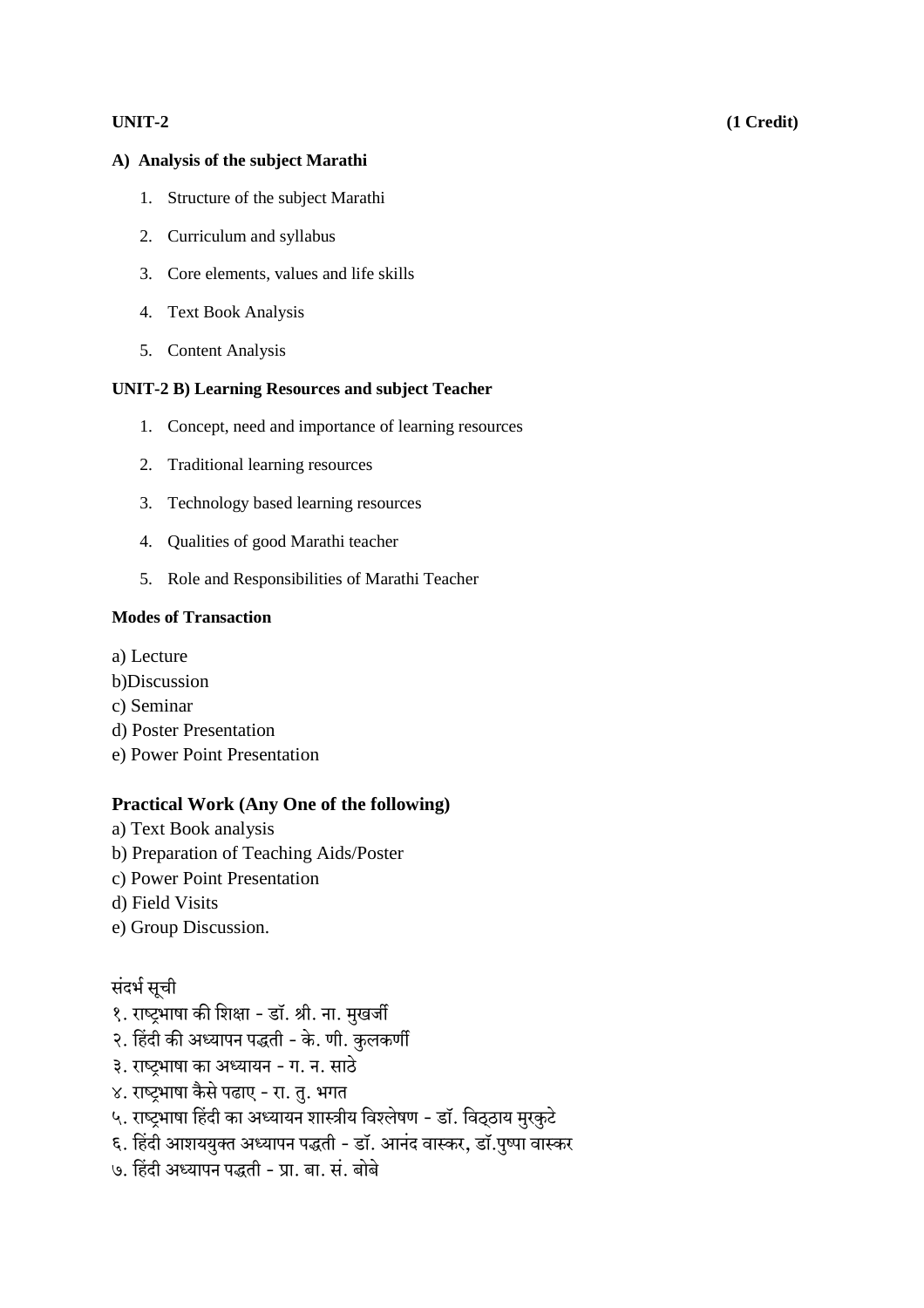# **BED 107-02: PEDAGOGY OF THE SCHOOL SUBJECT**

# **Hindi**

## **Objectives**

- 1. To understand the nature, scope and importance of the Hindi subject.
- 2. To know and understand the objectives of teaching of the subject at secondary and higher secondary level.
- 3. To explain the use of different methods of teaching Hindi.
- 4. To understand the role and responsibilities of good Hindi teacher.
- 5. To acquaint the learner with all learning resources of Hindi subject.

## Unit I (1 Credit)

## **A) : Nature of the subject Hindi**

- 1. Nature and scope of the subject Hindi
- 2. Place of the Hindi in the school curriculum.
- 3. Objectives of teaching Hindi at the secondary level.
- 4. Relation of the subject Hindi with other subjects.
- 5. Problems related to Hindi education.

## **B) Pedagogical Approaches for the subject Hindi**

- 1. Methods of prose teaching
- 2. Methods of poetry teaching
- 3. Methods of grammar teaching
- 4. Methods of composition teaching
- 5. Methods of reading
- 6. Methods of writing.

## **A) Analysis of the subject Hindi**

- 1. Structure of the subject Hindi
- 2. Curriculum and syllabus
- 3. Core elements , value and life skills.
- 4. Analysis of the text book

**Unit : II** (1 Credit)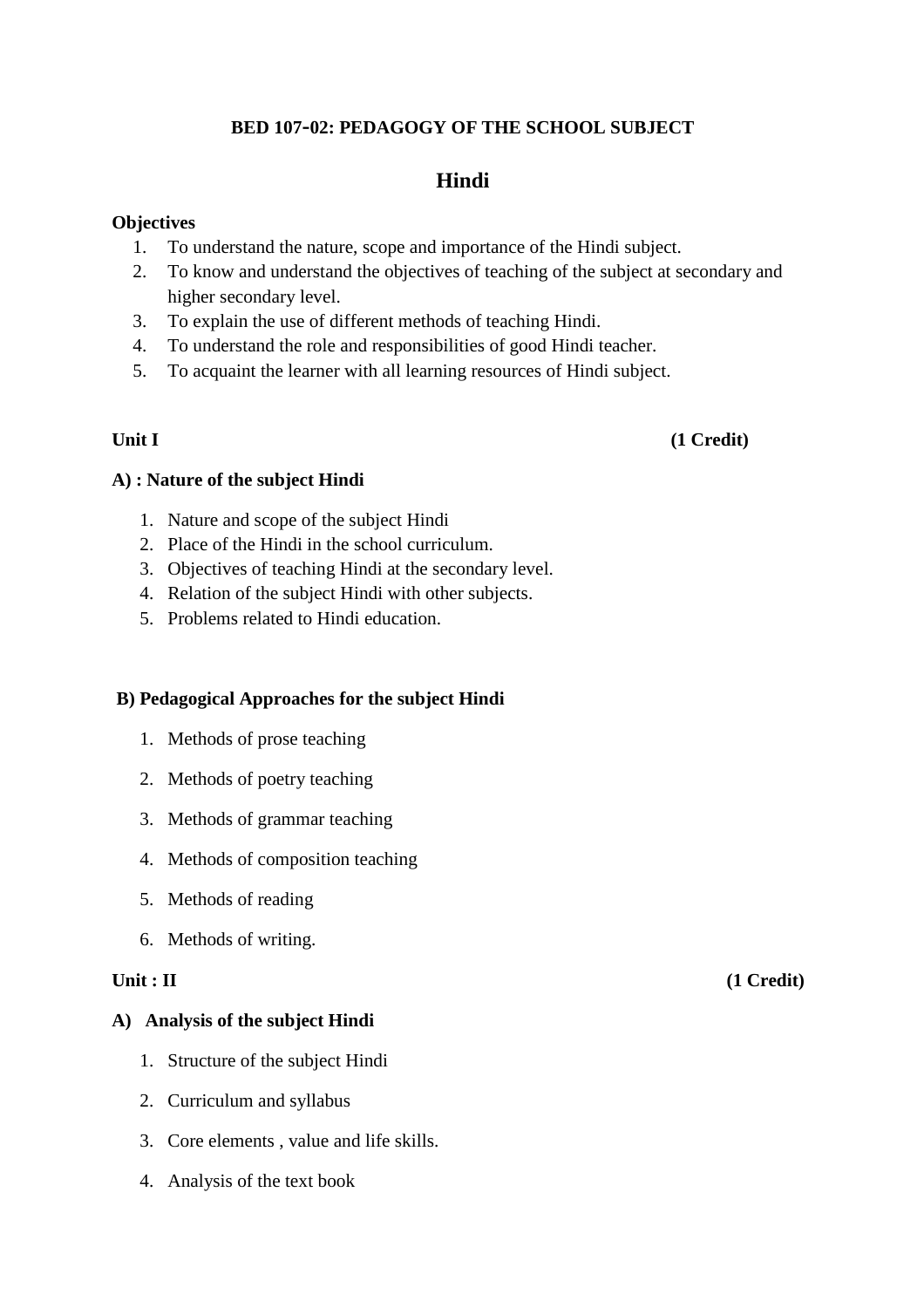5. Content analysis

## **B) : Learning Resources for the subject Hindi**

- 1. Concept , Need and Importance of learning resources.
- 2. Hindi Laboratory
- 3. Traditional learning resources
- 4. Technology based ;earning resources.
- 5. Teacher of the subject Hindi Qualities and Role

## **Mode of Transaction.**

- 1. Lecture
- 2. Discussion
- 3. Seminar
- 4. Poster Presentation
- 5. Power point Presentation

#### **Practical Work ( Any one of the following)**

- 1. Text book analysis
- 2. Preparation of teaching aids / poster
- 3. Power point presentation
- 4. Field visits & language laboratory visit.
- 5. Group Discussion

*l anHkZ* 

*हिन्दी शिक्षण - डॉ. केशव प्रसाद* 

*fgUnh vk'k;;qDr v/;kiu & MkW- foB~By eqjd qVs* 

*हिन्दी अध्यापन - डॉ. पंडित* 

*हिन्दी अध्यापन - डॉ. केणी कुलकर्णी* 

*हिन्दी आशययुक्त अध्यापन - डॉ. पुष्पा वास्कार* 

*डॉ. आनंद वास्कर*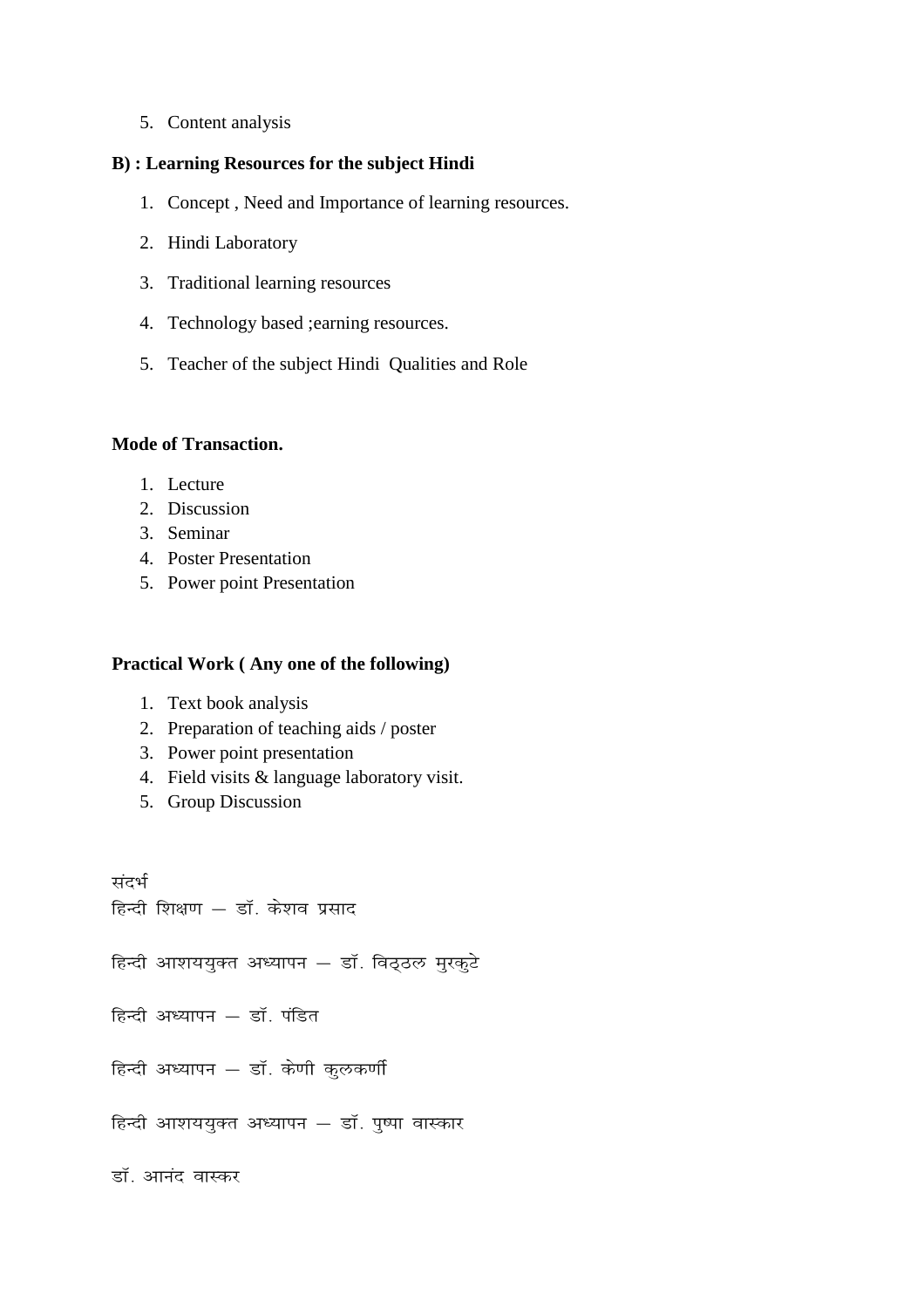# **BED 107-03: PEDAGOGY OF THE SCHOOL SUBJECT**

# **ENGLISH**

## **Objectives :**

## **To enable the student teacher to:-**

- 1. Understand the nature, scope and importance of the subject.
- 2. State the objectives of the subject.
- 3. Explain and use different approaches, methods and techniques of teaching learning of subject.
- 4. Explain and understand the structure of subject
- 5. Explain the concept and types of curriculum and syllabus.
- 6. Explain the importance and use of core elements, values and life skills.
- 7. Analyze the text book and content.
- 8. Analyze the various resources in teaching learning of the subject.
- 9. Understand qualities of a good teacher.
- 10. Analyze and evaluate the new trends of current issues in the subject.

## Unit : 1 (1 Credit)

## **A) :- Nature of the subject English**

- 1 Nature and scope of subject English
- 2 Place of English in Secondary and Higher Secondary School curriculum.
- 3 Objectives of teaching of English subject at secondary and higher secondary school level.
- 4 Relation of the subject English with other school subjects.
- 5 Relation of the subject English with Education.

## **B) Analysis of the subject English**

- 1. Structure of the subject English.
- 2. Curriculum and syllabus (Concept and types)
- 3. Core Elements, values and Life skills at secondary and Higher Secondary Level.
- 4. Analysis of Textbook.
- 5. Content Analysis.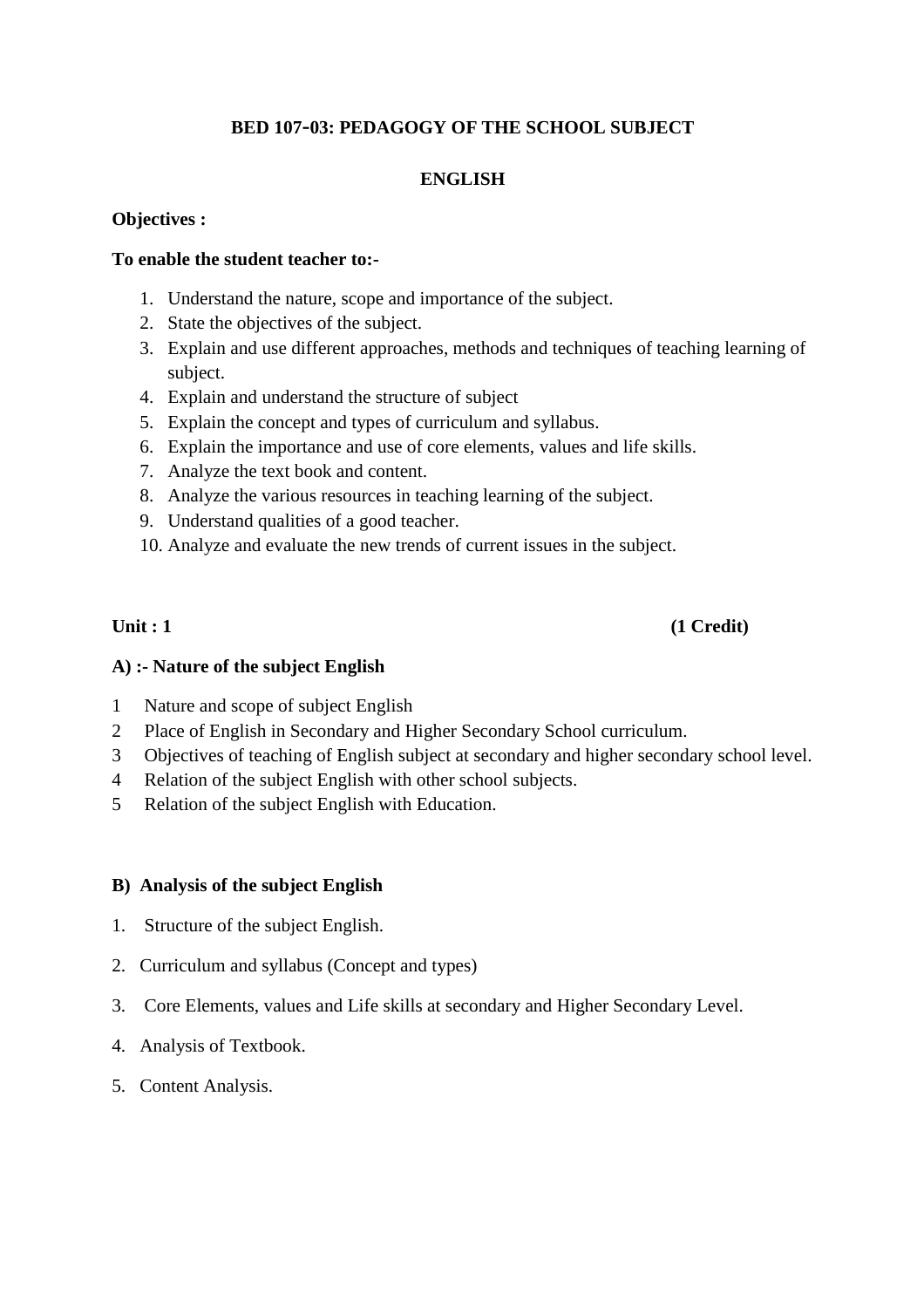# **Unit : 2** (1 Credit)

# **A) Pedagogical Approaches , Methods and Techniques for teaching English subject :**

Features , merits , limitations and educational implication of -

- 1. Communicative Approach
- 2. Structural Approach
- 3. Direct Method
- 4. Grammar Translation method
- 5. Dr. West Method
- 6. Inductive and Deductive method.
- 7. Techniques :- Dramatization , Story telling , Language games ,Vocabulary games, group work & pair work.

## **B) Learning Resources for the learning**

Concept , need and importance of learning resources.

- 1. Traditional and Technology based learning resources. (Language Lab , Mobile Apps , Websites)
- 2. Evaluation of English Language Learning
- 3. Skills: Listening , speaking , reading and writing.
- 4. Teacher of the subject English Competencies & Role.

## **Mode of Transaction:**

- $\triangleright$  Lecture
- $\triangleright$  Discussion
- $\triangleright$  Seminar
- $\triangleright$  Project
- Poster Presentation
- $\triangleright$  Use of Technology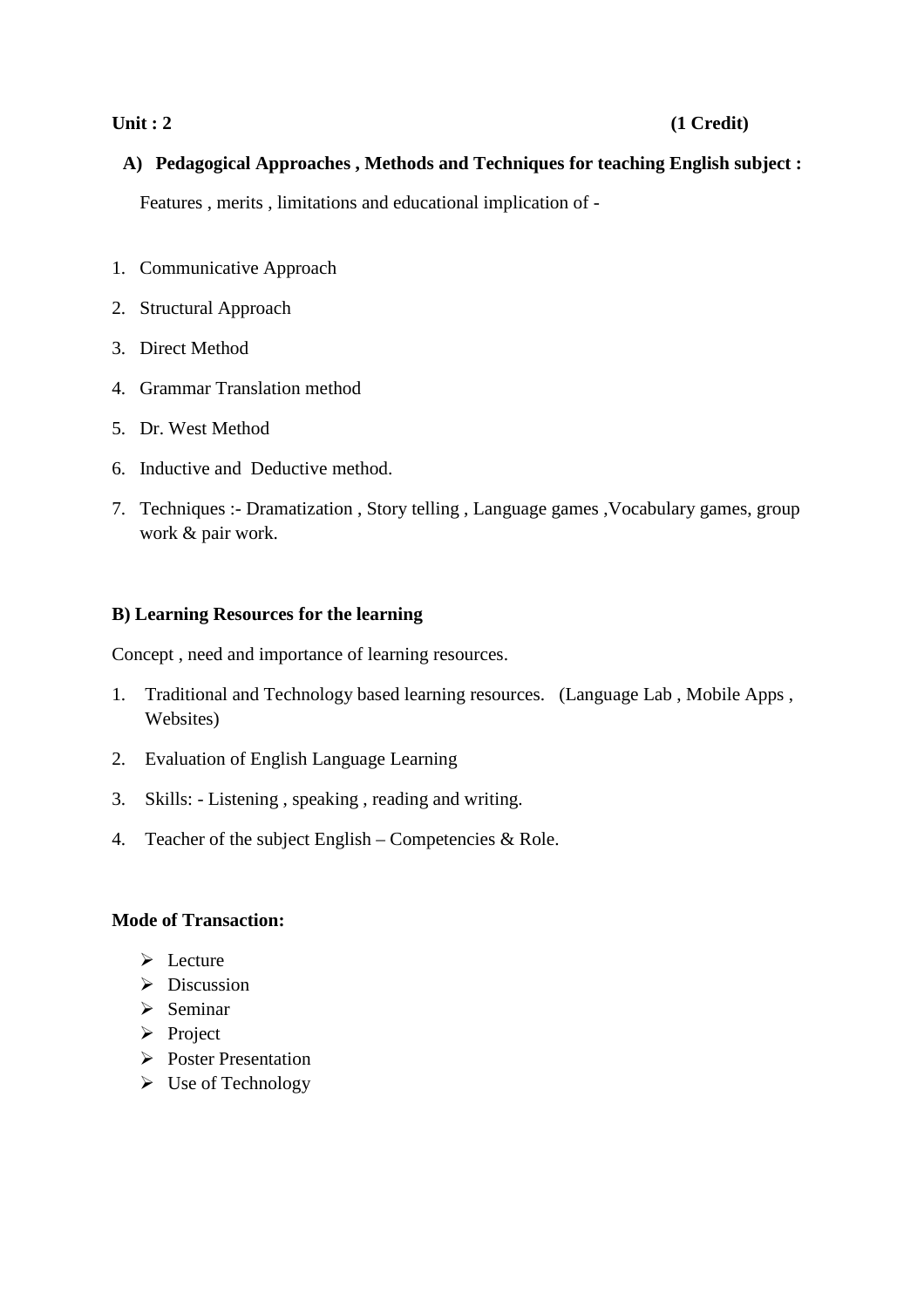# **Practical Work ( Any one of the following)**

- 1. Text book Analysis.
- 2. Book Review ( Novel/Drama of Indian Author)
- 3. Critical analysis of advanced learning resources (Software , apps , blogs , website etc)

## **References:**

- 1. Teaching of English P.K. Gupta, Anil Gandhi, and S.S. Bhatnagar
- 2. Teaching of English A Modern Approach, Bose F.L
- 3. The technique of Language teaching, Bose F.L
- 4. Teaching of English as second Language Allen H.B.
- 5. Language Testing Labo Robert
- 6. The essentials of English Teaching R.K. Jain
- 7. Teaching of English G.L. Gadre
- 8. Structural Approach to Teaching of English B.D. Shrivastav
- 9. English Language Teaching in India Kudchedkar S.
- 10. Content Cum Methodology of English Dr. C.H. Surywanshi
- 11. Content Cum Methodology of English Patil and Vaze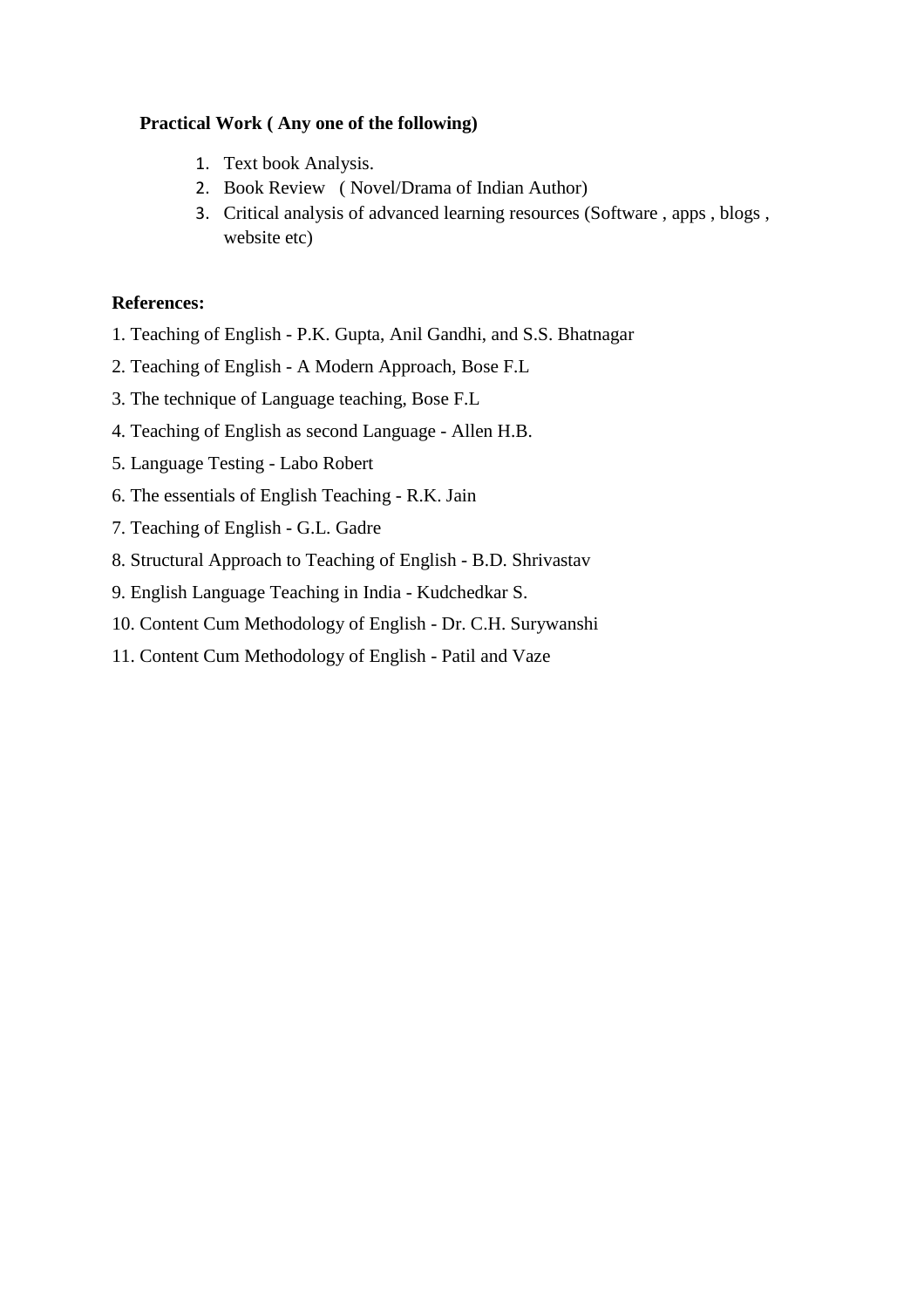# **BED 107-04- PEDAGOGY OF THE SCHOOL SUBJECT**

# संस्कृत

Pedagogy of the school subject Sanskrit

| Unit I:   | Nature of the subject Sanskrit                         |
|-----------|--------------------------------------------------------|
| 1.1:      | Nature and scope of the subject Sanskrit               |
| 1.2:      | Place of the Sanskrit in the school curriculum         |
| 1.3:      | Objectives of teaching Sanskrit at the secondary level |
| 1.4:      | Relation of the subject Sanskrit with other subjects   |
| 1.5:      | Problems related to Sanskrit education                 |
| Unit II : | Pedagogical Approaches for the subject Sanskrit        |
| 2.1:      | Methods of Prose teaching                              |
| 2.2:      | Methods of Subhashit teaching                          |
| 2.3:      | Methods of Grammar teaching                            |
| 2.4:      | Methods of composition teaching                        |
| 2.5:      | <b>Methods of Reading</b>                              |
| 2.6:      | Methods of writing                                     |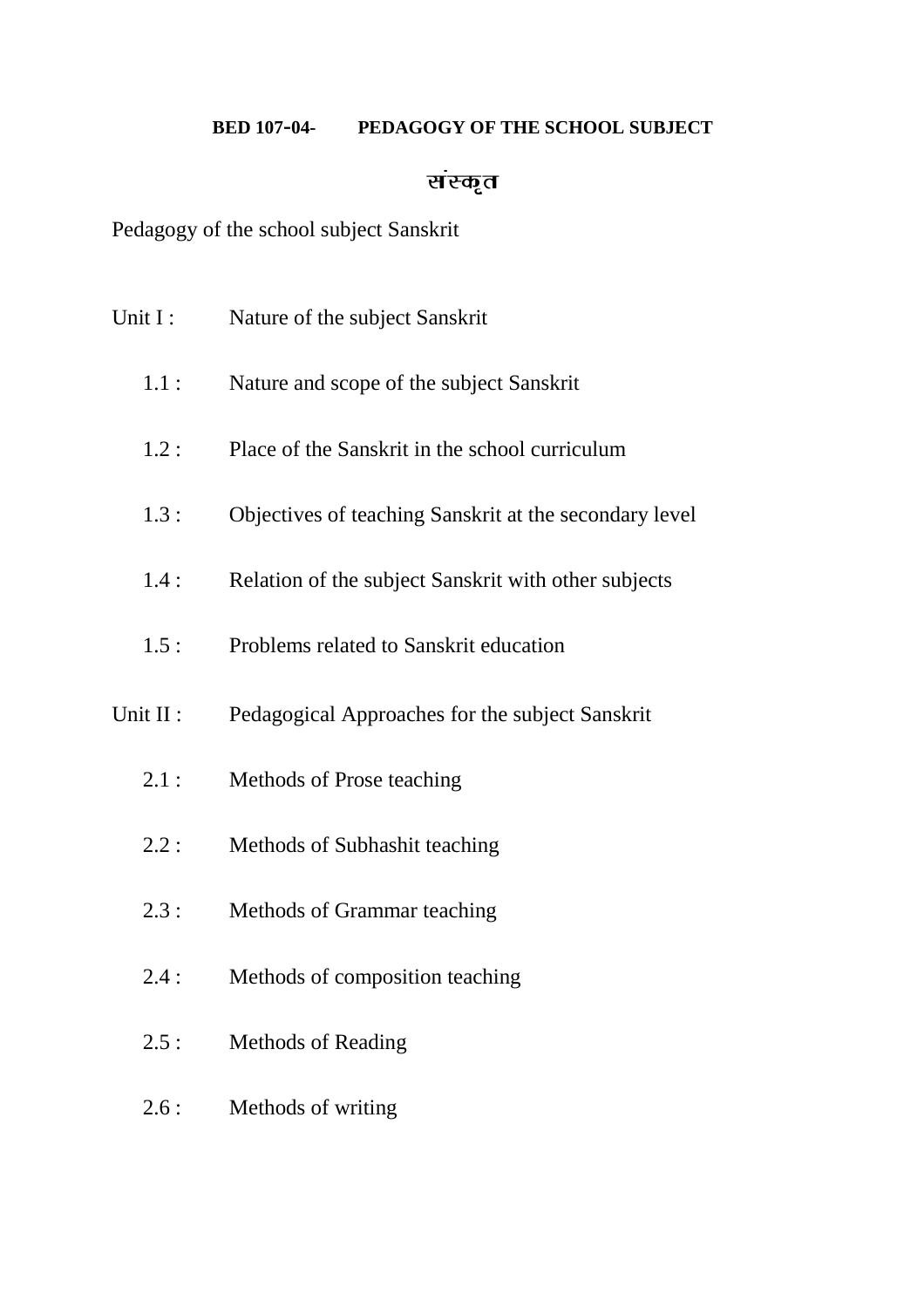| Unit III :          | Analysis of the subject Sanskrit                   |
|---------------------|----------------------------------------------------|
| 3.1:                | <b>Structure of the Subject Sanskrit</b>           |
| 3.2:                | <b>Curriculum and Syllabus</b>                     |
| 3.3:                | Core elements, value and life skills               |
| 3.4:                | Analysis of the text book                          |
| 3.5:                | Content analysis                                   |
| Unit IV :           | Learning Resources for the subject Sanskrit        |
| 4.1:                | Concept, Need and importance of learning resources |
| 4.2:                | Sanskrit laboratory                                |
| 4.3:                | <b>Traditional learning resources</b>              |
| 4.4:                | Technology based learning resources                |
| 4.5:                | Teacher of the subject Sanskrit- Qualities and     |
| Mode of Transaction |                                                    |
| ⋗                   | Lecture                                            |

- > Discussion
- $\triangleright$  Seminar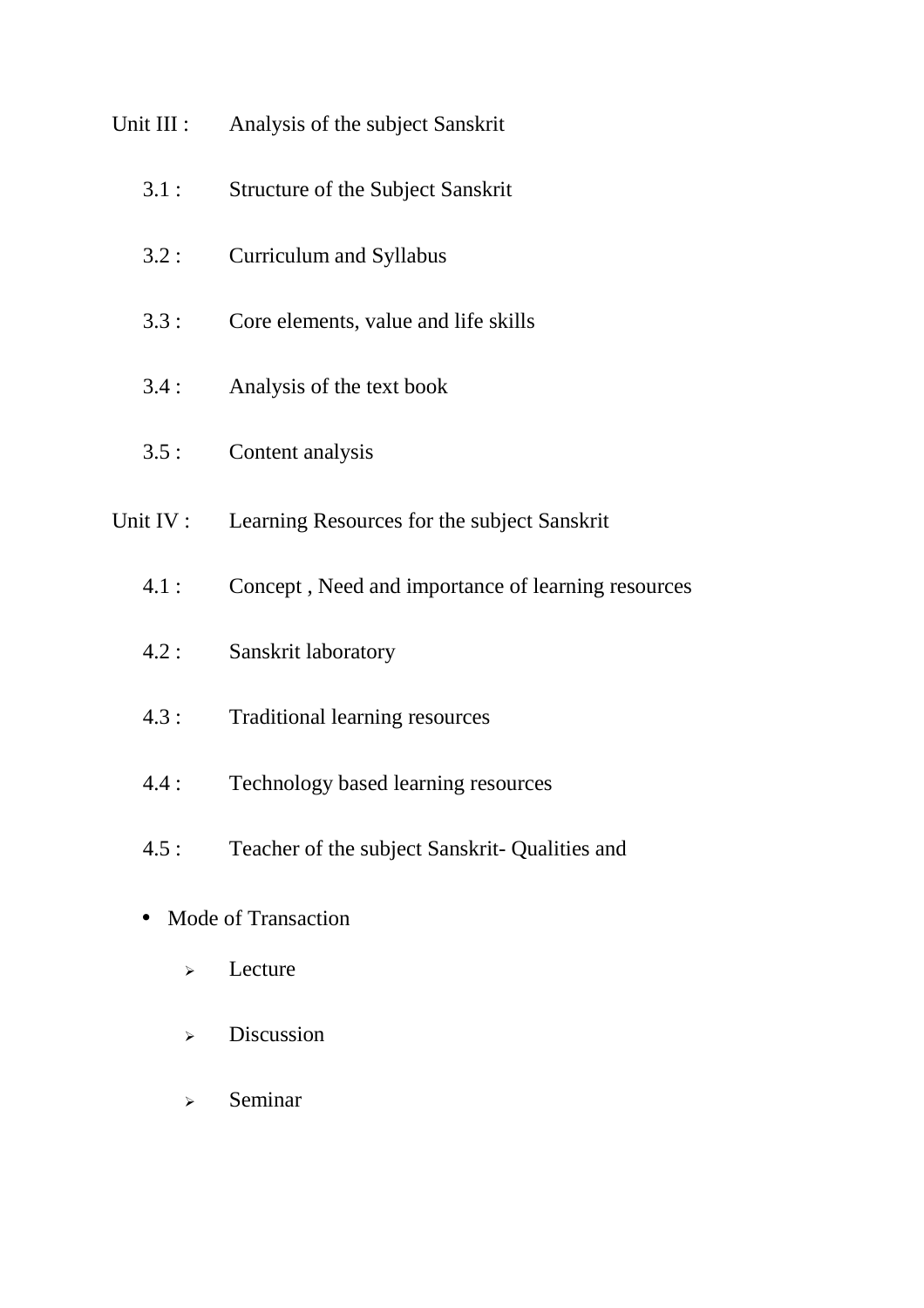- Poster Presentation
- Power point Presentation
- Practical work
	- > Text book analysis
	- > Preparation of Teaching aids/poster
	- **Example 2** Group Discussion
	- $\triangleright$  Power point presentation

References :

संदर्भ :-

- *'kky s; l aLd `r O;kdj.k&fo|kcke*
- *lqxe laLd `r O;kdj.k&iz-'ka- tks'kh*
- अभ्यास पुस्तकम्–संस्कृतभारती, बेंगलुरू
- *uohu vuqokn pfUn zdk] pkS[kEck izdk'ku] &vp Zuk dqyd.khZ*
- इ. 8वी ते इ. 12 संस्कृत–पाठ्**यपुस्तक निर्मिती मंडळ,** पुणे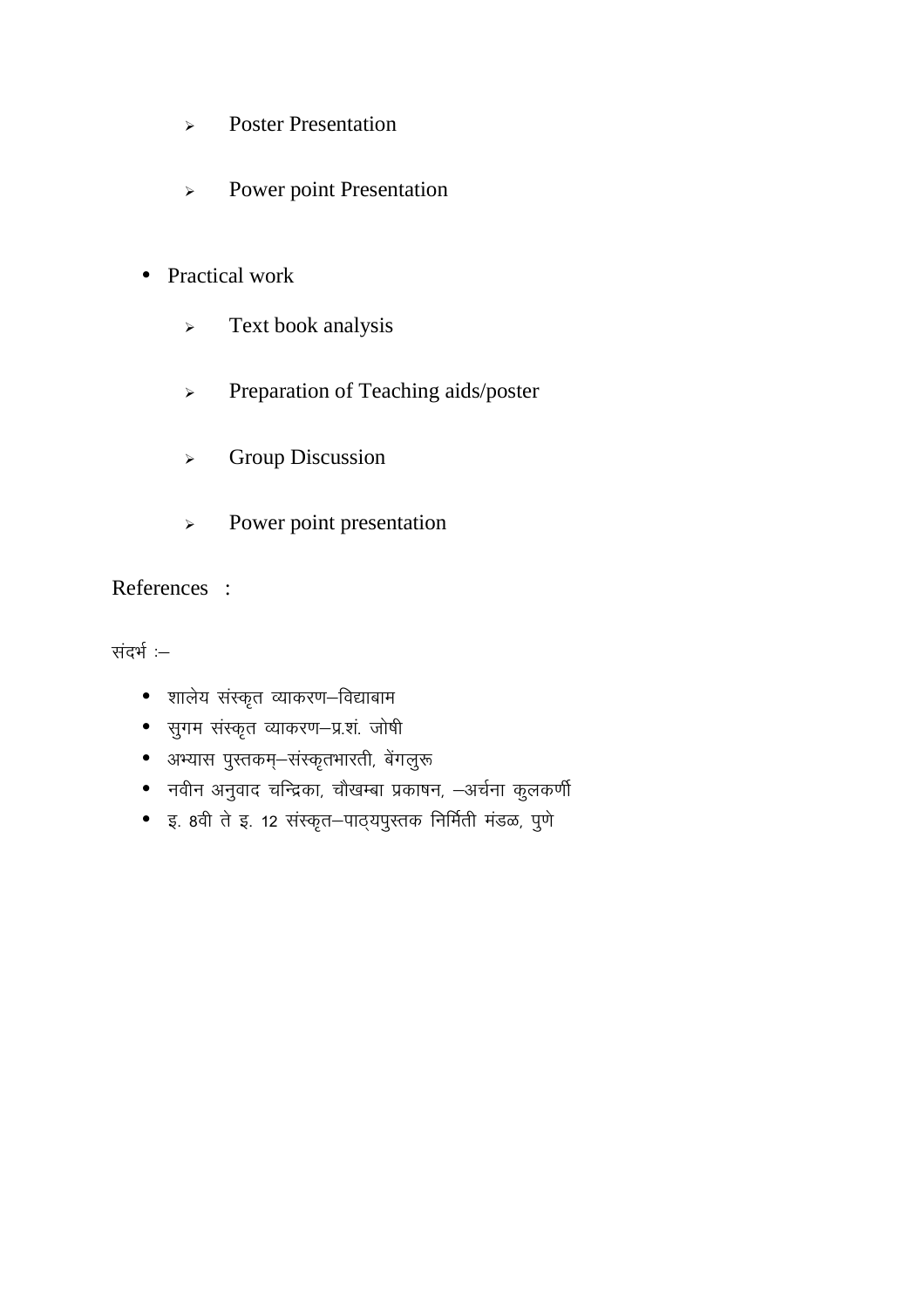# **BED 107-05: PEDAGOGY OF THE SCHOOL SUBJECT**

# **URDU**

## **Objectives: To enable the student :**

- 1. To understand the nature, scope and importance of the subject.
- 2. To understand the co-relation of the subject with other subject.
- 3. To know and understand the objectives of teaching of the subject at secondary and higher secondary level.
- 4. To explain the use of different methods of teaching urdu.
- 5. To understand the role and responsibilities of good urdu teacher.
- 6. To acquaint the learner with all learning resources of Urdu subject.

A) Nature of the Urdu Subject.

- 1. Nature and Scope of the Urdu Subject.
- 2. Place of the Urdu in the school curriculum.
- 3. Objectives of teaching urdu at the secondary level.
- 4. Co-relation of urdu subject with other subjects.
- 5. Problems related to urdu education
- B) Pedagogical Approaches for the Urdu Subject
- 1. Methods of Prose Teaching
- 2. Methods of Poetry Teaching
- 3. Methods of Grammar teaching
- 4. Methods of composition teaching
- 5. Methods of reading
- 6. Methods of writing

- A) Analysis of the Subject Urdu
	- 1. Structure of Urdu Subject
	- 2. Curriculum & syllabus
	- 3. Core elements, values and life skills
	- 4. Analysis of the text book
	- 5. Content Analysis
- B) Learning Resources for the Urdu
	- 1. Concept, Need and Importance of learning resources.
	- 2. Urdu Laboratory
	- 3. Traditional learning resources
	- 4. Technology based learning resources
	- 5. Role & Qualities of Urdu subject teacher

**UNIT-2** (1 Credit)

**UNIT 1** (1 Credit)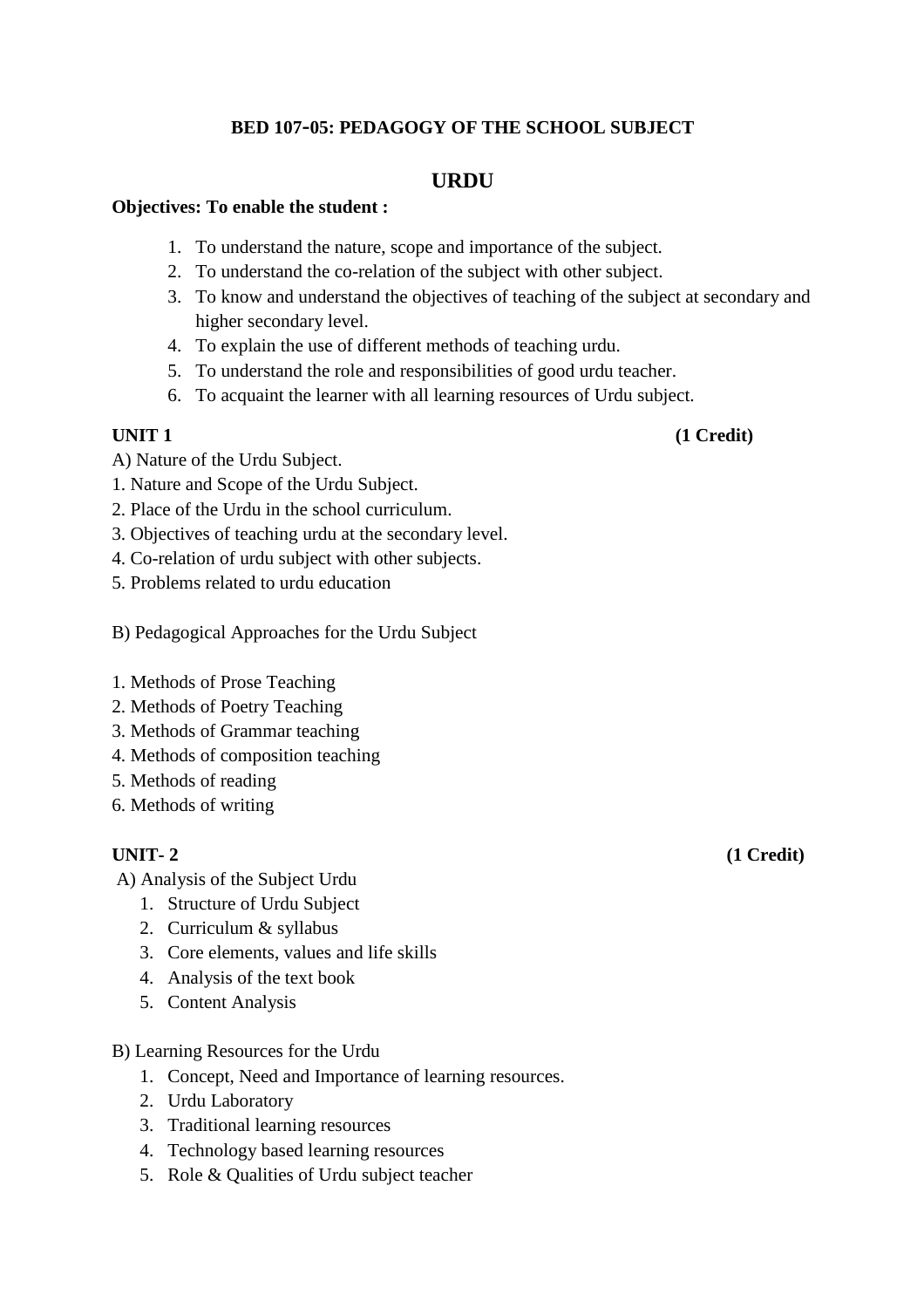## **Mode of Transaction**

a) Lecture b)Discussion c) Seminar d) Poster Presentation e) Power Point Presentation

# **Practical Work (Any One of the following)**

- a) Text Book analysis
- b) Preparation of Teaching Aids
- c) Power Point Presentation
- d) Field Visit, Language Laboratory visit
- e) Group Discussion.

# **References**

- Tadrees-Urdu
- Methods & resources of tadrees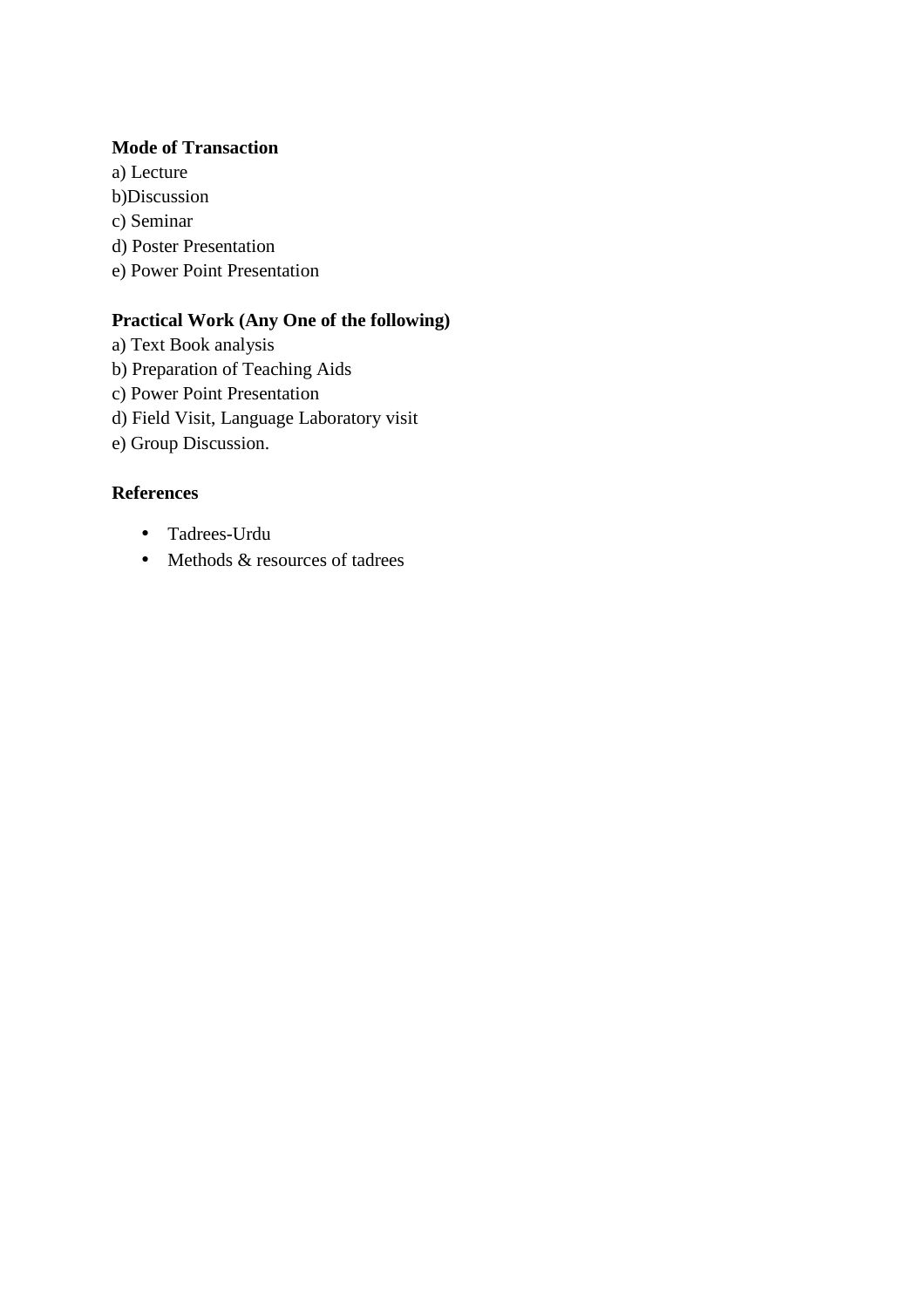# **BED 107-06:PEDAGOGY OF THE SCHOOL SUBJECT**

## **HISTORY**

### **Objectives: To enable the student teacher to-**

- 1. Understand the nature, scope and importance of the subject.
- 2. State the objectives of the subject.
- 3. Explain and use different approaches methods and techniques of teaching learning of subject.
- 4. Explain and understand the structure of subject.
- 5. Explain the concept and types of curriculum and syllabus.
- 6. Explain importance and use of core elements values and life skills.
- 7. Analyze the text book and content.
- 8. Analyze the various resources in teaching learning of subject.
- 9. Understand qualities of good teacher
- 10. To analyze and evaluate the new trends of current issues in subject.

## **UNIT 1** (1 Credit) **A)Nature of the Subject History**

- 1. Nature and scope of the Subject History
- 2. Place of the Subject history in the Higher secondary school curriculum
- 3. Types of History
- 4. Objectives of teaching the subject history at the Higher secondary school level
- 5. Correlation with other subject.

## **B) Pedagogical Approaches for the Subject History**

- 1. story telling
- 2. Narration
- 3. Dramatization
- 4. Discussion
- 5. Source
- 6. Project
- 7. Journey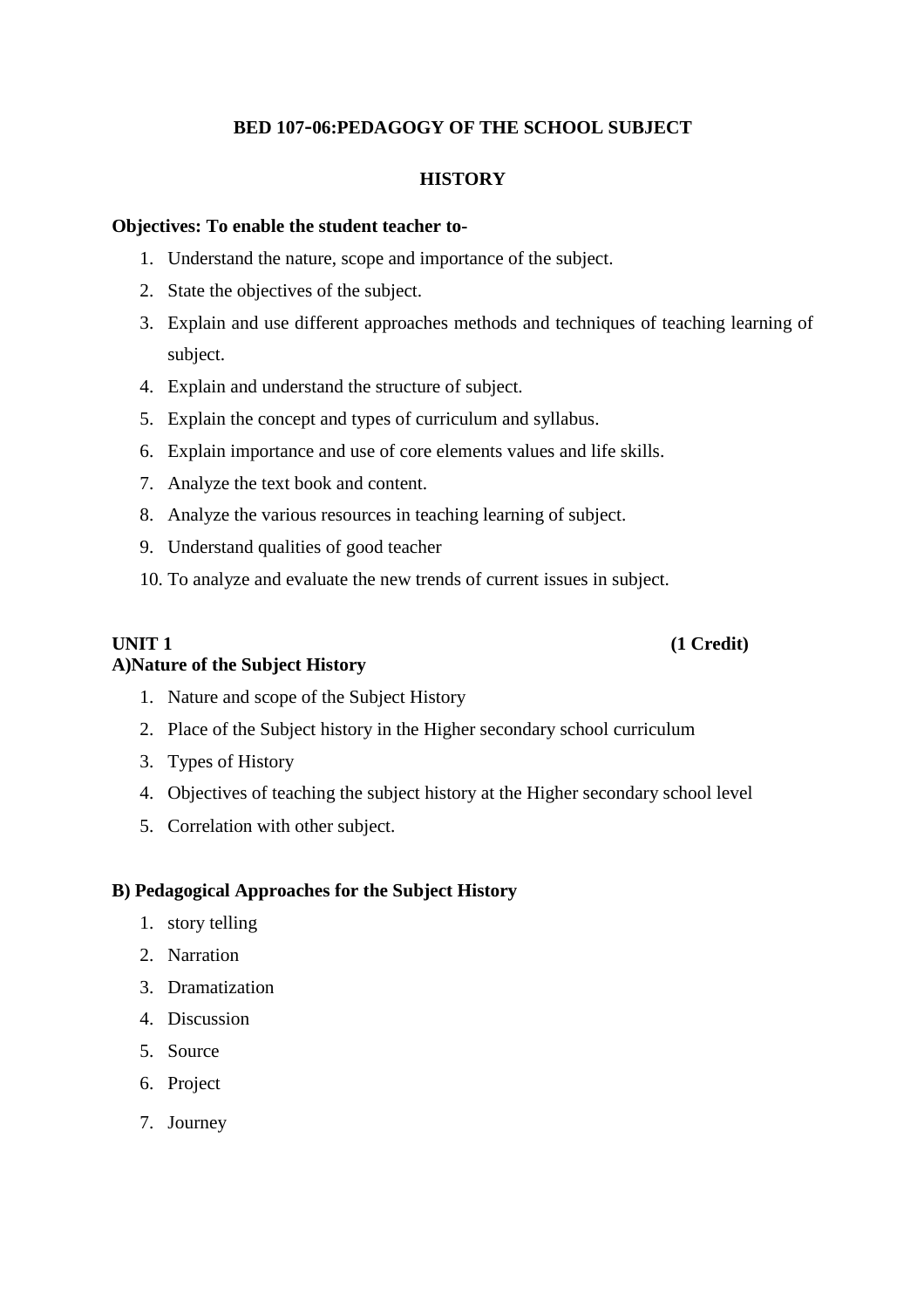# **A):- Analysis of the Subject History**

- 1. Structure of the Subject History
- 2. Curriculum and syllabus
- a)Concept
- b)Methods of construction of curriculum
	- i. Concentric
	- ii. Chronological
	- iii. Periodic
	- iv. Regressive
- c) Core elements, values and life skills.
- d) Analysis of the Text book.
- e) Content analysis.

## **B)Learning Resources for the Subject History**

- a) Concept, Need and importance of learning resources
- b) Traditional learning resources.
- c) Technology based learning resources.
- d) History Room
- e) Qualities of an ideal History Teacher.

## **MODE OF TRANSACTION:-**

- a) Lecture
- b) Discussion Seminar
- c) Visit to Historical Place
- d) Poster presentation Film Show

## **PRACTICAL WORK:- (any one of the following)**

- 1. Textbook analysis
- 2. Preparation of Teaching aids/posters.
- 3. Group Discussion.
- 4. Field visit.

# **REFERENCES:-**

- 1. Teaching of History V.D. Ghate
- 2. Teaching of History S.V. Kochar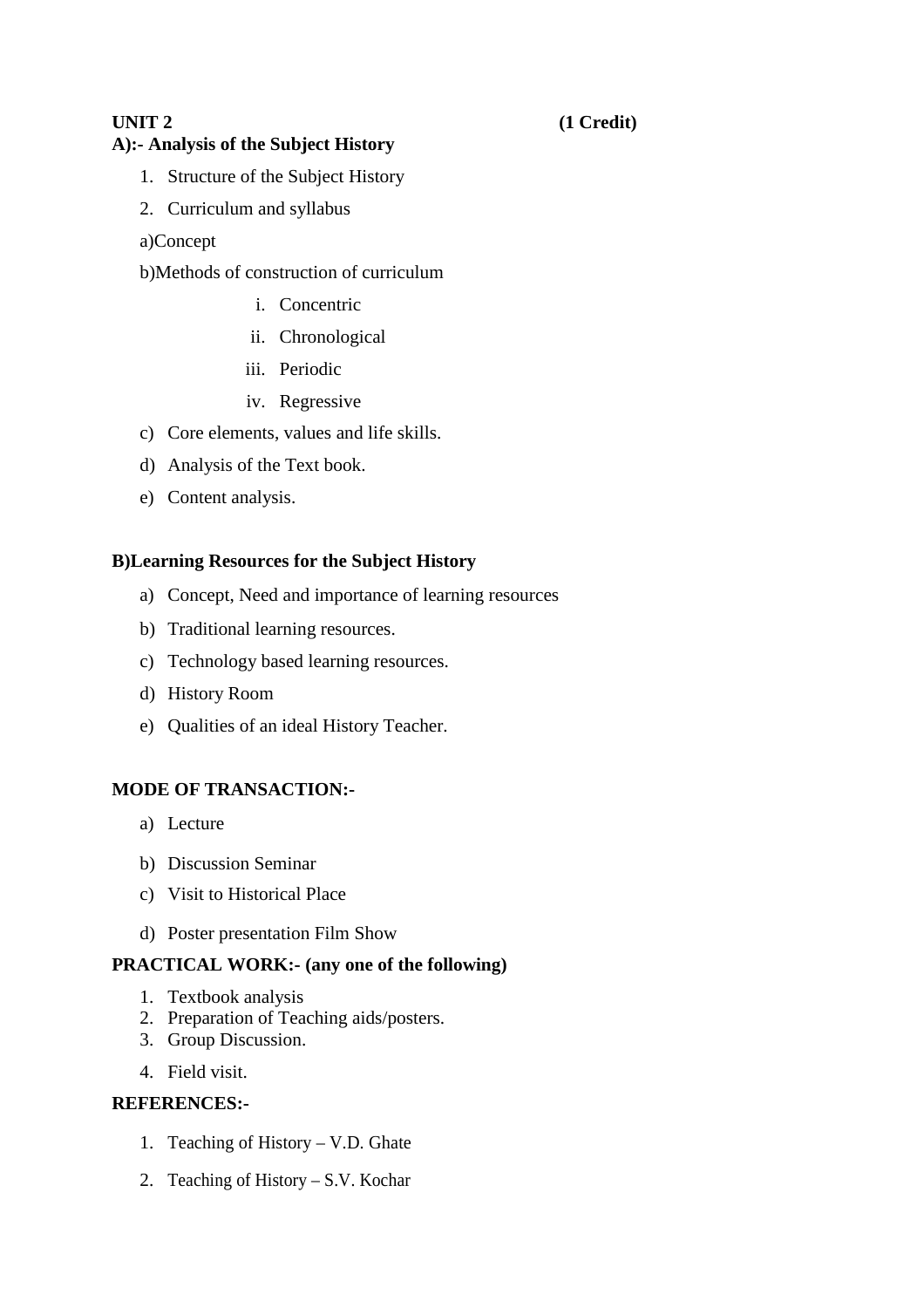- 3. Teaching of History Jaskiran Vir Kaur
- ४. इतिहासाचे आशययुक्त अध्यापन डॉ. सुशिल मोडियार
- ५. आशययुक्त अध्यापन पध्दती संपादक, डॉ. अनंत जोशी.
- ६. इतिहासाचे अध्यापन वि. द. घाटे
- ७. इतिहासाचे अध्यापन न. रा. पारसनीस
- ८. इतिहास अध्यापन पध्दती व तंत्र प्रा. श्री. मा. पत्की इतिहास अध्यापन पध्दती -
- ९. यशवंतराव चव्हाण मुक्त विद्यापीठ, नाशिक
- १०. इतिहासाचे आशययुक्त अध्यापन डॉ. विलास रणसुरे.
- ११. इतिहास शिक्षण एक आधुनिक दृष्टिकोन प्रा. संदीप पाटील
- १२. इतिहासाचे अध्यापन शास्त्रीय विश्लेषण प्रा. श्री. सूर्यभान आर. वाजे व डॉ. रामदास बरकले
- १३. इतिहास आशय अध्यापन पध्दती डॉ. सुरेश करंदीकर व डॉ. मीना मंगरुळकर
- १४. उद्याच्या शिक्षकांसाठी इतिहास शिक्षण डॉ. रामदास बरकले, डॉ. नलिनी पिचड व प्रा. वैशाली सुर्यवंशी.
- १५. इतिहास अध्यापन पध्दती प्रा. स्वाती देशपांडे
- १६. इतिहासाचे अध्यापन डॉ. अरविंद दुनाखे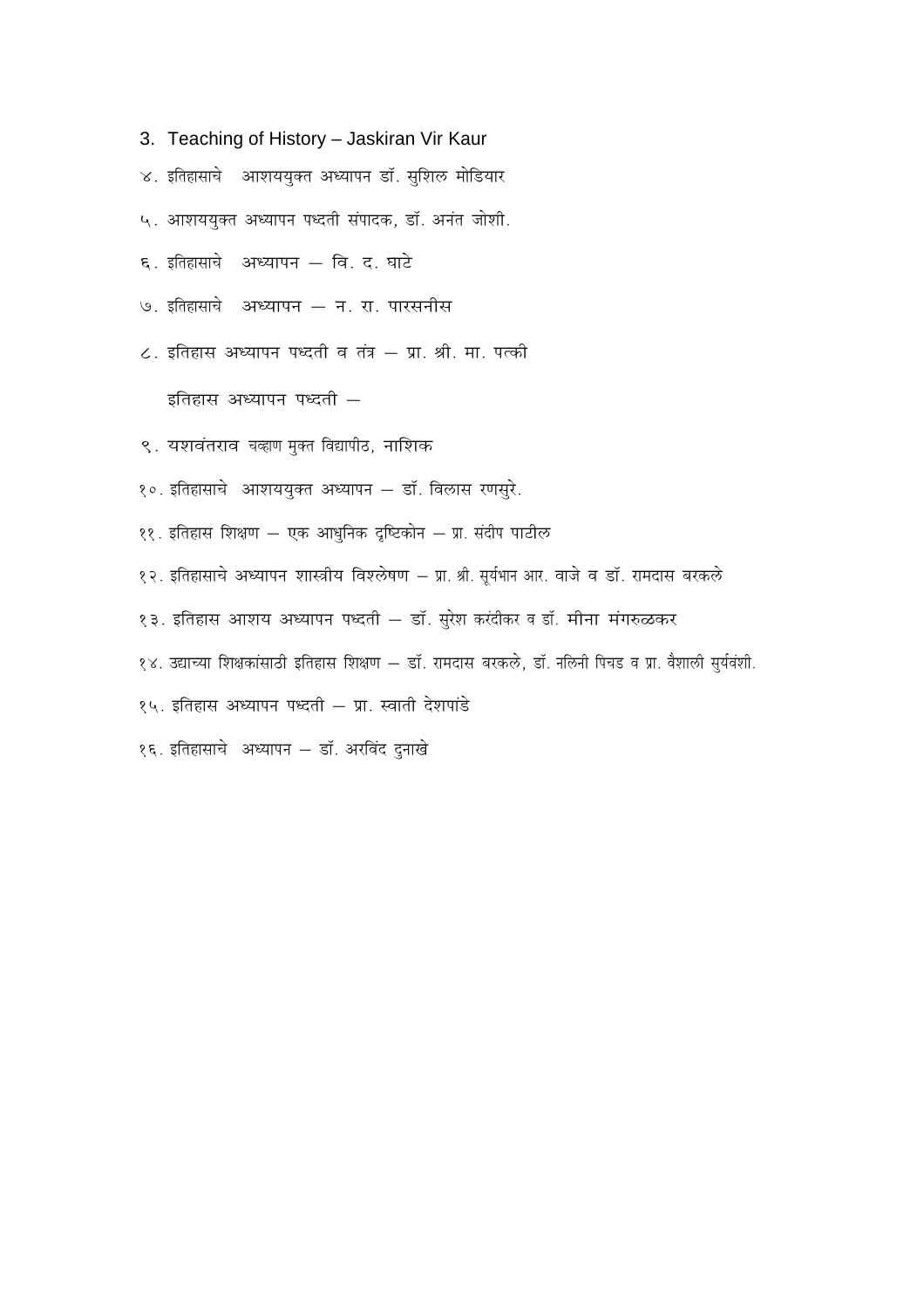# **BED 107-07 :PEDAGOGY OF THE SCHOOL SUBJECT**

# **GEOGRAPHY**

## **Objectives :- To enable the student teacher to :-**

- 1. Understand the nature,scope and importance of the subject.
- 2. 2. State the objectives of the subject.
- 3. Explain and use different approaches , methods and techniques of teaching learning of subject.
- 4. Explain and understand the structure of subject.
- 5. Explain importance and use of core elements life skills & values.
- 6. Analyze the text book & content.
- 7. Explain the concept and types of curriculum and syllabus.
- 8. Analyze the various resources in teaching learning of subject.
- 9. Understanding qualities of good teacher.

# Unit : 1 (1 Credit)

## **A) Nature of the subject Geography**

- 1. Meaning , nature , scope and various concepts of Geography
- 2. Place of subject Geography at upper primary , Secondary and Higher Secondary curriculum.
- 3. Objectives of teaching the subject geography at different levels (upper primary , secondary , Higher secondary)
- 4. Co-relation :- Within the subject and with other school subject.
- 5. Importance of Local Geography.

# **B) Pedagogical Approaches for the subject Geography**

- 1. Regional Method
- 2. Journey Method
- 3. Excursion method
- 4. Project method
- 5. Comparative method
- 6. Lecture cum discussion method
- 7. Question answer method
- 8. Object method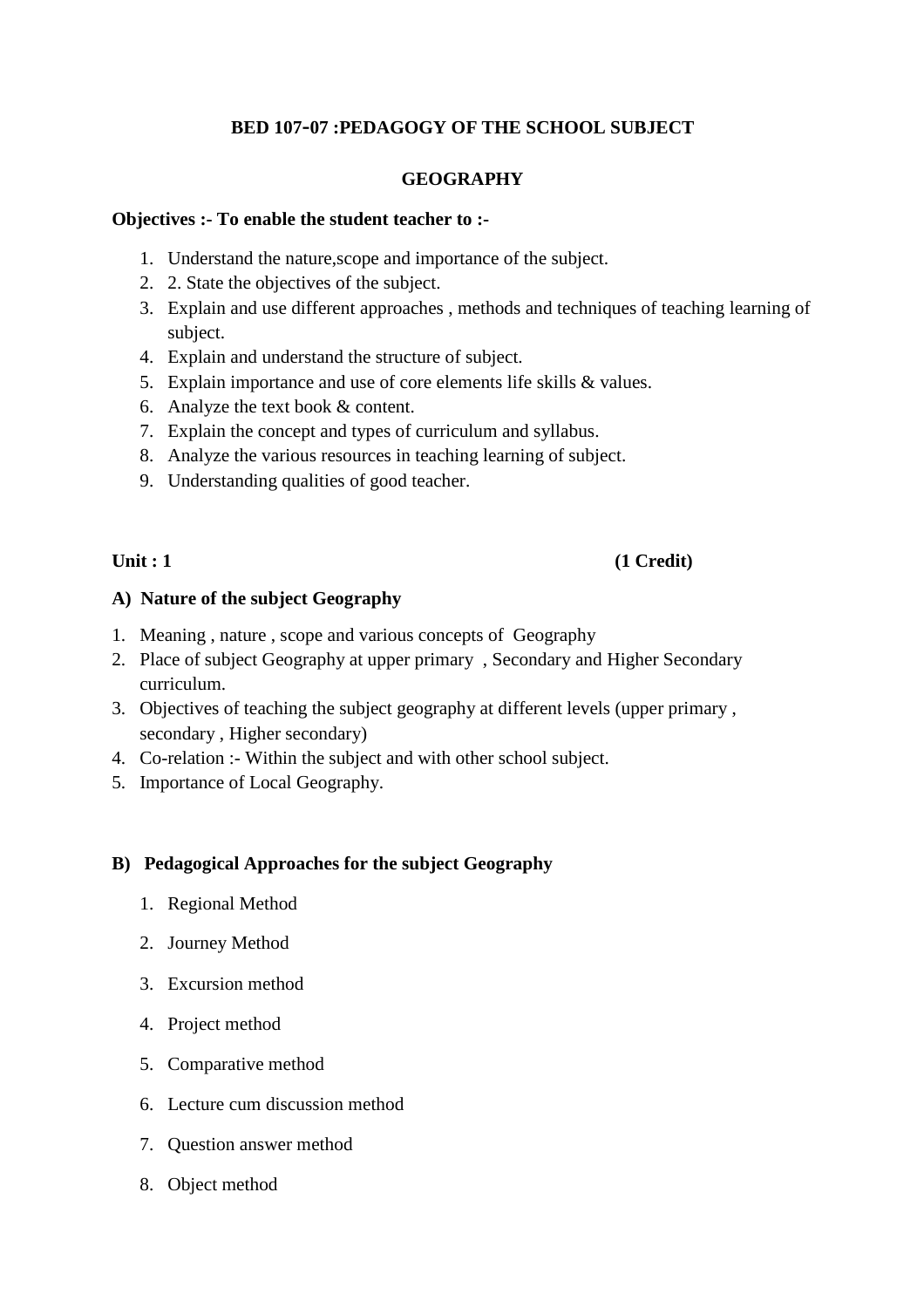- 9. Field Visit
- 10. Experimental method.

## Unit : 2 (1 Credit)

## **A) Analysis of the subject Geography**

- 1. Structure of the subject Geography
- 2. Curriculum and syllabus (Concept and types)
- 3. Core elements , values and life skills.
- 4. Analysis of the Text Book.
- 5. Content analysis.

## **B)Learning Resources for the subject Geography**

- 1. Concept , need and importance of learning resources
- 2. Traditional learning resources.
- 3. Technology based learning resources.
- 4. Geography room
- 5. Qualities of an Ideal Geography teacher.

## **Mode of Transaction :**

- 1. Lecture
- 2. Discussion
- 3. Seminar
- 4. Filed Work
- 5. Technology based Interaction
- 6. Observation

## **Practical Work (Any one of the following))**

- 1. Text book Analysis
- 2. Content Analysis of any one Unit.
- 3. Prepare a report of Geographical information of a native place.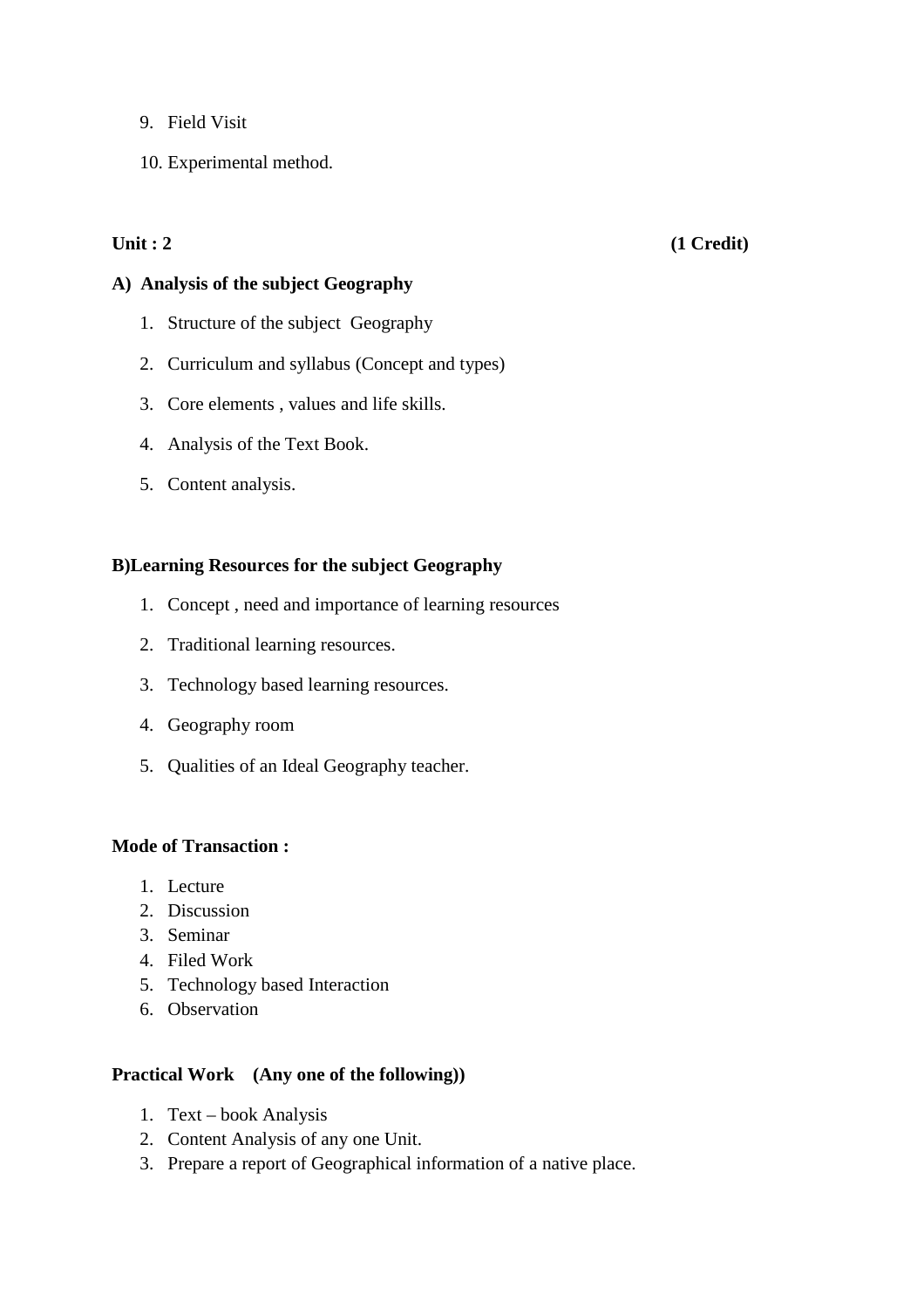## **References:**

- १. भूगोल अध्ययन- अध्यापन- भा.गो. बापट
- २. भूगोलाचे अध्यापन द.बा. पोंक्षे.
- ३. आशययुक्त अध्यापनपध्दुत्ती प्रा. (श्रीमती) यु.बी. पाटील., श्रीमती. सुरेखा जोशी.
- ४. भूगोलाचे अध्यापन प्रा. पाटणकर.
- ५. भूगोल परिचय प्रा. खतीब.
- ६. Handbook of suggestion on the teaching of Geography.(UNESCO)
- 7. Geography teaching, sterling publishers New Delhi, Verma O.P.
- 8. Teaching of Geography B.C. Rai.
- ९. अध्यययुक्त अध्यपन पध्दुती- यशवंतराव चव्हान,महाराष्ट्
- १०. जाधव के.के. भूगोल आशययुक्त अध्यापन पद्धती.
- ११. जोशी आनंत आशययुक्त अध्यापन पद्धत.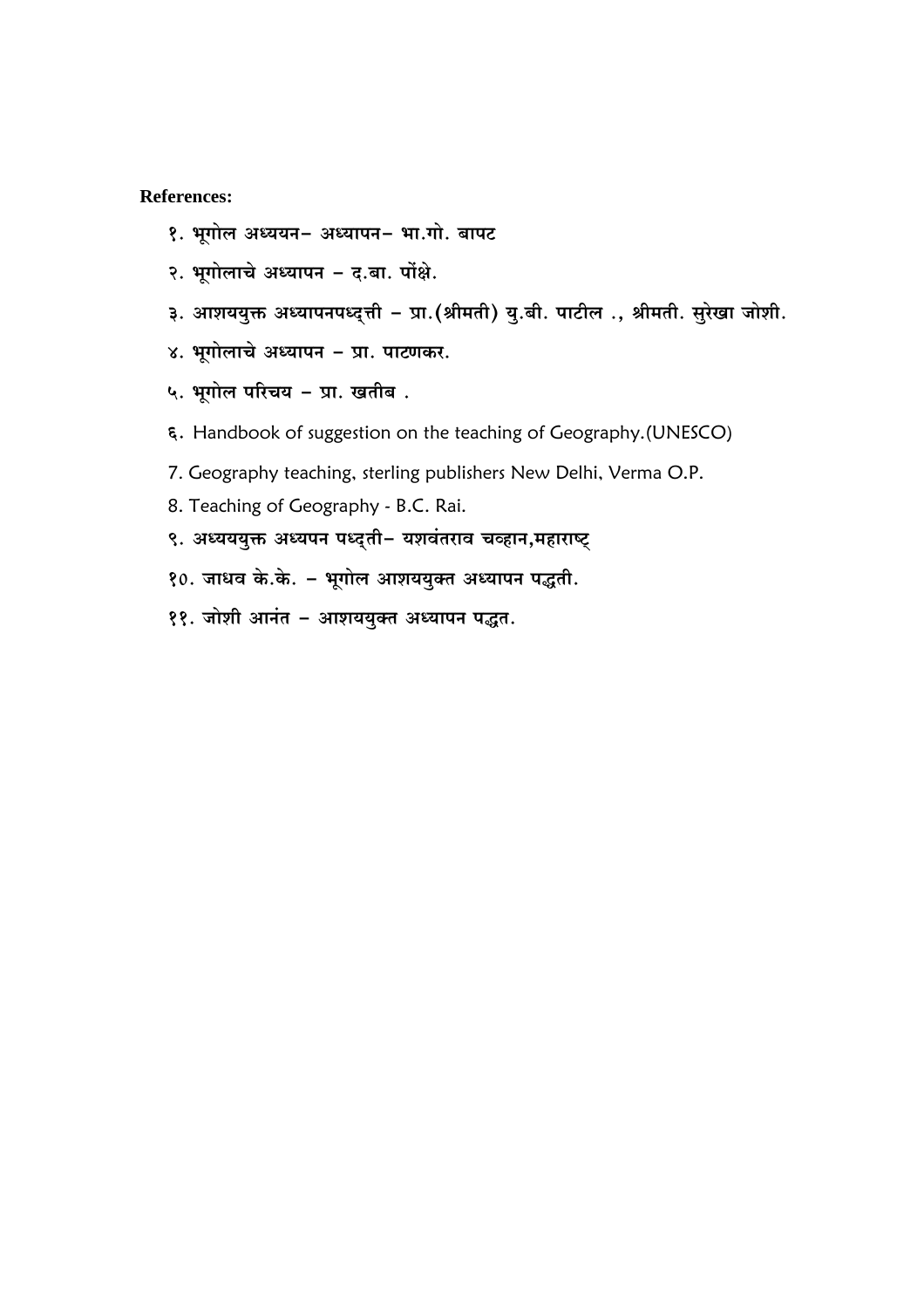# **BED 107- 08: PEDAGOGY OF THE SCHOOL SUBJECT**

# **GENERAL SCIENCE**

**Objectives**: To enable the student teacher to

- Understand nature, scope & importance of general science at secondary & higher secondary level.
- Analyze the textbook & content of general science at secondary & higher secondary level.
- Implement methods & models of teaching learning of general science.
- acquire the competencies of general science teacher
- Familiarize facts, terms, concepts, laws & principles in general science.

# **Unit 1: Nature of general science** (Credit:1)

1.1 Nature, scope & place of general science at secondary & higher secondary level.

- 1.2 Objectives of teaching general science at secondary & higher secondary level.
- 1.3 Curriculum & syllabus of general science at secondary & higher secondary level.
- 1.4 Text book and content analysis of general science.

# **Unit 2: Pedagogical approaches & resources of general science, general science**

(Credit:1)

- 2.1 a) Methods of teaching: lecture demonstration, Experimental, & project b) Model: 5 E Learning Model
- 2.2 Planning, organizing and maintaining general science laboratory.
- 2.3 Learning resources in general science.
- 2.4 Competencies of general science teacher.

# **Mode of Transaction:**

- o Discussion cum Lecture
- o Seminar
- o .Project based approach
- o Field visit
- o Technology based interaction

# **PRACTICAL WORK:- (Any One of the following)**

- 1. Textbook analysis
- 2. Interview of an experienced Science teacher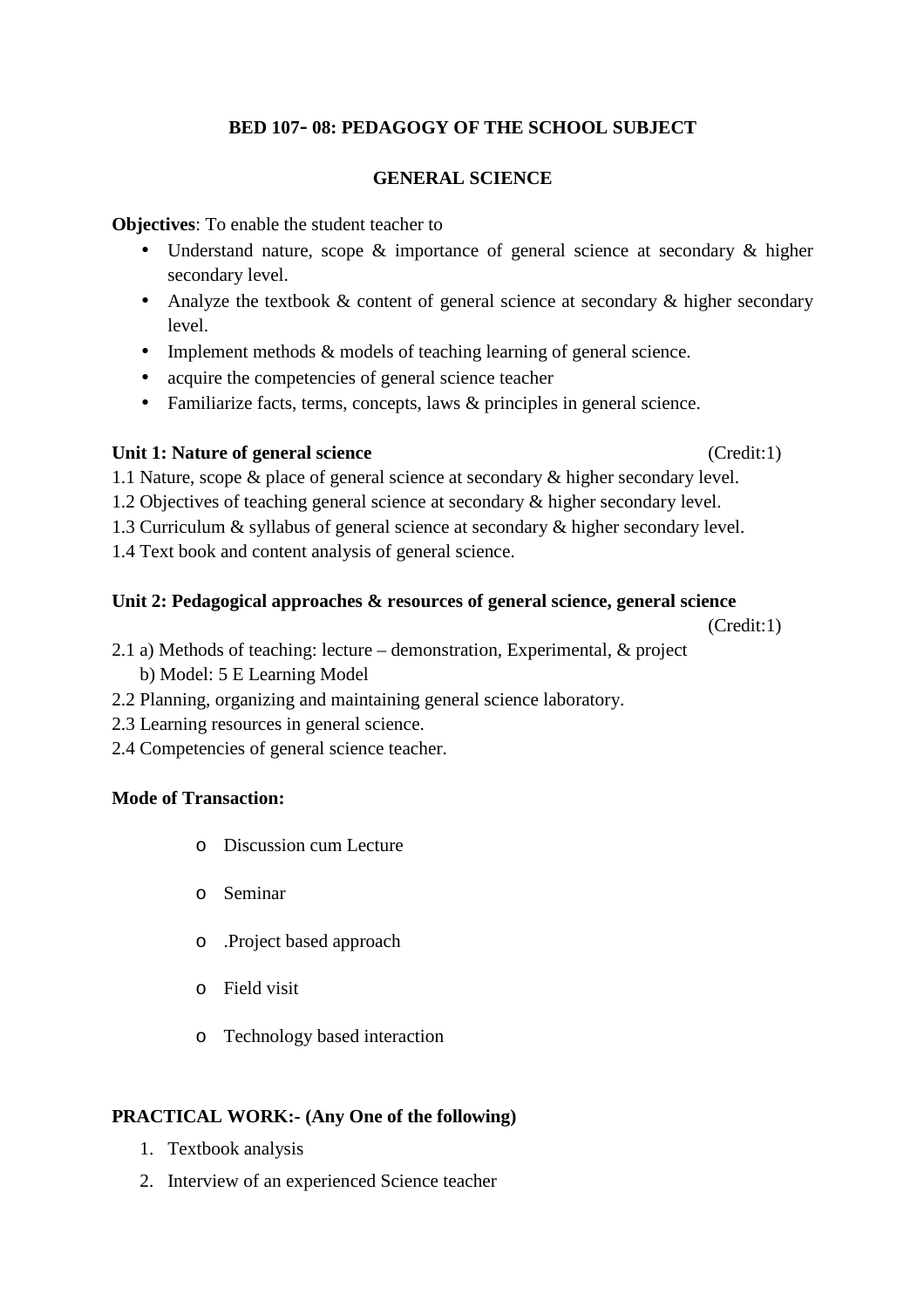- 3. Organize a Science exhibition and prepare a report
- 4. Field Visit and Report Writing

Reference:

# संदर्भ सूची

- १. डॉ. अनंत जोशी आशययुक्त अध्यापन.
- .<br>२. कदम बोंदार्डे शास्त्र आशययुक्त अध्यापन पद्धती.<br>३. प्रा. बोंदार्डे विज्ञान अध्यापन.
- 
- 4. Sharma and Sharma Nair Teaching of Science.
- 5. Ghansham Das Teaching of Science.
- 6. Dr. Borse Science Education.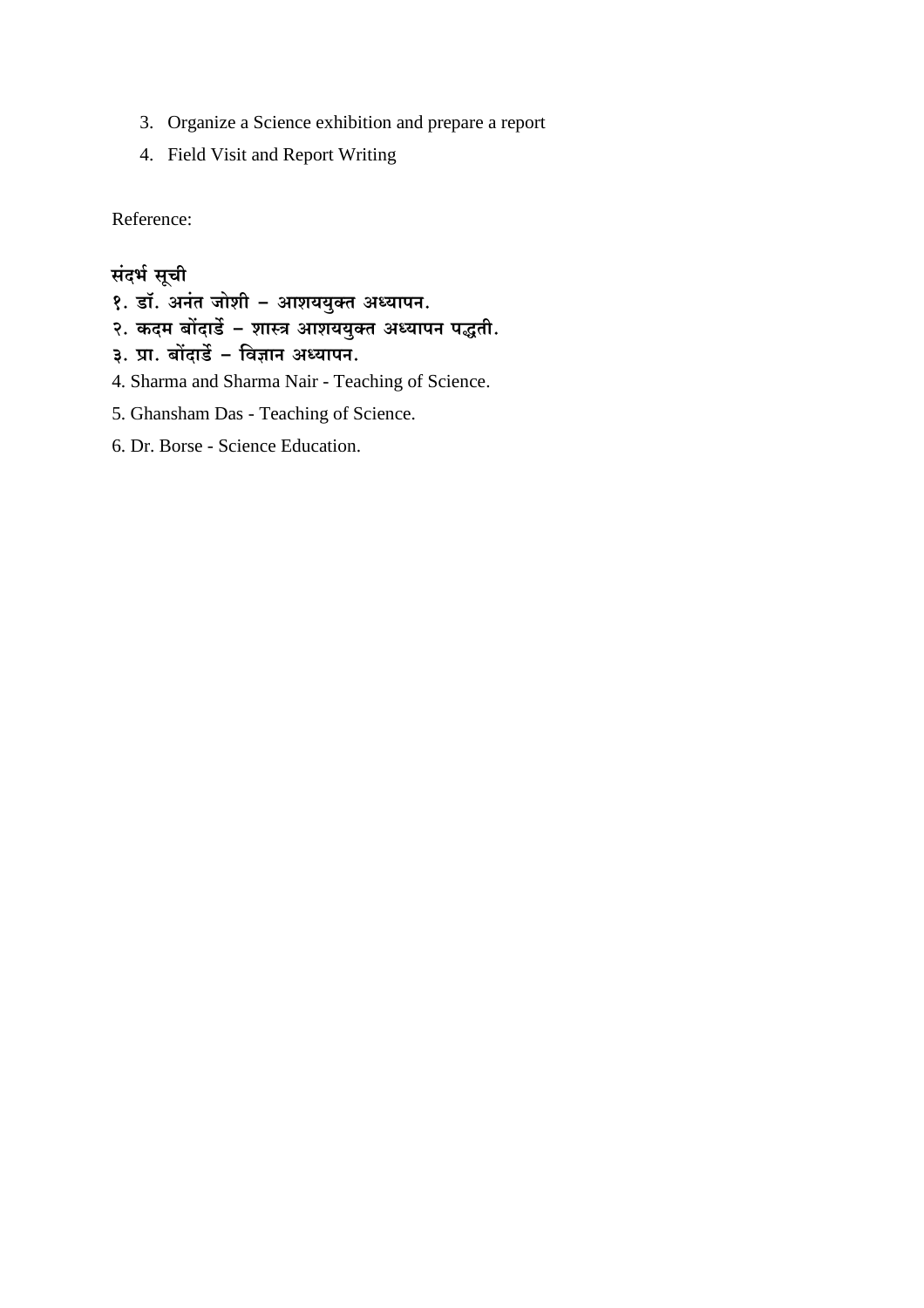# **BED 107-09- PEDAGOGY OF THE SCHOOL SUBJECT**

# **MATHEMATICS**

**Objectives**: To enable student teacher to-

- Understand nature, scope & importance of mathematics at secondary & higher secondary level.
- Analyze the textbook & content of mathematics at secondary & higher secondary level.
- Implement methods & models of teaching learning of mathematics.
- acquire the competencies of mathematics teacher
- Familiarize facts, terms, concepts, laws & principles in mathematics.

# **Unit 1: Nature of mathematics** (Credit: 1)

- 1. Nature, scope & place of mathematics at secondary & higher secondary level.
- 2. Objectives of teaching mathematics at secondary & higher secondary level.
- 3. Curriculum & syllabus of mathematics at secondary & higher secondary level.
- 4. Text book and content analysis of mathematics.

# **Unit 2: Pedagogical approaches & resources of mathematics, mathematics**

(Credit: 1)

- 1. Methods of teaching: lecture demonstration, Experimental, & project,
- 2. inductive, deductive method, Questioning.
- 3. Model: 5 E Learning Model
- 4. Planning, organizing and maintaining mathematics laboratory.
- 5. Learning resources in mathematics.
- 6. Competencies of mathematics teacher.

# **Mode of Transaction:**

- o Discussion cum Lecture
- o Seminar
- o .Project based approach
- o Field visit
- o Technology based interaction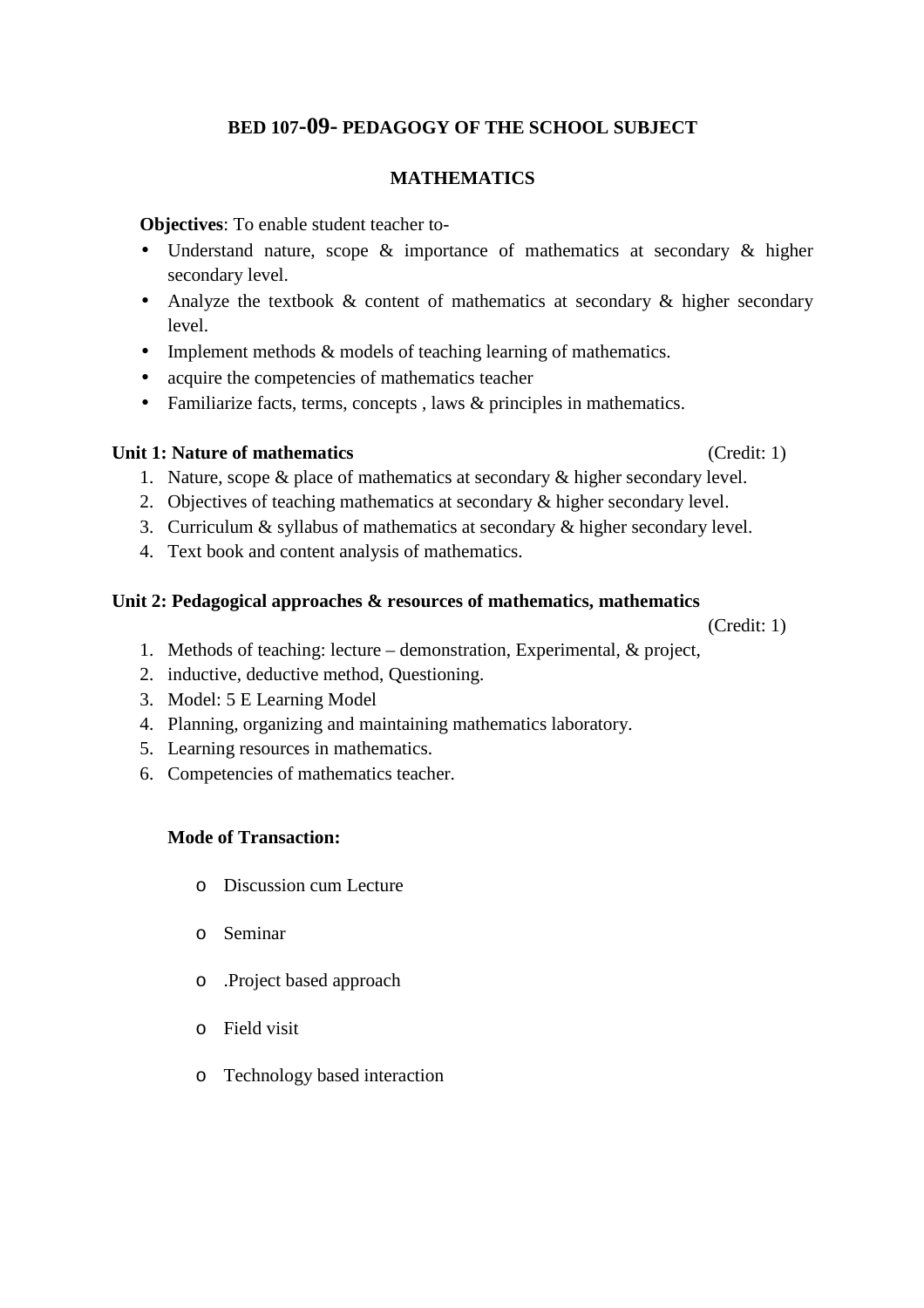## **PRACTICAL WORK:- (Any One of the following)**

- 1. Textbook analysis
- 2. Interview of an experienced mathematics teacher
- 3. Organize a Exhibition of mathematics models/ projects and prepare a report
- 4. Field Visit and Report Writing.

References:

संददर्भ सूचूची

१. डॉ. पोंक्षे, डॉ.मखिजा - गणित अध्यापन.

२. डॉ. गागरे, - गणित विषयज्ञान.

- ३. डॉ.चव्हाण गणित आशययुक्त अध्यापन.
- ४. डॉ. ह.ना. जगताप गणित अध्यापन पद्धती.
- 5. Eleccher Teaching of Mathematics.
- 6. Sidhu and Agarwal Teaching of Mathematics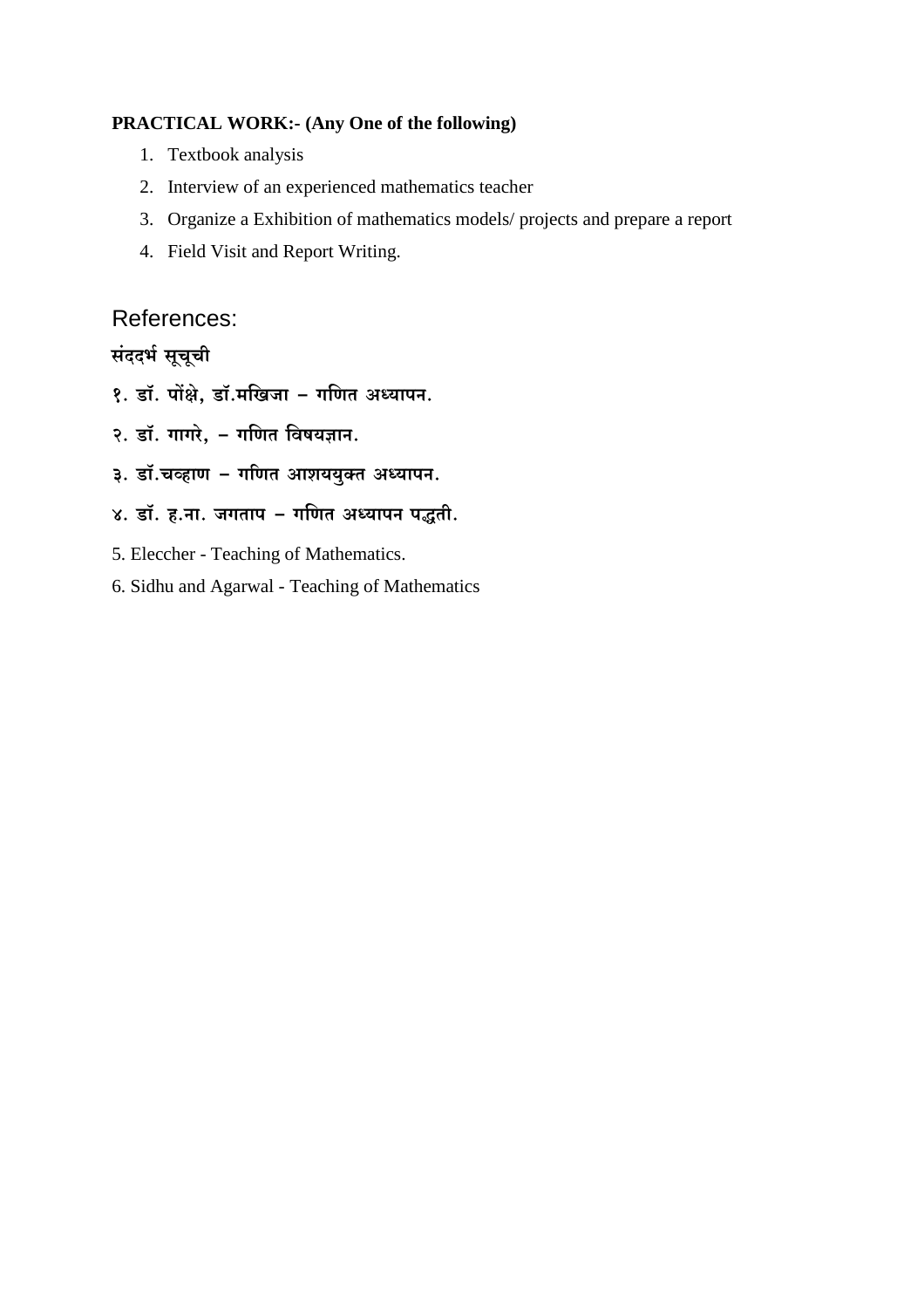# **BED 107-10: PEDAGOGY OF THE SCHOOL SUBJECT**

# **ECONOMICS**

# **Objectives:**

- 1. Understand the Nature, scope & importance of the subject.
- 2. State the objectives of the subject.
- 3. Explain and use different approaches methods and techniques of teaching learning of subject.
- 4. Explain and understand the structure of subject.
- 5. Explain the concept and types of curriculum and syllabus.
- 6. Explain importance and use of core elements value & Life skills.
- 7. Analyze the text book and content.
- 8. Analyze the various resources in teaching learning of subject.
- 9. Understand qualities of good teacher.

# **Unit: I** (1 Credit)

# **A) Nature of the subject Economics**

- 1. Concept , Meaning , Nature and scope of the subject Economics
- 2. Place of subject economics at secondary and higher secondary school curriculum.
- 3. Objectives of teaching the subject economics at secondary & higher secondary school level.
- 4. Co-relation of economics with other school subjects.
- 5. Importance of Economics in daily life.

# **B) Pedagogical approaches for the subject Economics**

- 1. Project method
- 2. Problem solving method
- 3. Field Visit
- 4. Question Answer method
- 5. Observation
- 6. Dramatization.

# **A) Analysis of the subject Economics**

1. Structure of the subject Economics

# Unit : II (1Credit)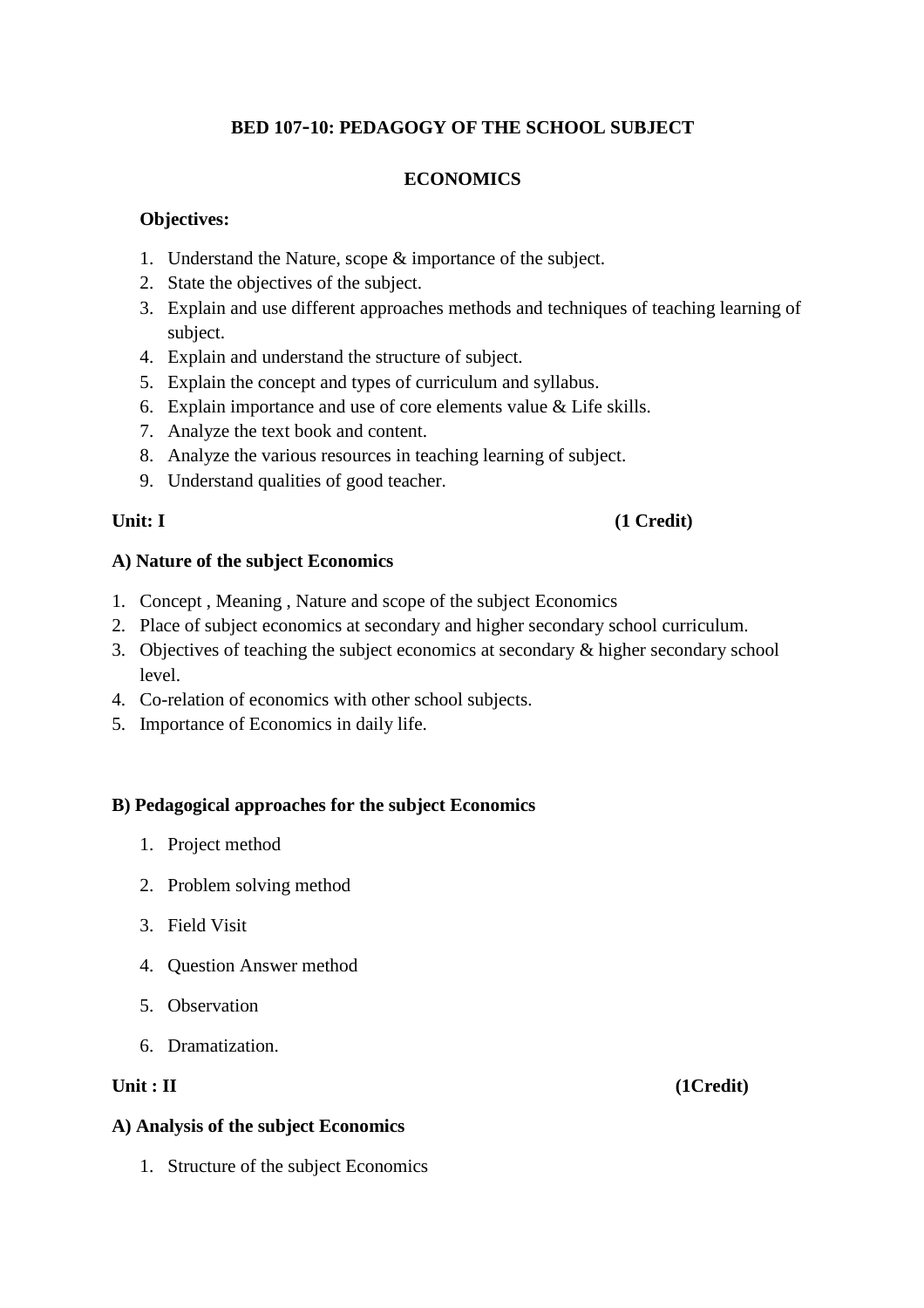- 2. Curriculum and syllabus (Concept & Types)
- 3. Core elements, values and life skills.
- 4. Analysis of the text book
- 5. Content analysis.

## **B)** Learning Resources for the subject Economics

- 1. Concept, Need and importance of learning resources.
- 2. Traditional learning resources.
- 3. Technology based learning resources.
- 4. Field visit as a learning resources.
- 5. Qualities of an ideal Economics Teacher.

## **Mode of Transaction**

- 1. Lecture
- 2. Discussion
- 3. Seminar
- 4. Field Work
- 5. Technology based interaction.
- 6. Observation

## **Practical Work** (Any One)

- 1. Text book analysis of any one standard.
- 2. Content analysis of any one unit of Economics
- 3. Prepare a report of field visit related to Economics subject.

## References:

- 1 Teaching of Economics (Faculty of Education Baroda)
- २ अर्थशास्त्र अध्यापन पद्धती प्राचार्य गाजरे, प्रा.पुराणिक

३ आशयुक्त अध्यापन - संपादक, डॉ. अनंत जोशी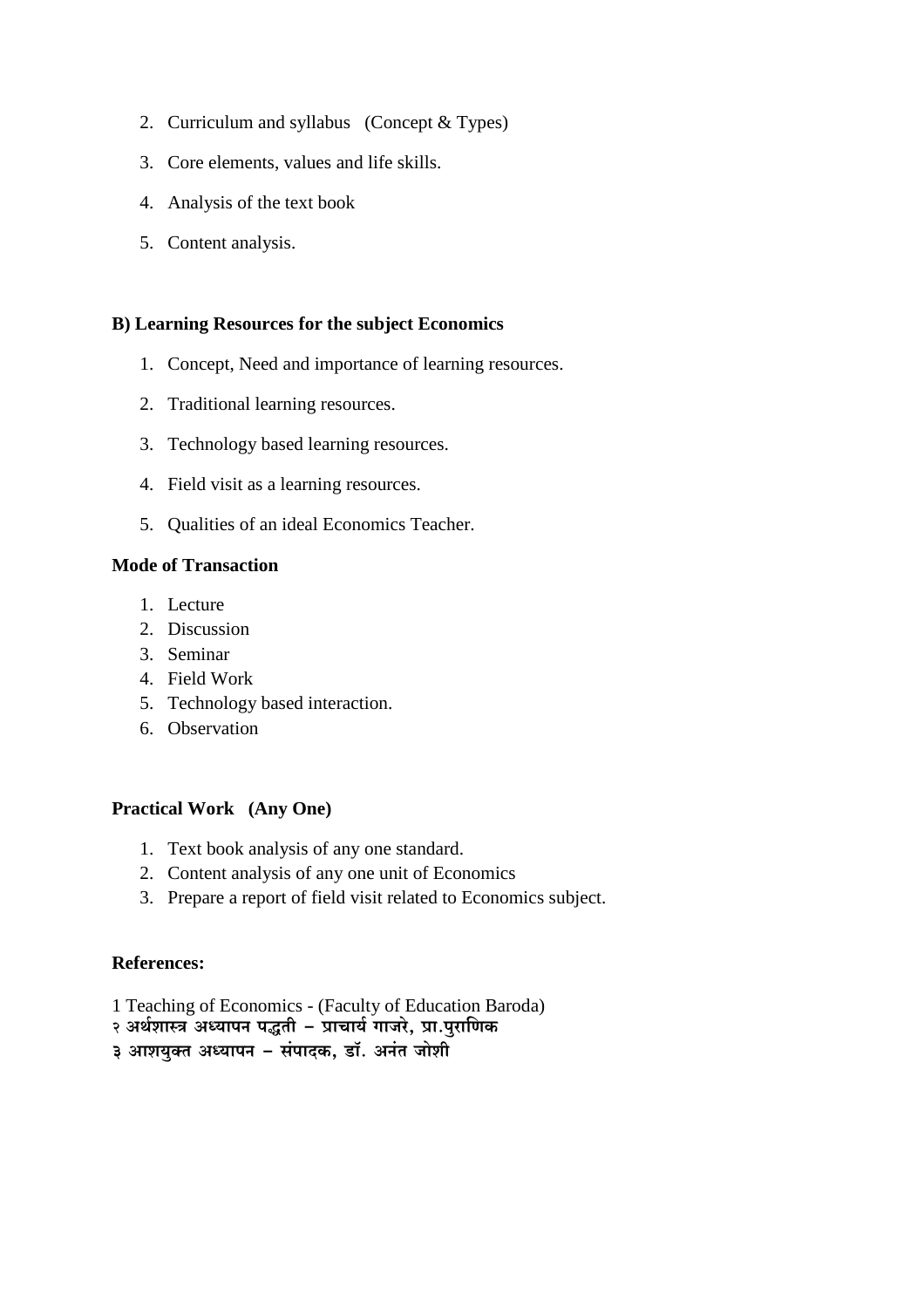# **BED 107-11: PEDAGOGY OF THE SCHOOL SUBJECT**

# **INFORMATION AND COMMUNICATION TECHNOLOGY (ICT)**

# **Objectives**: To enable student teacher to

- Understand nature, scope & importance of ICT at secondary & higher secondary level.
- Analyze the textbook  $&$  content of ICT at secondary  $&$  higher secondary level.
- Implement methods  $\&$  models of teaching learning of ICT.
- Acquire the competencies of ICT teacher
- Familiarize facts, terms, concepts , laws & principles in ICT.

# Unit 1: Nature of ICT (1 Credit)

- 1. Nature, scope & place of ICT at secondary & higher secondary level.
- 2. Objectives of teaching ICT at secondary & higher secondary level.
- 3. Curriculum & syllabus of ICT at secondary & higher secondary level.
- 4. Text book and content analysis of ICT.

## **Unit 2: Pedagogical approaches & resources of ICT. (1 Credit**)

- 1.a) Methods of teaching: lecture demonstration, Experimental, & project
- b) Model: 5 E Learning Model, CAI, PBL, TAL, Online Demonstration, Offline

Demonstration, Web based teaching/learning

- 2. Planning, organizing and maintaining ICT laboratory.
- 3. Learning resources in ICT.
- 4. Competencies of ICT teacher.

# **Mode of Transaction**

- 1. Lecture
- 2. Discussion
- 3. Seminar
- 4. Field Work
- 5. Technology based interaction.
- 6. Blended Learning

# **Practical:**

Activities from Intel Programme introduced by Pune University should be completed by students and preparing the reports will be the Practical Work.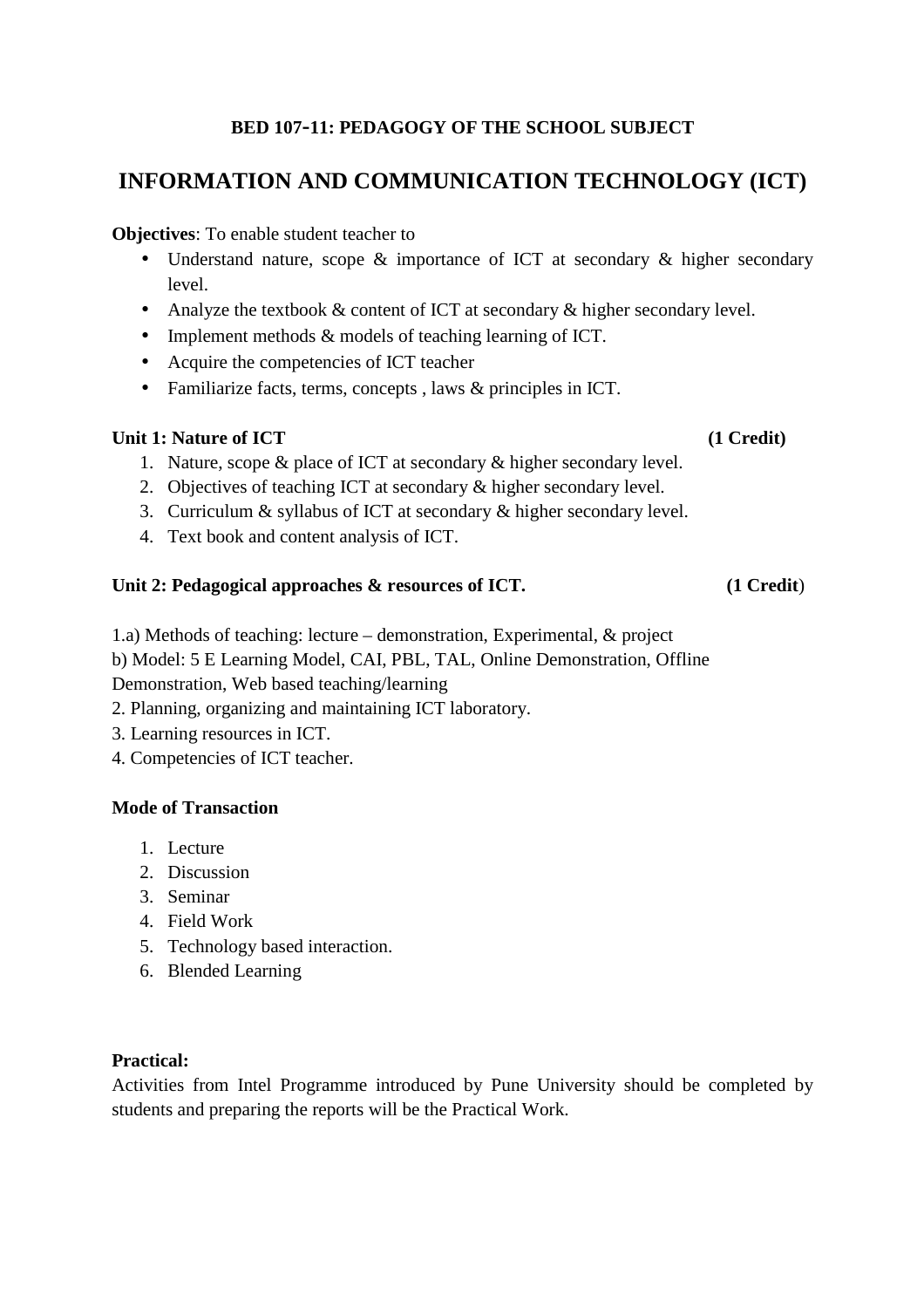# **REFERENCES:**

- 1. Computer fundamentals Arora Bansal
- 2. Information and communication Kishore, Chavan
- 3. Information Technology Dyne, Nandkishore
- 4. Crumlish Christian ABC of internet
- 5. Fun of computer Singh and Sukhvir
- 6. ICT stragies of for school Mohanty Laxman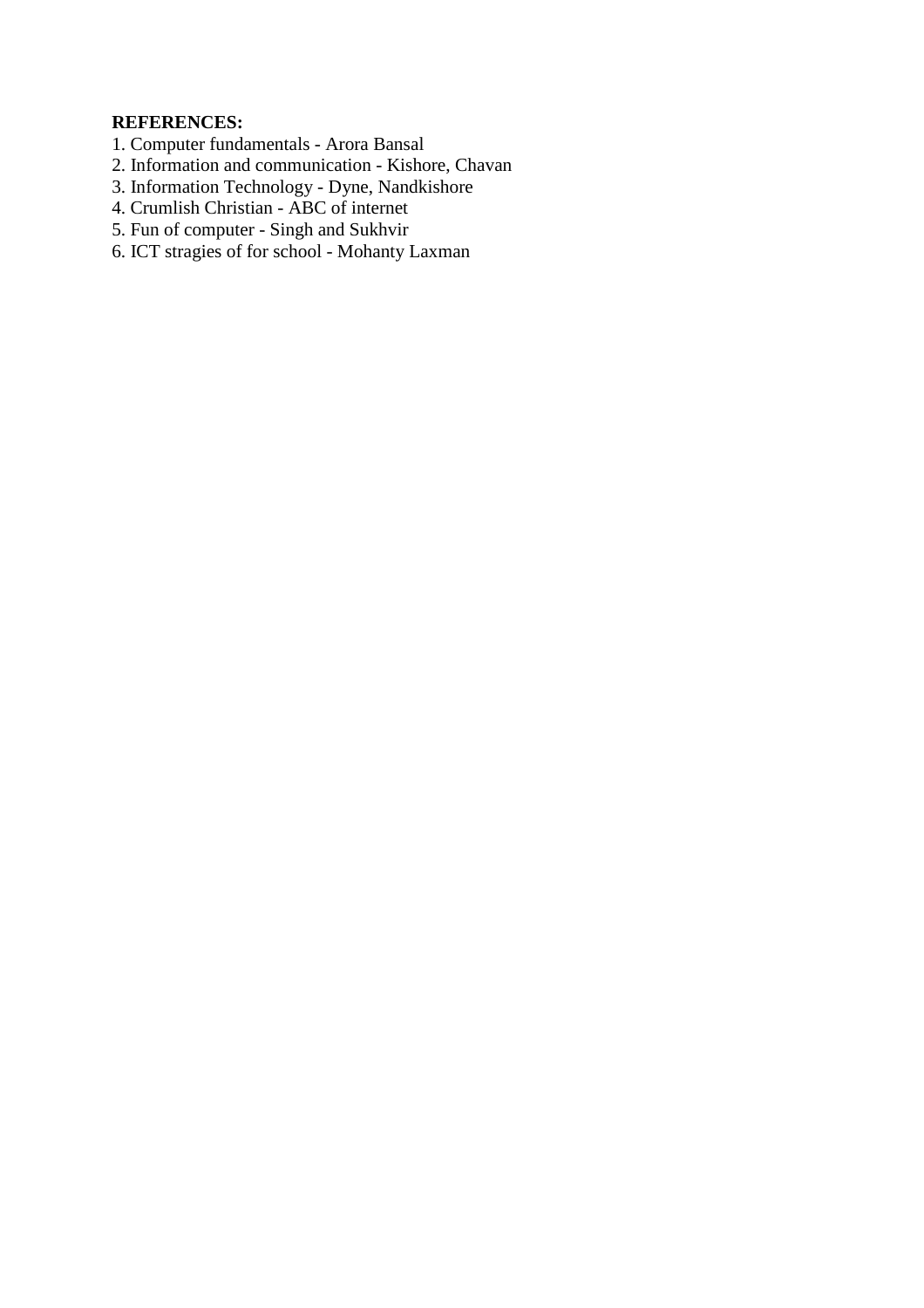#### **BED 201**

### **Title of Course: Quality and Management of School Education**

#### **Objectives of Course: To enable the student teacher to-**

- 1. Understand the concept of Management.
- 2. Understand the concept of quality and enlist the dimensions of quality.
- 3. Understand the need and importance of school accreditation.
- 4. Acquire knowledge regarding the concept and process of Human Resource Management in school.
- 5. Get acquainted with the essential infrasrructural resources for quality management.
- 6. Identify the problems and its management in secondary and Higher secondary education.
- 7. Become familiar with different types of school boards in India.
- 8. Top understand administrative ser up of Government and function of supportive authorities.

#### **Unit I**

#### **Fundamentals of Management and Quality Management (1-Credit)**

- 1. Meaning and function of Management
- 2. Types of Management : a) Time Management
	- b) Event Management
	- c) Class room management
- 3. Modern Theories of Management
- a) Henry Fayol b) Peter Ducker
- 4. Concept of Quality management and SWOT Analysis.

5. TQM in Education and school Accreditation Meaning, Need and criteria for School Accreditation.

#### **Unit : II Managerial Practices : Human and Infrastructural Resources (1 Credit)**

- 1. Training and Development of Human Resource. a) Pre-Service b) In-service
- 2. Role and Qualities if Human Resource

a) Teacher B) supervisor and Head Master c) Parents

- 3. Leadership:- Concept and Styles /Types
- 4. Infrastructural facilities in secondary and higher secondary schools and also in High Excellent schools.
- 5. Quality Management of Infrastructural Resources.
	- a) Creation b) Maintenance c) Optimum Use.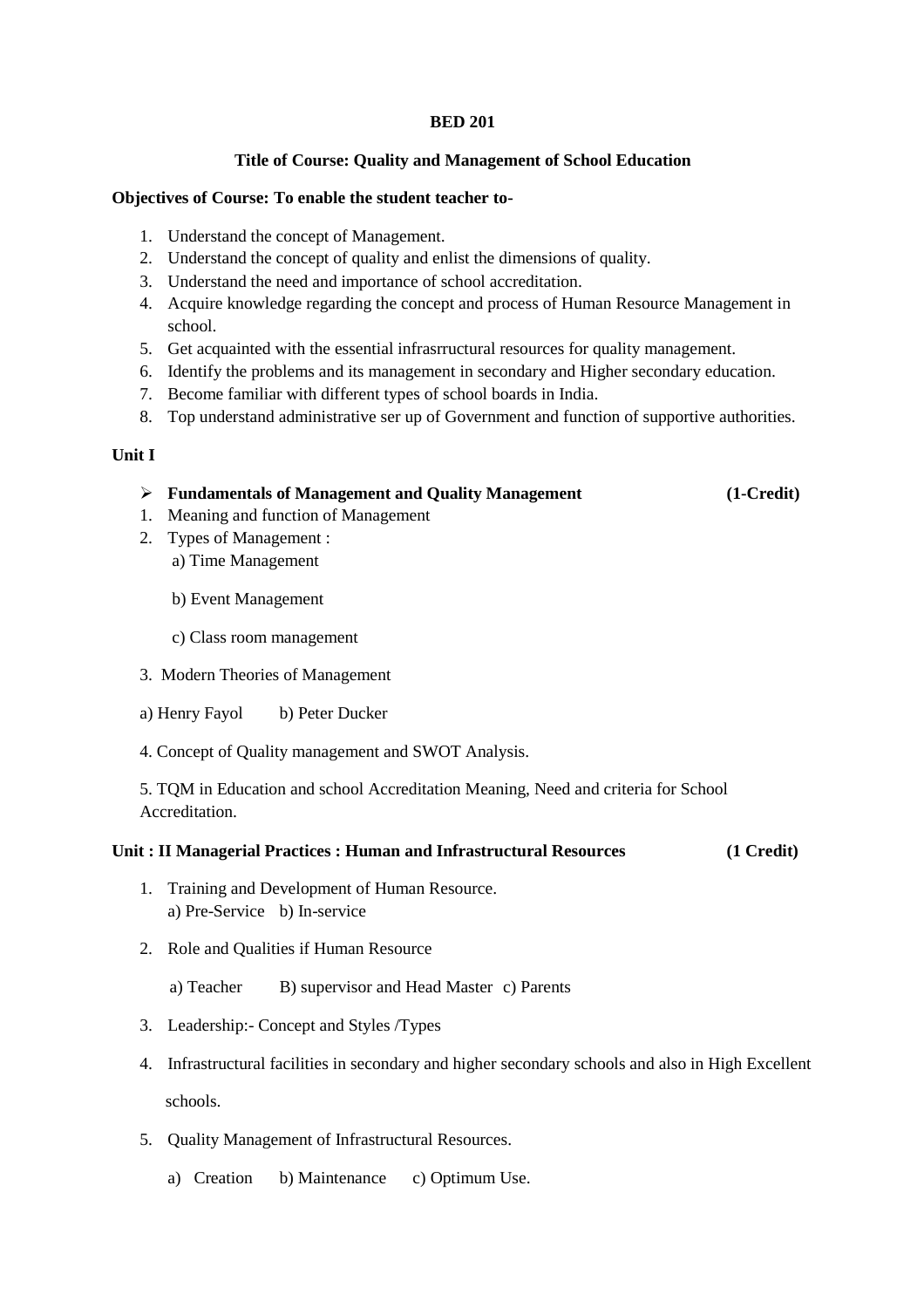### **Unit : III Management of Various problems at Secondary and Higher Secondary Level.**

- 1. Wastage and stagnation
- 2 Crowed classes.
- 3. Discipline problem in school
- 4. Vocationalisation of Education
- 5. Current issues and problems at Higher Secondary Level

### **Unit IV : Components of School Management and Administrative setup in Education.**

- 1. School Records- Types and its importance
- 2. co-curricular activities : Need and importance of organization of Co-curricular activities.
- 3. Government administrative setup and authorities.
- 4. Types of School Board:
	- a) S.S.C. and H.S.C.
	- b) CBSE (Central Board of Secondary Education)
	- c) ICSE (International Certificate of Secondary Education)
	- d) IGCSE (International General Certificate of Secondary Education)
- 5. Structure and functions of- NCERT, SCERT, NCTE, Lecturers, Discussion, Use of ICT, Field visits,

Assignments, Seminar presentation.

**Practical (Any One)** 

- 1. Study of School Management- Management of Infrastructural resources in school.
- 2. Organize any Co-curricular activity in school and prepare a report on its management and Problems faced.
- 3. Prepare an awareness programme on various indiscipline problems faced in schools.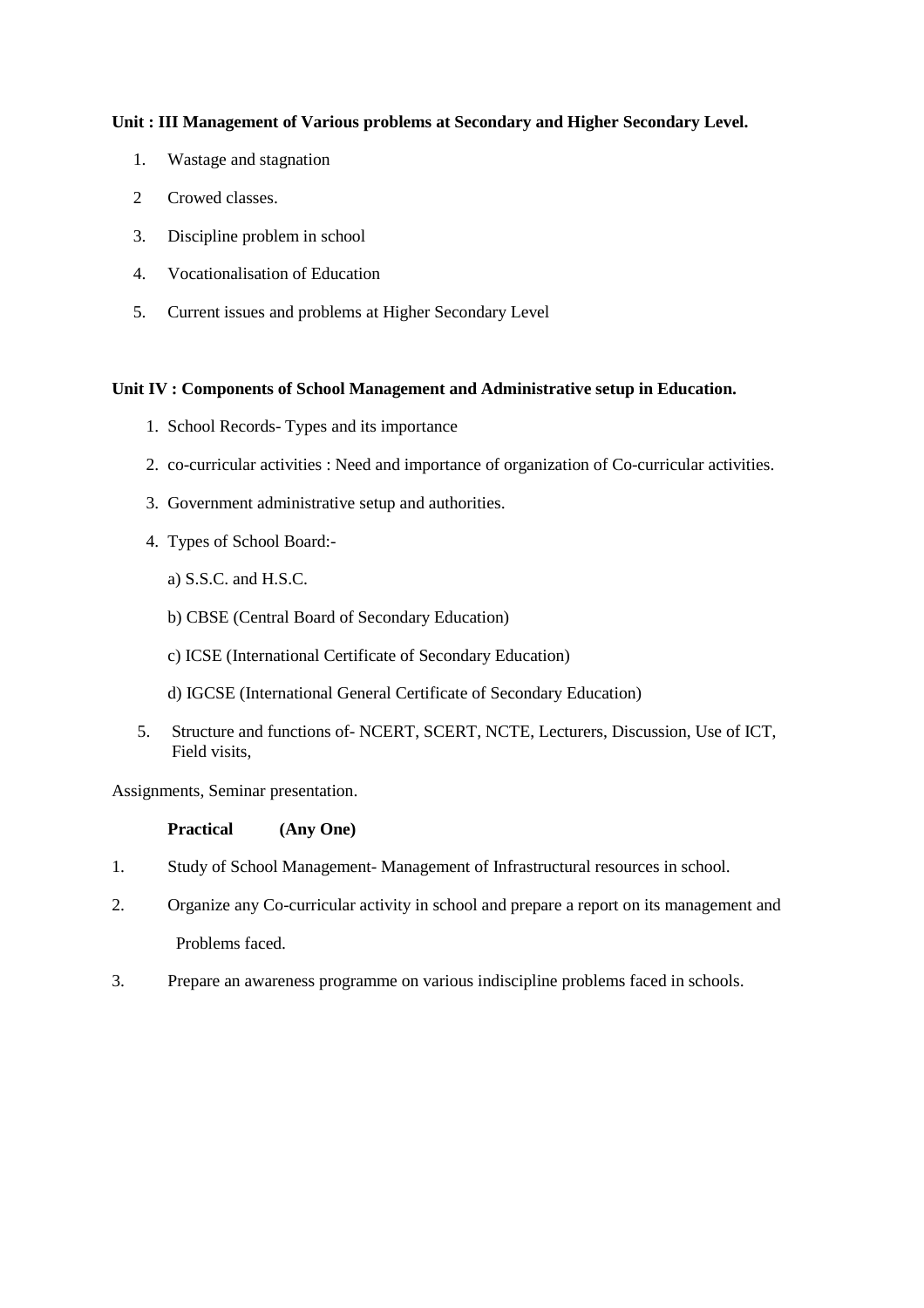# **BED 202**

## **Title of Course: Knowledge and Curriculum and Language across the curriculum**

## **Objectives of Course:**

## **To enable the students to-**

- 1. Understand the sources & generation of knowledge.
- 2. Realize the interrelationship between knowledge & skills in the present social context.
- 3. Comprehend the concept of multiculturalism.
- 4. Get acquainted with the activity based learning approaches.
- 5. Understand the concept and types of curriculum and the theories of curriculum development.
- 6. Realize the concept & importance of language.
- 7. Grasp the ways and means for developing language skills.
- 8. Recognize multilingualism in India.
- 9. Appreciate the relation between language and social development.
- 10. Understand the concept and process of communication.
- 11. Get acquainted with different language and communication skills.

# **Unit I- Developing Knowledge and Societal Context**

- 1.1 Sources of knowledge
- 1.2 Generation of Knowledge
- 1.3 Inter-relationship between knowledge and skills
- 1.4 Societal Context & Education
- 1.5 Multiculturalism
- 1.6 Activity based learning-Project Method, Discussion method
- 1.7 Developing Values as stipulated I in the Indian Constitution.

# **Unit II- Transacting Knowledge through Curriculum**

- 2.1 Meaning , Concept and type of Curriculum
- 2.2 Principles of Curriculum Development
- 2.3 Gandhiji's & Tagore's views on school curriculum
- 2.4 Development of curriculum
- a) Planning of Curriculum
- b) Curriculum Designing
- c) Curriculum Transaction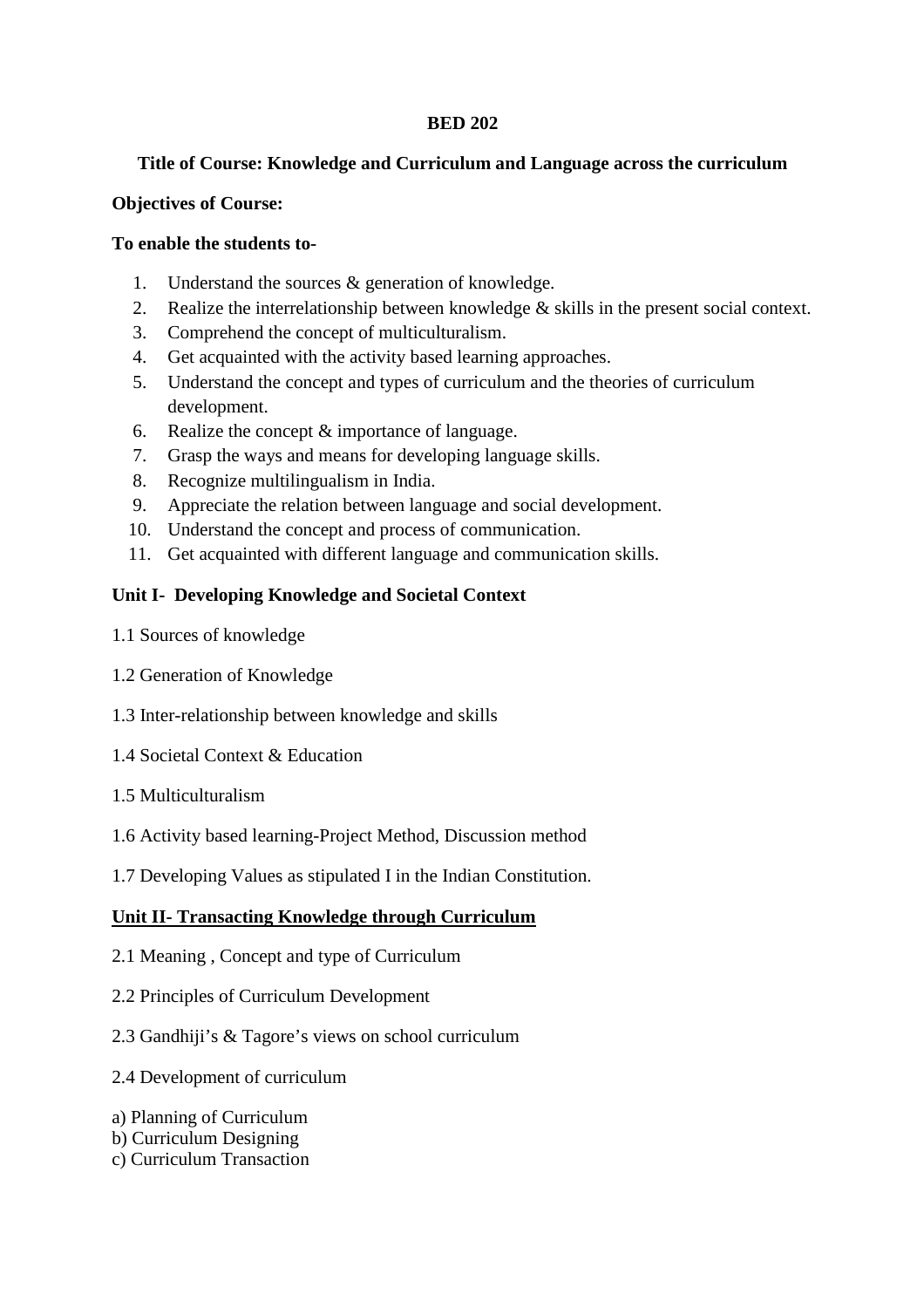# **Unit III- Multilingualism**

- 3.1 Language Meaning, Objectives and Importance of Lnaguage
- 3.2 Language and Learning
- 3.3 Difficulties in language learning and developing language skills
- 3.4 Multilingualism- Meaning & concept, Importance of Multilingualism & catering to Multilingualism in classroom.
- 3.5 Role of Language in the Cultural, Social and Emotional Development of Learner.

## **Unit IV- Communication skills**

- 4.1 Communication-Meaning, Concept, Principles and Process of Commuinication.
- 4.2 Types of Communication- Verbal and Non-Verbal
- 4.3 Patterns of Communication
	- a) Fan Pattern
	- b) Circle Pattern
	- c) Wheel Pattern

4.4 Developing Communication Skills- Difficulties and Activities for developing reading & writing skills

## **Mode of Transaction**

- Discussion
- Panel Discussion
- Group Work
- Symposium
- Exercise
- Assignments
- Language Games
- Pair and Share
- School Visits and sharing of experiences
- Lecture

## **Practical Work**

- Visit to Balbharati academic department, SPPU, DIET, MSCERT Pune for study of curriculum development process.
- Study of classroom with special reference to characteristics and merits of multiculturalism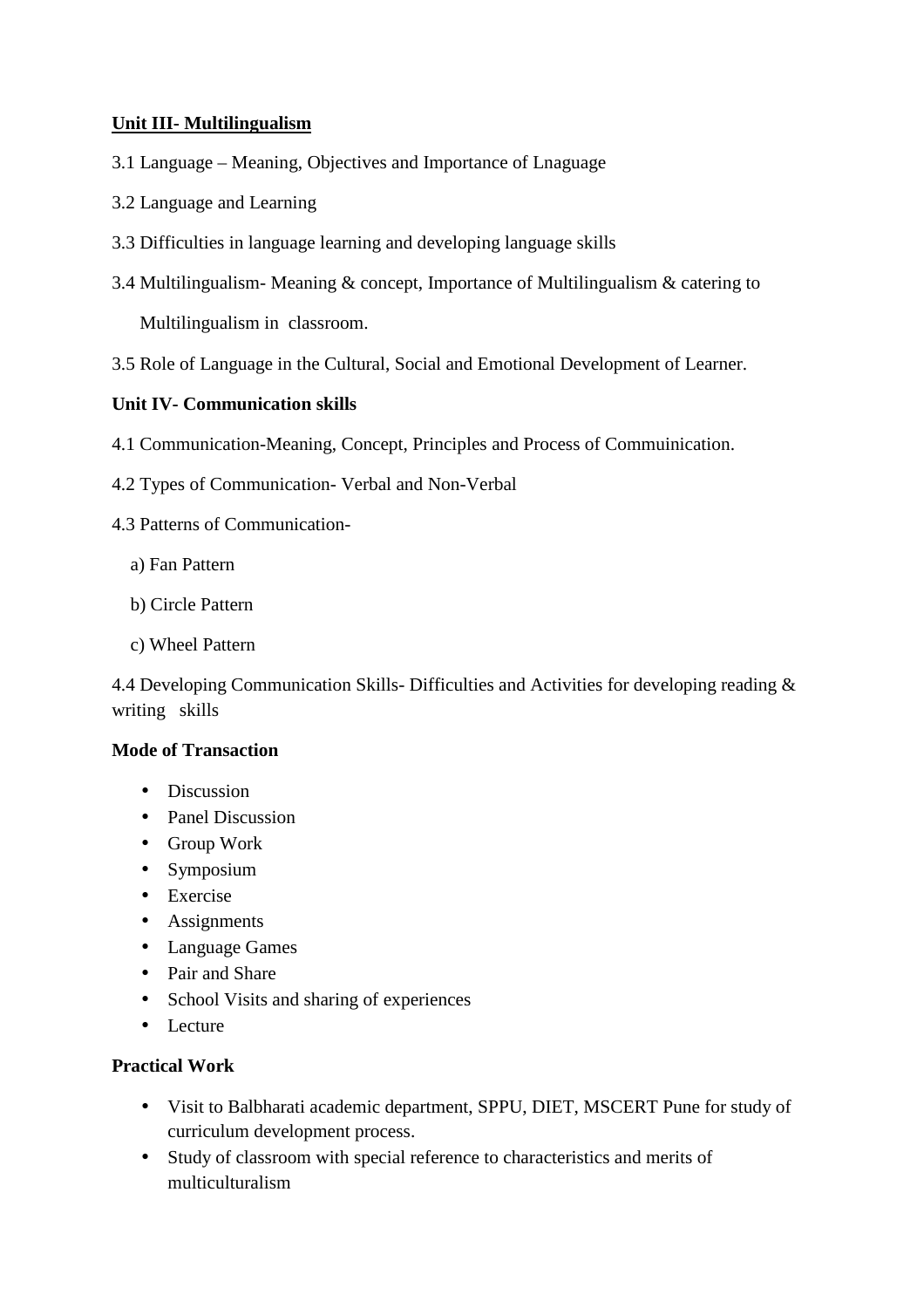- Develop a test for language skills
- Study of Multilingual group.
- Study of the curriculum of different of different boards (SSC, ICSC, CBSE, IB)
- Analysis of children literature and teachers handbook (any one)
- Presentation of a subject content in the form of a summary/explanatory note/ precise writing/ diagrammatic presentation.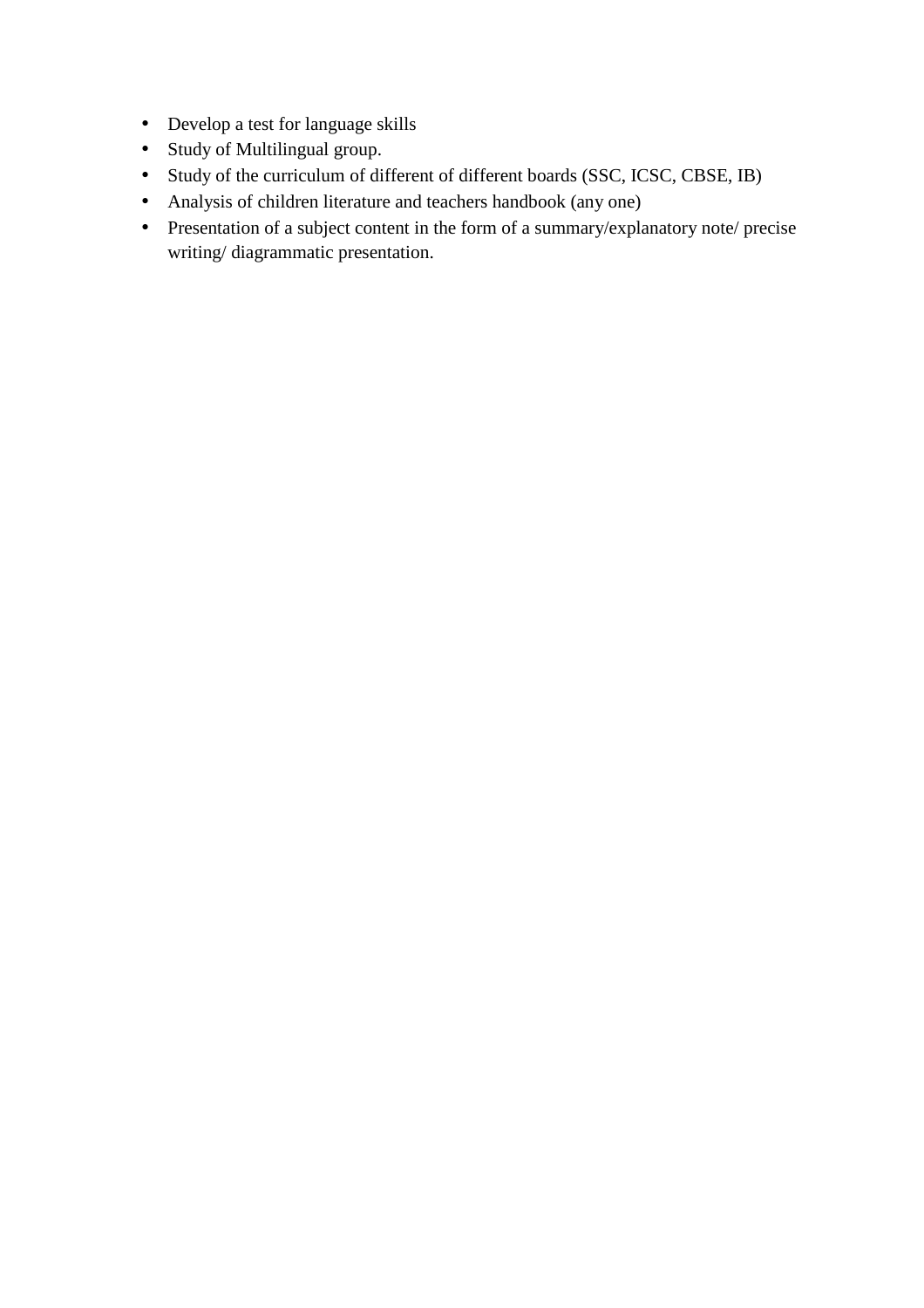# **Course BED 203**

### Title of Course: School & Inclusive School (Credit 4)

### **Objectives of Course:**

### **To enable students:**

- i. To understand the concept & nature of Inclusive Education.
- ii. To examine the status of Inclusive Education in India.
- iii. To understand the National policies, programmes and acts with respect to the disabled.
- iv. To familiarize with the nature and needs of different categories of disabled children.
- v. To understand inclusive instructional strategies.
- vi. To train the students to manage Inclusive Education.
- vii. To analyze the role of teachers and teacher educators in facilitating Inclusive Education.

# **Unit-I Inclusive Education, concept and Nature. (Credit 1)**

- 1. Types of School-special, mainstream, Integrated and Inclusive.
- 2. Concept, need and importance of Inclusive Education.
- 3. Benefits of Inclusion in school.
- 4. National policies, Programmes and acts for Inclusive Education

# **Unit – II Types of Disabilities and Inclusive Instructional Strategies (Credit 1)**

| Types of Disabilities :-<br>(A) Sensory disabilities | (B) Physical Disabilities     | (C) Intellectual Disabilities |
|------------------------------------------------------|-------------------------------|-------------------------------|
| i) Hearing Impaired (HI)                             | <i>i.</i> Orthopedic Impaired | i) Mentally Impaired          |
| ii) Visually Impaired (V.I.)                         | ii) Cerebral Palsy            | ii) Learning Disability       |
|                                                      |                               | $\cdots$ .                    |

iii) Autism

- 2. Inclusive Instructional Strategies at school level.
	- a) Remedial Teaching
	- b) Team Teaching \* Co-Teaching
	- c) Buddy System
	- d) Circle of Friends
	- e) Blended Learning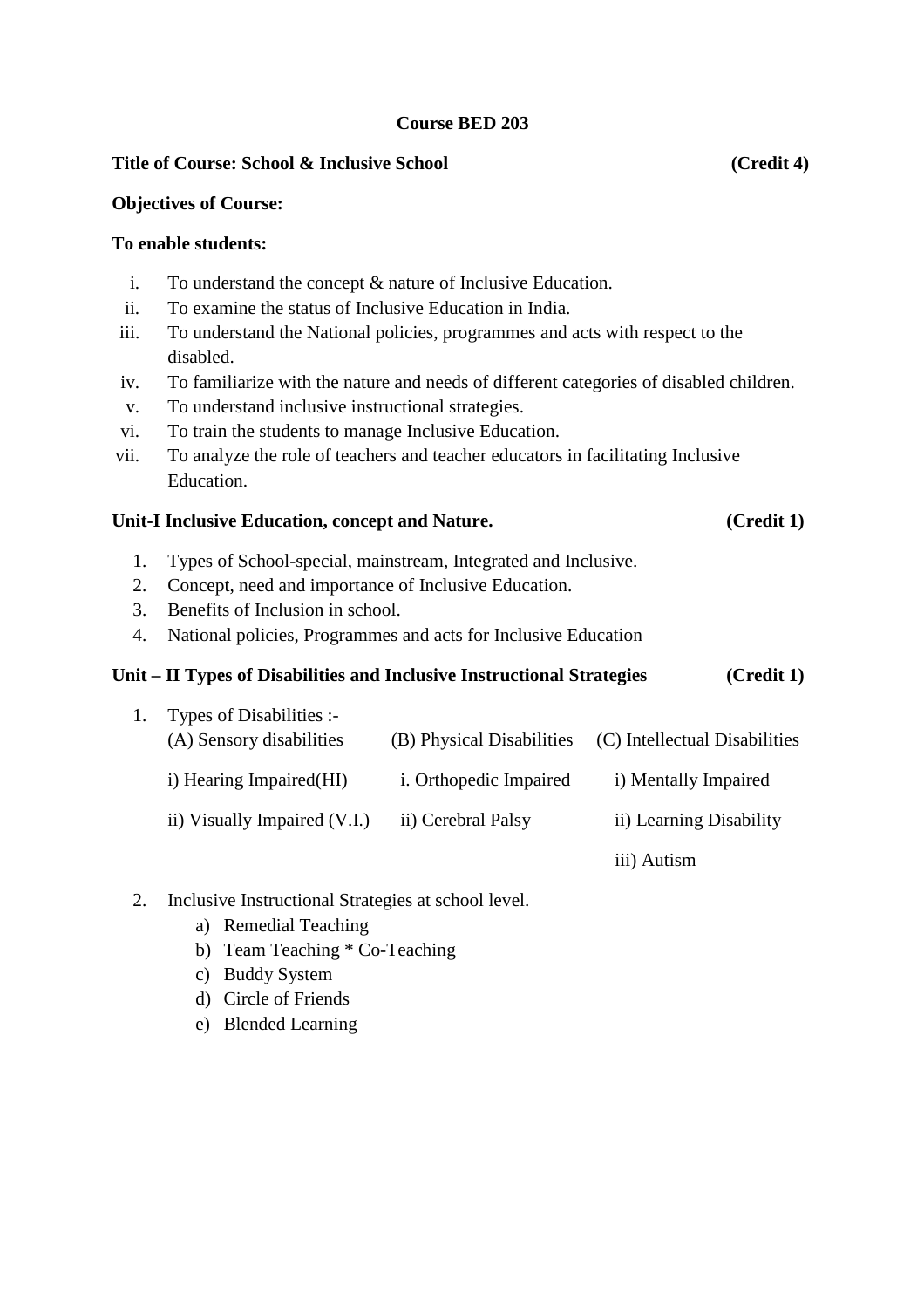# **Unit – III Inclusive School (Credit 1)**

- 1. Characteristics of Inclusive School
- 2. Infrastructural facilities for an Inclusive School.
- 3. Inclusive classroom Management
- 4. Challenges for Inclusive Schools.

# Unit –IV Teacher's Role in Inclusive School (Credit 1)

- 1. Qualities of Inclusive Teacher.
- 2. Role if Teacher educators for facilitating Inclusive Education.
- 3. Developing I.E.P. (Individualized Educational Plan) for students with disabilities.
- 4. Training programmes for Inclusive Teachers.

# **Practical Work: (Any One)**

- 1. Visit to an Inclusive school and preparation of report.
- 2. Critical study of any special teacher training college or institute.
- 3. Preparation of a report of recent developments done in the field Inclusive Education.

# **Transactional Mode:**

- Lecture
- Group Discussion
- Seminars
- Assignments
- Co-operative Learning
- Flip Class.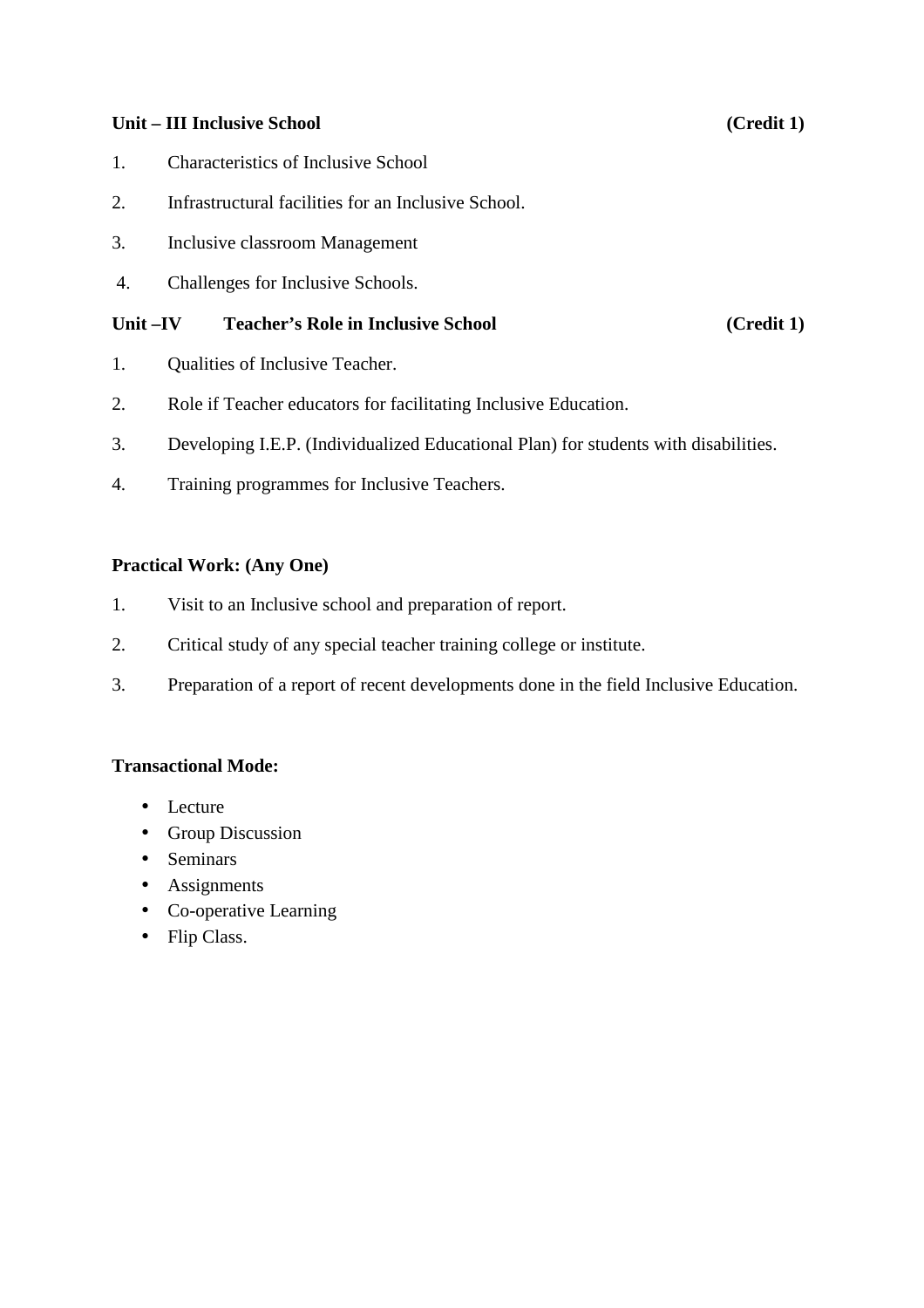# **BED-204-01-ELECTIVE SUBJECTS**

# **BED-204-01**

# **Guidance and Counselling**

### **Objectives:**

- 1. To understand meaning, concept of school guidance.
- 2. To know the procedure of school guidance.
- 3. To make aware of various areas of guidance.
- 4. To understand concept of counselling
- 5. To know the principles of counselling.
- 6. To explain about various types of counselling.
- 7. To know the utilization of various tools and techniques in guidance and couselling
- 8. To enlighten on various issues and problems regarding guidance and counselling.

### UNIT: 1-Guidance and counseling in school. CREDIT:1

# **A] Guidance in school :-**

- 1.1 Meaning, concept and Need of Guidance.
- 1.2 Principles of Guidance.
- 1.3 Procedure of Guidance steps.
- 1.4 Role of school in Guidance.
- 1.5 Areas Personal, Educational and vocational Guidance.

# UNIT: 2-Counseling in school CREDIT:1

- 2.1) Meaning, concept and Need of counseling
- 2.2) Principles of counseling
- 2.3) counseling of Process
- 2.4) Types = Directive, Non –directive and Elective counseling

# **UNIT: 3- Tool in Guidance andcounselling**. **CREDIT:1**

# **3.1 Blanks, C.R.C., Rating scale Questionnaire**

Psychological Tests :- 1) Intelligence

- 2) Aptitude
- 3) Attitude
- 4) Adjustment

Inventories :- 1) Interest

2) Personality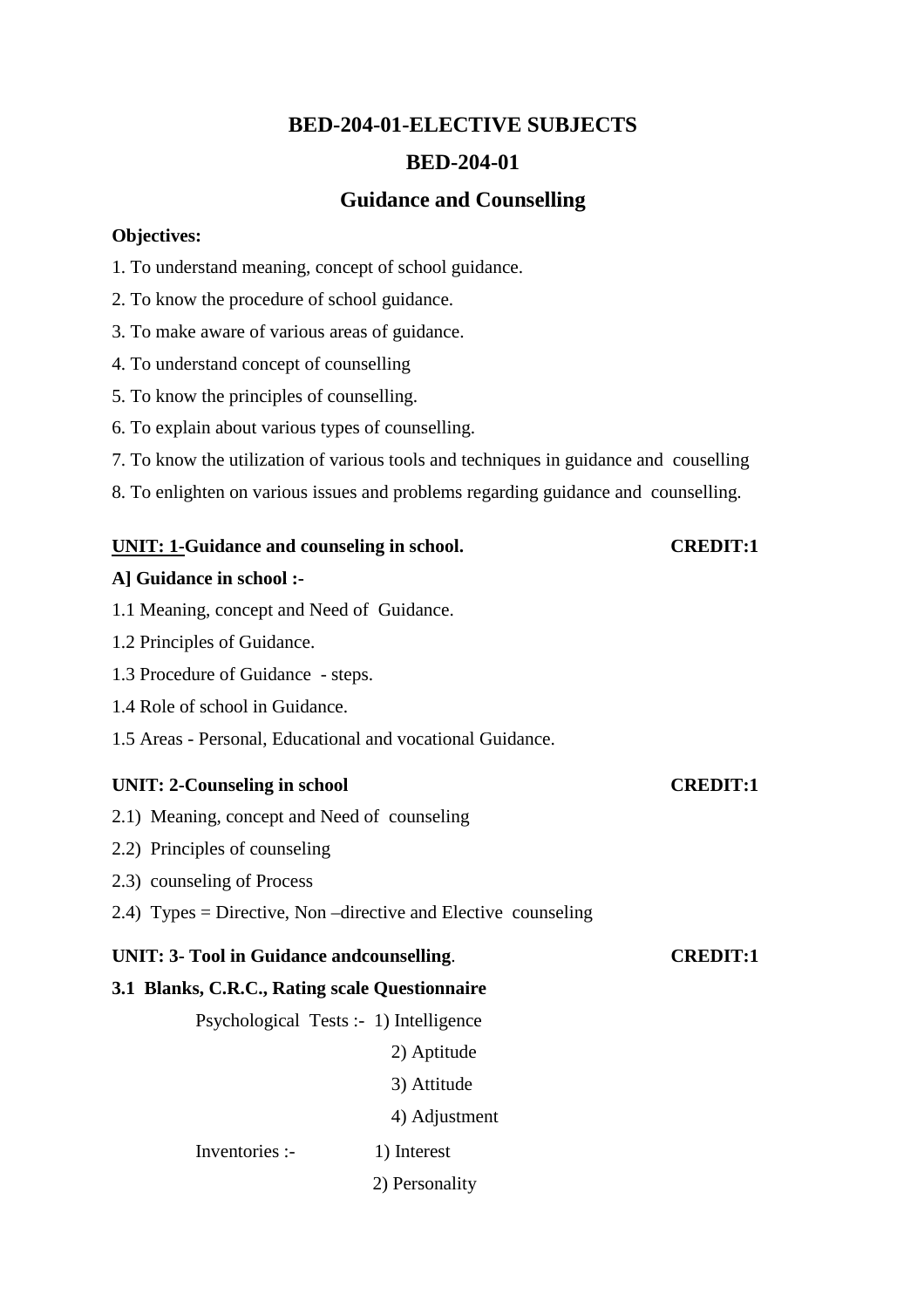# 3.2) Concept, Importance and limitations

# **UNIT: 4- Techniquesin Guidance and counseling**. **CREDIT:1**

4.1) Observation Interview, sociometry lectures, Discussion and Dramatics. Individual and Group counseling.

# 4.2**)Problems**, issues and trends in Guidance andcounseling

- \* counseling issues and trends in Gui. and counseling
- \* counseling for parents.

# **Practical's :-**

- **1}** Interview of a school counselor
- 2} Preparation and administration of any one non- testing device and make its report.
- (2 students from  $5<sup>th</sup>$  to  $10<sup>th</sup>$ std)
- 3) Visit to a Guidance or counseling centre and write a report.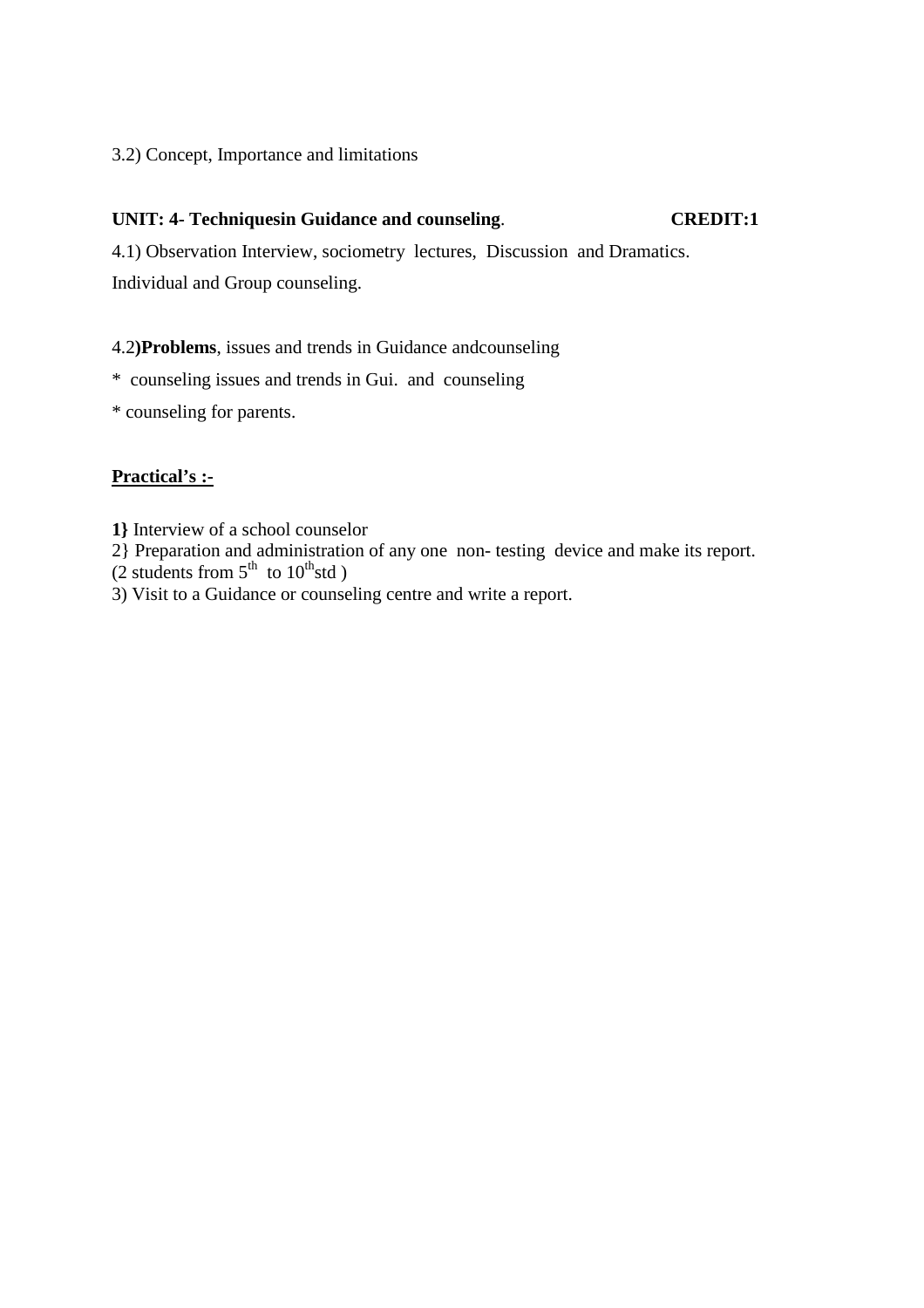# **BED-204-02-ELECTIVE SUBJECTS**

# **Education for Human Rights and Peace Education**

# **Objectives: - To enable the student teacher to:-**

1. Understand the concept of human rights and child rights.

- 2. Realize the importance and need of human rights and child rights.
- 3. Comprehend the role of the Constitution in human rights and child rights.
- 4. Comprehend the concept of peace education.
- 5. Recognize the importance of peace education in national development.

6. Know the pedagogy and evaluation for peace education.

# Unit-1 Human Rights **CREDIT:1**

1.1 Human Rights – concept, meaning and definition

1.2 Human Right Education – meaning, significance, need of Human Right Education, pedagogy for Human Right Education

1.3 Human Rights of Children- Concept of Child Right, Need and Importance of Child Right

1.4 Human Rights Act, 1993

1.5 Human Rights Commission- National and State of Maharashtra

# **Unit-2 Status of Social and Economically Disadvantaged people and their rightsCREDIT:1**

Social status of women and children in International and national perspective a) Human Rights and Women's Rights –International and National Standards

Human Rights of Aged and Disabled

The Minorities and Human Rights

Status of SC/ST and Other Indigenous People in the Indian Scenario

# **Unit 3 Understanding peace as a dynamic social reality CREDIT:1**

3.1 Awareness of relevance of peace.

3.2 Challenges to peace by increasing stresses, conflicts, crimes, terrorism, violence and wars resulting in poor quality of life.

3.3 Approaches to peace education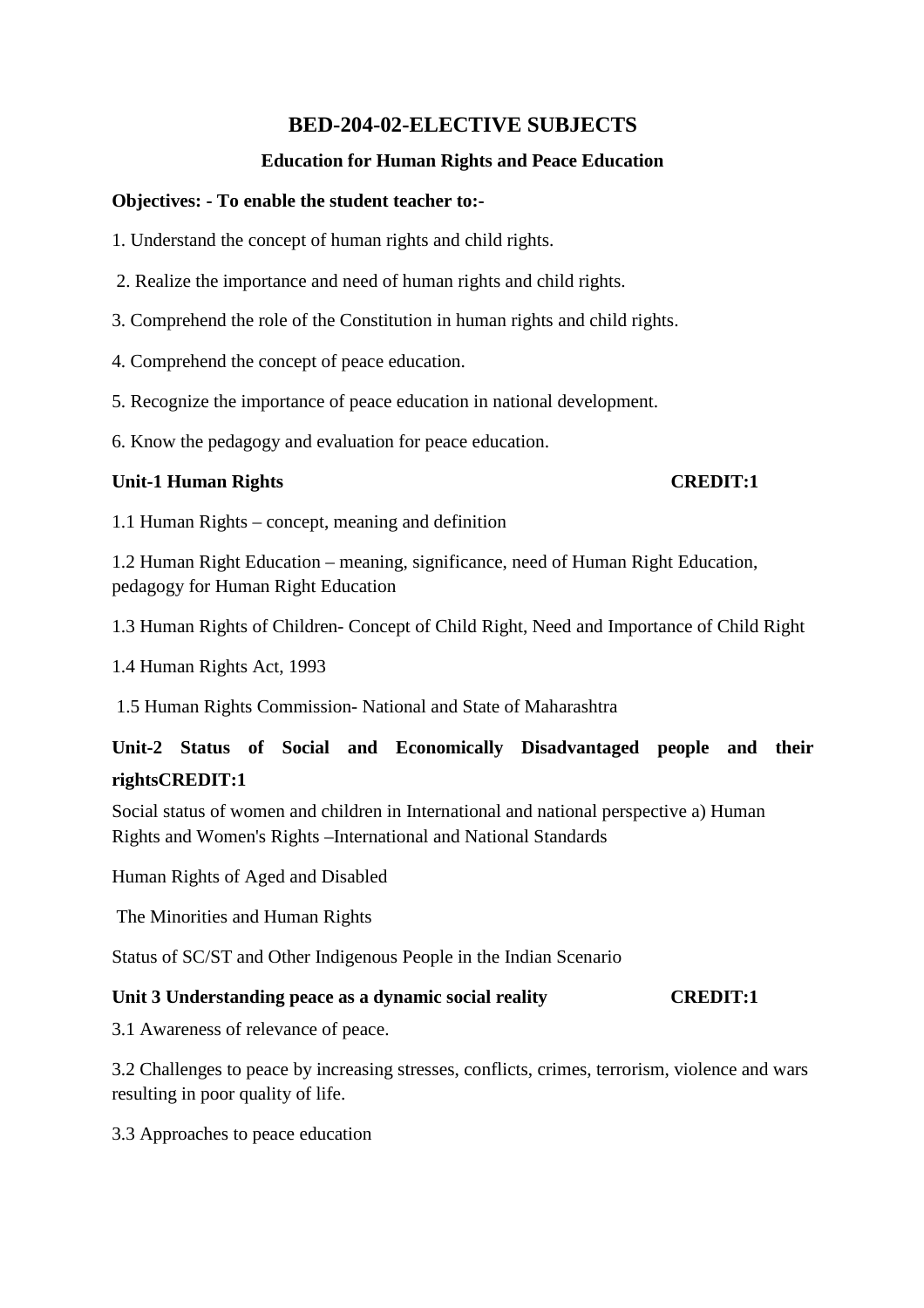3.4 Highlights of various philosophies of peace, of Gandhi, Krishanamurthy, Aurobindo, Vivekananda, Rabindranath Tagore, GijubhaiBadhecha, The Dalai Lama, initiatives at National and International levels.

# **Unit – 4 Orienting education for peace building CREDIT:1 Critical pedagogy of peace education**

4.1 Challenging the traditional models of learning to constructivist approaches in teaching

4.2 Rethinking authority relations from democratic perspective: Promoting dialoging and developing capabilities for decision-making Understanding social justice in local context – its implications for beliefs, attitudes, and values and school / social practices and conflict resolution at all levels

4.3 Awareness of pedagogical skills and strategies for removing tensions, examination fear, stress, corporal punishment, violence and conflicts at school level

4.4 Compassion, love and caring, mindfulness in all transaction of avoid hurt , humiliation, degrading over academic , personal , social and culture matters. On- evaluative orientation empathetic founding academic and discipline problems.

4.5 Becoming peace teacher – acquisition of relevant knowledge, attitudes, values and skills.

# **Practical: (Any one of the following)**

1. Write an Essay on Human Rights

2. Role plays/Street Play to enact situations involving conflict, corporal punishment, discrimination and domestic violence in day-to-day life.

3. Developing and action plan for peace in school and local community/Poster presentation.

4. Policy analysis regarding Child Rights-Report writing

5. Organization of awareness programme and Report writing.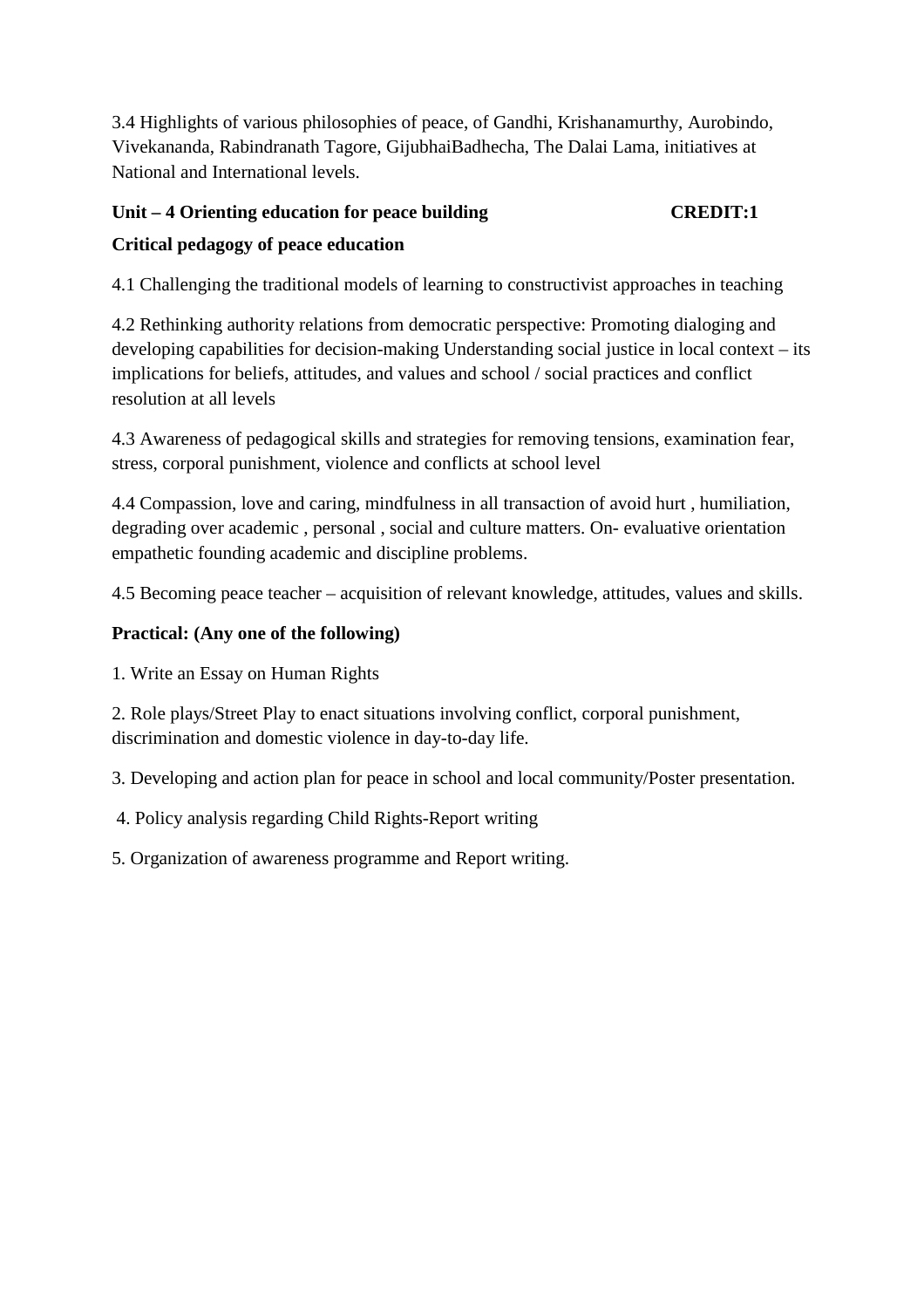# **BED-204-03-ELECTIVE SUBJECTS WOMEN EDUCATION**

# **Objectives:**

- 1. To understand the need, importance and objectives of women education
- 2. To explain advantages of women education.
- 3. To identify the problems related to women education.
- 4. To understand the history of women education.
- 5. To know the contribution of Thinkers on women education.

6. To make aware student teacher about constitutional provisions and government strategies on women education.

7. To enlighten on current issues in women education and women empowerment.

- 1. Women Education- Need, importance, objectives.
- 2. Causes, advantages of women education
- 3. Problem related to Women Education.

# **UNIT : 2 CREDIT: 1**

- 1. History of women education
- 2. Ancient India
- 3. Medieval India
- 4. Modern India

- 1. Contribution of thinkers to women education
- 2. Raja Ram Mohan Roy
- 3. Maharshi Dhondo Keshav Karve

# **UNIT: 3 CREDIT: 1**

# **UNIT: 1** CREDIT: 1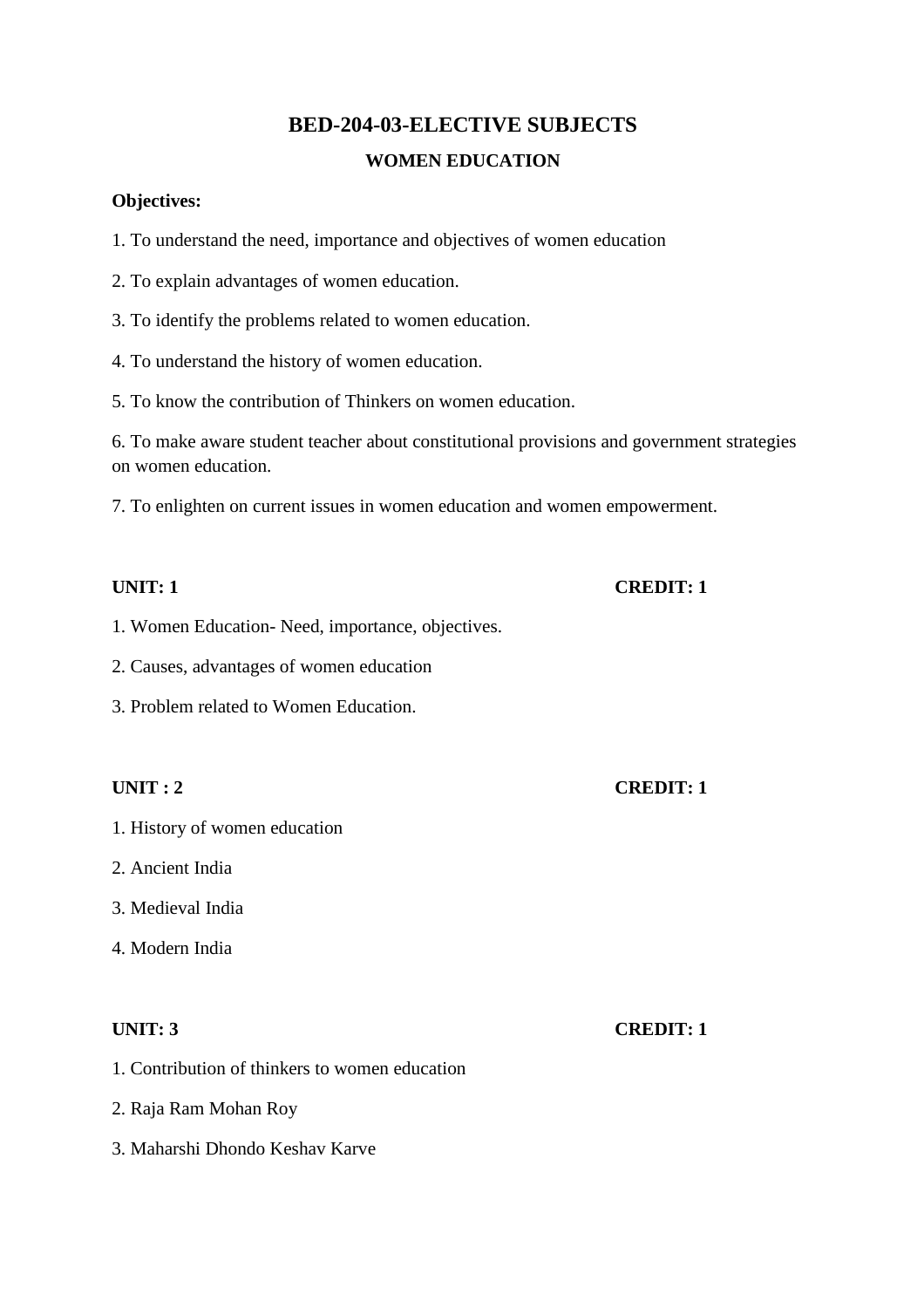- 4. Mahatma Gandhi
- 5. Mahatma Phule
- 6. Dr. Babasaheb Ambedkar

# **UNIT: 4 CREDIT: 1**

- 1. Constitutional Provisions and Government Strategies
- \*Article 14, 15 (3), 39 (9) 42
- 2. Government Planning
- -National Plan Action
- -N.P.E., NHP 1983, NCW 1990
- 3. Various educational commissions on women education
- 4. Programmes for the betterment of women education
- 5. Current issues in women education and women empowerment.

# **Practical Work (Any One)**

- 1. Analysis of any one programme of the betterment of women education.
- 2. Collect the information about constitutional provisions regarding women education.
- 3. Contribution of any one thinker on women education.

# **Activities**

- 1.Role Play
- 2. Group Discussion
- 3. Power Point Presentation
- 4. Poster Preparation
- 5. Conducting street play

# **Mode of Transaction**

- 1. Lecture
- 2. Seminar
- 3. Group Discussion
- 4. Panel Discussion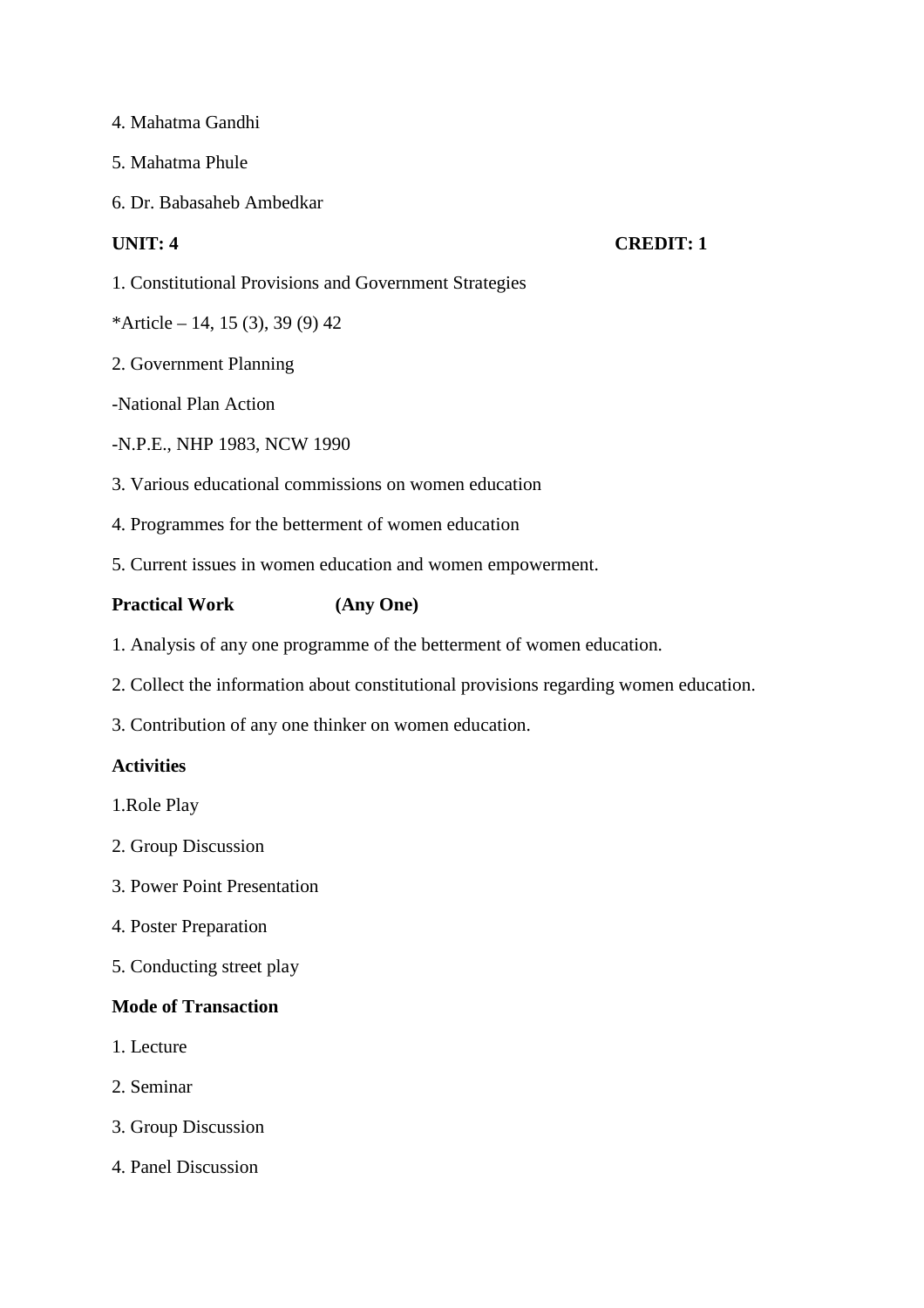# **References**

1. Women Education in India, S.P. Agarwal, J.C. Agarwal, Concept publishing company, 1992.

2. Development if Education in India, A. Biswas, S.P. Agarwal.

3. Women Education and Development, Neha publishers.

4. Contemporary India and Education, M.S. Sachdeva, K.K. Sharma, Bookman, Delhi, Publisher, Twenty First century publication.

5. Indian Constitution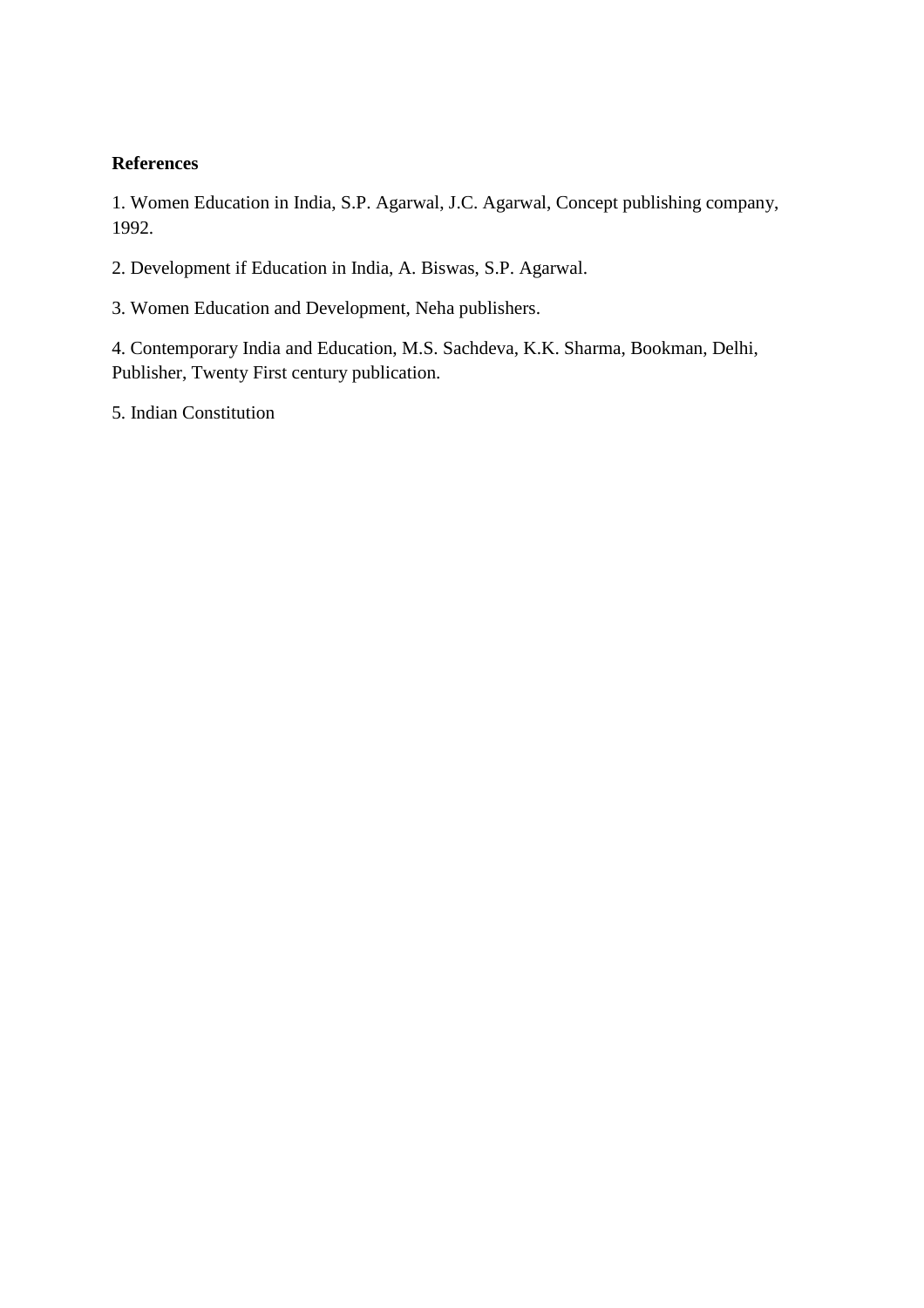# **BED-204-04-ELECTIVE SUBJECTS**

# **Lifelong Education**

# **Objectives of the Course:**

# **To enable student teacher-**

- i. To define meaning concept and scope of Lifelong Learning
- ii. understand the needs of improving access for Lifelong Learning
- iii. To apply the tools and techniques of Lifelong Learning.
- iv. To understand the learning process.
- v. To develop the awareness of community practices for lifelong learning.

# **Unit 1. Introduction to Lifelong Learning (Credit-1)**

- i. Learning for Human Resource Development
- ii. Patterns of Learning as a process.
- iii. Meaning and Concept of Lifelong Learning.
- iv. Core skills and Competencies for Personal Survival in Lifelong Learning.
- v. Developing Critical Skills.
- vi. Life skills
- vii. Family Learning.
- viii. Workforce Learning

# **Unit 2. The Impact of Lifelong Learning on School** (**Credit-1)**

- i. Schools and Society
- ii. Characteristics of Lifelong Learning School
- iii. School strategies and Business Plan
- iv. Keeping Everybody up to date (Continuous improvement in schools)
- v. New Learning Resources from the Community
- vi. Basic Skills and Competencies for a Lifelong Learning World
- vii. Creating Environment for Learning (Guidance, Support and Counseling)
- viii. Bringing the School in Community and The Community in the School

# **Unit 3. Tools and Techniques for Lifelong Learning (Credit-1)**

- i. Recognizing The needs of People
- ii. Learning Organization
- iii. Learning to Learn and Learning to Live
- iv. Personal Learning Action Plan
- v. Learning Tools in Action
- vi. Empowering the Learner
- vii. Community Mentoring
- viii. Learner Oriented Evaluation
- ix. Active Citizenship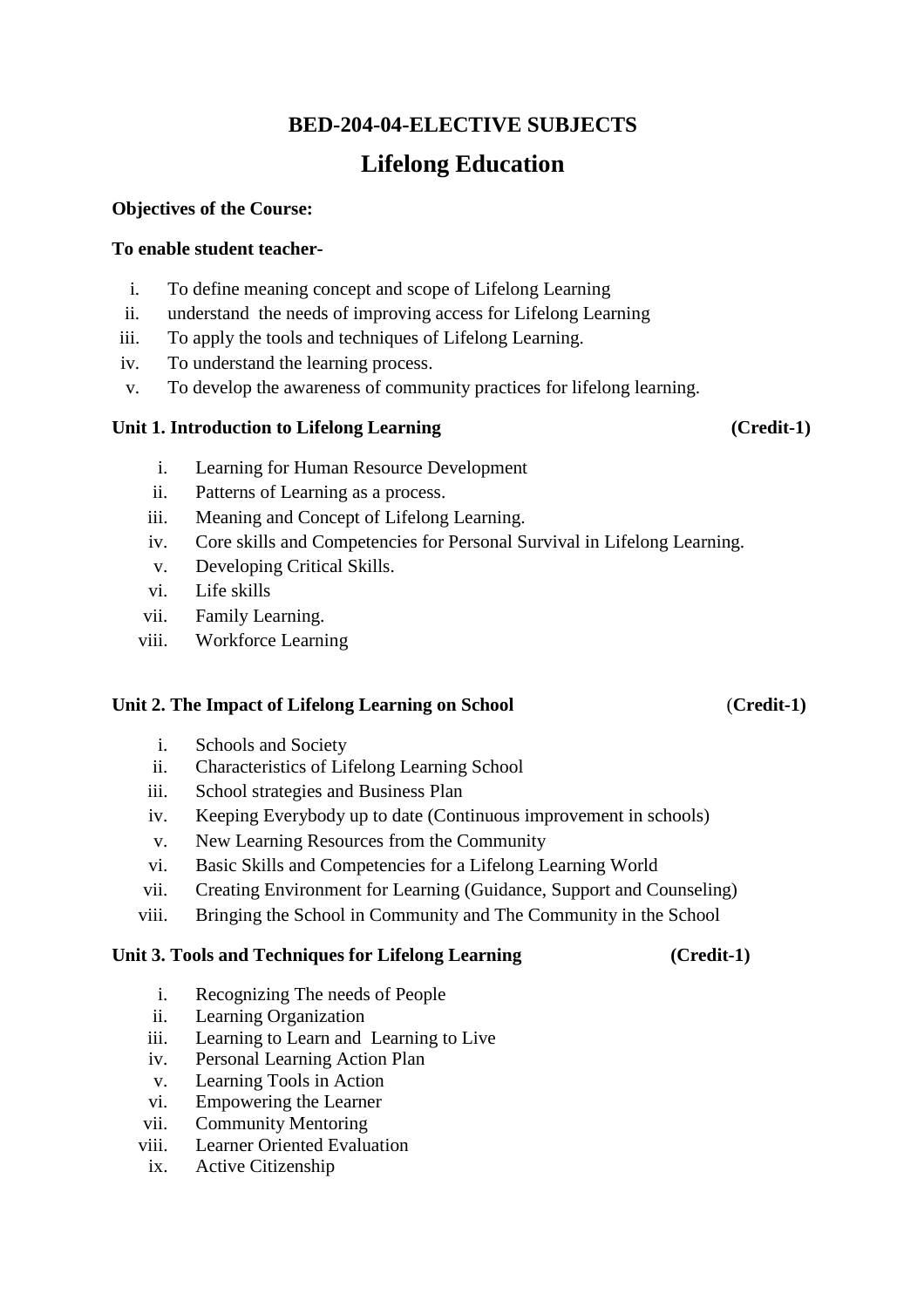# Unit 4 Perspectives on Learning Theory (Credit-1)

- i. Paulo Freire
- ii. Robert M Gagne
- iii. Knud Illeris
- iv. Malcolm Knowles
- v. Jack Mezirow
- vi. Carl Rogers

# **Practical Work :(Any one)**

- **1. To develop the learning Design for adult and execute it in community. (Duration of learning programme not more than four hours).**
- **2. Develop one day workshop for Former and Execute it in rural Community.**

# **References**

- 1. Penny Jane Burke and Sue Jackson, (2007)Reconceptualising Lifelong Learning, Routledge Taylor & Francis Group, London and New York
- 2. Lalini Varanasi (1997) Education Literacy And Experience, A.P.H. Publishing Corporation New Delhi
- 3. Jarvis Peter, (2010) Adult Education and Lifelong Learning Theory and Practice,Routledge Taylor & Francis Group, London and New York
- 4. Longworth Norman, (2003) Lifelong Learning in Action, Transforming Education in 21<sup>st</sup> Century, Routledge Taylor & Francis Group, London and New York
- 5. JarvisPeter, (2006),Human Learning Routledge, Taylor & Francis Group, London and New York
- 6. Illeris Knud,(2006) How We Learn Learning and non-learning in School and beyond Routledge, Taylor & Francis Group, London and New York
- 7. Filip Dochy, David Gljbels, Mien Segers and Pietvan Bossdche (2011)Theories of Learning for Workplace Routledge, Taylor & Francis Group, London and New York
- 8. David A Kolb (1984) Experiential Learning, Experience As the Source of Learning and Development, Prentice Hall PTR, Upper Saddle River, New Jersey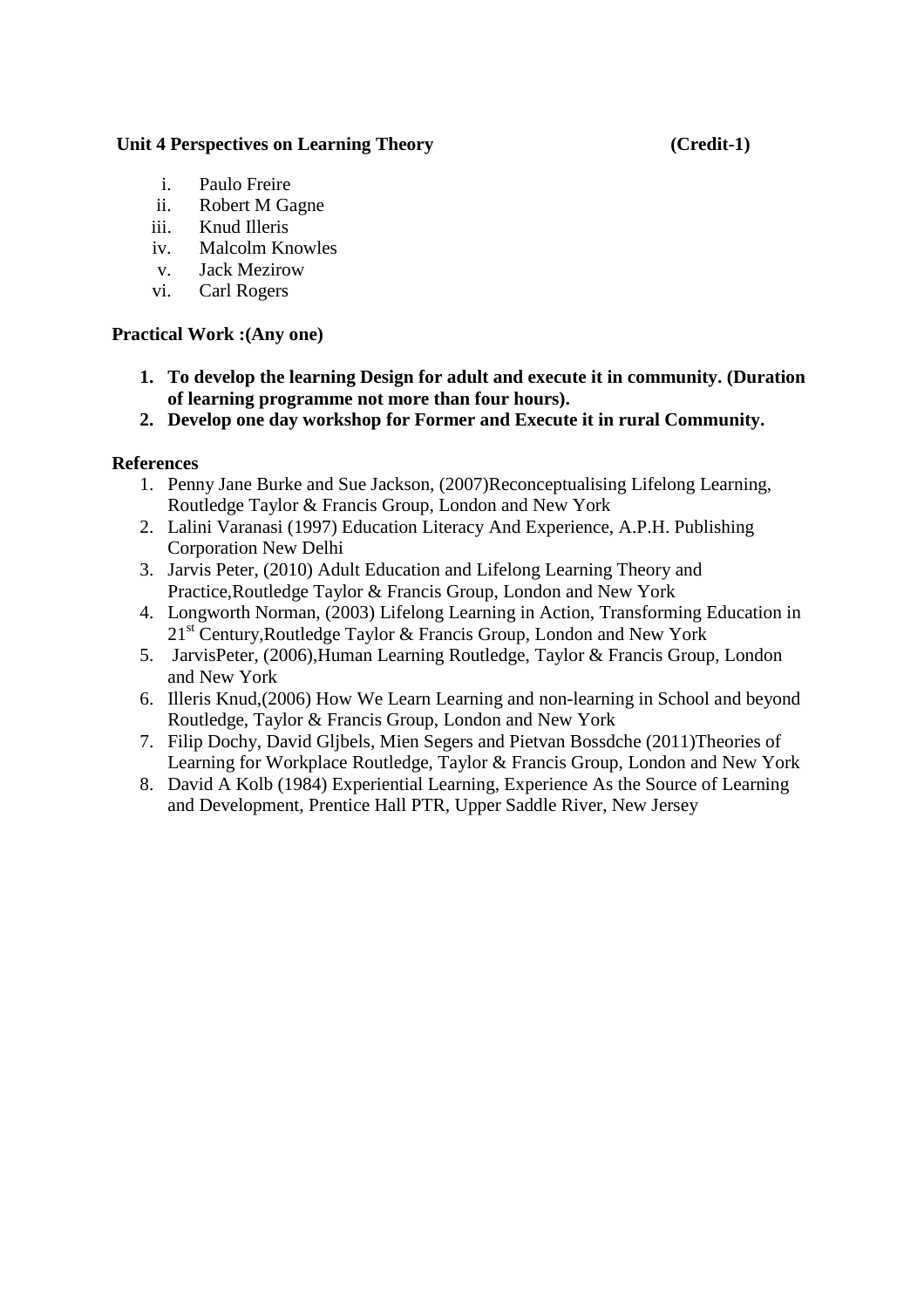# **BED-204-05-ELECTIVE SUBJECTS**

# **Population Education and Family Life Education**

### **Objectives: To enable the student teachers to-**

- 1. Understand the concept of population education.
- 2. Realize the importance and need of population education.
- 3. Comprehend the problems that arise out of uncontrolled population growth.

4. Understand the ideological base of quality of life and needs of gamily in the context of family life cycle.

5. Understand the concept of sexual health and develop insight into human sexuality and sexual behavior.

6. Examine population and other related policies and initiatives by government and NGOs.

# **UNIT:-1 Population Education-World and Indian Population CREDIT:1**

- 1.1) Concept of population education
- 1.2) Objectives, need, importance and scope of population education.
- 1.3) Scope of world population and Indian population.
- 1.4) Characteristics of World population and Indian population.
- 1.5) Structure of Indian population.
- 1.6) Population inability in India.

# **UNIT: 2 Problems of Population CREDIT:1**

- 2.1.a)) Social problems
- b) Economic Problems
- c) Educational problems
- d) Urbanization problems
- e) Environmental problems
- f) Effects on natural resources, health and standard of living.
- 2.2) Population Control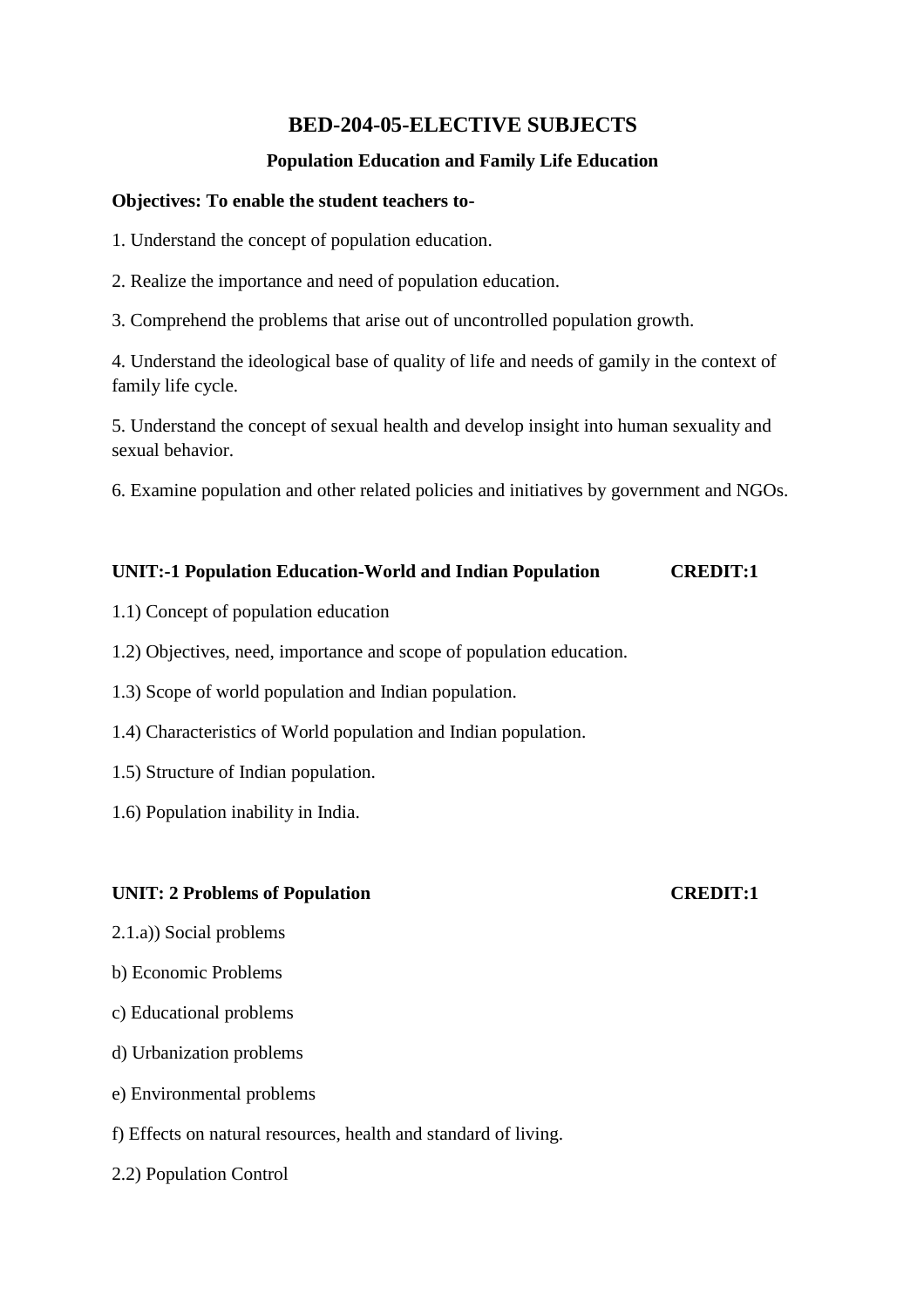- a) Planning and Remedies
- b) HRD and qualities of population in India.

### **UNIT :3 Family Life education and Areas CREDIT: 1**

- 3.1 Concept, philosophy, goals and significance of FLE in the context of quality of life.
- 3.2 Value education as part of FLE programme.
- 3.3 Objectives of family life education for various age groups.
- 3.4 Premarital preparation, ,marriage and married life.
- 3.5 Planned parenthood, family relationships, communication in family.
- 3.6. Home management aging and retirement, special focus on adolescent life skill training.

### **UNIT: 4 Human Sexuality CREDIT: 1**

4.1. Concept of sexual health.

4.2 Sexually Transmitted Diseases, HIV AIDS, cause and implications to individuals and families.

4.3 Significance and objectives and content of sexual education for various age groups and target groups.

4.4 Review of Government and NCO initiatives in sexuality education.

### **Practical Work (any one form following practical)**

- 1. Conduct the survey if population growth and prepare report.
- 2. Conduct a survey on any two family life information and prepare report.
- 3. Role play/street/ awareness programme to emphasize the need of avoid the diseases.
- 4. Visit and review of any one NGO which takes initiatives in sexuality education and prepare its report.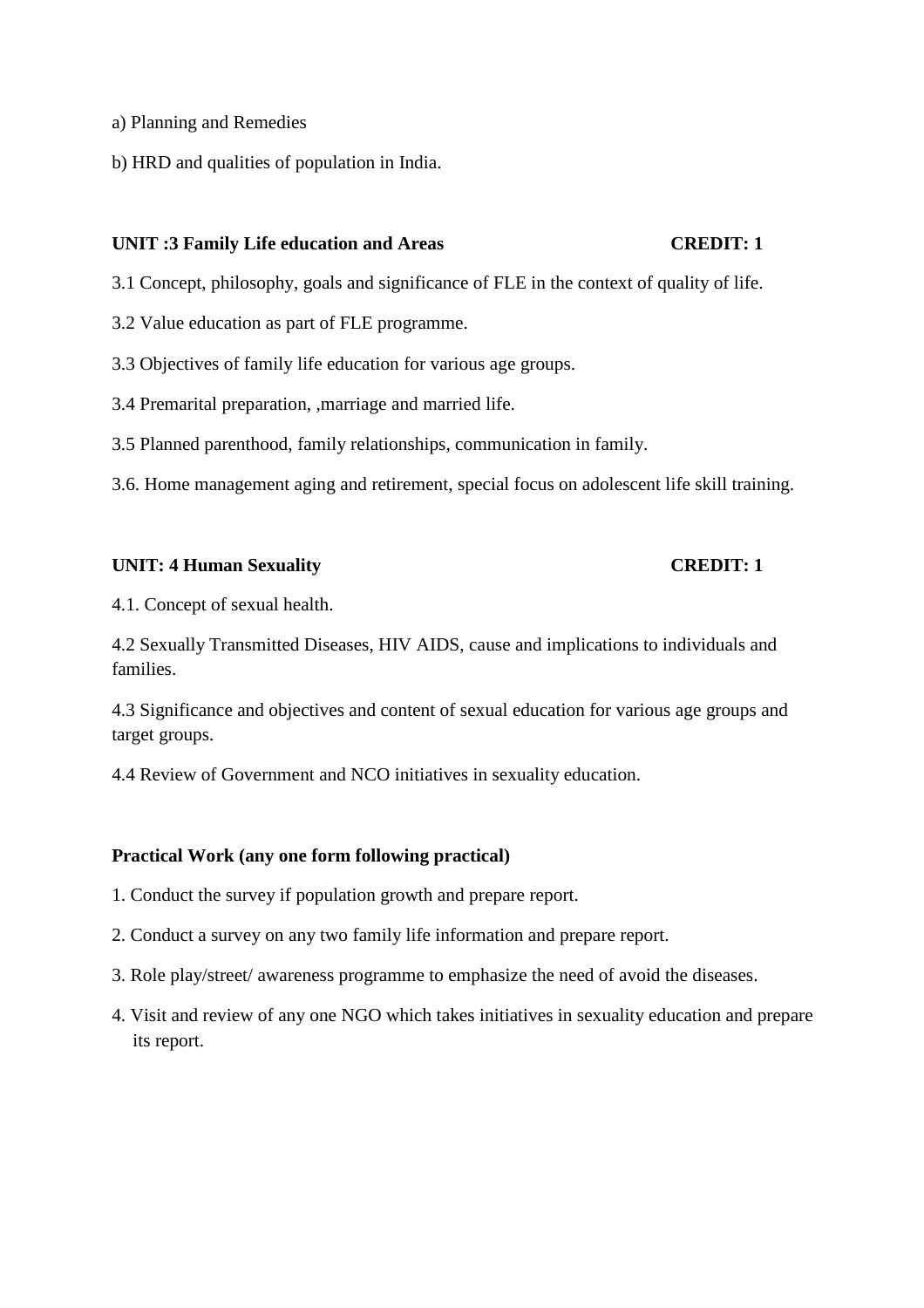# **BED-204-06-ELECTIVE SUBJECTS**

# **EDUCATION FOR SUSTAINABLE DEVELOPMENT& ENIVIRONMENTAL EDUCATION**

# **Objectives: To enable the student teacher to:-**

1. Understand concepts concerning various aspects of the Educational for sustainable

Development.

- 2. Recognize dependence of human life on the environment.
- 3. Identify local and region specific environmental problems.
- 4. Understand the role of individuals, society, the government, ICT and media in

Protection, preservation and conservation of environment.

- 5. Develop awareness about rules, regulations and legal provisions for protection,preservation and conservation of the environment.
- 6. Develop awareness, desirable skills and appreciation for the protection, preservationand conservation of the environment.

# **UNIT 1: UNDERSTANDING: SUSTAINABLE DEVELOPMENT (1 credit)**

- 1.1 Meaning of Sustainable development
- 1.2 Environment and Development
- 1.3 Economic growth and sustainable consumption
- 1.4 Sustainable use of forest produces.
- 1.5 Biological control for sustainable agriculture

# **UNIT 2: ENVIRONMENTAL EDUCATION: NEED AND SCOPE (1 credit)**

- 2.1 Importance of need and scope of environmental education.
- 2.2 Bio-Diversity in India
- 2.3 The teacher as an Environmental Educator
- 2.4 Greening the textbook
- 2.5 Environmental degradation and its impact on the health of people

# **UNIT 3: BASIC ECOLOGY AND LIFE SUPPORT SYSTEM (1 credit)**

3.1 Earth: The living planet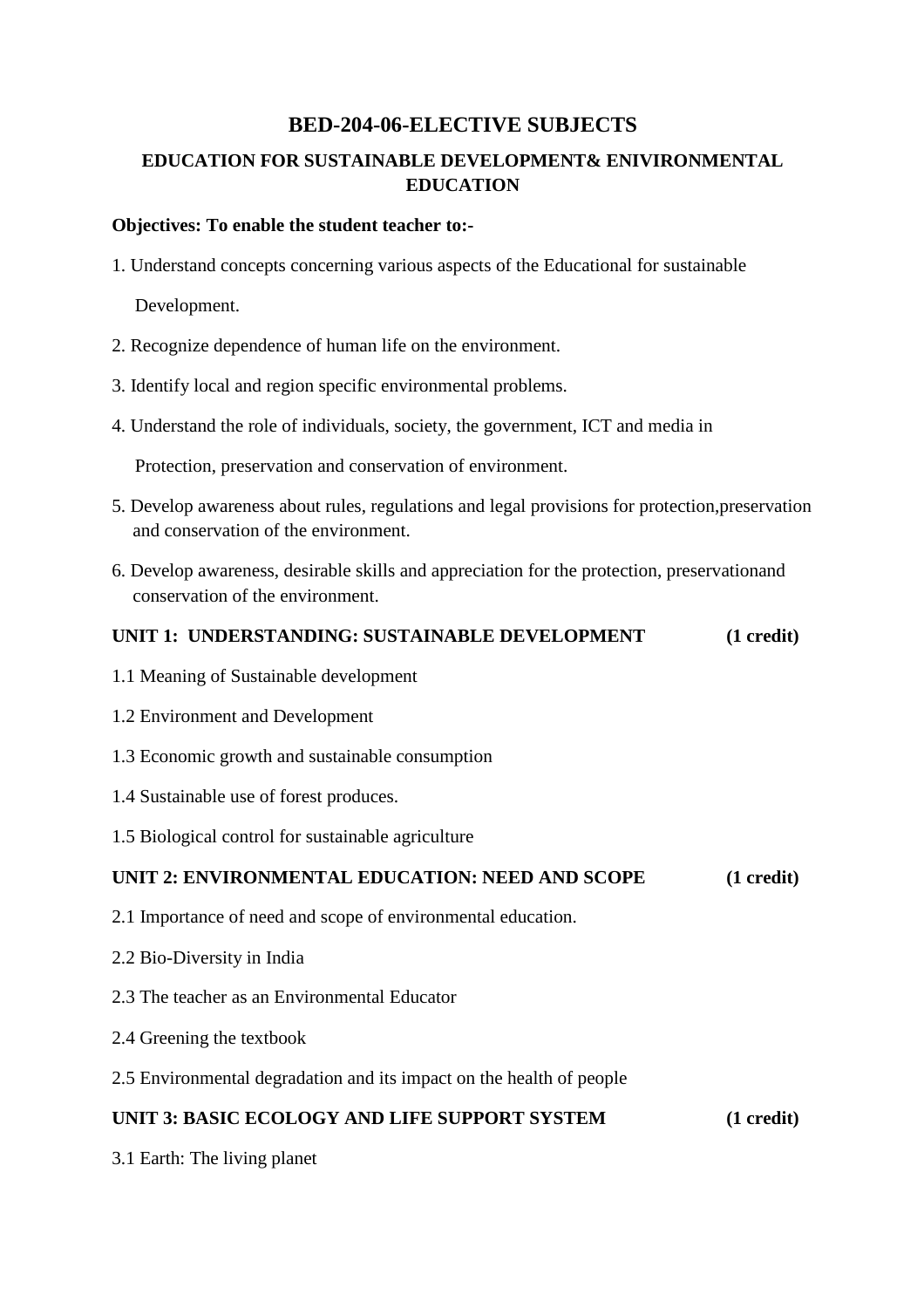3.2 Ecology, Populations and species

3.3 Structure and functions of ecosystems

3.4 Evolution, Adaption and Diversity

# **UNIT 4: CONSERVATION OF NATURAL RESOURCES** (1 credit)

4.1 Environmental conservation in the globalized world

4.2 Deforestation in the context of tribal life Role of individual in conservation of natural resources: water, energy and food

4.3 Traditional knowledge and biodiversity conservation

4.4 Developmental projects, including Government initiatives and their impact on biodiversity conservation

4.5 Role of individual in prevention of pollution: air and water etc.

4.6 Community participation in natural resource management – water, forests, etc.

4.7 Wild Life Protection Act.

4.8 Project Tiger and its impact on ecological balance

# **Practical: (any one)**

1. The students will submit a small assignment in the form of an activity. This may include observation of important relevant days, preparation of bulletin board materials, wall games, crossword puzzles, worksheets etc. The class can also form an environment club.

2. The activity has to be on some local specific issue pertaining to the place of residence of the student. The student will be assigned one topic. The student will develop a seminar document, which will be submitted after the seminar. The seminar document will be evaluated by teacher educators.

# **References:-**

1.Agarwal, A.,Narain, S. and Sen, S. (1999). The Citizens Fifth Report. Part II-Sustainable

2.Database. New Delhi, Centre for Science and Environment.

3.Braidotti, R., Charkiewicz, E., Hausler, S andWieringa, S. (1994). Women, the environment,and sustainable development: Toward a theoretical synthesis. London: Zed Books.

4.Chhokar, K. B. (2000). Conserving Biodiversity.New Delhi, Oxford and IBH publishing Co.

Pvt. Ltd.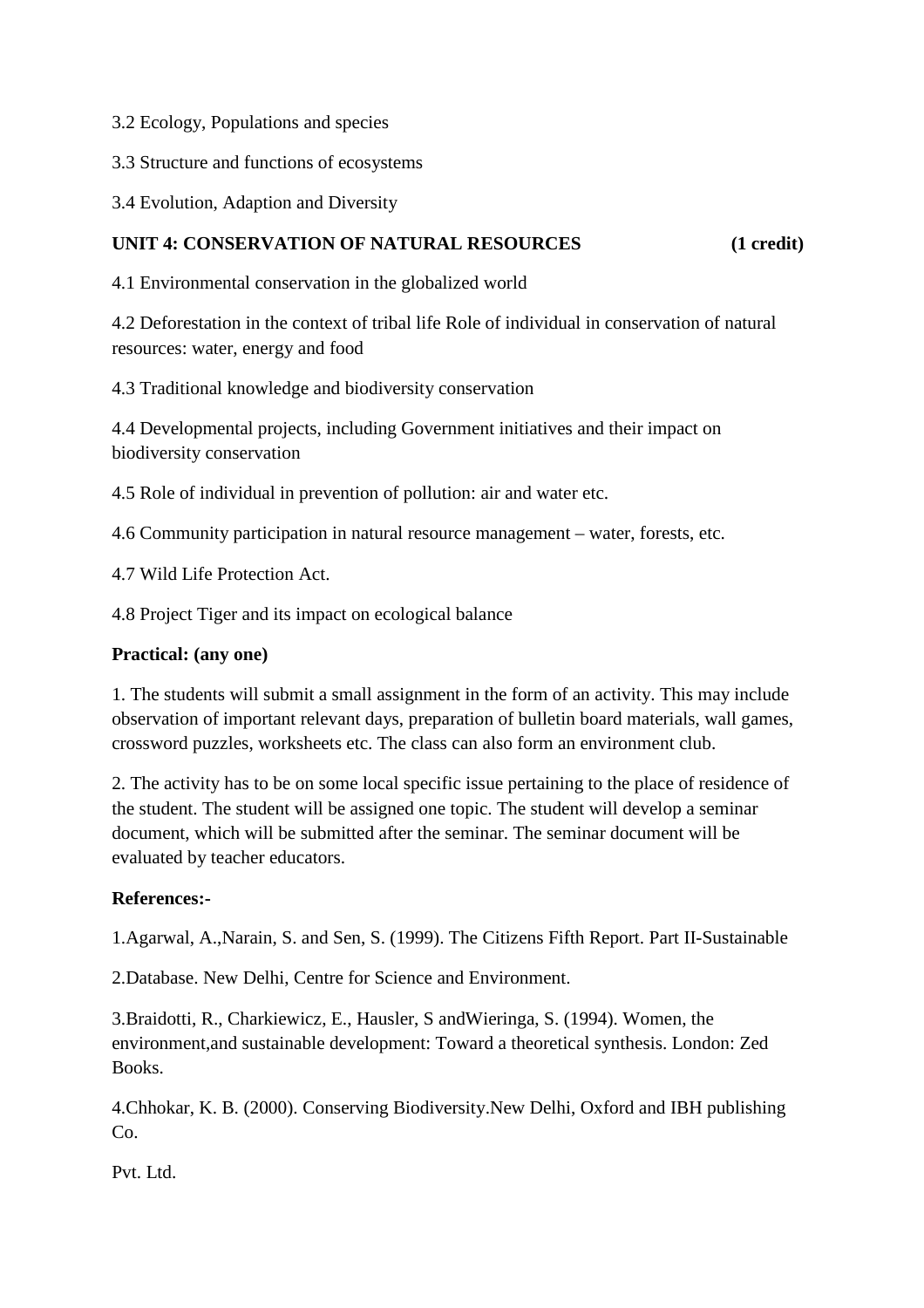5.Cortese, A. (1999). Education for sustainability: The University as a model of sustainability.Boston, MA: Second Nature, Inc.

6.Cortese, A. (2001). Education for a sustainable future: The next industrial revolution. Boston,MA: Second Nature, Inc.

7.Guba, E. G., and Lincoln, Y. S. (1989).Fourth generation evaluation. Newbury Park, CA: Sage.

8.McKeown, R. (2002). Education for Sustainable Development Toolkit.University of

Tennessee, Knoxville, TN.

9.Palmer, J.A. and Neal, P. (1994).The handbook of environmental education. London: Routledge.

10.Pepper, D. (1996). Modern environmentalism: An introduction. London: Routledge.

11.Sarabhai, K.V. (1988). Greening Formal Education.Ahmedabad.CEESpeth, J. G. (2003).

Worlds apart: Globalization and the environment. Washington, DC: Island Press.

12.Westra, L. (1994). An environmental proposal for ethics: The principle of integrity. Lanham,MD: Rowmanand Littlefield.

http://www.unesco.org/new/en/education/themes/leading-the-international-agenda/education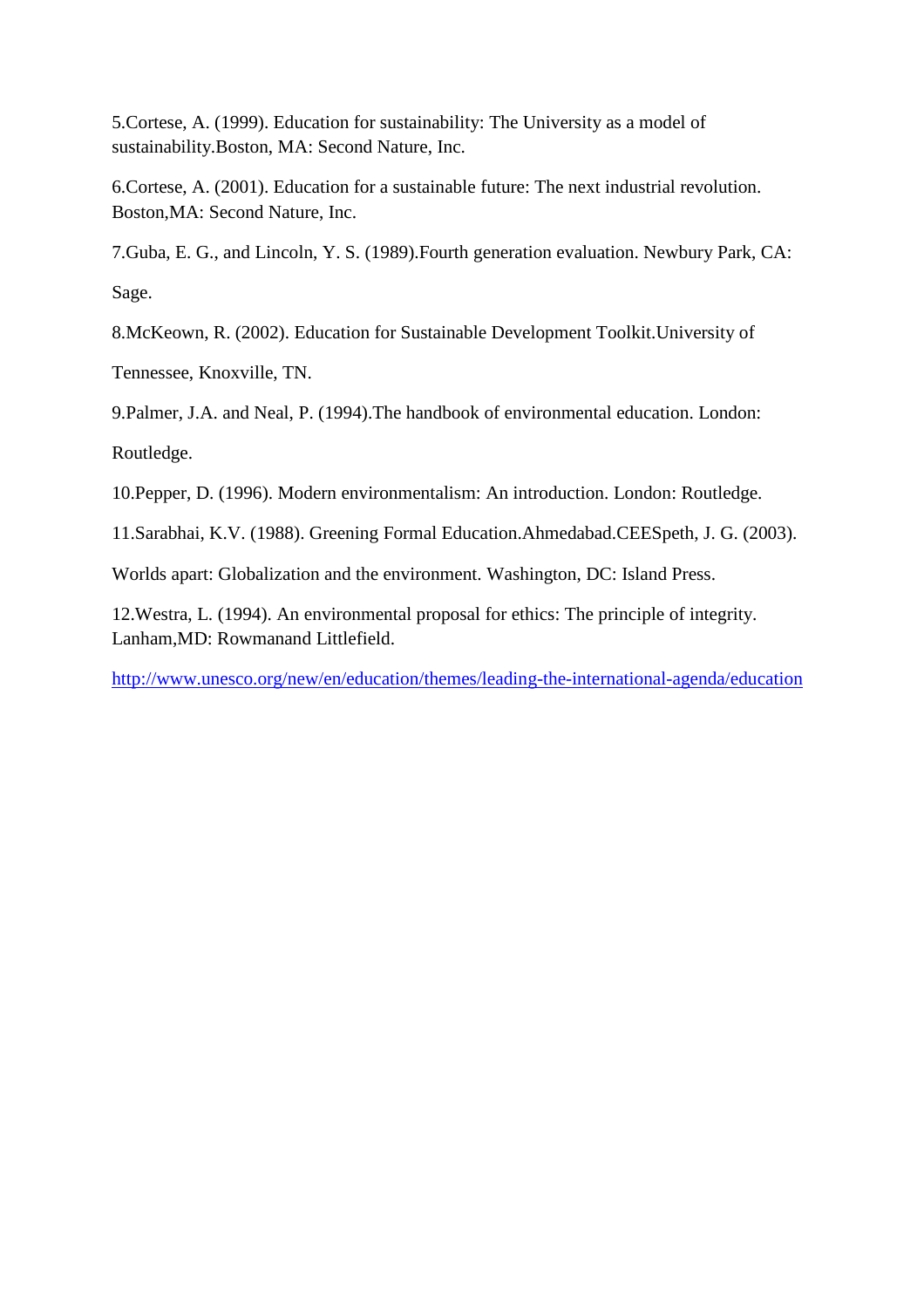# **BED-204-07-ELECTIVE SUBJECTS DISASTER MANAGEMENT**

# **Objectives: To enable the student teacher to**

- 1. Understand the concept of Disaster and Disaster Management
- 2. Know act of Disaster Management
- 3. Comprehend what is Disaster Preparedness.
- 4. Get acquainted with manifesting the mitigation
- 5. Understand rescue from Disaster and Relief for Disaster
- 6. To get acquainted about the Disaster Risk Reduction concept.
- 7. To know Government Policies about Disaster Management

# **UNIT 1: INTRODUCTION OF DISASTER MANAGEMENT 1 CREDIT**

- 1.1 Disaster Meaning & Concept
- 1.2 Types of Disaster
	- 1. Natural Earthquake, flood, Drought
	- 2. Manmade Accident, Terrorism, Fire causer & affects.
- 1.3 Meaning & concept of Disaster Management need of Disaster Management, cycle of DM, Steps of DM – (Three)
- 1.4 Disaster Management Act. 2005, Mechanism of Disaster Management.

# **UNIT 2: DISASTER MANAGEMENT – PREPAREDNESS & MANIFESTING THE MITIGATION 4 CREDIT**

- 2.1 Disaster Preparedness at community level
- i) Individual
- ii) Society

iii) Place of work – Industry, offices, educational institutes, Hospitals, Hotels, Place of entertainment & Religious please.

- 2.2Manifesting the mitigation
	- 1. Matching the resource availability working out requirement of medical teams Establishing a control center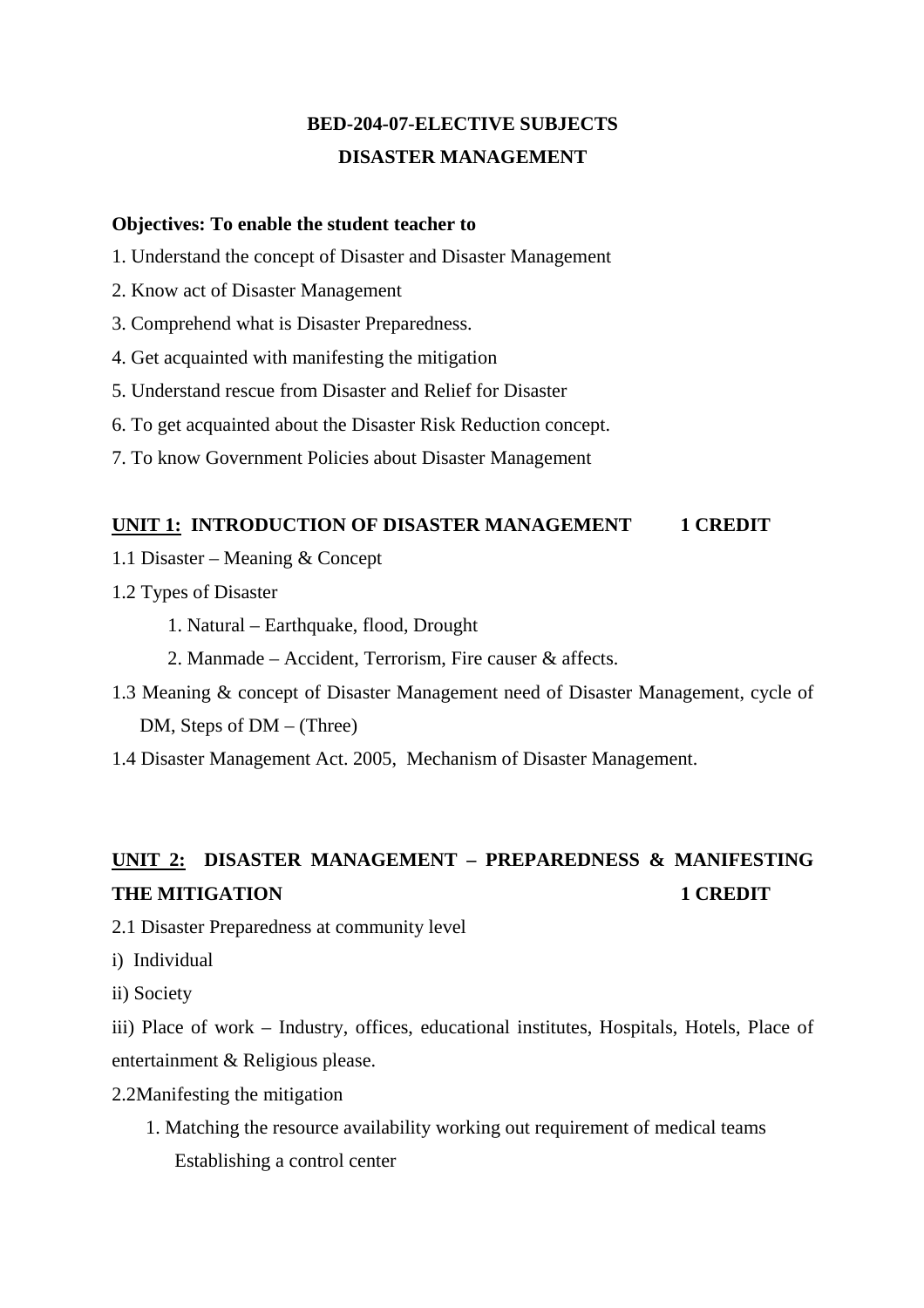- 2. forming& Deploying of Rescue Teams
- 3. uniting Activities at grand zero security
- 4. disposal of Dead & Records
- 5. casualty evacuation

# **UNIT: 3** CREDIT: 1

- 3.1 Disaster Risk Reduction in school.
- 3.2 Disaster Risk Reduction in Curriculum
- 3.3 Teachers Role in Disaster Management.
- 3.4 Role of community in Disaster Management

# **UNIT: 4 CREDIT: 1**

- 4.1 Preventive Disaster Management
- 4.2 Long term activities for Disaster Management
- 4.3 Role of school in Disaster Management.
- 4.4 State and Central Government policies for Disaster Management.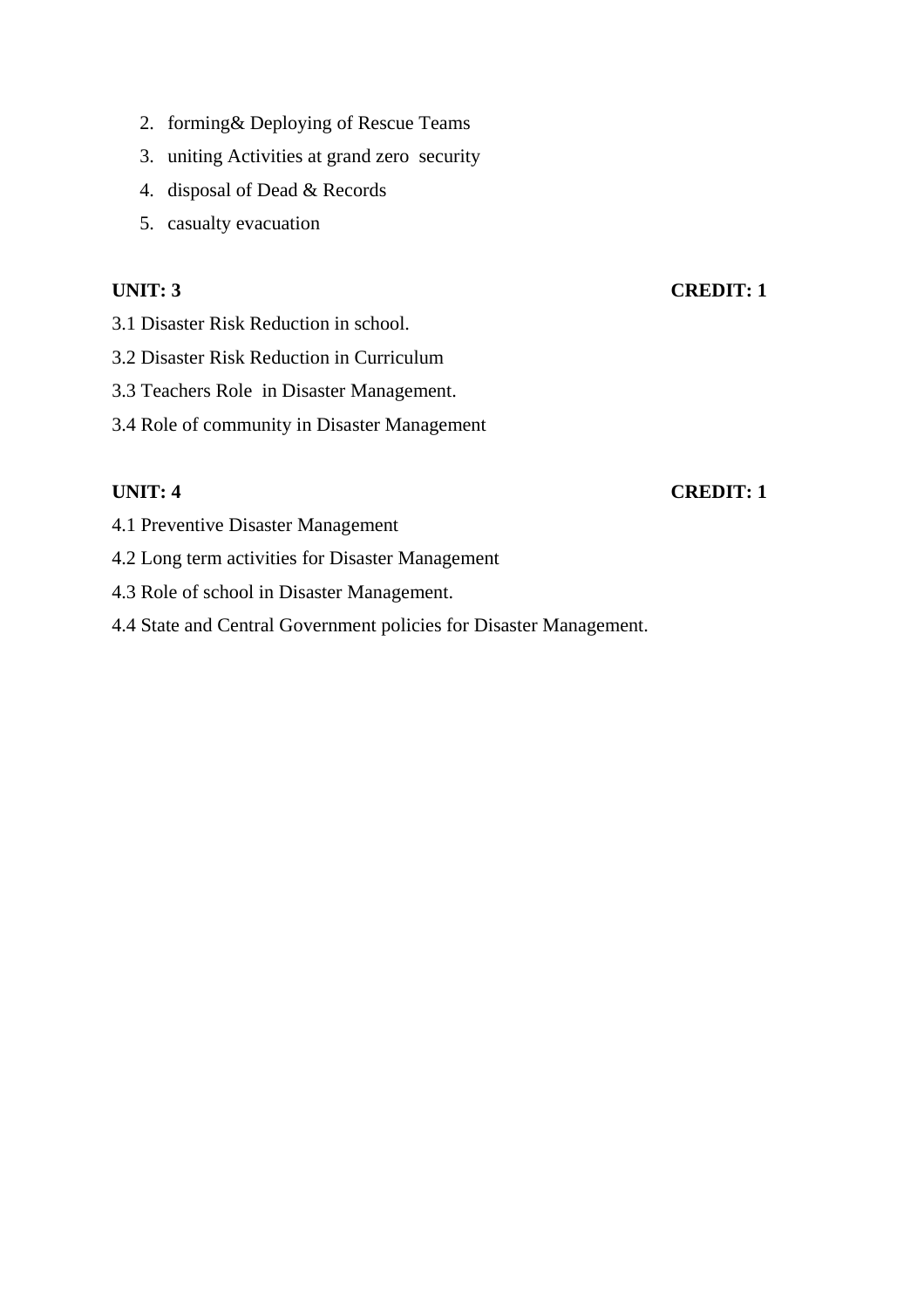# **BED-204-08-ELECTIVE SUBJECTS**

# **INCLUSIVE EDUCATION**

# **Objectives:**

# **To enable the student teacher;**

- 1. To understand historical aspects of Inclusive Education
- 2. To review various policies for Inclusive Education
- 3. To understand the concept, need and principles of Inclusive Education
- 4. To know the importance of development of competencies for successful Inclusive Education
- 5. To understand the idea of inclusive school
- 6. To know the importance of collaboration among various factors of society for inclusive Education.

# **Unit 1: Historical Concept of Inclusive Education and its policies (1 Credit)**

- 1.1 Concept of Disability(Medical and Social Model)
- 1.2 Special needs Education
- 1.3 Special, Integrated, Mainstreaming, Inclusive Education
- 1.4 Policies: a) Universal declaration of Human rights 1948 b) UN conventions on the rights of the child c) World declaration for Education for all (1990) d) Standard Declaration on Equalization of Opportunities for Persons with Disability e) UNESCO Salamanka Statement and framework for Action 1994 f) Dakar Framework for Action(2000)
- 1.5 Indian Policies: a) PWD act 1995 b) SSA , National Curriculum Framework 2005 c) RTE 2009

# **Unit 2: Theoretical aspects of Inclusive Education** (**1 Credit)**

- 2.1 Concept of Inclusive Education
- 2.2 Need and Importance of Inclusive Education
- 2.3 Principles of Inclusive Education
- 2.4 Philosophical Approaches to Inclusive Education

# **Unit 3: Developing Competencies for Inclusive Education** (**1 Credit)**

3.1 Importance of attitude for Inclusive Education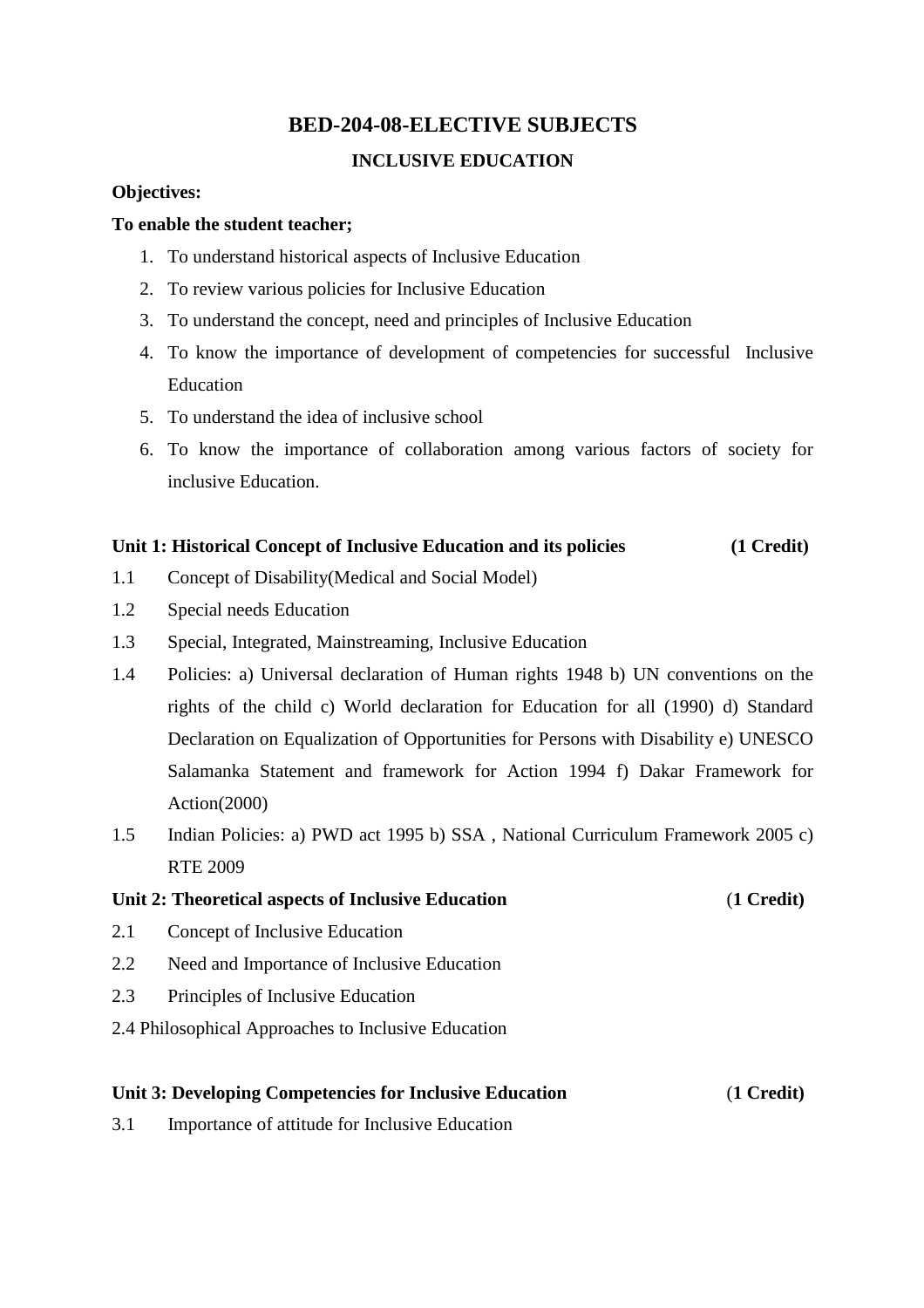3.2 Developing positive attitude among teachers, students, parents and society towards Inclusive Education

- 3.3 Developing Competencies a) Knowledge b) Self- efficacy c) Skills regarding Inclusion
- 3.4 Social skills for Inclusive Education

# **Unit 4: Inclusive practices in School** (**1 Credit)**

- 4.1: Developing an Ideal Inclusive School
- 4.2 Teachers role for successful Inclusive Education
- 4.3 Applying different instructional strategies for effective Inclusive Education
- 4.4 Developing effective collaboration among policy makers, teacher educators, school administration, teachers, parents for successful Inclusion of students

# **Practical: any one from the following**

- 1. A study of one inclusive school in your city
- 2. Draft a counselling program for a student with special needs from secondary school
- 3. Prepare a design of inclusive school

# **Transactional Mode:**

- Lecture-discussion
- Group discussions
- Cooperative techniques
- Seminars
- Assignments
- Flip class

# **References:**

- 1. Loreman, Deppeler and Harvey- Inclusive Education, AllwenandUnwin Australia.
- 2. Corbett Jenny Supporting Inclusive Education, RoutledgeFalmer, 2001.
- 3. Felicity Armstrong and Michele Moore- Action Research for Inclusive Education, RoutledgeFalmer, 2004.
- 4. Mike Adams and sally Brown Towards Inclusive Learning in Higher Education, Routledge, 2006.
- 5. Peter Mittler- Working towards Inclusive Education, David Fulton Publishers, 2000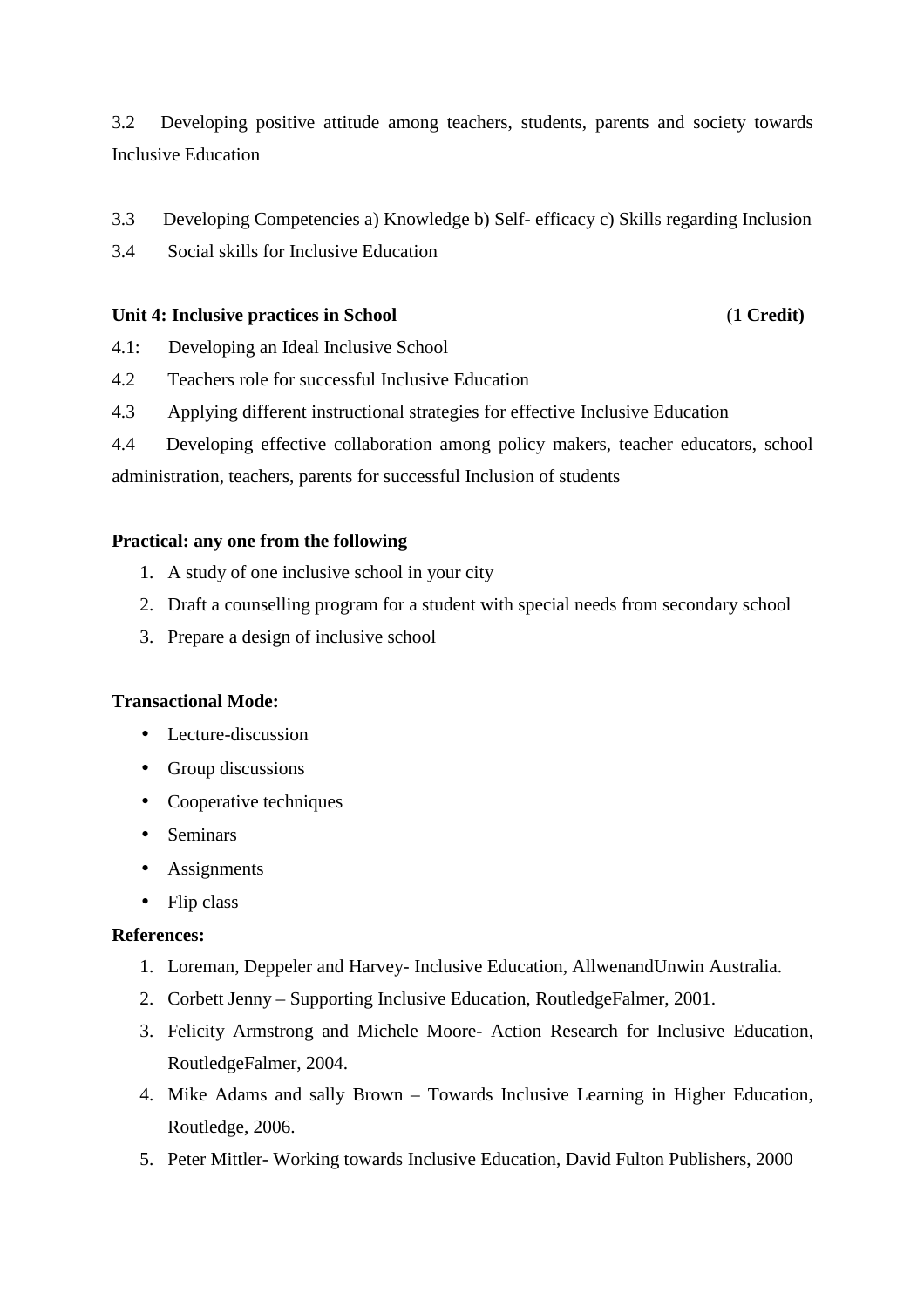- 6. Nind, Sheehy and Simmns, Inclusive Education –Learners and Learning Context, Devid Fulton Pub.`17) Integrated and Inclusive Education, Premavathyand Mittal, R C I, 2006.
- 7. Advani, Lal. andChadha, Anupriya( 2003). You and Your Special Child, New Delhi: UBS Publishers' Distributors Pvt. Ltd. 8. Sharma, KaushalandMahapatra (2007). Emerging Trends in Inclusive Education' , Delhi, IVY Pub.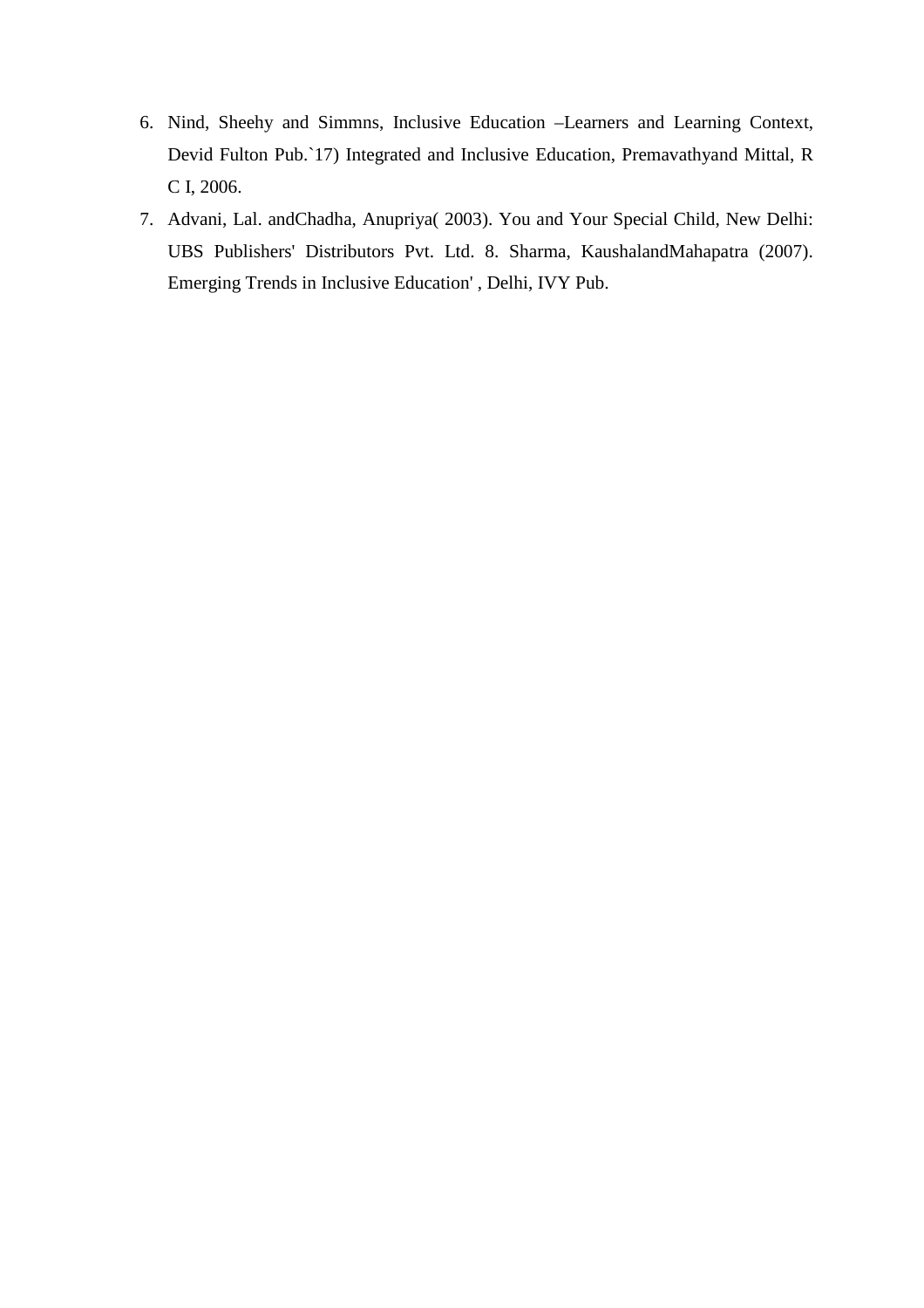# **BED-204-09-ELECTIVE SUBJECTS**

# **Introduction to Educational Research**

# **Objectives:**

- 1. To understand the concept, need and importance of Research.
- 2. To make them aware of the various methods of types of research.
- 3. To help the learner to realize the research problem and try to find solutions through research.
- 4. Use the library, on line sources & other sources of knowledge for educational research.
- 5. To help the learner to prepare tools & techniques of educational research.

# **UNIT-1 – Concept of Educational Research CREDT-1**

- 1.1) Research- concept & definition, research cycle.
- 1.2) Educational Research: Concept, characteristics and need.
- 1.3) Areas of Educational Research.
- 1.4) Variables in research- Independent, dependent, controlled and extraneous.
- 1.5) Review of related literature, concept of related literature, sources if related literature.
- 1.6) Need and importance of review of related literature, sources of related literature.

# **UNIT-2: Approaches of Educational Research CREDIT :1**

- 2.1) Fundamental Research- Concept, need & application.
- 2.2) Applied Research- Concept, need and application.
- 2.3) Action Research- Concept, need and application.

# **UNIT- 3- Methods if Educational Research CREDIT: 1**

- 3.1) Historical- concept, need and steps.
- 3.2) Survey- concept, need and steps.
- 3.3) Experimental concept, need and steps.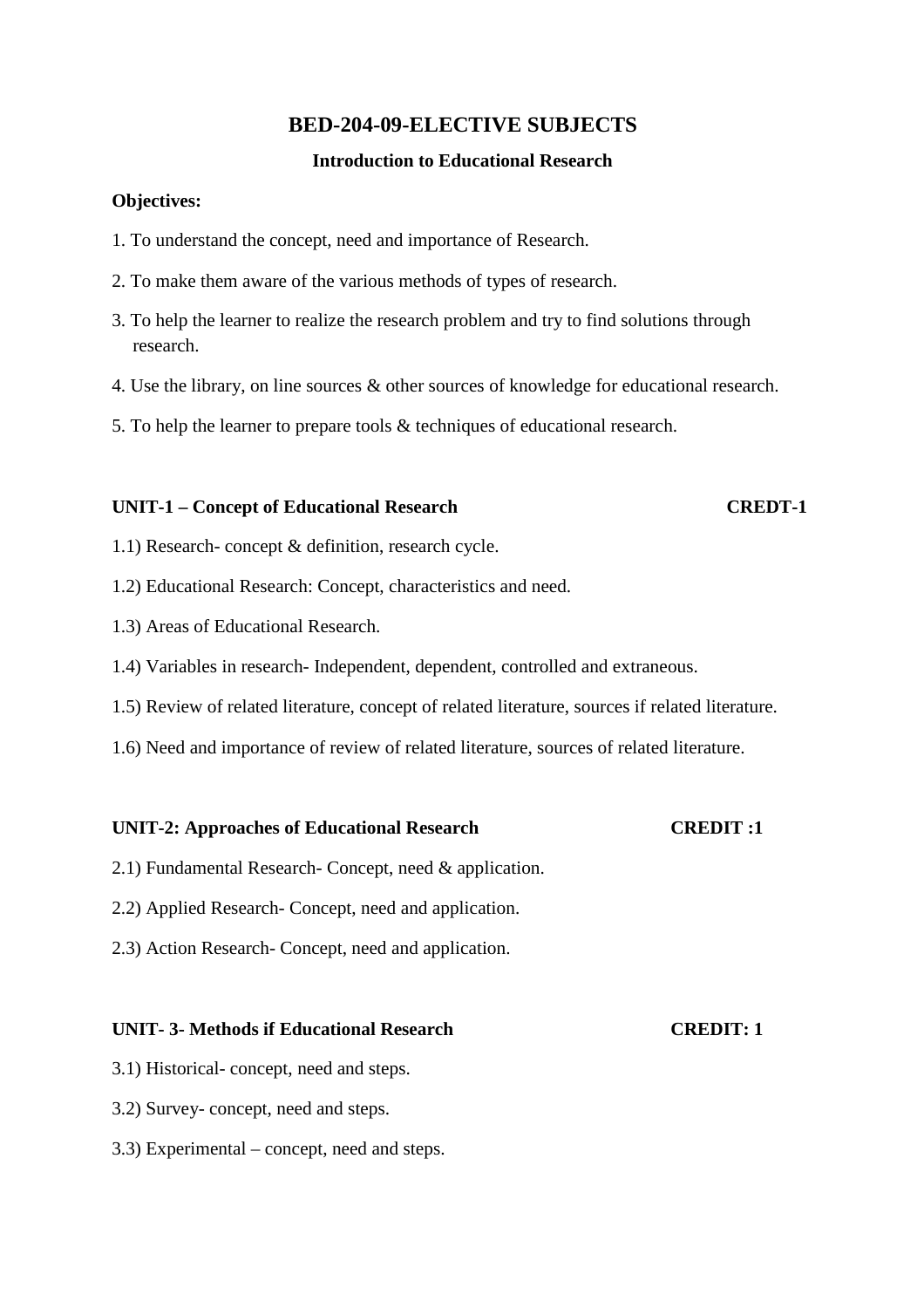- 3.4) Research design- Single group design, Two group design.
- 3.5) Hypothesis- concept, need and characteristics of a good research hypothesis.

# **UNIT- 4- Tools and techniques of Educational Research CREDIT: 1**

- 4.1) Observation- concept, characteristics, need, types, merits and limitations.
- 4.2) Questionnaire- Definition, characteristics, need, types, merits and limitations.
- 4.3) Rating Scale- concept, characteristics, need, types, merits and limitations.
- 4.5 Achievement Test- concept, characteristics, need in research, merit and limitations.
- 4.6) Population and sampling- concept, need, characteristics and techniques- probabilistic and non-probabilistic.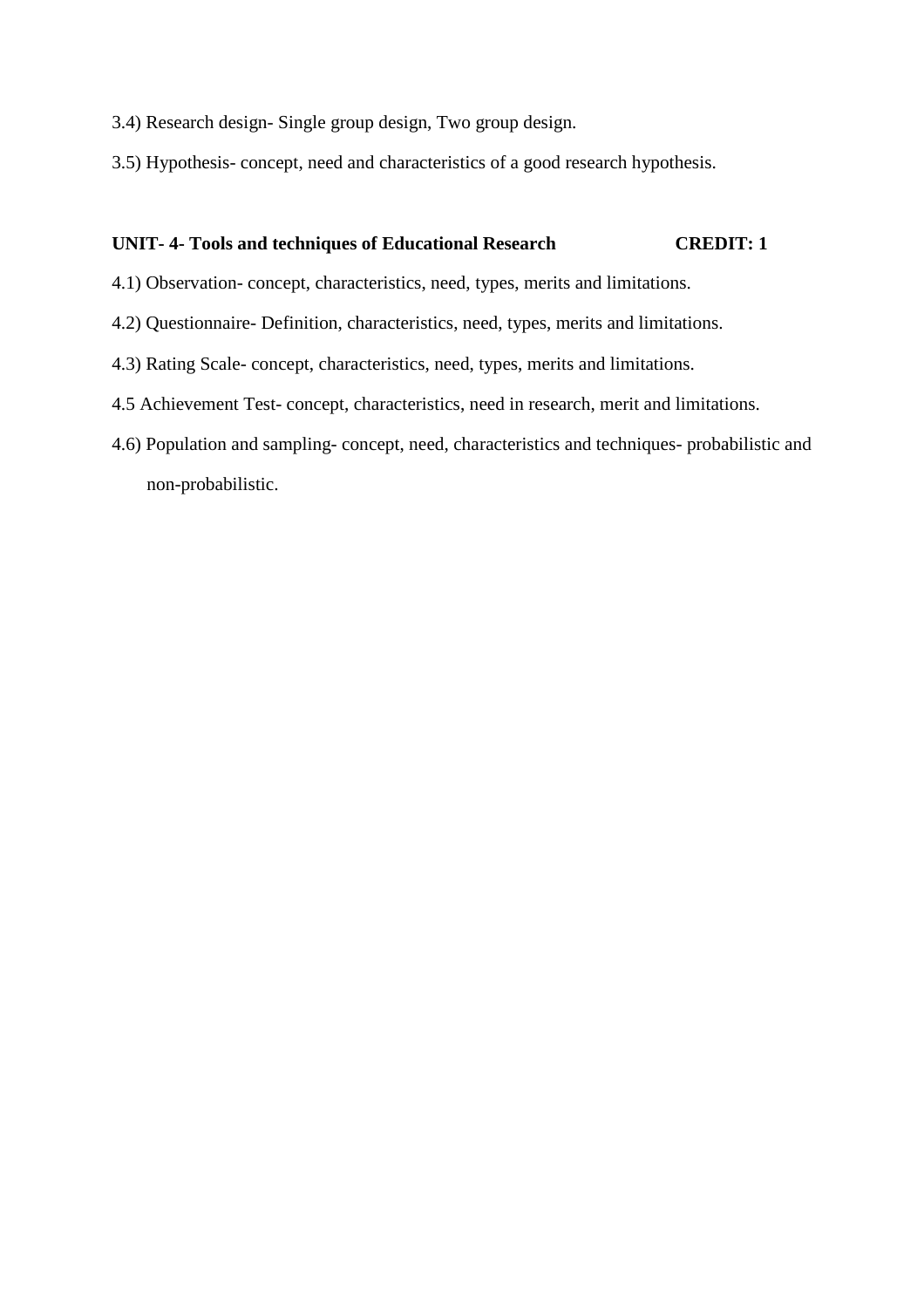BED-205-01-Additional Pedagogy Course Understanding disciplines and school subjects and pedagogy of School Subject

# ejkBh

# उद्दिष्ट्ये :

- १) मराठी भाषेची माध्यमिक व उच्चमाध्यमिक स्तरावरील उद्दिष्ट्ये, भाषेचे स्वरुप व्याप्ती व महत्व समजावन घेणे.
- २) मराठी भाषा अध्यापनाच्या विविध पद्धती, उपक्रम व तंत्रे माहीतकरुन घेऊन त्यांचा वापर करणे
- ३) मराठी भाषेची माध्यमिक व उच्च माध्यमिक स्तरावरील पाठ्यपुस्तकाचे व आशयाचे विश्लेषण करणे.
- ४) मराठी भाषेचे इयत्ता सहावी व बारावी अंतर्गत व्याकरण व त्याची उपांगे समजावन घेणे.
- ५) मराठी भाषेतील साहित्यप्रकारांची ओळख करुन घेणे.
- ६) उपयोजित मराठी लेखनाची कौशल्ये आत्मसात करणे.

# घटक १

# **CREDIT: 1**

अ) वर्णविचार : वर्णमाला (सुणारित वर्णमाला, महाराष्ट्र शासन, मसाप, पुणे) ब) शब्दविचार : शब्दांच्या जाती, विभक्ती व कारकार्य

- क)वाक्यविचार: १) वाक्याचेप्रकार-अथानुरोधाने, कियापदाच्या रुपावरुन
	- २) काळ-प्रकार
	- ३) वाक्याचेप्रयोग-प्रकार
- ड) शब्दसिद्धी : १) सिद्ध व साधित शब्द
	- २) उपसर्गघटित शब्द
	- ३) प्रत्ययघटित शब्द
- इ) संधीप्रकार
- फ) समासप्रकार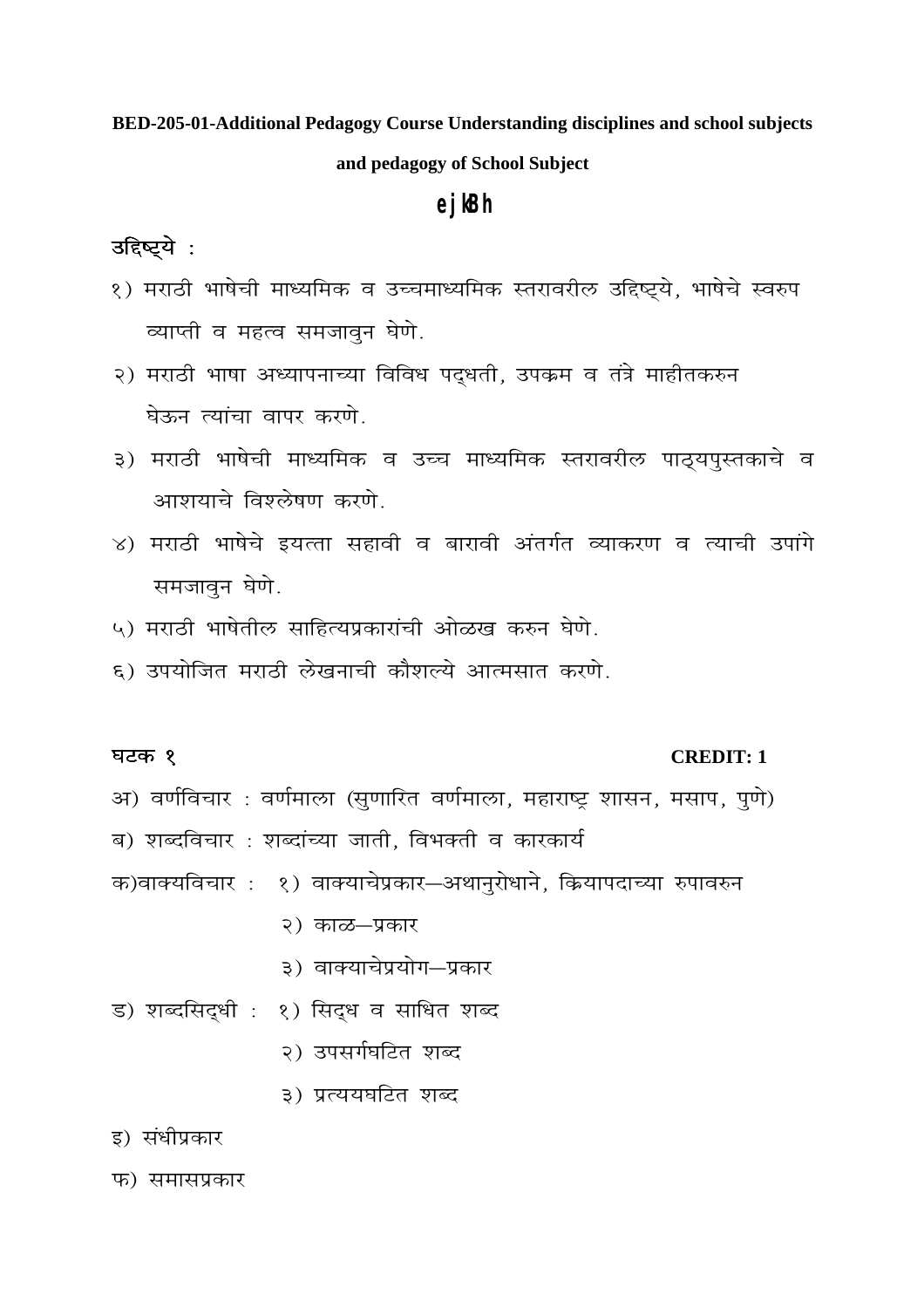ग)मराठी साहित्य प्रकारांचीओळख -प्रकार, स्वरुप व वैशिष्ट्ये

घटक २ :

### **CREDIT: 1**

अ)वृत्त-अर्थ व प्रकार

१) अक्षरवृत्त—अर्थ, प्रकार—इंद्रवजा, उपेंद्रवजा, भुजंगप्रयात, शिखरिणी, वसंततिलका, मालिनी, पृथ्वी, मंदाक्रांता, मंदारमाला, शार्दुलविकीडीत

२) मात्रावृत्ते—अर्थ, प्रकार—पादाकुलक, दिंडी, आर्या, नववधू, फटका

ब) छंद -प्रकार (उदाहरण व वैशिष्ट्ये)

१) ओवी-ज्ञानेश्वरी, मुक्तेश्वरी, एकनाथ

२) अभंग-मोठाअभंग, लहानअभंग

क)मुक्तछंद- (उदाहरण व वैशिष्ट्ये)

ड) अलंकार-महत्व, प्रकार- यमक, अनुप्रास, श्लेष, उपमा, उत्प्रक्षा, व्यतिरेक, अपन्हुती, अतिशयोक्ती, चेतनगुणोक्ती, अन्योक्ती, अर्थान्तरन्यास, दृष्टांत, विरोधाभास (उदाहरण व लक्षणे)

इ) रस-अर्थ, महत्व, प्रकार (उदाहरण व लक्षणे)

फ) उपयोजित मराठी लेखनप्रकार—

औपचारिकपत्र, आकलन, सारांशलेखन), भाषांतर, वृत्तलेखन, जाहिरातलेखन, अभिप्राय लेखन, बोलीभाषांचापरिचय, सुत्रसंचालन, सादरीकरण, कोशवाड.मय, पटकथालेखन, सर्जनशीललेखन, मुलाखात, भाषेचे वाडमयीन उपयोजन

# घटक ३) अ) मराठी शिक्षणाची ओळख

**CREDIT: 1** 

१) मराठी विषयाचे स्वरुप व व्याप्ती

२) माध्यमिक व उच्च माध्यमिक स्तरावरील अभ्यासक्रमात मराठीचे स्थान

३) माध्यमिक व उच्च माध्यमिक स्तरावरील मराठी अध्यापनाची उद्दिष्ट्ये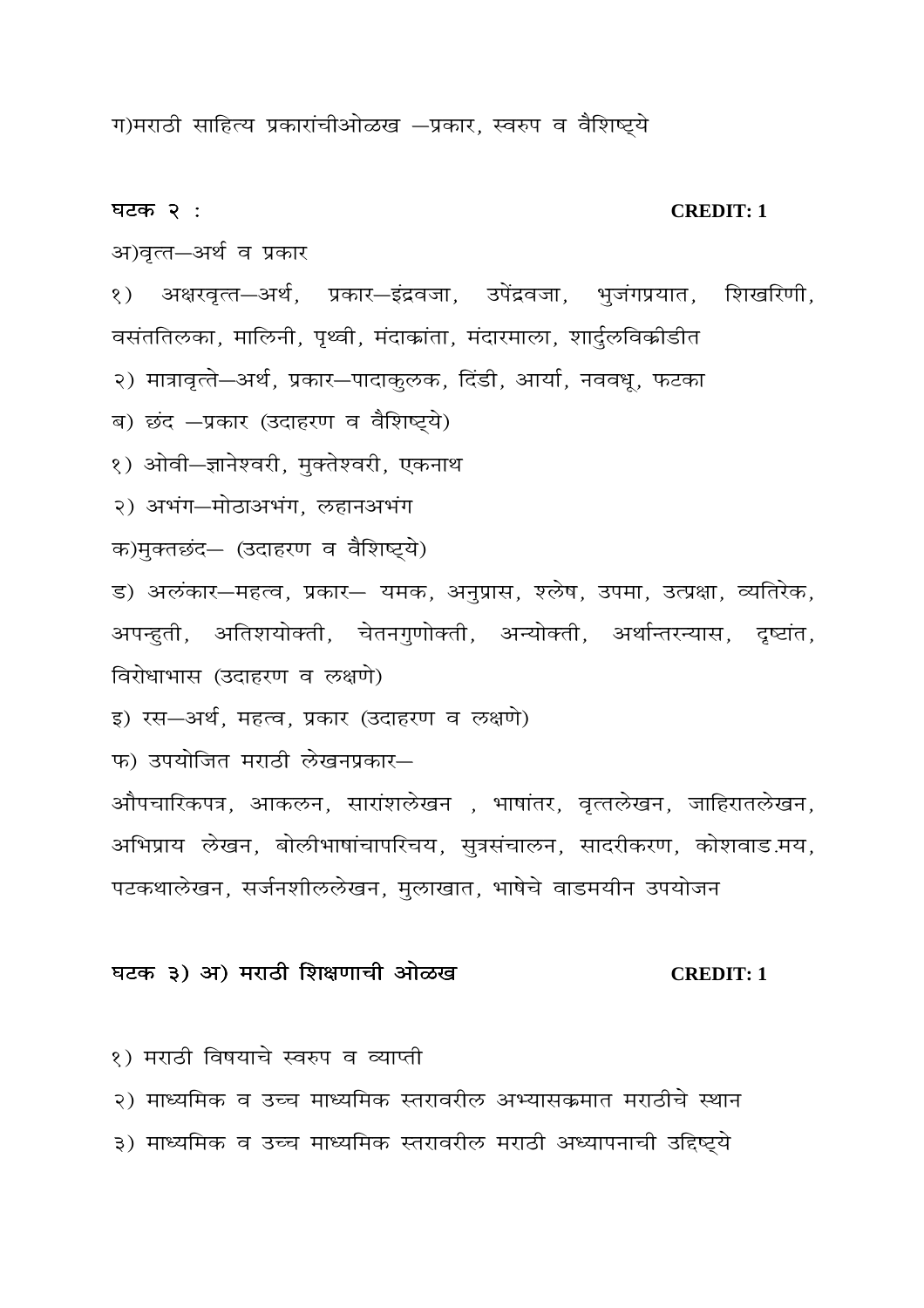- ४) मराठी विषयाचा इतर शालेय विषयांशी असणारा समवाय
- ५) मराठी शिक्षणशी संबंधित समस्या

# ब)मराठी विषयाचे अध्यापन शास्त्रीय उपागम

- १) गद्य अध्यापनाच्या पद्धती
- २) पद्य अध्यापनाच्या पद्धती
- ३) व्याकरण अध्यापनाच्या पद्धती
- ४) रचना अध्यापनाच्या पद्धती

घटक $\times$ :

# अ) मराठी विषयाची विश्लेषण

- १) मराठी विषयाची संरचना
- २) अभ्यासकम आणि पाट्यकम विश्लेषण
- ३) गाभाघटक, मुल्ये व जीवन कौशल्ये
- ४) पाठ्यपुस्तक विश्लेषण
- ५) आशय विश्लेषण
- ब) अध्ययन स्त्रोत आणि मराठी विषय शिक्षक
- १) अध्ययन स्त्रोत-संकल्पना, बरज व महत्व
- २) पारंपारिक अध्ययन स्त्रोत
- ३) तंत्रज्ञानाधारित अध्ययन स्त्रोत
- ४) चांगल्या मराठी विषय शिक्षकाची गुणवैशिष्ट्ये
- ५) मराठी विषय शिक्षकाची भुमिका व जबाबदाऱ्या

# आदानप्रदान पदुधती

- १) व्याख्यान
- २) चर्चा
- ३) गटचर्चा
- ४) भित्तीपत्रक व सादरीकरण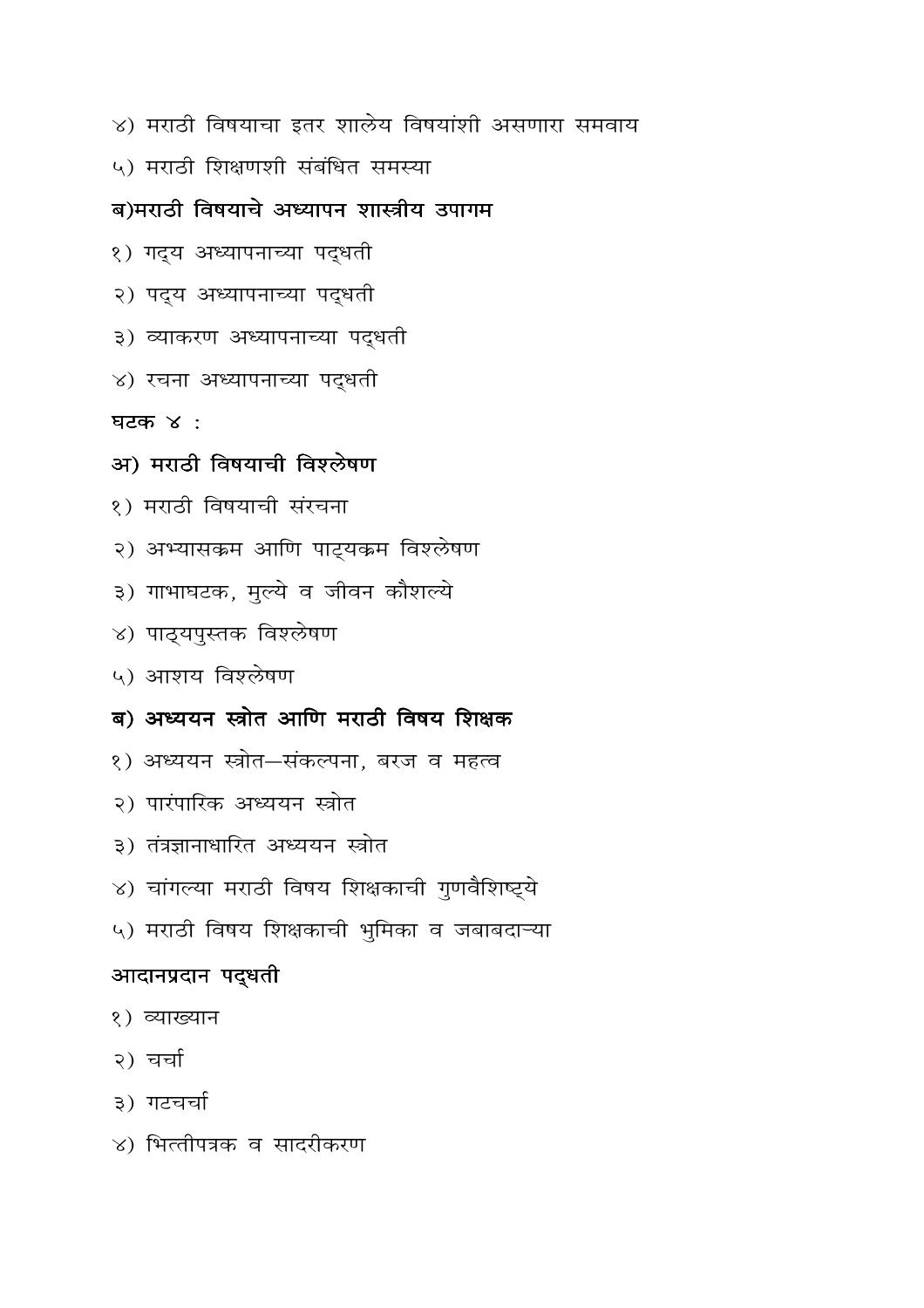५) पॉवरपॉईट प्रेझेंटेशन

# प्रात्यक्षिक कार्य

- १) मराठी व्याकरणातील एका घटकावर संकल्पना चित्र तयार करणे
- २) मराठी साहित्य प्रकारावर आधारित प्रकल्प सादरीकरण
- ३) माध्यमिक स्तरावरील मराठी विषयाच्या पाठ्यपुस्तकाचे विश्लेषण
- ४) क्षेत्र भेट-साहित्यिकांशी संबंधित ठिकाणे / प्रासंगिक साहित्य संमेलन / स्मारके / भाषा प्रयोगशाळा / ग्रंथालय इ.

संदर्भग्रंथ:

- १) आहेर मी.ल. (२००८) मातृभाषा मराठीचे आशययुक्त अध्यापन, पुणे : नित्यनुतन प्रकाशन
- २) बामणे, ल. वि. (२०१४)मराठी आशययुक्त अध्यापन पद्धती, कोल्हापूर : फडके प्रकाशन
- ३) करंदीकर, सु. (१९९६) मराठी अध्यापन पद्धती, कोल्हापूर : फडके प्रकाशन
- ४) घोरमडे क. (२००८) मराठी अध्यापन पद्धती, नागपूर : विद्या प्रकाशन
- ५) दुनाखे अं. (२००५) मराठीचे आशययुक्त अध्यापन, पुणे : नित्यनूतन प्रकाशन
- ६) पवार ना. ग. (२००५) मातृभाषा मराठीचे आशययुक्त अध्यापन, पुणे : नुतनप्रकाशन
- ७) विचड न. आणि बरकलेरा. (२००५) मातृभाषा मराठीचे अध्यापनशास्त्रीय विश्लेषण, नाशिक : इनसाइट प्रकाशन
- ८) रणसुरे वि. (२००८) मराठी शिक्षण व आशययुक्त अध्यापन, मिरज: संधमित्रा प्रकाशन
- ९) वाळंबेमो. (२००५) सुगम मराठी व्याकरण लेखन, पुणे : नितीन प्रकाशन
- १०) इयत्ता ६वी ते १२वी या इयत्तांची मातृभाषा मराठी (प्रथम भाषा) पाठ्यपुस्तके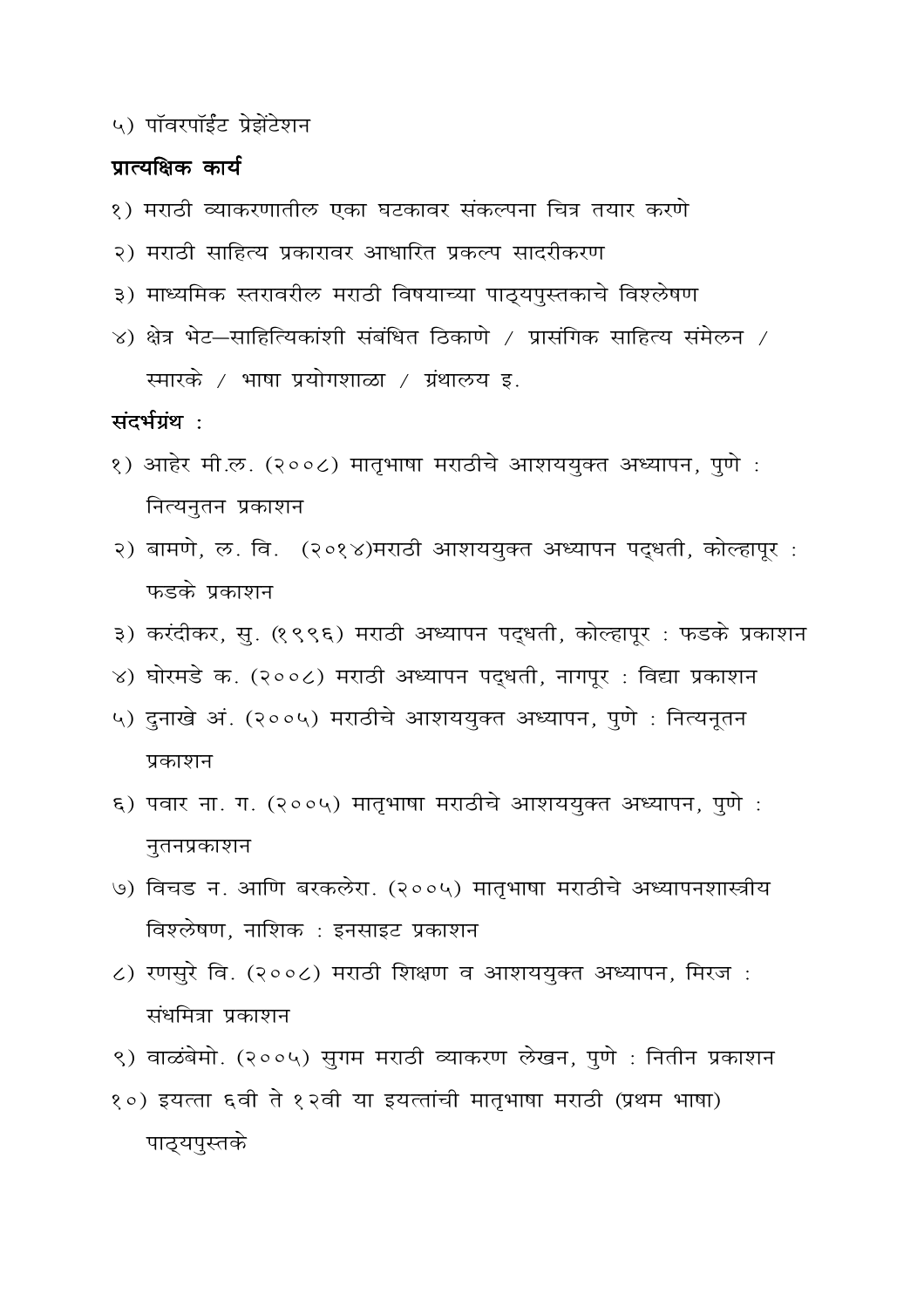BED-205-02-Additional Pedagogy Course Understanding disciplines and school subjects

and pedagogy of School Subject

# विषय -fqUnh

# इस विषय के अध्ययन के उपरान्त छात्र शिक्षक सक्षम होंगे:-

- १) हिन्दी भाषा का स्वरुप एवं संरचना समझना
- २) उच्च माध्यमिक स्तर पर हिन्दी भाषा अध्यापन के उद्देश्य समझना
- ३) हिन्दी विषय की अध्यापन पदुधतियाँ स्पष्ट करना
- ४) हिन्दी विषय पाठयपस्तक परिक्षण एवं आशय विश्लेषण करना
- ५) हिन्दी अध्ययन के विविध स्त्रोतोंको समझना
- ६) हिन्दी अध्यापक के गुणोंसे परिचित होना
- ७) हिन्दी भाषा का व्याकरण समझना
- ८) हिन्दी भाषा के विविध रचनाप्रकारों को समझना
- ९) हिन्दी साहित्य के इतिहास को समझना
- १०) हिन्दी की विभिन्नविधाओं एवं साहित्यिकों को समझना

# घटक १: हिन्दी भाषा का व्याकरण

# **CREDIT: 1**

- १.१) व्याकरण : वर्ण, शब्द, वाक्य, क्रिया, उपसर्गप्रत्यय, संधि, मुहावरे एवं कहावते
- १.२) रचना : पत्रलेखन, निबंध, कथालेखन, कल्पनाविरूतार, अर्थगृहण, सारलेखन, वृत्तांतलेखन, भाषणप्रकार

घटक २ : हिन्दी साहित्य का इतिहास, साहित्यिक विधाएं एवं साहित्यि कों का परिचय **CREDIT: 1** 

- २.१) हिन्दी साहित्य का इतिहास—आदिकाल, मध्यकाल और आधनिक काल संक्षिप्त परिचय
- २.२) हिन्दी साहित्य की विधाओं का संक्षिप्त परिचय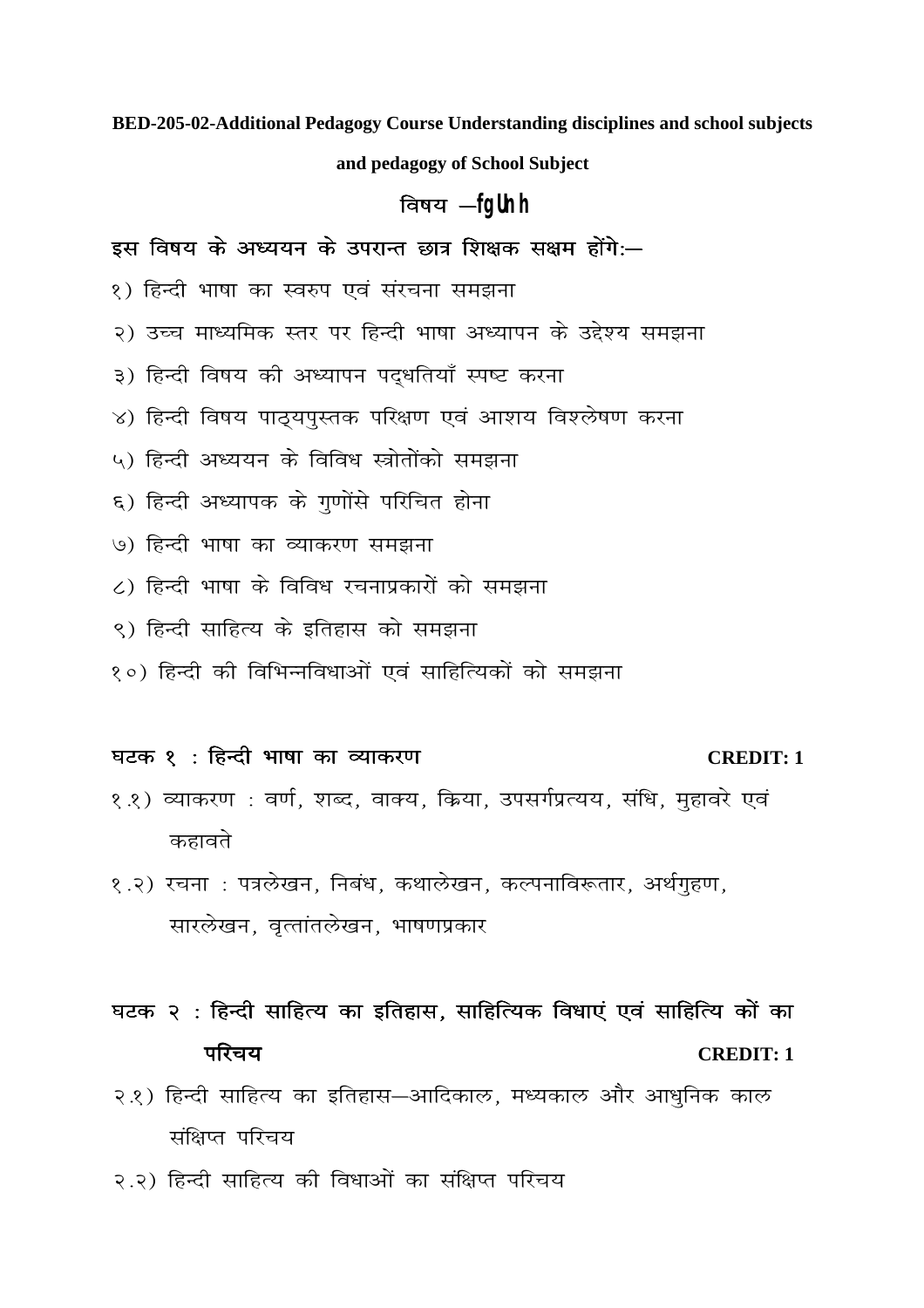२.३) कक्षा ९वी से १२ वी तक की प्रचालित पाठ्यपुस्तकों में से जिनकी रचनाएँ हैं उन साहित्यिकों का सामान्य परिचय तथा विशेषताएँ

# घटक ३ : हिन्दी भाषा का स्वरुप

 $CREDIT: 1$ 

- ३.१) हिन्दी भाषा का स्वरुप, हिन्दी विषय संरचना
- ३.२) हिन्दी भाषा का उच्च माध्यमिक स्तर की पाठ्यचर्या में स्थान
- ३.३) उच्च माध्यमिक स्तर पर हिन्दी भाषा अध्यापन के उद्देश
- ३.४) हिन्दी भाषा की पाठ्यपुस्तक एवं आशय विश्लेषण

# घटक ४: हिन्दी अध्यापनशास्त्रीय अध्ययन – अध्यापन स्त्रोत एवं हिन्दी

### अध्यापक

**CREDIT: 1** 

- ४.१) अध्यापन पद्धती : गद्य, पद्य, व्याकरण एवं रचना
- ४.२) भाषा प्रयोगशाला : नियोजन, संगठन एवं रखरखाव
- ४.३) हिन्दी अध्ययन के स्त्रोत
- ४.४) हिन्दी अध्यापक के गुण

# अधिगमगतिविधियाँ

व्याख्यान, चर्चा, संगोष्ठी, पॉवरपाईंट प्रेझेंटेशन, वादविवाद, क्षेत्रभेंट (केवल एक)

# प्रात्यक्षिक कार्य

- १) व्याकरणपर आधारित अध्ययन सामग्री तैयार करना
- २) हिन्दी साहित्य विधा के आधार पर साहित्यिकों का वर्गीकरण करना
- ३) पाठ्यपुस्तक विश्लेषण— कक्षा नौवीसे बारहवी तक की किसी एक पाठ्यपुस्तक का विश्लेषण
- ४) क्षेत्रभेंट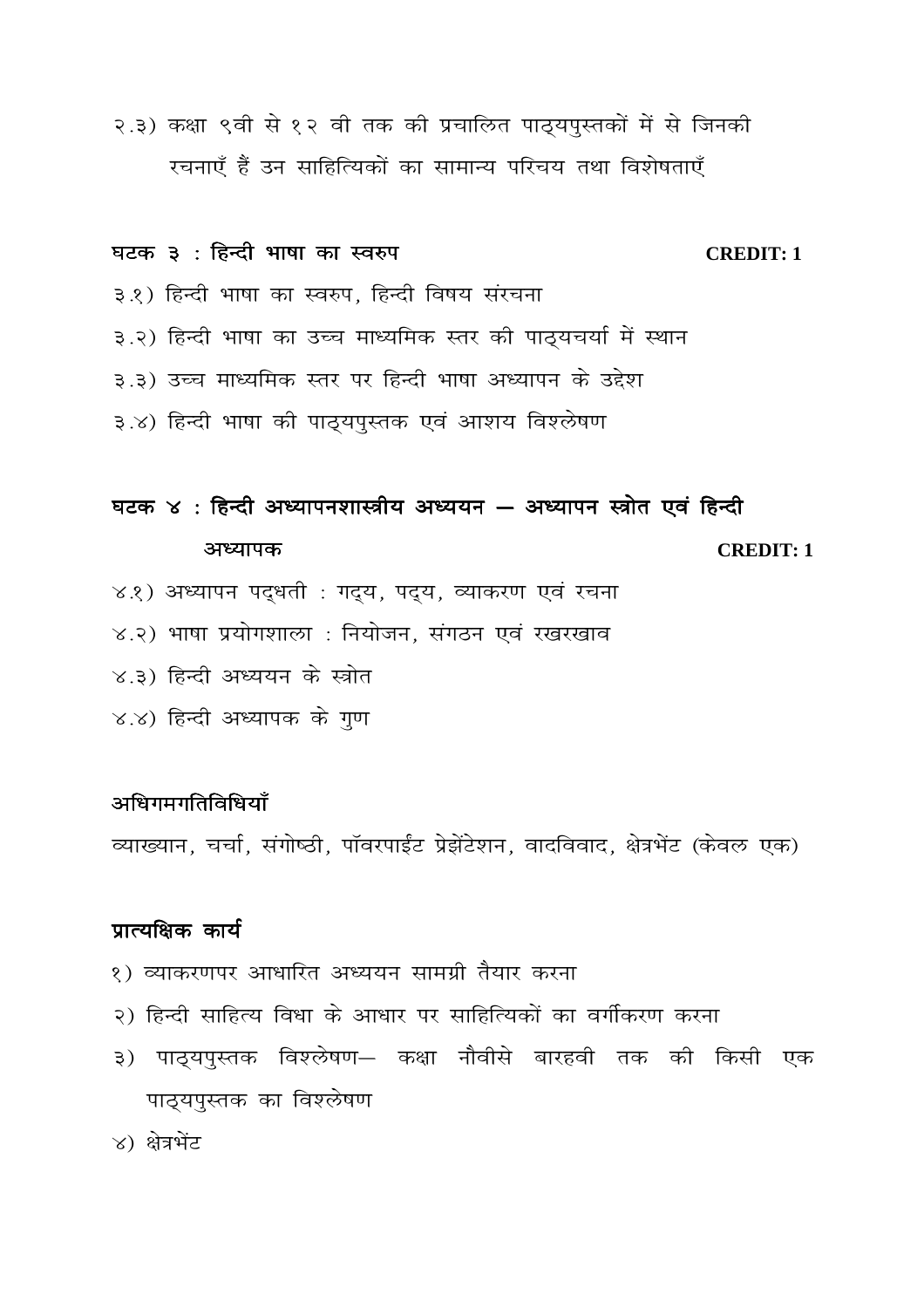# संदर्भ

- १) हिन्दी आशययुक्त अध्यापन : डा. विठ्ठल मुरकुटे
- २)हिन्दी शिक्षण : डा. केशवप्रसाद
- ३)हिन्दी साहित्य का इतिहास-आ. शुक्ल
- ४) साहित्य विवेचन- क्षेमचंद सुमन
- ५) हिन्दी साहित्य का इतिहास- डा. राजनाथ शर्मा
- ६) हिन्दी भाषा विज्ञान– डा. भोलानाथ तिवारी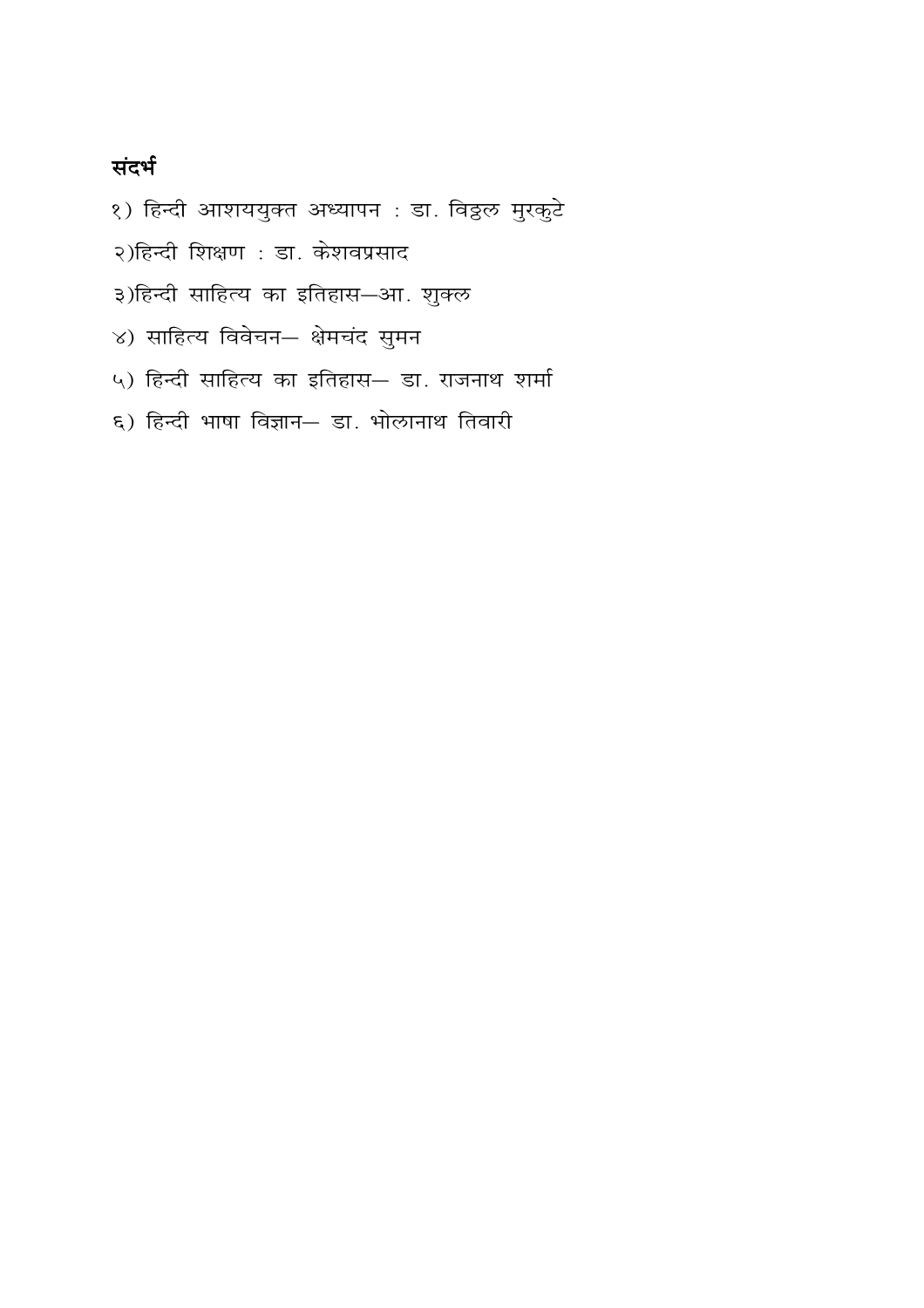# **BED-205-03-Additional Pedagogy Course Understanding disciplines and school subjects**

**and pedagogy of School Subject** 

# **ENGLISH**

# **Understanding Disciplines and school subjects**

# **Objectives: To enable student teacher to-**

1.acquaint with essential aspects of English grammar and composition.

- 2. develop interest and attitude towards English as foreign language.
- 3. understand the nature of English as a subject at Higher Secondary Level.
- 4. comprehend various methods of English Teaching.
- 5. understand various learning resources in English Subject.
- 6. create awareness about the qualities and competencies of English Teacher.

# **UNIT-1 School Content (1 Credit)**

# **A) Phonetics**

- 1. Phonemes, syllabus and words.
- 2. Vowels, Diphthongs and consonants.
- 3. Semantics.
- 4. Intonation-Stress, accent, intonation pattern.

# **B) Grammar**

- 1. Parts of Speech.
- 2.Punctuation
- 3. Kinds of Sentences.
- 4. Tense
- 5. Transformation of Sentences
- a) Direct and Indirect Speech.
- b) Voice
- c) As soon as
- d) Degree
- f) Remove "too"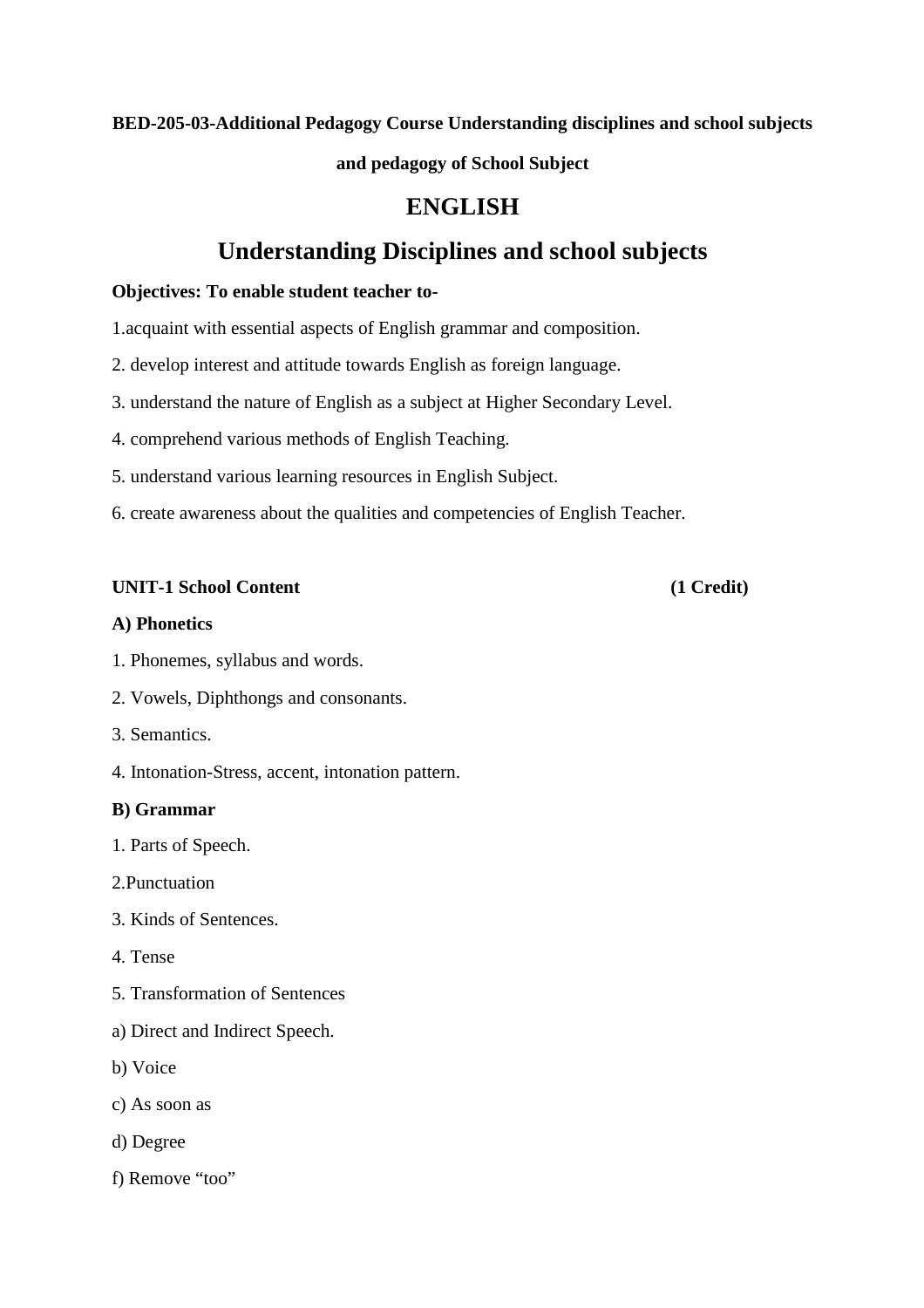g) Not only….but also.

h) Question tag

Note: Other transformation of sentence from the prescribed text-books of std VIII to XII

# **UNIT – 2 Subject Pedagogy (CREDIT-1)**

# **A) Functional Language-I**

- 1. Answering the questions based on passage.
- 2. Drafting questions for an interview.
- 3. Preparing a book review.
- 4. Article writing on the topic.

# **B) Functional Language-II**

- 1. Prepare a speech.
- 2. News drafting
- 3. Initiating and sustaining a conversation.
- 4. Describing an event/incident

# **Nature of the subject English and English Teacher**

- 1 Nature and scope of subject English
- 2 Place of English in Higher Secondary School curriculum.
- 3 Objectives of teaching of English subject at higher secondary school level.
- 4 Relation of the subject English with other school subjects.
- 5 Qualities and Competencies of English Teacher.

# **Pedagogical Approaches , Methods and Learning Resources.**

- 1. Features , merits , limitations and educational implication of -
- 2. Communicative Approach
- 3. Structural Approach
- 4. Direct Method
- 5. Grammar Translation method

# **Unit :3** (1 Credit)

# **Unit:4** (1 Credit)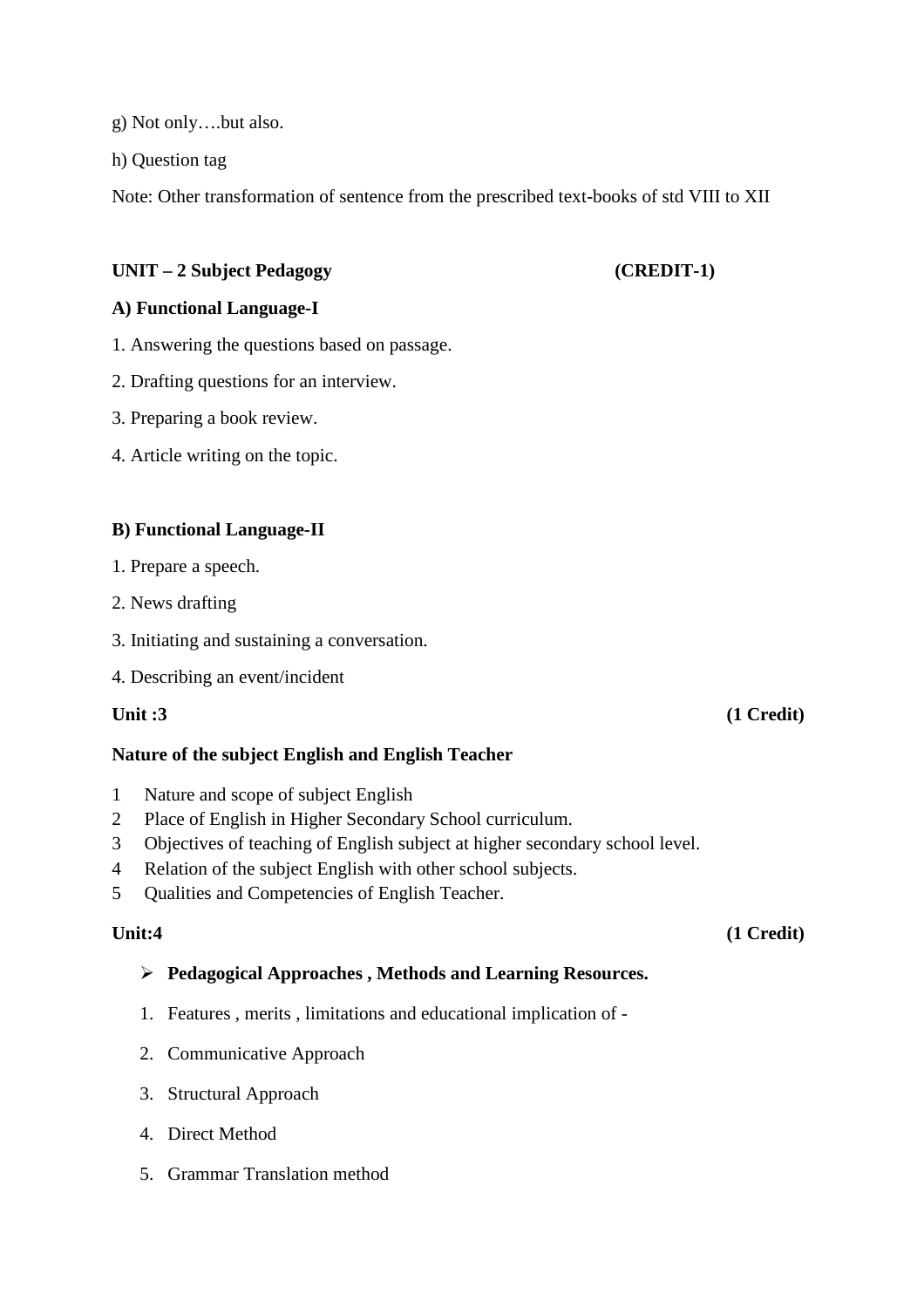- 6. Dr. West Method
- 7. Inductive and Deductive method.

### • **Learning Resources for English**

- 1. Concept , need and importance of learning resources.
- 2. Traditional and Technology based learning resources. (Language Lab , Mobile Apps , Websites)

# **Practical:**

- 1. Preparing Project about vocabulary (10 pgs)
- 2. Develop any one short story (10 pgs)
- 3. Prepare tree diagram / web diagram/ pie-charts based on any five units/lessons

# **Mode of Transaction**

- Inductive and deductive method.
- -Lecture
- Discussion
- -Seminar
- -Project
- -Poster Presentation
- -Use of Technology
- Workshop

# **References:**

- 1. Wren PC and Martin M, highschool English grammar and composition.
- 2. Thomson A.J., Martine A.V., A practical English Grammar.
- 3. Horbnby A.S. Guide to patterns and usage in English.
- 4. Basal and Harison, Spoken English for India.
- 5. ChobheRavindra, English Grammar.
- 6. Teaching of English- P.K. gupta, Anil Gandhi and S.S. Bhatnagar.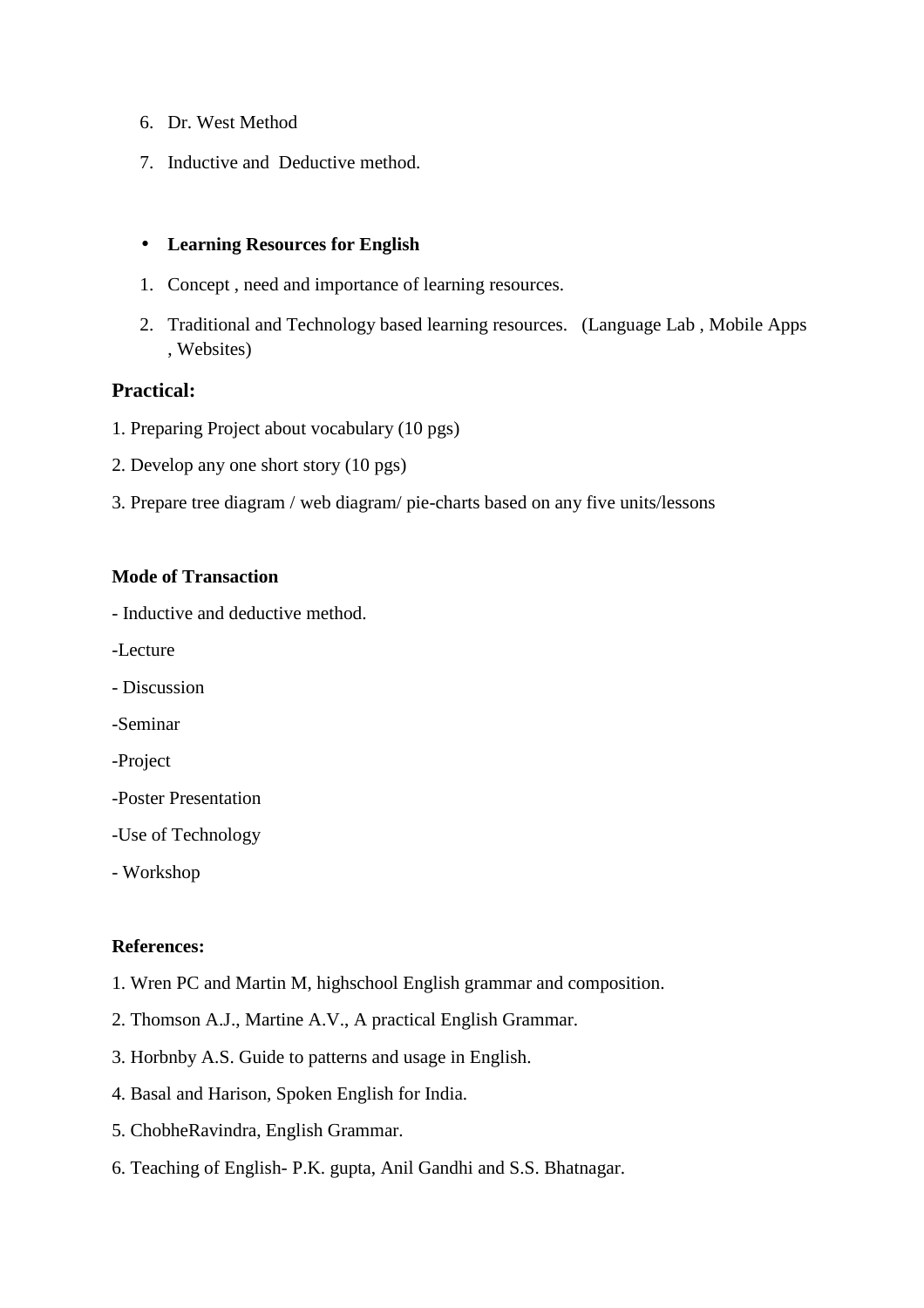- 7. Teaching of English- A modern approach, Bose F.L.
- 8. The technique of Language Teaching, Bose F.L.
- 9. Teaching of English as Second Language- Allen H.B.
- 10. Language Testing- Rabo Robert
- 11. The essentials of English Teaching- R.K. Jain.
- 12. Teaching of English- G.L. Gadre
- 13. Structural approach to teaching of English
- 14. English Language Teaching in India- Kudchedkar S.
- 15. Content Cum Methodology of English Dr. O. H. Suryawanshi
- 16. Content Cum Methodology of English- Patil and Vaze.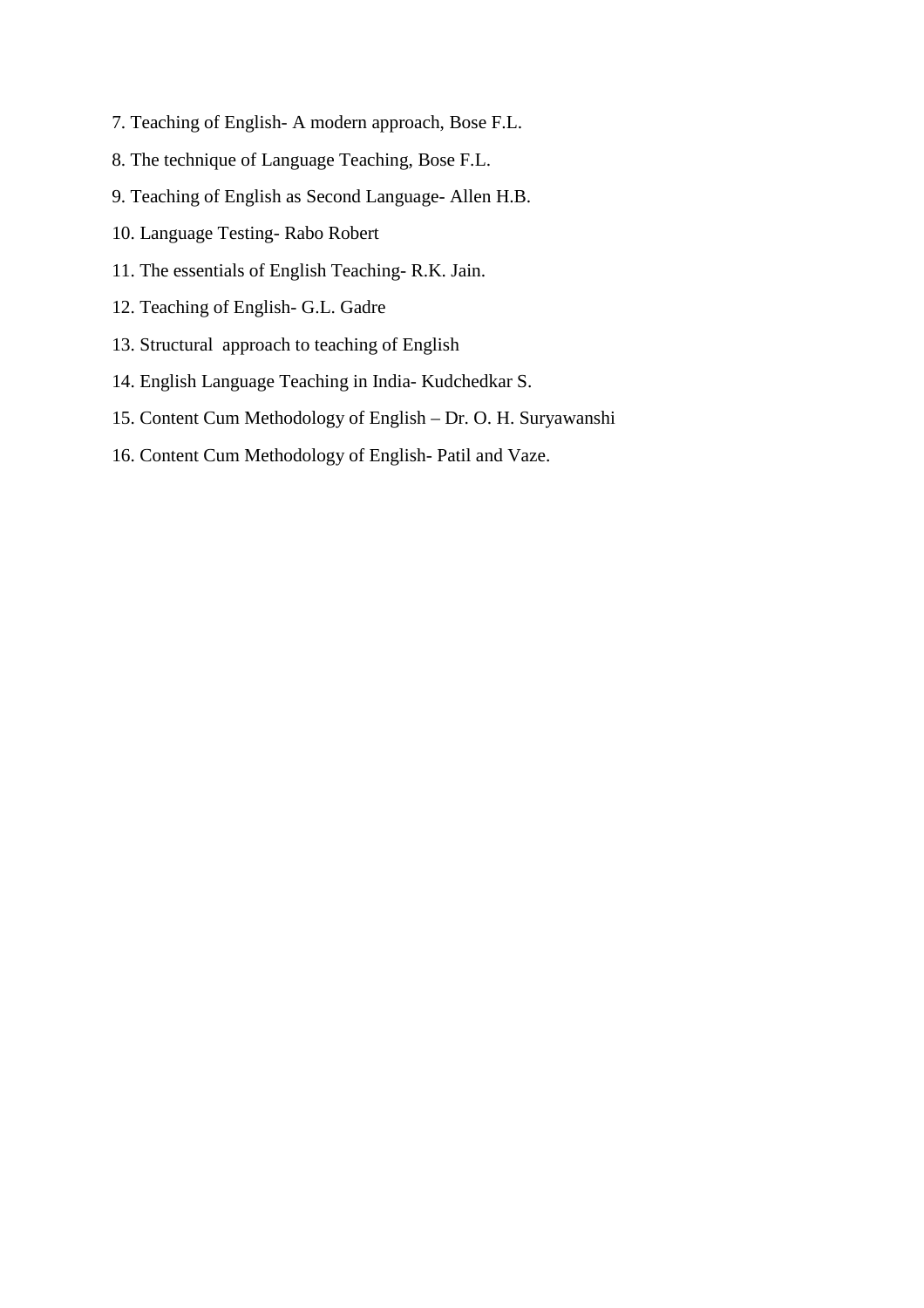BED-205-04-Additional Pedagogy Course Understanding disciplines and school subjects

and pedagogy of School Subject

# fo"k; %lid`r

# उद्दिष्ट्ये –

- १. संस्कृत भाषेचे स्वरूप तसेच संरचना समजणे
- २. संस्कृत भाषेचे व्याकरण समजणे
- ३.संस्कृत भाषेच्या उच्च माध्यमिक स्तरावरील पाठ्यपुस्तकाचे व आशयाचे विश्लेषणकरणे
- ४. संस्कृत भाषेची माध्यमिक व उच्चमाध्यमिक स्तरावरील उद्दिष्ट्ये, स्वरूप, व्याप्ती व महत्त्व समजावून घेणे.
- ५. संस्कृत भाषेतील साहित्य प्रकारांची ओळख करून घेणे.
- ६.संस्कृत भाषा अध्यापनाच्या विविध पध्दती, उपक्रम व तंत्रे माहित करून घेऊन त्यांचा वापर करणे

# घटक १ : - शब्दविचार

# **CREDIT: 1**

अ)वर्णांचीओळख

ब)संस्कृतलेखन व वाचननियम

क) शब्दरूपे-(स्वरान्त शब्द), व्यंजनान्त शब्द व सर्वनाम), विभक्ति प्रत्ययान्त शब्दस्वरूप व कारकार्थ,

ड)क्रियापद रूपे (परस्मैपदाचे व आत्मनेपदाचे वर्तमानकाळ, भूतकाळ व भविष्यकाळी, आज्ञार्थ व विध्यर्थप्रत्यय), गणांचापहिलागट व दुसरागट

ड)विशेषणे—गुणवाचक, तर—तमभाववाचक, संख्यावाचक, क्रमवाचक

# घटक २ :-संस्कृतव्याकरण

# **CREDIT: 1**

अ)वाक्य प्रयोग, वाक्य परिवर्तन-कर्तरि, कर्मणि व भावेप्रयोग, सतिसप्तमी, प्रयोजकरचना

ब)कारकविचार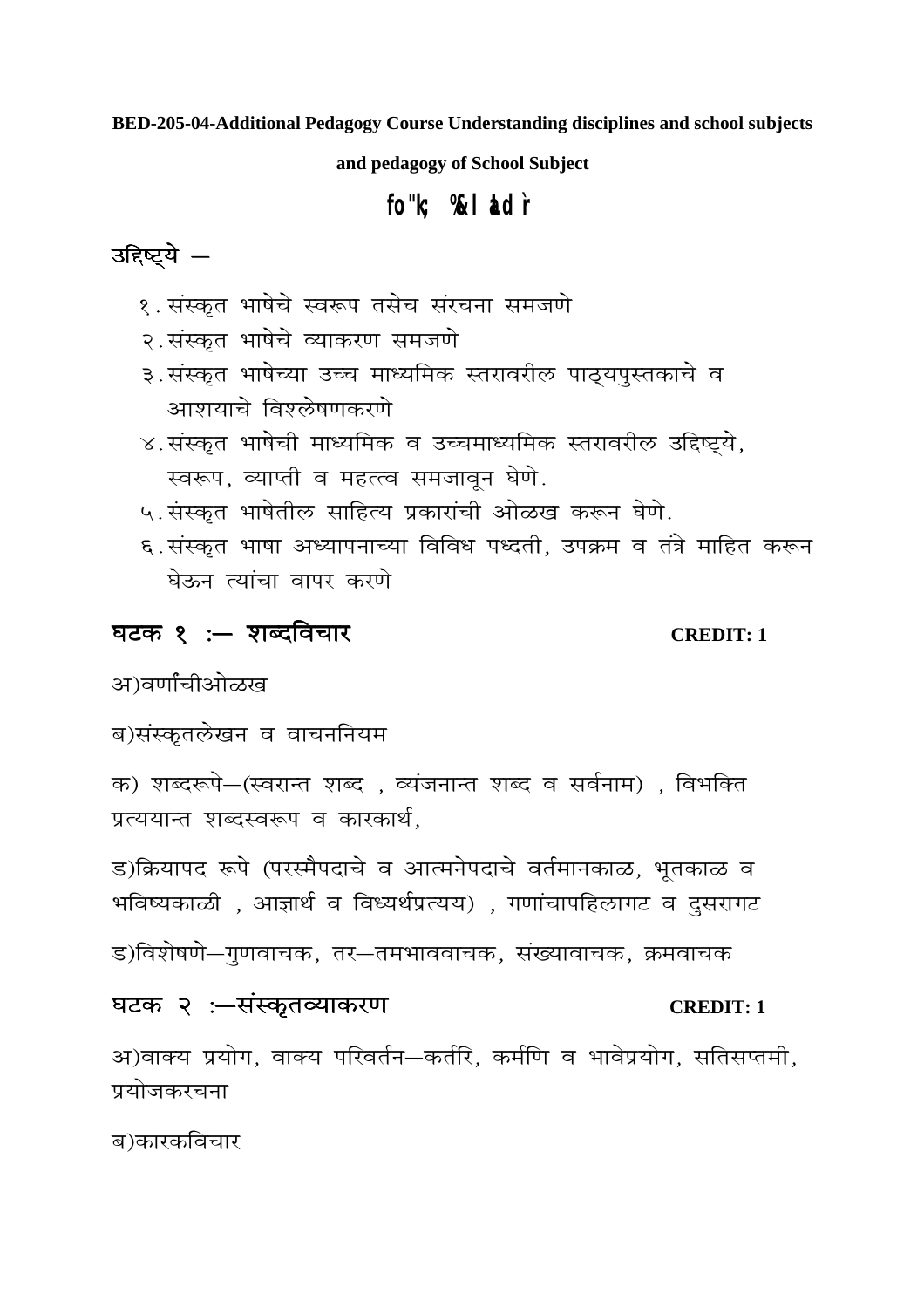# *क)स्वरसंधी, व्यंजन संधी व विसर्ग संधी*

ड) समास-अव्ययीभाव, तत्पुरूष, द्वंद्व व बहुव्रिही(प्रकारासह)

# इ)उच्चमाध्यमिक स्तरावरील प्रचलित संस्कृत पाठ्**यपुस्तकातील साहित्यिकांची**

 *o R;kaP;k lkfgR;kph rksaMvksG[k* 

# *?kVd 3%&?kVd 3%& ?kVd 3%&l aLd`r aLd`r l aLd`rHkk"ksp s Hkk"ksp sHkk"ksp sLo:i o O; Lo:i o O;Lo:i O;kIrh* **CREDIT: 1**

37)उच्चमाध्यमिक स्तरावरील अभ्यासक्रमात संस्कृत भाषेचे स्थान

ब)उच्चमाध्यमिक स्तरावर संस्कृत भाषा अध्यापनाची उद्दिष्ट्ये

*d½laLd`r fo"k;kpk brj fo"k;ka'kh vlysyk leok;* 

*M½ laLd`r fo"k;kph lajpuk* 

# *?kVd 4 %&?kVd %& %&* **CREDIT: 1**

# *v½ v/;kiu'kkL=h; fo'ys"k.k*

- १. अभ्यासक्र व पाठ्यक्रमविश्लेषण
- २. आशय विश्लेषण
- ३. पाठ्यपुस्तक विश्लेषण
- $\times$  गाभाघटक, मुल्ये व जीवन कौशल्ये

# *c½laLd`r v/;kiu v/;kiui/nrho f'k{kd o f'k{kdo f'k{kd*

- १. संस्कृत गद्य, सुभाषित व व्याकरण अध्यापनपध्दती
- २. चांगल्या संस्कृत शिक्षकाची गुण वैशिष्ट्ये
- ३. पारंपारिक अध्ययन स्त्रोत
- $\times$  तंत्रज्ञानाधारित अध्ययन स्त्रोत

# *i zk R;f{kddk;Z& zkR;f{kddk;Z&R;f{kddk;Z& R;f{kddk;Z&*

- *laLd`re/khy ,dk lkfgR;kdkPkh ekfgrh ladfyr dj.ks*
- *mPpek/;kfed Lrjkojhy laLd`r fo"k;kP;k ikB~;i qLrdkps fo'ys"k.k*
- व्याकरणावर आधारित अध्ययन साहित्य तयार करणे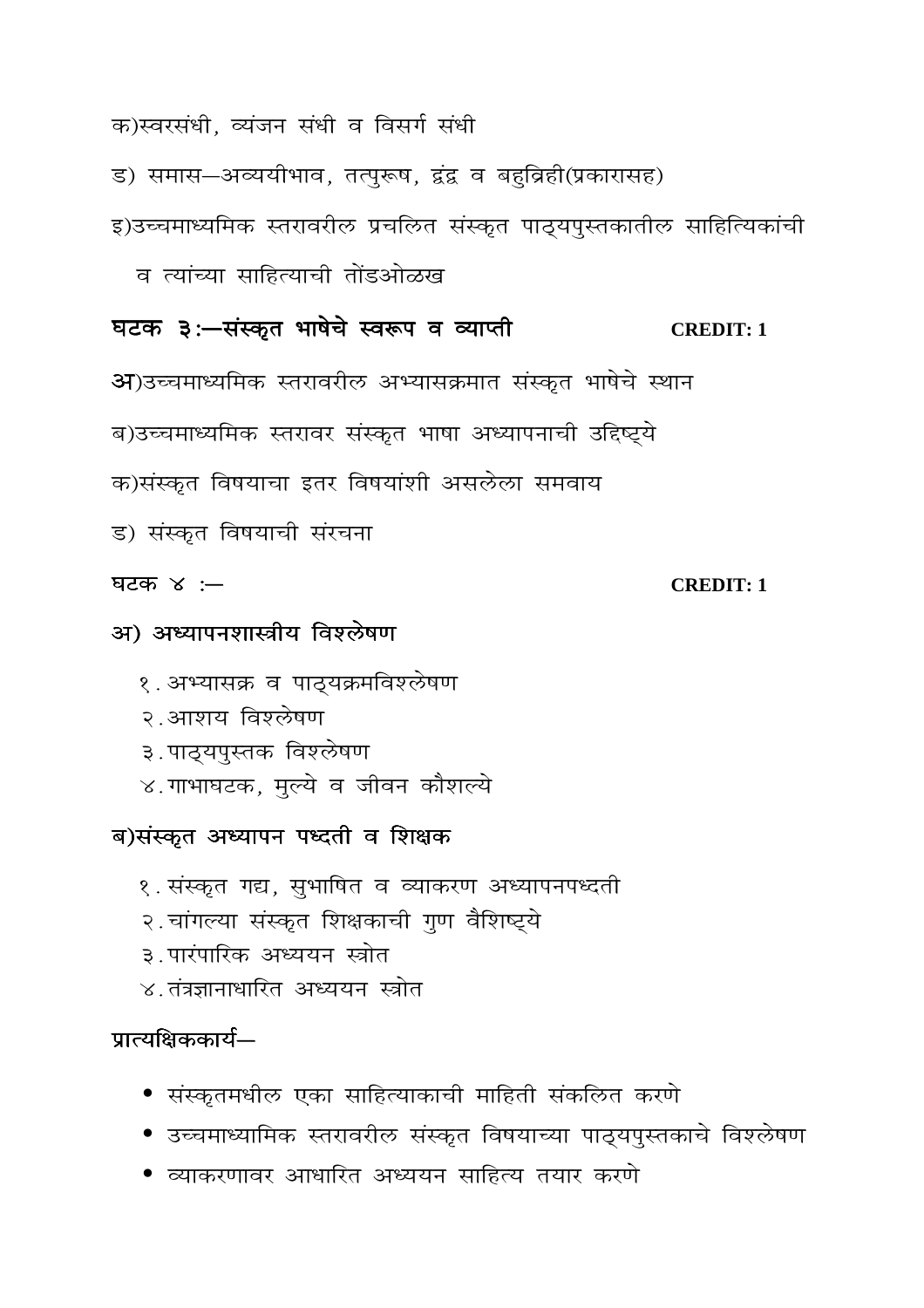# *kich :-*

- *Ukohu vuqokn pfUn zdk] pkS[kEck i zdk'ku] &vpZukdqyd.khZ*
- *'kkys; l aLd`r O;kdj.k&fo|k cke*
- *lqxe laLd`r O;kdj.k&i z-'ka- tks'kh*
- *vH;kl i qLrde~&laLd`rHkkjrh] csaxy q:*
- *b- 8oh r s b- 12 laLd`r&ikB~;i qLrd fufeZrh eaMG] iq.ks*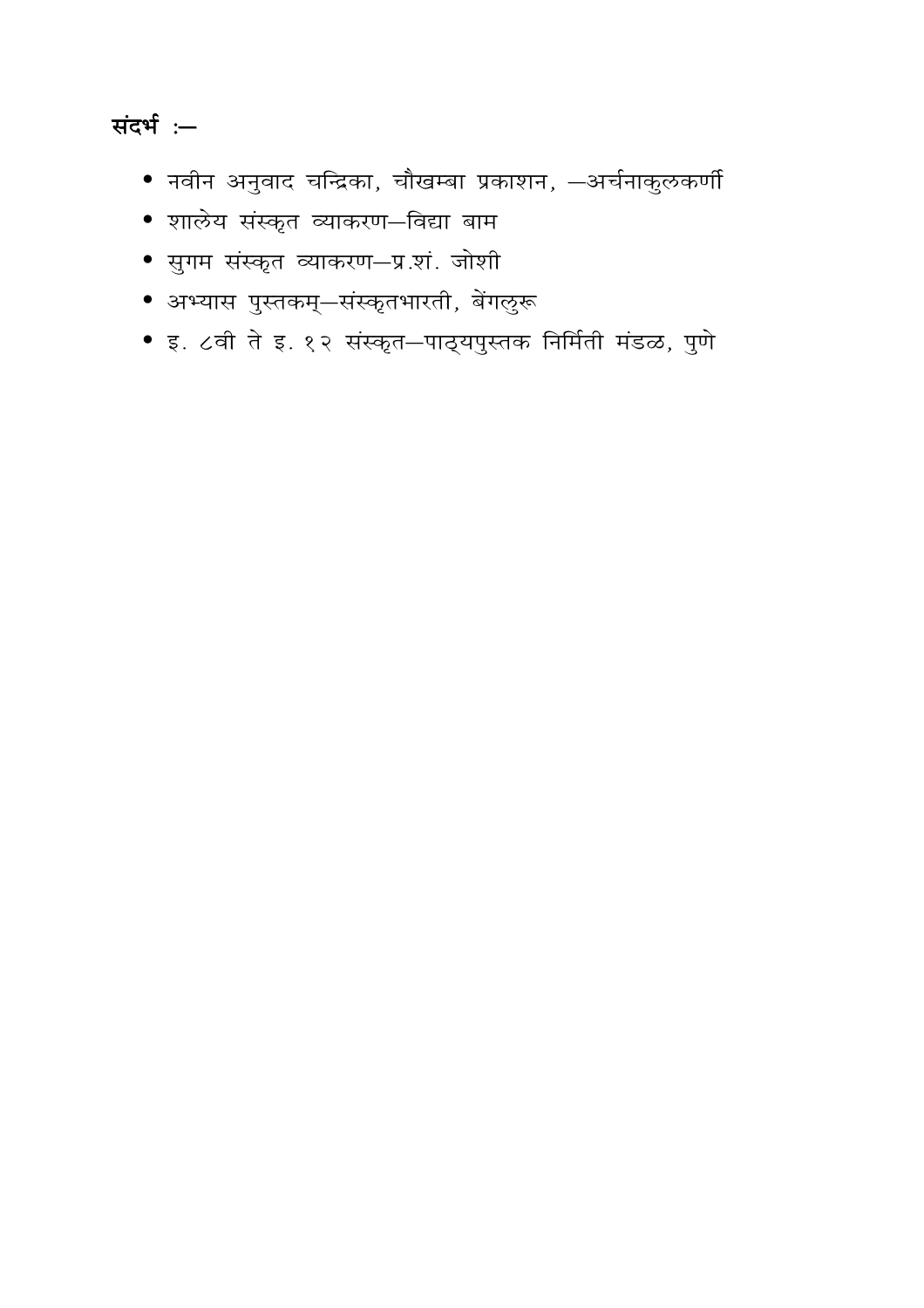## **BED-205-05-Additional Pedagogy Course Understanding disciplines and school subjects**

### **and pedagogy of School Subject**

### **URDU**

## **UNIT 1 –Grammar& Composition practice in Urdu. CREDIT:1**

1.1 Letters of alphabets, vowels, formation of words idioms.

1.2 Kinds of nouns,adjectives, adverbs, pronoun,numbers,case ,gender& tenses.

1.3 Kinds OF sentences& figures of speech.

1.4 Essay writing, Letter writing, Precise writing & story telling.

**Unit 2-** History of Urdu literature & introduction of urdu writers. **CREDIT:1**

2.1 Ancient, Medieval & modern.

2.2 Types of Urdu literature (precise) .

2.3 Brief introduction of writers prescribed in  $9^{th}$ to  $12^{th}$  text books.

- **Unit 3** Nature of Urdu& structure of Urdu. **CREDIT:1** 3.1Nature,scope& place of Urdu at higher secondary level.
	- 3.2 Objectives of teaching Urdu at higher secondary level.

3.3Curriculum & syllabus of Urdu at higher secondary level.

3.4. Text book Evaluation& content analysis of Urdu.

**UNIT 4** - Pedagogical approaches & resources of Urdu & Urdu teacher. **CREDIT: 1**

4.1 Methods of teaching –prose,poetry,composition, grammar,Reading& writing.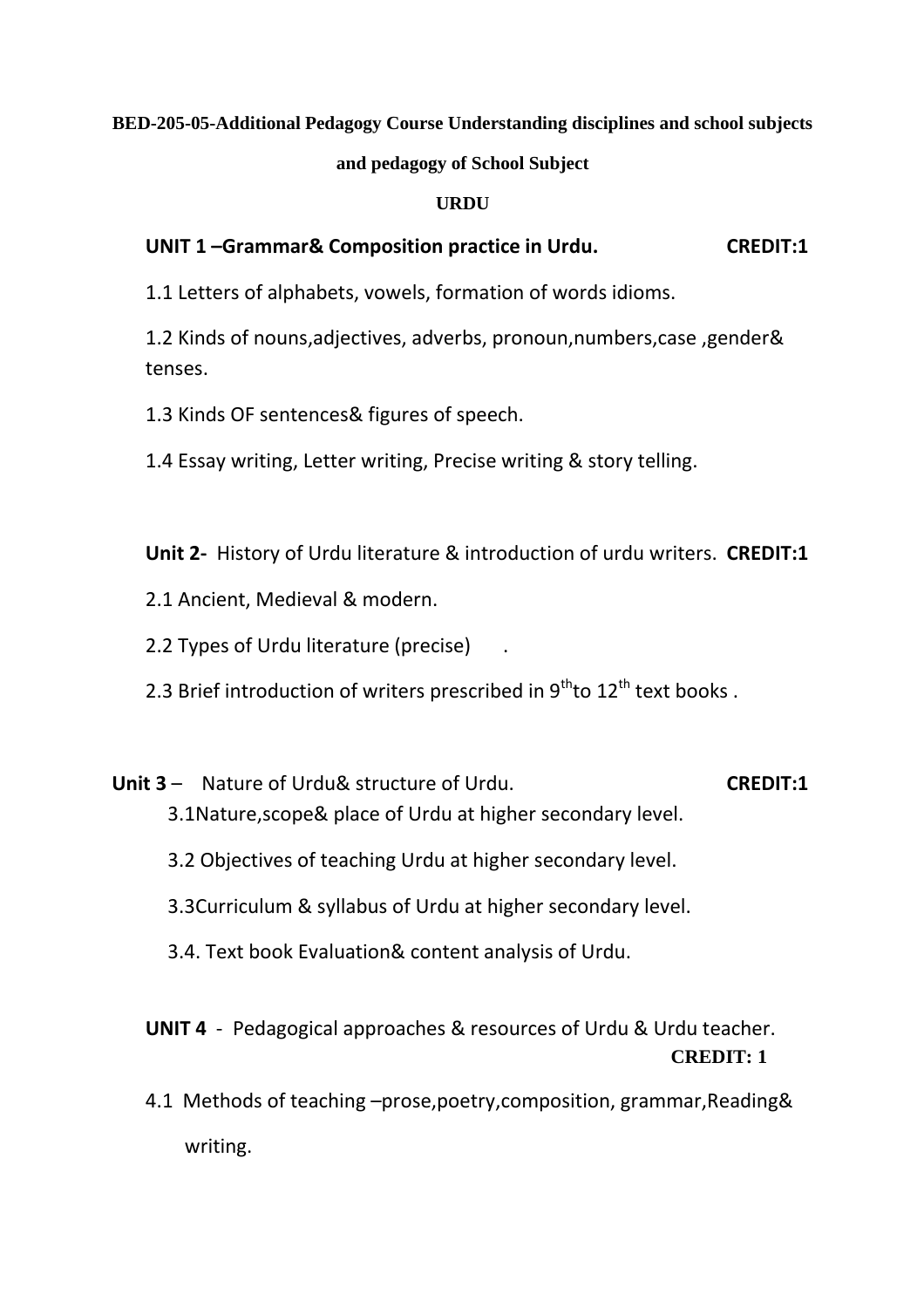- 4.2 Planning organizing &maintaining of Urdu laboratory.
- 4.3 Learning resources in Urdu.
- 4.4 Competencies of Urdu teacher.

# **Mode of Transaction.**

- **Lecture.**
- **Discussion.**
- **Seminar.**
- **Field Visit.**
- **PowerPoint presentation.**
- **Debate.**
- **Poster Presentation.**

# **Practical work.**

- Text book Analysis of Urdu.( $9^{TH}$  TO  $12^{TH}$ ).
- Field Visit .
- Prepare learning material based on grammar.
- Collect information of poet/writer prescribed in 9<sup>th</sup> to 12<sup>th</sup> text books & prepare the report.

## REFERENCES.

\*Qawad e urdu1 & 2-------Maulvi Abdul Haque.

QaWad e urdu------NCPUL.

Tadrees e urdu.-----NCPUL

Tadrees e urdu---AhsanHussain

Urdu Zabankitadrees ----- Moinuddin.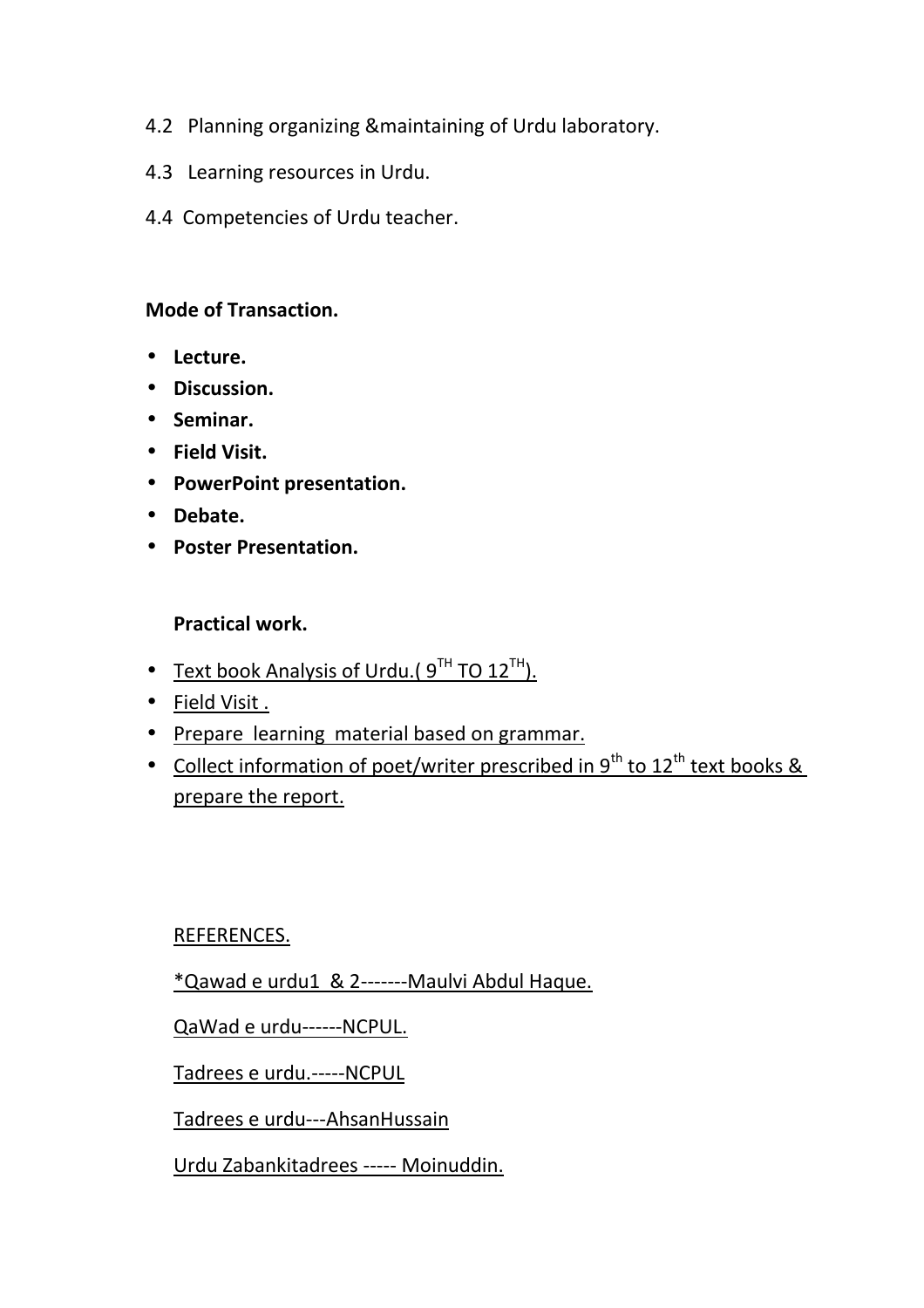## **BED-205-06-Additional Pedagogy Course Understanding disciplines and school subjects**

### **and pedagogy of School Subject**

## **HISTORY**

## **Objectives :-**

- 1. Interpreted the past for better understanding of the present.
- 2. Compare social, economic, cultural and political background of different civilizations of ancient and medieval world.
- 3. Study critically the impact of political, social, economical and cultural trends in various dynastic of ancient and medieval Bharat.
- 4. Develop the feeling of universal brotherhood and international harmony.
- 5. Develop critical and analytical thinking and problem solving activity.
- 6. Apply the knowledge acquired in Historical Research.
- 7. Explain and implementation use of core elements, values and life skills.
- 8. Understand different evaluation techniques and procedures.
- 9. Explain the importance of CCM.

## **SCHOOL CONTENT**

## **Unit I – Civilization, Revolutions and Progress of Maharashtra ( 1Credit )**

- 1.1 Harappa and Vedic Civilization and life in the period.
- 1.2 Ancient and Medieval Civilization- India.

1.3 Age of Revolutions- Industrial Revolution, American War of Independence, French

Revolution.

1.4 Twentieth Century- Age of Conflict-

A) First World War

B) Russian Revolution.

## 1.5 Progress of Maharashtra – 1960 to 2000

- A) Political
- B) Economic
- C) Educational
- D) Social-cultural.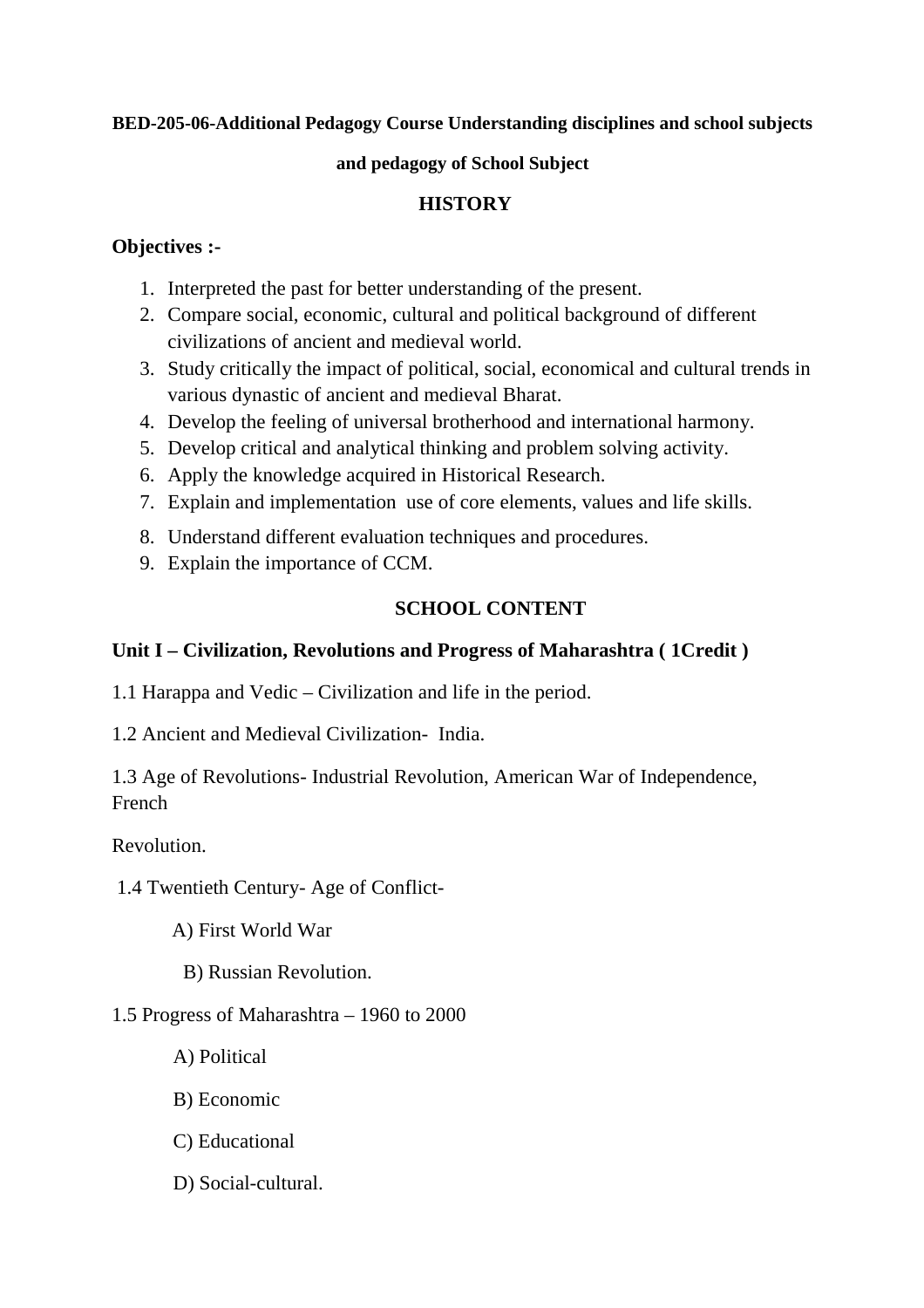## Unit II – Constitution and Democracy (1Credit)

- 2.1 The functions of the United Nations.
- 2.2 Making of Constitution
	- A) Need of the Constitution,
	- B) Preamble to Indian Constitution.
- 2.3 Challenges to Democracy.
- 2.4 21<sup>st</sup> Century and Importance of Applied History
- 2.5 Mass Media and History.

## **PEDOGAGY OF SUBJECT**

## **Unit III – Content Cum Methodology, Maxims & Historical Research (1Credit )**

- 3.1 Content CumMethodology.
	- A) Concept
	- B) Importance
	- C) Syllabus
	- D) Difference between syllabus and curriculum.
- 3.2 Place of the Subject history and civics in the Higher secondary school curriculum
- 3.3 Principles and Maxims in teaching History
- 3.4 Technology based learning resources.
- 3.5 Need & Importance of Historical Research

## **UNIT IV Evaluation and E-learning Resources (1 Credit)**

- 4.1 Planning and Evaluation
	- A) Planning
	- B) Unit Plan
	- C) Unit Test
- 4.2 Achievements Tests, Diagnostic Test & Remedial Teaching in History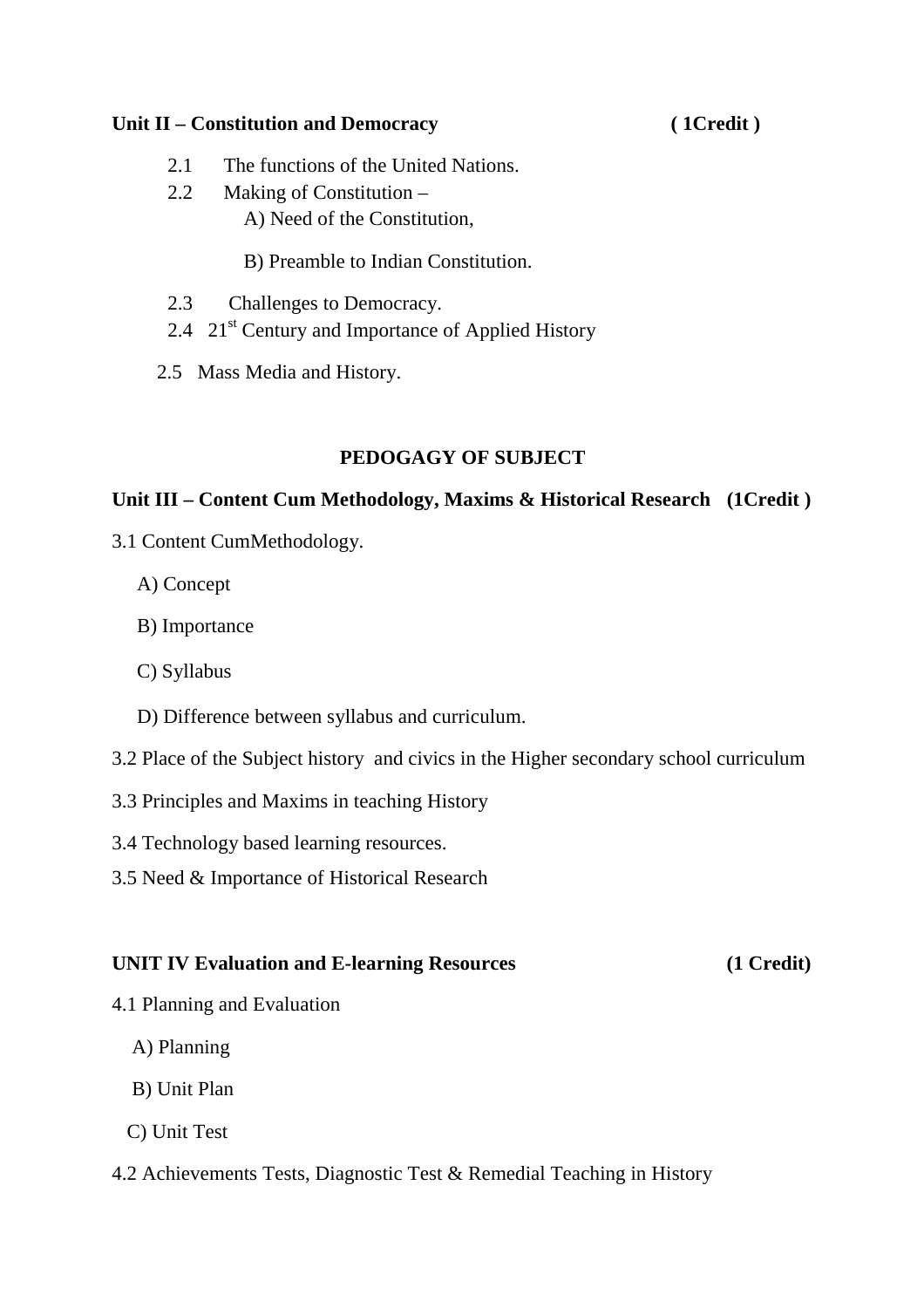- 4.3 Analysis of the Civics Textbook.
- 4.4 Use of Values, Core-elements & Life Skills in day to day life.
- 4.5 Use of e-learning resources in teaching history.

# **MODE F TRANSACTION:-**

- Lecture
- Discussion
- Seminar
- Visit to Historical Place
- Poster presentation
- Film Show

# **List of Books Recommended –**

## **Unit I & Unit II:-**

The text books and the reference books which are prescribed by the Maharashtra State Board of Higher Primary, Secondary & Higher Secondary Education are recommended for study.

# **Unit III & IV**

1.दुनाखे, अरविंद (2001) इतिहास विशयज्ञान व पाठनियोजन, नतन प्रकाशन, पणे. 2.ओडेयर, सुशिला (1994) आषययुक्त अध्यापनपद्धती इतिहास, मेहता पब्लिशिंग हाऊस पुणे. 3.तिवारी, सी.एम. (1999) इतिहास अध्यापनपद्धती, नतन प्रकाशन पणे. 4.शिरगावे व कटटी (2009) इतिहास, नागरिकशास्त्र व प्रशासन, फडके प्रकाशन पणे. 5.सगर शिवाजी (2010) इतिहास, नागरिकशास्त्र वप्रशासन, सुविचार प्रकाशन पुणे. *6-cjdys jkenkl] fipMufyuh o l q;Zoa'khoS"kkyh ¼2008½ m|kP;k f"k{kdk alkBh*  इतिहास शिक्षण, इनसाईट पब्लिकेशन्स नाशिक. *7-okts] l w;ZHkku o cjdys] jkenkl ¼2002½ bfrgklkps v/;kiu "kkL=h; fo"y s'k.k] vkfnR; izdk"ku ukf"kd -*  8.पाटिल, संदीप (2008) इतिहासशिक्षण– एक आधनिक दष्टिकोन, इनसाईट पब्लिकेशन्स नाशिक, 9.रणसुरे, विलास (2005) इतिहासाचेआशययुक्त अध्यापन, संघमित्रा प्रकाशन मिरज. 10.Kochar, S.V.(1991) Teaching of History, Sterling Publishers Private Limited New Delhi. 11.Singh, V.K. (2014) Teaching of History, APH Publishing Corporation New Delhi. 12. B.D. Shaida&SahabSingh(2000) Teaching of History, DhanpatRai Publishing Company(P) Ltd.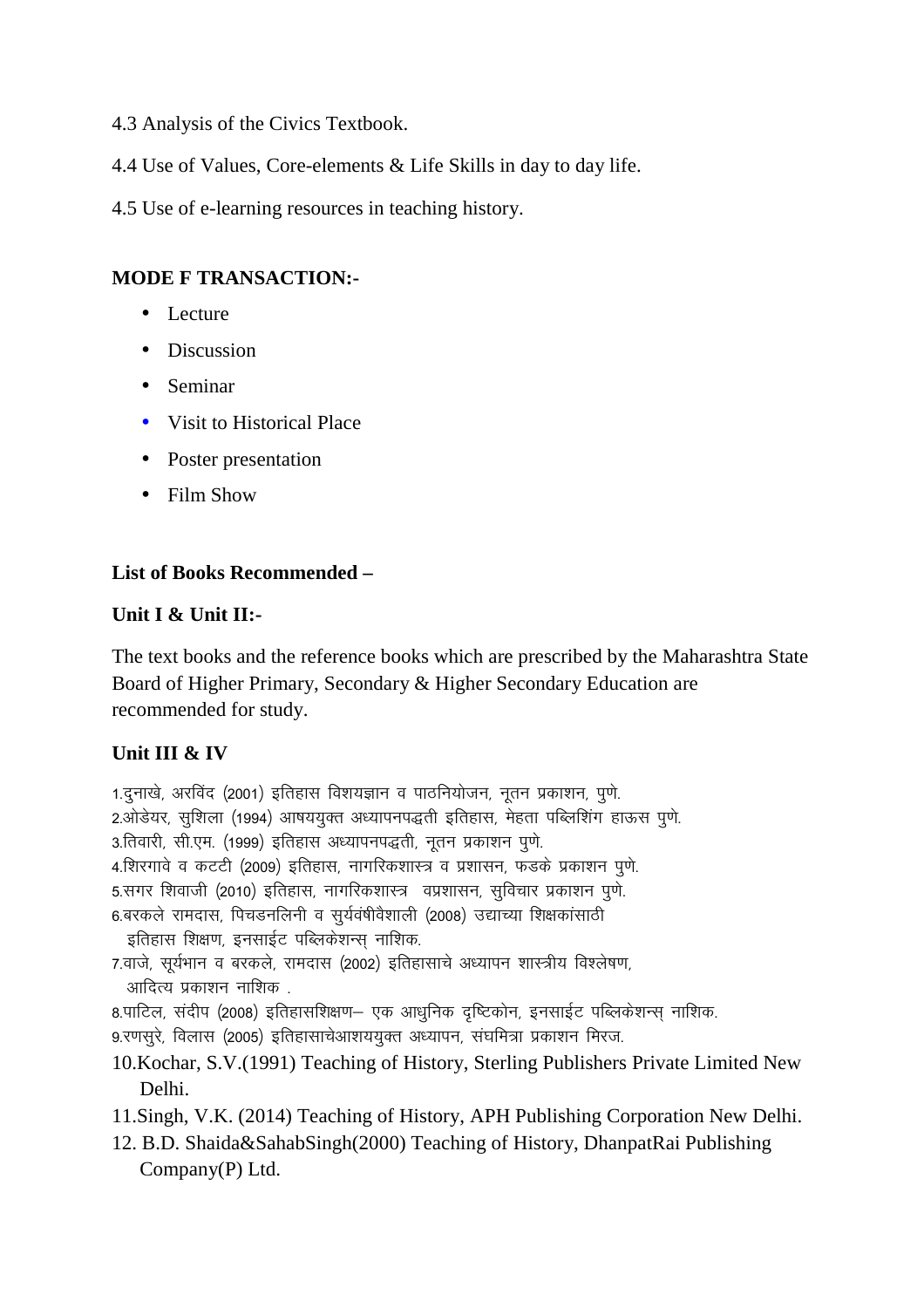# **Practical:**

## **Any one -**

- 1. Write a report on any one Historical Place.
- 2. Write a note on any one Revolution Industrial or French Revolution.
- 3. Write a report on one Indian Culture and its life style.
- 4. Write a report on Historical Museum or Historical Research Institute.
- 5. Prepare a Achievements Test or Diagnostic Test related to std. 6 to 12 students.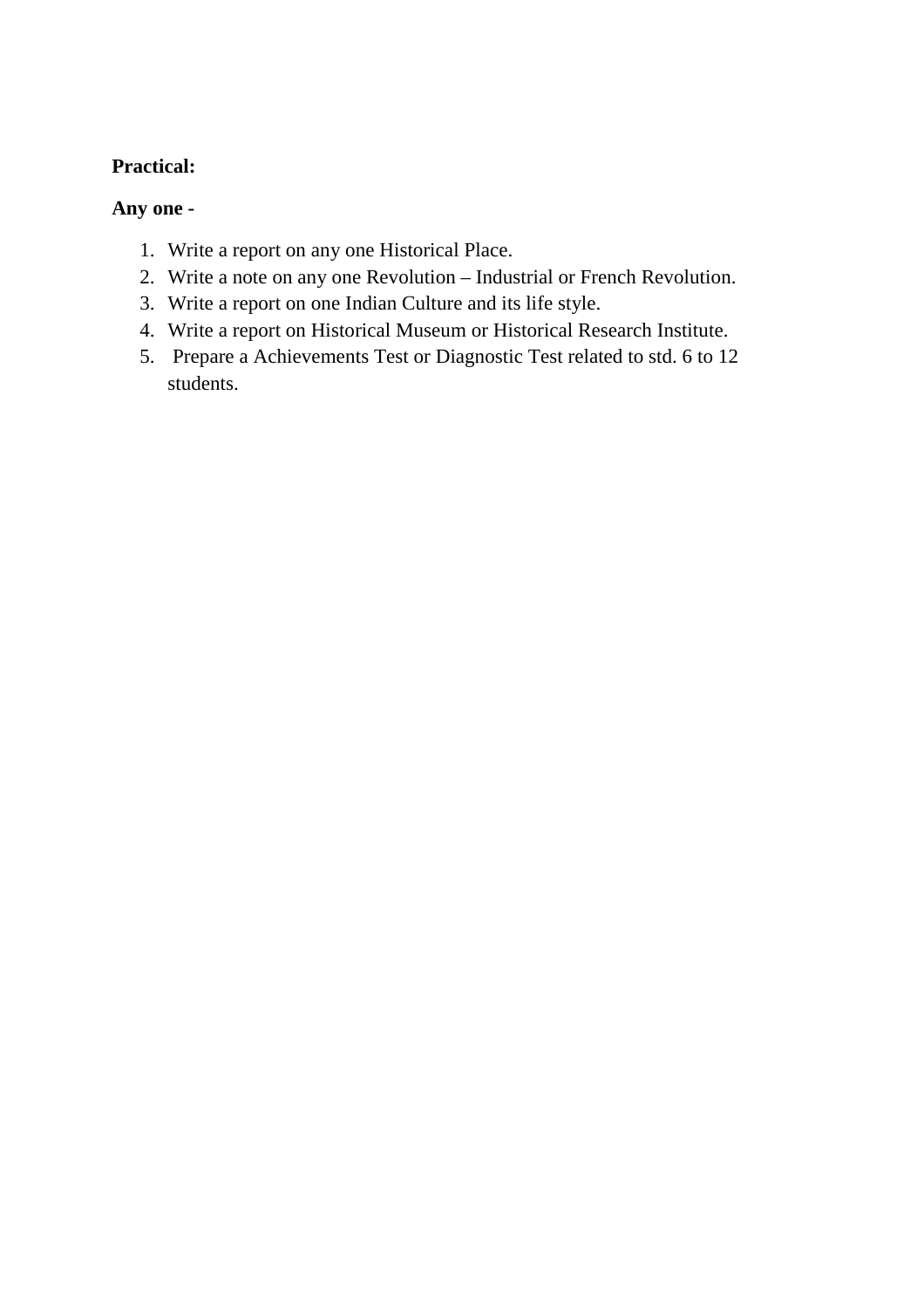## **BED-205-07-Additional Pedagogy Course Understanding disciplines and school subjectsAndpedagogy of School Subject**

## **Geography**

## **School Content**

## **Objectives :**

- 1. To enable student teachers to revise the knowledge of all branches of Geography subject at a school level.
- 2. To enable the student teachers to understand the interdependence and interrelationship among the various concepts and processes in Geography Subject.
- 3. To enable student teachers to acquire the skills related to map and instruments in Geography.
- 4. To develop a technique of observation and reporting of Geographical phenomenon among student teacher.
- 5. To create interest of Geography subject among student teachers.
- 6. To understand the nature,scope and importance of the subject.
- 7. Tostate the objectives of the subject Geography.
- 8. To explain and use different approaches, methods and techniques of teaching learning of subject.
- 9. To explain and understand the structure of subject.
- 10. To explain importance and use of core elements, life skills and values.
- 11. To analyze the text book and content.
- 12. To analyze the various resources in teaching learning of subject.
- 13. To understand qualities of a good Geography teacher.

## Unit I : Physical Geography **CREDIT: 1**

- **1.1** Solar System & Motion of earth, Graticule : Latitude and Longitude and Interior of earth
- **1.2** Structure of atmosphere and Factors affecting climate, Air Temperature: Definition, Factors affecting temperature and temperature zone on earth, Rainfall : Concept and types of convectional, orographic and cyclonic,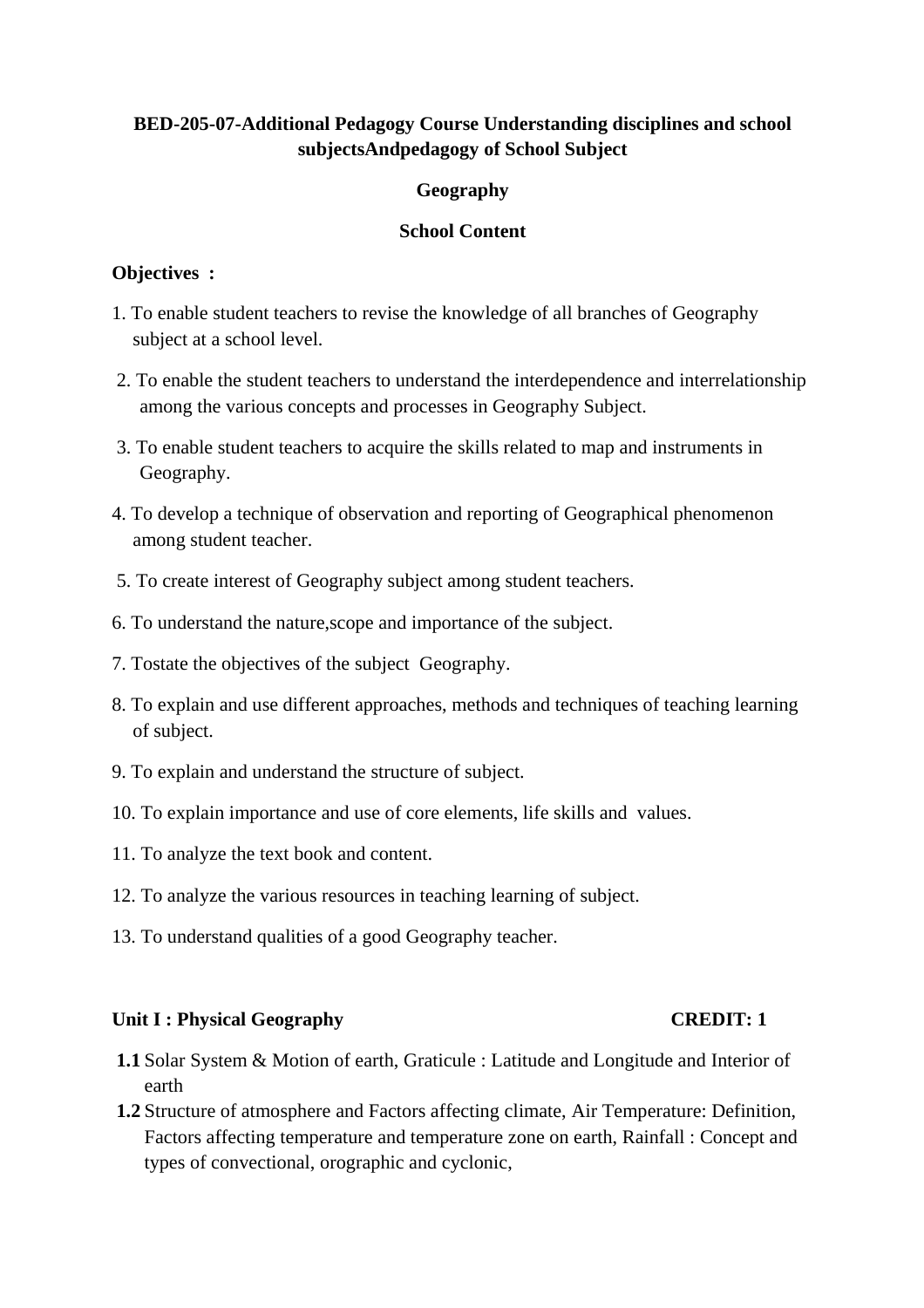- **1.3** Lithosphere : Concept, Mountain, plateau and plain : definitions and types, Earthquake & Volcano – Causes and zones
- **1.4** Types of water bodies Ocean, sea, bay, gulf, strait, creek, river and lake concept and examples

## **Unit II.Human,Regionaland Practical Geography CREDIT: 1**

2.1 A. Population – Meaning of population, causes and effects of population explosion and density of population

2.1 B. Occupation – Meaning and classification of occupation- primary, secondary, tertiary and quaternary

2.2 Biosphere - Concept and composition of–biosphere, meaning and structure of food chain, concept of eco system and bio-diversity.

2.3. Regional Geography -India : Location, Physiographic features, Climate, natural resources and Human life ( Brief)

2.4 Practical Geograpghy -Definition and elements of map, types of map and Field visit and Report writing – meaning and importance , Geographical Instruments – Thermometer, Wind vane, Barometer, Rain gauge and seismograph: diagram and functions

### **Pedagogy**

### Unit : 3Nature of the subject Geography **CREDIT: 1**

3.1. Meaning , nature , scope, various concepts, Place and objectives of Geography at upper primary , Secondary and Higher Secondary curriculum

3.2 Co-relation :- Within the subject and with other school subject.

3.3 Structure of the subject Geography and Core elements , values and life skills

3.4 Text Book and Content analysis

# **Unit : 4 Pedagogical Approaches and Learning Resources for the subject Geography CREDIT: 1**

4.1 Pedagogical Approaches - 1. Regional Method 2.Journey Method 3.Excursion method 4.Project method 5.Comparative method 6. Lecture cum discussion method 7. Question answer method 8. Object method 9. Field Visit 10. Experimental method.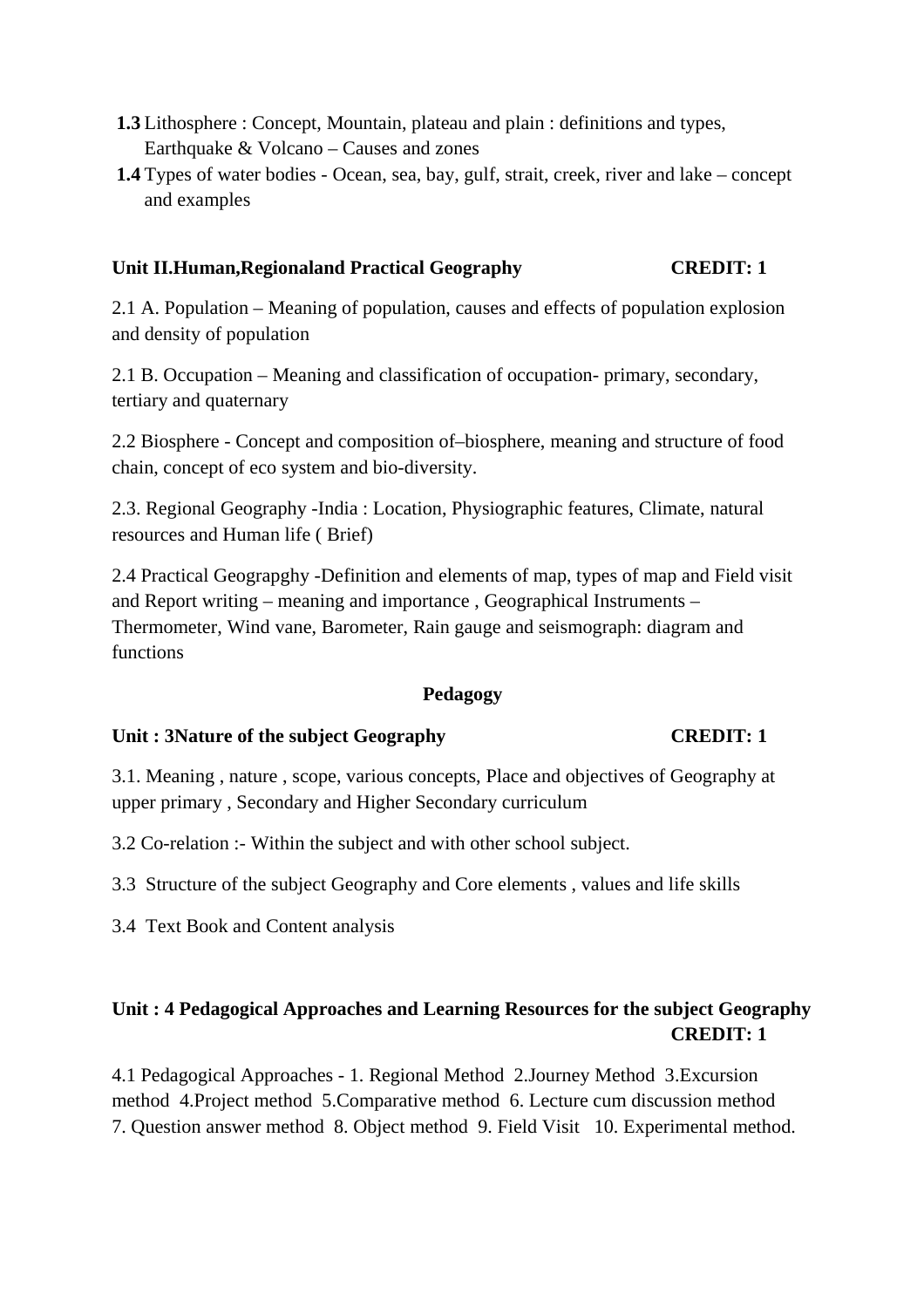- 4.2 Learning Resources : Concept , need, importance& types of learning resources Traditional learning resources and Technology based learning resources.
- 4.3 Geography room
- 4.4 Qualities of an Ideal Geography teacher

### **Practical : Any One of the Following**

- 1. To prepare a geographical instrument or model.
- 2. A visit to Geographical / Native place and writing a report.
- 3. Text book Analysis
- 4. Content Analysis of any one Unit.

## *Mode of Transaction:*

- *1. Discussion cum Lecture*
- *2. Demonstration*
- *3. Seminar*
- *4. Supervised Study*
- *5.Project based approach*
- *6. Field visit*
- *7. Technology based interaction*
- *8. Blended approach*
- *9. Observation technique*
- *10.Heuristic method*

## **References :**

## **School Content :**

15. Std.6<sup>th</sup> to Std. 12<sup>th</sup> Geography/Social Science text books of State boards of Maharashtra and CBSE Board.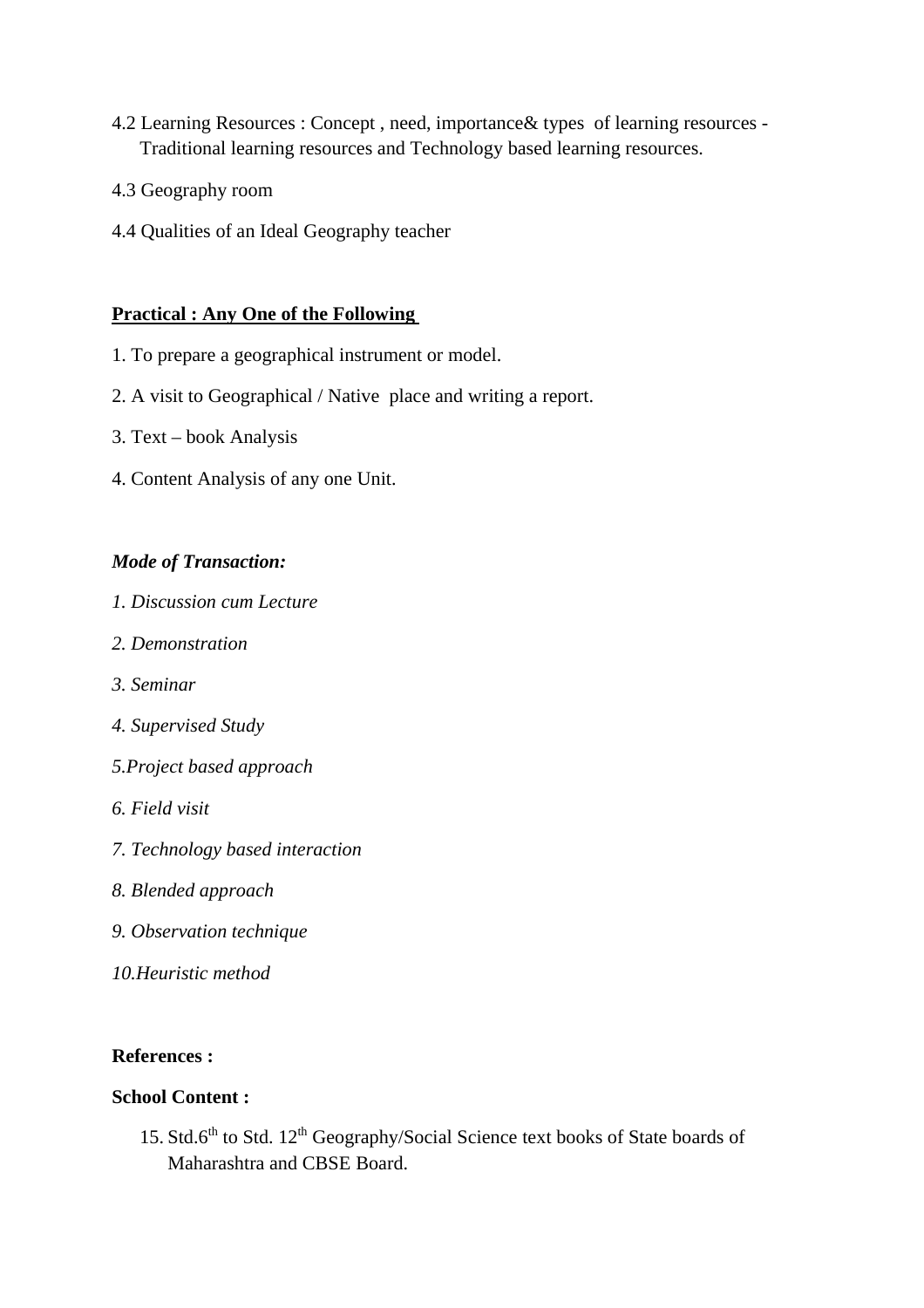- 16. Chandan and Puri, Regional Development
- 17. DoniwalHemant Kumar , Population of Geography, Authors Press
- 18. Frederick K.Lutgens, Edward J.Tarbuck& Dennis Tasa,The atmosphere: an introduction to meteorology
- 19.Joshi and Kaji, Principles of General Geography
- 20. K. Siddharth, Ecology and Environment, Kisalaya Publication
- 21. Majid Husain, Geography of India, McGraw Hill Education series
- 22. Majid Husain, Human Geography, Rawat Publication, New Delhi
- 23. Majjid Husain, Models in Geography,Rawat Publication, New Delhi
- 24. Oxford Publication, Dictionary of Geography
- 25. Sawadi A.B., Physical Geography
- 26. Singh Savindar, Physical geography, PrayagPustakBhawan
- 27. Singh Savindra, Geomorphology
- 28. Roger Minshull, Regional Geography: Theory and Practice,AldineTransaction

## **Pedagogy :**

- $3.$  भूगोल अध्ययन- अध्यापन- भा.गो. बापट ५.
- २. भूगोलाचेअध्यापन द.बा. पोंक्षे. ६.
- ३. आशययुक्त अध्यापनपध्दत्ती प्रा. (श्रीमती) यु.बी. पाटील ., श्रीमती. सुरेखा ७. जोशी. ८.
- ४. भगोलाचेअध्यापन प्रा. पाटणकर. ९.
- ५. भूगोलपरिचय प्रा. खतीब . १०.
- 6. Handbok of suggestion on the teaching of Geography.(UNESCO) 11.
- 7. Geography teaching, sterling publishers New Delhi, Verma O.P. 12.
- 8. Teaching of Geography B.C. Rai. 13.
- ९. अध्यययुक्त अध्यपन पध्दती- यशवंतराव चव्हान,महाराष्ट् १४.
- १०. जाधवके.के. भूगोलआशययुक्तअध्यापनपद्धती. १५.
- ११. जोशीआनंत आशययुक्तअध्यापनपद्धत.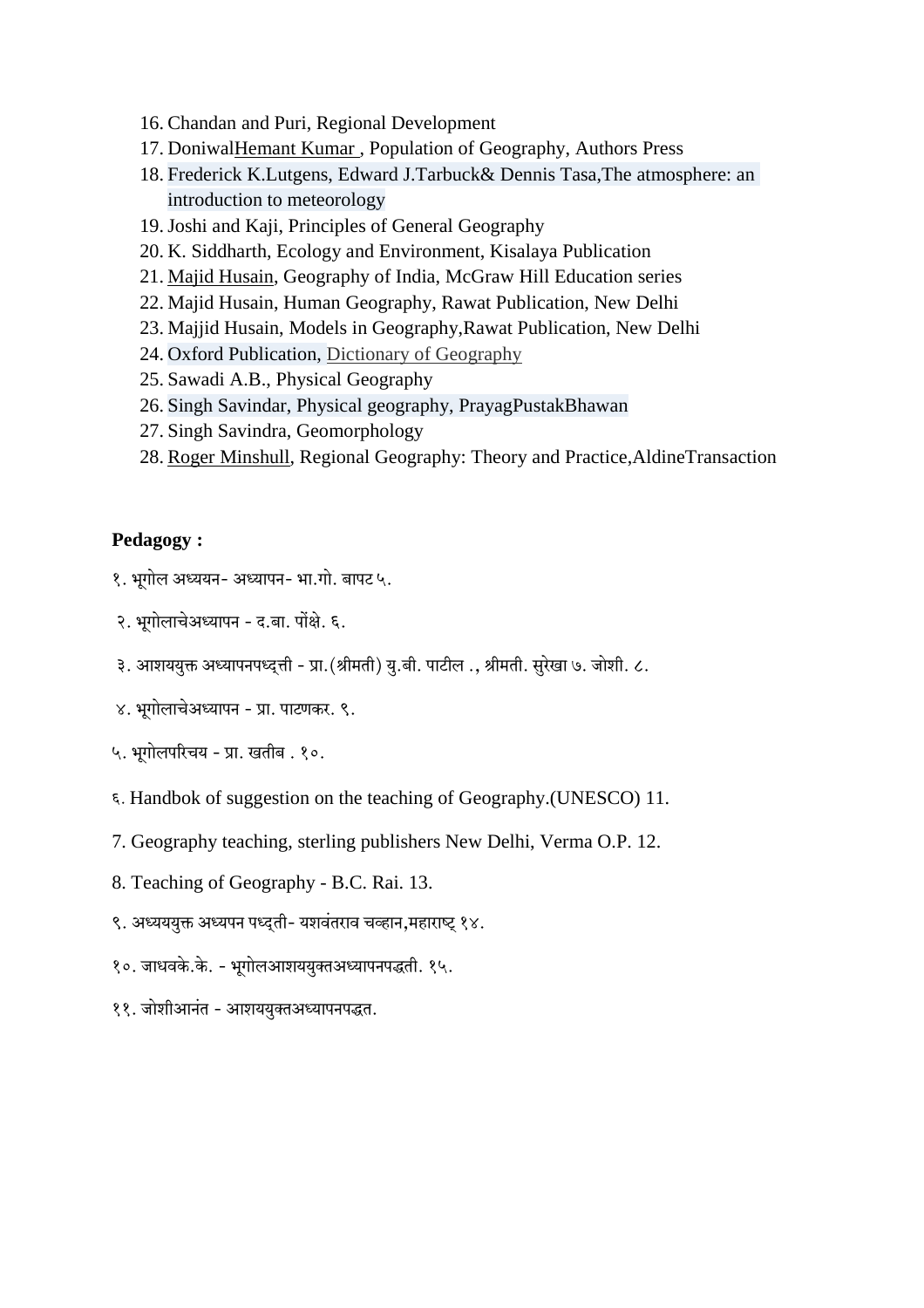## **BED-205-08-Additional Pedagogy Course Understanding disciplines and school subjects**

### **and Pedagogy of School Subject**

## **GENERAL SCIENCE**

**Objectives**: To enable student teacher to

- Familiarizefacts, terms, concepts, laws & principles in general science.
- understand nature, scope & importance of general science at secondary & higher secondary level.
- analyze the textbook & content of general science at secondary & higher secondary level.
- Implement methods & models of teaching learning of general science.
- acquire the competencies of general science teacher

### Unit 1:Concepts in Physics & Chemistry (Credit:1)

1.1 Chemistry: a)Hydrocarbons

b) Periodic Table

c) States of Matter

1.2 Physics: a)Magnetism

b)Electricity

c) Light

## **Unit 2: Concepts in Biology** (Credit:1)

2.1 Classification & Life Process: Plants & Animals

2.2 Biodiversity & Biotechnology

2.3 Microorganism

### Unit 3: Nature of general science (Credit:1)

3.1 Nature, scope &importance of general science at secondary & higher secondary level. Correlation of science with other disciplines

- 3.2 Objectives of general science at secondary & higher secondary level.
- 3.3 Curriculum & syllabus of general science at secondary & higher secondary level.
- 3.4 Text book and content analysis of general science.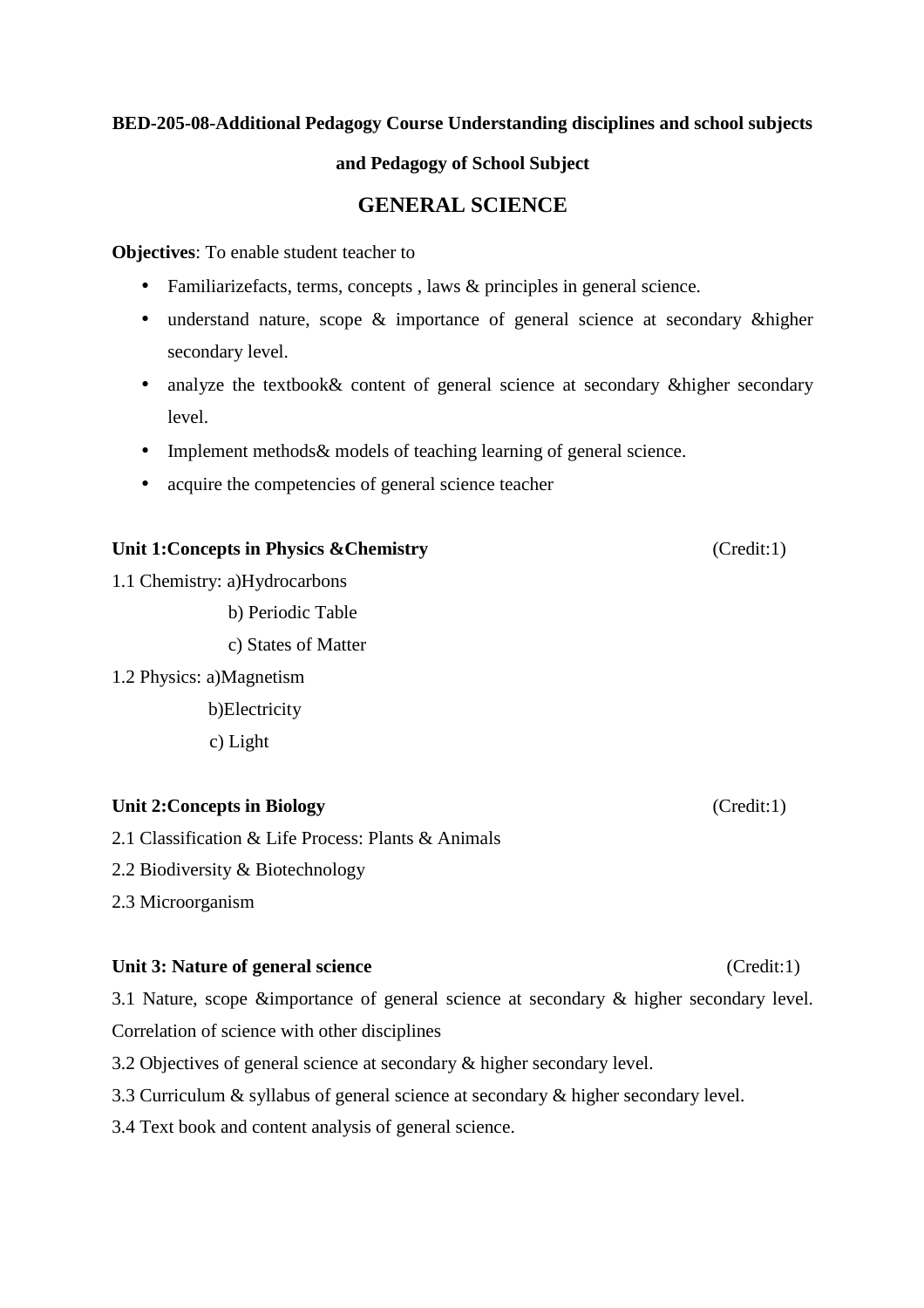### **Unit 4: Pedagogical approaches & resources of general science, general science**

#### **(Credit:1)**

- 4.1 a) Methods of teaching: lecture demonstration, laboratory, & project b) Model: 5 E Learning Model
- 4.2 Planning, organizing and maintaining general science laboratory.
- 4.3 Learning resources in general science.
- 4.4 Competencies of general science teacher.

#### **MODE OF TRANSACTION:**

- Lecture cum Discussion
- Seminar
- Presentation (Poster/PPT)
- General Science Laboratory Visit
- Scientific Inquiry

#### **Practical (Any One)**

- 4. Analysis of General Science Text Book  $(IX/X<sup>th</sup>Std.)$
- 5. Investigatory Project/ Model
- 6. General Science Laboratory visit

## **REFERENCES**

## **For Unit 1 & 2**

The text books and the reference books which are prescribed by the Maharashtra State Board of Secondary and Higher Secondary Education are recommended for study.

## **For Unit 3&4**

- Prasad, J. (1999). *Practical aspects in teaching of science*. New Delhi: Kanishka Publication
- Rao V. K. (2007). Science Education. New Delhi. APH Publishing corporation.
- Sharma, B.M. (2007). Teaching of Science. Chandigarh: Abhishek Publication.
- Sharma, R. C. (2006). Modern Science Teaching. New Delhi: Dhanpatrai publishing comp.
- Siddiqyi, N.N. & Siddiqyi, M.N. (2009). Teaching of science : Today & tomorrow. Delhi :Doaba House.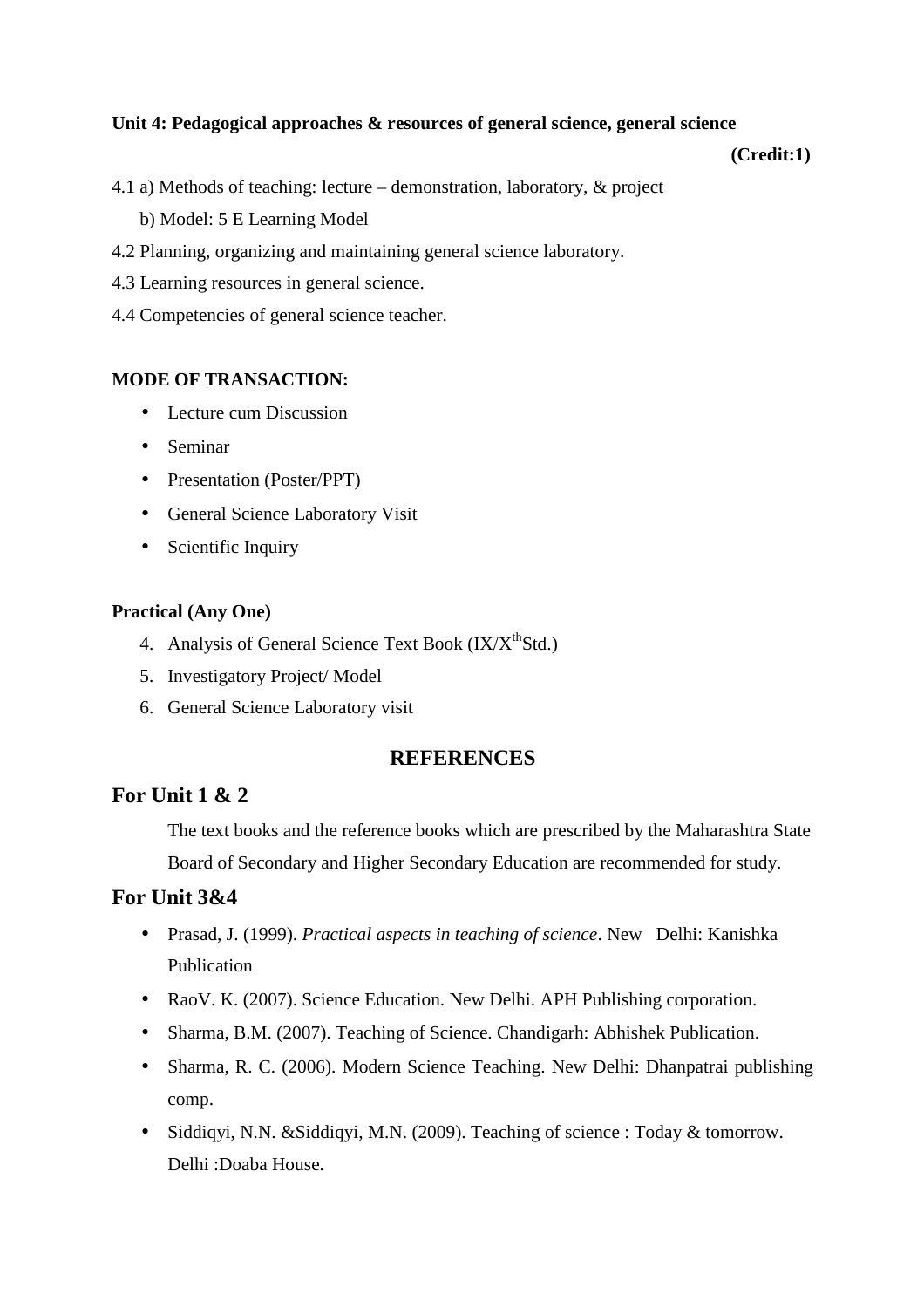- Sood, J.K. ( ). Teaching of Science, Agra , vinodpustakMandir.
- Vaidya, N. (2003). Science teaching for the 21st century. New Delhi: Deep and Deep.
- NCERT.(2006). Position paper on 'Teaching of Science'. New Delhi: NCERT.
- Borse, Chandrakant. (2007). Science education: Pedagogical analysis. Nashik : Insight Publication.
- Das, R.C. (2009). Science teaching in schools. New Delhi : sterling Publishers Pvt. Ltd.
- Kalra, Rajinder. M.( 2007). Teaching of Science : for Primary and secondary pre and In – service teachers. Delhi :Shipra Publication.
- Malhotra, Vinayak. (2007). Methods of teaching science. Delhi : Crescent Publishing Corportation.
- Mangal, S.K. (2004). Teaching of general science. Ludhiana :Tandon Publications.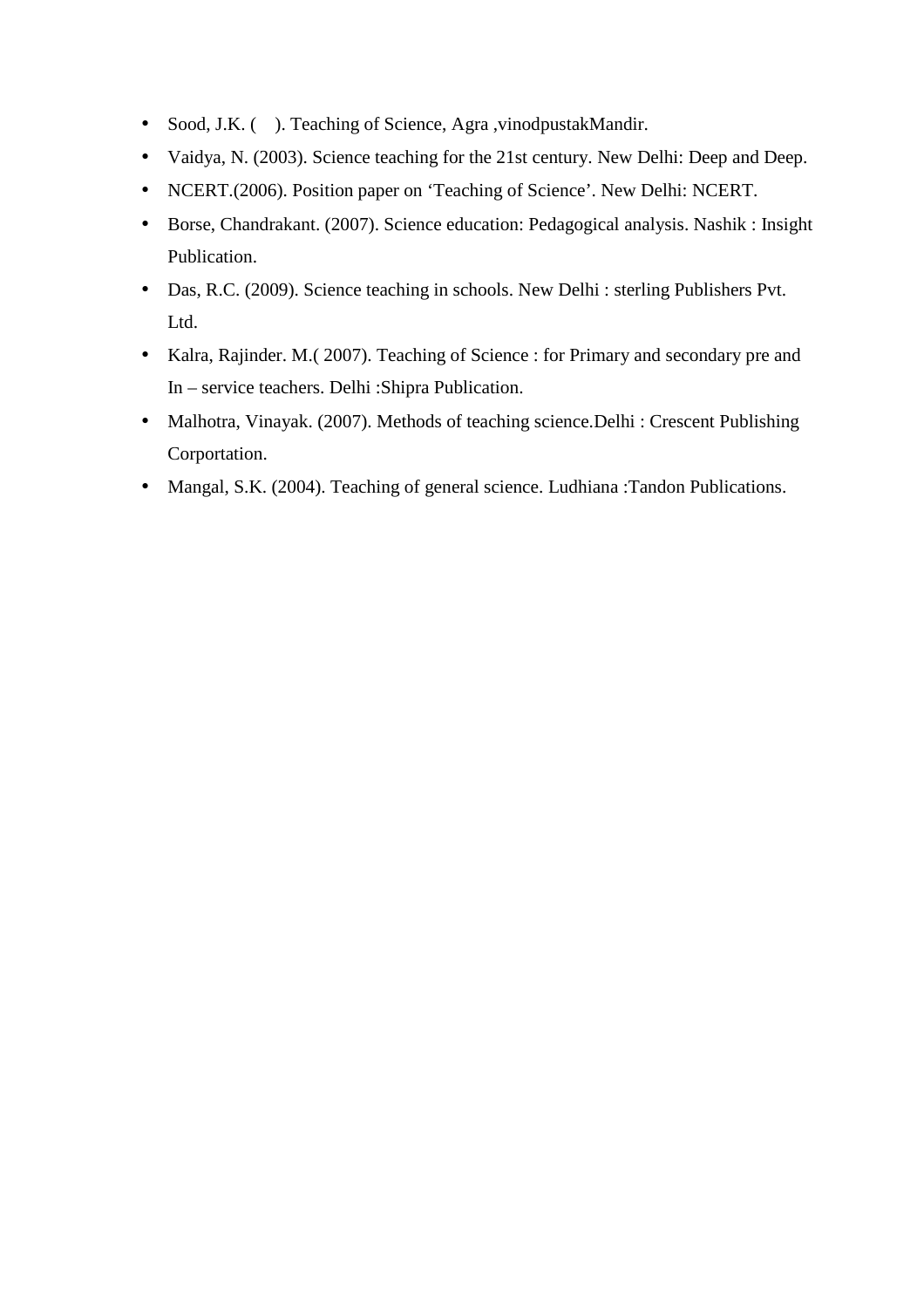## **BED-205-09-Additional Pedagogy Course Understanding disciplines and school subjects**

### **and pedagogy of School Subject**

# **MATHEMATICS- 205-09**

**Objectives**: To enable the student teacher to-

- Understand the basic concepts in arithmetic and algebra
- Understand the basic concepts in geometry and applied mathematics
- Understand nature, scope, place & importance of mathematics at secondary level
- Understand the objectives of mathematics subject and classroom objectives of mathematics subject
- Understand the concept of curriculum, syllabus and methods of construction of curriculum
- Analyze the textbook  $&$  content of mathematics at secondary level
- Acquaint with methods and models of mathematics teaching
- Realize the importance of mathematics laboratory
- Understand different types of learning resources for mathematics
- Acquire the competencies of mathematics teacher
- •

## **Content of the subject**

### Unit 1: Arithmetic and Algebra (Credit: 1)

## **A. Arithmetic**

 1. Numbers a) Natural, whole, integers, rational, irrational, real numbers b) Operations on numbers: addition, subtraction, multiplication and division c) Use of brackets d) Indices, squares, square roots, cube, cube roots.

2. Unitary method, variation- direct and inverse

3. Ratio and proportion

## **B. Algebra**

1. Basics of Algebra

2. Algebraic expressions, addition, subtraction, multiplication and division of algebraic expressions. 3. Polynomials: factors and multiples.

4. Identities.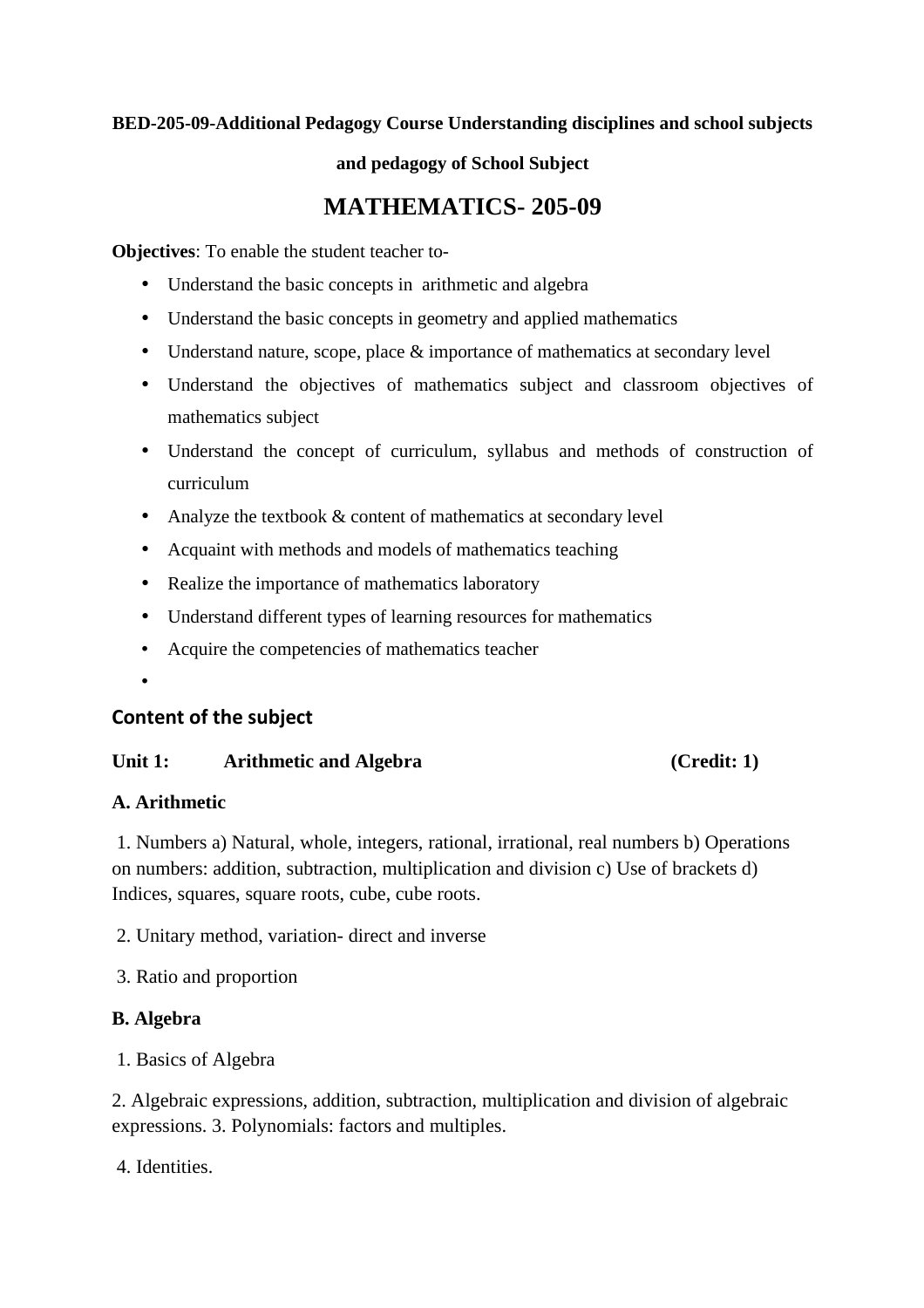5. Equations: equations with one variable, linear equations in two variables, quadratic equations.

Unit 2: Geometry and Applied Mathematics (Credit: 1)

## **A. Geometry**

1. Basics of Geometry

i. Basic concepts ii. Angles, pairs of angles, triangles and quadrilaterals – types &properties.

iii. Triangles- congruence and similarity.

2. Circle – elements, circumference, area, theorems.

3. Quadrilaterals – properties of different quadrilaterals, theorems.

4. Geometric construction

## **B. Applied Mathematics**

1. Mathematics in day to day life i. Profit and loss. ii. Percentages iii. Simple and compound interest iv. Discount and commission

2. Statistics – measures of central tendency and variability, Graphs.

3. Mensuration – Area and volumes of different geometrical figures.

4. Co- ordinate geometry.

## **Pedagogy of the subject**

## Unit 3: Nature of mathematics Credit: 1)

 1. Nature, scope & place & importance of mathematics at secondary & higher secondary level.

 2. Objectives of teaching mathematics at secondary & higher secondary level.- General and Classroom objectives.

 3. Curriculum & syllabus: - concept, methods of construction of curriculum (Concentric, linear, mixed). Comparison between curriculum and syllabus

4. Text book & Reference book, analysis of mathematics text book.

- 5. Correlation of mathematics-
- a. Daily life.
- b. with other school subjects.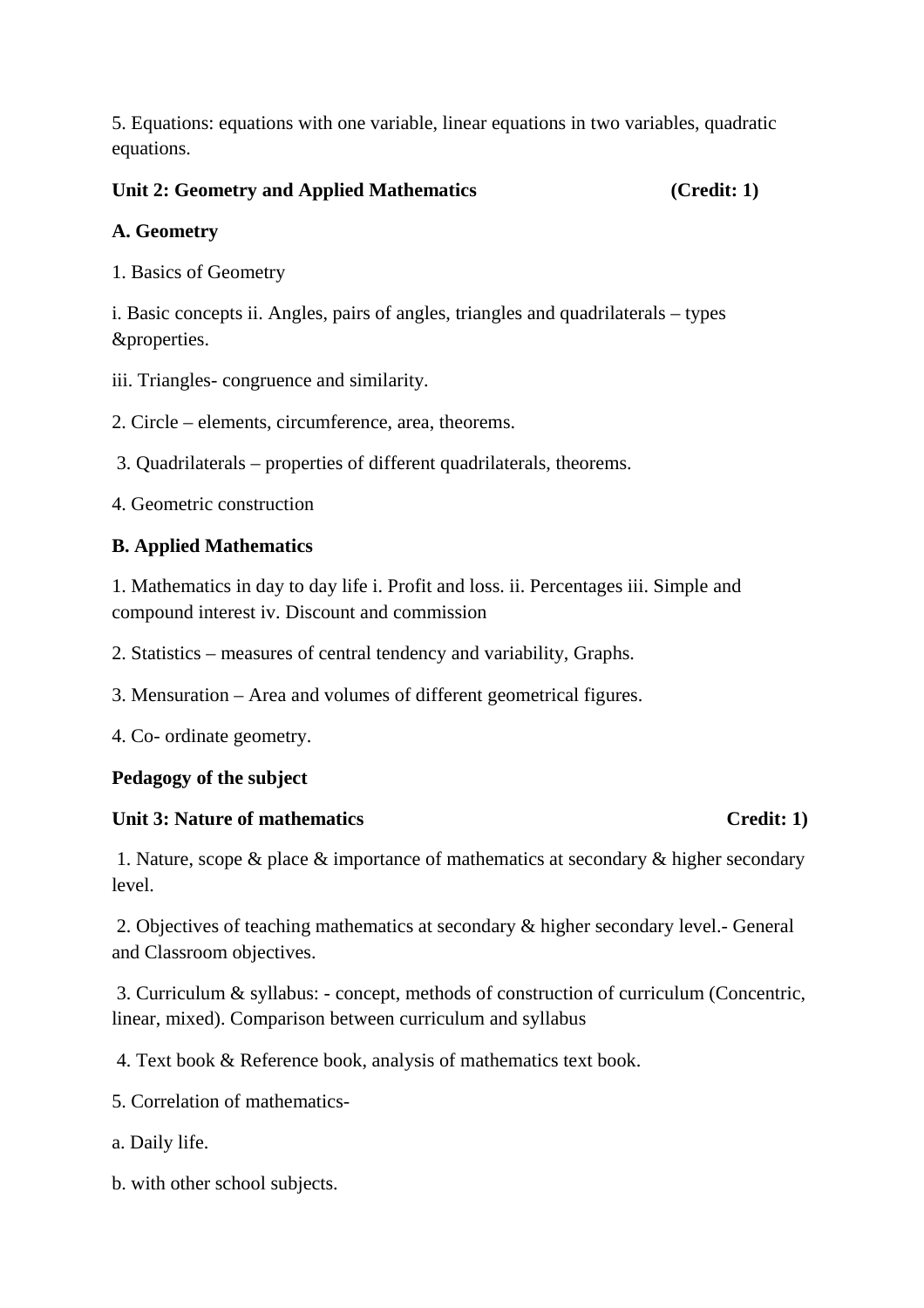- c. Within the branches
- d. within the units.

### **Unit 4: Pedagogical approaches & resources of mathematics, mathematics**

## **(Credit: 1)**

 1. Methods of teaching: lecture – demonstration, Experimental, & project, inductive, deductive method, Analysis –Synthesis.

2. Model: 5 E Learning Model, Concept Attainment Model

- 3. Concept & importance of mathematics laboratory.
- 4. Learning resources in mathematics.
- 5. Competencies of mathematics teacher.

## **Mode of Transactions**

- 1. Lecture cum discussion
- 2. Seminar
- 3. Technology based interactions
- 4. Field visit
- 5. Projects
- 6. Group Discussion

## **Practical**

- 1. Textbook Analysis
- 2. Content analysis of any one unit
- 3. Visit to Mathematics Laboratory
- 4. Preparation of Teaching aids and Exhibition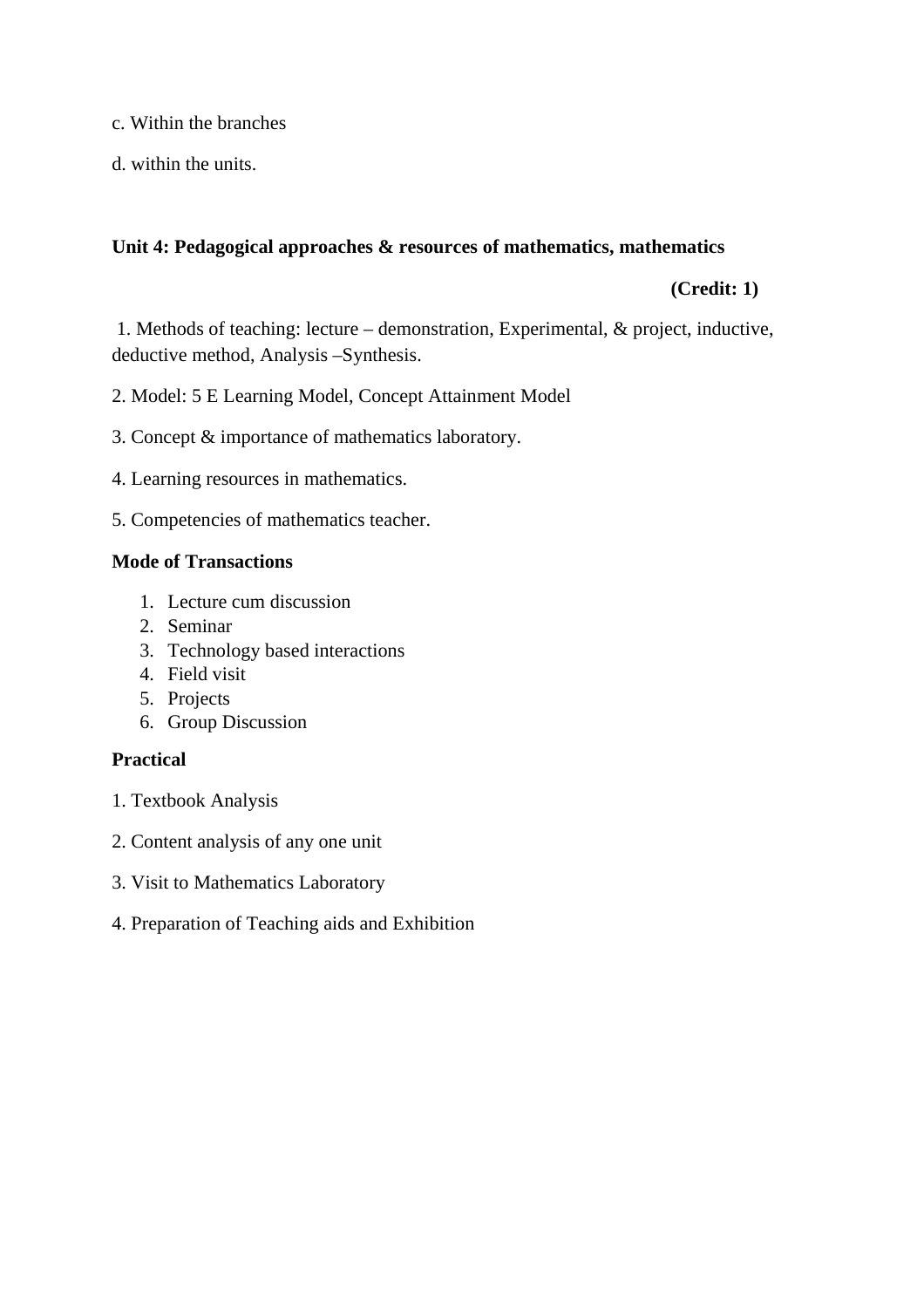### **BED-205-10-Additional Pedagogy Course Understanding disciplines and school subjects**

#### **and pedagogy of School Subject**

## **ECONOMICS**

#### **Objectives- To enable student teacher to-**

- 1. Understand meaning, nature, scope, importance & basic concepts of economics.
- 2. Understand major challenges before Indian Economy
- 3. Understand the concept & scope of micro and macro economics.
- 4. Understand basic concepts of teaching of economics.
- 5. Understand and implement pedagogical approaches & learning resources of economics.
- 6. Understand qualities of good economics teacher.

#### **UNIT-1 –Economics as subject and basic concept CREDIT-1**

1.1.) Economics- meaning, definition, nature, scope, need and importance of the study of economics

1.2.) Basic concepts of economics.

a) i) Human Wants ii) Resources iii) Value in price.

b) Major challenges before Indian Economy

i) Population ii) Poverty iii) unemployment iv) Terrorism v) Corruption

vi) Hoarding vii) Black Magic viii) Deterioration and its economics effect.

### **UNIT – 2 Micro and Macro Economics CREDIT-1**

2.1.) Micro Economics Concept

2.2.) Various concepts of micro economics, utility, demand, suppy, forms if market, factors of production.

2.3.) Macro Economics- Concept.

2.4.) Various concepts of micro economics, National Income, Money, Commercial Banking, Central Banking and Government Budget.

### **UNIT – 3- Basics of Economics Teaching**

3.1.) Objectives of teaching economics.

3.2.) Place of subject economics of secondary and higher secondary school curriculum.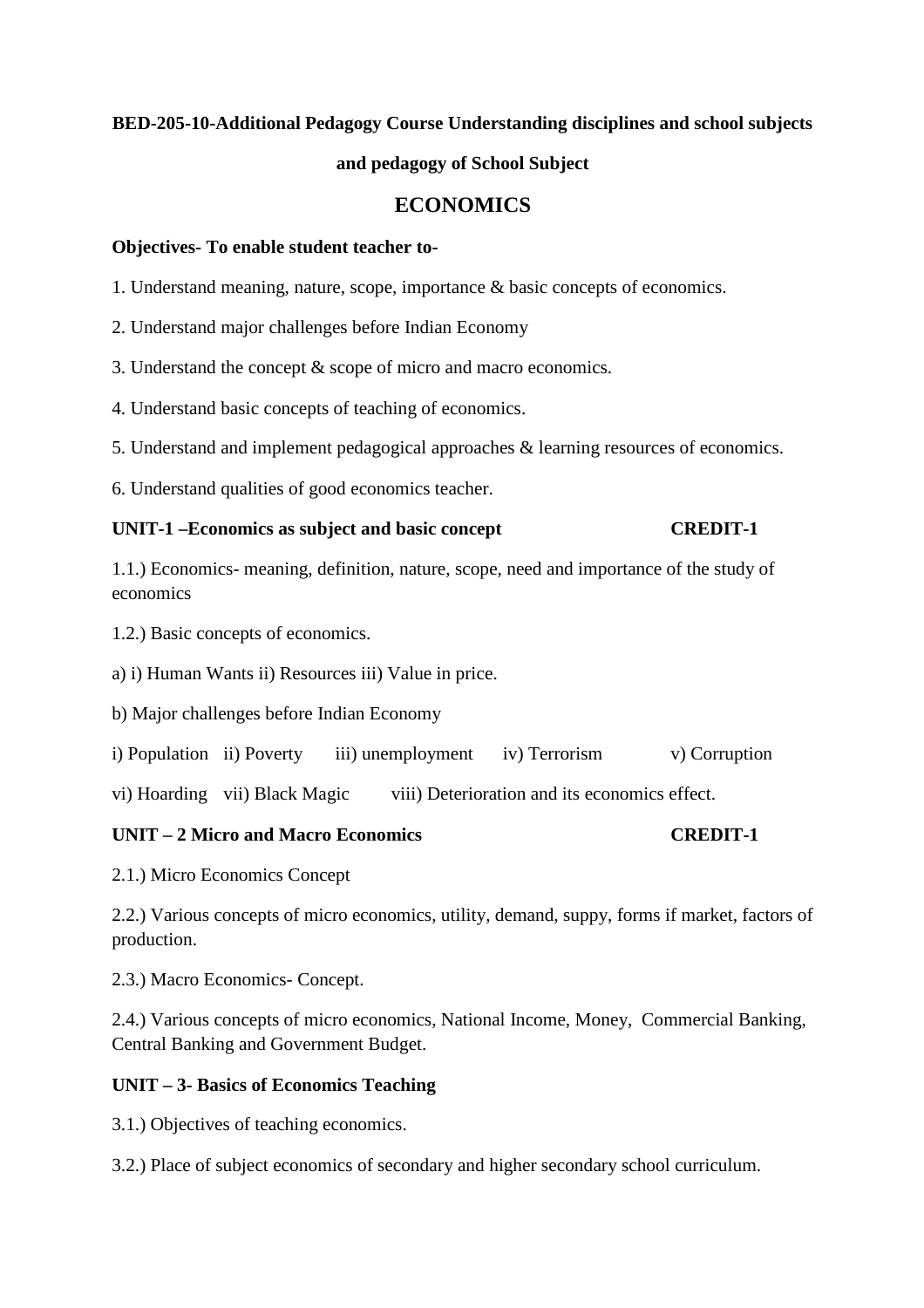- 3.3.) Co-relation if economics with other school subjects.
- 3.4.) Structure of the subject economics.
- 3.5.) Curriculum, syllabus and text book of economics

## **UNIT- 4: Pedagogical approaches and learning resources of the subject of economics and teacher of economics CREDIT-1**

- 4.1.) Methods of teaching of economics
- i) Lecture ii) Question Answer iii) Problem Solving iv) Project v) Field Visit
- 4.2.) Learning resources for the subject economics
- i) Concept, need and importance of learning resources.
- ii) Traditional learning resources.
- iii) Technology based learning resources
- iv) Qualities of a good economic teacher.

### **Practical Work**

- 1. Text Book analysis of any one standard.
- 2. Field Visit and report writing.
- 3. Preparation of structure of economics subject.
- 4. PPT or Poster Presentation if any unit of economics and report writing.

## **Mode of Transaction**

- 1. Lectures
- 2. Discussion
- 3. Seminars
- 4. PPT/ Poster Presentation
- 5. Supervised study
- 6. Project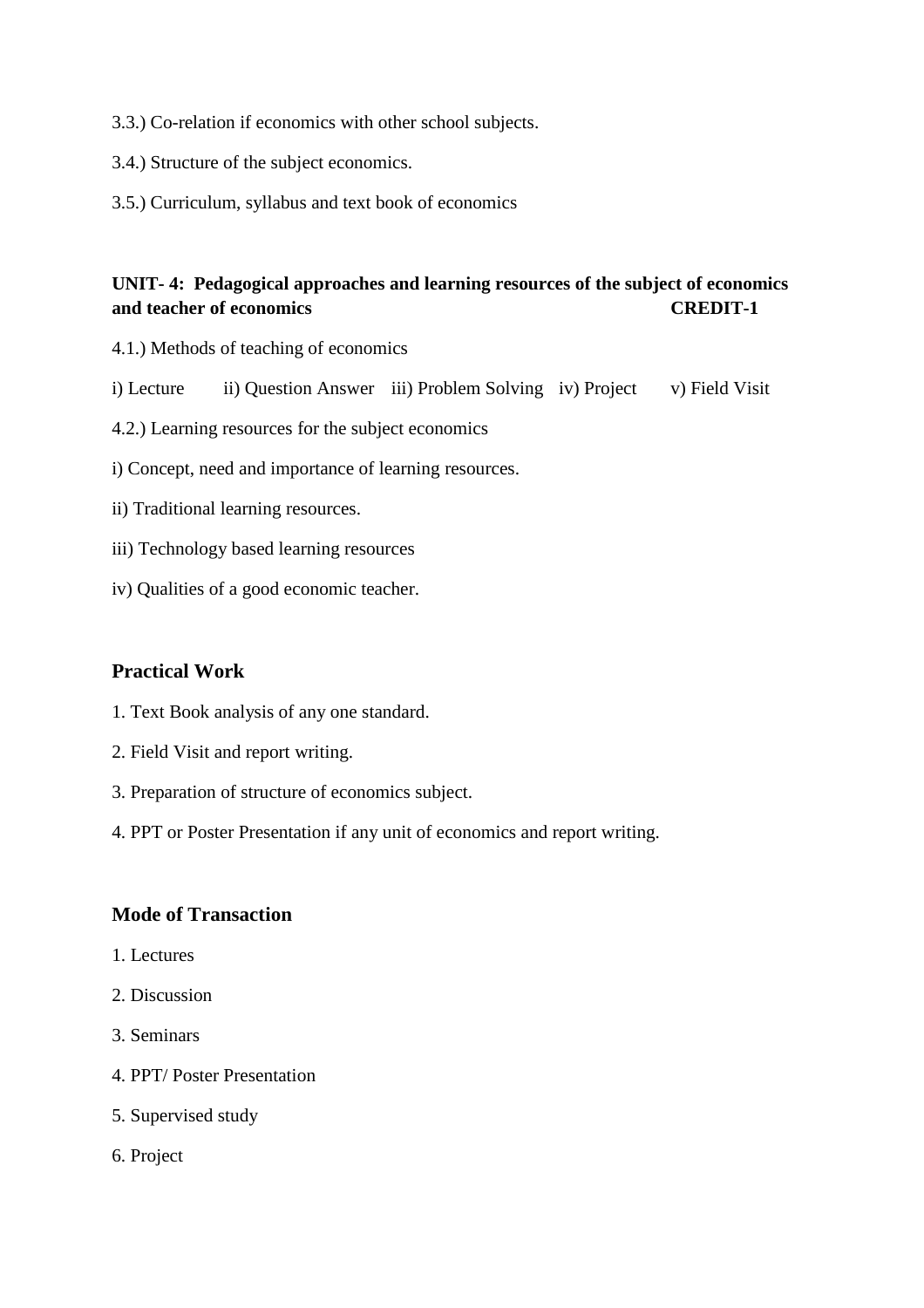### **BED-205-11-Additional Pedagogy Course Understanding disciplines and school subjects**

#### **and pedagogy of School Subject**

#### **INFORMATION AND COMMUNICATION TECHNOLOGY (ICT)**

#### **Objectives: The student teachers should be able to-**

- 1. Acquire basic knowledge of Computers.
- 2. Make effective use of information and communication technology.
- 3. Understand the concepts in Multimedia.
- 4. Develop capabilities to access Information using Internet.
- 5. Acquaint with basic techniques and knowledge required for computing applications.
- 6. Be aware of cyber laws and ethics.
- 7. Understand nature, scope & importance of ICT at secondary & higher secondary level.
- 8. Analyze the textbook & content of ICT at secondary & higher secondary level.
- 9. Implement methods & models of teaching learning of ICT.
- 10. Acquire the competencies of ICT teacher

## **School Content**

### Unit I: Introduction to Computer **(1 Credit)**

1.1 Introduction to Computers : Definition, Structure, Types

1.2 Components of Computer - i) Hardware- Concept and classification – CPU & Peripherals-Input, output and storage ii)Software- Concept and types iii) Operating system – Concepts, type and functions iv) Application Software - Concepts, type - Word processors, Multimedia, Spreadsheets, Presentations, LOGO

1.3 Introduction to basic programming, Introduction to C programming, Generation of Programming Language

1.4 Introduction to Unicode and Binary number system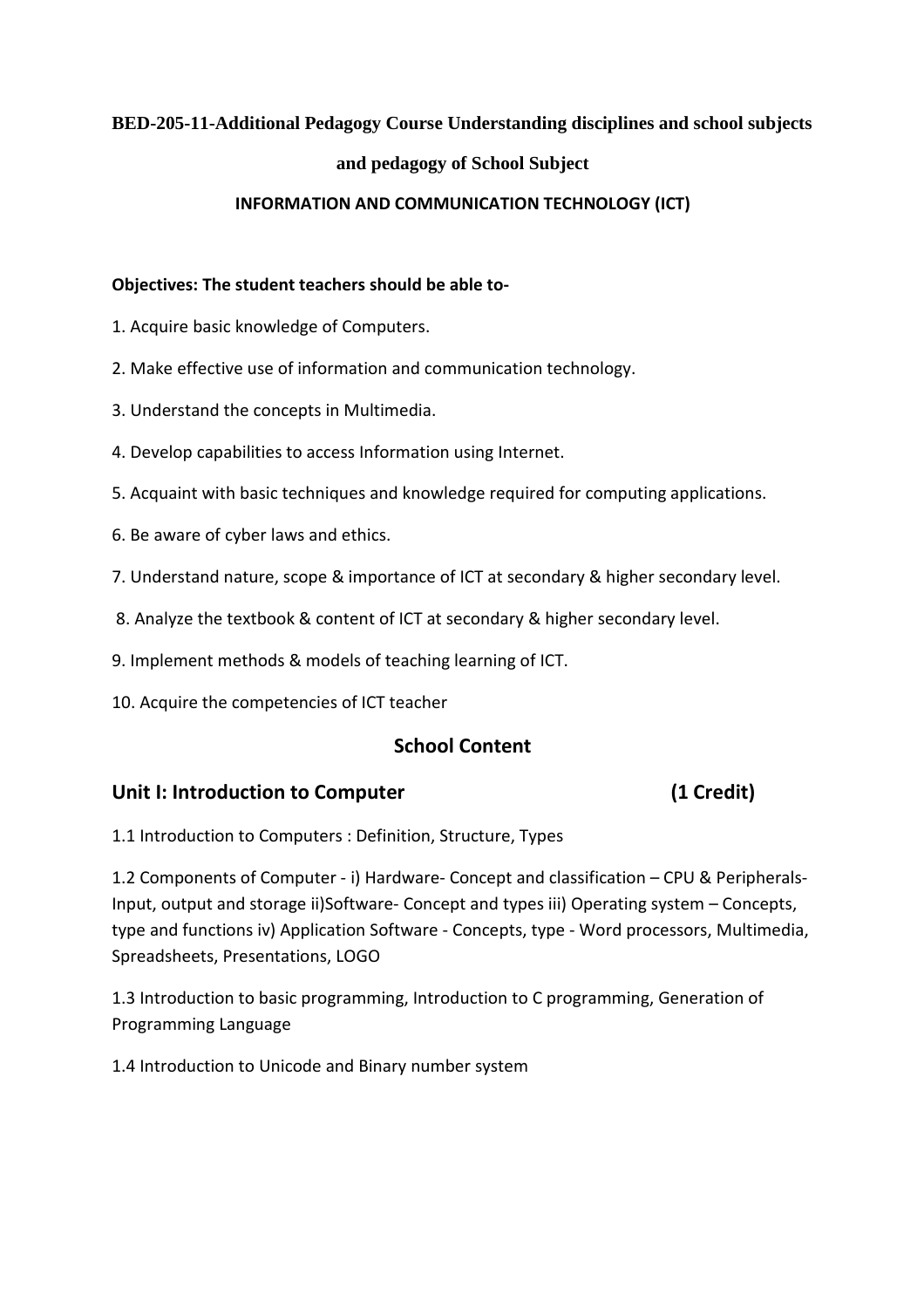# **Unit II: Introduction to Networking (1 Credit)**

- 2.1. Definition and types of Network LAN to WAN
- 2.2 Internet Facilities a. World Wide Web b. e-mail c. Instant Messaging and Chat d. Blog e. VoIP f. e-maps
- 2.3 Morals and Ethics of with reference to cyber law, copyright act and netiquette
- 2.4 Computer Lab : Concept, requirement and lab management

# **Pedagogy**

## **Unit III: Nature of ICT** (1 Credit)

- 3.1. Nature, scope & place of ICT at secondary & higher secondary level.
- 3.2. Objectives of teaching ICT at secondary & higher secondary level.
- 3.3. Curriculum & syllabus of ICT at secondary & higher secondary level.
- 3.4. Textbook and content analysis of ICT

## **Unit IV: Pedagogical approaches & resources of ICT. (1 Credit)**

- 4.1. a) Methods of teaching: lecture Demonstration, Experimental, & Project
	- b) Models & Approaches : 5-E Learning Model, Computer Assisted Instruction, Project

### based learning, Blended Learning,

- 4.2 Use of ICT for students from Deprived Community
- 4.3. Learning resources in ICT
- 4.4. Competencies of ICT teacher

## **Mode of Transaction**:

- 1. Discussion cum Lecture
- 2. Demonstration
- 3. Seminar
- 4. Project based approach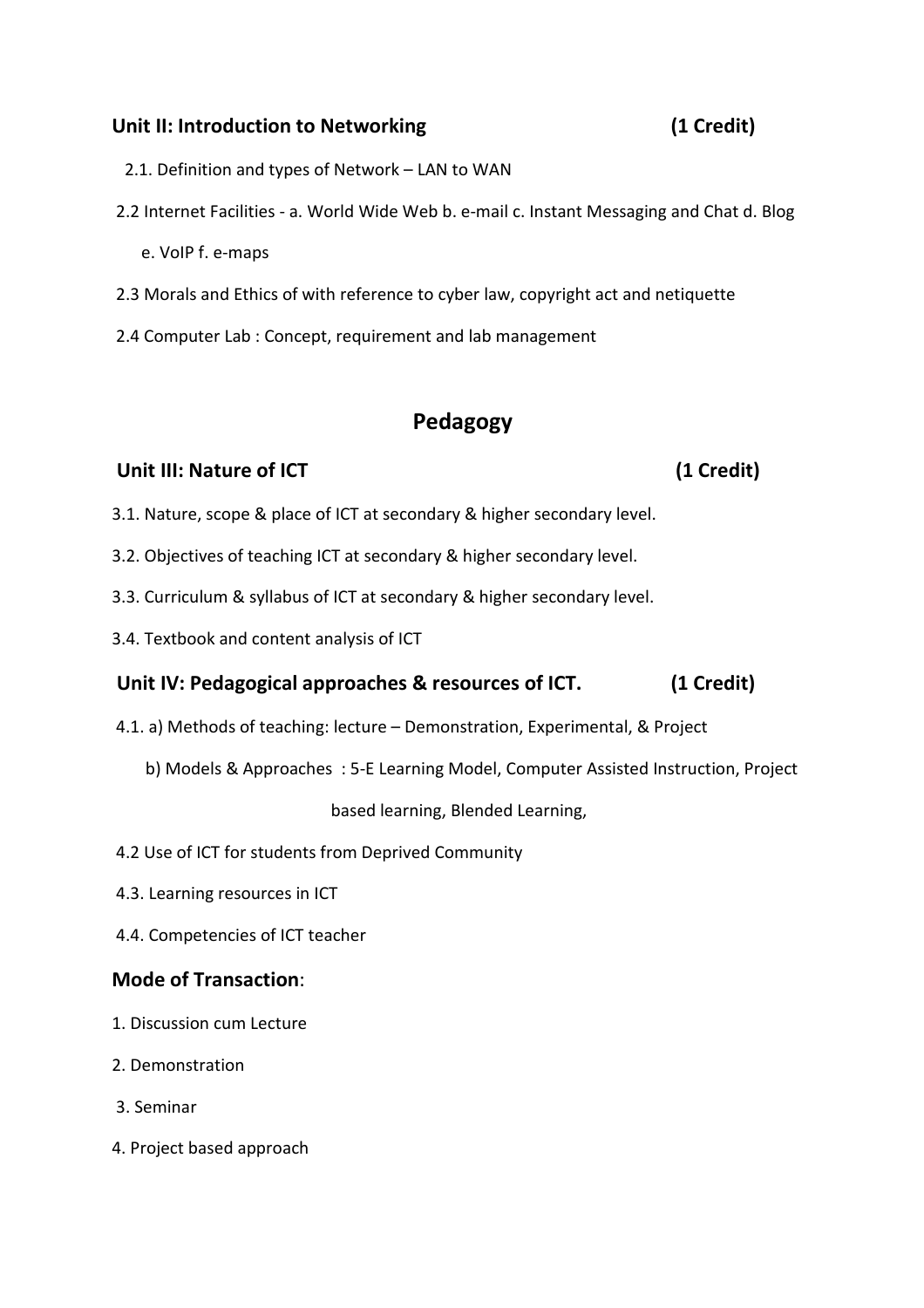- 5. Technology based interaction
- 6. Blended Learning
- 7. Self Learning

## **Practical (Any one of the following) :**

1. Creation of short audiovisual content (not exceeding 5 minutes; using webcam or digital camera with video recording facility. Copying and viewing the same on a PC.

- 2. Prepare a Multimedia Presentation on ICT unit
- 3. Critical analysis of any online course/ web based learning programme.
- 4. Analysis of textbook of ICT

### **Reference** :

- 1 .Text/Reference books of ICT subject of std VIII to XII
- 2. Arora Bansal Computer fundamentals
- 3. Chavan Kishor Information and communication
- 4. Crumlish Christian ABC of internet
- 5. Dyne, Nandkishore- Information Technology
- 6. Mohanty Laxman- ICT strategies of for school
- 7. Singh and Sukhvir Fun of computer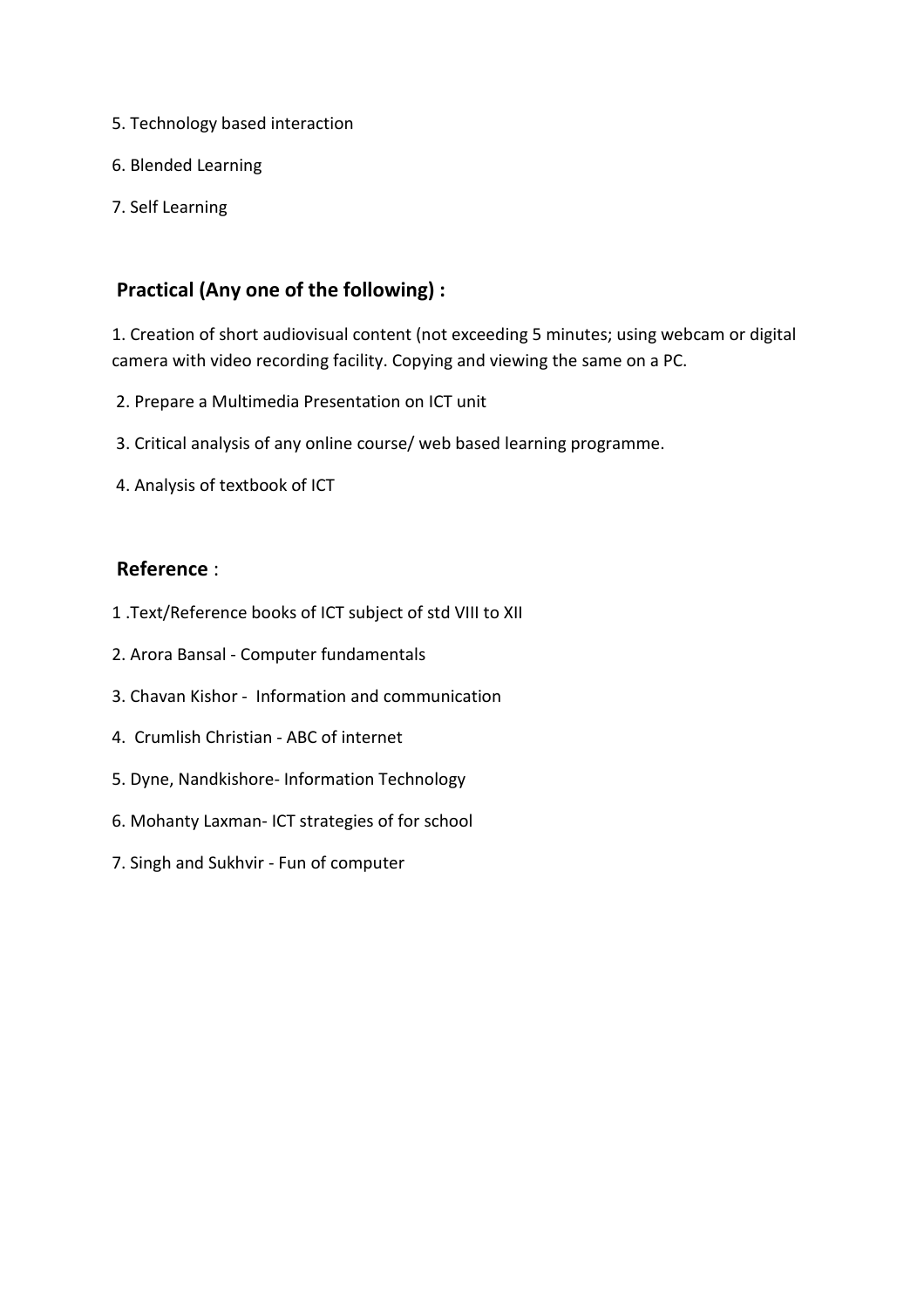#### **BED-205-12-Additional Pedagogy Course Understanding disciplines and school subjects**

**and pedagogy of School Subject** 

# **GERMAN**

## **Objectives:**

- 1. To help the student teacher to acquire proficiencies in listening, speaking, reading, writing and communication skills.
- 2. To acquaint the student teacher with essential aspects of Grammar and composition.
- 3. To enable the student-teacher to understand the scope of syllabi in German.
- 4. To encourage the student-teacher to develop proper interest and attitude towards German as a foreign language.

#### **A) Phonetics**

- 1. Phonemes, Syllables and words.
- 2. Bowels, Diphthongs and consonants
- 3. Intonation-stress, intonation pattern.
- 4. Pronounciation and accent.

#### **B) Grammar**

- 1. Verb conjugations
- 2. W Questions and Yes/No questions
- 3. Separable Verbs and their usage
- 4. Modal auxiliaries and their usage in sentences
- 5. Imperative
- 6. Present Perfect Tense/ Past Tense
- 7. Conjunctions: weil, wenn, obwohi, indirect questions, interrogative pronouns as questions.
- 8. All types of prepositions.

## **UNIT-1- CREDIT: 1**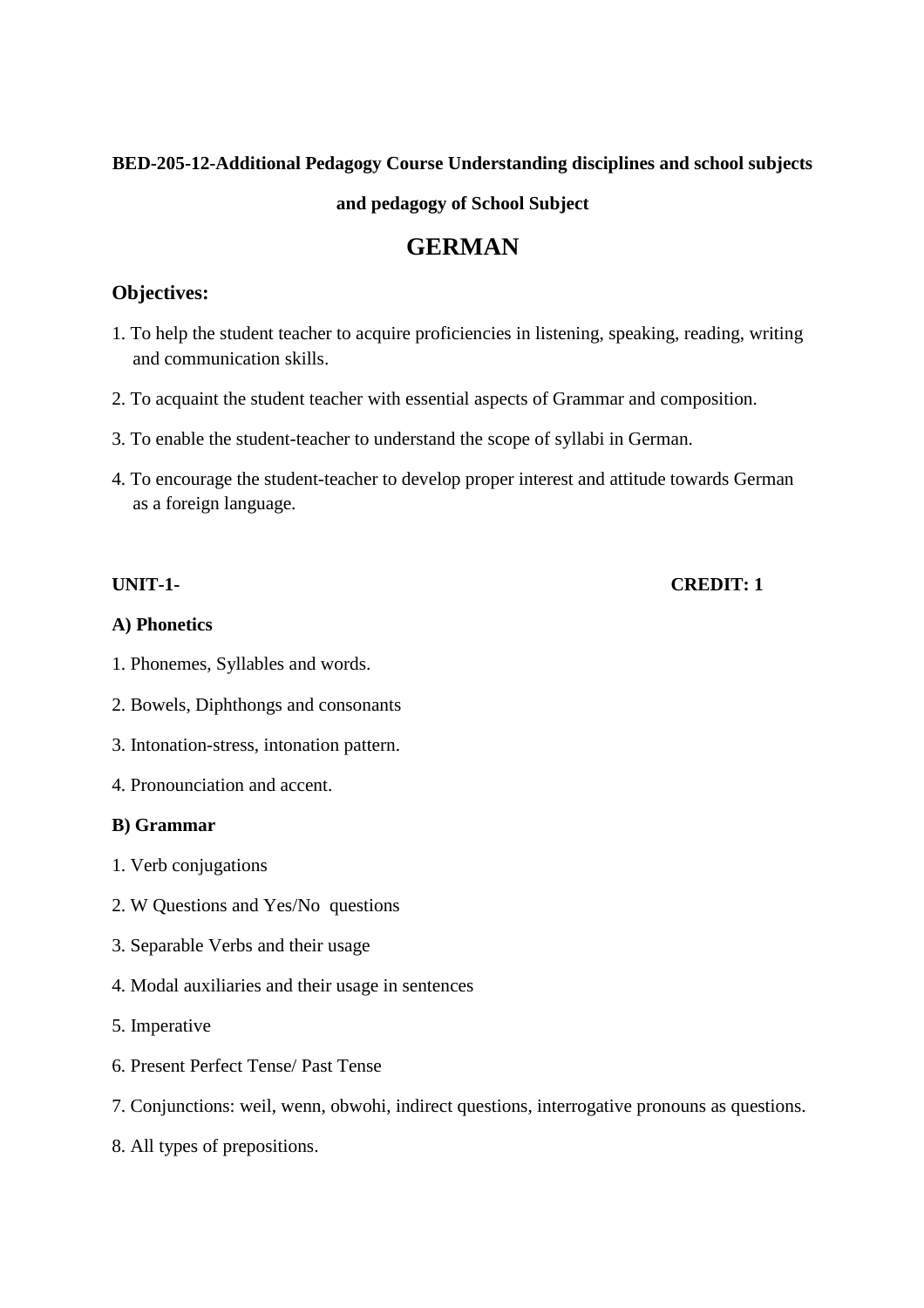- 9. Degrees of Comparison
- 10. Konjunktiv II: Use of "would be"
- 11. Adjective declension
- 12. Reflexive and reciprocal verbs

#### **C) Vocabulary**

- 1. Understanding Vocabulary
- 2. Use of vocabulary in different contexts.

#### **UNIT : 2 CREDIT:1**

# **Application of Language**

- A) Written Application
- 1. Informal Letter
- 2. Picture Description
- 3. Dialogue Writing
- 4. Composition writing with the help of points given

#### **B) Oral Application**

- 1. Introducing oneself
- 2. interviewing a partner
- 3. Telephone communication
- 4.Picture Description
- 5. Reacting orally as per the given situation
- 6. Describing one's own experience in daily routine.

#### **UNIT:3 INTRODUCTION OF GERMAN AS A FOREIGN LANGUAGE CREDIT: 1/2**

- 3.1) Importance of German as a foreign language
- 3.2) Place of German in school curriculum
- 3.3) Functional, cultural and literary roles of German as a foreign language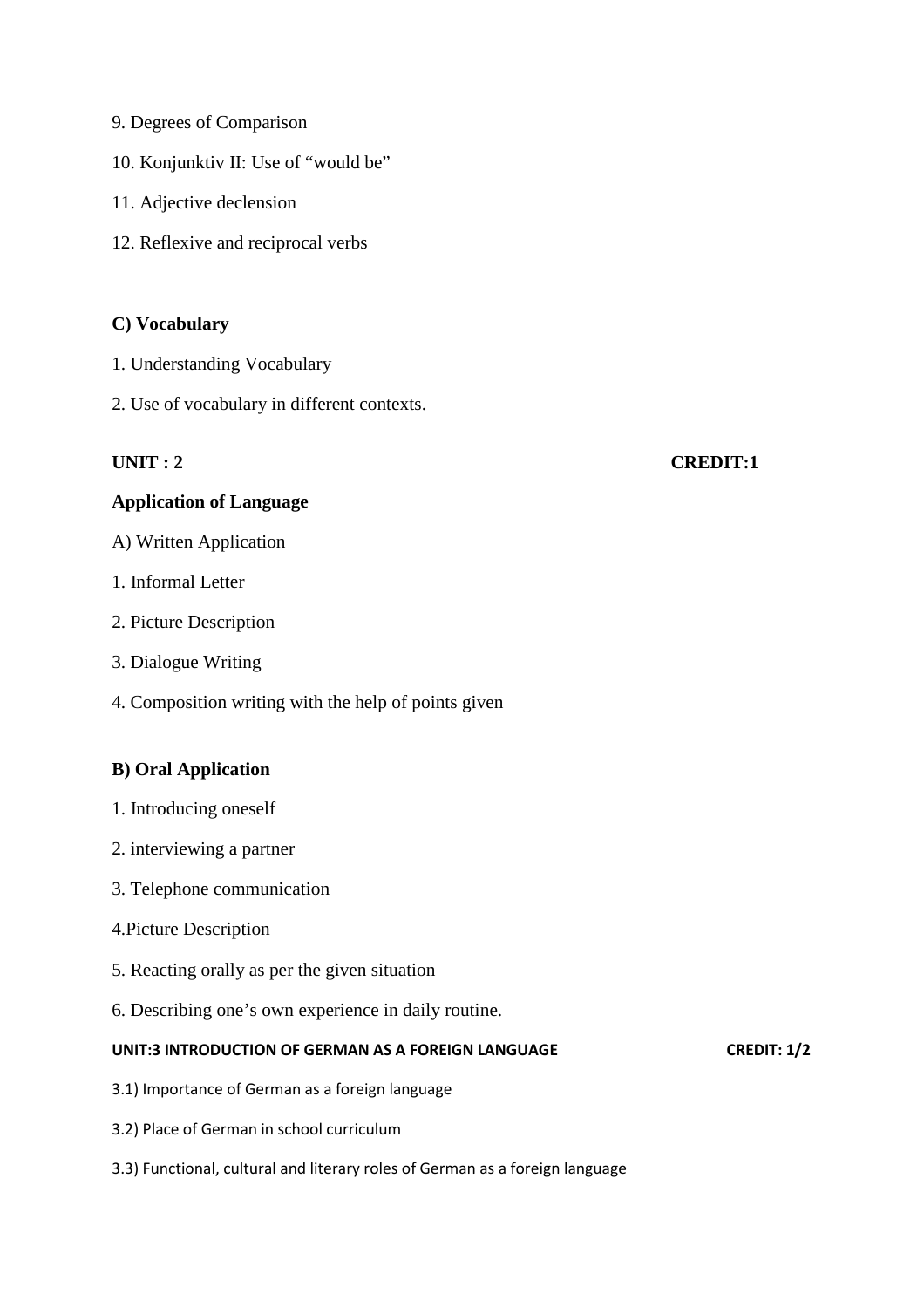3.4) Objectives of learning German as a foreign language

### **UNIT: 4 TEACHING PEDAGOGY AND LEARNING RESOURCES OF GERMAN AS A FOREIGN LANGUAGE CREDIT:1.5**

4.1) Methods of teaching learning German as a foreign language (Grammar translation method, direct method, audio lingual and audio visual method and communicative didactics)

4.2) Modern approaches of teaching learning German (project method, Handlungsorientiertes, Lernen, autonomies Lernen)

- 4.3) Teaching learning and evaluation of listening, reading, writing and speaking.
- 4.4) Sozialformen (pair work, group)
- 4.5) Teaching learning of Grammar and culture and civilization.
- 4.6) Teaching learning of German as a foreign language in large group.
- 4.7) Need and importance of learning resources
- 4.8) Authentic learning material
- 4.9) Language laboratory
- 4.10) Traditional Learning resources
- 4.11) Visual and audio-visual learning resources
- 4.12) Technology based learning resources
- 4.13) Qualities of a German Teacher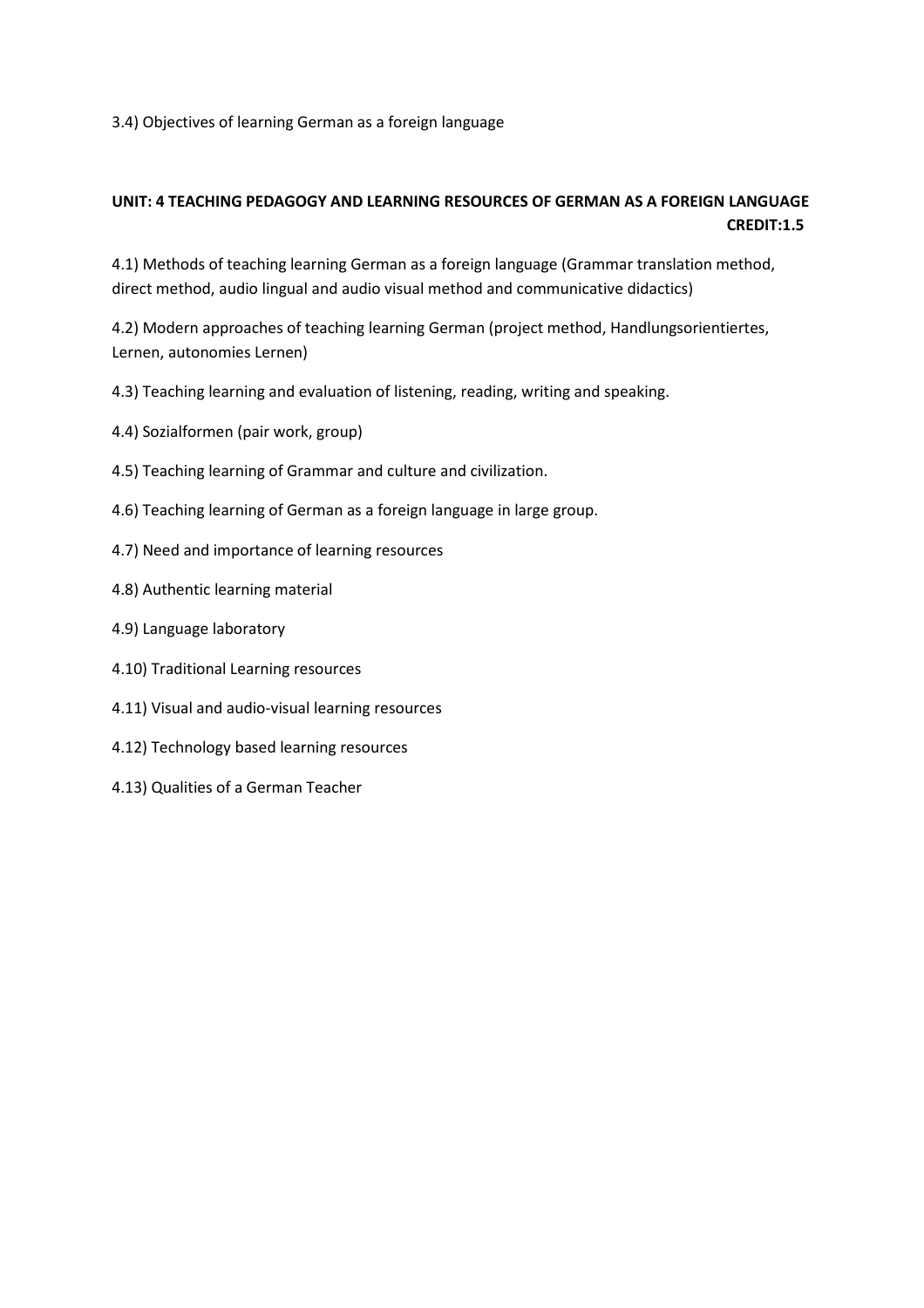#### **BED-205-13-Additional Pedagogy Course Understanding disciplines and school subjects**

#### **Andpedagogy of School Subject**

#### **French**

#### **Objectives: To enable student teacher to**

- acquire proficiencies in listening, speaking, reading, writing and communication skills.
- acquaint with the essential aspects of French language
- understand the different methods of teaching French
- develop Interest and attitude towards French as a foreign language

#### **UNIT – 1 School Content-1 CREDIT: 1**

- a. Conjugation of verbs in present,passe compose, futurproche, future, imperfait,subjonctif, conditionnel etc.
- b. Masculine and feminine
- c. Articles definite and indefinite
- d. Interrogation
- e. Pronoms
- f. Preposition
- g. Adjectif
- h. Adverb
- i. Active and passive voice rules
- j. Other rules of grammar- e.g. use of adjective, adverb, pronom relative, demonstrative and possesif, masculine, feminine rules etc.

#### **UNIT:** 2 School Content-2 *CREDIT:* **1**

- a. **Vocabulary**  topic based vocabulary development. For ex. names of trees, fruits, animal, bird, body parts, transportation, food items etc.
- b. **Speech** Simple Verbal description of things, self, family etc.
- c. **Oral** Topic based Discussion
- d. **Phonetics** sounds and differentiation
- e. **Comprehension** Both oral and written
- f. **Writing** Letter, paragraphs, articles etc.
- g. **Synonym and antonyms**

#### **UNIT – 3Nature, objectives, place and methods of teaching French. CREDIT: 1**

- a. Nature of French Subject and Place of French in the curriculum
- b. Objectives of teaching French at Higher Secondary Level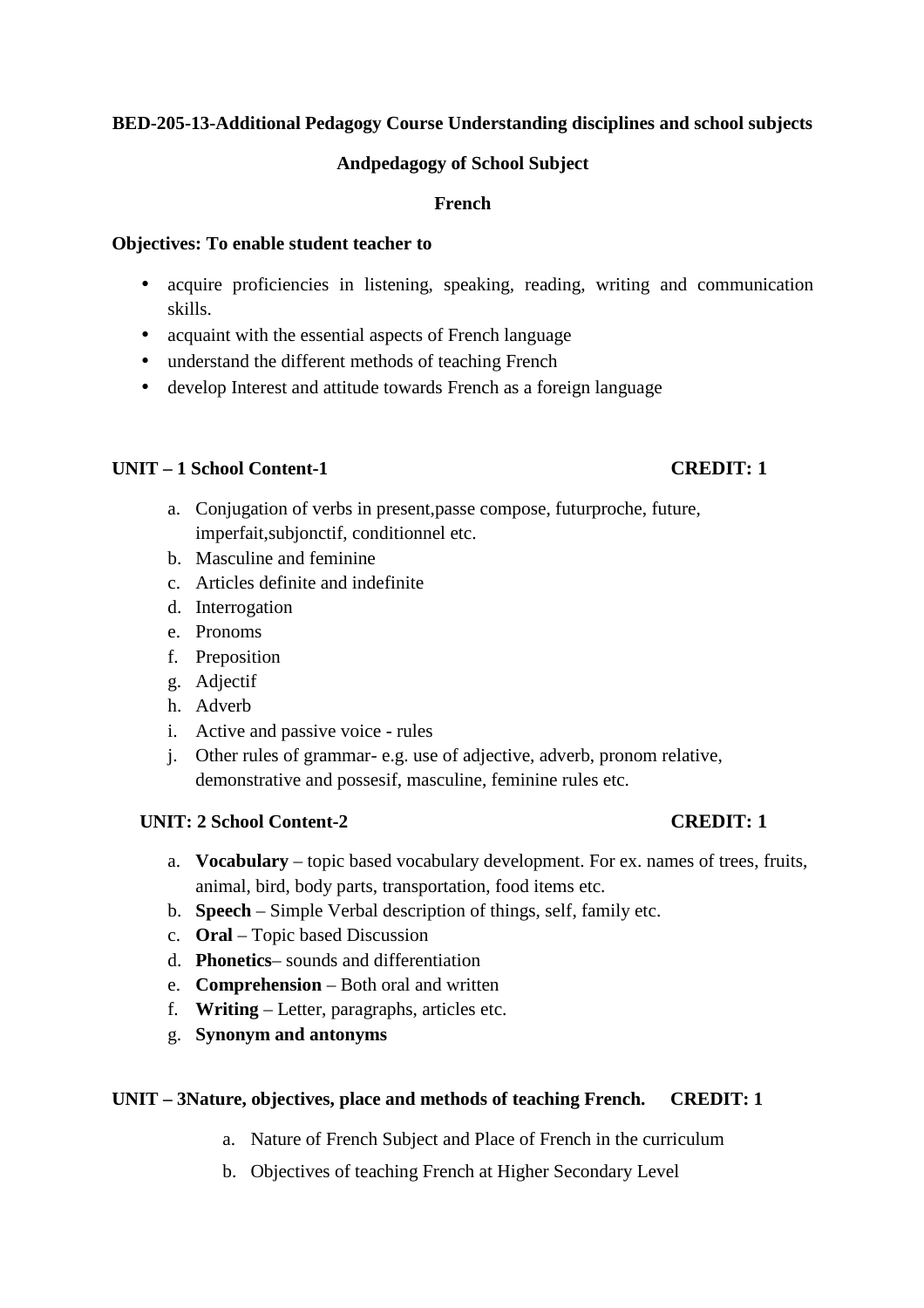- c. Reading for pronunciation
- d. Grammar exercises
- e. Writing projects- topic based
- f. Listening practice comprehension oral
- g. Topic based group activity oral presentation
- h. Group activity for vocabulary

#### **UNIT: 4- French and Daily Life CREDIT: 1**

- a. Simple day to day life conversation e.g. in a grocery store, book shop etc.
- b. Topics based oral presentation
- c. Reading and extract writing
- d. Conversation
- e. Explanation of word meaning French
- f. Discuss synonym and antonyms refer French to French dictionary

### **References:**

#### **Online References:**

- ielanguages.com/french.html
- french.about.com
- bescherelle.com
- www.collinsdictionary.com/dictionary/english-french
- www.larousse.com/en/dictionaries/french-english
- www.wordreference.com/
- dictionary.reverso.net/french-english
- http://www.goyalpublisher.com/

**Dictionary:**Collins; Larousse; Bescherelle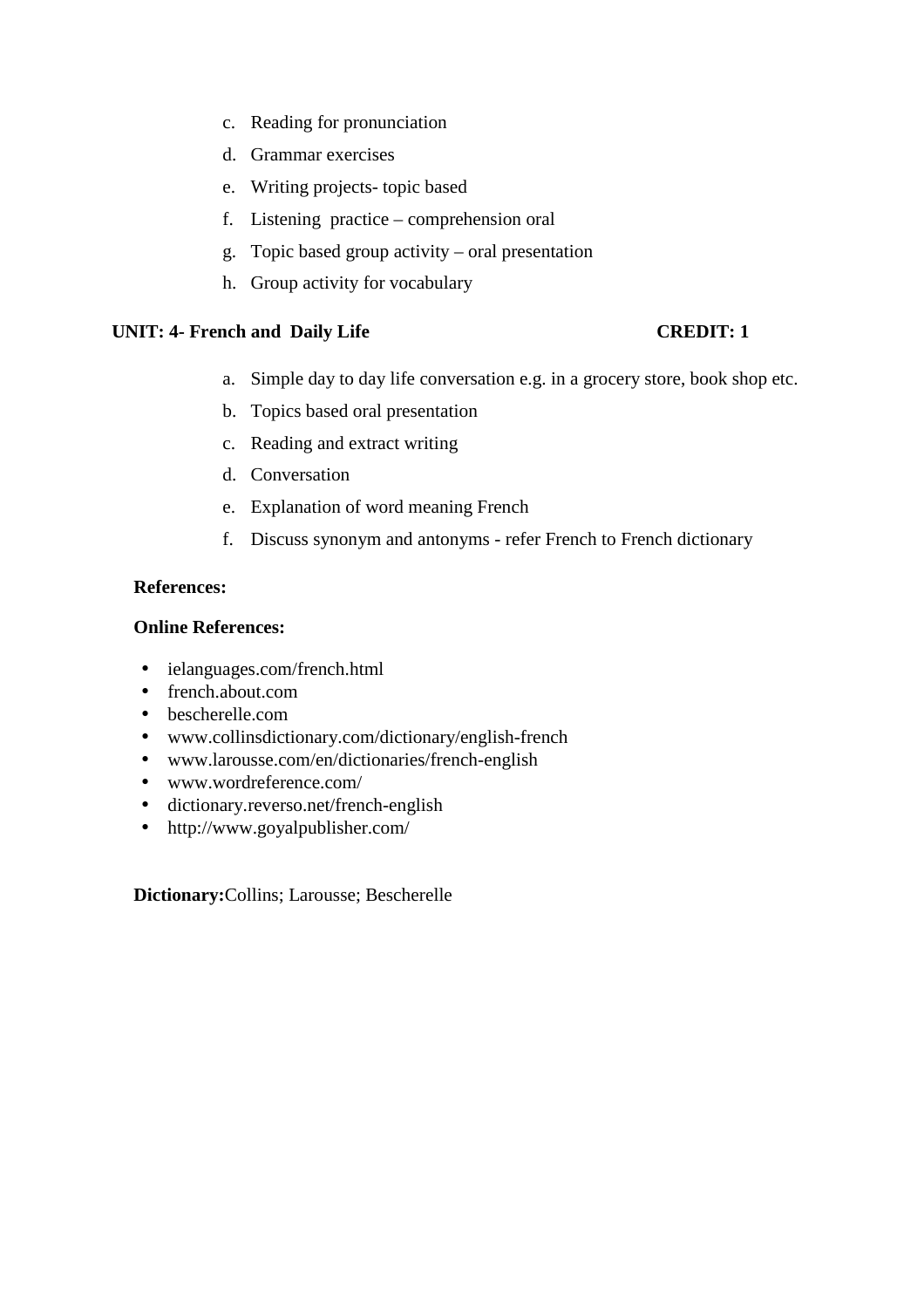### **BED-205-15-Additional Pedagogy Course Understanding disciplines**

#### **and school subjectsand pedagogy of School Subject**

## **PHYSICS**

**Objectives**:To enable student teacher to

- Familiarizefacts, terms, concepts, laws & principles in physics.
- Understandnature, scope& importance of physics at secondary&higher secondary level, correlation with other discipline.
- analyze the textbook & content of physics at secondary & higher secondary level.
- implementmethods & models of teaching learning of physics.
- acquire the competencies of physics teacher

1.1 General Physics:

a) Measurement

b) Scalars & Vectors

- 1.2 Work, Energy & Power:
- 1.3 Heat
- 1.4 Fore

## **Unit 2:**(Credit:1)

- 2.1 Motion
- 2.2 Magnetic Effect of Electric Current
- 2.3 Sound

## Unit 3: Nature of physics (Credit: 1)

- 3.1 Nature, scope& importance of physics at secondary &higher secondary level, Correlation with other discipline.
- 3.2 Objectives of physics at secondary &higher secondary level.
- 3.3 Curriculum & syllabus of physics at secondary &higher secondary level.
- 3.4 Text book and content analysis of physics.

### **Unit 4: Pedagogical approaches & resources of physics, physicsteacher (Credit:1)**

- 4.1 a) Methods of teaching: lecture Demonstration, Laboratory & Project b) Model: 5 E Learning Model
- 4.2 Planning, organizing and maintaining physics laboratory.
- 4.3 Learning resources in physics.
- 4.4 Competencies of physics teacher.

### **MODE OF TRANSACTION:**

- Lecture cum Discussion
- Seminar
- Presentation (Poster/PPT)

## Unit 1: (Credit:1)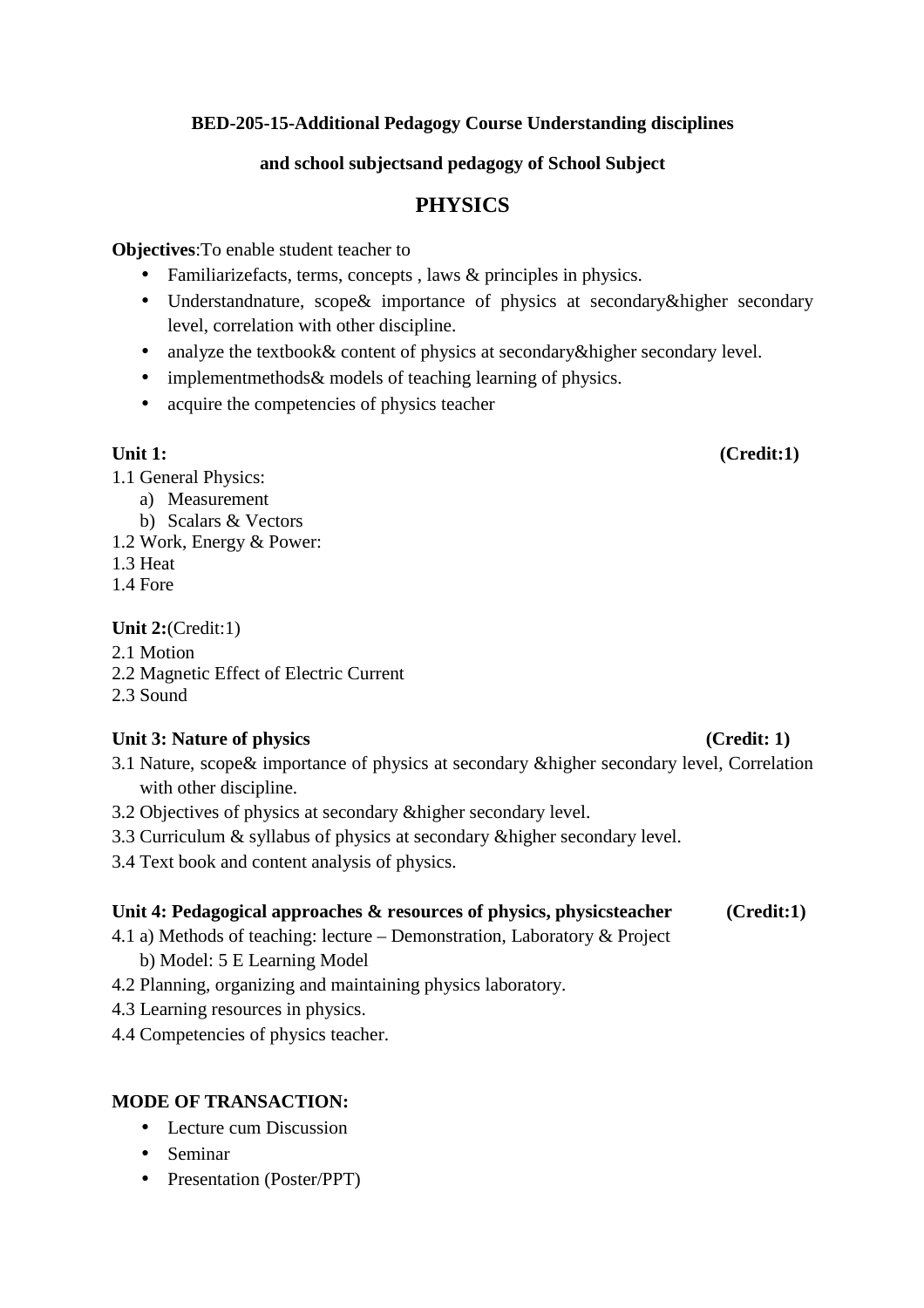- Physics Laboratory Visit
- Scientific Inquiry

## **Practical(Any One)**

- 7. Analysis of PhysicsText Book (XI/XII<sup>th</sup>Std.)
- 8. Investigatory Project/ Model
- 9. Physics Laboratory visit

## **REFERENCES**

# **For Unit 1&2**

The text books and the reference books which are prescribed by the Maharashtra State

Board of Secondary and Higher Secondary Education are recommended for study.

## **For Unit 3& 4**

- Borse, Chandrakant. (2007). Science education: Pedagogical analysis. Nashik: Insight Publication.
- Das, R.C. (2009). Science teaching in schools. New Delhi: sterling Publishers Pvt. Ltd.
- Kalra, Rajinder. M. (2007). Teaching of Science: for Primary and secondary pre and in – service teachers. Delhi:Shipra Publication.
- Malhotra, Vinayak. (2007). Methods of teaching science.Delhi: Crescent Publishing Corportation.
- Mangal, S.K. (2004). Teaching of general science. Ludhiana: Tandon Publications.
- Prasad, J. (1999). *Practical aspects in teaching of science*. New Delhi: Kanishka Publication
- Rao V. K. (2007). Science Education. New Delhi. APH Publishing Corporation.
- Sharma, B.M. (2007). Teaching of Science. Chandigarh: Abhishek Publication.
- Sharma, R. C. (2006). Modern Science Teaching. New Delhi: Dhanpatrai publishing comp.
- Siddiui, N.N. & Siddiqyi, M.N. (2009). Teaching of science: Today & tomorrow. Delhi:Doaba House.
- Sood, J.K. Teaching of Science, Agra,vinodpustakMandir.
- Vaidya, N. (2003). Science teaching for the 21st century. New Delhi: Deep and Deep.
- NCERT.(2006). Position paper on 'Teaching of Science'. New Delhi: NCERT.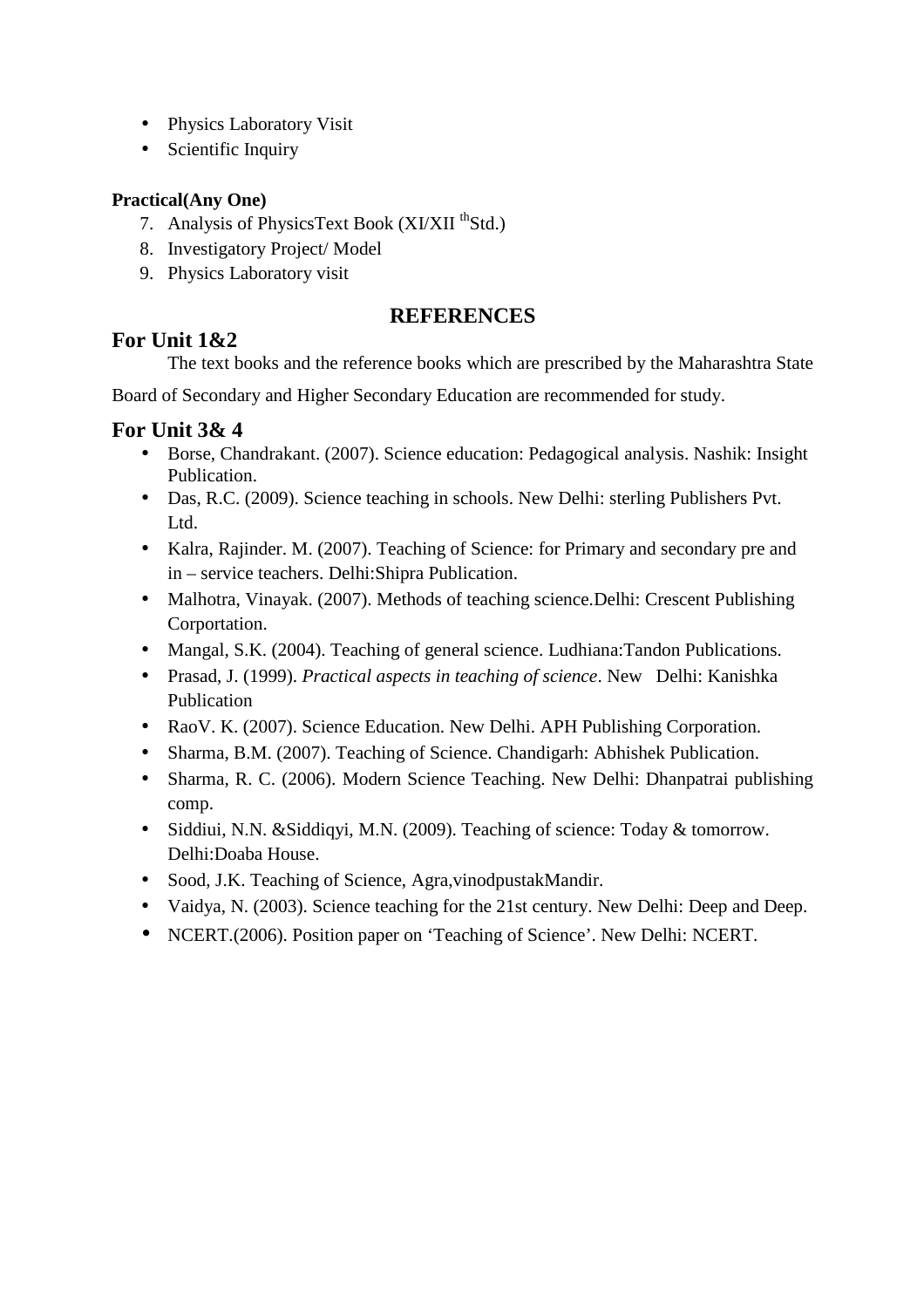## **BED-205-16-Additional Pedagogy Course Understanding disciplines and school subjectsAndpedagogy of School Subject**

# **CHEMISTRY**

## **Objectives**:To enable student teacher to

- familiarize facts, terms, concepts, laws & principles in chemistry.
- understand thenature, scope& importance of chemistry at secondary&higher secondary level.
- analyze thetextbook& content of chemistry at secondary&higher secondary level.
- implement methods & models of teaching learning of chemistry.
- acquire the competencies of chemistry teacher

## **Unit1: Organic and Inorganic Chemistry**(Credit: 1)

- 1.1 Hydrocarbons Types, IUPAC Nomenclature
- 1.2 Alkanes, Alkenes, alkynes & Aromatic compounds
- 1.3 Alcohols, phenols and ethers
- 1.4 Periodic Table, s,p,d and f block elements

## **Unit 2:Physical and Inorganic Chemistry**(Credit: 1)

- 2.1 States of matter
- 2.2 Solid state, Solutions and colligative properties
- 2.3 Chemical Thermodynamics
- 2.4 Chemistry in everyday Life

## Unit 3: Nature of chemistry (Credit:1)

- 3.1 Nature, Scope &Importance of Chemistry at secondary & higher secondary level. Correlation of Chemistry with other discipline.
- 3.2 Objectives of Chemistry at secondary & higher secondary level.
- 3.3 Curriculum &Syllabus of Chemistry at secondary &higher secondary level.
- 3.4 Text book and Content Analysis of chemistry

## **Unit 4: Pedagogical approaches & resources of chemistry, chemistry teacher**

**(Credit: 1)** 

- 4.1 a) Methods of teaching: lecture Demonstration, Laboratory & Project b) Model: 5 E Learning Model
- 4.2 Planning, organizing and maintaining chemistry laboratory.
- 4.3 Learning resources in Chemistry.
- 4.4 Competencies of Chemistry teacher.

## **MODE OF TRANSACTION:**

- Lecture cum Discussion
- Seminar
- Presentation (Poster/PPT)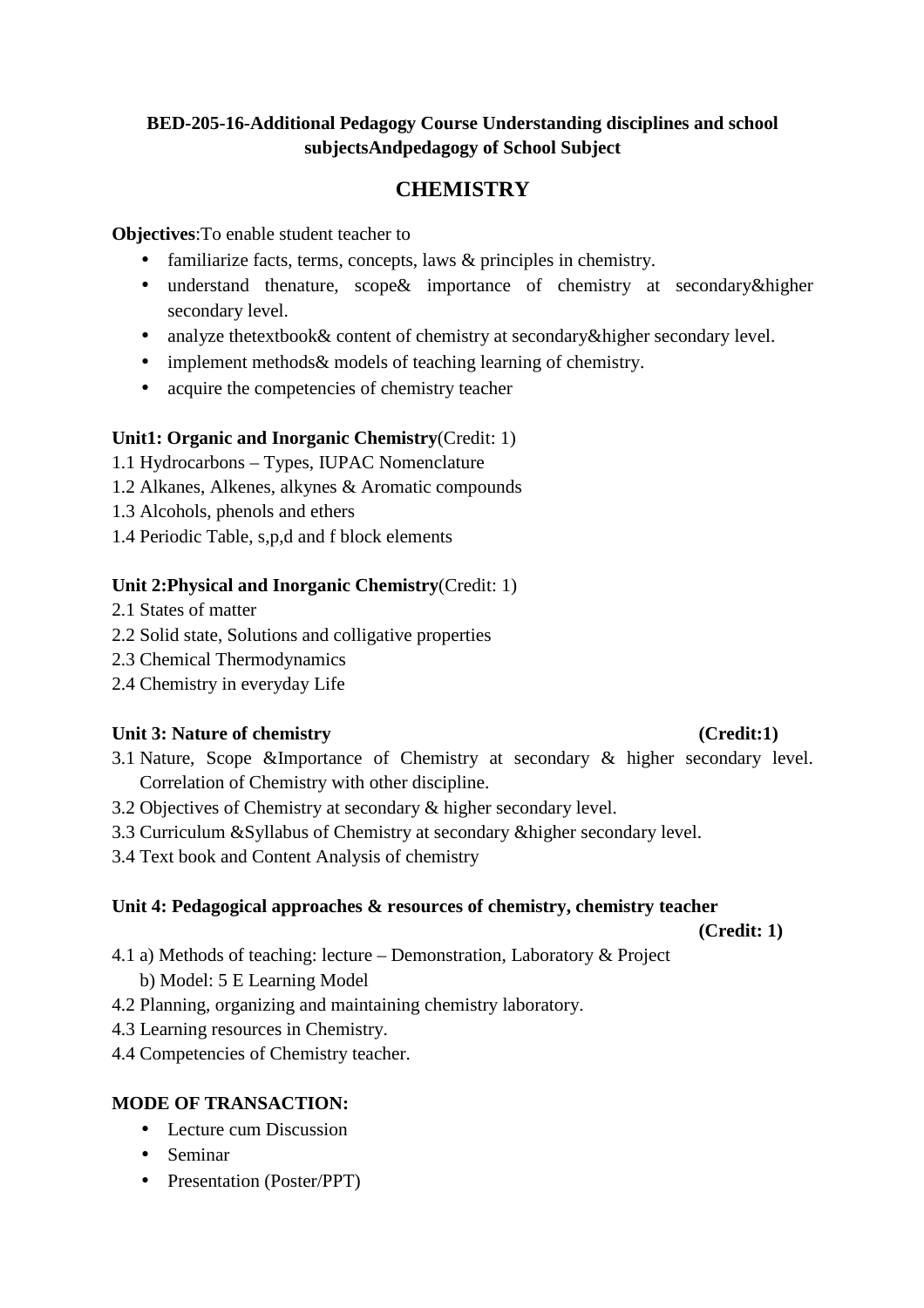- Chemistry Laboratory Visit
- Scientific Inquiry

## **Practical(Any One)**

- 1. Analysis of Chemistry Text Book (XI/XII<sup>th</sup> Std.)
- 2. Investigatory Project/Model
- 3. Chemistry Laboratory visit

# **REFERENCES**

# **For Unit 1&2**

The text books and the reference books which are prescribed by the Maharashtra State

Board of Secondary and Higher Secondary Education are recommended for study.

# **For Unit 3&4**

- Borse, Chandrakant. (2007). Science education: Pedagogical analysis. Nashik: Insight Publication.
- Das, R.C. (2009). Science teaching in Schools. New Delhi: Sterling Publishers Pvt. L<sub>td</sub>
- Kalra, Rajinder. M.(2007). Teaching of Science: for Primary and secondary pre and In – service teachers. Delhi: Shipra Publication.
- Malhotra, Vinayak. (2007). Methods of teaching science. Delhi: Crescent Publishing Corporation.
- Mangal, S.K. (2004). Teaching of general science. Ludhiana: Tandon Publications.
- Prasad, J. (1999). *Practical aspects in teaching of science*. New Delhi: Kanishka Publication
- RaoV. K. (2007). Science Education. New Delhi. APH Publishing Corporation.
- Sharma, B.M. (2007). Teaching of Science. Chandigarh: Abhishek Publication.
- Sharma, R. C. (2006). Modern Science Teaching. New Delhi: Dhanpatrai Publishing Company
- Siddiqui, N.N. & Siddiqui, M.N. (2009). Teaching of science: Today & tomorrow. Delhi: Doaba House.
- Sood, J.K. Teaching of Science, Agra, Vinod Pustak Mandir.
- Vaidya, N. (2003). Science teaching for the 21st century. New Delhi: Deep and Deep.
- NCERT(2006). Position paper on 'Teaching of Science'. New Delhi: NCERT.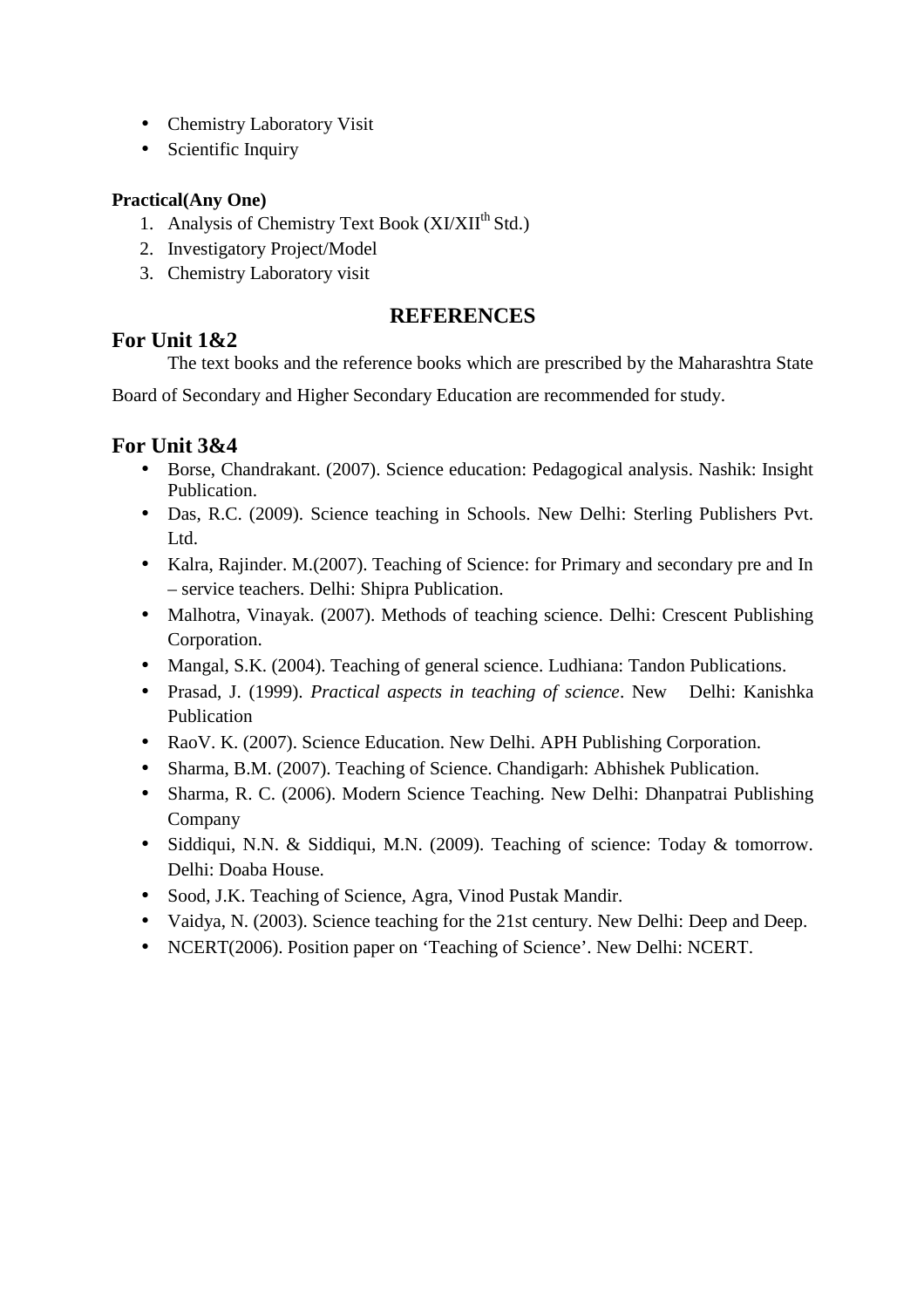**BED-205-17-Additional Pedagogy Course Understanding disciplines and school subjects** 

**and pedagogy of School Subject** 

# **BIOLOGY**

**Objectives**: To enable student teacher to……..

- familiarize facts, terms, concepts, laws & principles in biology.
- understand nature, scope & importance of biology at secondary & higher secondary level. co-relation with other disciplines.
- analyze the textbook & content of biology at secondary & higher secondary level.
- implement methods & models of teaching learning of biology.
- acquire the competencies of biology teacher

#### **UNIT 1:Cells & Plant -Animal Kingdom (Credit 1)**

- 1.1 Cell Structure Plants, Animals
- 1.2 Micro organisms
- 1.3 Classification of Plants and Animals
- 1.4 Life Processes in Plants, Animals and Humans

#### Unit 2: Food, Health & Ecosystem (Credit 1)

- 2.1 Food Pyramid
- 2.2 Enhancement in food production
- 2.3 Human health and diseases
- 2.4 Biodiversity and Ecosystem
- 2.5 Biotechnology Process and Application

#### **Unit 3: Nature of biology (Credit:1)**

- 3.1 Nature, scope, importance of biology at secondary &higher secondary level. Corelation with other disciplines
- 3.2 Objectives of biology at secondary &higher secondary level.
- 3.3 Curriculum & syllabus of biology at secondary &higher secondary level.
- 3.4 Text book analysis and content analysis of biology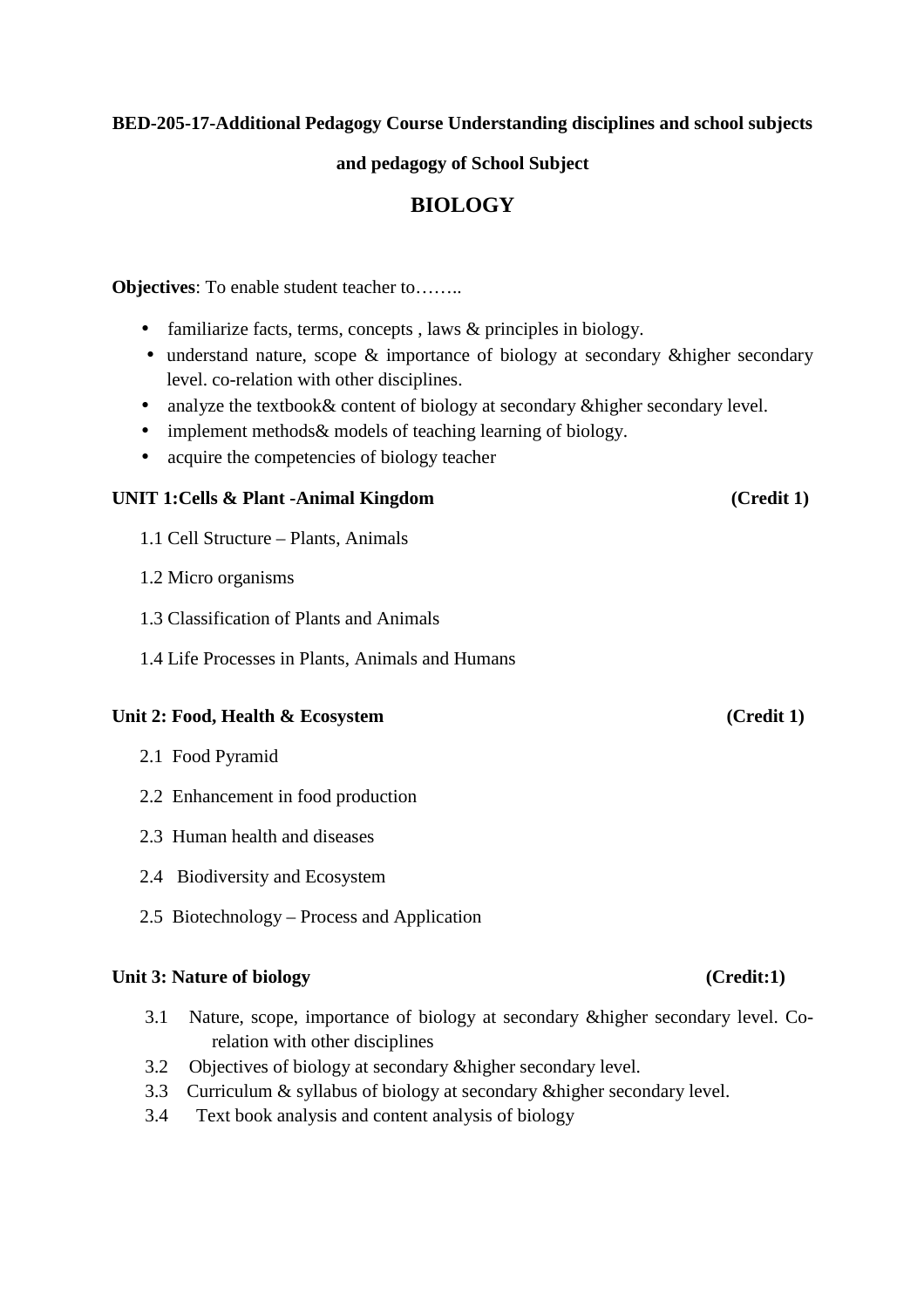### **Unit 4: Pedagogical approaches & resources of biology, biology teacher**

#### **(Credit: 1)**

- 4.1 a) Methods of teaching: lecture demonstration, Laboratory& project
	- b) Model: Biological Science Inquiry Model
- 4.2 Planning, organizing and maintaining biology laboratory.
- 4.3 Learning resources in biology.
- 4.4 Competencies of biology teacher.

#### **MODE OF TRANSACTION:**

- Lecture cum Discussion
- Seminar
- Presentation (Poster/PPT)
- Biology Laboratory Visit
- Scientific Inquiry

#### **Practical (Any One)**

- 1. Analysis of BiologyText Book (XI/XII<sup>th</sup>Std.)
- 2. Investigatory Project/ Model
- 3. Biology Laboratory visit

#### **REFERENCES**

## **For Unit 1&2**

The text books and the reference books which are prescribed by the Maharashtra State Board of Secondary and Higher Secondary Education are recommended for study

## **For Unit 3&4**

- Borse, Chandrakant. (2007). Science education: Pedagogical analysis. Nashik : Insight Publication.
- Das, R.C. (2009). Science teaching in schools. New Delhi : sterling Publishers Pvt. L<sub>td</sub>
- Kalra, Rajinder. M.( 2007). Teaching of Science : for Primary and secondary pre and In – service teachers. Delhi : Shipra Publication.
- Malhotra, Vinayak. (2007). Methods of teaching science.Delhi : Crescent Publishing Corportation.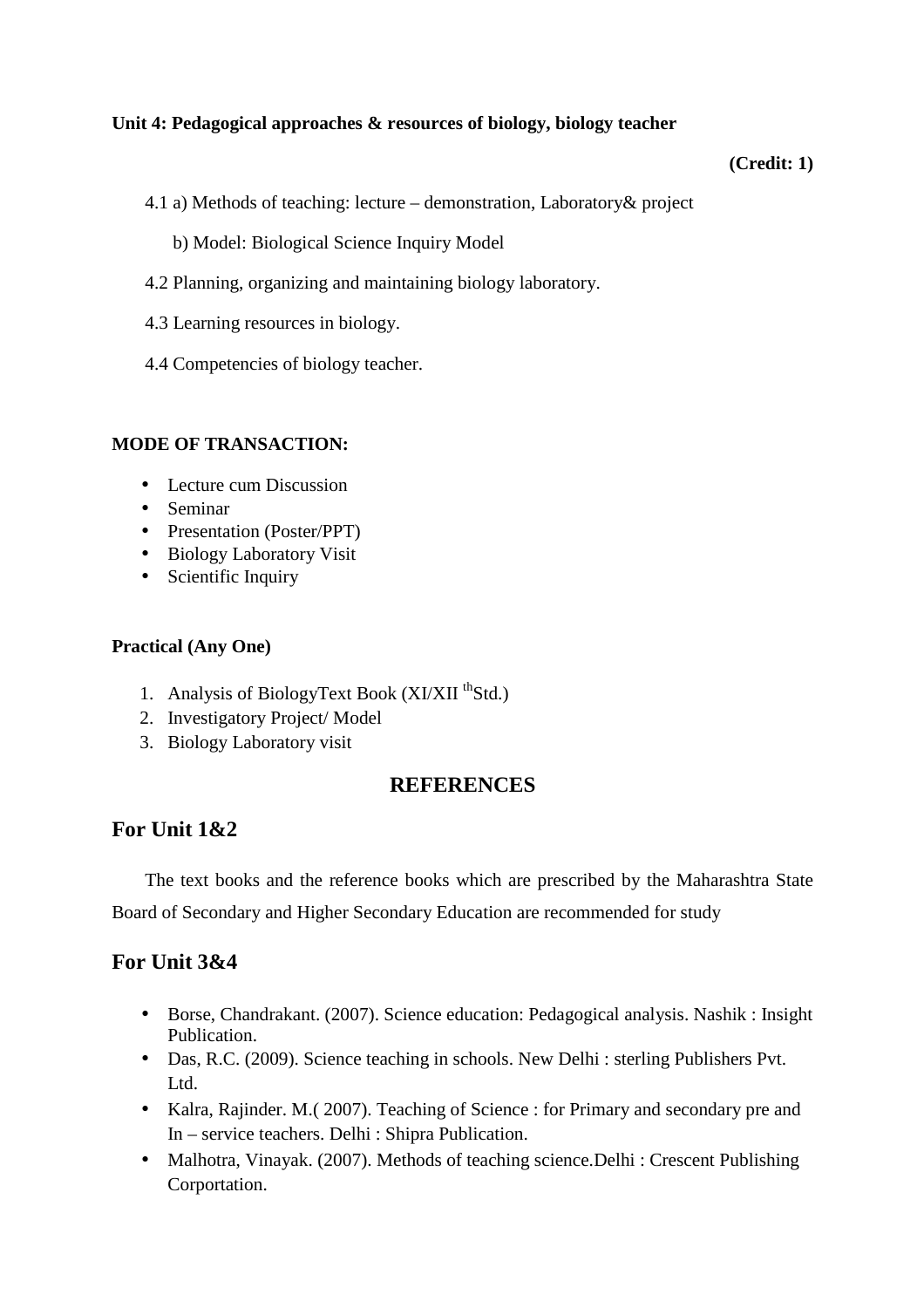- Mangal, S.K. (2004). Teaching of general science. Ludhiana : Tandon Publications.
- Prasad, J. (1999). *Practical aspects in teaching of science*. New Delhi: Kanishka Publication
- Rao V. K. (2007). Science Education. New Delhi. APH Publishing corporation.
- Sharma, B.M. (2007). Teaching of Science. Chandigarh: Abhishek Publication.
- Sharma, R. C. (2006). Modern Science Teaching. New Delhi: Dhanpatrai publishing comp.
- Siddiqui, N.N. & Siddiqui, M.N. (2009). Teaching of science : Today & tomorrow. Delhi : Doaba House.
- Sood, J.K. ( ). Teaching of Science, Agra, vinod pustak Mandir.
- Vaidya, N. (2003). Science teaching for the 21st century. New Delhi: Deep and Deep.
- NCERT.(2006). Position paper on 'Teaching of Science'. New Delhi: NCERT.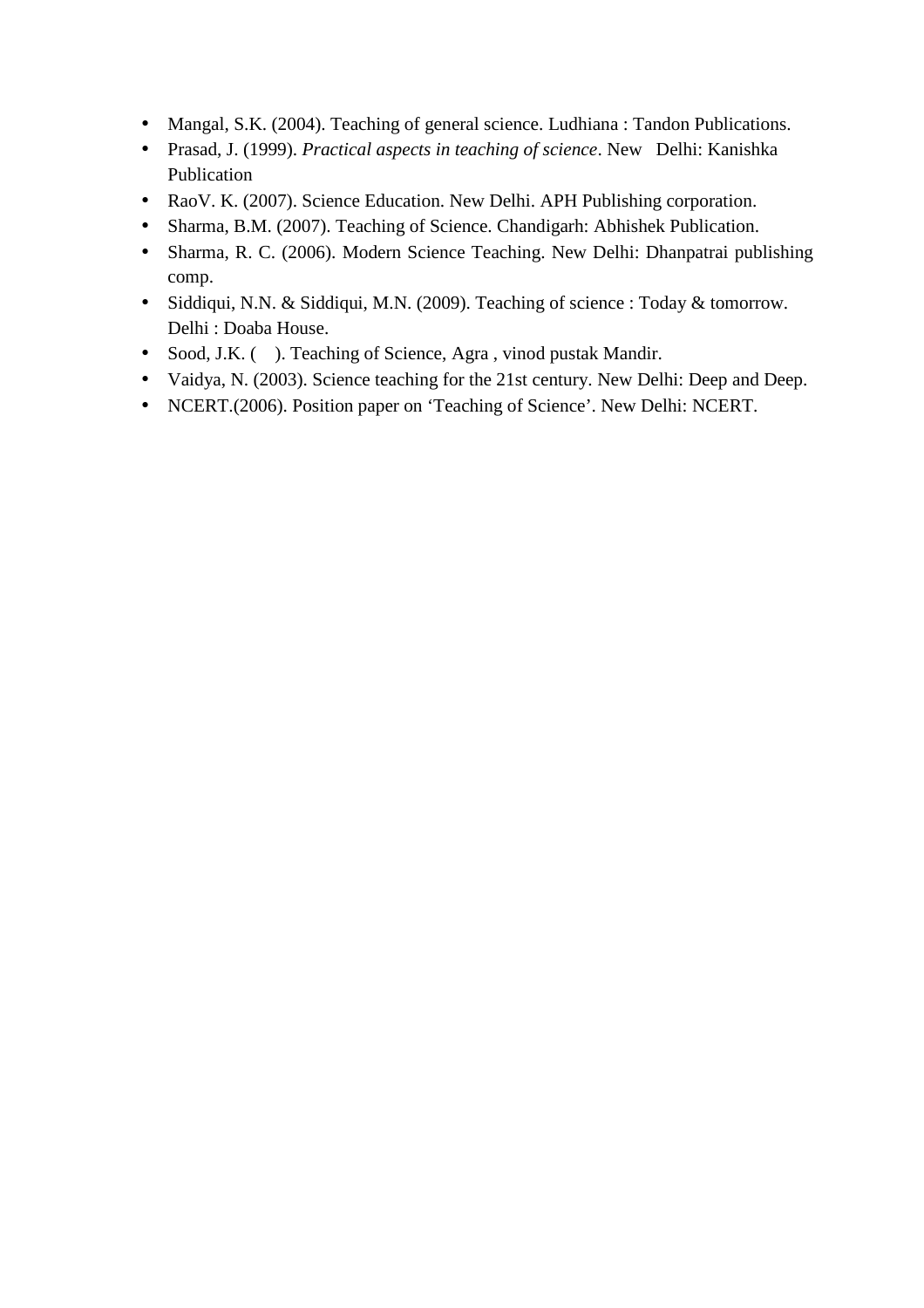## **BED-205-18-Additional Pedagogy Course Understanding disciplines and school subjects**

## **and pedagogy of School Subject**

## **Home Science**

## **Objectives:**

- 1. To understand the content of Home Science at Higher Secondary Level
- 2. To acquaint students about textiles.
- 3. To explain the nutrients in food.

4. To understand the objectives and methods of teaching home science at Higher Secondary Level.

# **UNIT-1- CREDIT: 1**

# **A) Textiles**

**1.1**) a) Introduction to Textiles.

b) Fabric Construction.

- 1.2) a) Consumer Awareness
	- b) Methods of Laundering
	- c) Stain Removal

## **B) Food Science**

## **1.3) Nutrients in Food**

- a) Carbohydrates
- b) Proteins
- c) Fats
- d) Vitamins
- e) Minerals
- 1.4. a) Spices and condiments
	- b) Food Adulteration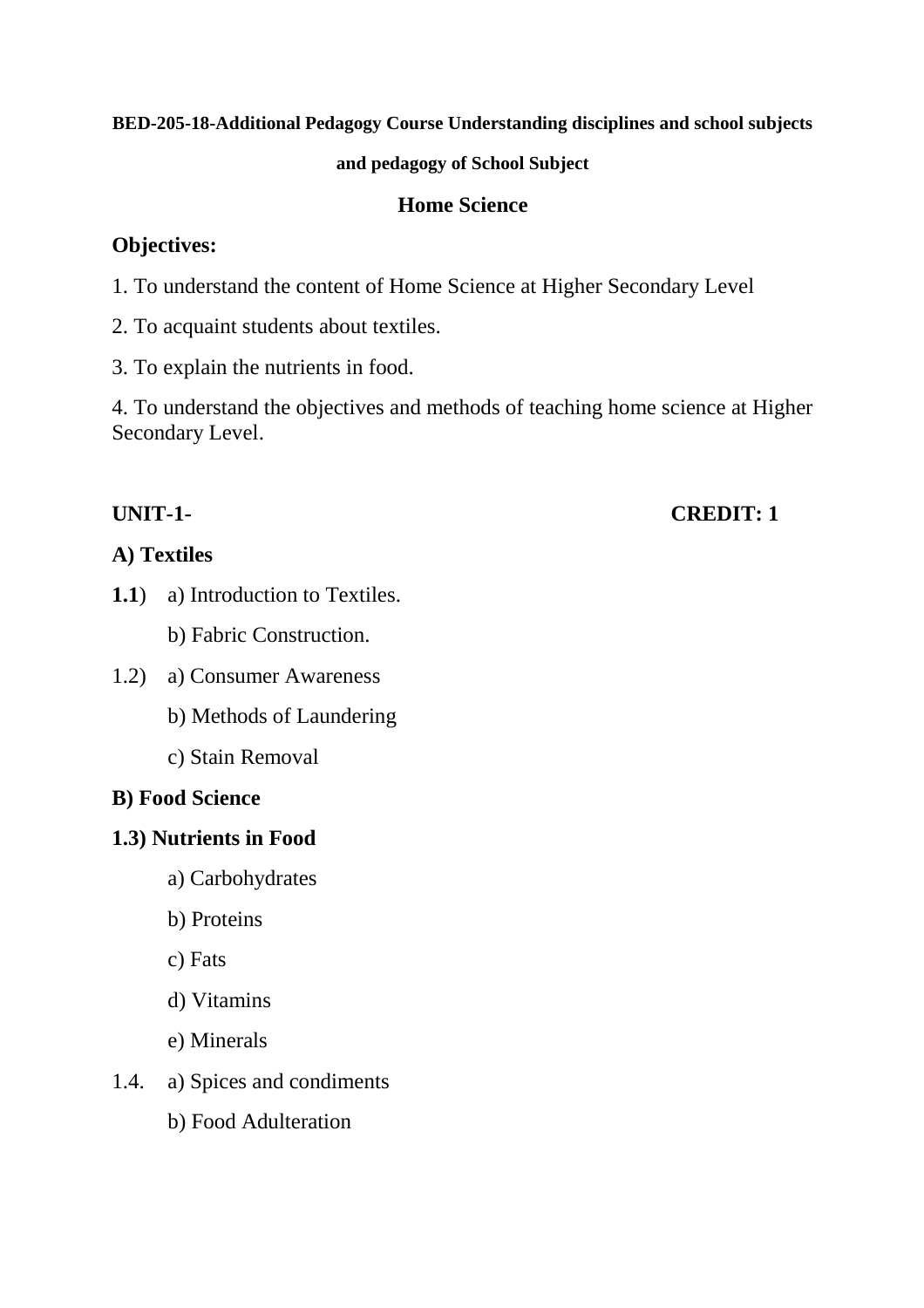# **A) Child Development**

2.1) Growth and Development

# **B) Home Management**

- 2.2 a) Family Income and Time Management
	- b) Work Simplification
	- c) Consumer Awareness

# **UNIT-3 CREDIT: 1**

3.1) Nature, scope & importance at Home science at degree level. Correlation at Home Science with other disciplines.

3.2) Objectives at Home Science at degree level.

3.3) Curriculum & syllabus at Home Science at degree level.

3.4) Text Book and content analysis at Home Science.

# **UNIT-4** CREDIT: 1

- 4.1) Methods of Teaching: Lecture, demonstration, laboratory and project.
- 4.2) Planning, organizing and maintaining Home Science laboratory (Textile and Food)
- 4.3 Learning resources in Home Science.

# **Mode of Transaction**

- 1. Lecture cum Discussion
- 2. Seminar
- 3. Presentation (Poster/PPT)
- 4. Home Science Laboratory Visit.
- 5. Science Inquiry.

# **UNIT-2- CREDIT: 1**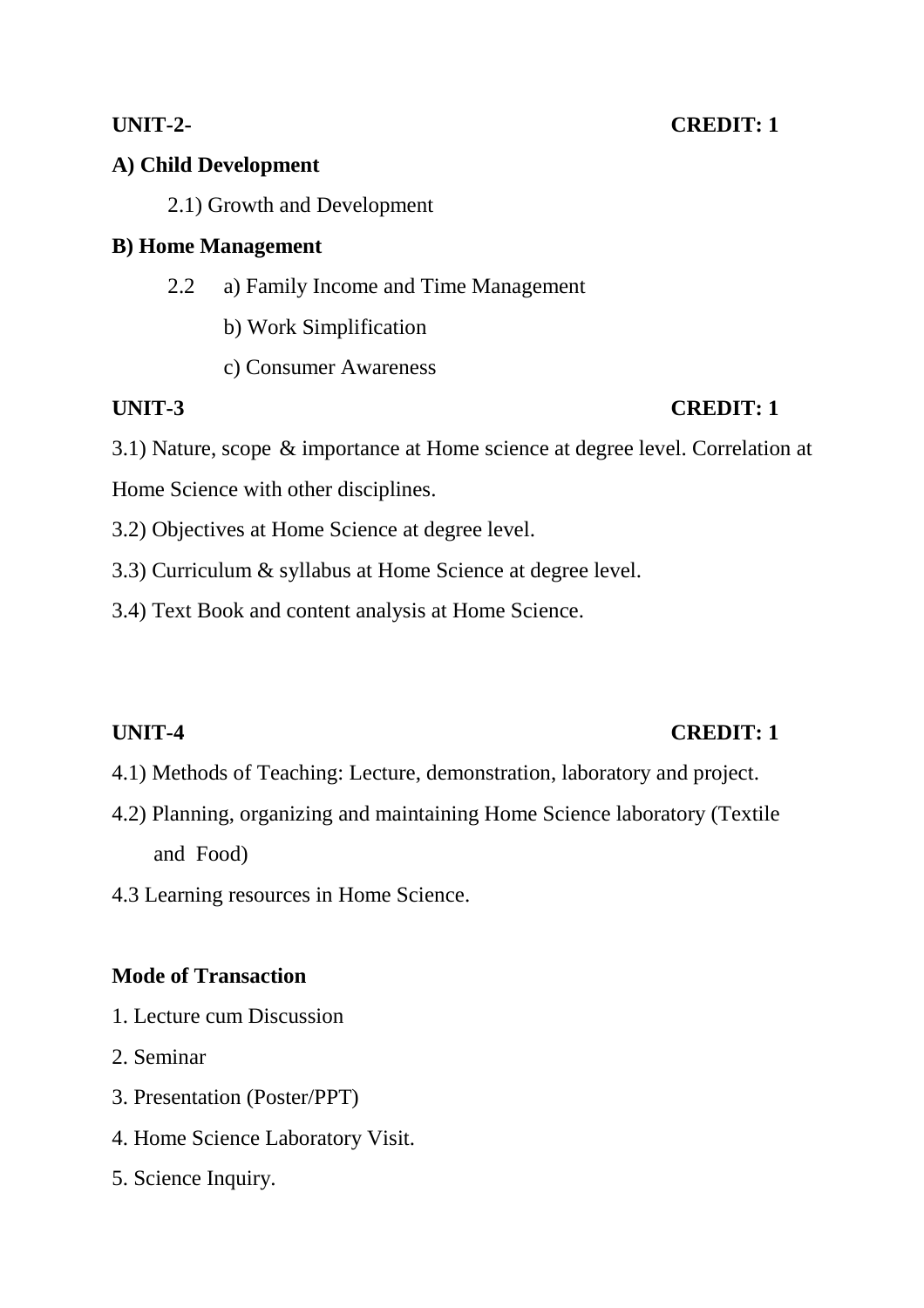# **References**

For Unit 1 to Unit 4

The Text Books and the reference books which are prescribed by the Maharashtra State Board at Secondary and Higher Secondary Education are recommended for study.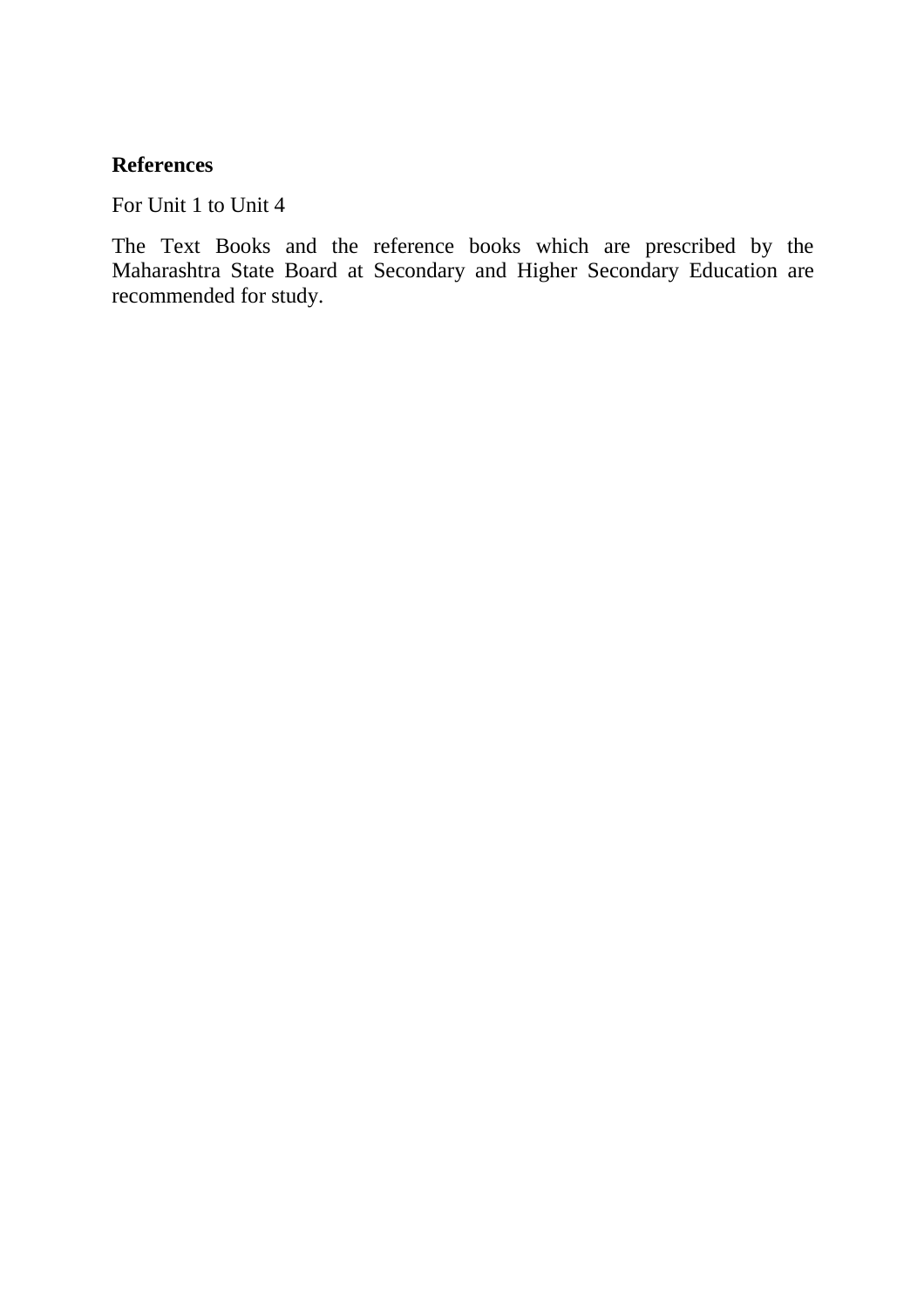# **BED-205-19-Additional Pedagogy Course Understanding disciplines and school subjects and pedagogy of School Subject**

#### **COMMERCE**

#### **Objectives- To enable student teacher to-**

- 1. Understand internal trade
- 2. Understand forms of business organizations
- 3. Understanding marketing process.
- 4. Understand nature, significance, principles and functions of management.
- 5. Understand nature, scope and importance of commerce at higher secondary level.
- 6. Understand & implement methods & techniques of teaching-learning of commerce.
- 7. Understand the competencies of commerce teacher.
- 8. Understand various resources in teaching learning of commerce

#### **UNIT- 1 CREDIT: 1**

### **A) Internal Trade**

- i) Wholesale Trade
- ii) Retail Trade
- iii) Itinerant retailers and fixed shops, Departmental stores, super market, chain store.

#### **B) forms of Business organization**

- i) Sole Proprietorship
- ii) Joint Hindu Family
- iii) Co-operative societies
- iv) Company

### **A) Marketing**

i) Meaning, Functions, Role

# **UNIT – 2 CREDIT: 1**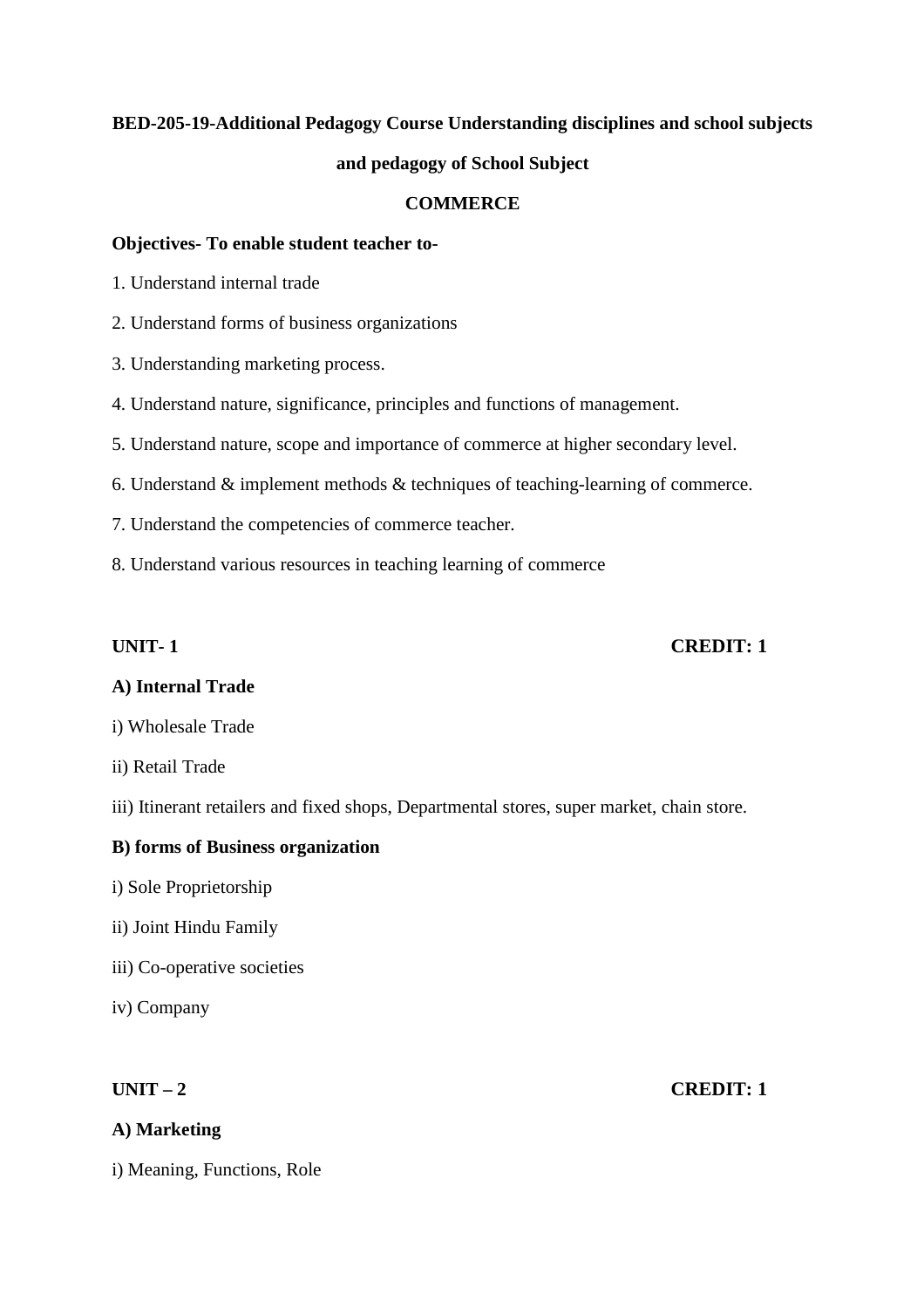- ii) Marketing Mix
- iii) Physical distribution
- iv) Price
- v) Promotion

#### **B) Nature and significance of Management**

- i) Management- concept, objectives, importance
- ii) Nature if management
- iii) Levels of management
- iv) Principles if Management
- v) Functions of Management

# **UNIT – 3- Introduction and background if Commerce subject CREDIT: 1**

- i) Commerce concept, meaning, nature and scope.
- ii) Commerce subject structure.
- iii) Importance of commerce in daily life
- iv) Objectives of commerce education
- v) Correlation of commerce with other subject.

#### **UNIT- 4 – Pedagogical Approaches and Learning Resources CREDIT: 1**

- i) Lecture method
- ii) Inductive, deductive method
- iii) Project method
- iv) Problem solving method
- v) Question Answer technique
- vi) Field Visit
- vii) Qualities of good commerce teacher
- viii) Concept, need, importance and types of learning resources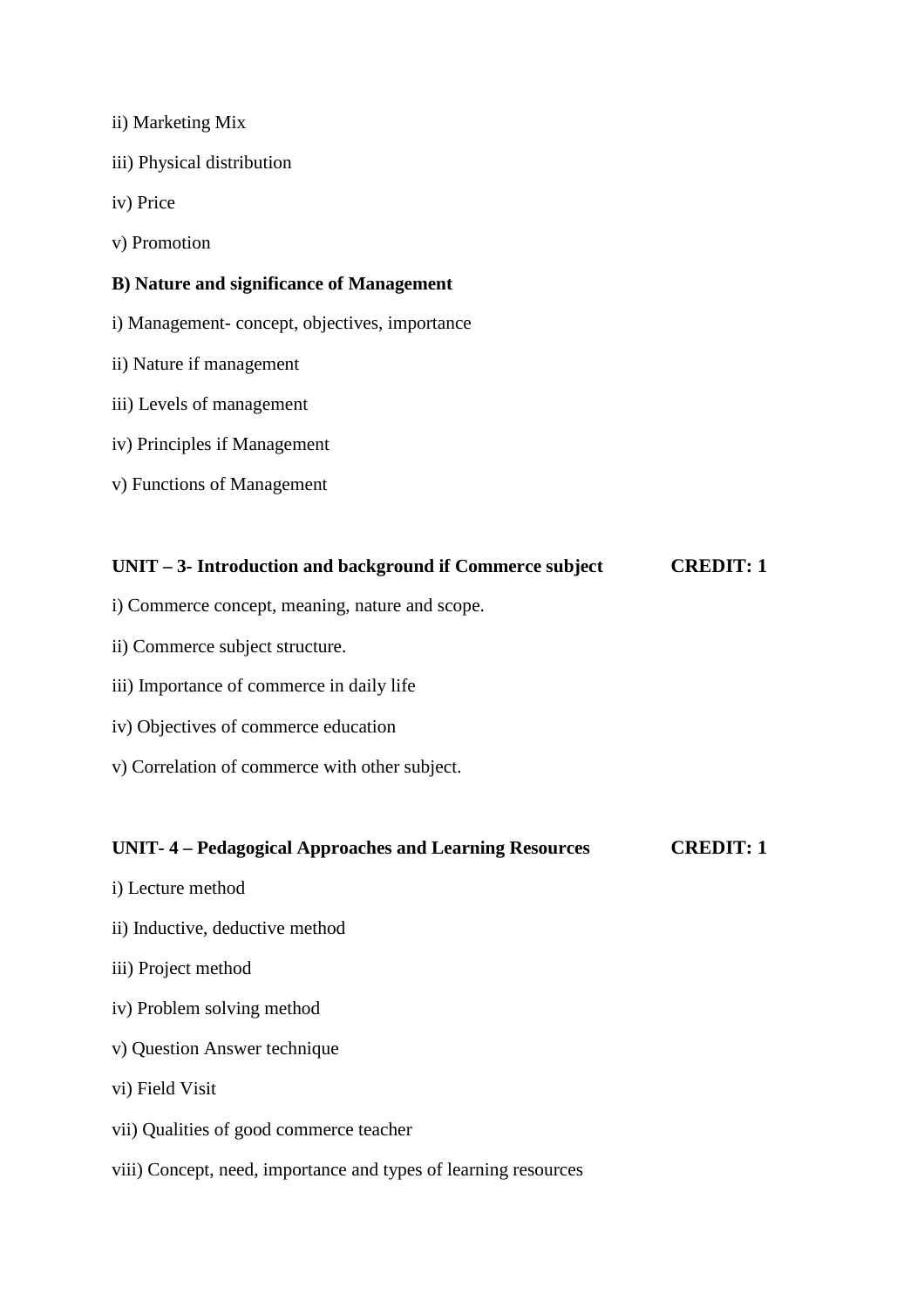#### **Mode of Transaction**

- 1. Lectures
- 2. Discussions
- 3.Seminars
- 4. PPT/ Poster Presentation
- 5. Project
- 6. Field Visit

#### **Practical Work**

- 1. Text Book analysis of any one standard
- 2. Content analysis of any unit of commerce.
- 3. An interview of whole seller/ retail seller
- 4. Visit to a mall and report writing

#### **References**

- 1. Organization of commerce and management- XI std Text Book
- 2. Organization of Commerce and management XII std Text Book
- 3. आशययुक्त अध्यापन पद्धति- डॉ. अनंतजोशी
- 4. वाणिज्य अध्यापन पद्धति- प्रा. गाजरे, नानकर.
- 5. Teaching of Commerce- Lulla
- 6. Teaching of Commerce- Seem Rao
- 7. Teaching of Commerce- Dr. R.P. Singh.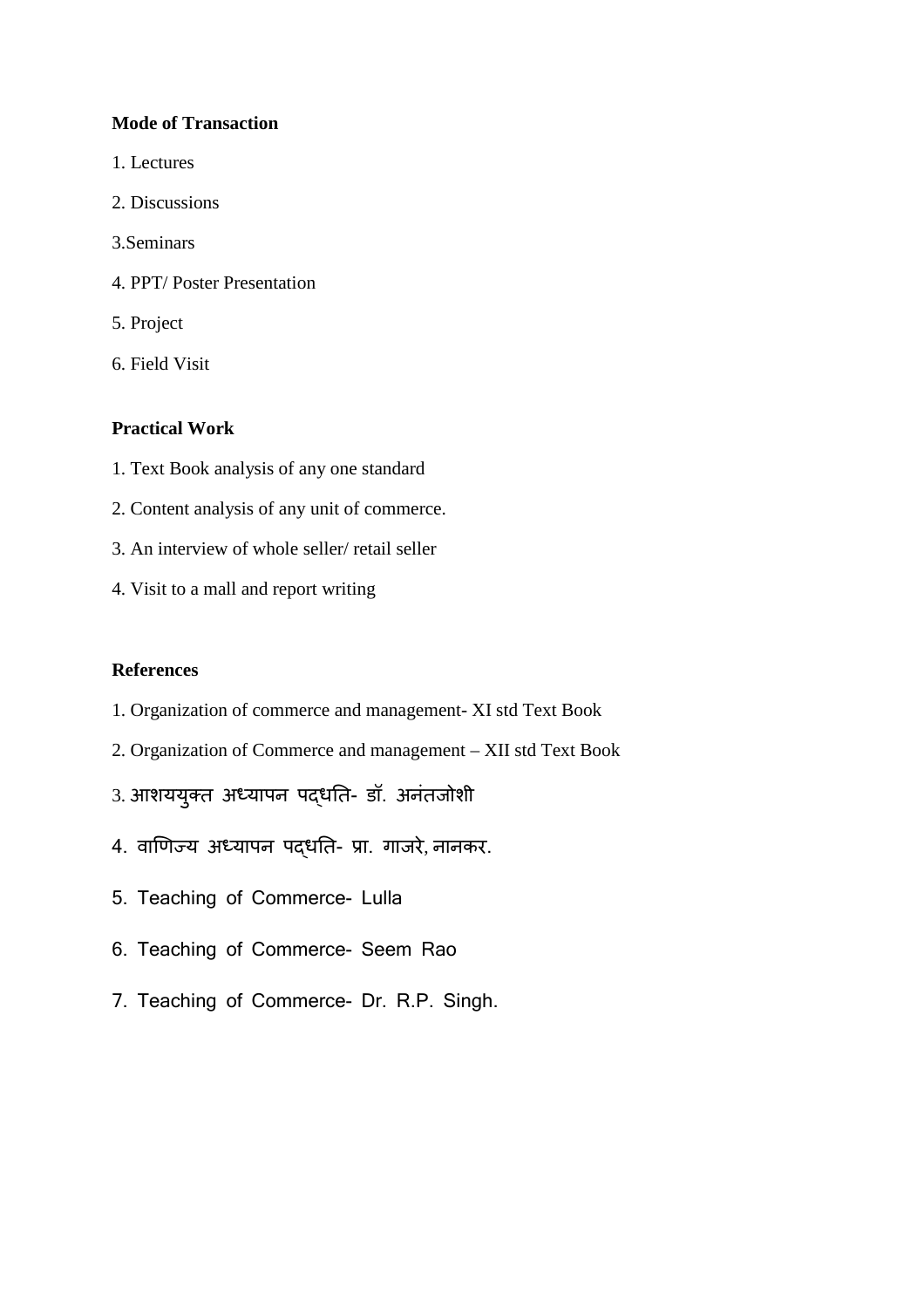### **BED-205-20-Additional Pedagogy Course Understanding disciplines and school subjects**

#### **and pedagogy of School Subject**

# **Psychology**

#### **Objectives: To enable the student teacher to-**

- $\triangleright$  familiarize with the definition and branches of psychology.
- $\triangleright$  understand the nature, scope and importance of the subject.
- $\triangleright$  state the objectives of the subject.
- $\geq$  explain and use different approaches methods and techniques of teaching-learning of the subject.
- $\geq$  explain and understand the structure of subject.
- $\geq$  explain the concept and types of curriculum and syllabus.
- $\triangleright$  explain importance and use of core elements values and life skills.
- $\geq$  analyze the text book and content.
- $\geq$  analyze the various resources in the teaching-learning of the subject.
- $\rightarrow$  understand the qualities of a good teacher
- $\geq$  to analyze and evaluate the new trends of current issues in subject.

## **Unit 1: Introduction To Psychology Credit 1 (A)**

### **1.1 Definitions of Psychology – Wundt, Watson, Morgan and King, Feldman.**

### **1.2 Branches of Psychology:**

- **Cognitive Psychology**
- **Biological Psychology**
- **Developmental Psychology**
- **Social Psychology**
- **Environmental Psychology**
- **Health Psychology**
- **Clinical and Counselling Psychology**
- **Organizational Psychology**
- **Educational Psychology**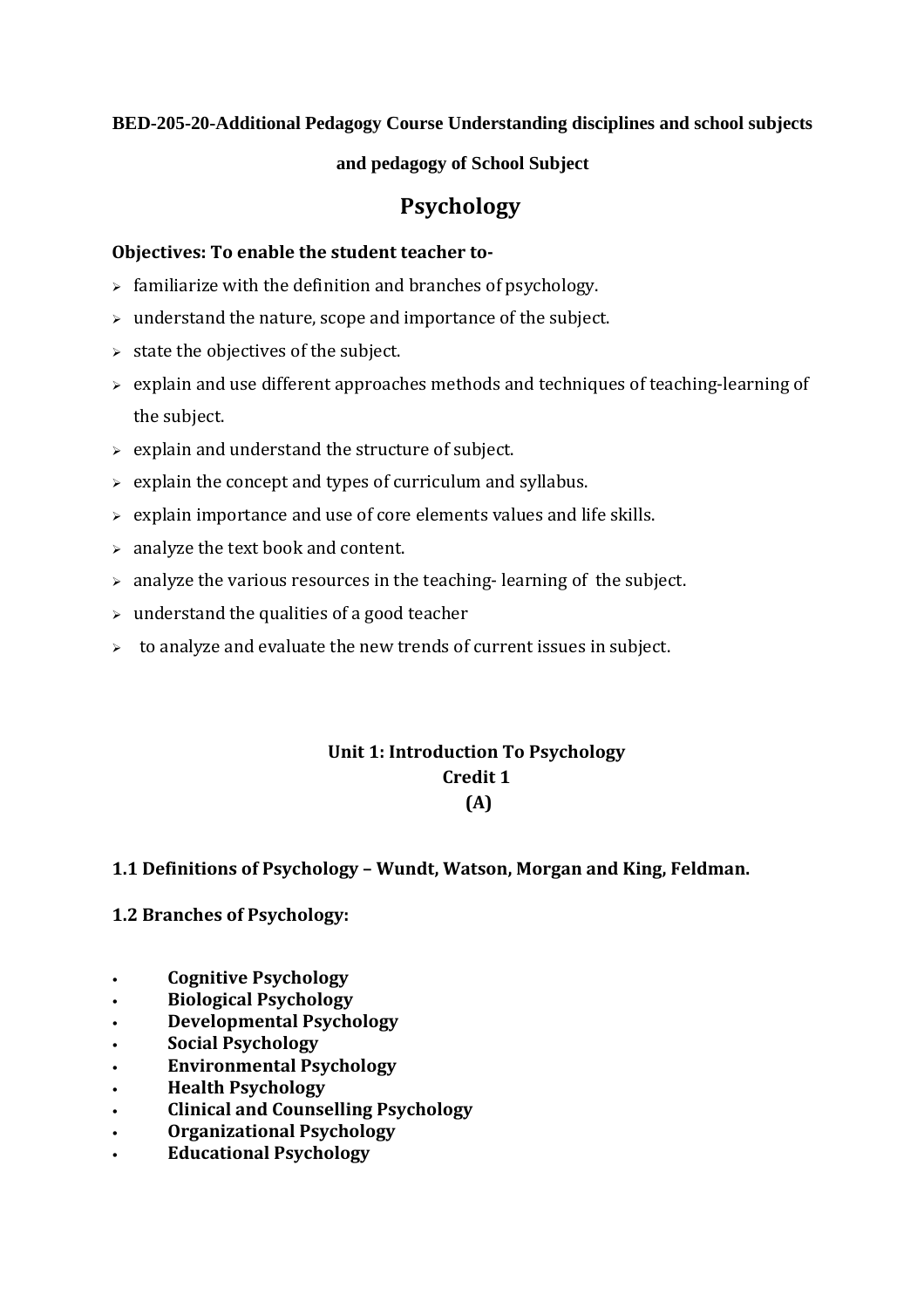# **1.3 Recent Perspectives of Psychology - Behaviouristic Perspective, Psychoanalytic Perspective, Biological Perspective, Humanistic Perspective.**

# **Unit 1: Introduction To Psychology**

# **(B)**

# **1.4 Important Methods of Data Collection:**

- **Observational method**
- **Experimental method**
- **Correlational method**
- **Survey method**
- **Psychological Testing**
- **Case Study and**
- **Project method**

### Unit 2: Cognitive Psychology: Credit 1

## (A)

- 2.1 Attention and Perception meaning, differences between attention and perception, principles of perception, illusion.
- 2.2 Memory and Forgetting meaning, types of memory, factors affecting memory and forgetting.

## **Unit 2: Cognitive Psychology:(B)**

- 2.3 Motivation Nature, types, Maslow's hierarchy of needs
- 2.4 Attitude Definition and Attitude formation
- 2.5 Stress Management Nature of stress and stress management techniques
- 2.6 Psychological Disorders and Therapies Concept and classification of psychological disorders, types of therapies.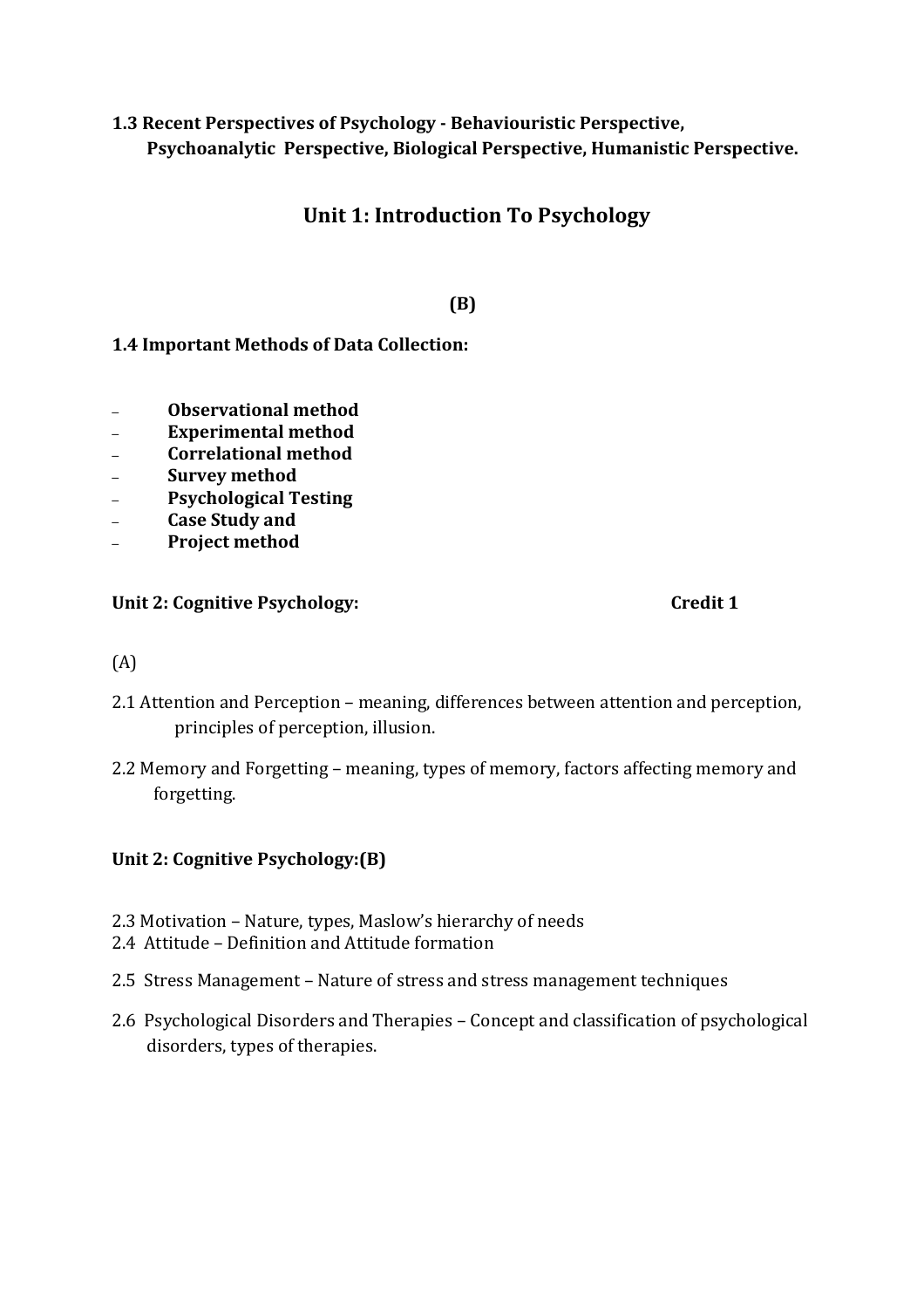# **Pedagogy Of School Subject: Psychology**

# **Unit 3:- Nature Of The Subject Psychology Credit 1**

### (A)

- 3.1 Nature and scope of the Subject Psychology
- 3.2 Place of the Subject Psychology in the Higher secondary school curriculum
- 3.3 Objectives of teaching the subject psychology at the Higher secondary school level
- 3.4 Relation of the Subject Psychology with Natural Sciences (biological and development, Medical Science) and with Social Sciences (Philosophy, Economics, Political Science, Sociology, Mass communication, Law and Criminology) and other disciplines (Architecture, Engineering, Computer Science, Arts and Fine Arts).
	- 3.5 Relation of the Subject Psychology with Education
	- 3.6 Lecture cum discussion method
	- 3.7 Seminar method
	- 3.8 Experimental method
	- 3.9 Observation method
	- 3.10 Case study method

# Unit 4:- Analysis Of The Subject Psychology **Credit 1** Credit 1

- (A)
- 4.1Structure of the Subject Psychology
- 4.2 Curriculum and syllabus (Concept and types).
- 4.3 Core elements, values and life skills.
- 4.4 Analysis of the Text book/ Reference Book.
- 4.5 Content analysis.

#### **B):- Learning Resources For The Subject Psychology**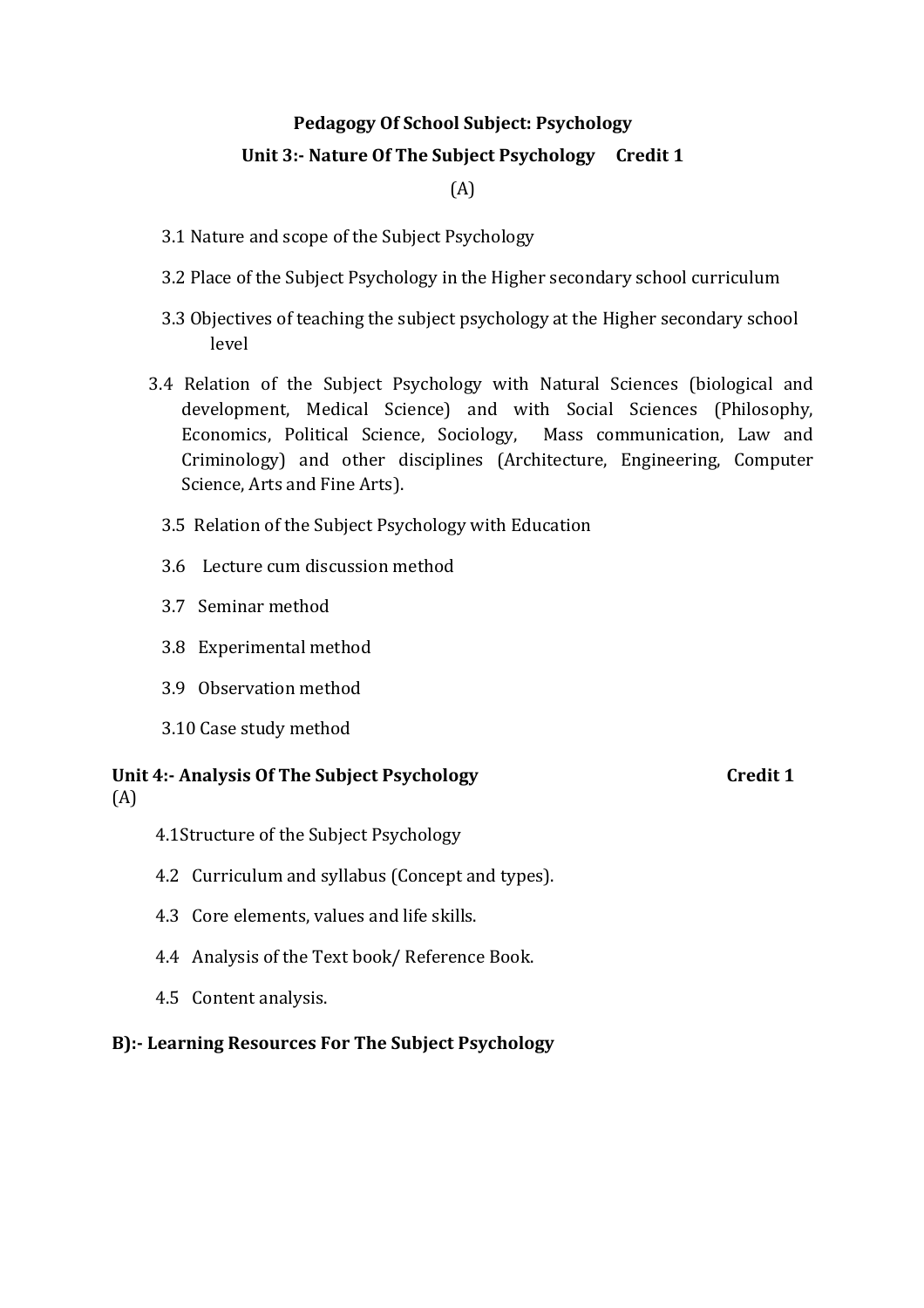- 4.6 Concept, need and importance of learning resources
- 4.7 Psychology laboratory
	- a) Importance of the laboratory in learning of the Subject Psychology
	- b) Planning, organizing and maintaining a laboratory of Psychology
- 4.8 Psychology tests and inventories Importance and Types
- 4.9 Technology based learning resources.
- 4.10 Teacher of the Subject Psychology Qualities and role

### **Mode Of Transaction**

- Lecture
- **◈** Discussion
- Seminar
- Experimental Method/Experiments
- Poster presentation

## **Practical Work:- (Any Two Of The Following)**

## **Experiment (any 2)**

- $\diamondsuit$ Case study (any 1))
- $\hat{\mathbf{\diamond}}$ Interview of counselor/ psychologist/ experienced teacher of psychology
- $\Leftrightarrow$  $\tan y 1$
- $\hat{\mathcal{P}}$ Administration of a test (any 1))
- $\quad \circledast$ Visit to a psychology lab and writing a report
- $\hat{\mathbb{Q}}$ Textbook analysis

### **Reference:**

### **Books:**  Breakwell G., Hammond S, Fife-Schaw, C. (1995). *Research Methods in Psychology.* London: SAGE Publication. Bhatia, H. R. (2000). *A textbook of Educational Psychology.* India: Macmillan India Limited. Dandapani, S. (2002). *A Textbook of Advanced Educational Psychology.* India: Amol Publications Private Ltd. Dandekar, W. N., & Makhija, S. (2002). *Psychological Foundations of Education* (3rd ed.). India: Macmillan India Limited. *Fontana, D*.(1995). *Psychology for Teachers, Third Edition.* London*:* The British Psychological Society, Mac Millan in Association with BPS Books. Mohan, J. (1993). *Educational Psychology*. New Delhi: Wiley Eastern Limited. Report of UGC review committee (2003). Psychology in the Indian University *Maharashtra State Board of Secondary and Higher Secondary Education: Syllabi for std. XI and XII.*  Mangal, S.K. & Mangal, U. (2010). *Learner, Learning and Cognition*. India,Ludhiana:Tandon Publications.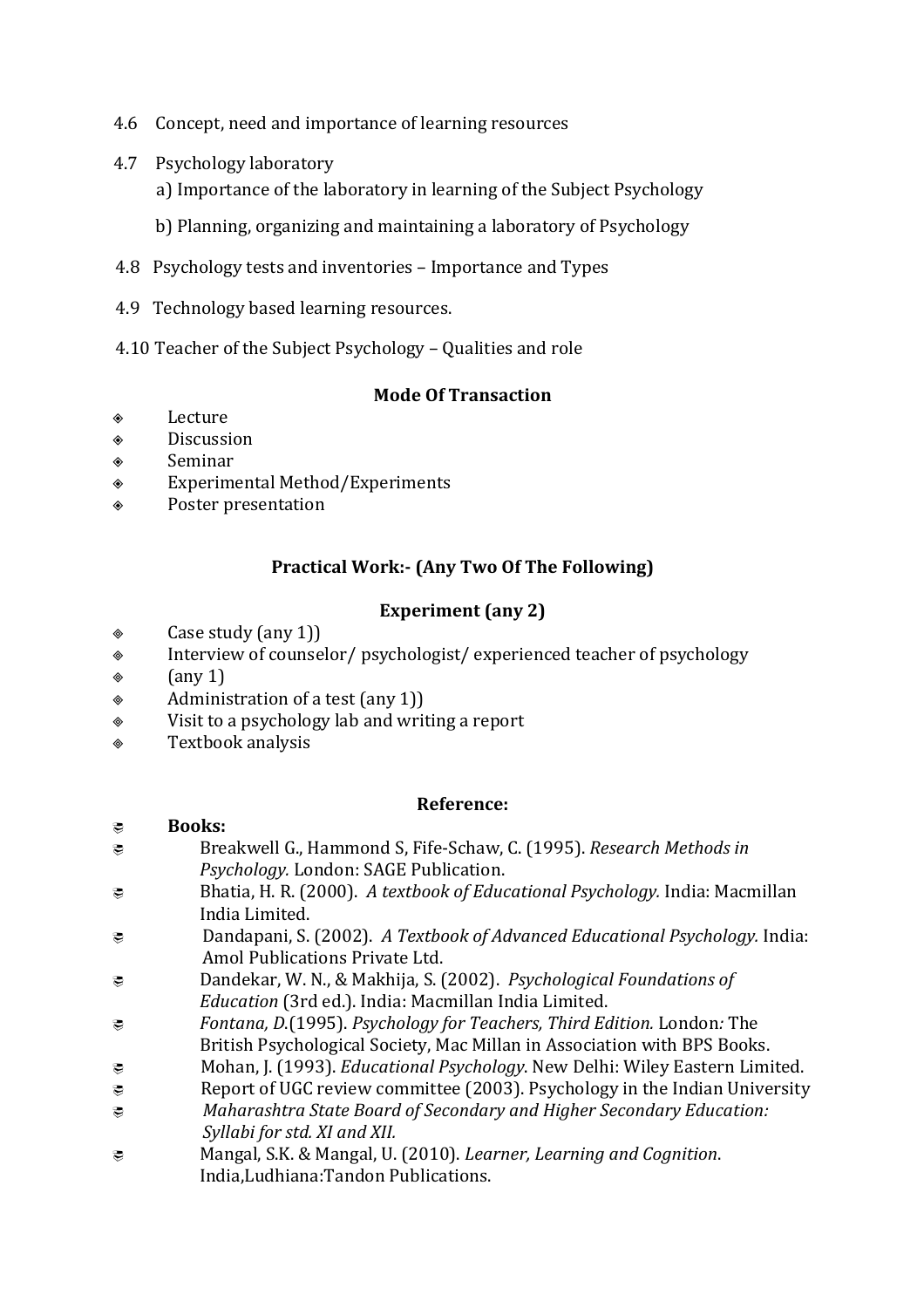- Mangal, S.K. (2005). Advanced *Educational Psychology*. (2nd ed.). New Delhi, India: Prentice Hall of India Private Limited.
- Nayak, A.K. & Rao, V.K. (2008).*Educational Psychology.* India: APH Publishing Corporation. New Delhi.
- <u>Websites:</u>
- http://www.examsadda.in/2015/01/free-download-ncert-text-books-class-12 science.html
- http://ncertbooks.prashanthellina.com/class\_11.Psychology.IntroductiontoPsycholo gy/index.html
- http://ncertbooks.prashanthellina.com/class\_12.Psychology.Psychology/index.html
- http://ncertbooks.prashanthellina.com/class 12.Psychology.Manovigyan/index.html
- -
- **E** References:

■ Manasshastra (General Psychology Marathi): Varte Nache Sashtra (THE SCIENCE OF BEHAVIOUR) -by Dr. Shobhana Abhyankar, Dr. Amruta Oke and Dr. Sheela Golwilkar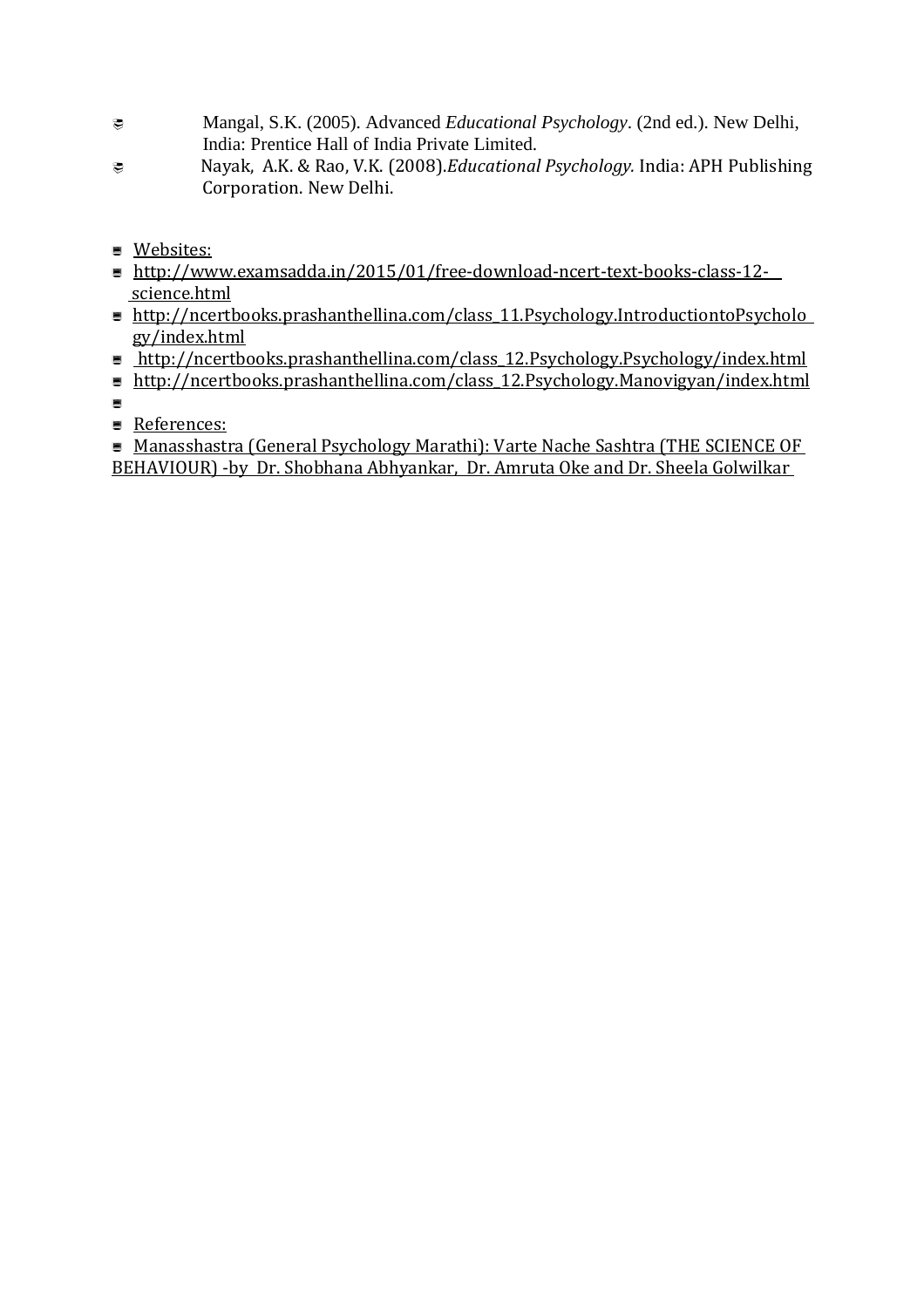# **BED-205-21-Additional Pedagogy Course Understanding disciplines and school subjects**

#### **and pedagogy of School Subject**

# **Philosophy**

#### **Objective**

- 1. To understand the nature of philosophy
- 2. To explain the various theories of Philosophy
- 3. To comprehend the nature of knowledge.
- 4. To know the western and Indian sources of knowledge.
- 5. To understand the basic concept of philosophy.
- 6. To know the objectives of philosophy teaching at Higher Secondary Level.
- 7. To understand various teaching learning sources of Philosophy.
- 8. To enlighten qualities of Philosophy.

#### **UNIT-1- Nature of Philosophy CREDIT:1**

#### 1.1) Meaning, Definition and nature of Philosophy.

- 1.2) Branches of philosophy- Metaphysics, EplstemologyEthis, Logic, Aesthetics.
- 1.3) Moral philosophy- Nature, scope, conduct and characteristic.
- 1.4) Moral Concepts- Right, Good, Duty, Virtue, Concept of Self, The concept of God.
- 1.5) Environmental Ethics, Applied Ethics.

#### **UNIT-2- Nature of Knowledge & Theories CREDIT:1**

- 2.1) Concept of knowledge-origin of knowledge, types of knowledge, sources of knowledge.
- 2.2) Western-Rationalism, Empiricisim, Perception, Intuition, Inference, Testimony Indian- NyayaDarshan, PratyakshyaAnumana
- 2.3) Theories of Punishment- Concept of Punishment, Natural and Moral Pre-suppositions and purposes of punishment- Deterrent, Retributive, Reformative.
- 2.4 ) Theories of Truth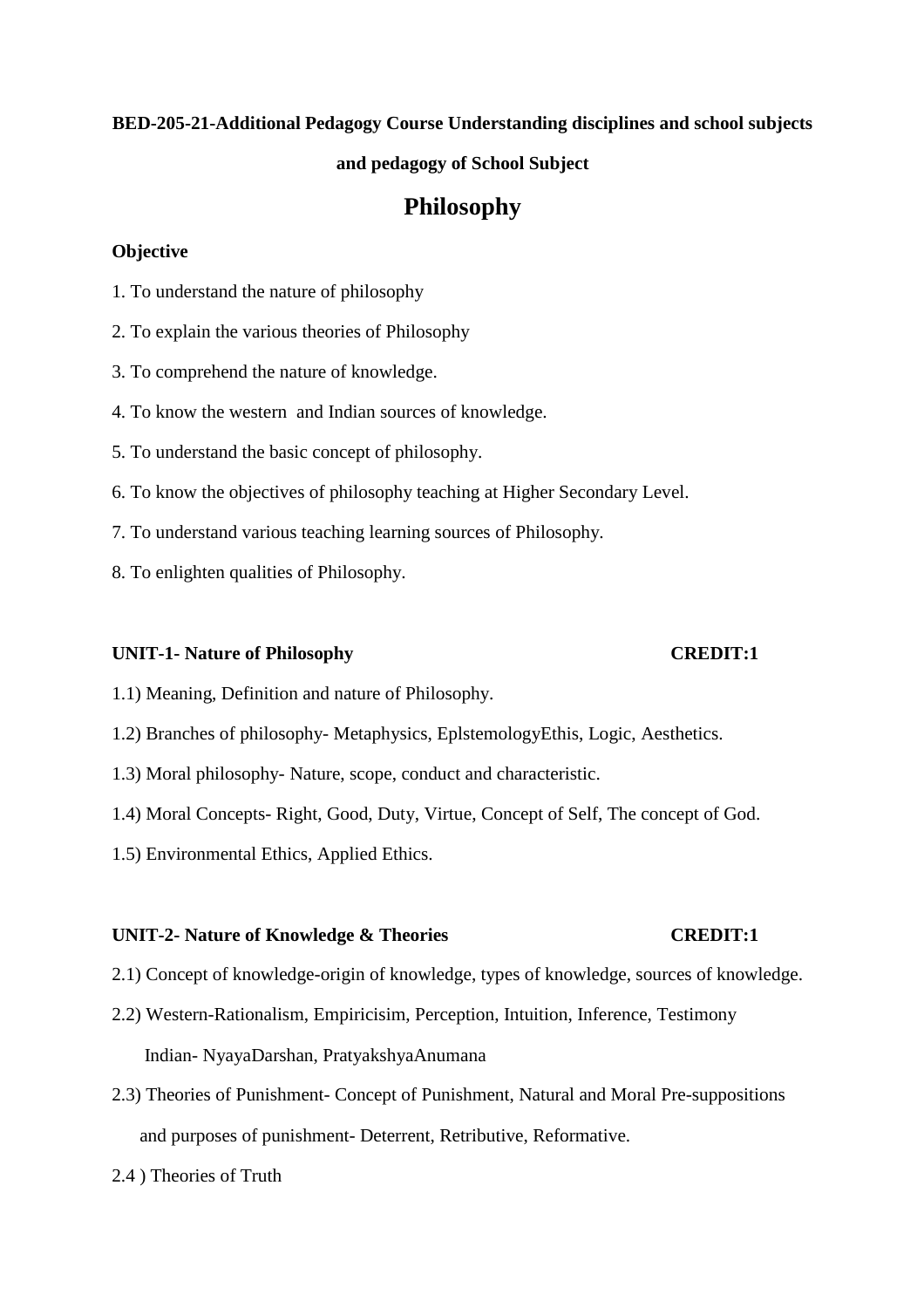- -Sentence and proposition
- -The Correspondence Theory of truth.
- The Coherence Theory of Truth.
- -The Pragmatic Theory of Truth.

#### **UNIT: 3 CREDIT: 1**

- 3.1.Nature and scope of Philosophy.
- 3.2. Place of Philosophy in Higher Secondary School Curriculum
- 3.3.Objectives of teaching Philosophy in Higher Secondary School Curriculum.
- 3.4. Relation of Philosophy with other subjects.
- 3.5. Relation ofPhilosophy with Education.
- 3.6. Methods of teaching Philosophy

-Lecture

- -Seminar
- -Discussion
- -Library Method

- 4.1. Structure of Philosophy.
- 4.2. Curriculum and syllabus of philosophy.
- 4.3 Core element and values in Philosophy.
- 4.4. Content Analysis

#### **Practical Work (Any One)**

- 1. Study of a philosophical branch.
- 2. Analysis of any one text book of philosophy at Higher Secondary Level.
- 3. Comparison of Philosophy with special reference to metaphysics, knowledge, values and other features.

#### **UNIT: 4 CREDIT: 1**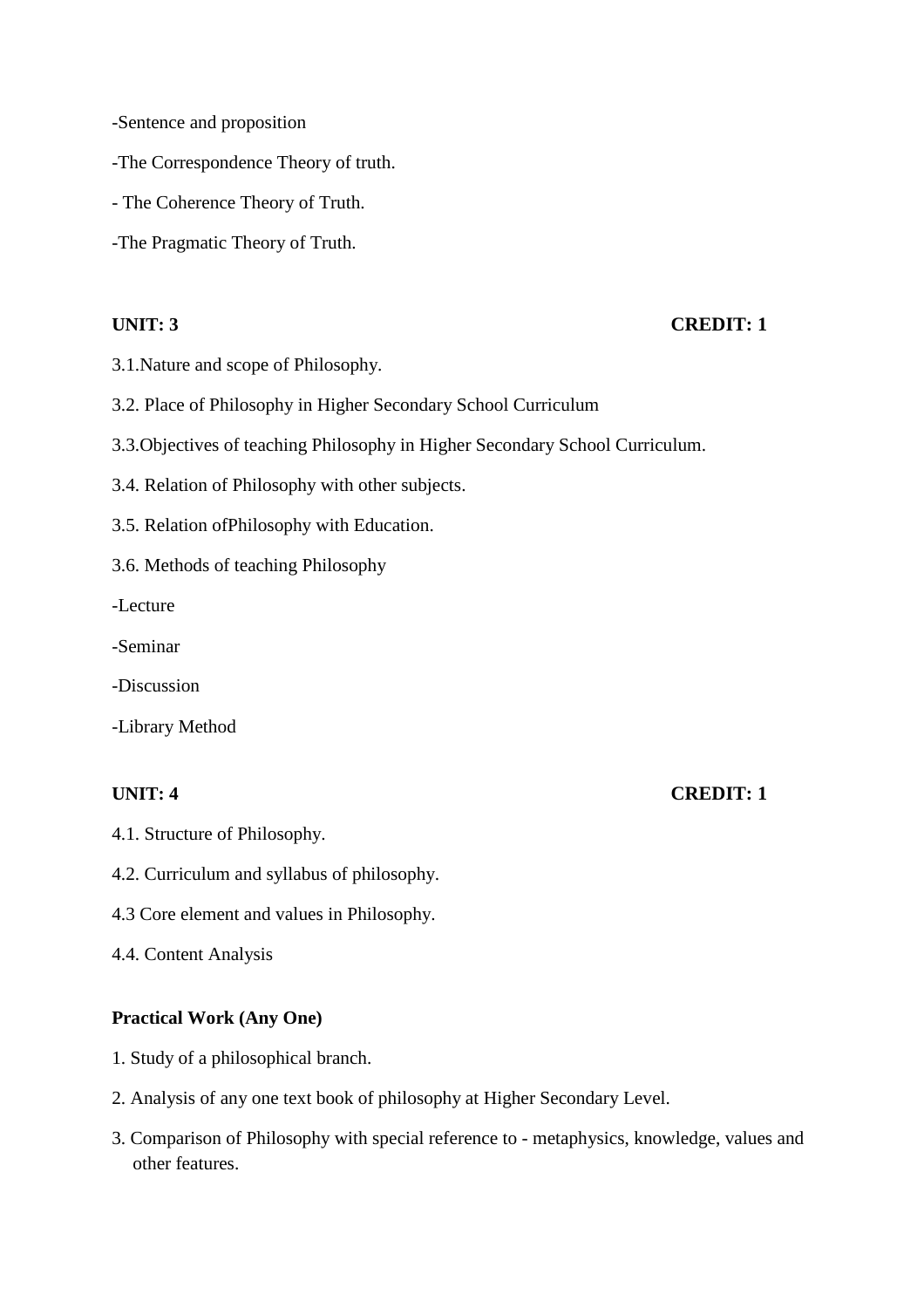# **BED-205-22-Additional Pedagogy Course Understanding disciplines and school subjects and pedagogy of School Subject**

#### **SOCIOLOGY**

Objective:

- 1. To introduce the student teacher about meaning, nature, scope of sociology.
- 2. To make students aware of basic concepts of sociology and social system in India.
- 3. To understand concept of social stratification, social change, socialization.
- 4. To introduce different stages of formation of Indian Society.
- 5. To make student teacher aware of social problems in India.
- 6. To understand various learning resources of sociology.
- 7. To know the different teaching methodologies of sociology.
- 8. To understand the role and responsibilities of good sociology teacher.

#### **UNIT: 1- Nature of Sociology CREDIT:1**

- 1.1) Introduction to sociology- Meaning, definition and nature, structure of sociology.
- 1.2) Scope and uses of sociology.
- 1.3) Place of sociology at Higher Secondary Level
- 1.4) Objectives of Teaching sociology at Higher Secondary Level

## **UNIT: 2-A) - Basic concepts, social system, social process and social change CREDIT:1**

- 2.1) Concept, society, social group, community , association, social stratification.
- 2.2) Social system, marriage, family and religion.
- 2.3) Social process- socialization, social interaction.
- 2.4) Social change-meaning, factors.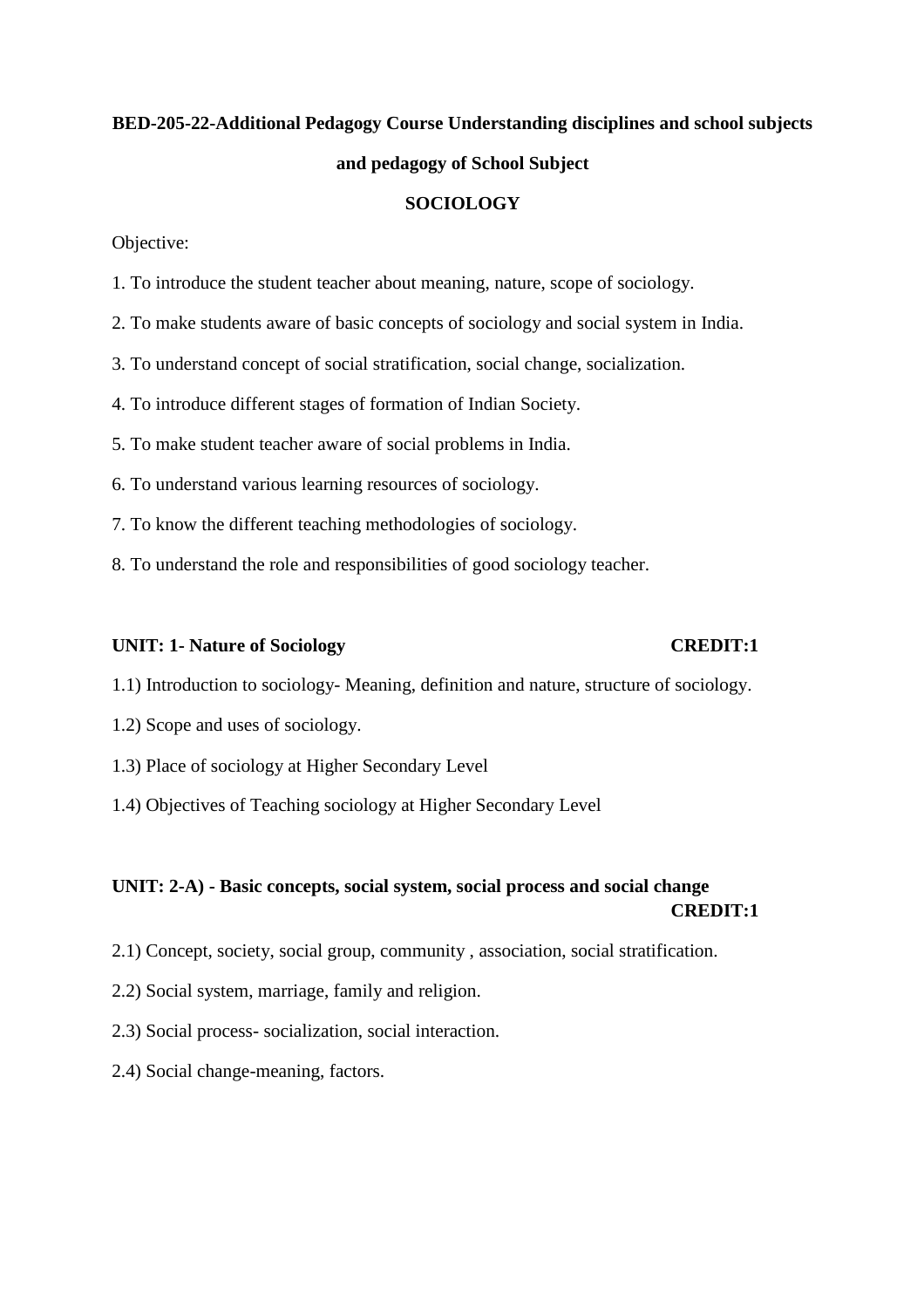### **UNIT: 2 B- Introduction to Indian Society and major social problems**

#### **CREDIT:1**

3.1) Formation of Indian Society-Ancient, medieval, British, Post Independence.

3.2) Segments of Indian society-Tribal community, Rural community, Urban Community.

3.3 Changing nature of Social problems in India.

3.4) Major Social problems in India- Population, Women problems, child labour, urbanization, farmers suicide.

#### **UNIT-3- Place, objectives and relation of sociology with other subjects**

#### **CREDIT: 1**

- 3.1) Place of Sociology in Higher Secondary Curriculum
- 3.2)Objectives of teaching sociology at higher secondary level.
- 3.3) Relation of Sociology with other Social Science Subjects.
- 3.4 ) Relation between sociology and education.

## **UNIT: 4- Teaching Methodology of Sociology learning resources and sociology teacher CREDIT:1**

- 4.1) Structure of Sociology
- 4.2. Curriculum and syllabus of sociology.
- 4.3. Core elements, values and life skills in sociology.
- 4.4) Content Analysis in sociology
- 4.5) Teaching Methodology
	- a) Lecture
	- b) Project
	- c) Field Visit
	- d) Survey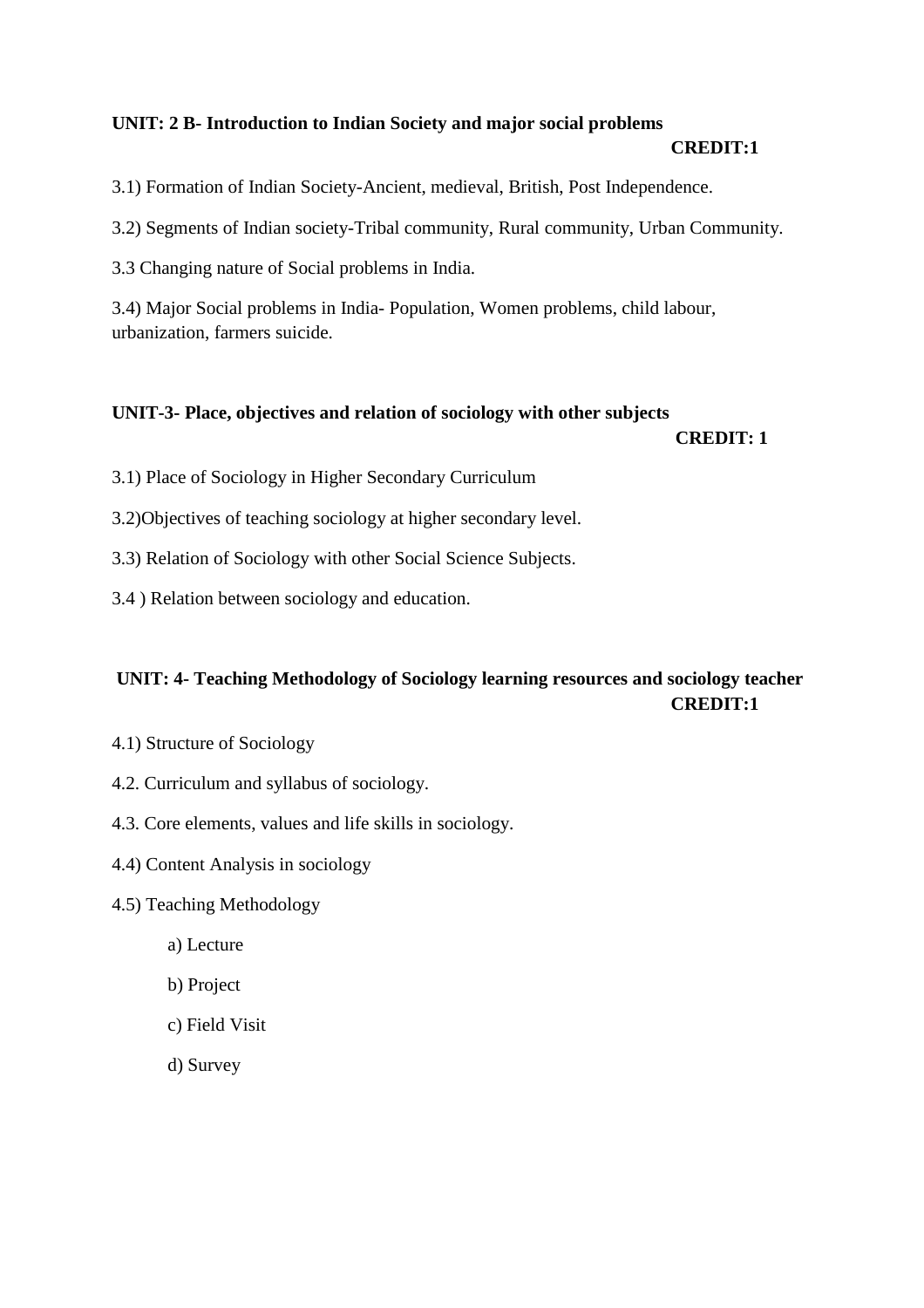### **4.6) Various Learning Resource**

- a) Traditional
- b) Technology Based

#### **4.7) Sources f Data Collection**

- a) Observation
- b) Interview
- c) Questionnaire
- **4.8) Quality of good sociology teacher.**

#### **Mode of Transaction**

- 1. Lecture
- 2. Discussion
- 3. Power Point Presentation
- 4. Seminar

### **Practical**

- 1. To conduct a survey regarding changing nature of anyone social institution and prepare a report.
- 2. to organize an activity to solve any one social problem and prepare a report.
- 3. To prepare structure of sociology subject.

#### **References**

- 1. Ahuja Ram 1993, Indian Social System, Jaipur, Rawat Publications.
- 2. Debibnath 2005-contemporary social problems in India, New Delhi, Anmol Prakashan.
- 3. N.C.E.R.T. Text Books on Sociology
- 4. Handbook of Indian sociology edited by Veena Das.
- 5. Social stratification and change in India by Y.Singh.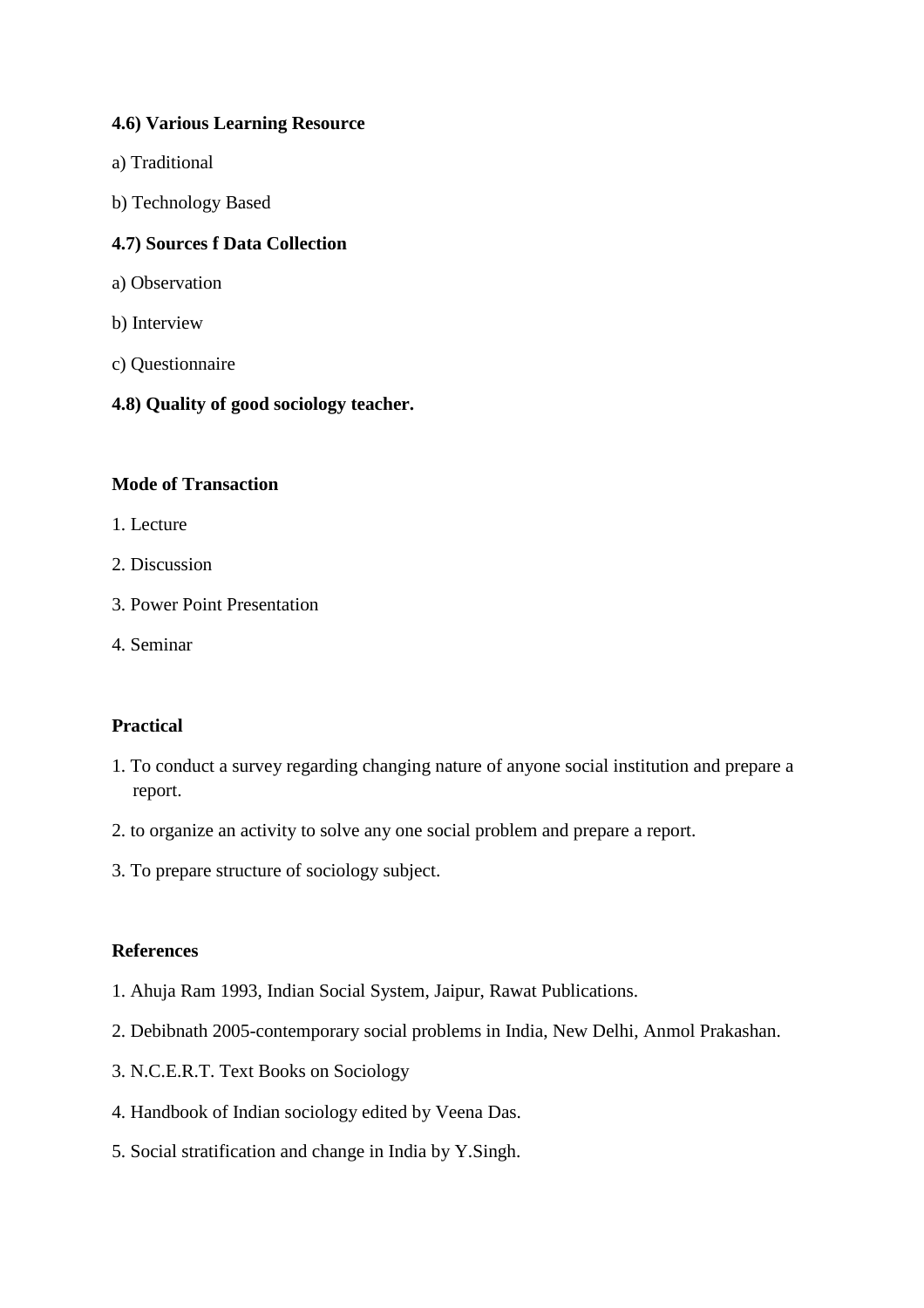#### **BED-205-23-Additional Pedagogy Course Understanding disciplines and school subjects**

### **and pedagogy of School Subject**

# **POLITICAL SCIENCE**

#### **Objectives**

- 1. To introduce to student teacher various concepts from ploictal Science.
- 2. To explain the political theory and contemporary world politics.
- 3. To comprehend the constitution of India
- 4. To understand various social political movements in India.
- 5. To know the objectives of political science at secondary level.
- 6. To understand various teaching learning sources of political science.
- 7. To know the pedagogy of political science.
- 8. To enlighten qualities of political science teacher.

#### **UNIT-1- Political Theory and Contemporary World Politics CREDIT : 1**

1.1) State, Nation, Liberty, Human Rights

1.2) Contemporary world politics- Changing World, end of Bipolarization, Emergence of unipolar system, Multi-polar system.

1.3) International Organization- Need, International Organization, Regional Organization.

1.4) World Security- Meaning, Importance, factors, endangering world security, Terrorism, violation of Human Rights, Poverty in the World.Arms Race.

### **UNIT-2- Indian Constitution & Politics in India CREDIT: 1**

- 2.1) Indian Constitution- Characteristics, Fundamental Rights, Directive Principles and Fundamental duties.
- 2.2) Legislature- Parliament- Loksabha, Rajyasabha.

State- Vidhansabha, VidhanParishad

2.3) Executive- Union and State

Judiciary- Supreme court, High Court, sub-ordinate court, LokNyayalaya.

2.4) Politics in India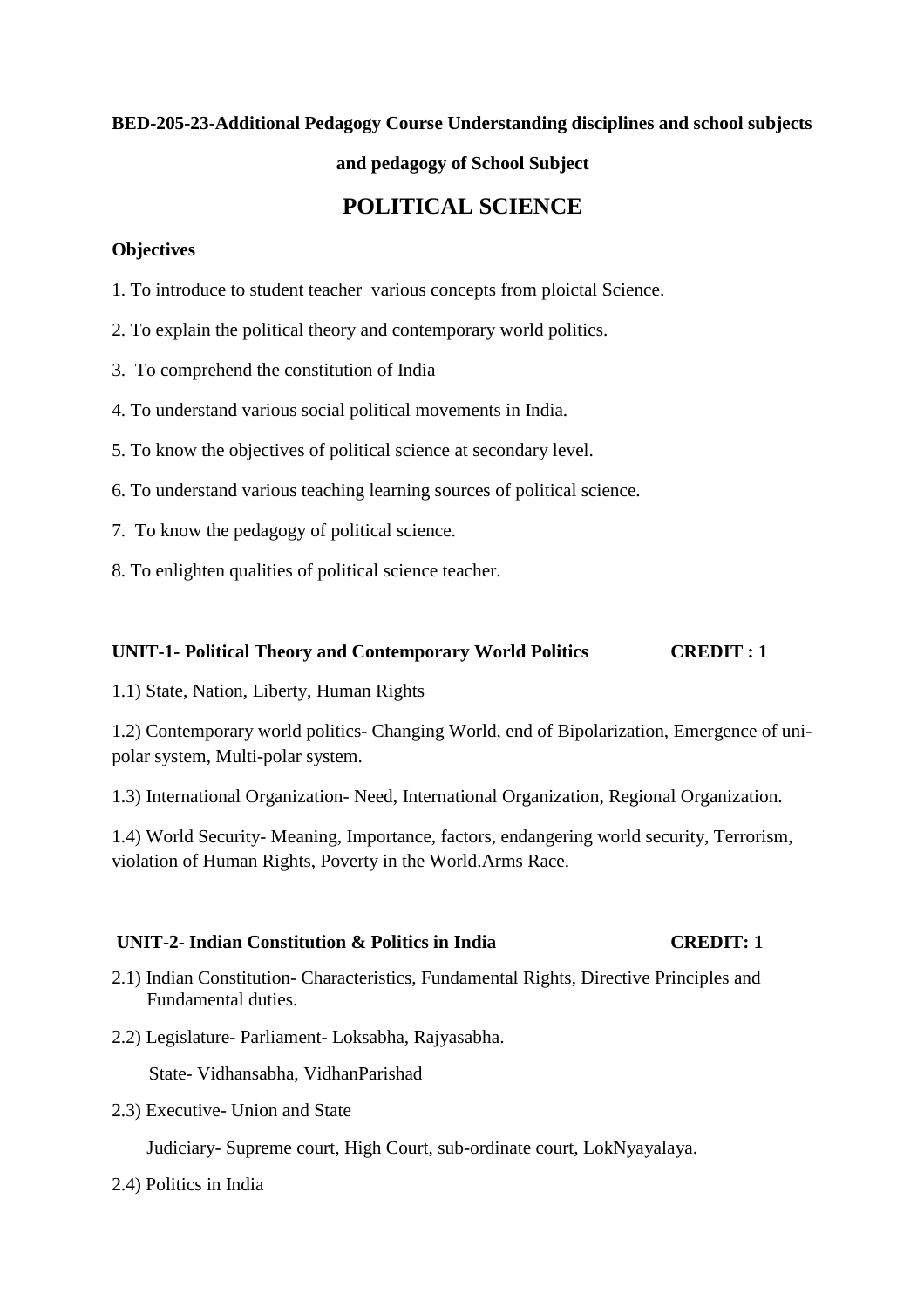-P**a**tterns of Party competition, political and social movements

- New trends in Indian Politics

### **UNIT: 3 Nature, scope, objectives and relation with other subjects. CREDIT: 1**

- 3.1. Nature and scope of Political Science.
- 3.2. Place of Political Science in Higher Secondary School Curriculum
- 3.3.Objectives of teaching Political Science in Higher Secondary School Curriculum.
- 3.4. Relation of Political Science with other subjects.
- 3.5. Relation of Political Science with Education.
- 3.6 Qualities of a political science teacher.

#### **UNIT: 4Pedagogy of Political Science CREDIT:1**

- 4.1. Structure of Political Science.
- 4.2 Core element and values in Political Science.
- 4.3. Content Analysis
- 4.4. Methods of teaching Political Science.
- -Lecture
- -Seminar
- -Discussion
- -Library Method

### **Practical Work (Any One)**

- 1. Study of a Political Science branch.
- 2. Analysis of any one text book of Political Science at Higher Secondary Level.
- 3. Comparison of Democracy and Autocracy with special reference to

Education

#### **Mode of Transaction:**

Lecture, Seminar, Field visit, Project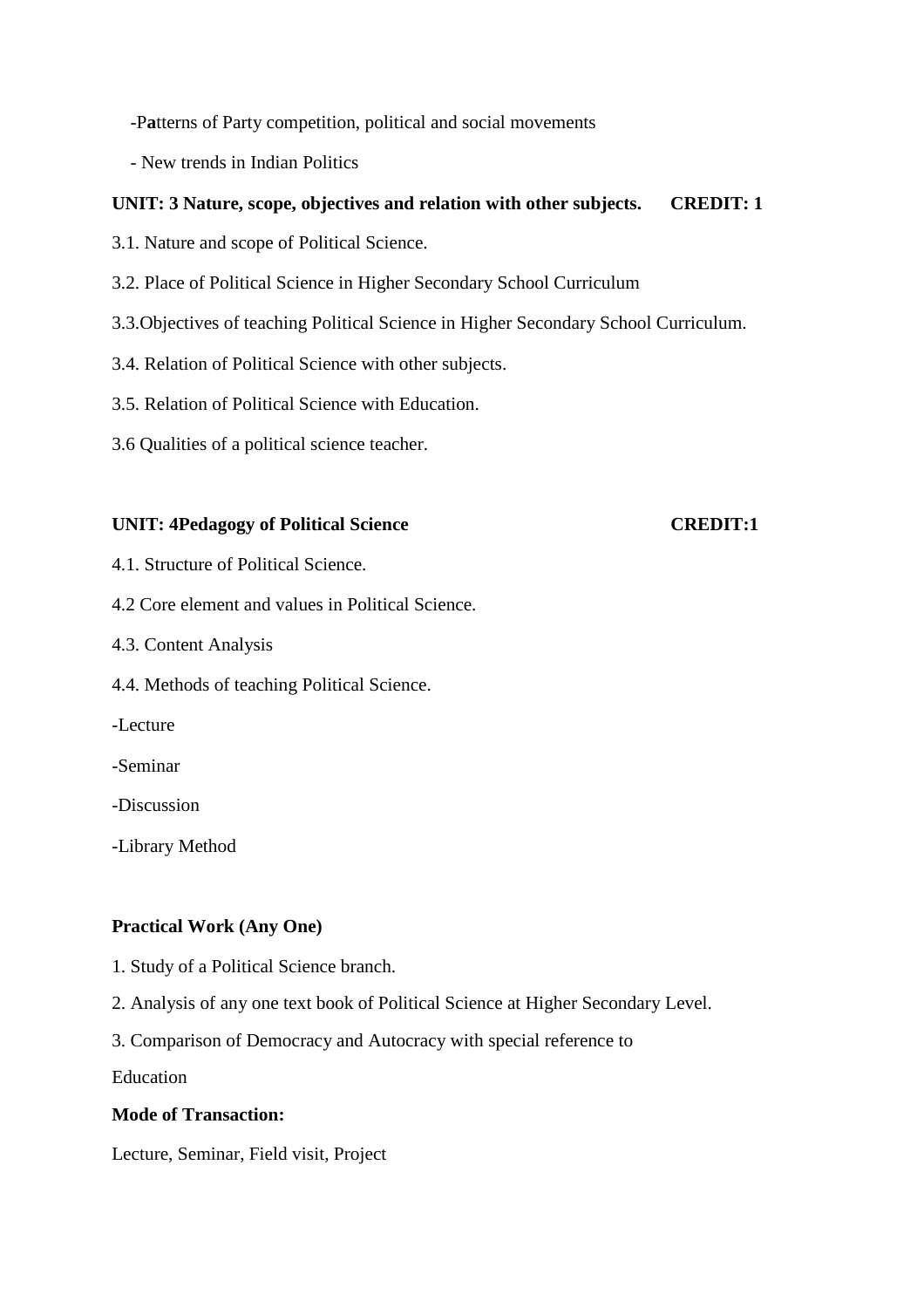# **BED-205-24-Additional Pedagogy Course Understanding disciplines and school subjects and pedagogy of School Subject**

## **LOGIC**

#### **Objectives**

- 1. To understand the nature of Logic.
- 2. To explain the various basic of Logic.
- 3. To understand the Traditional Logic and Predicate Logic.
- 4. To know the objectives of Logic teaching at Higher Secondary Level.
- 5. To understand various teaching learning sources of logic.
- 6. To know the pedagogy of logic.
- 7. To enlighten qualities of logic.

### **UNIT:1 CREDIT:1**

A) Nature of Logic

1.1) Kinds of Inference- Deductive, Inductive, Difference between two types of inferences, Truth and Validity.

1.2) Nature of Propositions

-Modern view, Distinction between proposition and sentence, simple, compound, Truth-Functional and non-truth functional compound propositions.

1.3) Decision Procedure

-Nature, truth-table for stamen forms

- -Tautology-contradiction, contingent.
- -Testing validity of arguments using truth table methods
- -Principle of reduction ad absurdum, shorter truth table method.
- 1.4 The method of Deduction

-Deductive proof, Direct proof, conditional proof, indirect proof of tautology and arguments.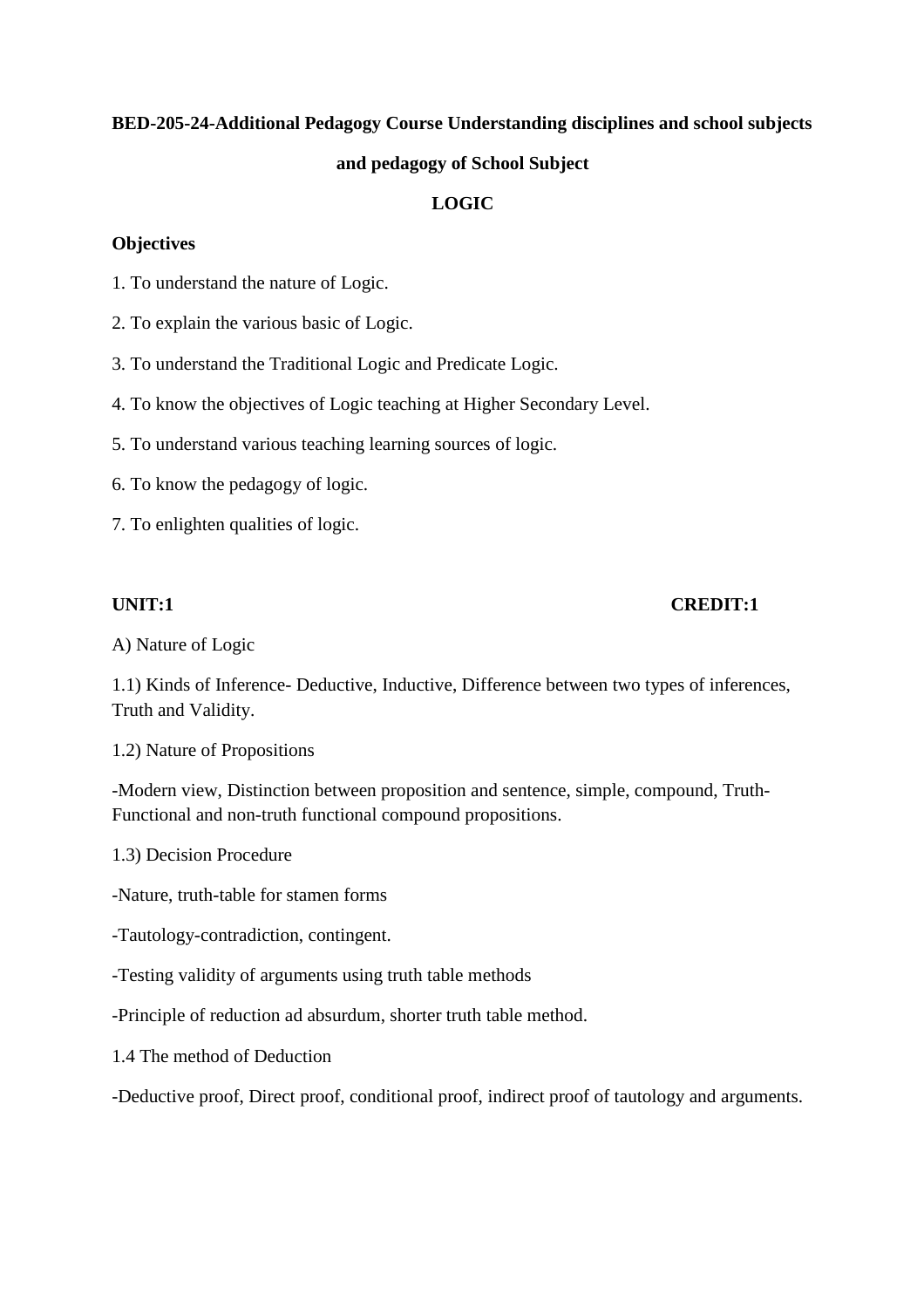#### **UNIT: 2 Traditional Logic and Predicate Logic CREDIT:1**

- 2.1) Traditional- categorical, A.E.I. O.-preposition square of opposition of prepositions. Representation of A,E,I, O. using Venn diagrams
- 2.2) Predicate Logic- Need, Types of preposition- singular, general. Symbolization of preposition.
- 2.3) Definition- Nature, purposes.Kinds-ostensive, Extensive, Bi-verbal, stipulative, Lexical.
- 2.4) Grounds of Induction- Material, formal.

#### UNIT:-3 A) Logic as a subject CREDIT:1

- 3.1) Place of logic in curriculum
- 3.2) Objectives of Logic
- 3.3) Importance of Logic

#### **UNIT: 3-B) Teaching-Learning Methods of Logic**

- 3.1) Lecture Method
- 3.2) Method of Analysis
- 3.3) Deductive Method
- 3.4) Inductive method
- 3.5) Self learning

### **UNIT: 4 A) Subject Analysis CREDIT:1**

4.1) Structure of Logic

### 4.2) Curriculum of Syllabus, Concept, Method of construction of curriculum

- -Concentric
- -Chronological
- Periodic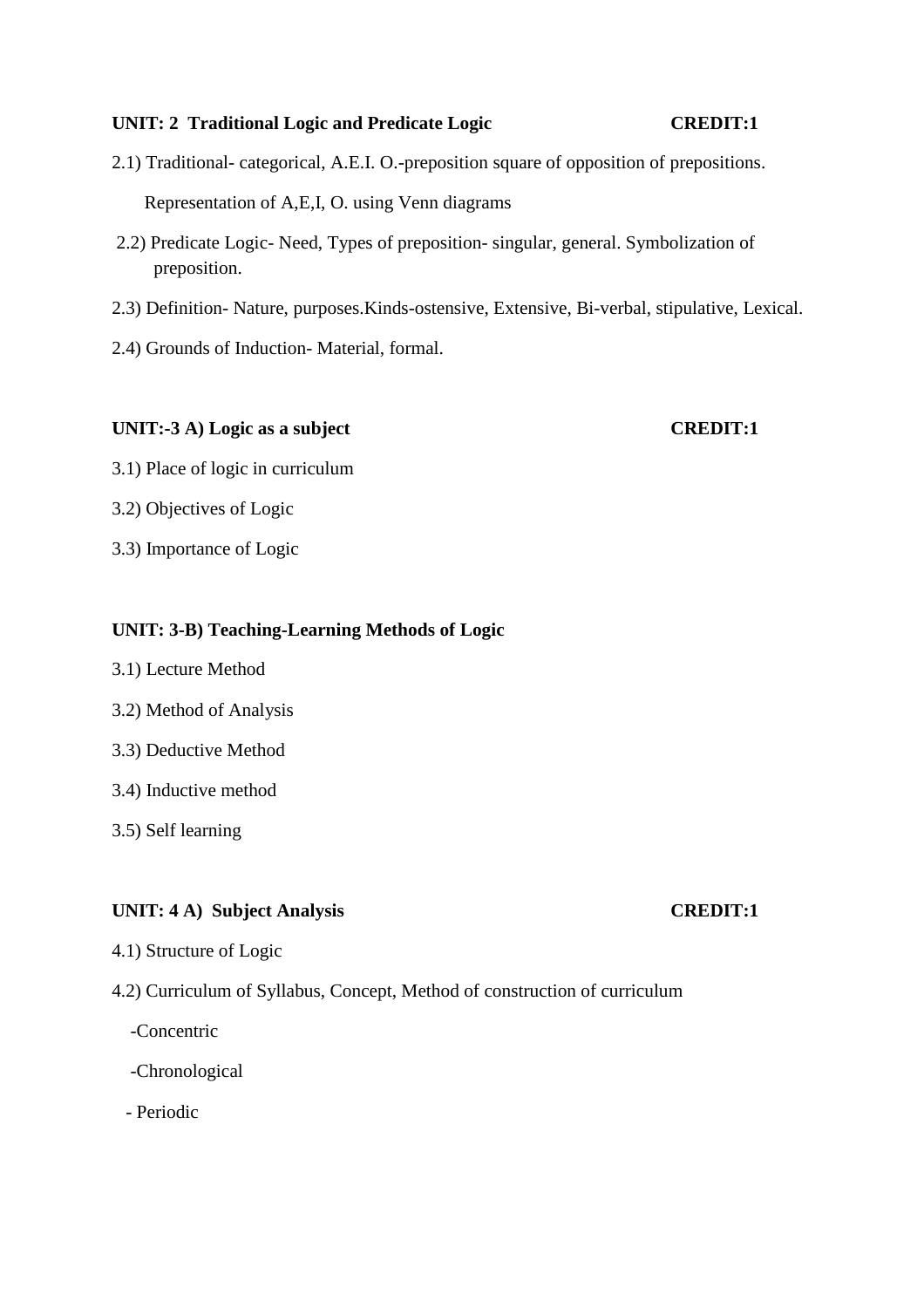#### **UNIT: 4 B) Learning Resources and Subject Teacher**

- 4.1) Concept, need and importance of learning resources
- 4.2) Types of Learning Resources
- a) Traditional
- b) Technology

#### **References:**

- 1. Introduction to Logic- Irving M. Copi and Carl Cohen.
- 2. First course in Logic- K.T. Basantani
- 3. Second Course in Logic- K.T. Basantani
- 4. Logic Text- Book ( XI and XI Standard)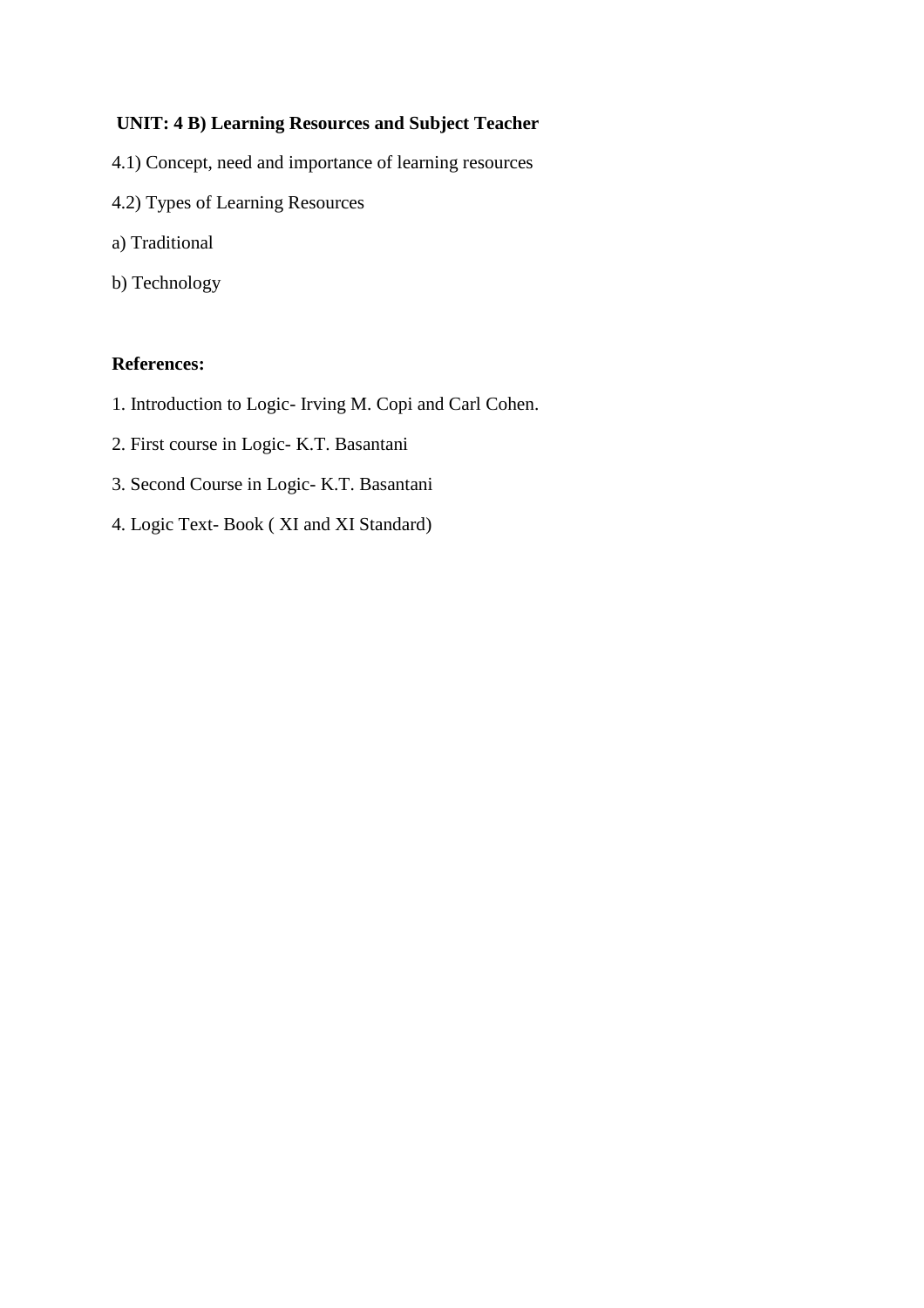# **BED-205-25-Additional Pedagogy Course Understanding disciplines and school subject and pedagogy of School Subject**

# **Physical Education**

# **UNIT-1: Education and Physical Education CREDIT: 1**

- 1.1 Meaning and Concept of General Education
- 1.2 Meaning and definition of, aim, objective and scope of Physical Education.
- 1.3 Physical Education and its relationship with General Education.
- 1.4 Values and Ethics in Physical Education and Sports.

# **UNIT-2: Historical Foundations of Physical Education & SportsCREDIT: 1**

- 2.1 History of Physical Education in India from ancient to modern period-pre Vedic period, epic period, Hindu period, Muslim period, British period.
- 2.2 Trends in physical education in Greece, China, U.S.A., Germany and U.K.
- 2.3 Historical perspectives of the Olympics. Olympic movement- Ancient and Modern Olympic.
- 2.3 Indian Legends: Khashaba Jadhav, Major Dhyanchand, Sachin Tendulakr, P.T.

Usha, Milkha singh, (What makes them different)

- 2.4 Issues, challenges and opportunities in Physical Education and sports
- 2.5 Careers in Physical Education and Sports.
- 2.6 Gender in Physical Education
- 2.7 Role Conflict in Physical Education and Sports.

## **References**

1. Bucher, C.A., (2010). Foundation of Physical Education (16<sup>th</sup> ed) New Delhi,: Tata McGraw-Hill.

2. Barrow, H.M. (1983). Man and Movement: Principles and Physical Education. Phi. Lea and Febiger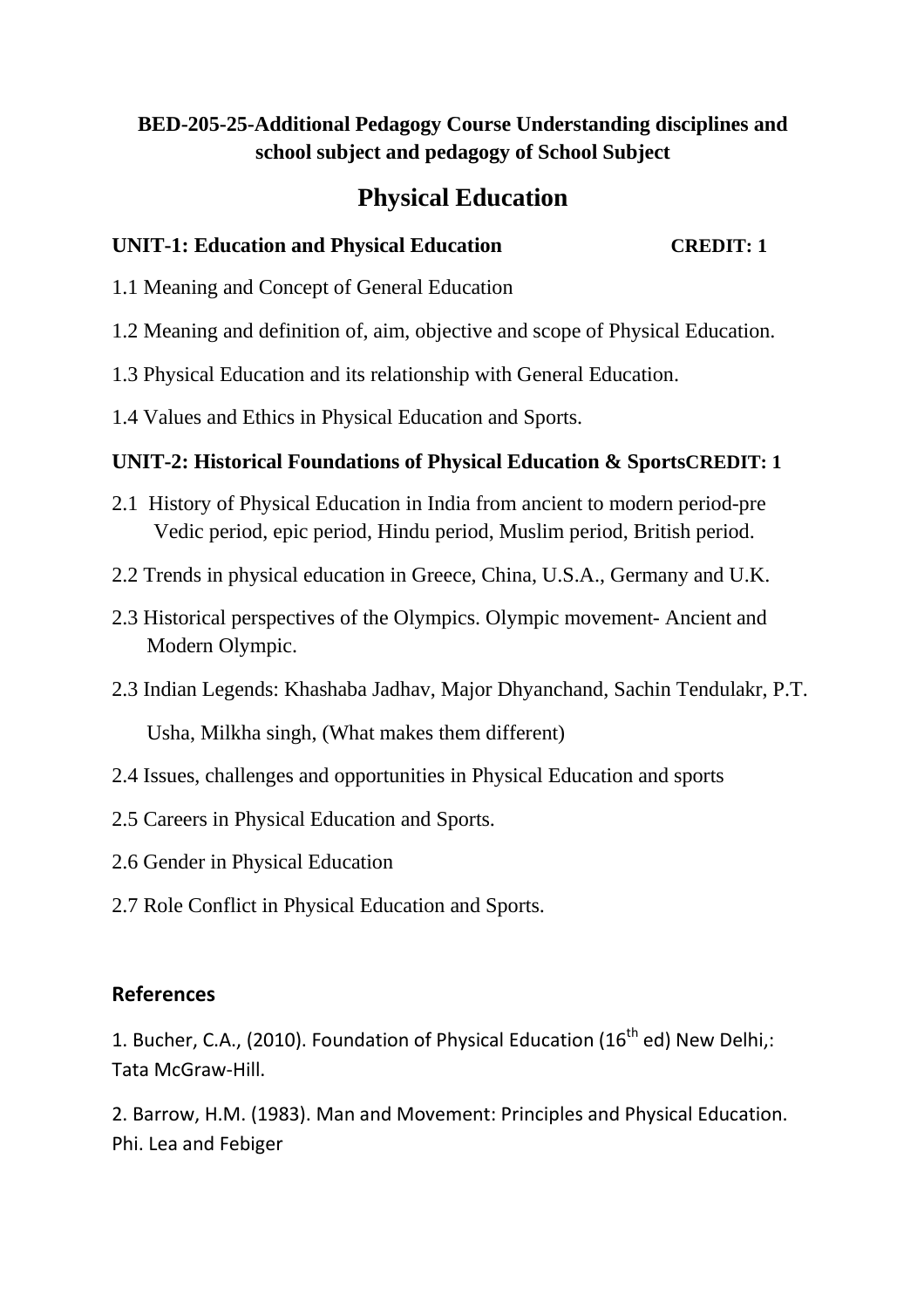- 3. Bucher and Wuest. (1987). Foundations of Phy.Edu. & Sports. Missouri: C.V. Mosby co.
- 4. Ziegler, E.F. (2007). An introduction to Sports and Phy.Edu. Philosophy. Delhi: Sp. Education Tehno.
- 5. William, J.E. (1964). Principles of Physical Education:, .Com. Philadelphia: W.B. Sounders.
- 6. Kretchmar, R.S. (1994). Practical Philosophy of Sport. IL: Human Kinetics.
- 7. Shekhar, K.C. )2004). Principles and History of P.E. Delhi: Khel Sahitya Kendra.
- 8. Young. D.C. (2004)A brief History of Olympic Games. UK: Blackwell Publishing
- 9. Frank, A.M. (2003). Sports & Education. CA: ABC-CLIO.
- 10. Susan Capel, Susan Piotrowski. (2000) Issues in Physical Education. London: Rouletge.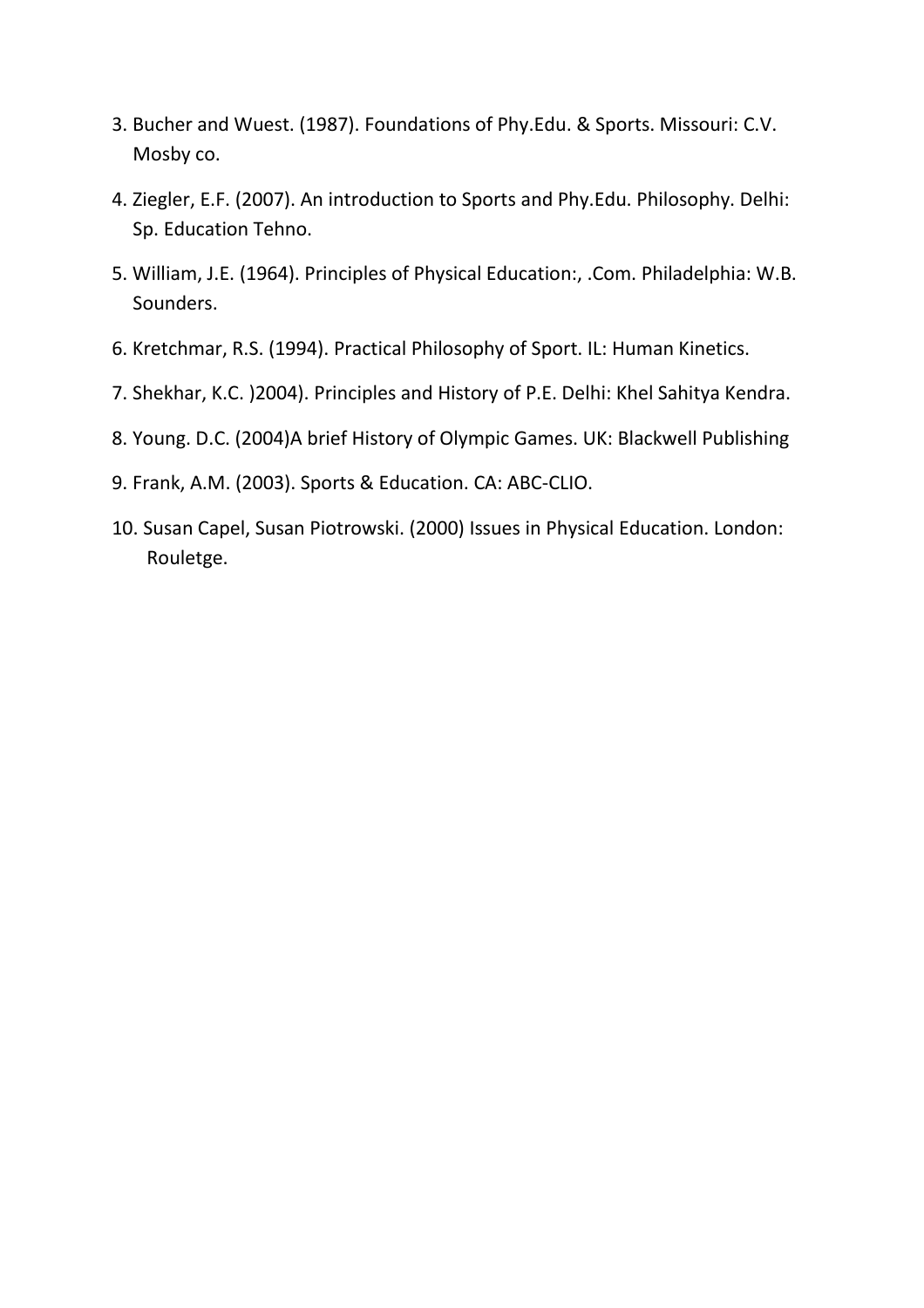# **BED-205-26-Additional Pedagogy Course Understanding disciplines and school subject and pedagogy of School Subject**

# **Yoga Education**

### **Objectives:**

- 1. To provide information about yoga education
- 2.. To make them aware about healthy habits and hygiene (food, personal and group).
- 3. To help children know correct postural habits of basic movements so as to avoid postural defects and physical deformities.
- 4. To understand the historical and philosophical basis of Yoga.
- 5. To understand the therapeutic aspects of Yoga.

#### UNIT:1 Foundations of Yoga CREDIT: 1

#### **A. Introduction to yoga,**

- · Introduction to Yoga. Meaning, Definition and Characteristics
- · History of YogaThe relevance of Yoga today
- · Need and Importance of Yoga
- · Benefits of yoga, Misconceptions of yoga,Difference between yogicpractices

**B. Yoga Philosophy Four Steps of Life :**Brahmacharya(Renunciation), Garahastha (Family Life) Vanaprasthya (Non-attachment), Sanyas (Asceticism)

**C. The Astanga Yoga:** Yama - Don'ts, Niyama - Do's, Asana, Pranayama - Breath Control - Life Force Control, Pratyahara - Internalization, Dharana - Meditation, Dhyana – Realization and Samadhi – Absorption

### **D. Yoga in the Bhagavadgita/Schools of yoga - / Eight kinds of Yoga:**

1.Karma Yoga - Work or Action, 2.Hatha Yoga – Physical 3.Raja Yoga- Mental, 4.Vedanta Yoga – Philosophical 5.Bhakti Yoga – Devotional, 6.Mantra Yoga - Mantra Chanting 7.Laya Yoga – Esoteric, 8.Jnana Yoga – Wisdom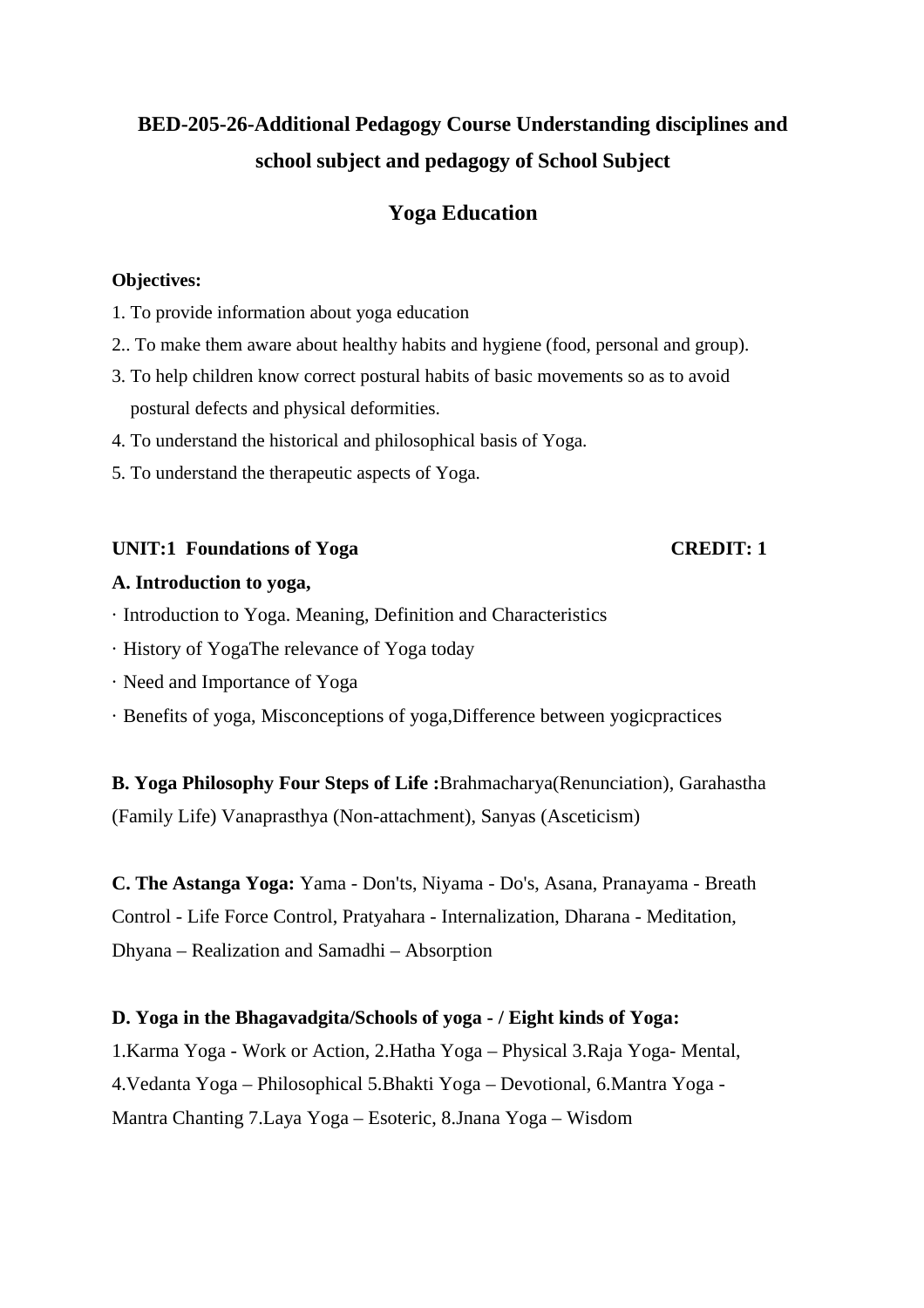# **UNIT:2- Introduction to Asanas , Pranayama ,Meditation, Mudra, Shatkarma /kriya,bhandha CREDIT: 1**

#### **A. Introduction to Asana , Pranayama ,Meditation,**

**Introduction to Asanas :**Yoga and the Spine, Understanding the following asanas , Standing poses,Sitting Poses, Kneeling Poses, Supine Poses, Prone Poses and Arm Support PosesSurya Namaskar& Chandra Namaskar (Sun sequence )

**Pranayama: Breathing techniques:**Aspects of Pranayama, The Pranickoshas(anamaya, manomaya, Pranamaya, Vijnanamaya, anandmayaKoshas),Breath health and Pranayama, general Considerations ( Contraindications,time, diet, Place, Breathing sequence, Side effects ) NadiShodhana -AnulomaViloma (alternate nostril breathing), Ujjayi, Sheetali, Sheetkari ,Bhramari,Bhastrika, Kapalabhati (lung cleansing exercise), Moorchha, SuryaBheda,

**Major Nadis:** Ida,Pingala and sushumna

**Meditation:** Pratyahar, dharna, dhyan, Samadhi & Relaxation techniques

### **B. Introduction to Mudra, Shatkarma /kriya,bhandha**

**Five Groups of Yoga Mudra : Hasta** :(hand ) Jnana&Chin,Yoni,Bhairava,Haridya, **Mana:** (head) hambhavi, Naskagradrushti, khechari,kaki,Bhujangini, Akashi,Shanukhi, Unmani, **Kaya:** (postural) Vipareetakarni,Pashinee,prana,yoga,Manduki,Tadagi, **Adhara :**(perineal) Ashwini,Vajroli/sahajoli **Shatkarma /Kriya:**Neti, dhauti, Nauli,basti,Kapalbhati,Trataka **Bandha:** Jalandhara (throat lock), Moola (perineum contraction),Uddiyana (abdominal contraction)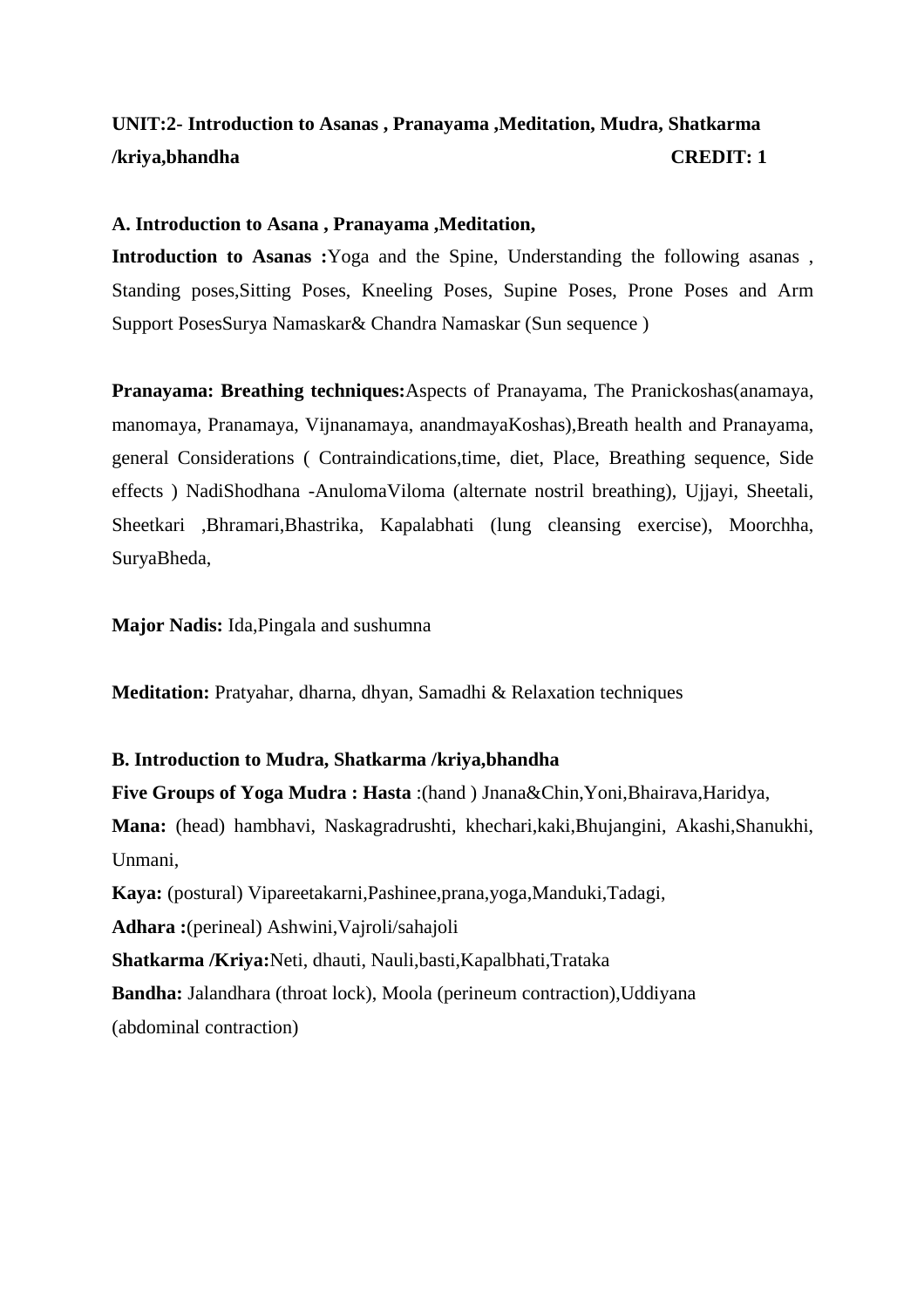#### UNIT: 3- Yoga Therapy : **CREDIT: 1**

**3.1 Need and Principles of Therapeutic yoga**: Preventive yoga Practice principles,Alignment, Contraction versus Stretching of Muscles, Yoga Therapy of asanafor chronic and acute diseases and disorders

**3.2 Yogic concept of Lifestyle diseases:** The Five Kosha / Dimensions :Annamay, anomaya, Pranamaya, Vigyanmaya, Anandmayakosha

**3.3 Mind Management :**Power of mind, Self discipline, Hatha Yoga and physical harmony, Raja Yoga and mental harmony

**3.4 Mantra :**Mantrasadhana, Vibrations and personality, Tuning the total personality with mantras

#### **UNIT: 4 CREDIT: 1**

- 4.1 Place of yoga in Secondary Education
- 4.2 Content Analysis of yoga
- 4.3 Relation of Yoga with education and other subjects.
- 4.4 Teaching methods for Yoga
- a) Lecture
- b) Group Discussion
- c) Experiment
- d) Discussion

#### **References**

- Clark, N. (2003). Sports nutrition Guidebook. Human Kinetics: USA
- Skolnik, H & Chernus, A. (2010). Nutrient Timing for Peak Performance. Human Kinetics:USA
- Stanfield, P. (1992) Nutrition & diet therapy. Jones & Bartlett: USA
- Williams J. (1990) *Personal hygiene*.
- Nemir Alma. (1990) *School Health Program*.
- Anspaugh, D. J. & Ezell (2000). *Teaching Today's Health*. Allyn& Bacon: USA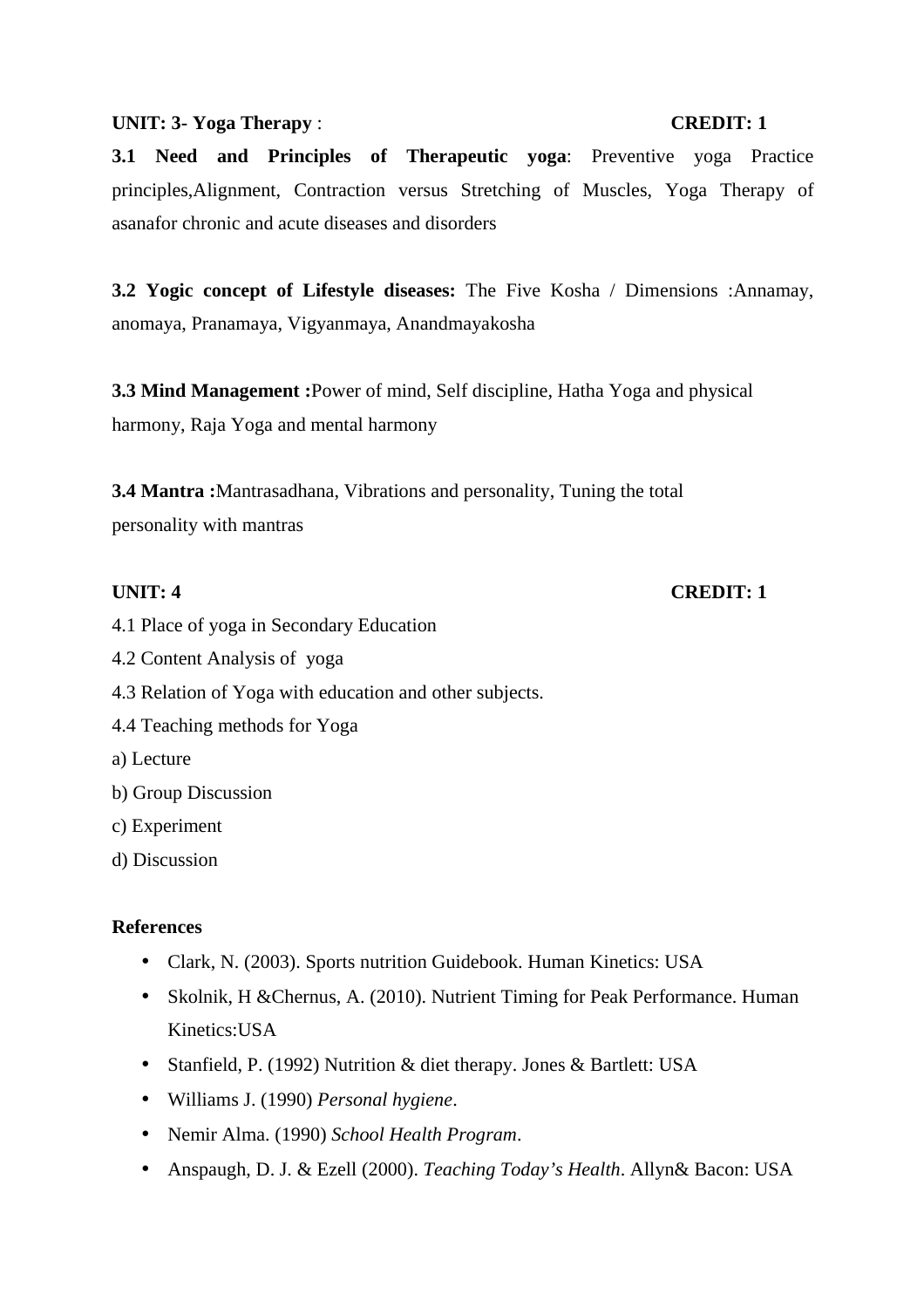- Bell R. (1998) *Simple Yoga Techniques,* Time Life Custom Publishing, U.S.A
- Brown, F. Y. (2000). *How to use yoga* . Delhi: Sports Publication.
- Chanchani S., Chanchani R., (1995) *Yoga for Children,* USB Art Studio Publication, DelhiIndia
- Dr.Karmananda S. (1983)Yogic *Management of Common Diseases,* Yoga PublicationTrust New Bihar, India
- Freedman F. B., Hall D., Kelly E. Monks J., Smith J. (2005) *Yoga & Pilates for Everyone,*Anness Publication, London
- Kappmeier L. K., Ambrosini D. M., (1964) *Instrumenting Hatha Yoga,*  Publication Libraryof Congress Cataloging, U.S.A
- Kaminoff L.(2007) *Yoga Anatomy .*Human Kinetics, United States.
- Niranjananda S. S. (1997) *Yoga Sadhana Panorama,* Bihar School of Yoga, Bihar India
- Niranjananda S. S. (2005) *Yoga Sadhana Panorama,* Yoga Publication Trust New Bihar,India
- Gharote, M. L. &Ganguly, H. (1988). *Teaching methods for yogic practices*.Lonawala:Kaixydahmoe.
- Rajjan, S. M. (1985). *Yoga strentheningofrelexation for sports man.* New Delhi:AlliedPublishers.
- Satyananda S. S (1969) *Asana Pranayama Mudra Bandha*, Bihar School of Yoga, (fourthEdition) by Yoga Publication Trust, Bihar, India
- Satyananda S. S (1984) Yoga and *Cardiovascular Management,* Bihar School of Yoga(second edition) by Yoga Publication Trust, Bihar India
- Shankar, G. (1998). *Holistic approach of yoga*. New Delhi: Aditya Publishers.
- Shekar,K. C. (2003). *Yoga for health*. Delhi: Khel Sahitya Kendra.
- Vivekananda R. (2005) *Practical Yoga Psychology,* by Yoga Publication Trust, Bihar, India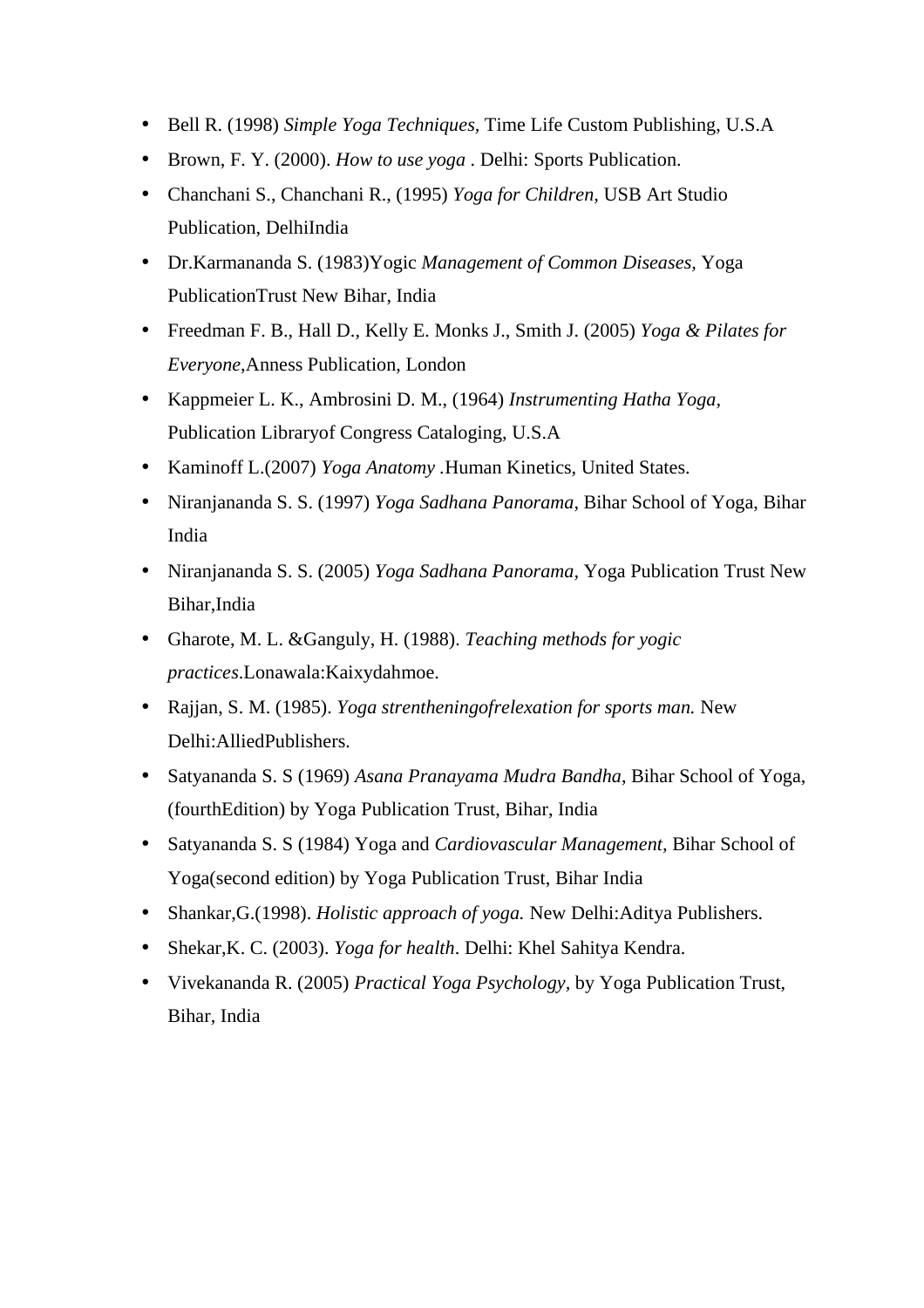# **BED-205-28-Additional Pedagogy Course Understanding disciplines and school subject and pedagogy of School Subject**

# **VALUE EDUCATION**

### **Objectives:**

- 1. To understand the meaning and nature of Value Education.
- 2. To explain various types of values and social evils.
- 3. To understand the nature, scope objectives and methods of value education.
- 4. To develop the structure of value education.

### **UNIT: 1 Value Education as a subject CREDIT: 1**

- A) Meaning and nature of values, Value Education- its purpose and significance in the present world, Value System, the role of culture and civilization, Holistic living.
- B) Salient values for life- Truth, commitment, honesty and integrity, forgiveness and love, empathy and ability to sacrifice, care, unity, and inclusiveness, Self esteem and self confidence, punctuality- Time, Task and resource management- Problem solving and decision making skills- Interpersonal and Intra personal relationship-Team work- Positive and creative thinking.

## UNIT:2 Types of Values and Social Evils **CREDIT:1**

- A) Types of Values-Personal, Social and National Values, Value Crisis.
- B) Study of Indian Values with special reference to Indian Constitution.
- C) Social Evils- Corruption, Cyber Crime, Terrorism,- Alcoholism, Drug Addiction-Dowry- Domestic violence- untouchability- female infanticide- atrocities against women- Role of Values through Education to face above problems.